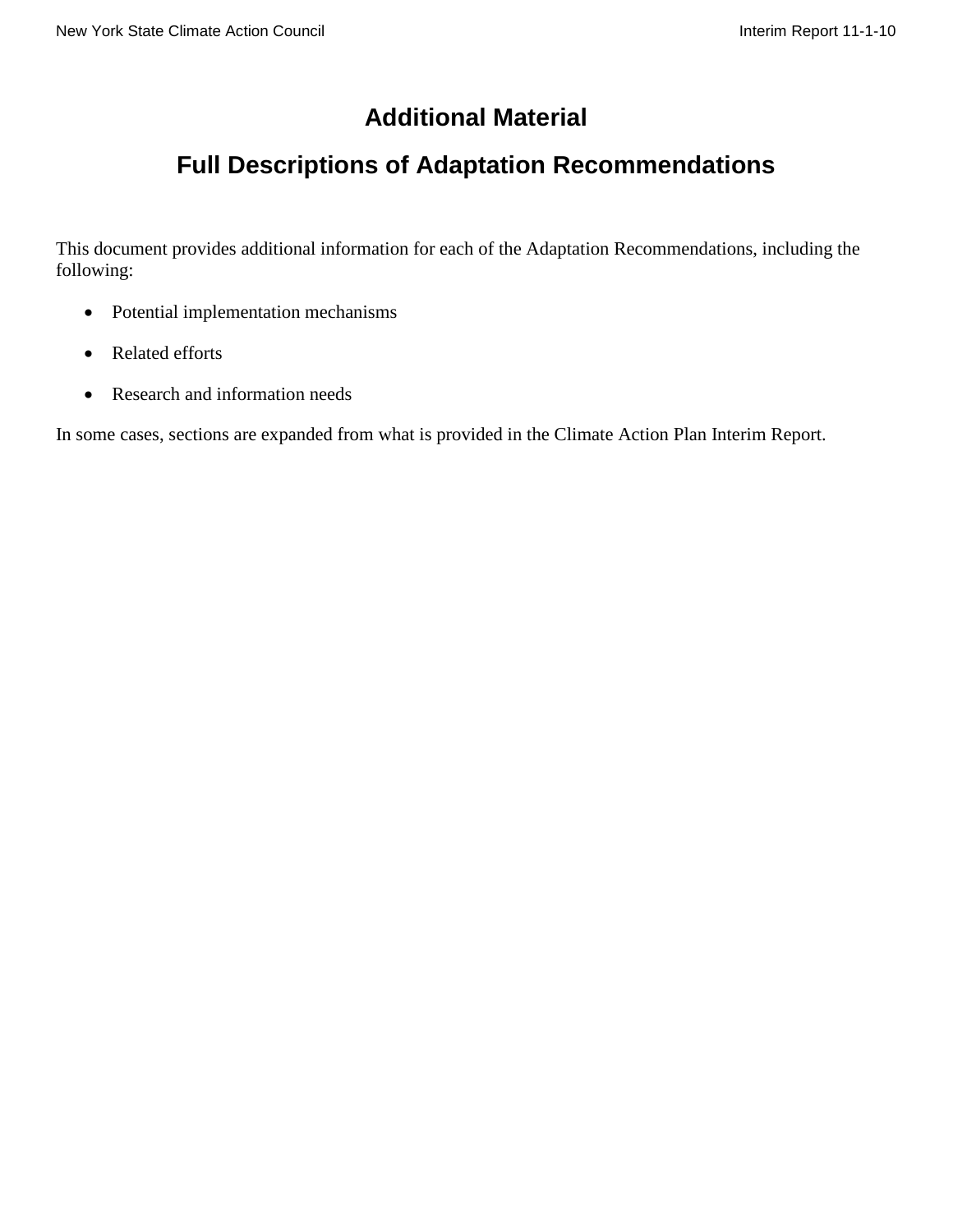# **Agriculture**

# **Vision Statement**

*Develop and adopt strategies and technological advances that recognize agriculture as a critical climate and resource dependent New York State industry that is inextricably linked to Earth's carbon and nitrogen cycles, and ensure that in 2050, the agricultural sector is not only viable, but thriving in a carbon-constrained economy, and is continually adapting to a changing climate.*

# **Background**

Agriculture is a significant component of the New York economy; it includes large wholesale grower-shippers selling products nationally and internationally, a substantial dairy industry, and thousands of small farm operations selling direct retail and providing communities throughout the state with local, fresh produce. Farmers will be on the front lines of coping with climate change, but the direct impacts on crops, livestock, and pests, and the costs of farmer adaptation will have cascading effects beyond the farm gate and throughout the New York economy. While climate change will create unprecedented challenges, there are likely to be new opportunities as well, such as developing markets for new crop options that may come with a longer growing season and warmer temperatures. Taking advantage of any opportunities and minimizing the adverse consequences of climate change will require new decision tools for strategic adaptation. Adaptation will not be cost- or risk-free, and inequities in availability of capital or information for strategic adaptation may become a concern for some sectors of the agricultural economy.

The agriculture sector in New York State encompasses more than 34,000 farms that occupy about one-quarter of the state's land area (more than 7.5 million acres) and contribute \$4.5 billion annually to the state's economy. New York is the dominant agriculture state in the northeast and typically ranks within the top five in the United States for production of apples, grapes, fresh-market sweet corn, snap beans, cabbage, milk, cottage cheese, and several other commodities.

# **Climate Impacts**

Warmer temperatures, a longer growing season, and increased atmospheric  $CO_2$  could create opportunities for farmers with enough capital to take risks on expanding production of warmer temperature-adapted crops (e.g., European red wine grapes, peaches, tomato, watermelon), assuming a market for new crops can be developed. However, many of the high-value crops that currently dominate the state's agriculture economy (e.g., apples, cabbage, potatoes) and the dairy industry benefit from the state's historically relatively cool climate. Some crops may have yield or quality losses associated with increased frequency of drought; increased summer high temperatures; increased risk of freeze injury as a result of more variable winters; and increased pressure from weeds, insects, disease, or other factors. Milk production per cow will decline in the region as temperatures and the frequency of summer heat stress increase, unless farmers adapt by increasing the cooling capacity of animal facilities.

The impacts from climate change will occur on top of non-climate stressors already affecting the sector. For example, as with many other businesses in New York and elsewhere, agriculture is sensitive to the volatile and rising costs of energy. Also, New York farmers are affected by often rapidly changing consumer preferences and demands of supermarket buyers; increasingly, farmers must consider global market forces and international competition as well as competition from neighboring states. As a final example, too much as well as too little rainfall is currently a recurrent problem for farmers in New York. Currently, summer precipitation is insufficient to fully meet the water needs of non-irrigated crops most years, while brief, intense rainfall events can have detrimental effects on crops. Climate change is likely to exacerbate these challenges.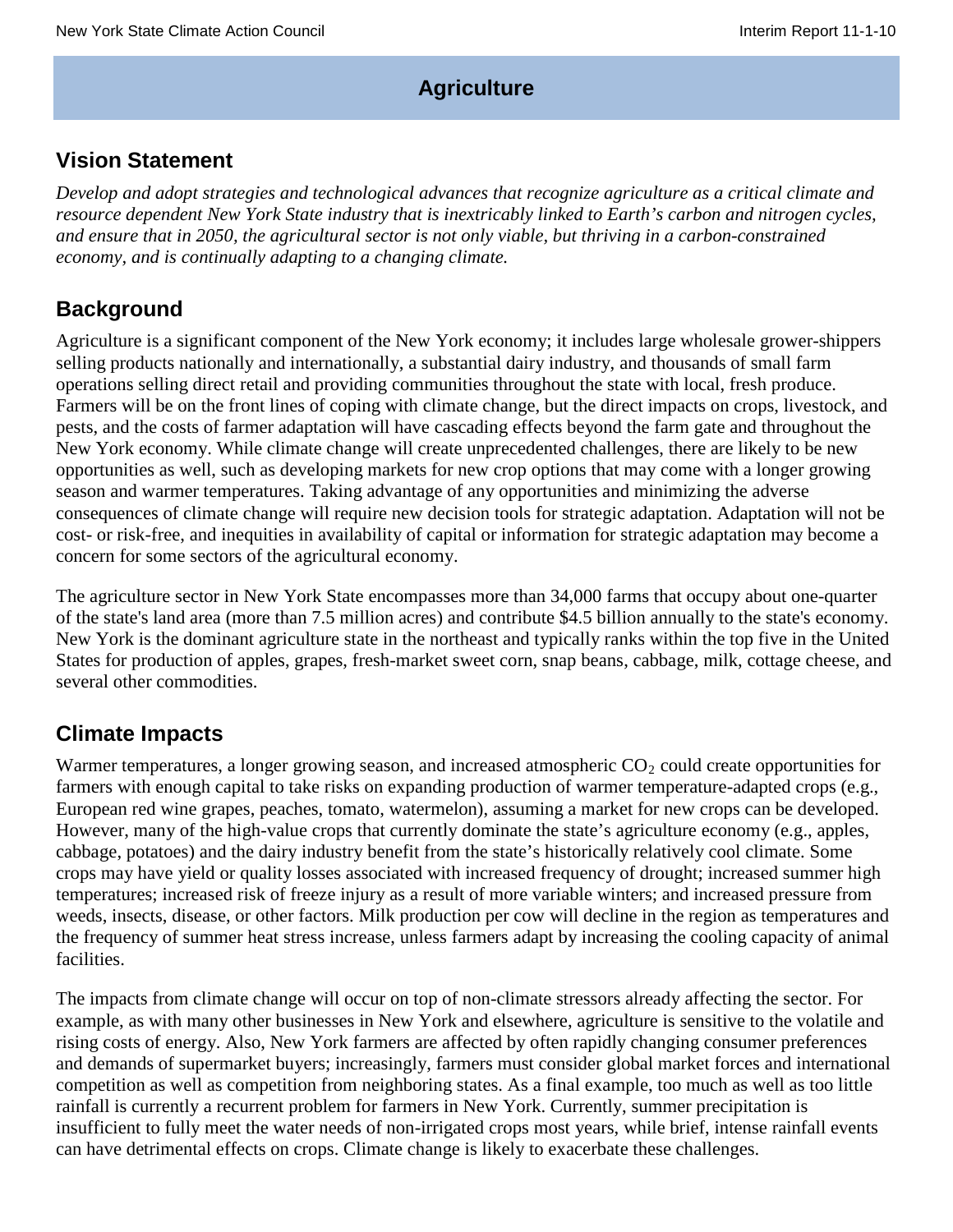### **Recommendation 1. Support research, development, and deployment of agricultural adaptation strategies that simultaneously manage on-farm GHG emissions and adaptation concerns.**

The development of a coordinated statewide research, development, and deployment (R,D&D) program focused on agricultural adaptation strategies is necessary to ensure that New York State agriculture is positioned to respond to changing climatic conditions. This program could also identify research needs and opportunities that could be addressed by private industry. Research and development of the various adaptation practices and strategies should be disseminated to the agricultural community in a coordinated fashion. This effort will likely be a partnership among private and public entities, including universities.

# **Specific Actions**

### **A. Support the introduction of existing varieties and the development of new varieties that can take full advantage of the beneficial effects of climate change.**

Introduction of plant varietals that are adapted to extreme heat events and have increased drought tolerance and pest resistance will reduce climate-related vulnerabilities. Implementation should include the following:

- Development of varieties that are optimized for increasing levels of atmospheric CO2;
- Introduction of new crop varietals from other regions into New York State;
- Development of crops with increased tolerance to climate stresses. These stresses include summer heat stress; and drought, frost/freeze and extreme precipitation events. These traits can be developed using conventional breeding, molecular-assisted breeding and genetic engineering.

# **Potential Cost**

Low to moderate when compared to the cost of no action. Opportunity to encourage private/public partnerships in this effort (seed companies).

#### **Timeframe for Implementation**

Near term: Some research in progress. A more coordinated and focused approach would permit more efficient use of scarce resources.

#### **Potential Implementation Mechanisms**

Establish a coordinated, multi-disciplinary and multi-institutional applied research program focused on agricultural adaptation strategies. For this particular action, an emphasis should be placed on the development of crops adapted to anticipated climatic changes.

### **B. Develop improved responses to extreme weather events (frost, freeze, heat, precipitation).**

The ability of farmers to employ new and improved methods of protecting crops from extreme weather events would further reduce climate-related risks. These methods could include the following:

- Development of new pruning strategies;
- Shifting planting dates;
- Improving the efficiency of irrigation practices;
- Improving cover crop and mulching practices;
- Continued optimization of feed rations to reduce the effects of heat stress;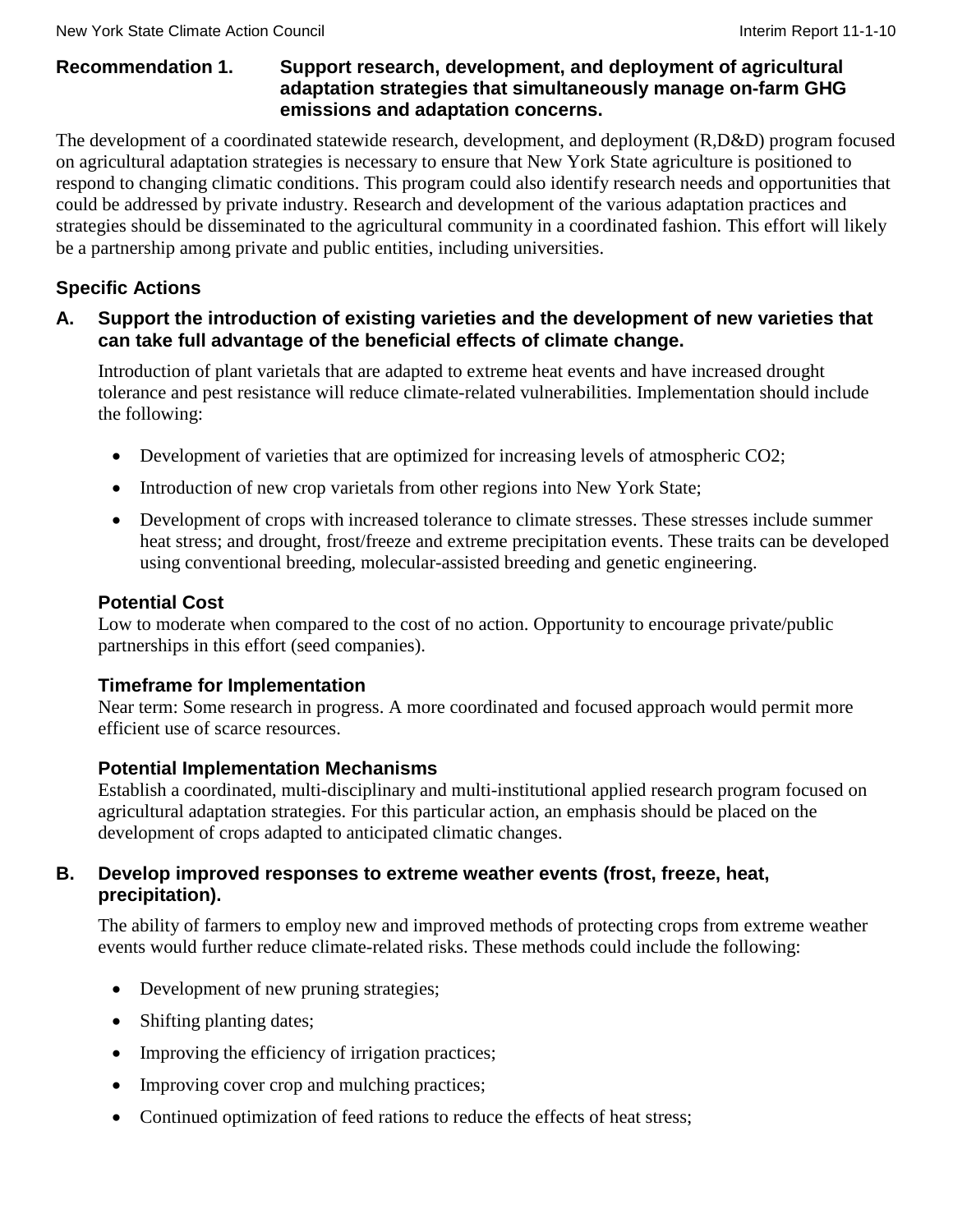• Continued research on improving the cooling capacity and efficiency of new and existing livestock facilities.

# **Potential Cost**

Relatively low when compared to the cost of no action.

# **Timeframe for Implementation**

Near term: Many of these low-cost strategies have already had some level of research and represent lowcost/high-return strategies with a relatively low level of risk.

# **Potential Implementation Mechanisms**

Establish a coordinated, multi-disciplinary and multi-institutional applied research program focused on agricultural adaptation strategies. For this particular action, an emphasis should be placed on adoption or modification of new and existing management strategies.

# **C. Develop improved responses to increased weed, disease and insect threats.**

Providing agriculture, forestry, and communities with the tools to manage weed, disease, and insect threats in the most environmentally sound manner will require concerted and continued research efforts, which should include, at a minimum, the following:

- A primary focus on non-chemical control strategies for looming weed, disease, and insect threats;
- Development of target-specific chemical control methods with reduced environmental impacts;
- Continued research into species disruption effects of climate change specific to agricultural pest control;
- Development of pest-resistant plant varieties.

# **Potential Cost**

Relatively low to moderate when compared to the cost of no action (i.e., no adaptation). The use of traditional means to manage new and increasing pressure from weed, disease and insect threats carries inherent environmental risks. Significant opportunities exist for private/public partnerships.

# **Timeframe for Implementation**

Near term: Many of these low-cost strategies have already had some level of research and represent lowcost/high-return strategies with a relatively low level of risk.

# **Potential Implementation Mechanisms**

Establish a coordinated, multi-disciplinary and multi-institutional applied research program focused on agricultural adaptation strategies. For this particular action, an emphasis should be placed on management of increasing weed, disease, and insect pressure as a result of a changing climate.

# **D. Increase the accuracy of the existing real-time weather warning systems.**

Improved delivery of state-of-the-art weather forecasts will be needed to inform growers of extreme events and to allow farmers to take appropriate measures to protect at-risk crops. Needs include the following:

- Development of sophisticated real-time weather monitoring and forecasting; current guidelines for many agricultural practices are based on outdated observations and the assumption of a stationary climate.
- Continued regional and climate science and modeling research to discern between normal climate variability and long-term climate shifts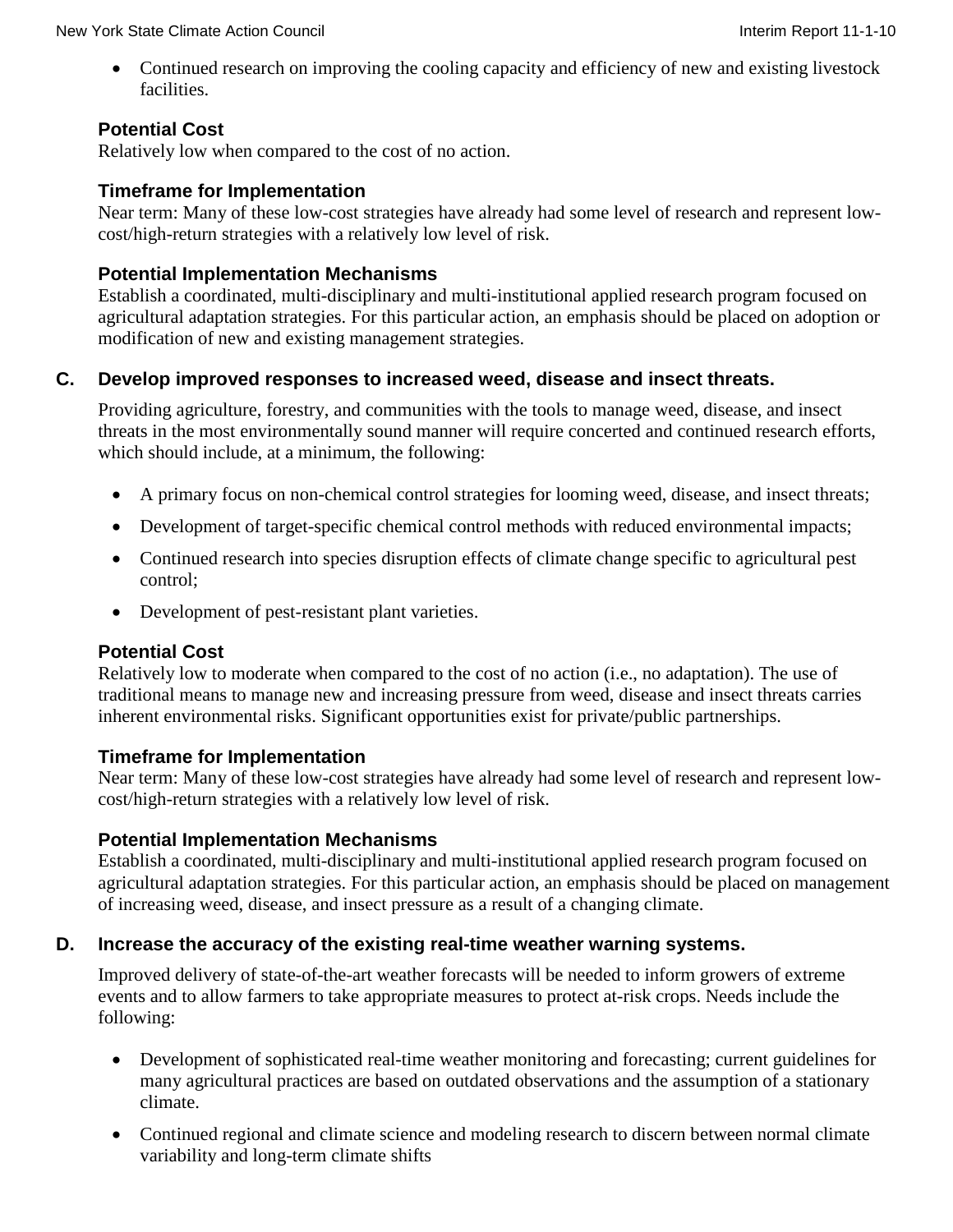# **Potential Cost**

Low when compared to the cost of no action.

# **Timeframe for Implementation**

Near term: Accurate weather forecasts in real time are critical to farmers making daily management decisions. Monitoring and forecasts also provide technical specialists and researchers with critical information related to the movement of weeds, diseases, and insects.

# **Potential Implementation Mechanisms**

Expand the existing Network for Environment and Weather Applications (NEWA).

# **E. Support the development of decision-making tools to assist the agricultural community in adapting to climate change.**

Tools may include methods for assessing the cost and benefits of crop diversification, shifting planting dates and/or locations, introduction of new varieties, changes in management strategies, and infrastructure changes. These tools will be crucial in determining the optimal time for adaptation investment. Needs include the following:

- Development of new economic decision tools for farmers that incorporate the best available science;
- Development of new decision tools for policy makers that integrate economic, environmental, and social equity impacts of agricultural adaptation efforts.

# **Potential Cost**

Relatively low to moderate when compared to the cost of no action. Decision-making tools also help research and implementation dollars to be invested efficiently.

# **Timeframe for Implementation**

Near term and requiring continual revisions to account for improving adaptation strategies.

# **Potential Implementation Mechanisms:**

Establish a coordinated, multi-disciplinary and multi-institutional applied research program focused on agricultural adaptation strategies. For this particular action, an emphasis should be placed on decisionmaking tools to provide the critical link between applied research and on-the-ground implementation of adaptation strategies.

# **F. Increase climate change impact education and outreach efforts to agricultural producers.**

Inform agricultural producers of the impacts of climate change and enable the delivery of applied research and decision-making tools to the farm level. Ensure that adaptation strategies are integrated into farm management systems.

# **Potential Cost**

Relatively low, especially when coupled with agricultural mitigation efforts as proposed in Climate Action Plan Mitigation Strategy AFW4, Integrated Farm Management Planning and Application.

# **Timeframe for Implementation**

From 2010 -2013, build the technical capacity necessary to deliver this type of program, including pilotprograms. In 2013 roll out the statewide integrated program.

# **Potential Implementation Mechanisms:**

Delivering this program to the agricultural and forestry communities through a network of established and trusted advisors (public and private, including cooperative extensions, soil and water conservation districts, private agricultural planners, and consultant foresters) using a framework familiar to the target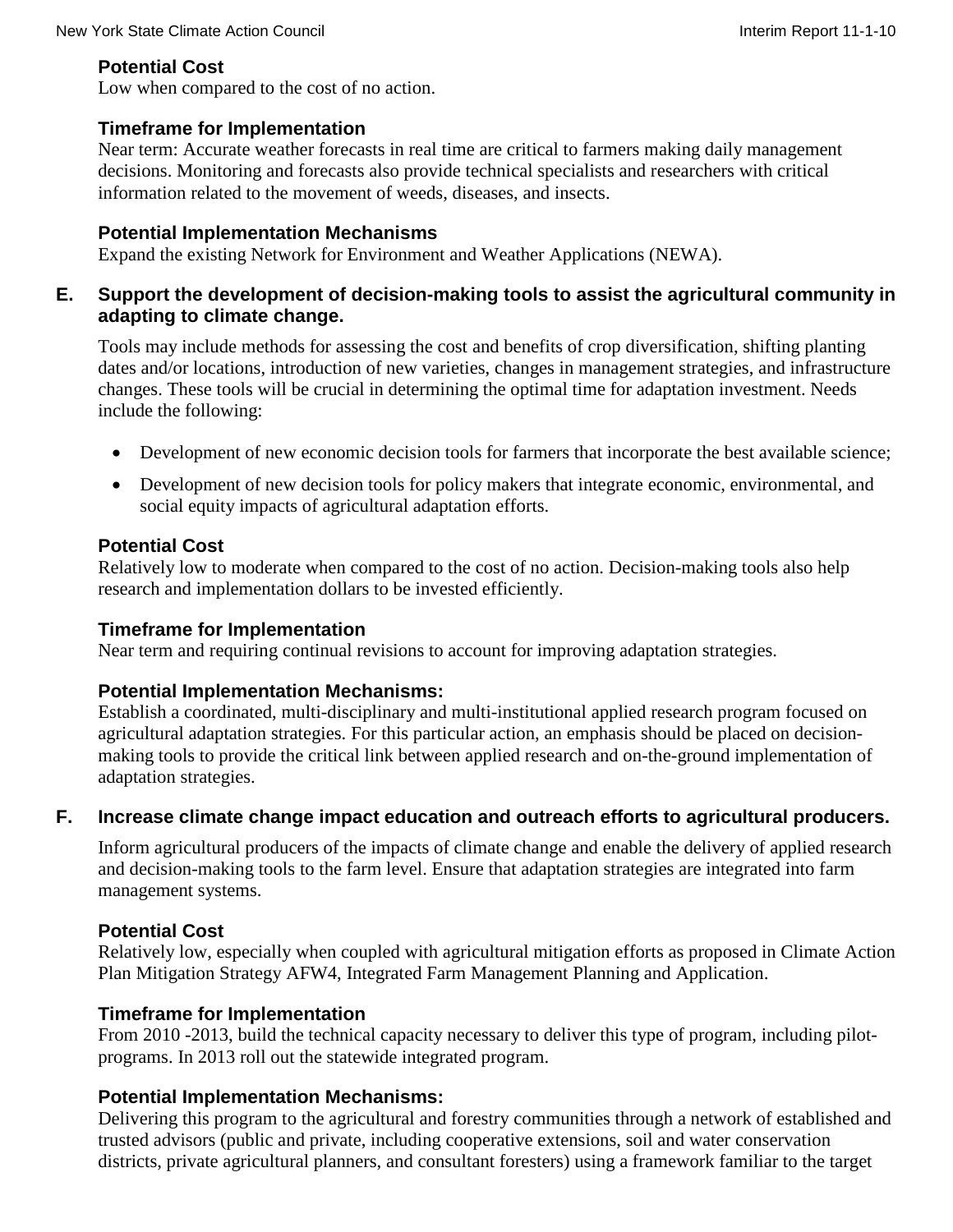audience (Agricultural Environmental Management – AEM Program) will greatly enhance the ability to realize the levels of behavior changes necessary to achieve maximum benefits at the lowest costs. This policy action would be the mechanism for delivering the decision-making tools to the end-users and ultimate decision-makers.

### **G. Ensure equity is incorporated into programs targeting agricultural adaptation.**

In addition to regional variability in vulnerability related to the scale of impacts from climate change, there is also vulnerability due to the diversity of farm size in New York State. Small family farms with little capital to invest in on-farm adaptation strategies are most at risk and less able to take advantage of cost-related scale economies associated with such measures. Survival of many smaller farms will hinge on making good decisions regarding not only the type of adaptation measures to take but also the timing of the measures. The most vulnerable farmers will be those without access to training about the full range of strategies or those who lack adequate information to assess risk and uncertainty.

### **Potential Cost**

Relatively low for development of decision-making tools and outreach and education efforts. Relatively low to moderate for cost-shared incentive programs.

#### **Timeframe for Implementation**

2010 -2013. Development of programs to address equity concerns. 2013. Statewide integrated program roll-out.

### **Potential Implementation Mechanisms:**

Decisions-making tools need to provide various adaptation strategy options, ranging from low-cost to higher-cost, along with the expected level of benefits of each option. Outreach and education programs need to recognize equity issues by developing specific efforts to reach traditionally underserved segments and regions of agricultural and forestry sectors. Additionally, cost-share incentive programs should be structured to recognize equity issues.

#### **Impacts/Vulnerabilities Addressed**

Some crops may have yield or quality losses associated with increased frequency of drought, increased summer high temperatures, increased risk of freeze injury as a result of more variable winters, and increased pressure from weeds, insects, disease, or other factors. Milk production per cow will decline in the region as temperatures and the frequency of summer heat stress increase unless farmers adapt by increasing the cooling capacity of animal facilities.

# **Environmental Justice Considerations**

In New York State, there is a range of equity and environmental justice (EJ) issues at the intersection of climate change and agriculture. Particular agricultural sectors, regions, and crops will be most at risk from exposure to climate change and burdened by adaptation measures. Adaptation to climate change will put additional stresses on the fragile and economically important dairy industry in the region. Regional vulnerabilities include farmers on Long Island facing a disproportionate risk of crop damage from increasing storm frequency. Finally, certain crops have disproportionate vulnerabilities, such as perennials for which the cost and economic risk of changing crops as an adaptation strategy is sometimes much higher than for annual crops.

Of these regions and groups, those most vulnerable to climate change include small family farms with little capital to invest in on-farm adaptation strategies, such as new infrastructure, stress-tolerant plant varieties, new crop species or increased chemical and water inputs. Small family farms also are less able to take advantage of cost-related scale economies associated with such measures. Small farms, particularly those in the dairy sector, already face severe competitive pressures due to rising production costs and flat or declining commodity prices. Climate change is likely to exacerbate cost pressures on small farms, particularly if adaptation requires significant capital investments, thus accelerating trends toward consolidation within the industry. Survival for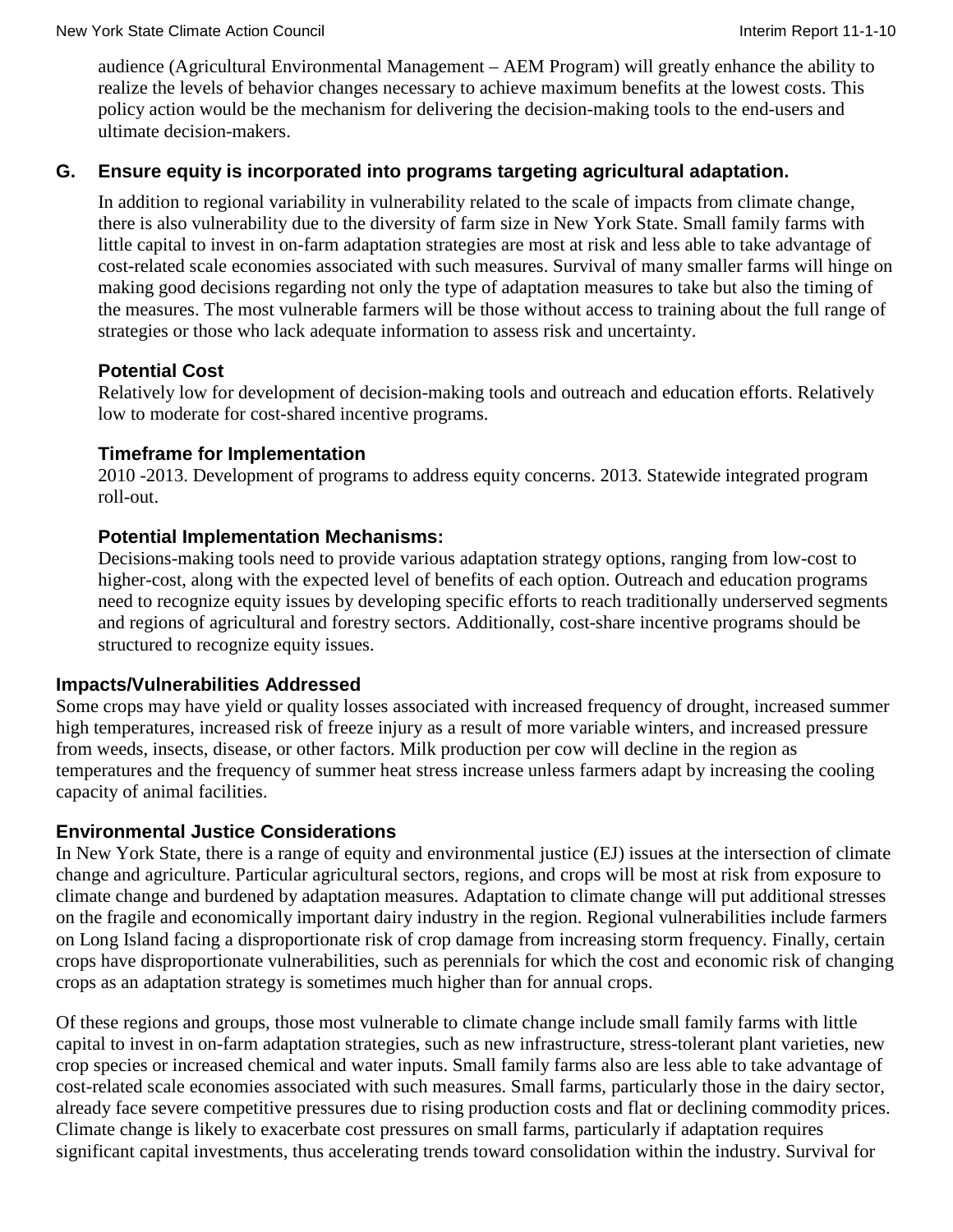#### New York State Climate Action Council **Interiment Council** Interim Report 11-1-10

many smaller farms will hinge, in part, on making good decisions regarding not only the type of adaptation measures to take but also in the timing of the measures. The most vulnerable farmers will be those without access to training about the full range of strategies or those who lack adequate information to assess risk and uncertainty.

In addition to supply-side dimensions, climate change also may impact agricultural demand. Changes in climate both in New York State and in other regions may disrupt supply chains, leading to closing of retail centers and limiting consumer access to markets. Low-income farmers with insufficient information and training or without access to credit or infrastructure are particularly at risk when conditions demand immediate flexibility and require the ability to quickly line up alternative supply lines and retail locations.

Under such conditions, rural, resource-dependent communities may feel pressure to supplement incomes or diversify their business beyond agriculture but may lack the training or capital necessary to engage in such strategies. Decreasing yields and the high costs of adaptation may translate into significant downstream job losses and cascading economic effects across rural communities. Low-wage, temporary, seasonal, and/or migrant workers are particularly exposed to these shifts.

Examining equity in adaptation involves evaluating existing vulnerabilities, but it also requires evaluating the unintended outcomes, externalities (secondary consequences), and emergent processes of specific adaptation strategies. Successful adaptation by individual farmers or regions may create downstream inequities. As some farmers successfully adapt, other farmers may experience relative increases in inequality related to rural income and agricultural productivity. Certain industries (such as the grape and wine industries) also may consolidate in such ways that it becomes difficult for smaller businesses to enter the market. Increasing chemical inputs, such as fertilizers and pesticides, may create or exacerbate inequitable distributions of human health burdens, or negatively affect waterways, disproportionately impacting low-income or natural resource-dependent communities involved in hunting- and fishing-related revenue. Furthermore, degrading land and community health could drive down property values, exacerbating geographic inequities. Finally, increasing natural resource use, whether it is water for irrigation or energy for cooling, may result in increased utility costs and prices. These increases are felt most by low-income families who proportionally spend more on these basic goods than middle- and upper-income families.

Addressing and avoiding spillover effects in the implementation of adaptation measures require engaging local communities and agricultural managers in each stage of the planning process. This includes mechanisms for expressing and addressing property disputes and conflicting claims to resources, collaborative regional planning across sectors and communities, and training/retraining to provide information regarding strategies and best practices. In particular, adaptation strategies focused at regional or state scales have the capacity to marginalize local actors who are unable to capitalize on social or economic networks or access policymaking procedures.

More broadly, equity should be considered along every part and process of the agriculture food-supply chain. For example, climate stress on agriculture could impact the quality, accessibility, and affordability of local produce. This has implications for food security among low-income groups, communities with fragile connections to markets offering nutritional options, or those otherwise burdened by pre-existing poor nutrition.

#### **Co-benefits and Unintended Consequences**

Climate change may provide an incentive for farmers and consumers to take advantage of some opportunities that benefit both the farmer and the environment. Some of these opportunities may eventually be applicable to carbon-offset payments in emerging carbon-trading markets:

• Conserve energy and reduce greenhouse gas emissions (increases profit margin and minimizes contribution to climate change);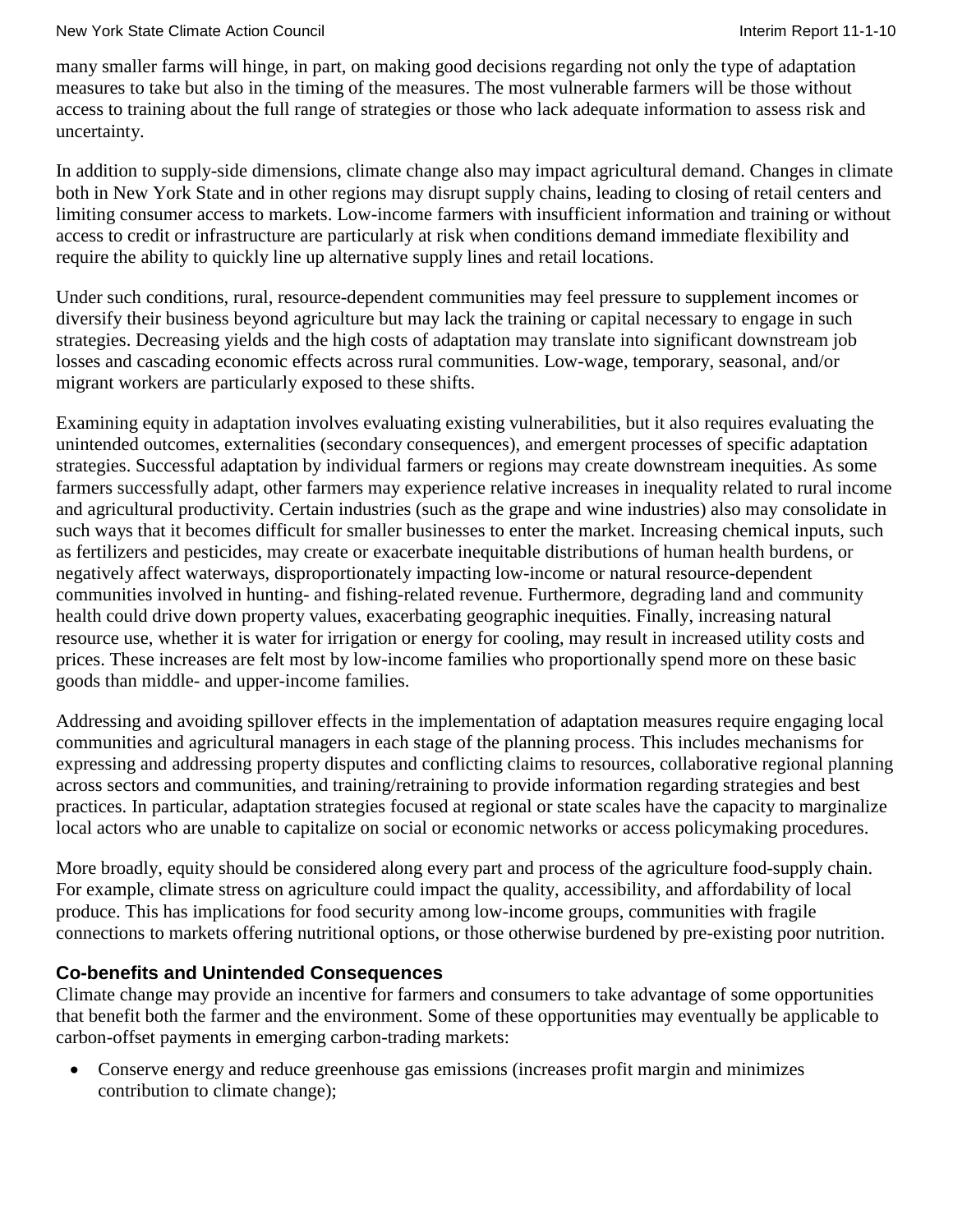- Increase soil organic matter (improves soil health and productivity and, because organic matter is mostly carbon derived from  $CO_2$  in the atmosphere via plant photosynthesis, reduces the amount of this greenhouse gas in the atmosphere);
- Improve nitrogen-use efficiency (synthetic nitrogen fertilizers are energy intensive to produce, transport and apply; and soil emissions of nitrous oxide increase with nitrogen fertilizer use);
- Enter the expanding market for renewable energy using marginal land for wind and solar energy, biomass fuels, and energy from anaerobic digestion of manure and food processing wastes ;
- Improve manure management (reduces nitrous oxide, methane and  $CO<sub>2</sub>$  emissions, and can be used as renewable energy source in manure digesters);
- Increase consumer support—from households to large institutional food services—of local "food shed" networks.

Adaptive actions taken to address specific climate change vulnerabilities may have additional effects beyond their primary intentions. In some cases adaptive actions may raise new problems, while in others it is possible to design actions with multiple co-benefits.

- Increased water use and increased chemical loads to the environment. Increases in water and chemical inputs will not only increase costs for the farmer but may also have society-wide impacts in cases where the water supply is limited, by increasing the reactive nitrogen and pesticide loads to the environment, and the risks to food safety, and by increasing human exposure to pesticides.
- Increased energy use and greenhouse gas emissions may be associated with some adaptation strategies. Examples include increased use of cooling fans in livestock facilities, more energy use to pump irrigation water as more farmers expand irrigation capacity or pump from deeper wells, and increased energy use associated with increased use of products that are energy intensive to manufacture, such as some fertilizers and pesticides.
- Changes in land use could result from changes in cropping systems and other farm adaptations. Harvesting of wooded areas for biofuel crops and increased diversion of corn acreage for biofuel markets are possible. Such effects can be averted with appropriate strategic planning, and efforts toward this end have been initiated in the Renewable Fuels Roadmap (NYSERDA 2010). Land clearing for expansion of food or forage crop acreage may occur, particularly if other production regions of the country are more adversely affected by climate change than New York.
- Cascading negative effects on rural economies (see Environmental Justice Considerations above).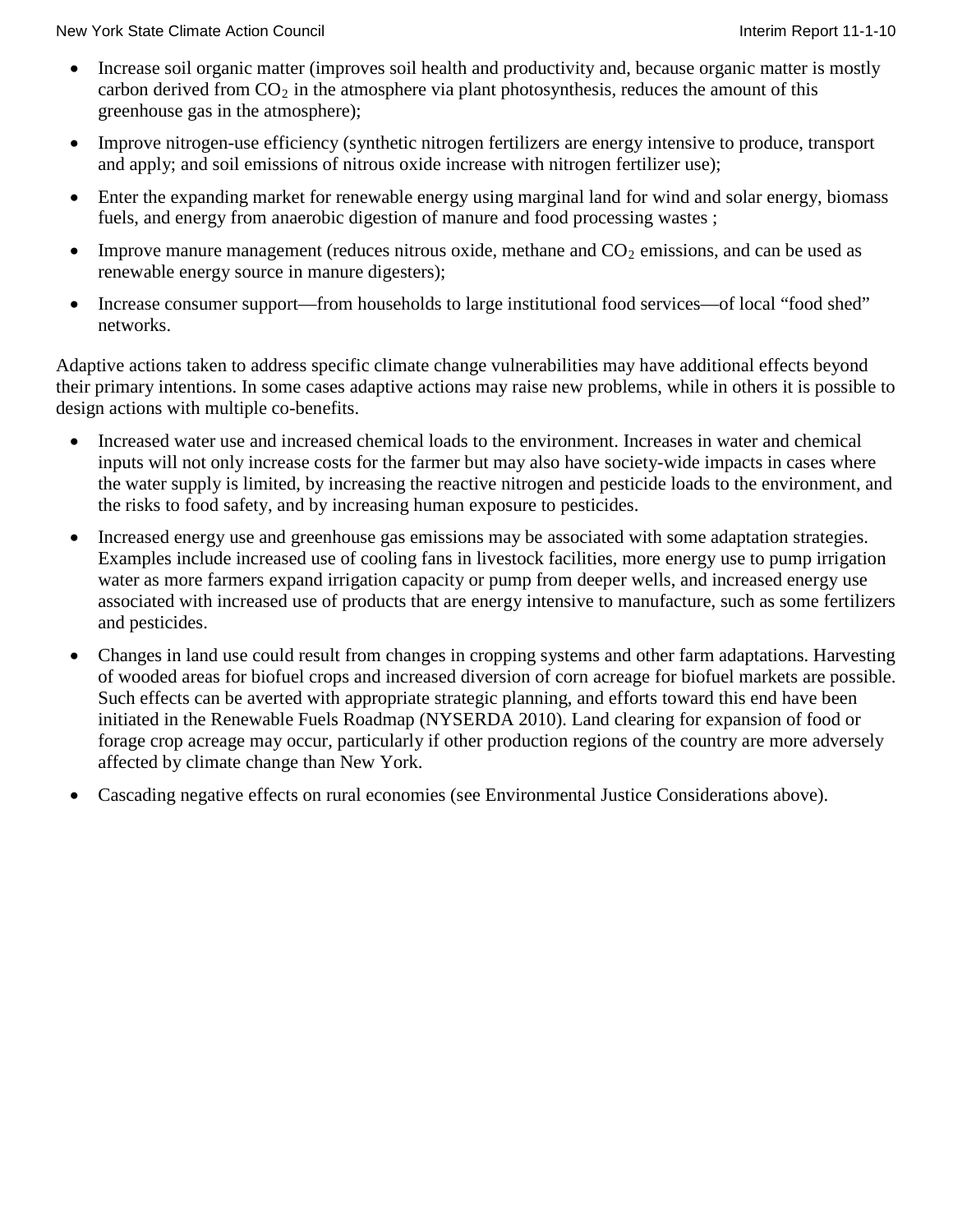# **Related Efforts**

Although there are knowledge gaps regarding agricultural adaptation strategies, many practices already exist and can be implemented immediately. However, the implementation of these practices will not be cost- or riskfree, and inequities in availability of capital and/or information for strategic adaptation may become an issue for certain sectors of the agricultural economy.

Since many of these practices and strategies also represent mitigation practices, it is imperative that these decision tools be developed in parallel and integrated with on-farm mitigation strategies. A comprehensive and integrated approach to climate change and agriculture will be the most cost-effective approach in reducing the rate of change while proactively positioning the sector to adapt to impending change that cannot be forestalled.

The above policy options are consistent with and should be integrated into mitigation strategy AFW 4 - Integrated Farm Management Planning and Application, which includes a component for water conservation and efficiency, and AFW 6 – Increase On-Farm Energy Efficiency and Production of Renewable Energy, which includes components for comprehensive on-farm energy audits and can account for anticipated changes in energy use required to adapt to a changing climate. Both of these mitigation strategies have a strong planning component into which adaptation strategies can be easily integrated.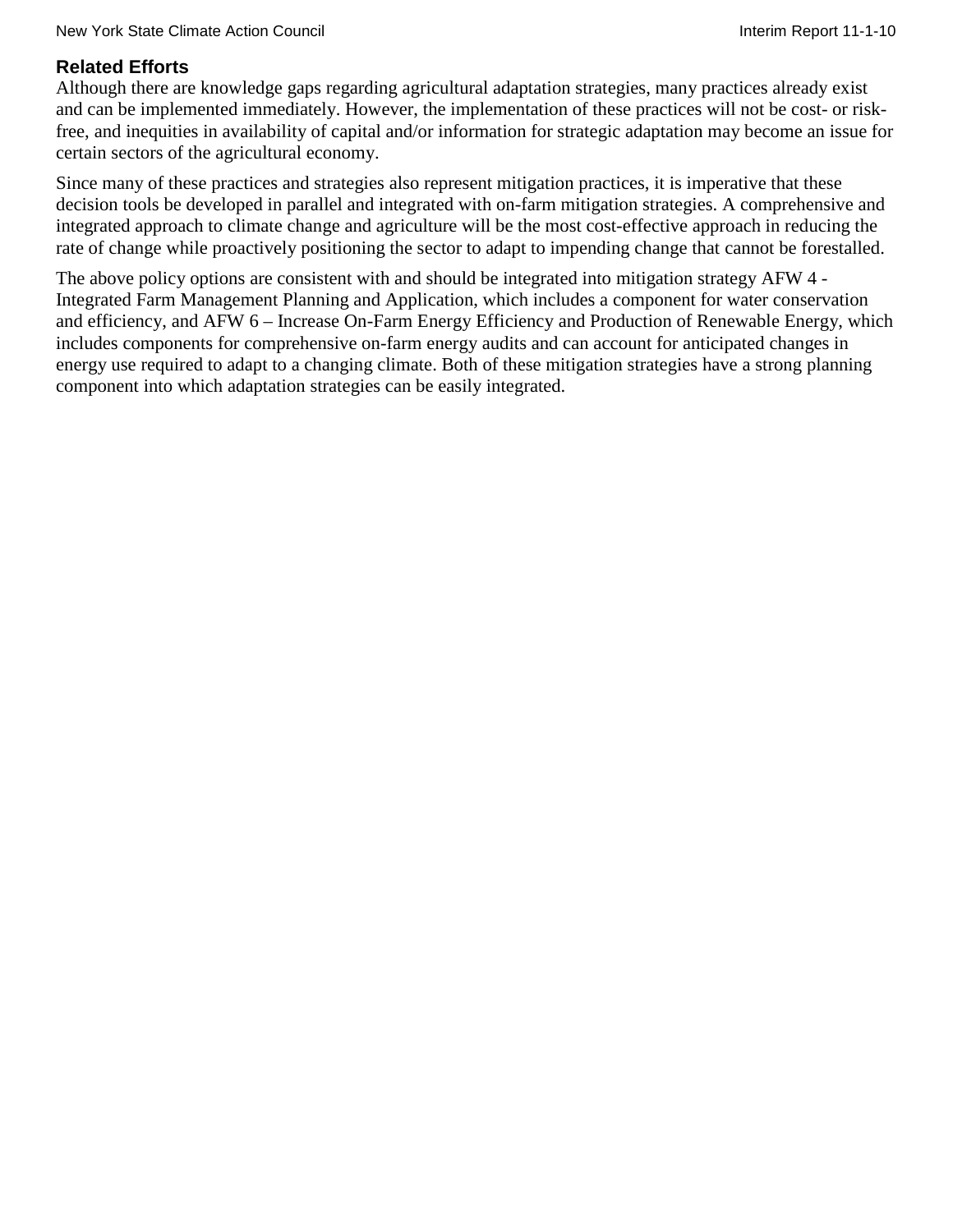#### **Recommendation 2. Incorporate anticipated increases in the incidence of weeds, diseases, and insect threats due to climate change in current detection, monitoring, and integrated pest management efforts.**

An overall increase in the number of outbreaks of a wider variety of insects and pathogens is likely. Additionally, there are strong empirical reasons for expecting climate change and/or rising levels of  $CO<sub>2</sub>$  to benefit undesirable (noxious and invasive) weeds more than crops. New York State is fortunate to have existing statewide programs that target these specific threats while minimizing social, environmental, and economic costs. This policy recommendation has the dual purposes of initializing a comprehensive evaluation of existing programs to identify gaps; and leveraging existing state programs through expansion of outreach and education materials and curriculum, research and development of new management strategies, and enhanced coordination of monitoring, detection, and response efforts. Since many of these threats (specifically insects) have impacts beyond the farm that require similar responses, the Community Integrated Pest Management Program is included in the policy recommendations. (Note: Ecosystems Recommendation 1 discusses invasive species.)

# **Specific Actions**

### **A. Conduct a formal evaluation of the capacity of existing federal, State, and local agriculture and forestry programs or systems focused on identifying and monitoring existing and emerging weed, disease, and insect threats as a response to a changing climate.**

Federal, State, and an increasing number of local governments have programs focused on addressing the threats of weeds, disease, and insects in an economically and environmentally sound manner. An evaluation and gap analysis of these programs is necessary to address problems that may reduce the ability to adequately respond to these increasing threats in a cost-effective and proactive fashion.

# **Potential Cost**

Cost of a review and evaluation should be relatively low.

# **Timeframe for Implementation**

2010-2011. This recommendation should be implemented in the near term to ensure state resources are expended efficiently.

# **Potential Implementation Mechanisms**

Initiate a comprehensive review and evaluation of existing programs addressing weed, disease, and insect threats.

### **B. Develop coordinated protocols and multiple response tactics such as the development and deployment of pest-resistant plant varieties, regional coordination for early detection, and rapid-response approaches to emerging threats.**

Existing State programs focused on agricultural and forestry threats are important mechanisms for ensuring the viability of these industries, which will increasingly face these threats under a changing climate. Integrated pest management programs are important mechanisms for communities to address infestation problems in housing, schools, recreational facilities, houses of worship, and other gathering places.

# **Potential Cost**

For the past several years the IPM program has been funded through a legislative appropriation of approximately \$1 million annually for the agricultural IPM program and \$400,000 for the community IPM program. Due to State budgetary constraints, funding for the 2010-2011 budget year was cut to \$500,000 for agricultural IPM and \$0 for community IPM. Historically, the IPM program has used the state IPM allocation to leverage \$2-\$3 million for New York State by obtaining grants from federal and private sources. With significantly reduced State funding, much of this leveraged funding will be lost. The New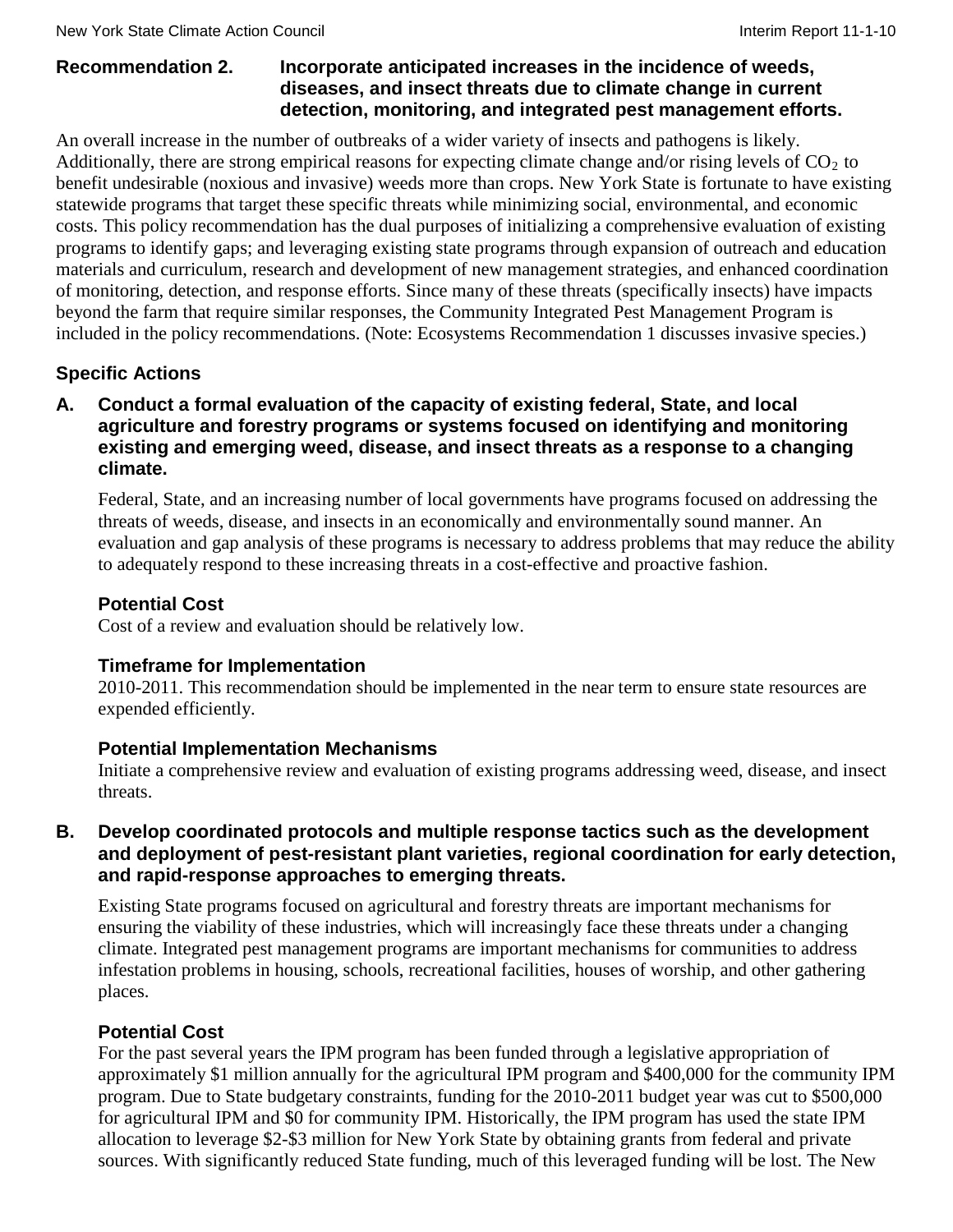York State Cooperative Agricultural Pest Survey (CAPS) program has been funded exclusively through federal funds at \$235,000 annually for the past several years. The public benefit of expanding these and similar programs is expected to significantly outweigh the cost of full programmatic funding.

#### **Timeframe for Implementation**

2010–2012. Restoration to historical funding levels should occur in the very near term as some programs that have experienced reduced levels of funding have had to cut staff and programs. 2012–2020: Expanded funding should occur in areas identified in the comprehensive review and evaluation of existing programs and be consistent with the timeline found in the Climate Action Plan Mitigation Strategy for IPM under AFW 4 1.2(e).

### **Potential Implementation Mechanisms**

- Ensure that the NYS Integrated Pest Management Program (IPM) is fully funded.
- Establish a mechanism to ensure long-term funding for the IPM program as opposed to the current year-to-year funding.
- Expand and coordinate outreach and education efforts. Expand/build technical capacity within organizations providing on the ground support for the IPM program.
- Increase the integration of IPM into the existing NYS Agricultural Environmental Management (AEM) program.
- Increase research funding to develop pest-resistant plant varieties and response strategies.
- Increase regional coordination for early detection of emerging threats.
- Identify and monitor pathways of pest introduction.
- Expand state efforts and increase funding to proactively identify and monitor emerging weed, disease, and insect threats (e.g., through the NYS Cooperative Agricultural Pest Survey (CAPS) program).
- Develop multiple response tactics to manage individual threats, including biological, organic, mechanical, and chemical options.
- Enhance coordination and develop protocol among government agencies with regulatory oversight to ensure a rapid response to emerging plant threats.

# **Impacts/Vulnerabilities Addressed**

Invasive weeds, disease, and insect pressure due to increases in temperature are expected to spread from south to north, with a corresponding distribution of impacts. Warmer winters and an increase in carbon dioxide levels will likely result in periodic outbreaks of new and existing threats that may not be based on geographic factors. The scale of these periodic outbreaks will likely be difficult to track and quantify.

The agricultural resources that will be impacted include all agricultural crops, both annual and perennial, as well as forestry impacts. The overall risk to agriculture of increased weed, disease, and insect pressure is generally high; this may vary between medium and high according to individual climate factors. Since the vulnerabilities are often the same regardless of the climate factor, the cumulative overall risk is high. The risk from increased weed, disease, and insect pressure will manifest itself in impacts ranging from decreases in crop yields to total crop failures.

While the capacity for agriculture to adapt to these impacts is moderate, this adaptive capacity is not without challenges. Absent the development of decision-making tools, as well as significant outreach and education efforts to the agricultural community, the first and sometimes only line of defense will be to increase chemical applications. This control method carries with it inherent environmental and economic costs.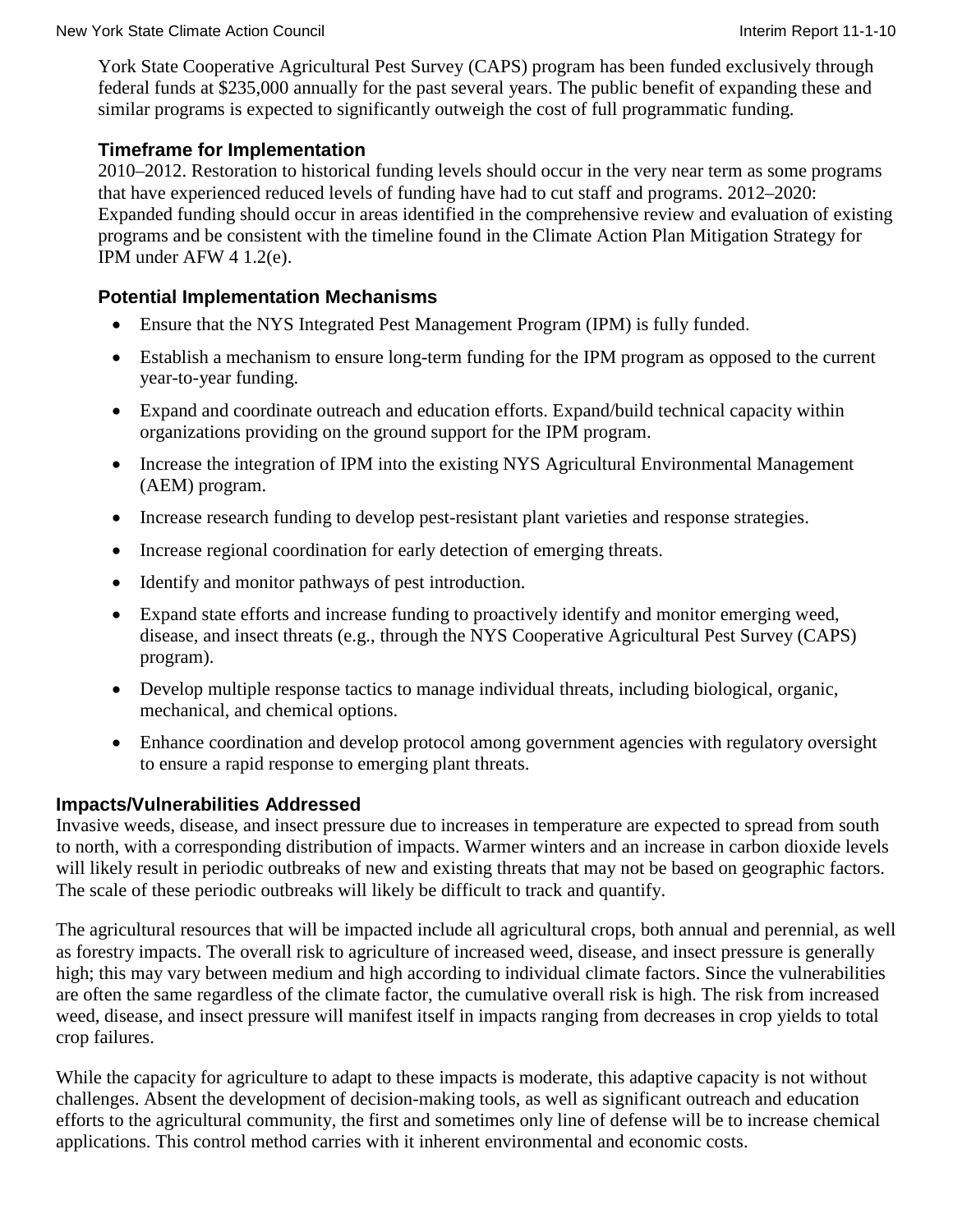### **Environmental Justice Considerations**

Small family farms with little capital to invest in on-farm adaptation strategies, such as new infrastructure, stress tolerant plant varieties, new crop species, or increased chemical and water inputs are often the most vulnerable to climate change. Small family farms are also less able to take advantage of cost-related scale of economies associated with such measures and already face severe competitive pressures due to rising production costs and flat or declining commodity prices. Climate change is likely to exacerbate cost pressures on small farmers, particularly if adaptation requires significant capital investments, thus accelerating trends toward consolidation within the industry. Survival for many farms, both large and small, will hinge, in part on making good decisions regarding not only the type of adaptation measures to take but also in the timing of the measures. The most vulnerable farmers will be those without access to training about the full range of strategies or those who lack adequate information to access risk and uncertainty. Decreasing yields and the high costs of adaptation may translate into significant downstream job losses and cascading economic effects across rural communities. Low-wage, temporary, seasonal and/or migrant workers are particularly exposed to these shifts.

# **Co-benefits and Unintended Consequences**

Early detection and rapid response to emerging or increasing weed, disease, and pest pressure while minimizing the use of chemicals to control these pressures will provide for reduced chemical loads to the environment. This will result in improved water and air quality, and improved public health. Employing a comprehensive and integrated approach to addressing these concerns will also decrease input costs for the farmer.

# **Related Efforts**

The NYS IPM program was established through legislation in 1985. Funding for the NYS IPM Program goes to the Cornell College of Agriculture and Life Sciences (CALS) through a yearly budget appropriation given to the NYS Dept. of Agriculture & Markets. The Department contracts with Cornell for the NYS Agricultural IPM Program. In 1994 CALS initiated a Community IPM program to target areas of pest management not covered by the Agricultural IPM program, including school interior/exterior, golf courses, athletic fields, landscapes, structures such as hospitals and office buildings, homes, utility and highway ROWs, and any other settings requiring environmentally sound pest management. In 1999 CALS contracted with NYS DEC to provide a Community IPM program modeled after the successful agricultural program.

The IPM program has a well established organizational structure in place and includes working groups, Operating Committees, Executive Committee, Grower Advisory Committee, and Community Coordinating Council. The IPM program primarily relates to the State of New York through the Dept. of Agriculture and Markets and the NYSDEC, although connections are maintained with other state agencies, the Governor's Office, and the Legislature.

The Cooperative Agricultural Pest Survey (NY-CAPS) is directed by USDA's State Plant Health Director and NYS's State Plant Regulatory Officer and is conducted by the Division of Plant Industry of NYS Department of Agriculture and Markets. The primary objective of NY-CAPS is the early detection of exotic plant pests to minimize agricultural production costs and enhance product quality and marketability.

NY-CAPS partners with USDA's Animal Plant Health Inspection Service/Plant Protection and Quarantine (APHIS/PPQ) and other state agencies, industries, and professional organizations to develop and maintain effective emergency response systems to detect, respond to, and eliminate outbreaks of invasive pests and diseases. NY-CAPS continually strives to broaden its network of partners and improve its information sharing with cooperators.

NYS IPM program and NY-CAPS and the Agricultural Environmental Management (AEM) program are established statewide programs. As such, the feasibility of this policy option being successfully implemented, producing measurable results, and being resilient under a changing climate is high.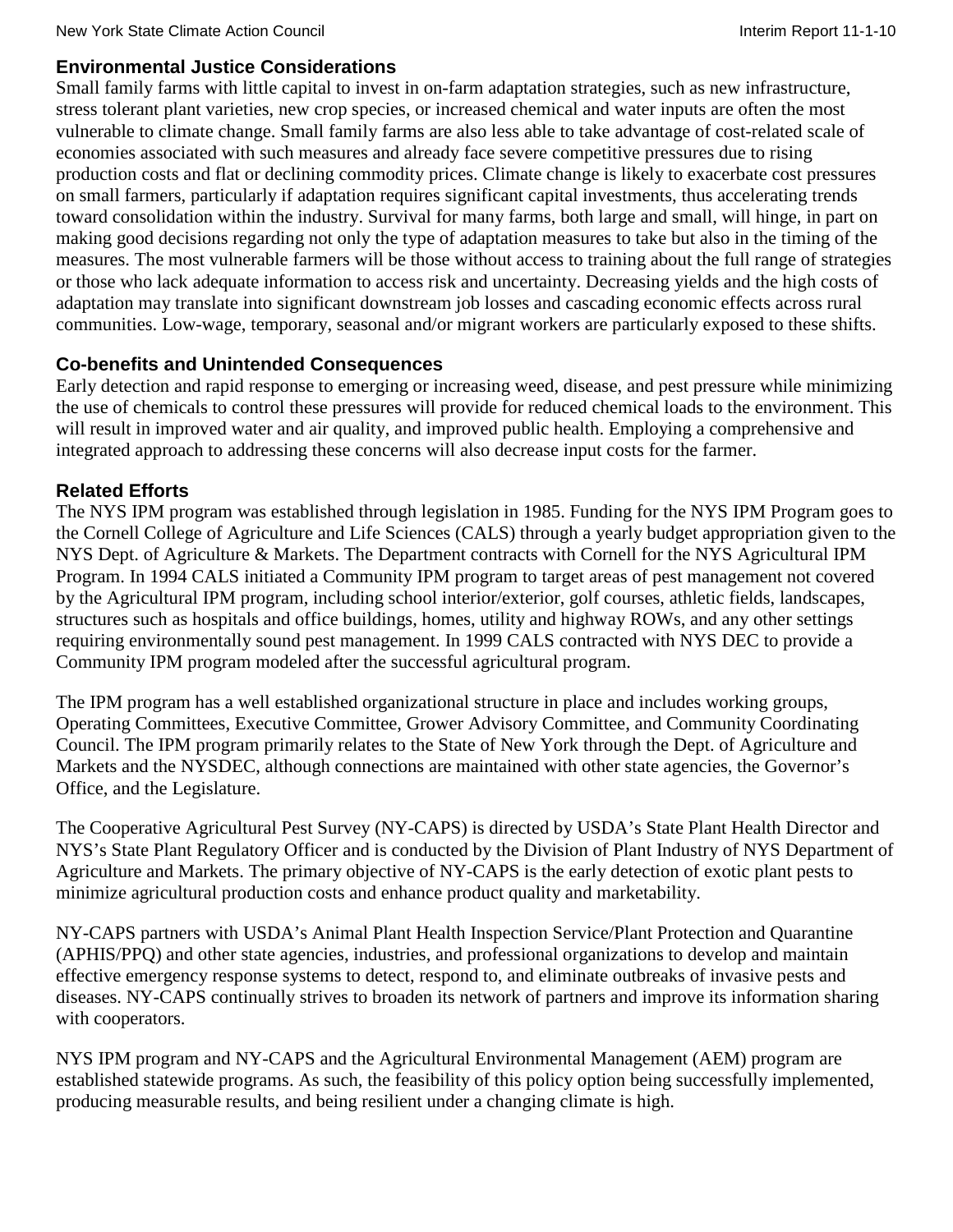Delivery of the IPM agricultural component is consistent with and can be integrated into mitigation strategy AFW 4 – Integrated Farm Management and Planning, which includes a component for IPM (AFW 4 1.2(e)) and establishes a timeline with numeric goals for implementation.

Other related efforts include the Ecosystems Adaptation Workgroup, Invasive Species Task Force, and Climate Smart Communities.

#### **Research/Information Needs**

See Recommendation 1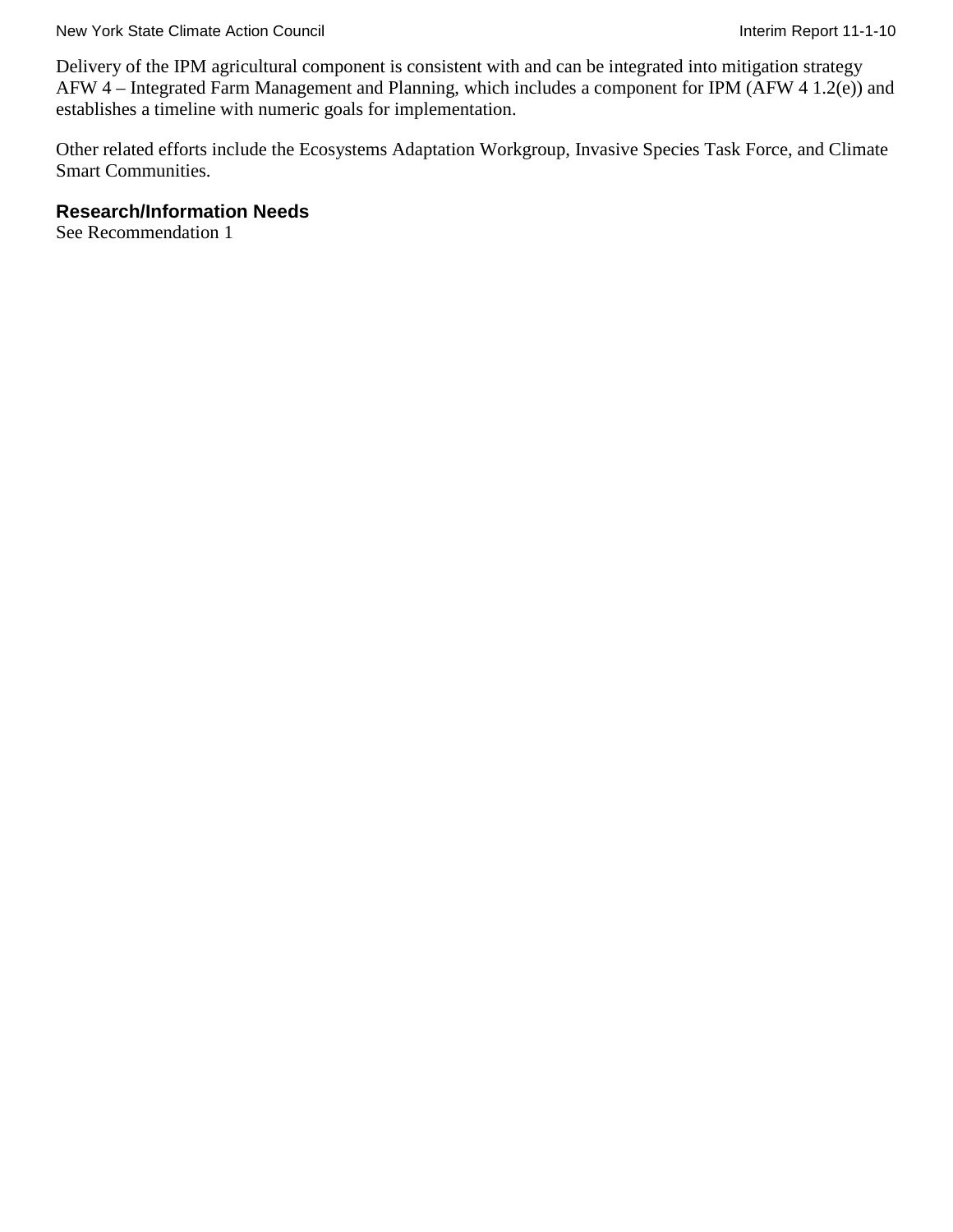### **Recommendation 3. Evaluate and develop mechanisms to more effectively protect livestock from the effects of greater temperature variability and extremes.**

The dairy industry in New York is likely to be affected by rising temperatures under climate change. These changes are expected to cause longer and more frequent episodes of heat stress for dairy cows, resulting in potential production losses and reduced calving rates. Mechanisms to protect dairy livestock from the projected temperature changes should be developed.

# **Specific Actions**

**A. Channel appropriate resources to continue research, development, and deployment of livestock protection measures and techniques such as climate-related modifications to feed management systems and approaches.**

Short-term impacts of heat stress in dairy cows include decreases in feed intake and milk production; long-term effects include higher incidence of lameness and poorer reproductive performance. Modification of feed rations has proved to partially ameliorate heat stress effects in dairy cows.

# **Potential Cost**

A comprehensive strategy of feed management that addresses multiple environmental concerns at the same time is a relatively low-cost approach under which multiple public benefits can be realized. The difficulty is assigning or accrediting benefits to individual funding sources, which are often based on single-resource objectives.

# **Timeframe for Implementation**

Should be consistent with the timeline for Precision Feeding for Mitigation found under Climate Action Plan Mitigation Strategy AFW 4 1.3(f), which begins in 2013 and progressively ramps up to meet 2050 targets.

# **Potential Implementation Mechanisms**

Increase funding levels to the NYS Pro-Dairy Program at Cornell University and other NYS agricultural schools to continue research and development of feed ration and feeding regime modification for dairy cows and other livestock to mitigate the effects of climate change induced heat stress. Also provide adequate funding for outreach and education efforts focused on feed management modification as a climate change adaptation strategy.

Any feed management modifications to ameliorate heat stress should take into account current efforts to reduce nitrogen, phosphorus, and enteric methane via the same pathway, to ensure modifications are not at cross purposes. Additionally, changes in feed management will need to evaluated and tailored to individual farms prior to implementation.

This policy option is consistent with and can be integrated into mitigation strategy AFW 4 - Integrated Farm Management Planning and Application which has a Precision Feeding component. Although this is a mitigation strategy, any adjustment in feed rations/regime must simultaneously address multiple environmental and economic objectives, including water quality and economic issues related to overall production.

### **B. Support the increased installation of energy-efficient cooling systems and other structural or mechanical interventions.**

Increasing the cooling capacity of existing livestock facilities is an obvious adaptation strategy to address heat stress in livestock but will bring with it increased expenditures in energy costs. Opportunities to deploy energy-efficient systems and maximize on-farm generation of clean renewable energy to power these systems should be encouraged and supported.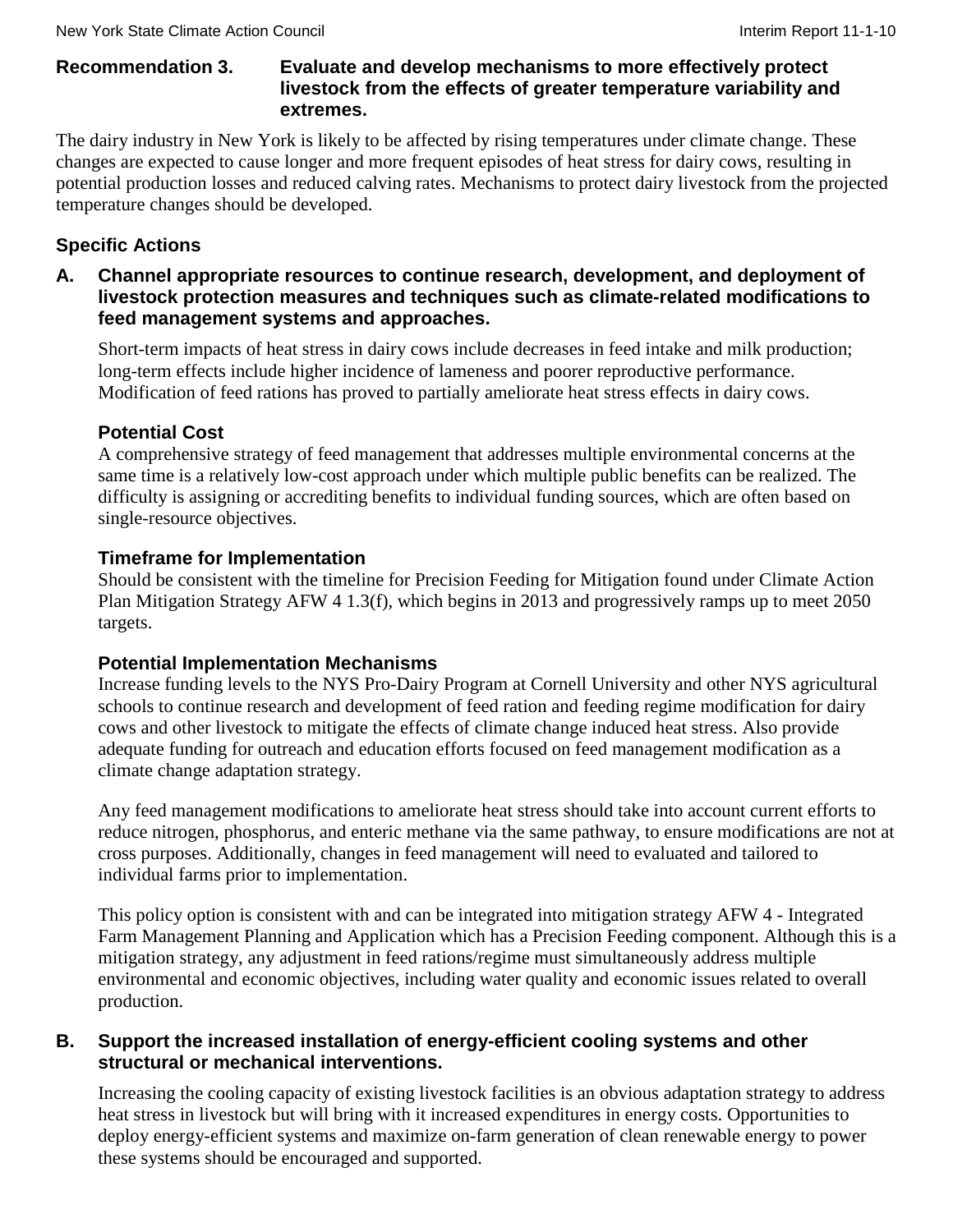# **Potential Cost**

Cost of providing technical assistance will likely be relatively low. Costs of providing financial assistance to make structural and mechanical modifications will be relatively moderate to high. Costs to deploy renewable energy technologies will be relatively high. Multiple funding programs exist for the implementation of renewable energy technologies and the conduct of energy efficiency audits, as well as implementation of energy efficiency measures. Ability to use necessary structural and mechanical modifications as an eligible cost-share when coupled with renewable energy technologies to address heat stress in livestock as part of an adaptation strategy should be explored.

### **Timeframe for Implementation**

Heat stress in livestock is already having a negative impact across New York State; there is also a high certainty that this will continue for the foreseeable future. Investments made now will be less expensive than in several decades. Many of these practices will require significant planning and design as well as capital. To ensure continued competitiveness and long-term viability of the New York State livestock (dairy) industry, these policy options should be pursued in the near term. Additionally, timelines for the complementary mitigation policies have been established with near-term and long-term goals.

### **Potential Implementation Mechanisms**

- Provide technical and cost-sharing financial support for the structural and mechanical modifications required to increase the cooling capacity in existing livestock housing facilities. All mechanical modifications should be required to be Energy Star certified where appropriate or achieve the maximum energy efficiency practicable. Structural and mechanical modifications may include fans, sprinklers, and evaporative cooling systems. Planning and design of structural and mechanical cooling systems may vary significantly from one operation to the next, thus requiring a farm-specific engineering approach.
- Provide technical and cost-sharing financial support to ensure an adequate water supply. Daily water intake by livestock may increase 20-50% under heat-stress conditions. A significant portion of this increased water usage may be mitigated through the implementation of structural and mechanical modifications. Evaporative cooling systems will also increase water usage. In locations where water availability is a limiting factor, a cost-benefit analysis will need to be undertaken to determine the most efficient strategy.
- Installation and increased use of cooling systems will bring increased expenditures for labor and energy costs. From a greenhouse gas perspective, increases in energy demand required by an adaptation strategy should be supplied by renewable energy wherever and whenever possible. Fortunately, farms have abundant access to multiple renewable energy sources, including solar, wind, and manure (anaerobic digestion). Increases in energy use and the  $CO_2$  associated with it can potentially be offset through the deployment of renewable energy technologies on farms.

The above policy options are consistent with and should be integrated into mitigation strategy AFW  $6 -$ Increase On-Farm Energy Efficiency and Production of Renewable Energy, which includes components for comprehensive on-farm energy audits and can account for anticipated changes in energy use required to adapt to a changing climate, and AFW 4 - Integrated Farm Management Planning and Application, which includes a component for water conservation and efficiency. Both of these mitigation strategies have a strong planning component into which adaptation strategies can be easily integrated.

Support the development of construction guidelines for new dairy facilities which incorporate adequate cooling capacity to mitigate the anticipated rise in temperature in the coming decades, as well as green building technologies. Provide technical assistance to farmers constructing new or expanding existing livestock housing facilities.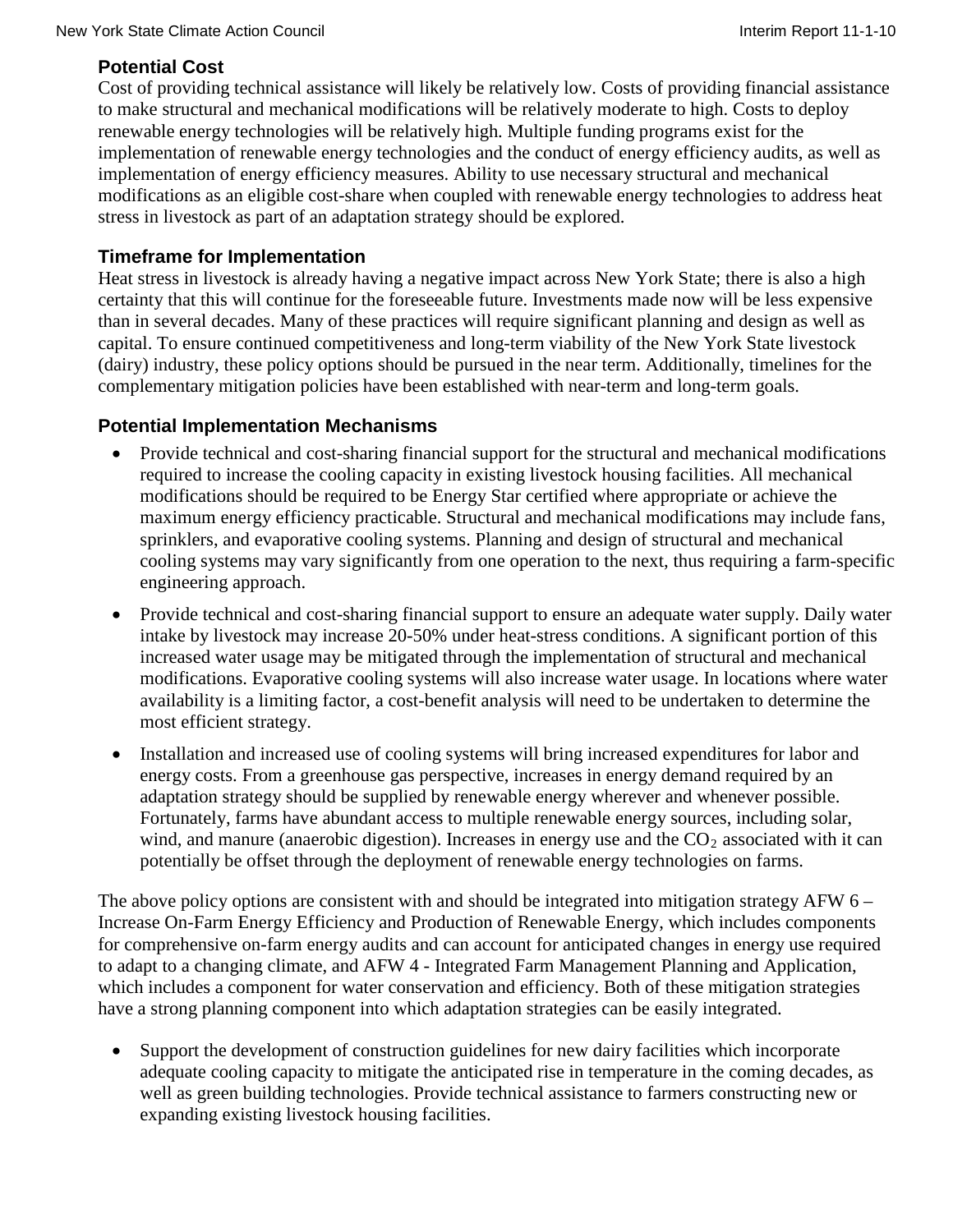### **Impacts/Vulnerabilities Addressed**

New York State is the third largest dairy state in the country with over 600,000 head producing over 12 billion pounds of milk annually. In 2007, New York dairies generated \$2.3 billion in revenue, supporting more than 20,000 farmers and employees, as well as, many local businesses that supply or provide services to the dairy industry. According to the NYS Comptroller, it is estimated that each dairy cow is worth about \$13,737 to the area's economy and about \$40 in municipal taxes.

The dairy industry in New York has prospered due to many factors, not the least of which are proximity to major markets and a relatively cool historic climate benefiting the industry by minimizing heat stress. Rising temperatures under climate change are expected to cause longer and more frequent episodes of heat stress for dairy cows, larger potential losses in productivity, and greater vulnerability to annual variability in temperature. During the unusually warm summer of 2005, New York dairies reported decreases in milk production ranging from 8 to 20% below normal production. A recent Northeast assessment to model dairy cow performance associated with climate model projections for the region concluded that negative economic impacts on the dairy industry will be substantial unless dairies are able to adapt. Compounding the problem for New York dairies is the very nature of the states industry. Unlike large dairy states in warmer climates in the western part of the US, the industry in New York has evolved over the last century and a half, the average herd size for New York dairies is just over 100 head and many of the dairy barns are between 50 and 100+ years old.

New York livestock operations, overwhelmingly dominated by the dairy industry are often times the main economic driver for many rural communities and they have historically operated on very narrow profit margins. The recent downturn in the economy has hit the dairy industry exceptionally hard, for the past  $11/2$  most dairies in the country have operated at a loss resulting in many dairy farms either going under and/or incurring significant debt to stay in business until the economy turns around. Any negative impact to these farms bottom line, such as reduced production, will exasperate this problem. As such the overall risk is characterized as high.

Increasing temperatures are expected to impact the entire state. Although dairies pre-dominate certain regions of the state, they are found across the state outside of metropolitan areas. The risk is widespread.

# **Environmental Justice Considerations**

Vulnerability and capacity to adapt to climate change may vary substantially across different dairy regions in New York State due to differences in climate change exposure, regional cost structures, farm sizes, existing farm infrastructure, and overall productivity. Should climate change induced heat stress have a highly detrimental effect on dairy farming in the state overall, those regions with higher concentrations of dairy farms are likely to experience a more substantial economic disruption.

Differences in farm and herd size are also potentially significant factors in determining vulnerability and capacity to adapt to climate change. Comparison of small versus large farms throughout the state reveals significant differences in the costs, milk production per cow, capital efficiency, income, and profitability. All of these differences may affect the overall capacity of smaller farms to adapt to climate change, particularly if such adaptation requires significant new outlays of capital for the purchase and installation of cooling systems in dairy barns, as well as additional costs associated with energy for operating the equipment, and the installation of on-farm renewable energy generation.

# **Co-benefits and Unintended Consequences**

- Contributing to the competitiveness and long-term viability of a significant, albeit currently struggling, sector of the upstate rural economy
- Contributing to the size diversity of New York State livestock farms
- Increasing the energy efficiency and renewable energy capacity of New York State, leading to greenhouse gas reductions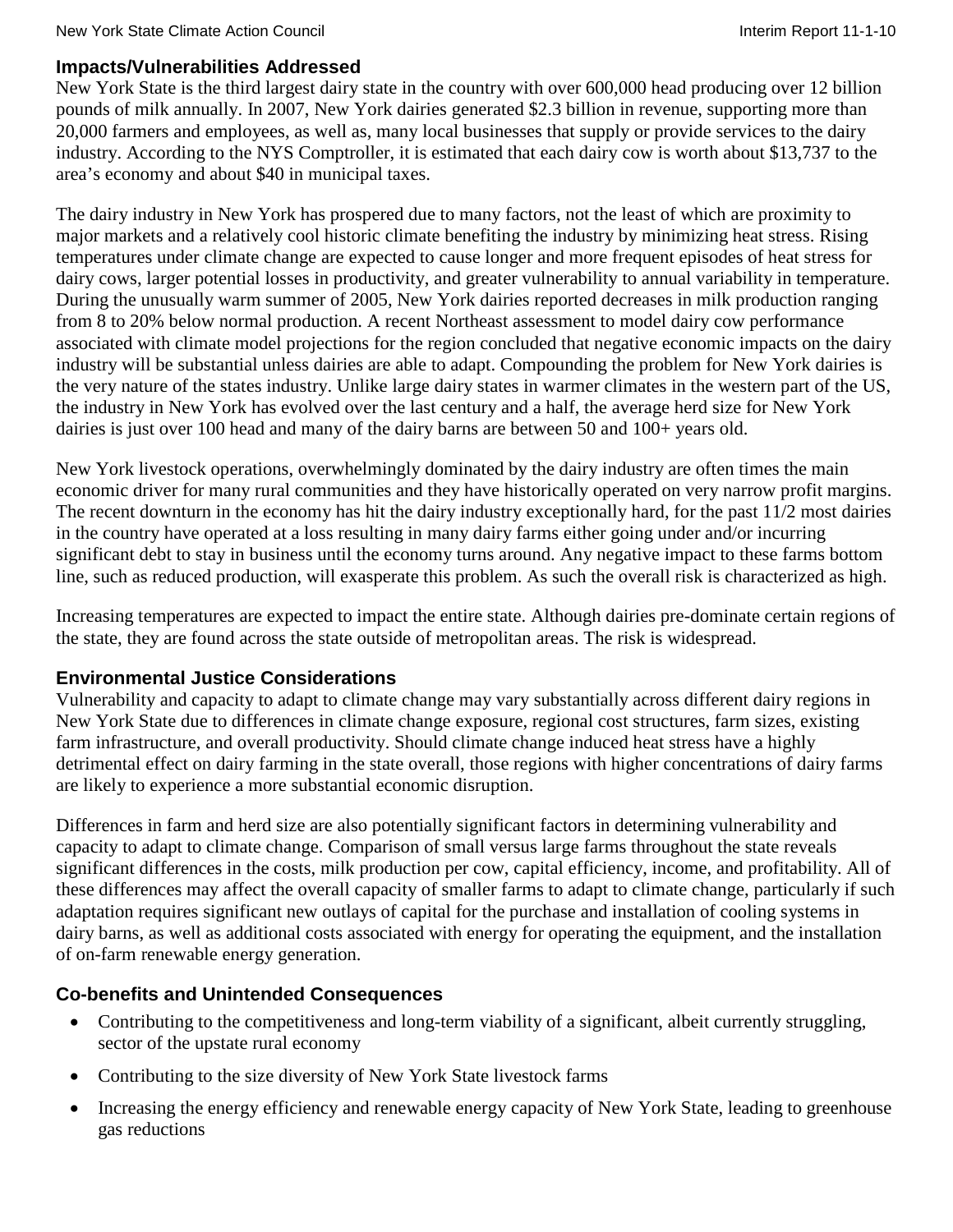#### New York State Climate Action Council **Interimental Interiment Council** Interim Report 11-1-10

#### **Related Efforts**

NYS Climate Action Plan Agriculture, Forestry and Waste technical working group (AFW-TWG) Proposed Policy Options; AFW 4 - Integrated Farm Management Planning and Application, AFW 6 – Increase On-Farm Energy Efficiency and Production of Renewable Energy.

NYS Renewable Portfolio Customer Sited Tier (RPS-CST) – provides incentives to deploy on-site generation of renewable energy.

NYS Energy Efficiency Portfolio Standard (EEPS).

Agricultural Energy Efficiency Program – provides incentives to deploy energy efficiency measures.

NYS Flexible Technical Assistance (FlexTech) Program.

#### **Research/Information Needs**

See Recommendation 1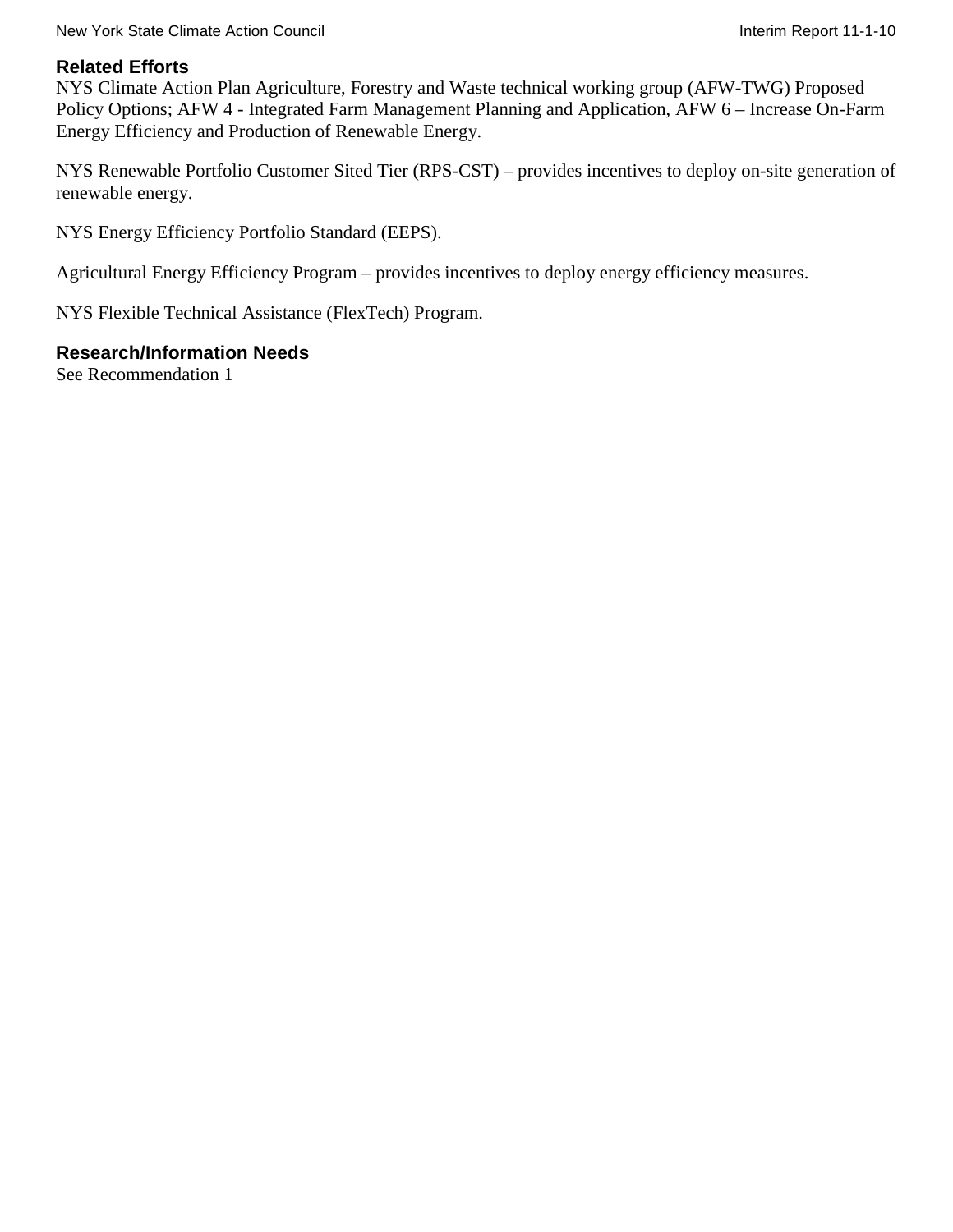# **Coastal Zones**

### **Coastal Zones Adaptation Vision Statement**

*By 2050, all coastal waterfront communities, including those in the Hudson River estuary, and critical coastal resources and infrastructure, have prepared for and are protected from the changing climate.*

#### **Background**

The U.S. Coastal Zone Management Act of 1972, as amended in 1996, defines the coastal zone as the land inward of the shoreline needed to control or manage uses that are likely to directly and significantly impact coastal waters or are likely to be "affected by or vulnerable to sea level rise." New York State considers coastal waters to extend three miles into the open ocean and up to the state lines of Connecticut and New Jersey along the shore. In this assessment, the coastal zone is considered to include the shoreline of New York State, including coastal wetland areas and inland areas adjacent to the shoreline that are likely to be affected by sea level rise and coastal storms. Also considered are the potential effects of climate change up the Hudson River to the Federal Dam at Troy and the influence rising ocean temperatures may have on migratory and sedentary fish and shellfish populations.

Coastal ecosystems include near-shore sub-tidal areas, the low-marsh intertidal zone, high-marsh, beaches, dunes, stream channels, rocky platforms, sea grass meadows, algal beds, and tidal flats. Even in a densely populated urban environment such as New York City, these coastal ecosystems provide numerous functions and values. Tidal marshes provide wildlife habitat, storm surge protection, wave attenuation, pollution absorption, and aesthetic appeal. More than 300 species of birds spend part of their life cycle in New York's coastal shores, feeding, resting, or nesting. Every May and June, thousands of horseshoe crabs come to spawn on the sandy beaches of Long Island, New York City, and Westchester County. Many bird species depend on the horseshoe crab eggs or other invertebrates of the tidal zone to replenish their fatty reserves and continue on migration routes along the Atlantic flyway.

Coastal marshes and wetlands are highly sensitive and must maintain a delicate balance as they are affected by rapid sea level rise, wave erosion, sediment deposition, and other forces; these important ecosystems provide wildlife habitat, protect coastlines against storms, and absorb pollution. New York State's coastal marshes are limited to the north and south shores of Long Island, New York City, Westchester County, and Hudson River. In the tidally influenced portion of the Hudson River Estuary (up to the Troy Dam), the dominant ecological communities are freshwater and brackish tidal marshes, freshwater tidal swamps, tidal creeks, mud and sand flats, and freshwater sub-tidal aquatic beds. However, these are limited to north of the Tappan Zee Bridge, as there is little or no break in shoreline armoring (bulkheads and riprap) from Manhattan to the bridge.

The New York State coastline is comprised of a unique combination of glacial bluffs, pocket beaches, and extensive barrier island—bay systems. Long Island is particularly vulnerable to the effects of shoreline erosion since it is largely formed of sand and gravel deposits left by the retreating glaciers after the end of the last ice age around 20,000 years ago. The south shore of Long Island is a sandy environment consisting largely of barrier islands, spits, and back-barrier salt marshes that are very erodible and subject to inundation.

#### **Climate Impacts**

The coastal zone of the New York City metropolitan region faces both ongoing and future natural hazards of flooding, beach erosion, and sea level rise. The anticipated global sea level rise due to climate warming will have a significant impact on New York's coastal areas, in addition to other impacts like ocean circulation changes and higher water temperatures. The effects of global sea level rise will be amplified in New York State due to coastal subsidence caused by ongoing adjustments of the Earth's crust to the melting of the ice sheets that began 20,000 years ago.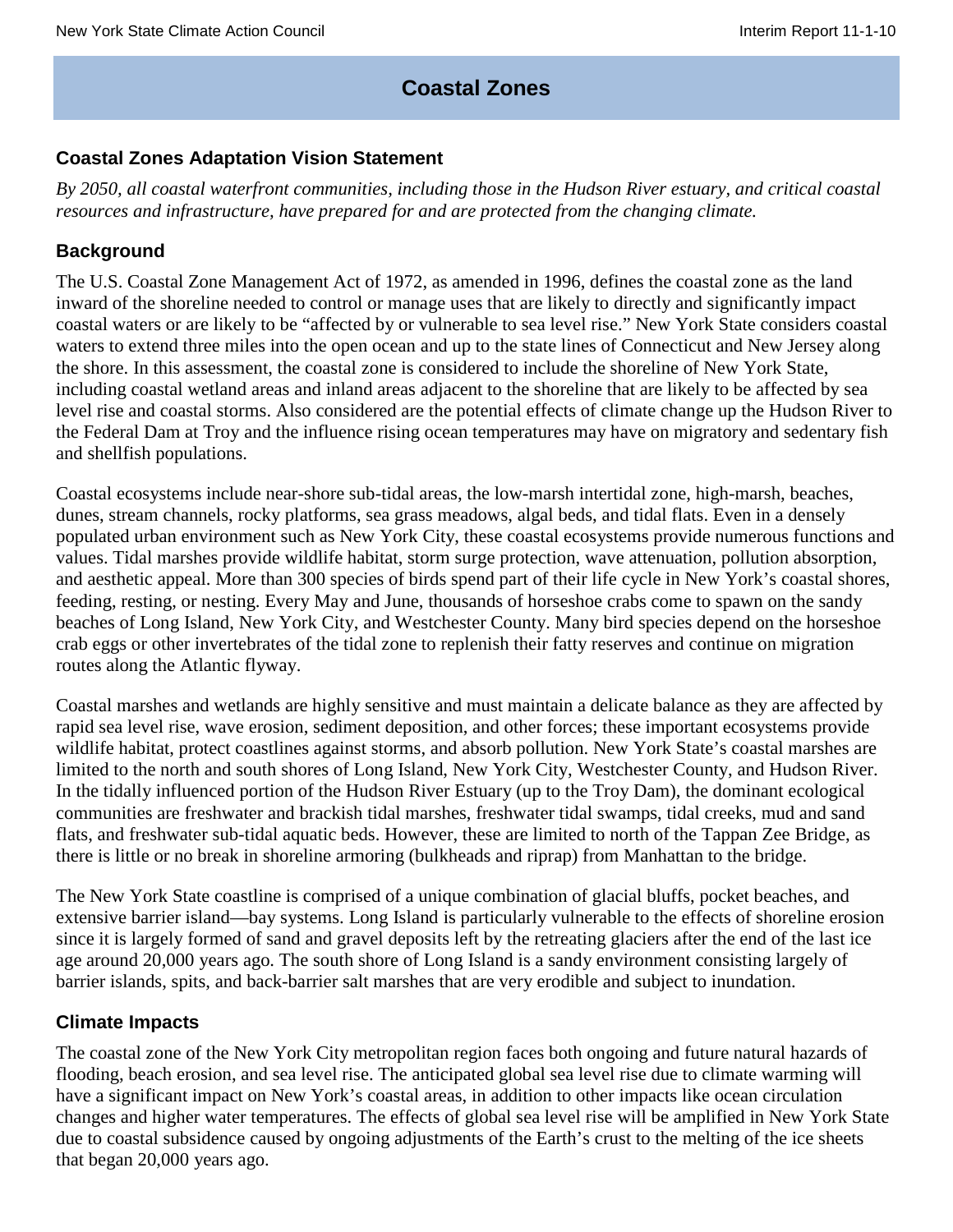#### New York State Climate Action Council **Interiment Council** Interim Report 11-1-10

New York's coastal zones are becoming more developed, increasing the consequences of flooding and coastal erosion. Sea level rise will greatly amplify current risks to coastal populations and will lead to permanent inundation of low-lying areas, more frequent flooding by storm surges, and increased beach erosion. Saltwater could reach farther up the Hudson River and estuaries, contaminating urban water supplies, while increased water depth could permit the tide and storm surges to propagate faster up the Hudson River to the Troy Dam, increasing flood risk far from the ocean coast.

Sea level rise may become the dominant stressor acting on vulnerable salt marshes. Loss of coastal wetlands reduces fish and shellfish populations. Higher water temperatures also affect these populations. Some marine species, such as lobsters, are moving north out of New York State, while other species, such as the blue claw crab, are increasing in the warmer waters.

High water levels, strong winds, and heavy precipitation resulting from strong coastal storms already cause billions of dollars in damages and disrupt transportation and power distribution systems. Barrier islands are being dramatically altered by strong coastal storms as ocean waters wash over dunes, create new inlets, and erode beaches. Warming ocean waters have the potential to produce stronger storms by increasing the source of energy for these storms.

Non-climate-related stresses will compound the effects of climate change. In the coastal region, most of these are associated with human consumption of natural resources and land-use practices. For example, coastal development, construction of organized drainage, and impervious surfaces has led to a reduction in groundwater recharge and degraded coastal water quality. The interconnection among precipitation, land use, and local fish populations has also been documented, suggesting that increased urbanization may lead to a reduction in stream biodiversity. In addition to water-quality-related stresses, fish stocks and other marine ecosystems may be affected by harvesting practices, disease, normal population dynamics (increased predation), and recruitment processes. Over-development along the coast increases the demand for groundwater, which could lead to drawdown of the aquifer and increased saltwater intrusion. Coastal infrastructure inhibits natural migration of marine systems, including wetlands and barrier islands.

# **Impacts and Vulnerabilities Addressed for All Coastal Zone Recommendations**

Sea level rise will progressively affect both human and natural systems, affecting water levels on the ocean and estuarine coastline including the Hudson Estuary to the Troy dam; shortening flood-recurrence intervals; increasing risk and geographic extent of coastal hazards such as storm-surge-related flooding, erosion, and groundwater intrusion. New York State needs the best available climate data to best plan for climate impacts.

- Sea level has risen 15 inches in New York Harbor over the last 150 years and 4-6 inches since the 1960s (Colle et al, 2010). The rate of sea level rise is accelerating over the course of time, due to a natural lag between increases in atmospheric greenhouse gases and ocean and glacial ice melt responses. The rate will continue to increase through the second half of the 21<sup>st</sup> century. Based on the best available science, adjusted for conditions specific to New York, additional sea level rise of between 2 and 10 inches is anticipated by 2020, and a rise of up to 55 inches is possible by the 2080s (NPCC, 2010; NYSERDA ClimAID, 2010; NYS Sea Level Rise Task Force, 2010).
- Sea level rise will affect human and natural systems along the entire Atlantic and estuarine coastline of NYS. This includes shorelines and embayments along Long Island Sound, East River, Jamaica Bay, Raritan Bay, and New York Harbor. Recent research and historical observation indicate that sea level rise will affect water levels in the Hudson estuary up to the Federal Dam at Troy at the same magnitude as the Atlantic coastline (New York State Sea Level Rise Task Force, 2010; NYSERDA ClimAID, 2010).
- In the coming decades, sea level rise will also shorten flood recurrence intervals. The New York City Panel on Climate Change (NPCC, 2010) estimates that due to sea level rise alone, flood levels that now occur on average once per decade may occur once every one to three years by the end of the  $21<sup>st</sup>$  century. Predictions for New York City suggest that if the flooding events that occurred between 1997 and 2007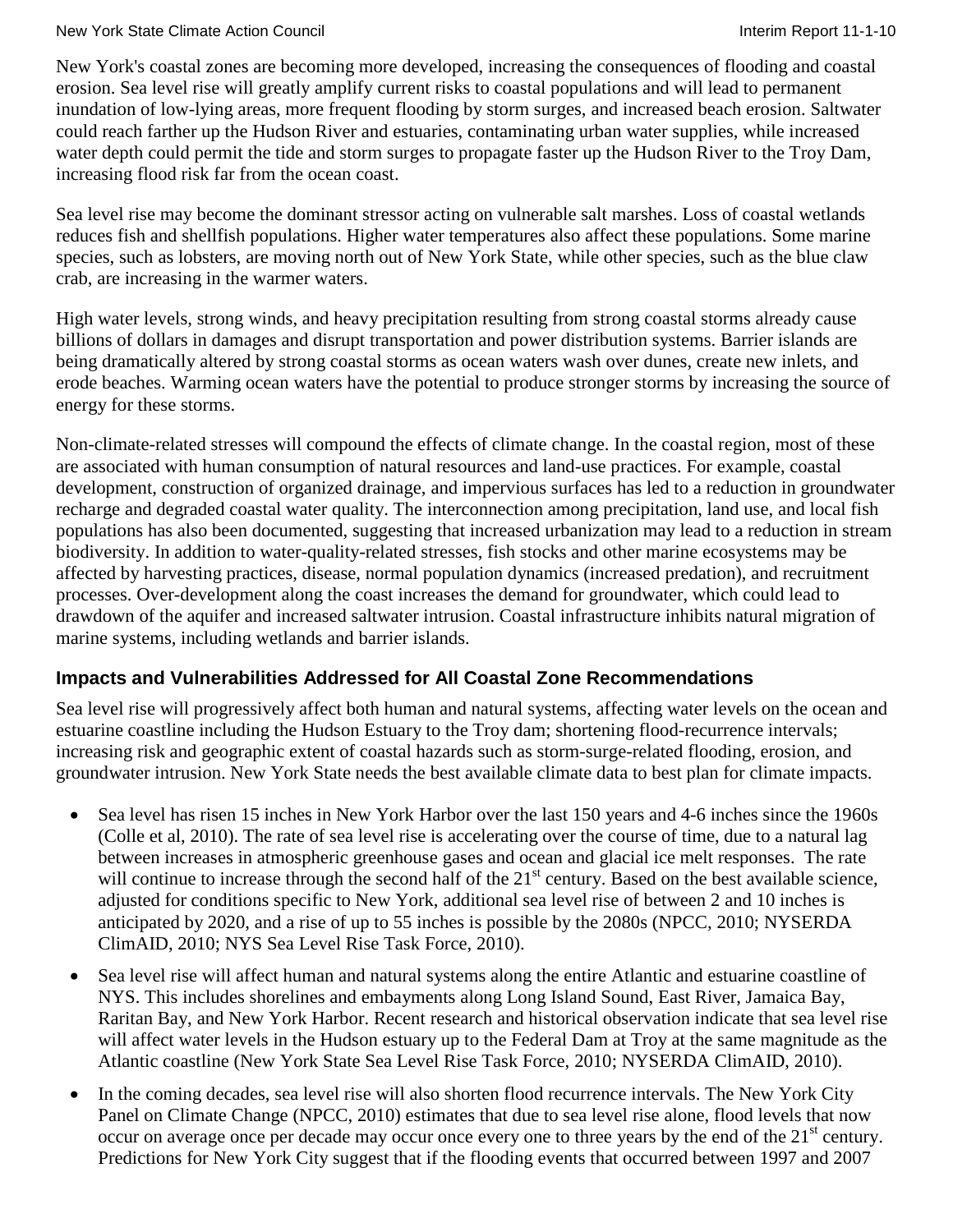were repeated with sea level 50 cm (~20 inches) higher, there would be a coastal flood warning issued for NYC nearly twice per week (Colle et al, 2010). A 20 inch increase in water levels could occur as early as 2050 under the rapid ice melt scenario of the projections adopted by NYS for sea level rise.

- The risk of coastal hazards associated with sea level rise, such as storm surge related flooding, erosion, and groundwater intrusion will increase in magnitude over time with sea level rise; the geographic area at risk will also increase. These changes will impact human communities, with risks to human health and life, natural systems including wetlands, dunes, barrier beaches, water quality, and critical public facilities and infrastructure. Maps of areas vulnerable to sea level rise have not been completed for the entire coastal area of NYS so no comprehensive estimate exists for how much the area vulnerable to sea level rise will increase over time. However, we do have estimates of areas currently at high risk of a powerful coastal storm based on FEMA FIRMS.
- According to the State Multi-Hazard Mitigation Plan developed by the State Office of Emergency Management, over two million people currently reside in areas of NYS vulnerable to a Category 3 hurricane, and for a Category 4 hurricane more than 3 million. Residential structures in the 100-year floodplain of New York City and Nassau, Suffolk and Westchester counties have a total estimated value of over \$125 billion. While this figure includes riverine as well as coastal flood plains, it reflects the scale of flood exposure in the region. (SEMO, 2008). Coastal development and public investment in infrastructure continues to be sited in areas at high risk of coastal hazards.
- Due to the long life cycle of major infrastructure it is critical to plan to adapt to the increasing risk of flooding and coastal hazards as early as possible in order to utilize maintenance and capital development programs to improve resilience over time. Given the value of critical facilities to NYS and the cost of flood risk mitigation measures it is in the best interest of NYS to identify which facilities will be at greatest risk at a high level of detail and plan now to adapt to rising waters. Relying on maps with a coarse level of detail could cost the state millions to billions of dollars to protect structures that may have been inaccurately identified to be at risk or, worse, to rebuild facilities or communities following a powerful storm that were incorrectly identified to be safe from harm.
- According to a report by the U.S. Climate Change Science Program (Titus et al, 2009) without changes to regulatory and administrative procedures much of the marine shoreline area of New York will be armored to address sea level rise impacts. Shoreline armoring to protect human development will create barriers to upland migration of natural areas such as wetlands and submerged aquatic vegetation. As water levels rise the barriers will drown these natural systems. The shallow coastal waters that will be most affected by sea level rise are also some of the most important and productive habitats for natural resources, and are vital to a variety of fish, shellfish and bird species during critical portions of their life cycle. These resources are essential to the quality of life along our shorelines and across the state. They perform important and valuable services for human communities including buffering storm impacts, filtering runoff, storm water storage, ground water recharge and providing public access and tourism amenities. The continued state funding of shoreline protective structures will not only have devastating effects on these natural systems, it also continues to foster development in high risk areas.
- NYS has several options. It may allow communities to respond to events as they occur, with state assistance in emergencies. It may fund shore defenses for most of the state's shorelines. Or it may choose to foster regional adaptation over the course of time based on rationally prepared plans. If decisions are not coordinated among local governments it is likely that there will be dramatic differences among neighboring communities in vulnerability, needs for emergency services, natural resource management, and a general failure to address regional vulnerabilities in a holistic way. Ad hoc storm responses are likely to result in escalating chronic damages, coupled with escalating environmental impairments, as sea level rises.
- Individual agencies are already beginning to incorporate sea level rise into their decision making, however, it is important that permitting, funding and programming in the coastal area are coordinated across agencies to ensure the agencies are not working at cross purposes. In addition, if agencies attempt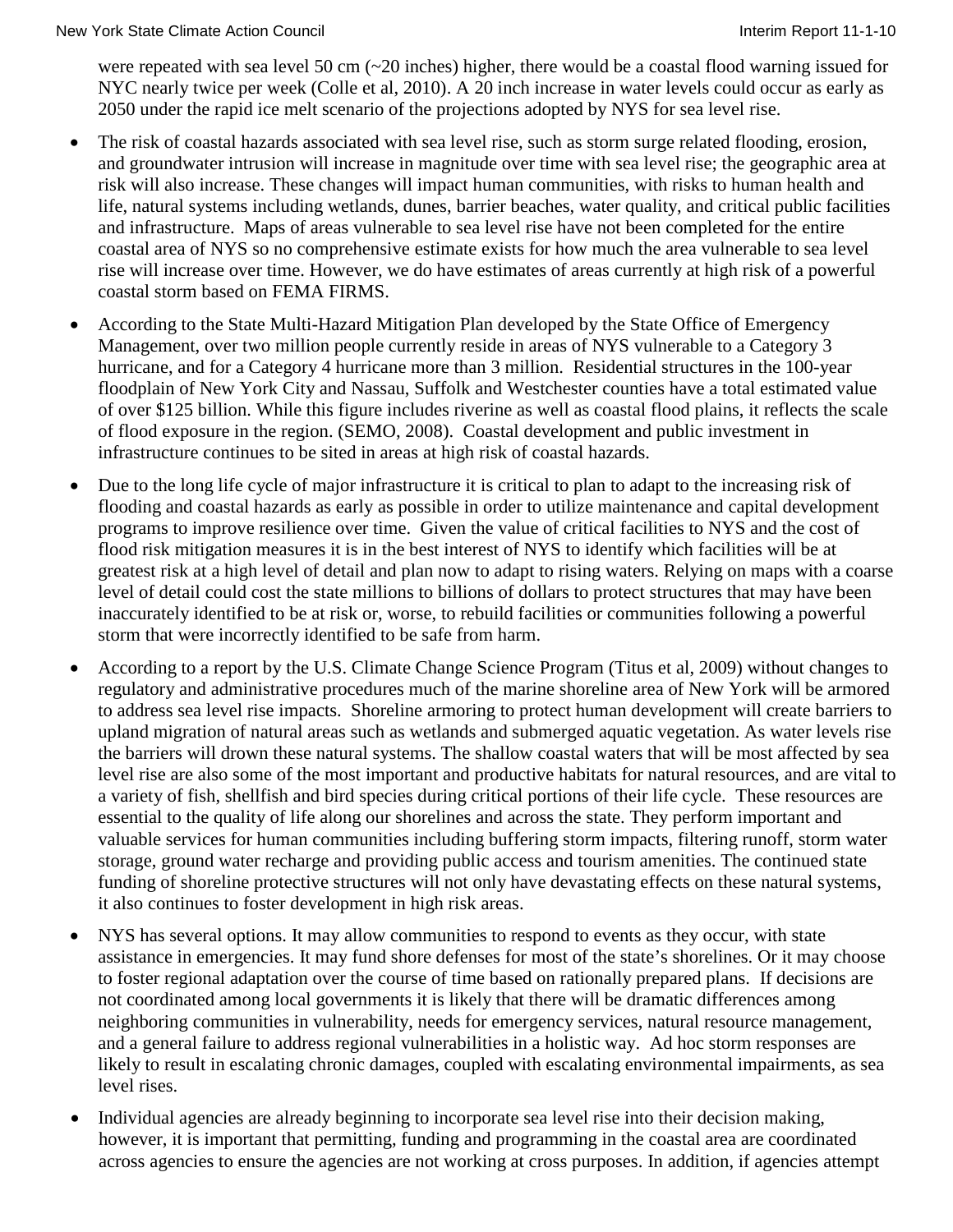to address the broad integrated issues of climate change in a piecemeal fashion it is highly likely that resources will be wasted, contradictory management efforts will be initiated and operating principles and policies will remain at cross purposes, which at best leads to ineffective protection of resources, and at worst lead to accelerated losses.

#### **References**

Colle, B.A., K. Rojowsky, and F. Buonaiuto. 2010. New York City storm surges: Climatology and an analysis of the wind and cyclone evolution. *Journal of Applied Meteorology and Climatology 49*: 85-100. Pub ID# 3772.

NPCC (New York City Panel on Climate Change). 2009. *Climate Risk Information*.

New York State Office of Emergency Management. *New York State Standard Multi-Hazard Mitigation Plan*, Volume 1, Section 3, Table 3-29: Estimated Population Residing Within Hurricane Storm Surge Zones, p. 3- 170 and Table 3-18: Estimating Potential Flood Loss by County, p. 3-146. Report approved by FEMA 1/04/08. <http://www.semo.state.ny.us/programs/planning/hazmitplan.cfm>

New York State Sea Level Rise Task Force. 2010. Report to the Legislature. New York State Department of Environmental Conservation, 92 pp.

NYSERDA ClimAID Team. 2010. *Integrated Assessment for Effective Climate Change Adaptation Strategies in New York State*. C. Rosenzweig, W. Solecki, A. DeGaetano, S. Hassol, P. Grabhorn, M. O'Grady, Eds. New York State Energy Research and Development Authority (NYSERDA), 17 Columbia Circle, Albany, New York, 12203.

Titus, et al. 2009. Coastal Sensitivity to Sea Level Rise: A Focus on the Mid-Atlantic Region. U.S. Global Climate Science Program Synthesis and Assessment Product 4.1.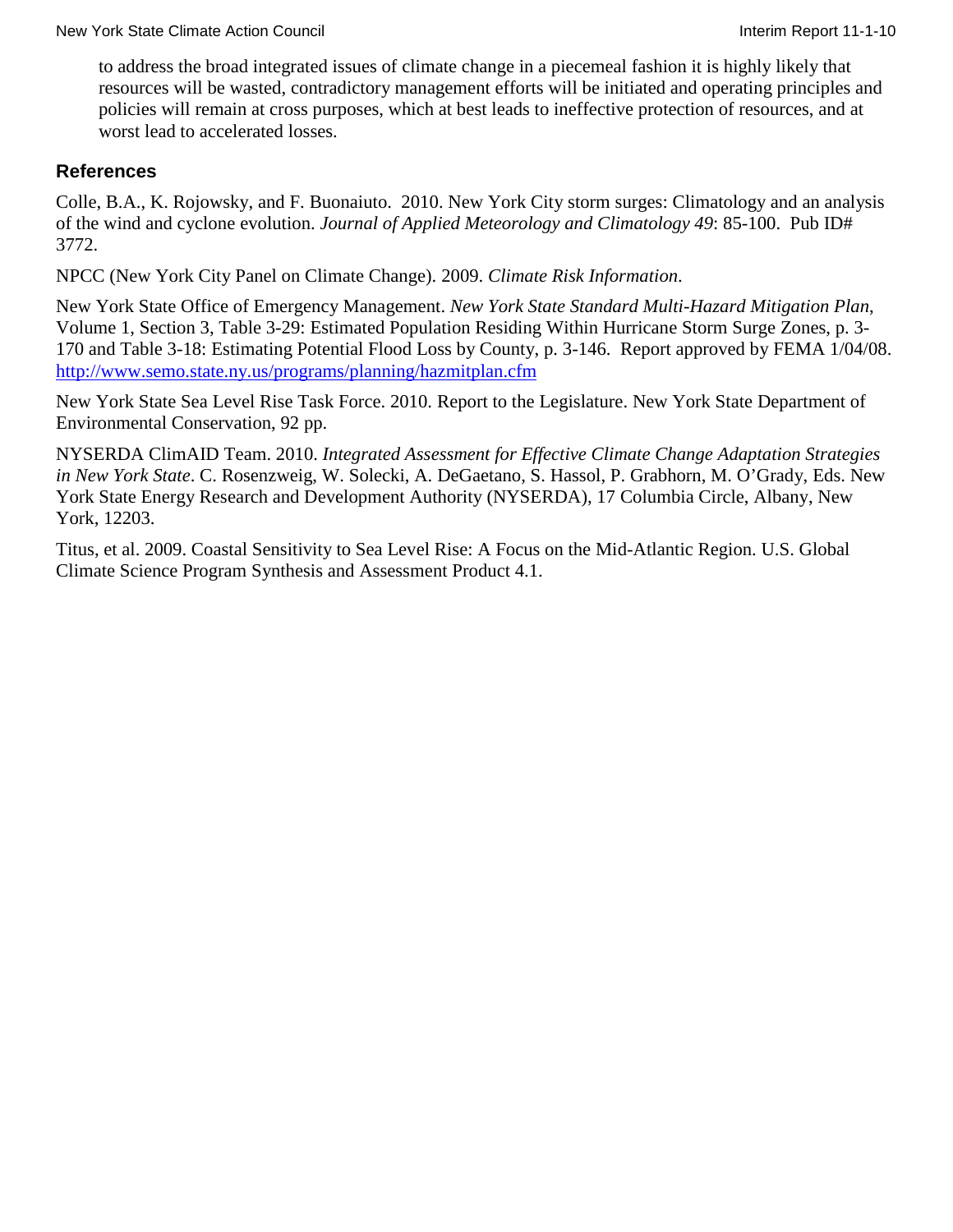#### **Recommendation 1. New York State should endorse a coordinated set of projections for sea level rise and associated changes in flood-recurrence intervals in all coastal areas, including the Hudson River to the Federal Dam at Troy, for use by State and local agencies and authorities for planning and decision-making purposes.**

New York State should formally endorse projections for sea level rise and associated changes in floodrecurrence intervals in all coastal areas. It is necessary to factor this information into planning and decision making now to reduce risk to communities and infrastructure vulnerable to sea level rise and strong storms and to conserve coastal natural systems, where the greatest threat from sea level rise is the construction of protective barriers that will prevent them from naturally migrating inland in response to rising waters (see Recommendation #2). Columbia University, NASA/Goddard Institute for Space Studies has developed projections for sea level rise for the entire coastal area of New York State based on the findings and methodology of the Intergovernmental Panel on Climate Change (IPCC) and leading climatologists and glaciologists. These projections have been adopted by the New York State Sea Level Rise Task Force (SLRTF), New York City Panel on Climate Change (NPCC), and the NYSERDA Statewide Climate Impacts and Adaptation Assessment (ClimAID). However, projections should be regularly updated, modified, and refined.

# **Potential Cost**

There would be no direct cost to endorse the recently developed projections of the New York State Sea Level Rise Task Force, NYC Panel on Climate Change, and ClimAID. The cost of updating projections in the future may be minimal, since projections are expected to be based on existing global and regional models. The adoption of sea level rise projections offers the opportunity to change planning and decision making to reduce future impacts. Some coastal development opportunities may not be pursued as projections of vulnerability are factored into permitting decisions. If no projections are adopted, New York State could incur significant longterm costs from flood damage and potentially damaging *ad hoc* responses to flood events. Funding will be needed to support the revision of statewide projections of climate change on a regular basis.

# **Timing of Implementation**

This recommendation should be implemented immediately. In New York State people and infrastructure are currently at very high risk of a powerful storm event in coastal areas. Coastal ecosystems are at greatest risk from human decisions to erect protective barriers in response to flood events. These risks are increasing over time due to sea level rise. The endorsement of sea level rise projections, followed by State policy, regulatory actions, and decision making changes, will support new planning and development processes in coastal areas aimed at reducing these risks.

# **Potential Implementation Mechanisms**

These projections should be officially adopted by the state for planning purposes via a directive from the Governor's Office. The directive should call for a formal administrative process for regularly updating sea level rise projections, with state agency representatives, including DEC, DOS, SUNY, SEMO, federal agencies such as the U.S. Geological Survey and the National Aeronautic and Space Administration, and academic partners. Short and long term (100+ years) projections must be reviewed, updated and adopted on a regular basis. DEC and DOS should lead the effort to incorporate projections for sea level rise into all relevant state agency policies and regulations. Local governments should also be encouraged or required to adopt these projections for the purposes of planning, zoning, and permitting development projects.

The hurdle to adopting the existing well-reviewed projections of sea level rise above is largely political. This hurdle could potentially be overcome if the recommendation is implemented via executive order and agency use of the projections for planning purposes is well-outlined to the public. If implemented and used in combination with appropriate policies, regulations and planning, this action is likely to be very effective at increasing resilience over the long term.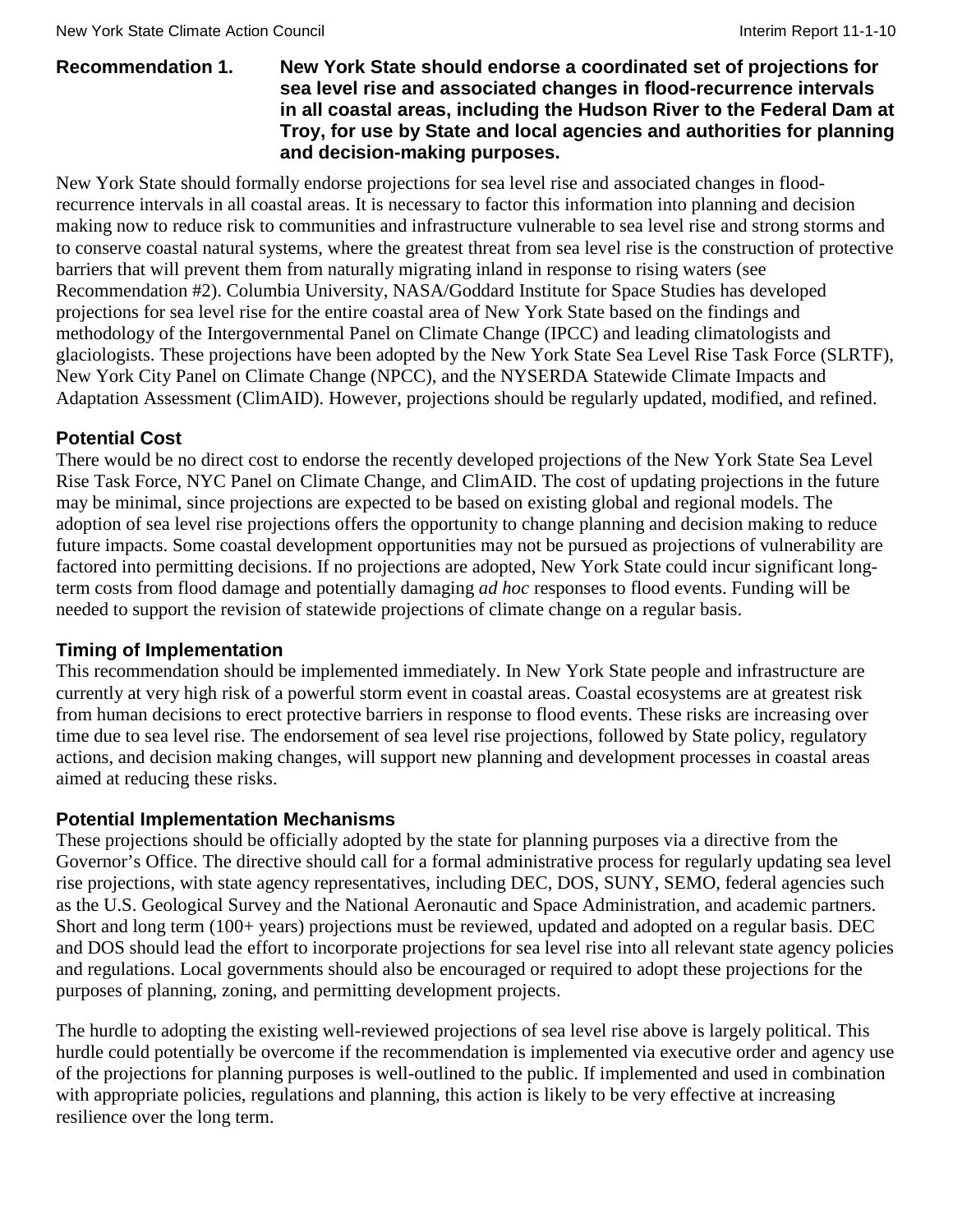### **Environmental Justice Considerations**

Incorporation of projections of future conditions in State policies, planning, and decision making will make State spending more efficient by emphasizing appropriate development. Identification of area of greatest risk and the direction of resources to vulnerable communities within such areas would help reduce risk to those communities. Vulnerable communities will need assistance if they must relocate from high-risk areas, and there may be community objections to changes in State spending necessary to address sea level rise.

### **Co-benefits and Unintended Consequences**

Adoption of sea level rise and storm-recurrence would provide the basis for a wide variety of State and local planning efforts. See recommendations 2-5.

### **Research/Information Needs**

It is likely that the amount of sea level rise in state waters will not be uniform and will not match global average projections. Regional downscaled sea level rise projections appropriate for the coastal regions of the state, and identification of changes in storm recurrence intervals, should be prepared on an ongoing basis.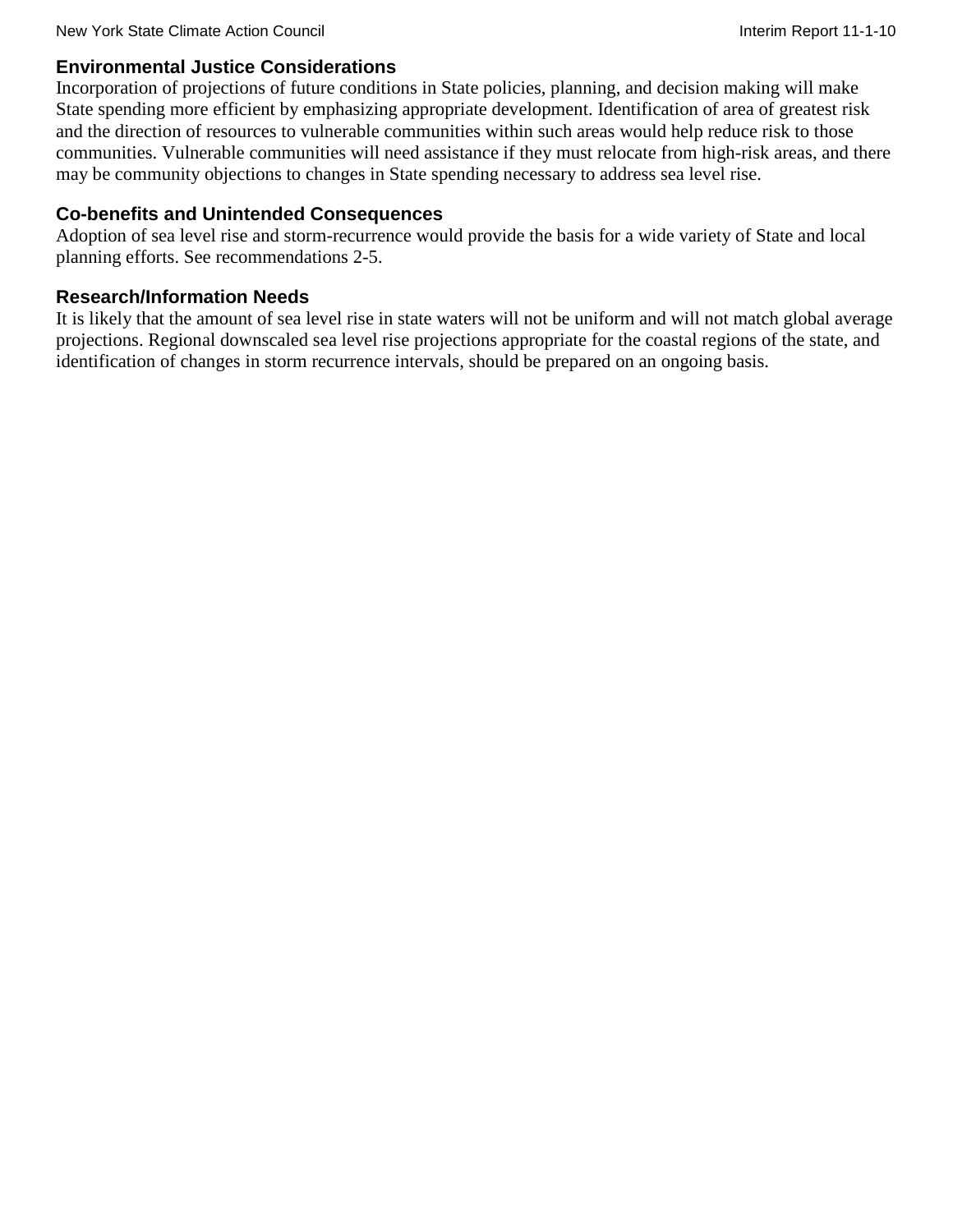### **Recommendation 2. Integrate sea level rise and flood-recurrence interval projections into all relevant agency programs and regulatory, permitting, planning, and funding decisions.**

All State agencies should factor the projections of sea level rise and associated impacts from Recommendation 1 into relevant aspects of long-term planning, programming, permitting, regulating, and funding decisions. As necessary, the State should seek and/or provide technical guidance to make appropriate policy changes. Agencies should require or complete analyses of storm and sea level rise impacts over the design life of proposed projects in State permitting and funding decisions. Agencies should regularly update, modify, and refine guidance documents and plans based on current and new information on sea level rise. Local governments should also incorporate considerations of sea level rise into planning, zoning, and permitting decisions.

# **Potential Cost**

Although incorporation of sea level rise projections into agency decision-making *per se* would have minimal staff costs, resulting decisions could include costly capital outlays, reduction of some economic opportunities, and potential controversy. For example, denial of permits within a greater portion of the jurisdictional adjacent wetland area, may lead to legal challenges regarding private property rights. However, incorporation of these projections into agency decision making can lead to better planning for future conditions, prevention of loss, and avoidance of the larger dramatic and potentially catastrophic costs of inaction.

# **Timing of Implementation**

Immediate action is necessary to respond to the causes and impacts of sea level rise and climate change. Given current agency cooperation on adaptation efforts, this recommendation could reasonably be implemented within two to five years. Delays in planning for current and increasing risks of sea level rise and coastal hazards will result in greater the risk to humans, infrastructure and ecosystems.

# **Potential Implementation Mechanisms**

Direction should be via executive order from the Governor. DEC's Office of Climate Change and DOS's Division of Coastal Resources should establish a joint work group to work with each relevant agency to provide information and assistance to other agencies to fulfill this recommendation.

Given the value of resources in the coastal regions of NYS it is both feasible and prudent to direct state agencies to respond to sea level rise.

# **Environmental Justice Considerations**

Incorporation of sea level rise projections in agency decisions would likely enhance protection of communities within areas of environmental justice concern. For example, sea level rise projections should be used to prioritize the analysis of potential toxic exposures in Significant Maritime and Industrial Areas (SMIA) and inform Waterfront Revitalization Programs (WRP). However, there is the potential for some decisions to affect such communities disproportionately, for example by resulting in decreased property values or reduced opportunities for economic development. Agency decisions must include clear evaluation and description of risk, robust public participation, and enhanced efforts for public involvement in areas of environmental justice concern. With increased regulatory protection against building in flood zones, a tradition of construction on cheaper land that historically is flooded may be prevented, saving state and community resources.

# **Co-benefits and Unintended Consequences**

Specifics vary by program and type of decision, but co-benefits of accounting for sea level rise in regulatory decision making would generally include minimizing the extent of erosion and coastal flooding and inundation, thereby enhancing protection of critical natural habitats providing new opportunities for passive recreation; reducing the risk of disruption of important communication, transportation, and health services; improving landuse planning; reducing potential for forced relocation; and reducing expenditures for shoreline armoring and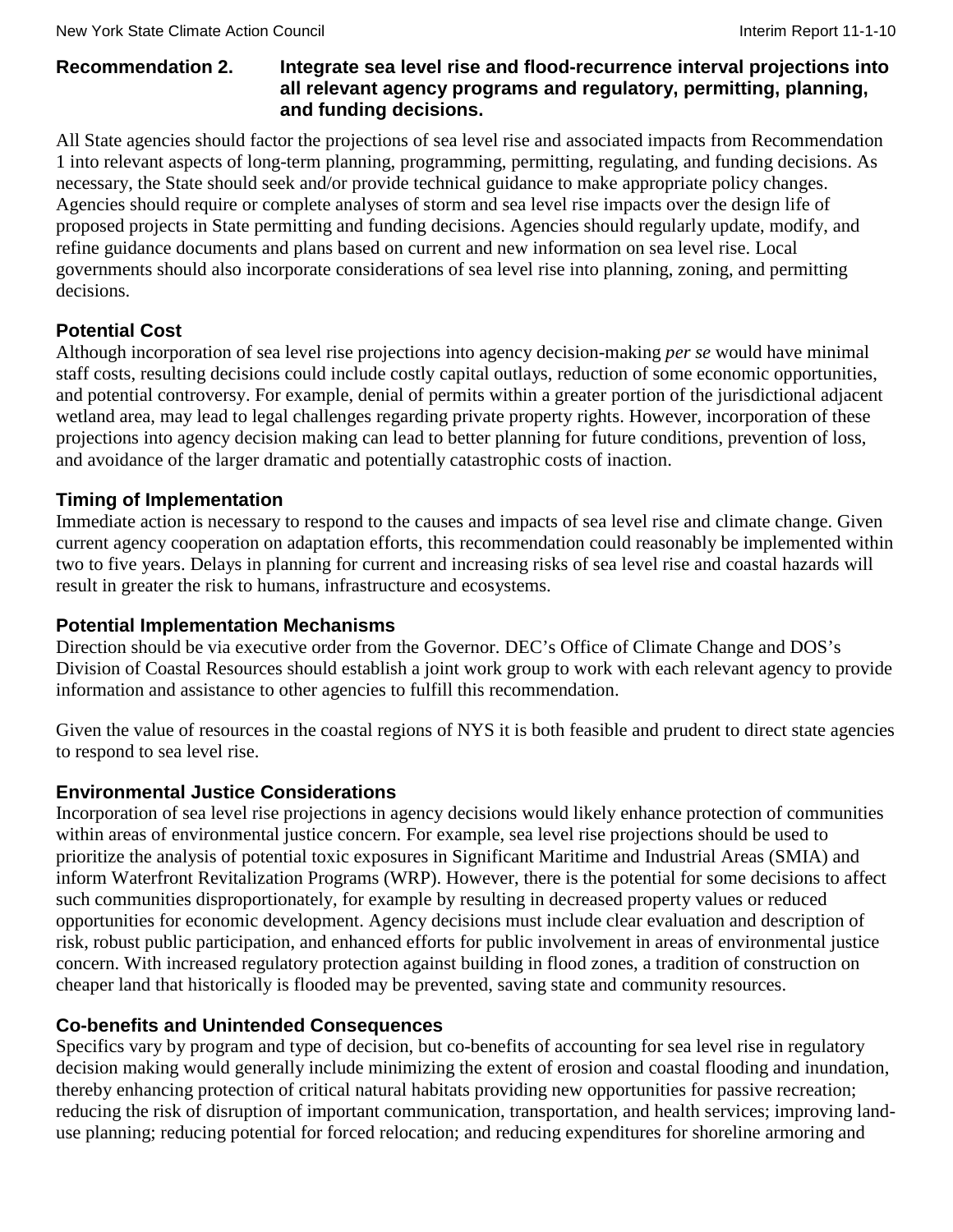beach nourishment. Unintended consequences could include intensified land use outside the coastal zone, capital outlays for elevation and relocation, and political ramifications.

### **Related Efforts**

Integrating sea level rise and its projected impact on flood recurrence intervals into agency programs is also a top priority recommendation of the NYS Sea Level Rise Task Force, the New York City Panel on Climate Change (NPCC), and the draft CLIMAID Statewide Climate Impacts Assessment. By way of example, the Department of Environmental Conservation has issued a commissioner's policy that would direct staff to incorporate climate change mitigation and adaptation strategies into DEC programs, actions and activities, as applicable, and to consider climate change implications as DEC staff perform relevant activities. Although some other agencies, e.g., NYSDOT, have begun to incorporate sea level rise projections into some programs, it is not yet the norm nor institutionalized. DEC's draft policy could serve as a model for other agencies.

#### **Research/Information Needs**

Agencies and programs that will be affected by or will affect management of human and natural assets from sea level rise and powerful storms in high risk coastal areas should be identified. More detailed evaluations including the relative benefit of comparable adaptation strategies and the economic and environmental justice considerations of policy changes should be undertaken prior to changes in regulation and programming.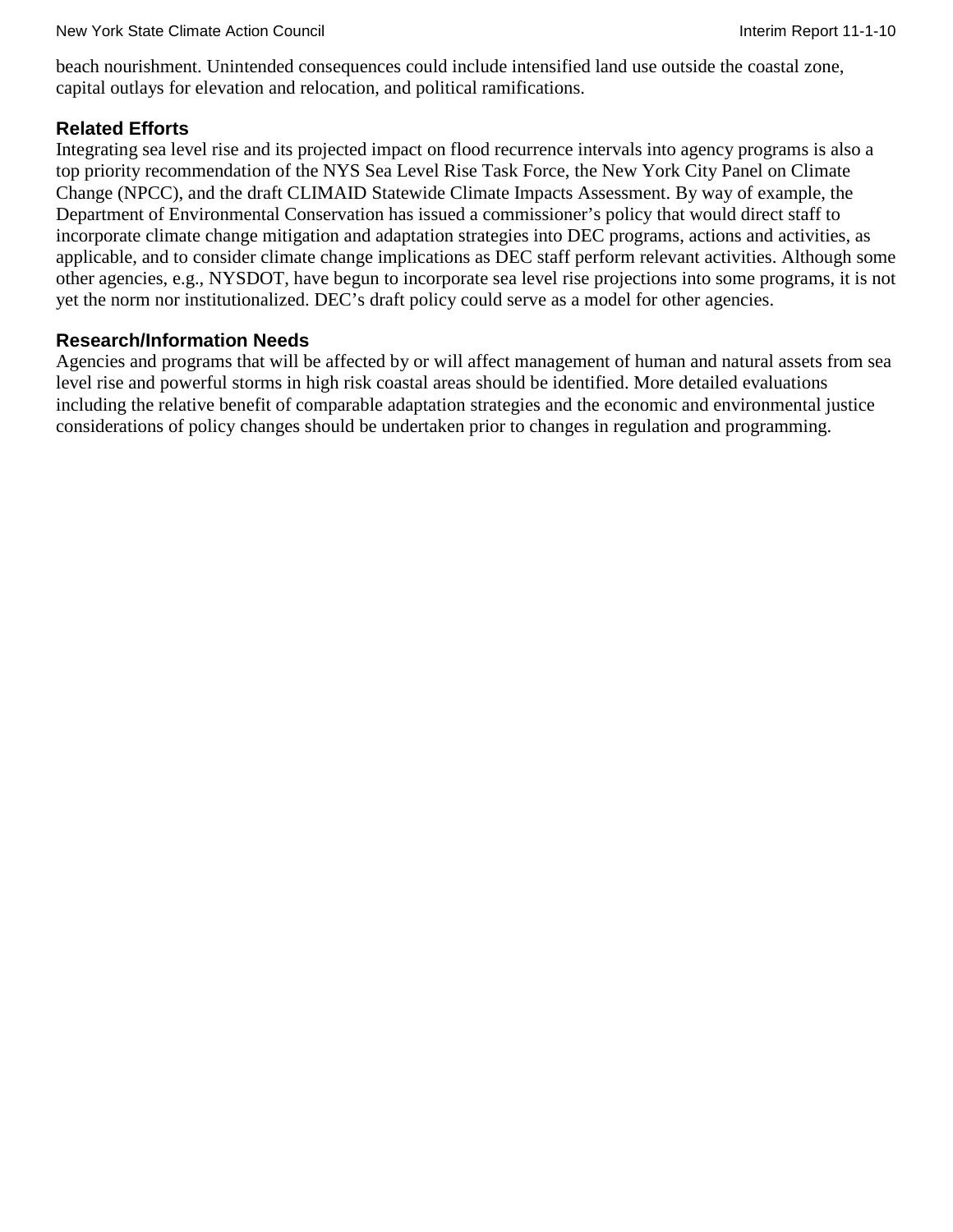#### **Recommendation 3. Identify and map areas of greatest current risk from coastal storms and greatest future risk from sea level rise and coastal storms in order to support risk reduction actions in those areas**

New York State should take action immediately to define the most vulnerable coastal areas and revise standards for development and redevelopment to reduce risk in these areas, taking into account the progressive nature of sea level rise. Regulatory and planning programs to reduce risk will require identification, classification, and mapping of high-risk areas including the following:

- Areas at greatest risk from sea level rise;
- Areas at risk from storm surge with current sea levels;
- Areas at risk from storm surge with sea level rise.

In addition, criteria should be developed to identify areas that may be sites of dune, barrier island, and/or wetland migration in response to sea level rise. Maps of the coastal zone should be updated to include these areas. All of the above maps should be updated on a regular basis and the most up-to-date maps should always be used for official decision making.

The following information will be needed to fully assess vulnerability: localized projections of climate effects; projections of storm surge; environmental information such as high resolution elevation and bathymetry; spatial information for natural, built, and human resources; socio-economic data; and development models such as build-out scenarios.

This recommendation is consistent with and critical to the implementation of several recommendations of the New York State Sea Level Rise Task Force and the ClimAID Statewide Climate Impacts and Adaptation Assessment.

# **Potential Cost**

The New York State Office of Cyber Security and Critical Infrastructure, in coordination with the NYSDEC and NYSERDA, is seeking to initiate a mapping mission to collect high resolution elevation data using light detection and ranging technology (LiDAR) on the coastal regions of New York State. High resolution contours of 1 foot are desired to be developed for all coastal areas of Long Island and the Hudson River estuary from its mouth at New York City, north to the Troy Dam. This effort would provide the resolution necessary to map communities and critical infrastructure at greatest risk of sea level rise in the near term (next 30-50 years), and to project the most likely path of inland tidal wetland migration in response to sea level rise. The total cost, including the development of maps, is estimated to be nearly \$1 million. The combined costs of the development and update of storm surge projections, build-out scenarios, and tidal wetland migration areas could be significant but may benefit from federal support.

#### **Timing of Implementation**

Recommendations for enhanced elevation mapping should be advanced immediately. At a minimum, digital base maps from the National Flood Insurance Program could be utilized as the basis for mapping projected flood plain inundation in 2050 and 2100. The technology exists to complete revised storm-surge projections and build-out scenarios, but funding is needed for research to identify coastal areas most suitable for tidal wetland migration. With adequate funding the extension of interactive mapping tools with high-resolution elevation data to enable visualization of future sea level rise and storm surge scenarios could take 2-5 years to develop.

#### **Potential Implementation Mechanisms**

This multi-layered mapping project would require participation of a number of institutions, including Department of State, Department of Environmental Conservation, the Office of Cybersecurity and Critical Infrastructure, and the NYS GIS Clearinghouse. The Federal Emergency Management Agency, United States Geological Survey, and the state Office of Emergency Management (formerly the State Emergency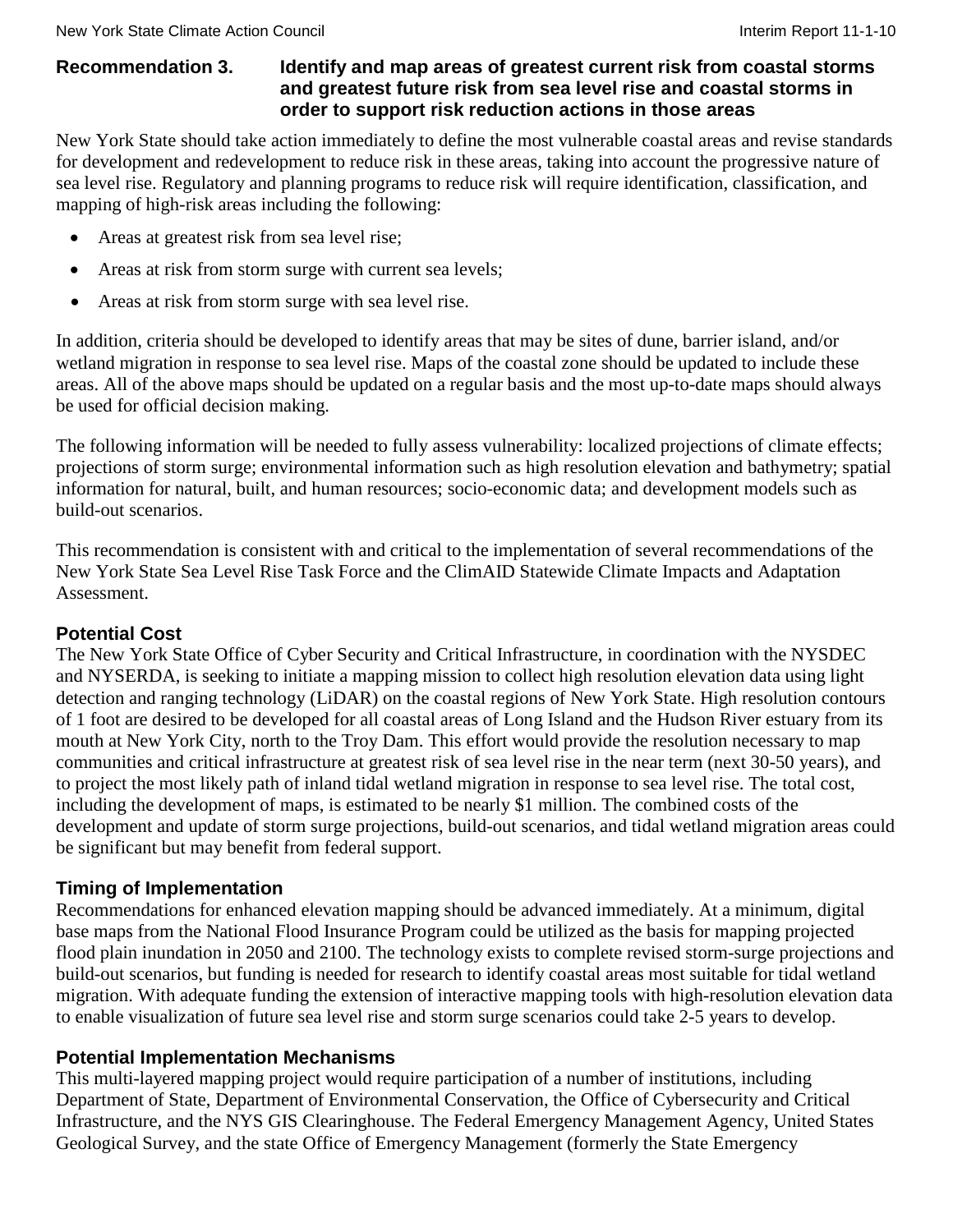Management Office), and local governments, academic institutions, and non-governmental organizations may serve in an advisory role as users of the information and to build support for the effort.

The project is highly feasible and is necessary to enable adaptation recommendations 2 and 4. Integrative electronic mapping tools to distribute the information are available through DEC and the Nature Conservancy and are expected to be developed through FEMA (see below).

### **Environmental Justice Considerations**

Assessment of areas vulnerable to sea level rise could be used to identify program and planning needs to serve less affluent communities and to enable effective adaptation in those areas. Public investments could be used to support communities that have a lack of capacity to address the highest risks from coastal flooding. However, there is the potential for updated mapping products to result in decreased property values or reduced opportunities for economic development in areas that are highly vulnerable to flooding.

### **Co-benefits and Unintended Consequences**

Identification of high-risk coastal areas would allow identification of priorities for capital investment funding to reduce risk, enhanced management planning for at-risk natural habitats, preservation of areas for public access and passive recreation, and the identification of risk to communication, transportation, and health services. Unintended consequences could include the development of land-use conflicts and the political ramifications of mapping high-risk areas coastal areas with high property values.

### **Related Efforts**

This recommendation is consistent with and critical to the implementation of several recommendations of the NYS Sea Level Rise Task Force and the draft CLIMAID Statewide Climate Impacts Assessment.

The Nature Conservancy (TNC) and a consortium of partners have developed an interactive mapping tool for Suffolk County for government and public use (www.coastalresilience.org). They are expanding this effort to distribute data to the Peconic Estuary and the northern shoreline of Long Island. This tool allows users to visualize flooding scenarios under sea level rise and storm surge, assess risk to ecological and socio-economic resources and identify potential adaptive solutions.

The NYS Sea Level Rise Task Force has adopted TNC's Coastal Resilience tool as the best available mapping tool for planning for sea level rise in NYS. The interagency body described in Recommendation 5 should, as a matter of high priority, undertake a comprehensive review of integrative mapping tools and, as appropriate establish partnership(s) with TNC and/or other organizations to develop tools to meet state and local mapping and analytical needs.

FEMA is now striving to provide electronically-accessible Digital Flood Insurance Rate Maps (DFIRMs) nation-wide, however, it is expected to take many years for full implementation. While states may request mapping of projected areas of sea level rise on FIRMs as they are updated, current updates in NYS do not include projections of sea level rise or areas of dune, barrier beach, and/or wetland migration in response to sea level rise.

Critical data, including high resolution elevation/bathymetry data, have been, or are planned to be, collected in most coastal areas in NYS (see below).

#### **Research/Information Needs**

- Sea level rise and storm inundation projections must be updated on a regular basis and used to update identification of high-risk areas.
- The existing information regarding the distribution of coastal storm impacts over the landscape is poor. This storm information should be improved through literature searches to help describe the location and scale of impacts from historic events, as well as modeling to help describe the likelihood and scale of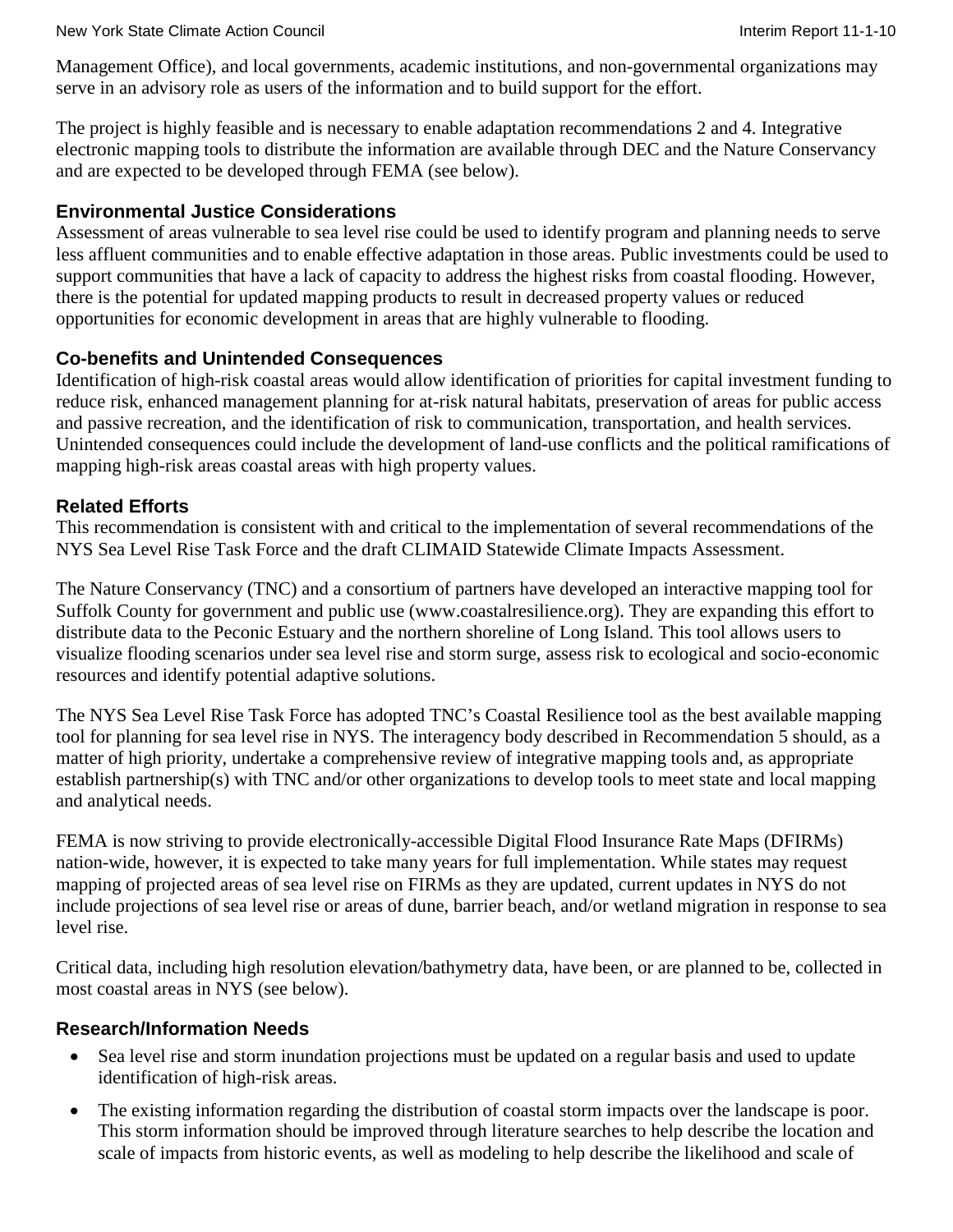future events. To aid planning, the reporting system for storm damages should be improved to help guide future adaptive measures. DOS has a draft reporting form that addresses this need.

- Means to direct SEMO Hazard Mitigation Plans and FEMA post-disaster mitigation funding towards long term resilience measures and away from rebuilding in high risk areas should be developed.
- High-resolution elevation data of entire coastline are critical to mapping the projected impacts of sea level rise and related storm surge and flood risks. All coastal counties in NYS except for Nassau, Rockland, Columbia and Rensselaer have been mapped using LiDAR (light detection and ranging technology. A USGS-funded project is planned to obtain data for Nassau, Rockland, and the estuarine shorelines of Columbia and Rensselaer. The state should pursue or provide financial resources to obtain LiDAR data for any areas not mapped by this project.
- New York State's coastal erosion hazard areas (CEHA) must be remapped to minimize investment in areas subject to coastal storm damage, erosion and inundation, and sea level rise. State law and regulations require review and remapping at least every ten years. The original CEHA maps are over 20 years old and are based on imagery over 30 years old. Structural hazard areas have not been mapped along the marine coast. Because of obsolete technology, the current blue-line paper copy CEHA maps can no longer be reproduced and provided to local governments or the public. The original maps must be replaced with digital maps, using GIS software and current imagery, and with accurate coastal erosion hazard areas delineated. Subsequent periodic review and update of CEHA maps will also be nee Identification of atrisk natural resources and infrastructure.
- The state must maintain complete and current maps of tidal and freshwater wetlands. The existing tidal wetlands maps are 36 years old and need to be updated.
- Criteria should be developed to map areas of tidal wetland, dune, barrier beach, and submerged aquatic vegetation migration in response to sea level rise. Following the development of a methodology, these areas should be included in updates to tidal wetland and other appropriate maps.
- The state must map the location and status of critical habitats, natural (barrier islands, wetlands, etc) and human-made shoreline protective features, infrastructure and critical facilities, and vulnerable communities in high risk coastal areas.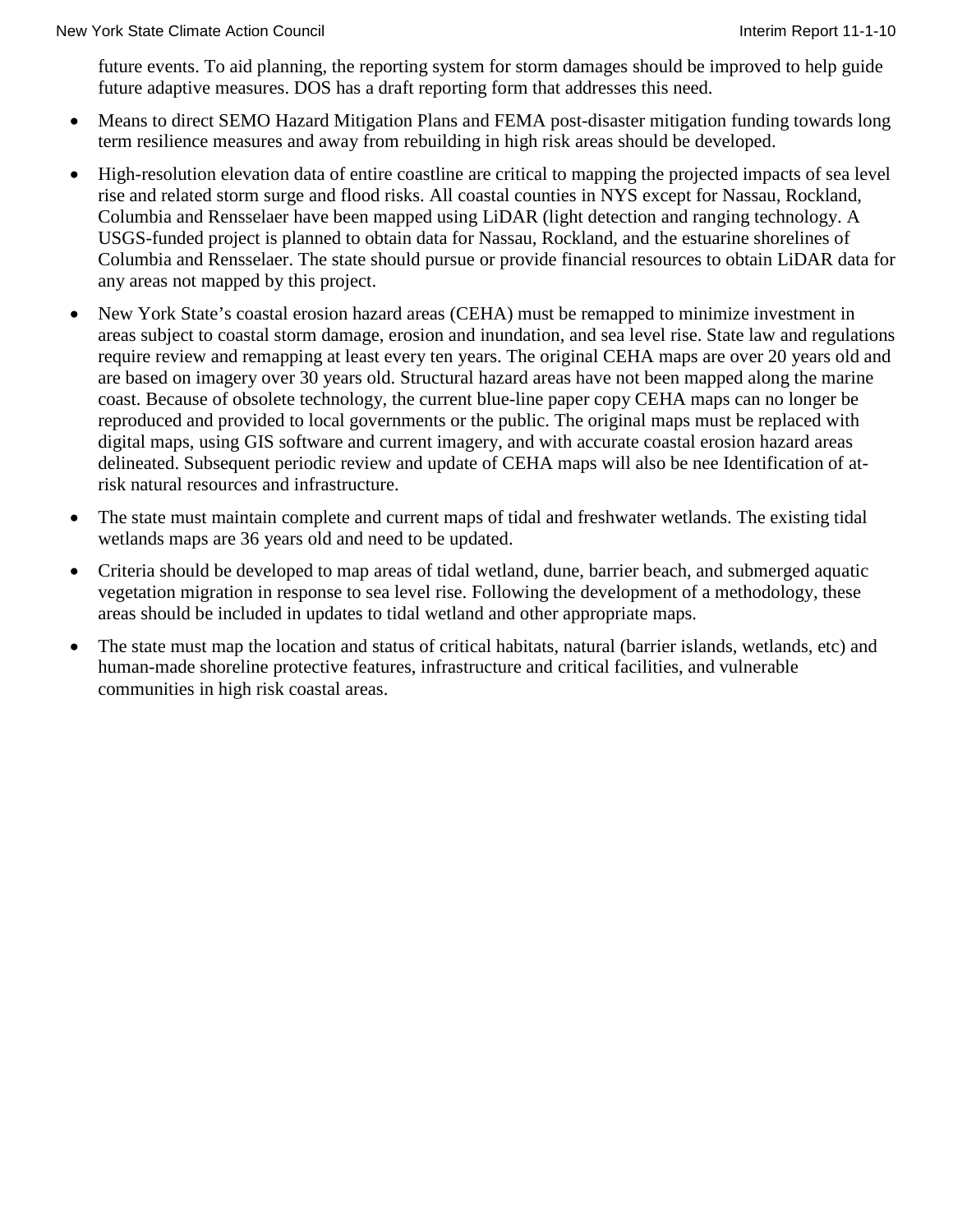#### **Recommendation 4. Reduce vulnerabilities in coastal areas at risk from sea level rise and storms (coastal risk management zone) and support increased reliance on non-structural measures and natural protective features to reduce impacts from coastal hazards.**

Where appropriate, the preference for new development and re-development in the *coastal risk management zone* should be for projects or actions consistent with policies and programs that emphasize reliance on natural protective features and non-structural measures, such as elevation and relocation, to minimize negative impacts from coastal storms, erosion and sea level rise. Support should be provided to regional and/or local planning that aims to reduce risk from sea level rise and coastal hazards, to projects or actions identified in plans to conserve natural protective features and to secure opportunities for habitat migration in response to sea level rise, and to implement site-appropriate structural and non-structural measures to reduce risk of coastal hazards. Decision makers must be cognizant of the sensitive nature of land-use decisions and provide for local participation in decisions. Policies and programs must be consistent with the New York State Coastal Management Program Policies (Article 42) and Coastal Zone Management Act and should accomplish the following:

#### **A. Development of Coastal Resilience Plans**

Direct public investment, programs, and policies toward regional, county and/or local planning offices in coastal areas to support the development of long-term, regional-scale coastal resilience plans. Opportunities to develop partnerships at the federal level should also be pursued. Coastal resilience plans would be developed with the participation of the appropriate local governments and authorities. They should strive to reduce vulnerability in the *coastal risk management zone* through non-structural measures wherever possible; to identify areas of significant public investment, water dependent uses, and/or critical infrastructure that require structural protection because options for relocation, elevation, or employment of non-structural measures are not feasible; and to outline opportunities to reduce vulnerability during recovery and restoration following high-intensity coastal storms.

#### **Potential Cost**

State support is needed for the funding, guidance, and technical assistance necessary for the development of Coastal Resilience Plans and a policy shift toward a preference for non-structural solutions. Overall costs would be low, provided supporting recommendations on data acquisition and mapping are completed, compared to the costs of inaction.

#### **B. Assistance in Funding Measures to Reduce Risk**

Direct public investment, programs and policies to assist regional, county, and/or local planning offices in coastal areas to implement the risk-reduction measures outlined in approved coastal resilience plans*.*

#### **Potential Cost**

In the last five years, New York State spent more than \$22.6 million in projects to protect public infrastructure, and commercial and residential property in high-risk coastal areas from erosion and flooding. Tens of millions of dollars are being allocated for coastal protection structures in the coming decades. Funding for these types of projects should be redirected over time to reduce vulnerability in coastal communities and support non-structural measures that will reduce long-term risk from coastal hazards with minimal ecosystem impact.

#### **Timing of Implementation**

Modification of State coastal policies and programs to advocate and support preparation of coastal resilience plans should be proposed in the near term. Other planning supported by the State or involving State facilities or infrastructure should be coordinated with coastal resilience plans. Specific criteria that should be addressed in coastal resilience plans and the standards by which such plans would be evaluated for completeness should be identified. Plan preparation will take time and should be started as soon as possible. It will take a minimum of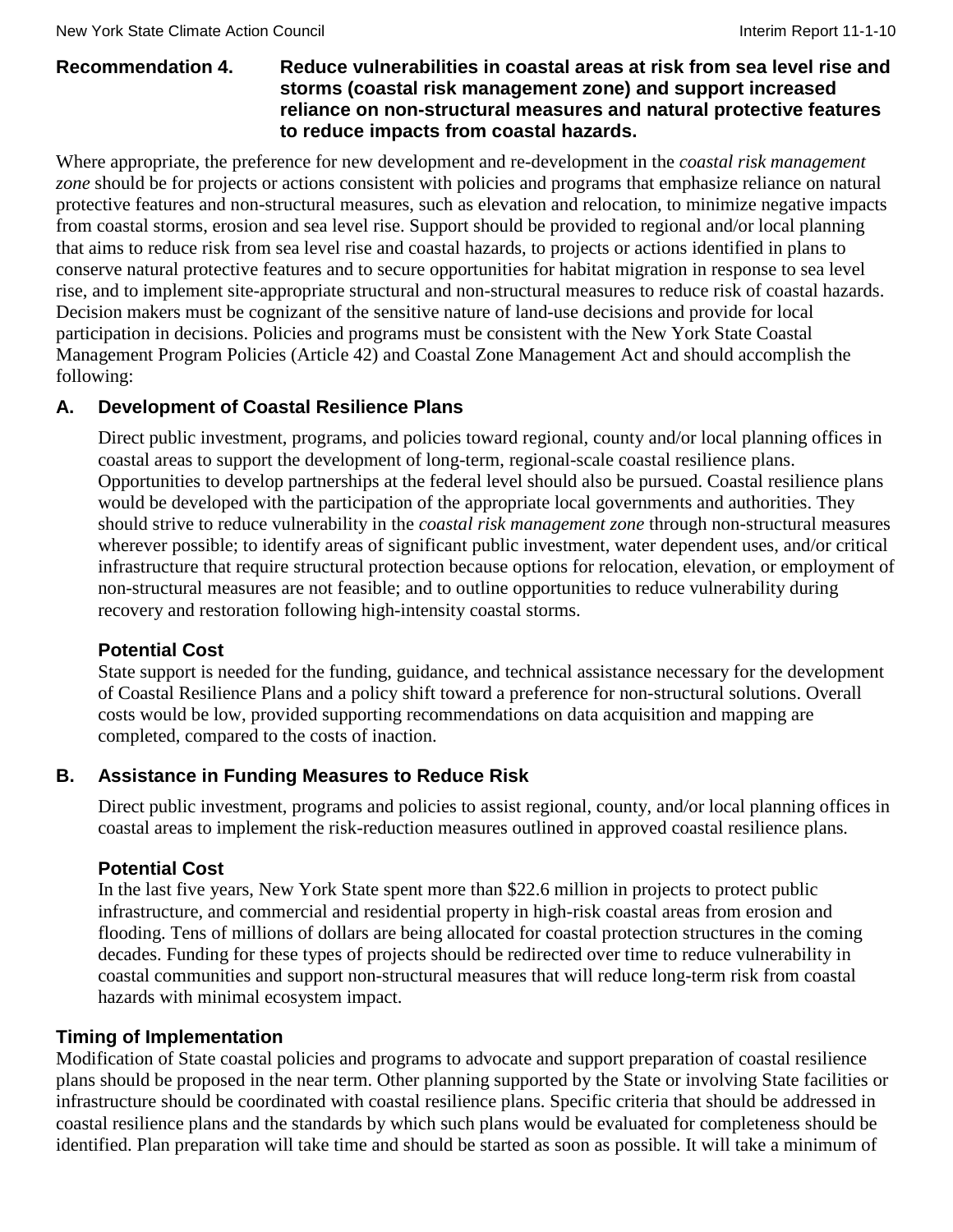2- 5 years for the first coastal resilience plans to be prepared after they are initiated. The completion of plans in all of the coastal areas of New York State would take several years depending on the commitment of funding.

### **Potential Implementation Mechanisms**

Executive order provides direction to DEC, DOS, ESDC, DOT, OGS, OEM, and other agencies as appropriate. DOS will work with other agencies to ensure that policies of this recommendation are consistent with NYS Coastal Policies.

### **Environmental Justice Considerations**

Less affluent communities and individuals will have difficulty finding adequate resources to develop coastal resilience plans. Lower income community members in low-lying coastal areas may also have more at stake than, for example, second-home owners on the coast, and less time and resources to devote to participating in local planning efforts, and their needs may be overlooked if they don't have adequate representation. Assistance for developing plans, adapting public infrastructure and facilities, and addressing the needs of private lowincome property owners is needed. Incentives should ensure participatory planning in low-income communities.

# **Co-benefits and Unintended Consequences**

- Community planning for sea level rise will help identify critical development, infrastructure, and natural resource assets for risk management.
- Planning to reduce sea level rise impacts is more likely to secure natural resources than individual or uncoordinated actions in response to storm events as they occur. It is also possible that mapping of natural resources and systems will improve as a result of regional planning.
- Vacated lands could be converted to public-access points with broad community benefits.
- Allowing natural features to migrate and adjust to changing conditions via natural processes (breaching, washover, migration, etc.), unhindered by development improves their long-term survivability and floodprotection benefits to communities.

# **Related Efforts**

This recommendation is a priority of the Sea Level Rise Task Force, and takes advantage of the authority of local governments to regulate land use to avoid loss of life and community damages. It also utilizes the technical and funding of the Department of State Local Waterfront Revitalization Program, interagency Climate Smart Communities program, and the Hazard Mitigation Plans and federal mitigation funding administered by the Office of Emergency Management (formerly the State Emergency Management Office). In addition, enhanced information tools available through DEC, SEMO, FEMA, USGS and the U.S. Army Corps of Engineers can provide assistance. Finally, sea level rise projections available through tools like coastalresilience.org (see Recommendation 3), developed by The Nature Conservancy with partners at the NOAA, NASA, the Association of State Floodplain Managers and others, enable communities to project the locations at highest risk and focus resources where they will accomplish the most. SUNY Stony Brook also has a coastal inundation model that may provide useful information for regional local governments in New York City, Nassau, Suffolk and Westchester counties, and with communities of the lower Hudson Valley.

# **Research/Information Needs**

- Sea level rise and storm inundation projections must be updated on a regular basis and used to update identification of high-risk areas.
- High-resolution elevation data of entire coastline are critical to mapping the projected impacts of sea level rise and related storm surge and flood risks. The state should pursue or provide financial resources to obtain LiDAR data for any unmapped areas.
- New York State's coastal erosion hazard areas (CEHA) must be remapped to minimize investment in areas subject to coastal storm damage, erosion and inundation, and sea level rise. State law and regulations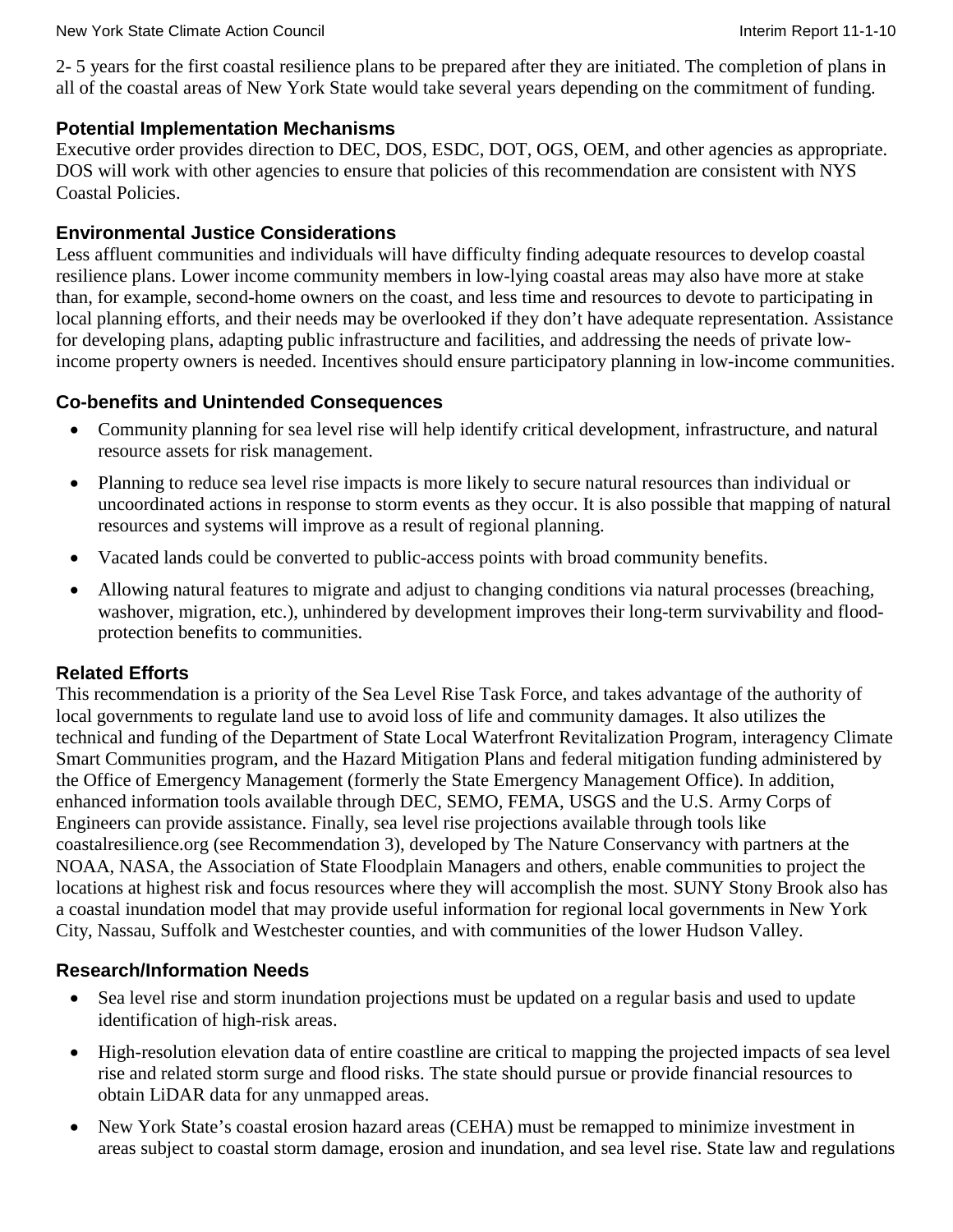require review and remapping at least every ten years. The original CEHA maps are over 20 years old and are based on imagery over 30 years old. Structural hazard areas have not been mapped along the marine coast. Because of obsolete technology, the current blue-line paper copy CEHA maps can no longer be reproduced and provided to local governments or the public. The original maps must be replaced with digital maps, using GIS software and current imagery, and with accurate coastal erosion hazard areas delineated. Subsequent periodic review and update of CEHA maps will also be needed as well as identification of at-risk natural resources and infrastructure.

- The state must maintain complete and current maps of tidal and freshwater wetlands. The existing tidal wetlands maps are 36 years old and must be updated to include all existing tidal wetland areas. Following this, the Tidal Wetland Act must be modified to include consideration of the effects of sea level rise on tidal wetlands over time. Guidance and criteria to map areas of tidal wetland migration must be developed and incorporated into mapping protocols and regulation and tidal wetlands must be inventoried again to include migration areas.
- The state must map the location and status of critical habitats, natural (barrier islands, wetlands, etc) and human-made shoreline protective features, infrastructure and critical facilities, and vulnerable communities in high risk coastal areas.
- State planning policies should support, and provide incentives for, identification and preservation of potential receiving areas. These should be cataloged at the state level for post-storm redevelopment purposes.
- The state must maintain complete and current maps of tidal and freshwater wetlands. Mapping should include identification of potential landward migration and barriers to migration.
- An array of decision-support tools has been developed. An interagency work group has been established and charged with examining tool applicability, recommending those most suitable for New York State and supporting development of tools and information to provide currently unmet needs.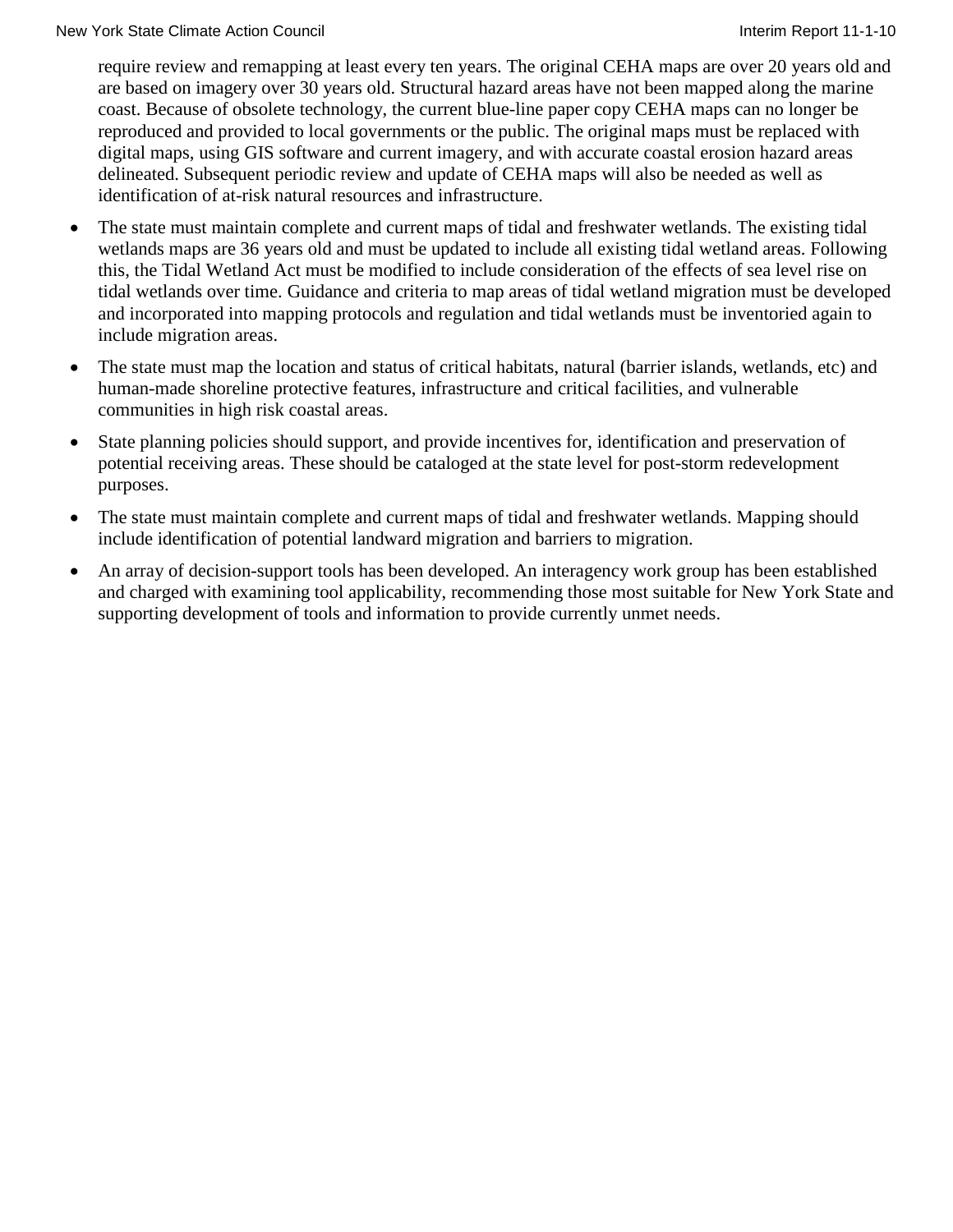#### **Recommendation 5. Develop a long-term interagency mechanism to regularly evaluate climate change science; set research priorities to foster adaptation; coordinate programming, regulatory, and funding actions; and assess progress in adapting to climate change and sea level rise**

A permanent mechanism is needed to ensure interagency and multi-organizational coordination; to review projections of the anticipated impacts of climate change on a regular basis following the IPCC schedule (roughly every 5 years); to develop priorities for federal, State, and local research and policy and regulatory initiatives to respond to climate change; and to oversee progress in Council-recommended policy implementation, including the recommendations of the New York State Sea Level Rise Task Force (SLRTF) and the ClimAID statewide impacts assessment. Prioritized recommendations for federal policy changes should also be developed since federal programs and policies often contribute indirectly to increasing or maintaining risk. Opportunities for regional coordination should also be investigated. The creation of a New York State Climate Science Institute would greatly assist these efforts.

With broad support at the executive level this recommendation could be highly effective at addressing state management of resources. Effective interagency communication would reduce duplication of efforts, allow expression of a broad range of perspectives on challenges, and a pool of resources and strategies to address them, and would provide a structure for policy adjustments, improving resiliency as new and better information becomes available.

# **Potential Cost**

Agencies will require staff to organize the interagency effort and advance these recommendations, develop products and disseminate information, and facilitate integration of new policies and programs into agency operations. Funding will be needed to monitor climate, impact, and adaptation indicators.

#### **Timing of Implementation**

Action is needed immediately to advance agency coordination, initiate discussions with partner agencies, and establish information priorities. This recommendation could be implemented within 2 years.

#### **Potential Implementation Mechanisms**

An interagency team should be responsible for developing climate change adaptation priorities, based on knowledge of agency operations and responsibilities and climate change expertise. The participating agencies should work to implement agreed-upon priorities and to incorporate findings related to climate change and sea level rise into all state agency regulations, operations and planning processes. The interagency group should be coordinated by the DEC Office of Climate Change and the DOS Coastal Program and should include adequate involvement from non-governmental stakeholders.

Statewide agency coordination on climate change is necessary. A formal directive via executive order could serve to define the scope of interagency coordination and assign responsibility for coordinating agency climate change adaptation planning and addressing state needs for climate change information, policy, planning and capital development. This recommendation is highly feasible and a current partnership among DEC, DOS, NYSERDA, and OEM (formerly SEMO) on local/regional adaptation could be broadened to address the needs identified in this recommendation.

#### **Environmental Justice Considerations**

Groups or communities with the least economic resources will be disproportionately affected by climate change because they are most likely to be living in more vulnerable areas and living in less durable homes, and have the least personal resources to enable them to adapt. The proposed interagency work group could offer a forum to discuss environmental justice issues and potential solutions, identify long-term funding so advocates for environmental justice can participate, and provide a venue for addressing related needs in state agency operations.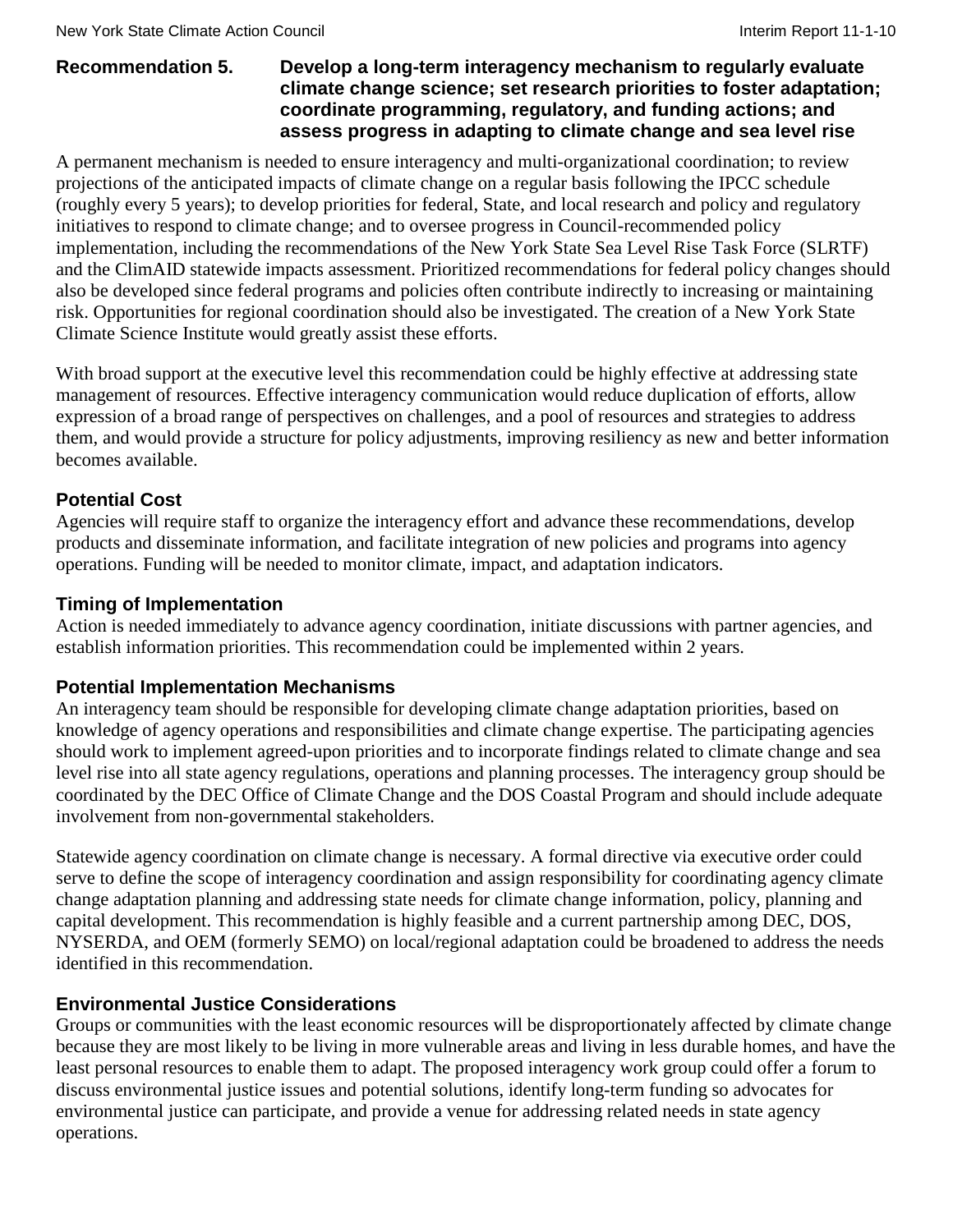### **Co-benefits and Unintended Consequences**

True interagency coordination on climate change would have an enormous benefit to regional and local governments. Regulated entities in the coastal zone must deal with an array of uncoordinated agency funding and regulatory programs that can confuse even the most seasoned of local officials. Consolidation of policy and regulatory priorities, funding programs, and technical assistance, and integration across agencies, could conserve both state and local resources and tax dollars. At a minimum, the interagency group offers an opportunity for State agencies to present unified information concerning climate change and sea level rise and a forum for two-way communication with communities and community groups on climate change adaptation needs. If climate change projections, and protective policies and regulations are not adopted to reduce vulnerability in high-risk coastal areas, New York State could incur significant long-term costs into the billions of dollars and increased risk to life and property.

# **Related Efforts**

This is also a top priority recommendation of the NYS SLRTF and the New York City Panel on Climate Change (NPCC). Existing interagency efforts, such as the state Sea Level Rise Task Force, Ocean and Great Lakes Ecosystem Council and the PlaNYC effort in New York City may serve as models for interagency coordination.

# **Research/Information Needs**

- Evaluation of federal policies and programs and development of priority recommendations to federal agencies that could be furthered by a joint state agency effort.
- Identification of opportunities within the state university system and other public and private colleges and universities to develop planning tools and information for state agencies and local governments.
- Evaluation and prioritization of scientific research needs related to sea level rise including the following:
	- Understanding of the areas at greatest risk of flooding due to sea level rise and the impacts of highintensity storms.
	- Tracking tidal wetland trends at a landscape scale and understanding the key factors contributing to their loss.
	- Understanding how hazards associated with sea level rise affect shoreline change, water quality and aquatic habitats.
	- Monitoring of key indicators to coastline conditions via satellite, ocean temperatures, wetland area, real-property losses due to flooding/erosion, and climate-related public health impacts.
- Economic analyses of climate change impacts and the relative value of alternative adaptation strategies.
- Cost/benefit analyses of policies/regulation change including full evaluation of ecosystem services
- Detailed evaluation of EJ impacts of adaptation strategies and public health impacts
- Evaluation of potential funding sources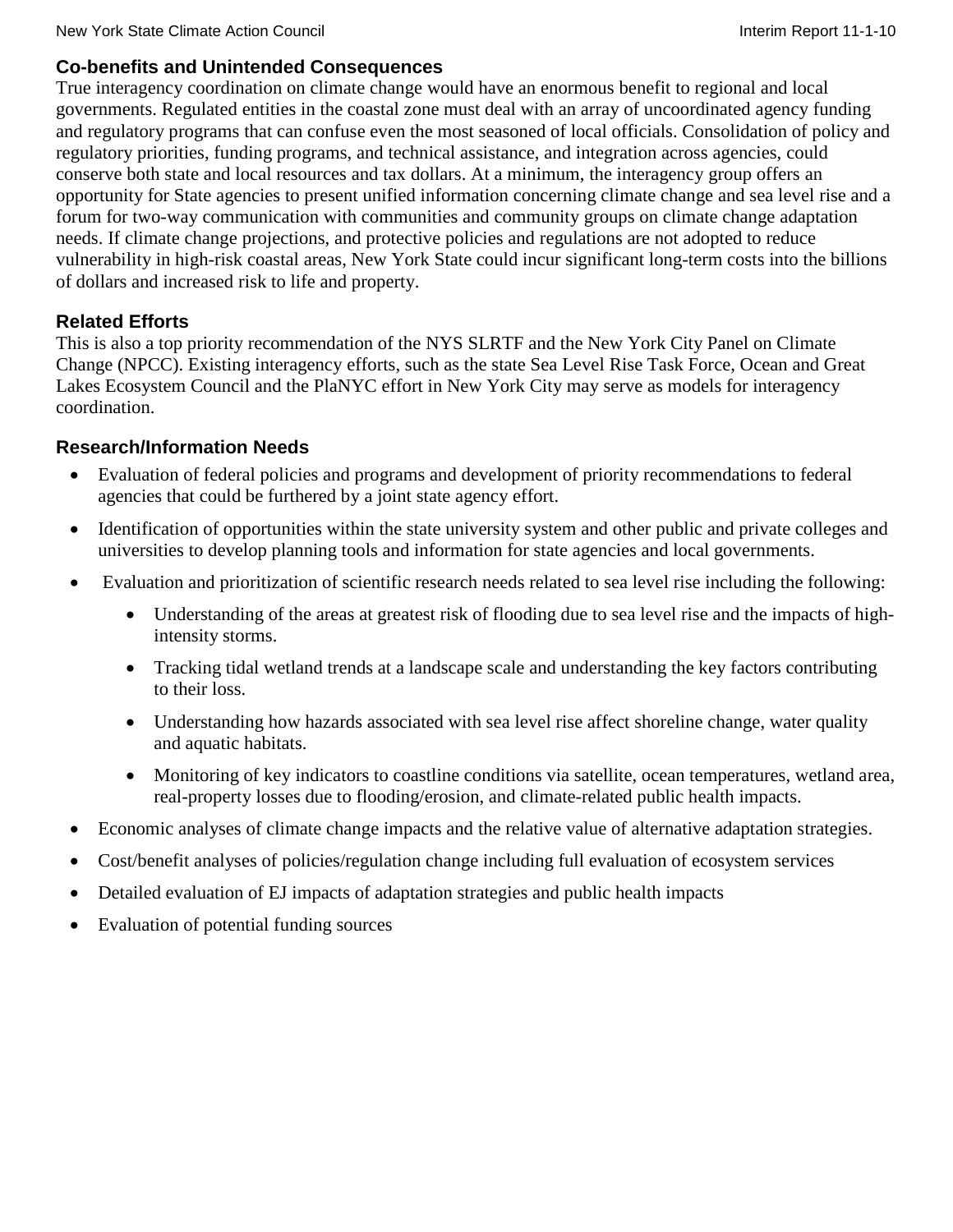# **Ecosystems**

### **Vision Statement**

*Ecological systems will continue to sustain healthy, diverse, well-distributed and abundant populations of fish, wildlife, plants, and human communities that are adapted to survive and thrive in a world impacted by unprecedented and accelerating climate change.*

### **Background**

New York State covers an area of 54,077 square miles, including 47,047 square miles of land, 1,894 square miles of inland lakes and rivers, and 3,988 square miles of the Great Lakes. Variations in topography and in proximity to bodies of water cause large climatic variations and distinct ecological zones that support the complex web of biological diversity and provide important ecosystem services.

Valuable ecosystem services provided by New York's landscapes include harvested products (food, timber, biomass, and maple syrup), clean water and flood control, soil conservation and carbon sequestration, biodiversity support and genetic resources, recreation, and preservation of wild places and heritage sites. New York's ecosystems recharge groundwater supplies and reduce soil erosion by creating catchments that enhance rainwater infiltration into soils as opposed to allowing rapid runoff of storm water into streams. The healthy vegetation of landscapes helps to stabilize and conserve soils, and also sequesters carbon above ground in the standing biomass of trees and perennial plants and below ground in the form of roots and soil organic matter. The diverse flora and fauna supported by New York landscapes play a role in maintaining earth's biological heritage, and the complex interactions among species benefit society in many ways, such as natural control of insect pests and disease. Genetic diversity will be essential for the natural adaptation of ecosystems to environmental stresses such as high temperatures and drought that will be exacerbated by climate change. In addition, genetic diversity has potential economic value in the search for new pharmaceuticals or organisms or compounds with biotechnology applications.

Ecosystems, as defined here, encompass the plants, fish, wildlife, and resources of all natural and managed landscapes (e.g., forests, grasslands, aquatic systems) in New York State except those land areas designated as agricultural or urban. This sector includes timber and maple syrup industries, and tourism and recreation businesses conducted within natural and managed ecosystems. It also encompasses interior wetlands, waterways, and lakes as well as their associated freshwater fisheries and recreational fishing.

The impacts of climate change cannot be viewed in isolation, as other stressors are also affecting ecosystems and will affect vulnerability to climate change. While society and policymakers are likely to focus on ecosystem services, adaptation interventions by natural resource managers often will be implemented at the level of species, communities and habitats. As climate changes and the habitable zones of wild species continue to shift northward and/or up in elevation throughout the century, natural resource managers will face new challenges in maintaining ecosystem services and difficult decisions regarding change in species composition.

#### **Climate Impacts**

The initial impacts of climate change on species are already apparent, with documented accounts of changes in the seasonal timing of events like bud-break or flowering and species range shifts across the Northern Hemisphere. Within the northeastern United States, researchers have documented earlier bloom dates of woody perennials, earlier spring arrival of migratory birds, and other biological and ecological responses. Species and ecosystems are responding directly to climate drivers and indirectly to secondary effects, such as changes in timing and abundance of food supply, changes in habitat and increased pest, disease and invasive species pressure. Ultimately, biodiversity, net primary productivity, vegetation water use, and biogeochemical cycles could be affected by climate change. To date, however, there is no unequivocal evidence of climate change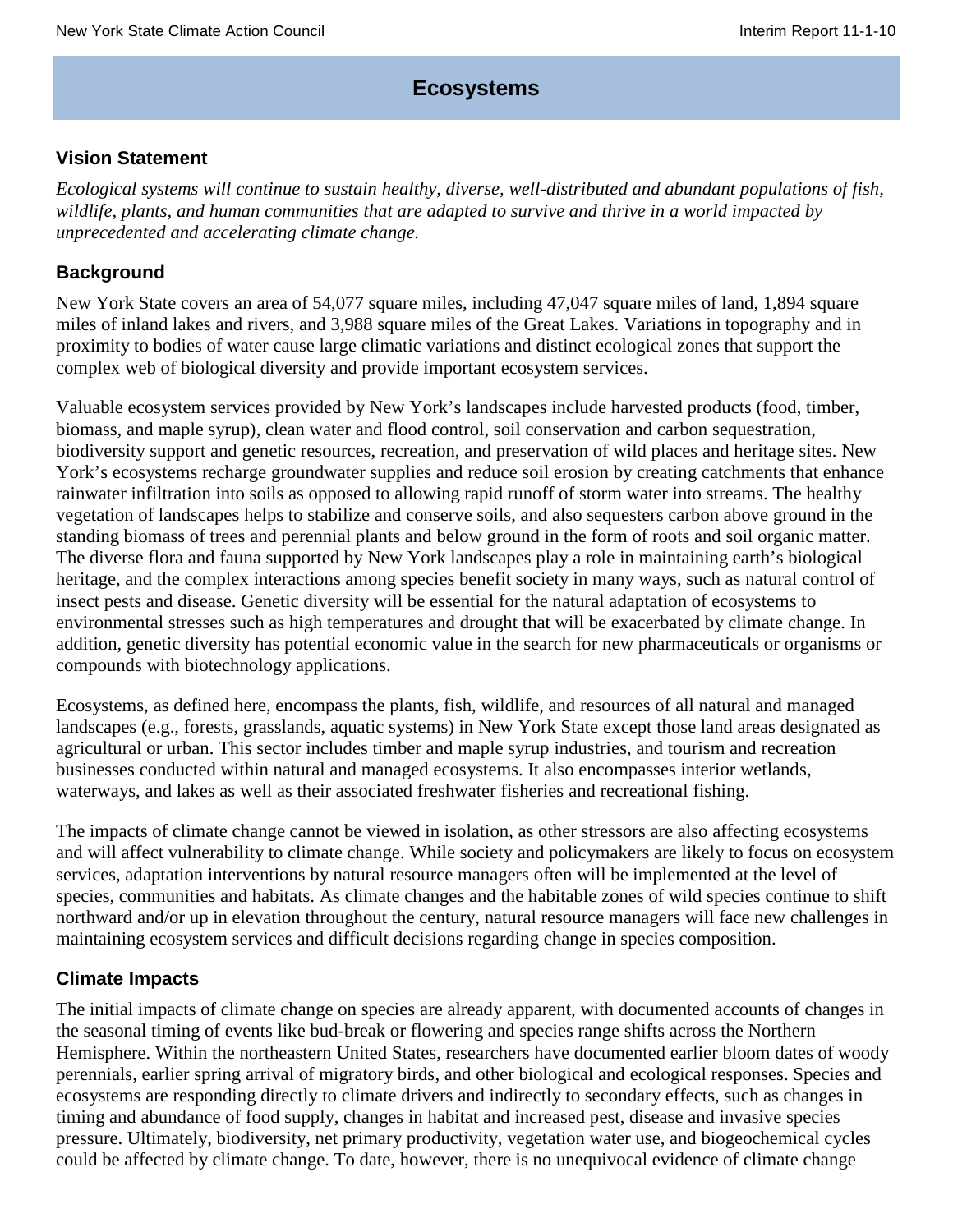#### New York State Climate Action Council **Interiment Council** Interim Report 11-1-10

impacts on ecosystem services such as carbon sequestration or water storage and quality in New York State. The certainty in projecting climate change impacts diminishes as projections are scaled up from individual species and ecosystem structure to ecosystem function and services.

Within the next several decades New York State is likely to see widespread shifts in species composition in the state's forests and other natural landscapes, with the loss of spruce-fir forests, alpine tundra, and boreal plant communities. Warmer temperatures will favor the expansion of some invasive species into New York, such as the aggressive weed, kudzu, and the insect pest, hemlock woolly adelgid. Some habitat and food generalists (such as white-tailed deer) may also benefit. Additionally, higher levels of  $CO_2$  tend to preferentially increase the growth rate of fast-growing species, which are often weeds and other invasive species. Both of these climate factors could also increase the productivity of some hardwood tree species, provided growth is not limited by other factors such as drought or nutrient deficiency.

Lakes, streams, inland wetlands, and associated aquatic species will be highly vulnerable to changes in the timing, supply, and intensity of rainfall and snowmelt, groundwater recharge, and duration of ice cover. Increasing water temperatures will negatively affect brook trout and other native coldwater fish.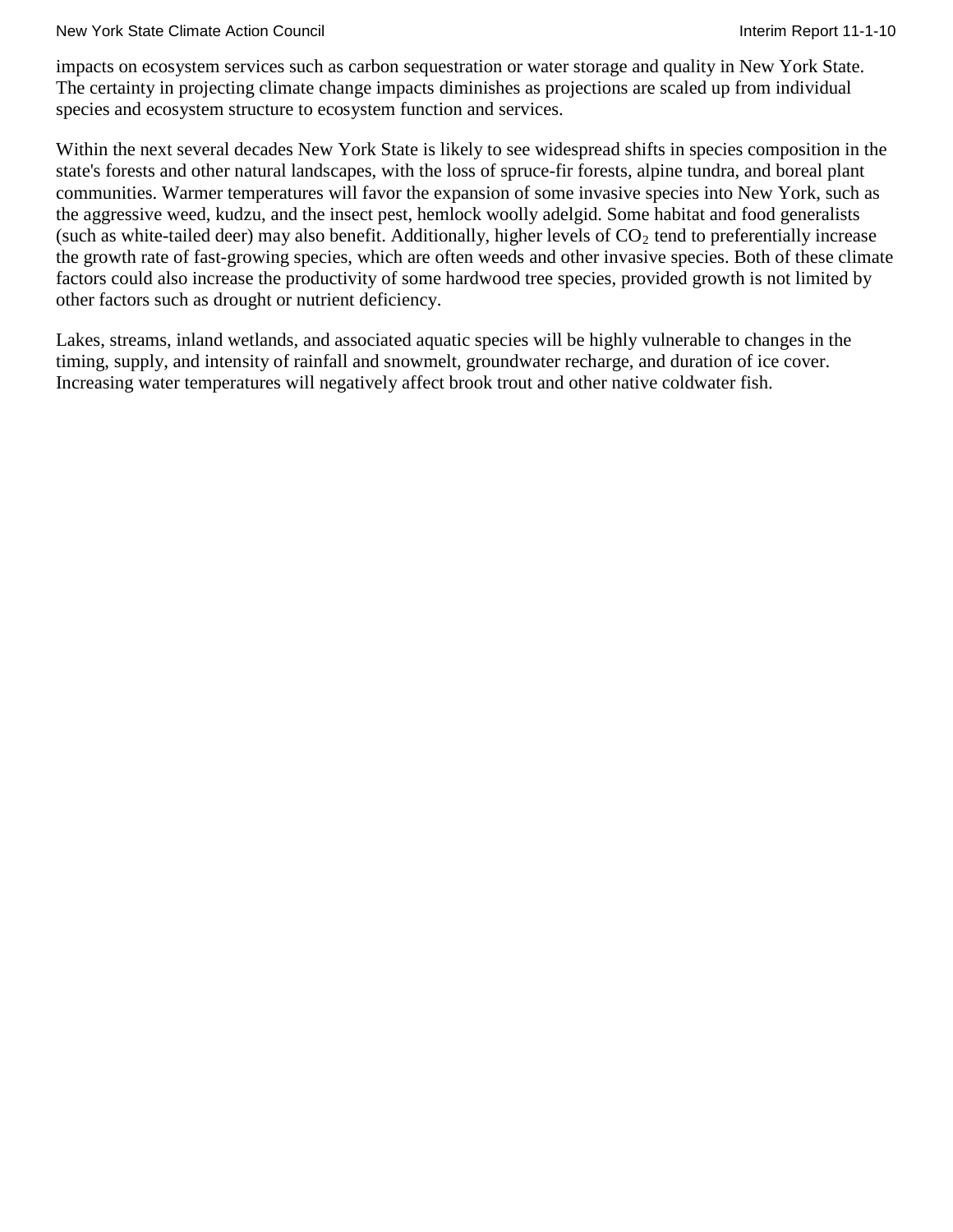#### **Recommendation 1. Continue to support and maintain the Invasive Species Task Force, Invasive Species Council, Invasive Species Advisory Committee, and Partnerships for Regional Invasive Species Management (PRISMS) and support the implementation of the recommendations of the Invasive Species Task Force.**

Invasive species pose a serious threat to the state's environment and economy, and these threats are exacerbated by the threat of climate change. Through the creation of the Invasive Species Task Force, New York State has taken proactive steps to address the spread of aquatic and terrestrial invasive pests and pathogens and to ensure state agencies, NGOs, businesses, and researchers are coordinated in their efforts to control this threat. In order for the state to be properly prepared to rapidly respond to emerging invasive species threats from a changing climate, investments must be made to implement the recommendations of the Invasive Species Task Force (ISTF).

The Invasive Species Council (ISC) has been established through legislation to continue the coordination of invasive species management across the state, enacting an important recommendation of the ISTF. In addition, the Invasive Species Advisory Committee has been formed and is helping to coordinate the broader efforts of outside partners and to provide important recommendations to the ISC. Both of these committees should be continued and supported to ensure that these important efforts continue. As these efforts progress, the state should ensure the federal government, neighboring states, municipal leaders, and NGOs are active participants in mitigation and response efforts. The continuation of the PRISMs is an important way to achieve that coordination.

The ISC recently completed a final report on development of a regulatory system for non-native species that would prevent the importation and/or release of certain non-native species into the state and regulate the importation and sale of other invasive species. The recommended system would create the first official lists of invasive species for New York State. The recommendations in this report should be enacted, and an official regulatory system that would prevent future introductions of invasive species should be established.

As rapid response plans are developed and implemented to address emerging threats, these plans must include specific steps and funding to remediate the damage caused to the affected ecosystems. This will ensure that native ecosystems are healthy, productive, and resilient in the face of climate change. Also, all such invasive species response and management efforts must be coupled with a strong public outreach effort that educates and engages private landowners and the public on these restoration efforts.

#### **Impacts/Vulnerabilities Addressed**

It is anticipated that an increase in mean annual temperature could cause potential changes in plant growth and productivity/regeneration, with large differences between species, as well as allow for more insect generations per season. This may result in altered plant productivity and community structure, and a greater potential for a more rapid and widespread distribution of invasive species. These impacts will be felt by all sectors, including agriculture, transportation, power supply and generation, coastal resources, commercial and recreational fishing, and others. Invasive species that are currently limited by temperature are expected to spread from south to north, with a corresponding distribution of impacts. In addition, as precipitation rates change and corresponding changes to stream flow and water levels happen, impacts to aquatic environments will also be amplified.

# **Potential Cost**

Aquatic and terrestrial invasive species cost the state and businesses millions of dollars to control and in lost productivity, and these costs will increase as climate change causes a wider distribution of invasive species. Although the continued operation of the Invasive Species Council and Invasive Species Advisory Council has minimal costs associated with it, the implementation of the recommendations could be quite costly. However, when the recommended actions are considered as preventative measures, and the costs of no action are included in the cost determination, it is likely that the cost of prevention is much smaller that the impact of no action. A discussion of this is included in the Invasive Species Task Force report.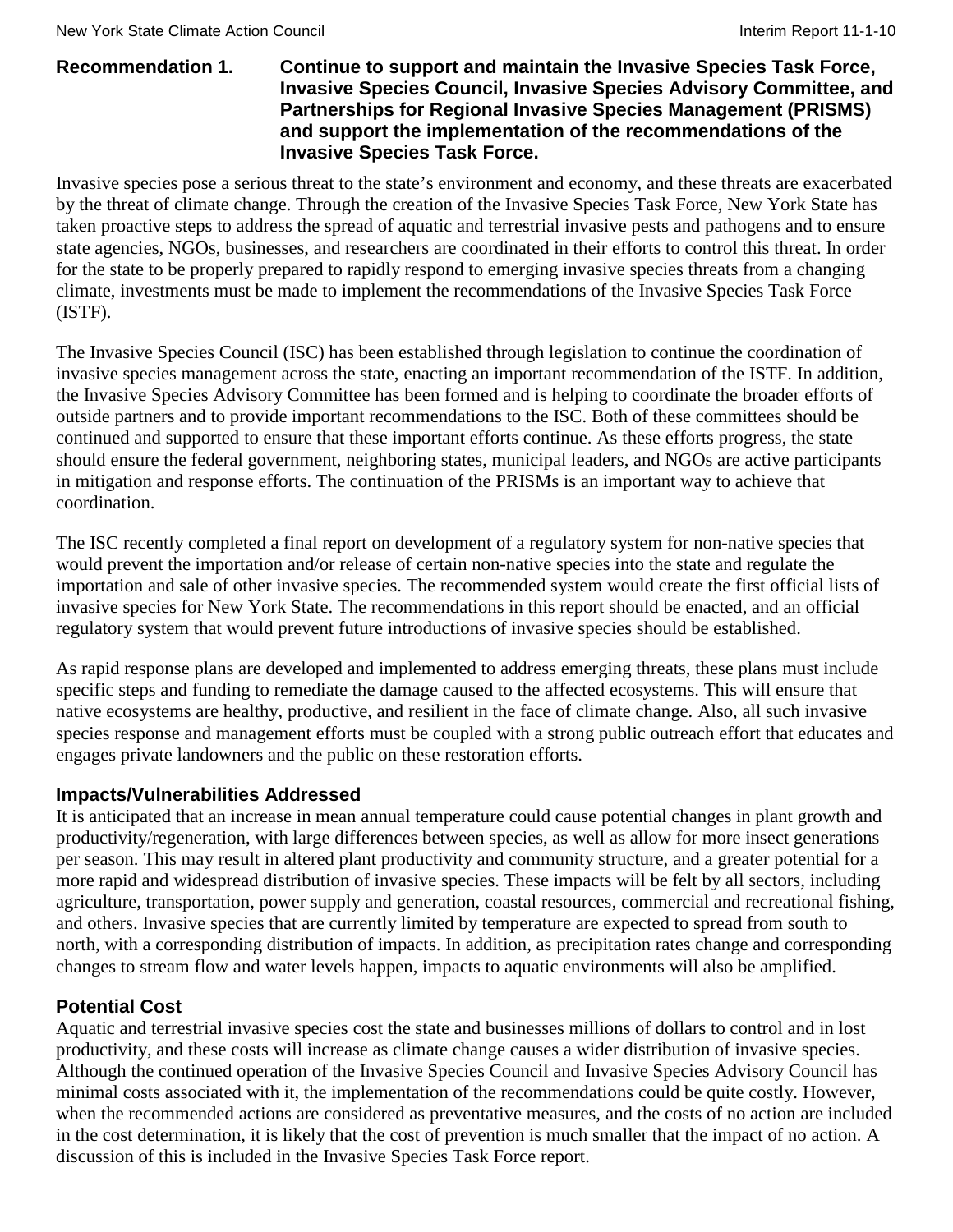#### **Timing of Implementation**

Near-term, as the impact is currently being experienced and must be addressed. Since it is hard to predict exactly which invasive species on the horizon will impact New York's ecosystems, investing in the creation of a rapid response plan is critical to the capacity to address emerging invasives that may take 10-20 years to enter the state.

#### **Environmental Justice Considerations**

The spread of certain pests and pathogens, e.g., West Nile virus, is increasing and lower income communities may have fewer resources available for prompt and effective treatment. However, by proactively controlling invasive species, impacts to these communities can be reduced. There are opportunities to coordinate with adaptation recommendations from the Public Health sector.

#### **Co-Benefits and Unintended Consequences**

By investing in the control of invasive species now, the state will realize improved agricultural health and output, improved public health, improved water quality, improved ecosystem resilience, and improved habitat value for species. However, these control measures may potentially increase costs of transportation of goods in the state and increase costs for certain recreational activities such as boating and fishing.

#### **Related Efforts**

As stated above, the Invasive Species Council, Invasive Species Advisory Committee, and PRISMS have all been formed to address the spread of invasive species statewide and on the local level. In addition, the federal government has established the National Invasive Species Council to coordinate efforts of the federal agencies and states, and have created the National Invasive Species Management Plan [\(http://www.invasivespecies.gov/\)](http://www.invasivespecies.gov/). State efforts to control invasives must continue to be integrated and coordinated with these broader federal efforts.

#### **Research/information needs**

Although much is known about this issue, there are still research and information needs into what emerging Invasive species could cause the greatest threats to the state's ecosystems, how to structure a rapid response plan that would be most effective to address emerging invasive species, and better estimates of the economic impacts of no action versus investments in control and eradication would better inform our adaptation strategies.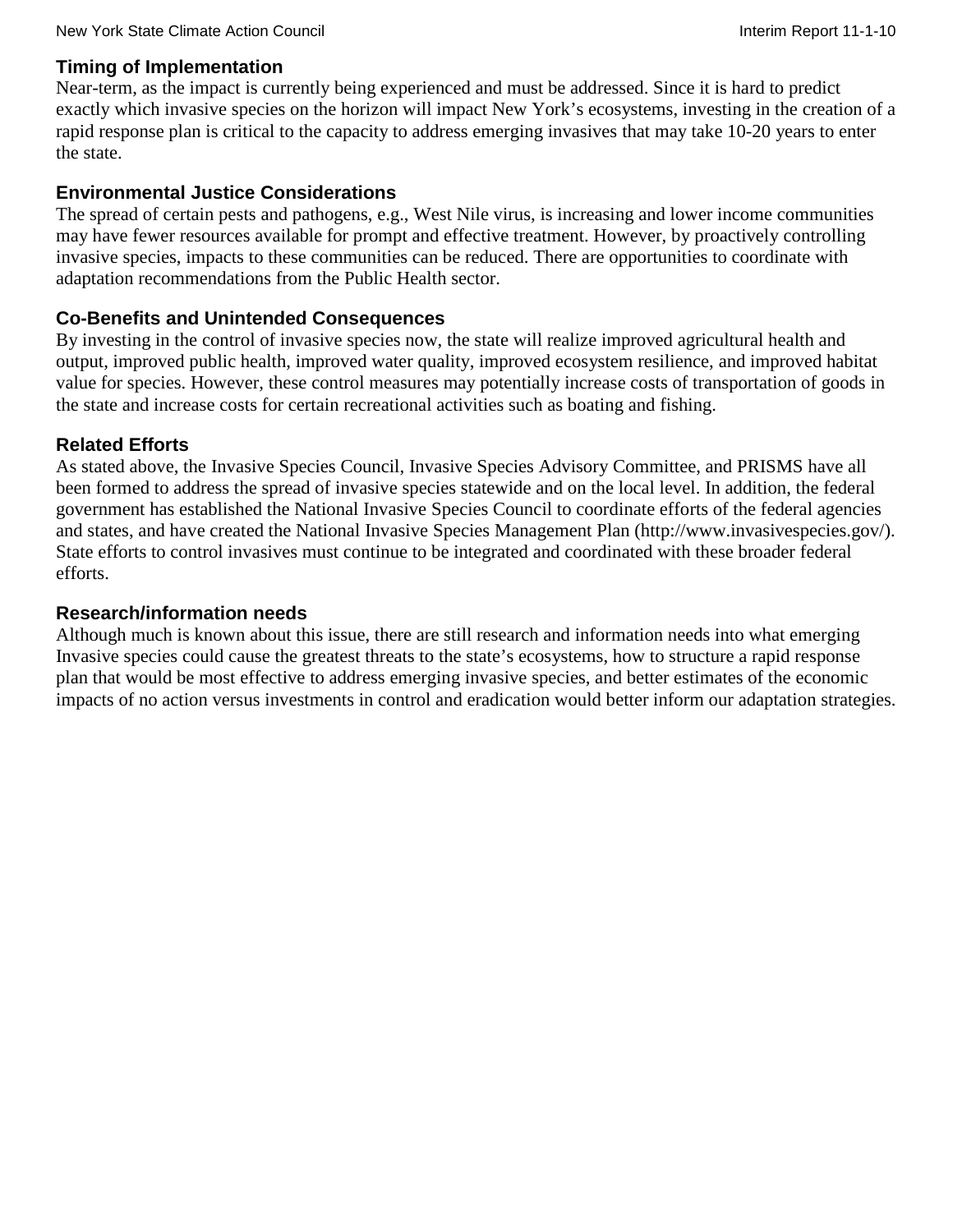#### **Recommendation 2. Ensure that New York State's ecosystems sustain healthy, diverse, well-distributed, and abundant populations of fish, wildlife, plants, and human communities that are adapted to survive and thrive in a world impacted by unprecedented and accelerating climate change.**

## **Specific Actions**

#### **A. Support State agency efforts to incorporate an ecosystem-based management approach that factors ecosystem function, services, and biodiversity into decision making, including management plans, funding decisions, and policies.**

Established as the result of the 2006 New York Ocean and Great Lakes Ecosystem Conservation Act (Act), the New York Ocean and Great Lakes Ecosystem Conservation Council (NYOGLECC) has a goal of integrating ecosystem-based management (EBM) and smart-growth principles into state programs that manage human activities affecting ocean and Great Lakes ecosystem health<sup>[1](#page-37-0)</sup>. Much of New York State's response to climate change would benefit from an ecosystem-based management approach, as developed through the above initiative, and should be applied on a statewide basis.

#### **Impacts/Vulnerabilities Addressed**

Climate change impacts will be widespread, increasing the potential for high ecological and economic costs. An increase in mean annual temperature could cause changes in plant growth and productivity/regeneration, which may result in a greater potential for a more rapid and widespread distribution of invasive species. Examples of areas expected to be especially impacted two of New York's EBM Demonstration Areas: in the Great South Bay, by impacting the growth of seagrass, salt marshes and life cycle of hard clams; and in the Sandy Creeks Watershed EBM Demonstration Area, by impacting the spread of invasive species such as Pale Swallow-wort and Purple Loosestrife.

#### **Potential Cost**

Continued NYOGLECC activities are being undertaken within existing agency operating budgets. Several council agencies are incorporating EBM principles into their respective organizational structures without significant additional cost or creation of new programs.

#### **Timing of Implementation**

EBM integration underway for State agency decision making has multiple timelines. Overall, NYOGLECC has advanced or completed priority recommendations on schedule according to its 2009 report. Continuation of this work is critical to developing additional momentum within the NYOGLECC member agencies as well as to the expansion of the concept to other agencies and broader regional entities and organizations.

#### **Environmental Justice Considerations**

An ecosystem-based management approach, by definition, includes the human component of the ecosystem as an integral part of the planning process. Environmental justice communities in New York State's coastal areas are particularly susceptible to many of the projected impacts of climate change, and an EBM approach will help to provide comprehensive solutions that target environmental and human needs. EJ communities must be involved with the planning and decision making from the start.

#### **Co-benefits and Unintended Consequences**

An EBM approach leads to greater efficiencies and effectiveness in the application of government funds to advance ecosystem goals and specific projects.

<span id="page-37-0"></span><sup>&</sup>lt;sup>1</sup> See Draft Summary Report of Agency Guidelines and Recommendations. <http://nyoglecc.org/reports.html>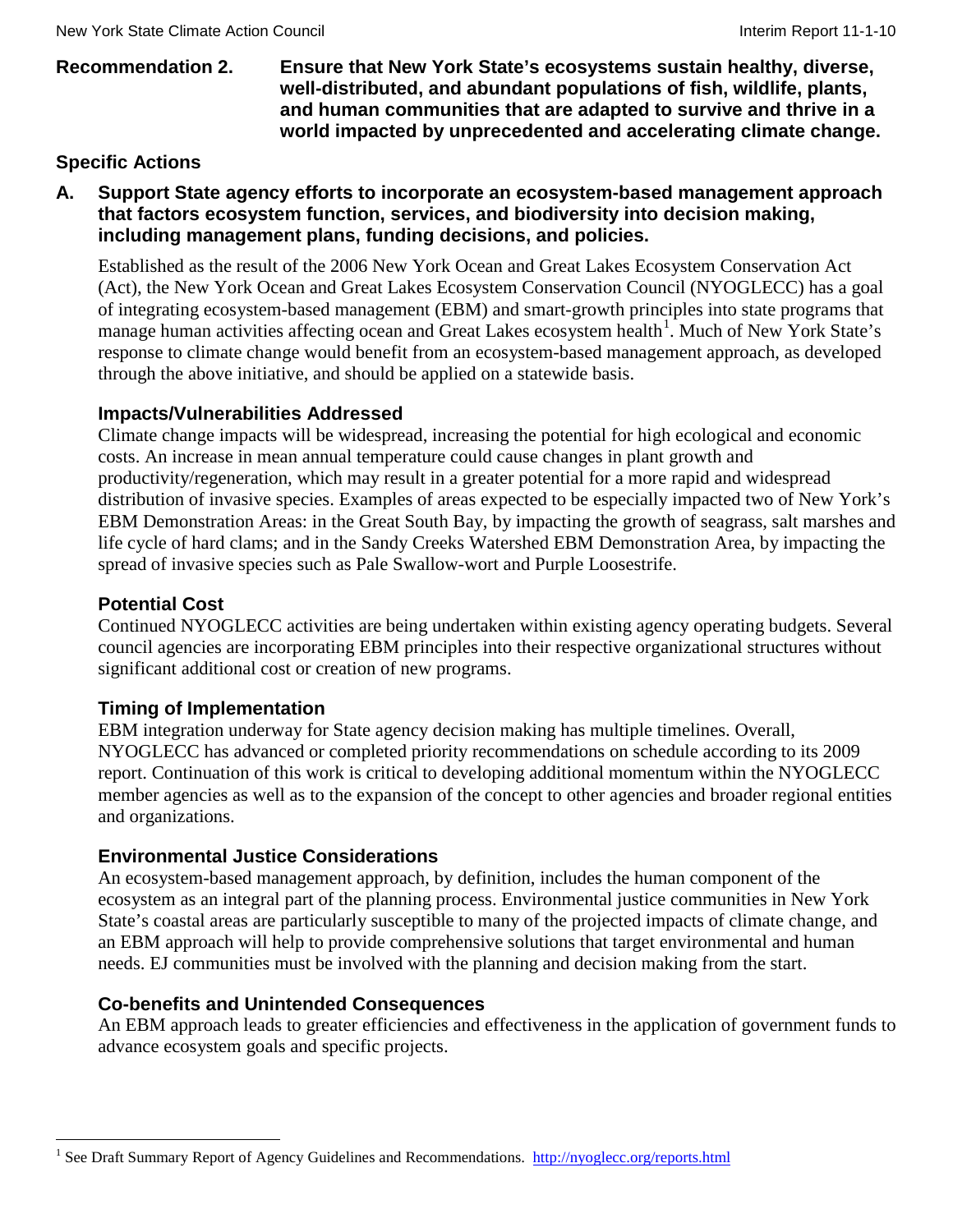## **Related Efforts**

The Department of State (DOS) spearheaded the creation of the Mid-Atlantic Regional Council on the Ocean (MARCO) [Mid-Atlantic Regional Council on the Ocean \(MARCO\)](http://www.midatlanticocean.org/) that has brought together the Governors of the five Mid-Atlantic States to address four issues regional issues (climate change adaptation, water quality improvement, renewable energy development and habitat protection and conservation). DOS is also engaged in the revision of some of its 44 coastal policies to reflect EBM principles and embarked upon amending its federally-approved Coastal Management Plan to provide for Offshore Spatial Planning.

In addition, the Department of Environmental Conservation (DEC) has posted its Commissioner's Climate Change Policy on its website [\(http://www.dec.ny.gov/regulations/65034.html#Policy\)](http://www.dec.ny.gov/regulations/65034.html) which will incorporate climate change considerations in all aspects of its activities, including but not limited to decision-making, planning, permitting, remediation, rulemaking, grants administration, natural resource management, enforcement, land stewardship and facilities management, internal operations, contracting, procurement, and public outreach and education.

DOS's 2010 Atlantic Ocean Amendment work is focused on amending the state's Coastal Management Program (CMP) to appropriately site renewable energy and provide greater protection of ocean habitats. This will contribute to advancing New York's renewable energy goals, reducing the state's dependence on fossil fuels and creating green jobs.

The Department of Agriculture and Markets (DAM) led the effort to make the soil and water conservation districts a primary local resource for implementing EBM and has committed to updating the voluntary, incentive-based Agricultural Environmental Management (AEM) worksheets to include EBM principles.

Office of Parks Recreation and Historic Preservation (OPRHP) has focused on providing EBM training to staff throughout the agency, integrating EBM into its Agency Master Plan Initiative and specific park master plan revisions and instituted EBM into its Statewide Comprehensive Outdoor Recreation Plan, draft Wildlife Policy, and Natural Resource Stewardship projects. OPRHP has also implemented EBM projects on its properties and created a statewide scientific research permitting, database and tracking system.

The Office of General Services (OGS) was one of the first agencies to incorporate the EBM concept and principles into the agency mission statement and strategic goals and has, through the EO 4 Interagency Committee on Sustainability and Green Procurement, co-chaired by OGS and DEC, developed 19 statewide specifications for over 36 products since 2008. OGS incorporated Green Leasing guidelines to reduce negative impact on the environment and, as manager of state's underwater lands, formed an interagency working group to identify sensitive ecological underwater lands in the Hudson River and transfer ownership of those lands to ensure conservation goals are achieved.

In addition, OGS has partnered with NYSERDA to implement the Plug-In Hybrid Electric Vehicle (PHEV) Initiative to accelerate the adoption and use of PHEV's. It is also working with NYSERDA to develop the infrastructure to support the increased use of these vehicles.

Many of the agency guidelines work and related agency EBM initiatives undertaken have the potential to reduce carbon footprints and emissions. For example, under the authority of EO 111, the Office of General Services (OGS) is implementing a 35% reduction in energy consumption in building that it own, leases or operates by 2010 (relative to 1990 levels). NYSERDA is also addressing the environmental impacts of alternative energy facilities in the ocean and Great Lakes areas through its Environmental Monitoring, Evaluation and Protection program.

Launched in a design and operation phase in 2008 and 2009, the Department of Transportation's (DOT) GreenLITES (Leadership In Transportation and Environmental Sustainability certification program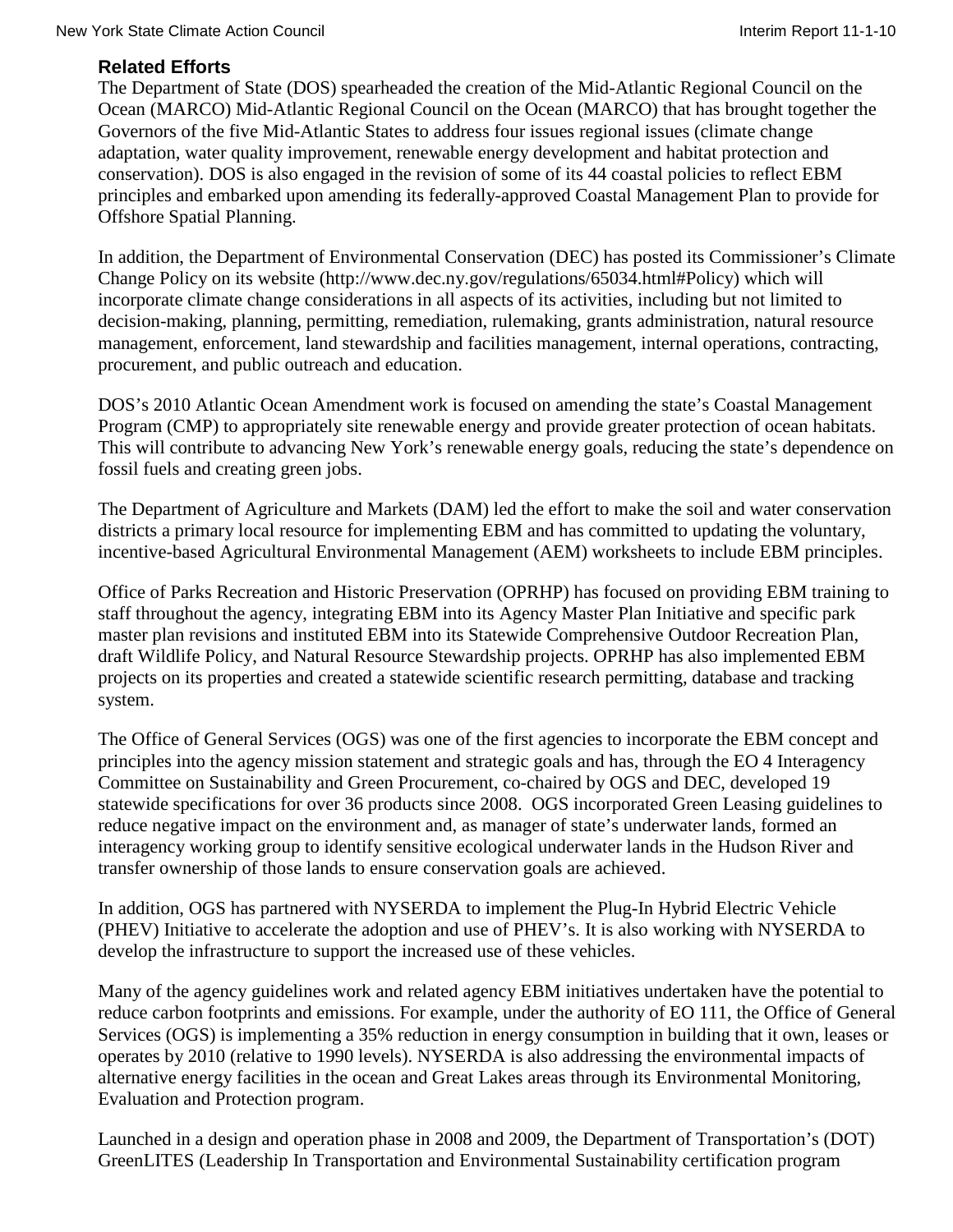recognizes and increases the awareness of the sustainable methods and practices the Department incorporates into its project designs and daily operations and expands the use of these and other innovative alternatives which will contribute to improving transportation sustainability.

#### **Research/information needs**

A fundamental component of the integration of EBM into decision-making is the reliance on new data and information driven by science-based research. As a result, the on-going science projects related to EBM work must continue to advance in order to achieve its full potential. For example, the State University of New York (SUNY) at Stony Brook is developing and deploying a real time environmental observing system and creating a computer simulation model of the Bay ecosystem. This project will generate real time data about environmental factors and allow the assessment of various management scenarios for the Great South Bay that can be applied statewide. SUNY also intends to integrate this work with the Mid-Atlantic Coastal Ocean Observing Regional Association (MACOORA), which coordinates and facilitates observations of the ocean and estuaries between Cape Hatteras and Cape Cod.

DOS spearheaded development of the New York Ocean and Great Lakes Atlas Data Viewer [\(http://nyoglatlas.org/index.cfm?&userSkin=4\)](http://nyoglatlas.org/index.cfm?&userSkin=4), an online web mapping application. The Atlas is an online information system providing easy access to nearly 400 data sets for decision-makers and the general public. Future planned upgrades for Atlas include: linking the features of the Atlas data viewer with the data portal, enhance easy access for technical users and provide technically complex geospatial analyses, such as inundation and nonpoint modeling, in an easy to use way for non-technical users.

An overview of research and monitoring needs to advance ecosystem health are identified in a 2008 "Research and Monitoring Priorities for EBM of New York's Ocean and Great Lakes" prepared by NYGLECC's Scientific Advisory Group (SAG) [\(http://nyoglecc.org/reports.html\)](http://nyoglecc.org/reports.html).

#### **B. To enable ecosystems to better respond to changing climate conditions, incorporate adaptive-management principles, techniques, and approaches into New York's forestmanagement policies and programs.**

The State of New York manages more than 775,000 acres of state forests recognized for sustainable management by the Forest Stewardship Council and the Sustainable Forest Initiative. The State holds conservation easements on an additional 700,000 acres, some of which is managed for timber production. On these lands the state should develop forest best management practices (BMPs) for adaptation to climate change and management for carbon sequestration. These BMPs could also be used by private forestland owners, who own the majority of the state's 18.5 million acres of forests.

#### **Impacts/Vulnerabilities Addressed**

The forests of the Northeast will undoubtedly be impacted by climate change. Species composition will change, particularly in the boreal forest, which is currently at the southern terminus of its range. In addition, the threats from disease and insects will change. It is too early to project the magnitude of these impacts. Clearly some diseases and insects will increase and some will decrease. Overly simplistic estimates of the impact are unwarranted at this time.

#### **Potential Cost**

While funding for the research component of this recommendation would be substantial, little of the cost would fall on the State of New York. The benefits of the research would be applicable over the northeastern states that share common forest types; therefore, probable sources of funding would be those traditionally used by the academic research community (e.g., National Science Foundation, Environmental Protection Agency, U.S. Forest Service).

The Department of Environmental Conservation already manages 768,000 acres for timber production. Therefore, the costs of giving priority to management practices that maintain the resiliency of forests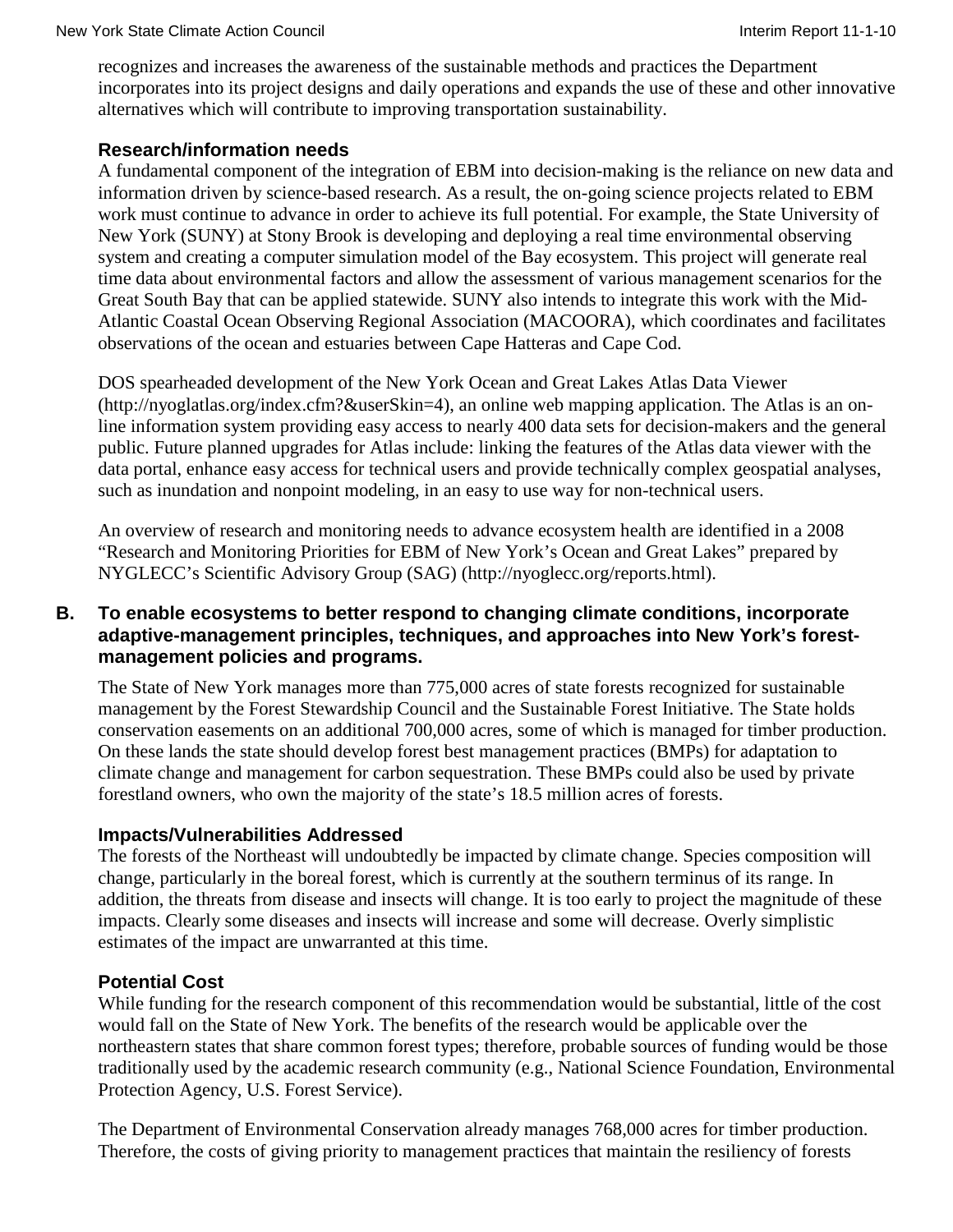stressed by climate change would be minimal. Rather, it requires a redirection of management objectives. Additional costs would be necessary in the demonstration component of this recommendation. This could be accomplished by adding four demonstration foresters to the DEC staff located across the state. An alternative approach would be to enhance Cornell University's Cooperative Extension Service by an equivalent amount. The estimated cost of this would be approximately \$500,000 per year, including salary, travel, and operating expenses.

## **Timing of Implementation**

The impact of changing forest practices is measured in decades, not years. Therefore, it is important to implement BMPs immediately to realize the carbon benefits of forest management that would occur by mid-century. The demonstration portion of this recommendation should begin in 2011 using the best information available on the influence of climate change on forests and on carbon storage and sequestration. At the same time, the demonstrators would be emphasizing the flexibility associated with adaptive management practices so that adjustments in forest management could be made as more research becomes available or as landowner objectives change.

## **Potential Implementation Mechanisms**

State forest lands should be managed as demonstration areas for adaptive forest management targeted at maintaining landscape diversity and forest resilience. This should include developing new or additional Best Management Practices for forest management (on state and private land) that ensures resiliency and diversity in ecological systems.

New York's State Forests should serve as the state's model for adapting to the impacts of climate change. This can be accomplished by forming a collaborative between the staff of research forests (such as the Adirondack Ecological Center, the Carey Institute for Ecosystem Studies, Shingle Shanty Preserve and Research Station and others) and the DEC's office of Lands and Forests to research and demonstrate adaptive management strategies as climate change affects forest health, species composition, biodiversity and sensitivity to insect and disease infestations.

## **Environmental Justice Considerations**

There is little impact on environmental justice in the traditional use of the term. However, it is important to point out that average incomes in rural areas are, on average, lower than in urban areas.

## **Co-benefits and Unintended Consequences**

Forests play an intriguing role in climate change in that the composition of forests are likely to change if there is significant climate change, while at the same time they can play a role in mitigating the impacts of climate change. A related issue is the potential for woody biomass as a substitute for fossil fuels as an energy source. The potential for solid fuels in the form of pellets, gasification as a source of heat and electricity, and liquid fuels such as ethanol is in its infancy but will likely grow. Thus, the combination of impacts of climate change on forest composition, the potential for improved carbon sequestration and storage, and the potential for forest products as a source of energy that may be more carbon neutral than fossil fuels is of high priority.

## **Related Efforts**

The Society of American Forests, the US Forest Service, every forest research institution, and virtually every NGO related to forests or forest management have climate change on their current agenda. Therefore, those working on demonstrating management practices adaptive to climate change must be aware of these efforts in order to avoid costly duplication of efforts. At the same time New York should be a major participant in this arena, because of the vast forest resources of this state and the historic leadership role of the research institutions of this state.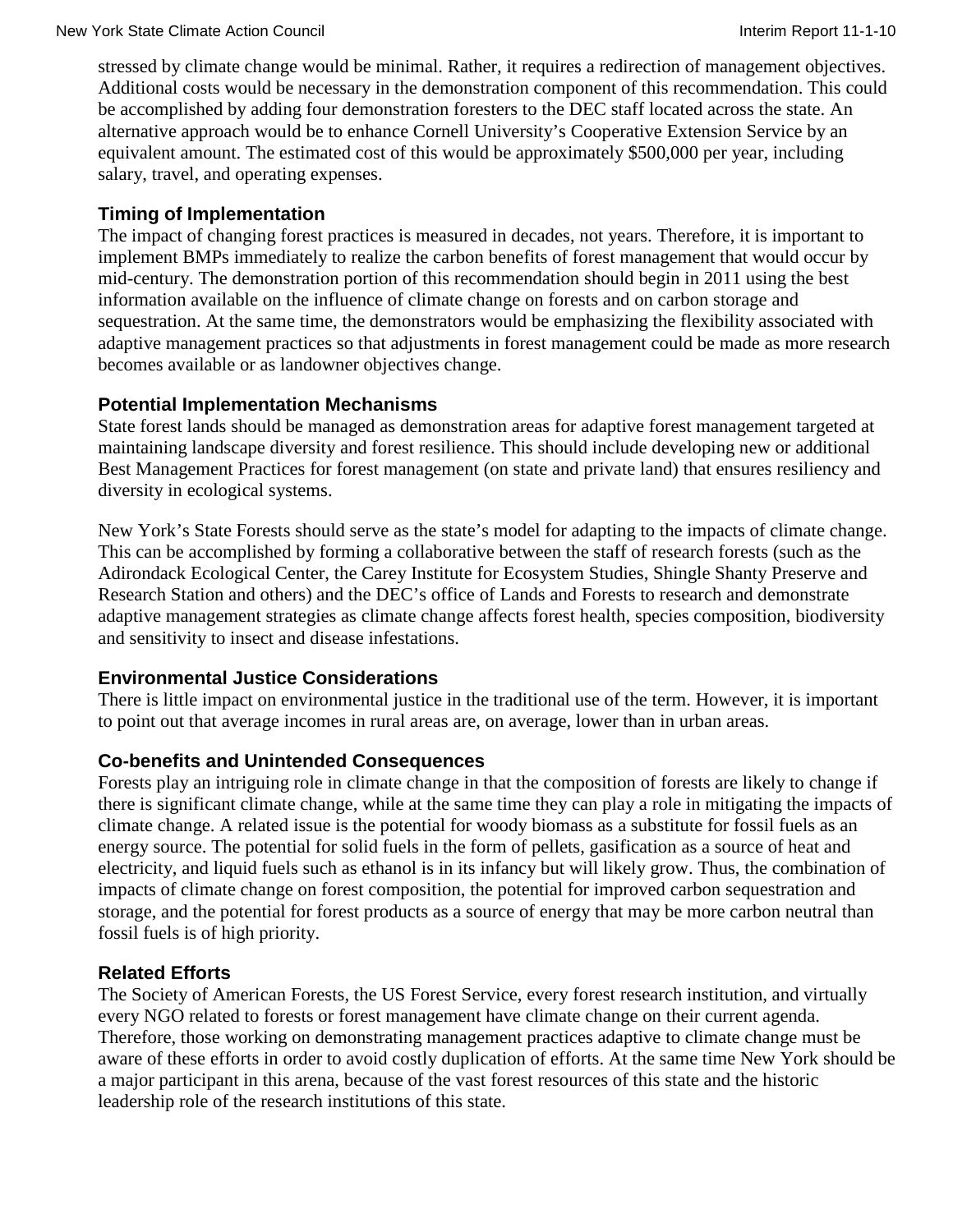# **Research/Information Needs**

The impacts of climate change on forests are very complicated. They will vary by forest type, soils, growth index, latitude and water availability. We are only beginning to learn of the potential impacts. Therefore, the very essence of this recommendation is42 for adaptive forest management on state lands and a close tie with the research community so that adaptation is linked to the most recent science as results are made available. The United States had traditionally lagged in the technology transfer of science to practice. This recommendation is aimed at illustrating that this need not be the case in the adaptation of forests as they respond to climate change.

## **C. Protect and enhance the stability and function of stream, river, and aquatic coastal systems to accommodate changing climate conditions.**

Safeguarding the integrity and increasing the resilience of stream, river, and aquatic coastal systems and associated wildlife corridors will greatly bolster the capacity of fish and wildlife to meet the many challenges of climate change. The following four inter-related strategies will address this goal:

- Maintaining and improving aquatic habitat connectivity by removing or mitigating man-made aquatic barriers including culverts, dams, and shoreline armoring;
- Increasing the protection for in-stream habitat features such as cold-water refugia, oxygen-rich riffles and runs, and natural shorelines with undercut banks and overhanging vegetation;
- Removing pollutants, including heat, from runoff entering water bodies;
- Maintaining hydrologic flows consistent with the needs of fish and wildlife and the functions of streams and rivers.

Shoreline corridors provide effective means of movement and dispersal of fish and wildlife. As such, they enable species to adjust their ranges in response to changing climate and environmental conditions. Much of the landscape is fragmented with human development, including subdivisions, roads, and commercial and industrial development. On the coast many shorelines are armored, preventing habitats like tidal wetlands from responding to sea level rise. This inhibits the ability of many species to adjust their ranges. However, New York has a rich and widely distributed network of streams and rivers. Providing shoreline buffers to coastal, stream, and river systems can provide the "transportation" system for fish and wildlife—both aquatic and terrestrial—to move on the landscape and establish new ranges in response to climate change.

# **Impacts/Vulnerabilities Addressed**

Many species of fish and wildlife will be affected by increasing temperature and altered hydrology and will likely endeavor to adjust their ranges in response to these changing environmental conditions. For many species, this will be a northward range expansion or a move to higher elevations. If species do not have the ability to adjust their ranges and localized conditions become incompatible with the physiological requirements of the species or to changes in habitat structure and vegetative composition, there will be local extirpations of species. Over large ranges, this may result in species extinctions. Most fish and wildlife biologists working with climate change impacts consider this impact as highly likely, and one that is already in progress. Providing for corridors is similarly recognized broadly as one of the most highly recommended adaptation strategies for both effectiveness and practicality.

# **Potential Cost**

Protecting and restoring shoreline buffers will be a highly cost-effective strategy. Regulatory programs that protect existing buffers would require staffing. Although not inexpensive, these efforts are cost effective because they maintain existing habitats, offer a wide array of additional social and environmental benefits, and prevent other societal costs (e.g., addressing the effects of flooding along stream corridors). Incentive programs that pay to restore or protect shoreline buffers would vary in cost depending on the nature and magnitude of the restoration required.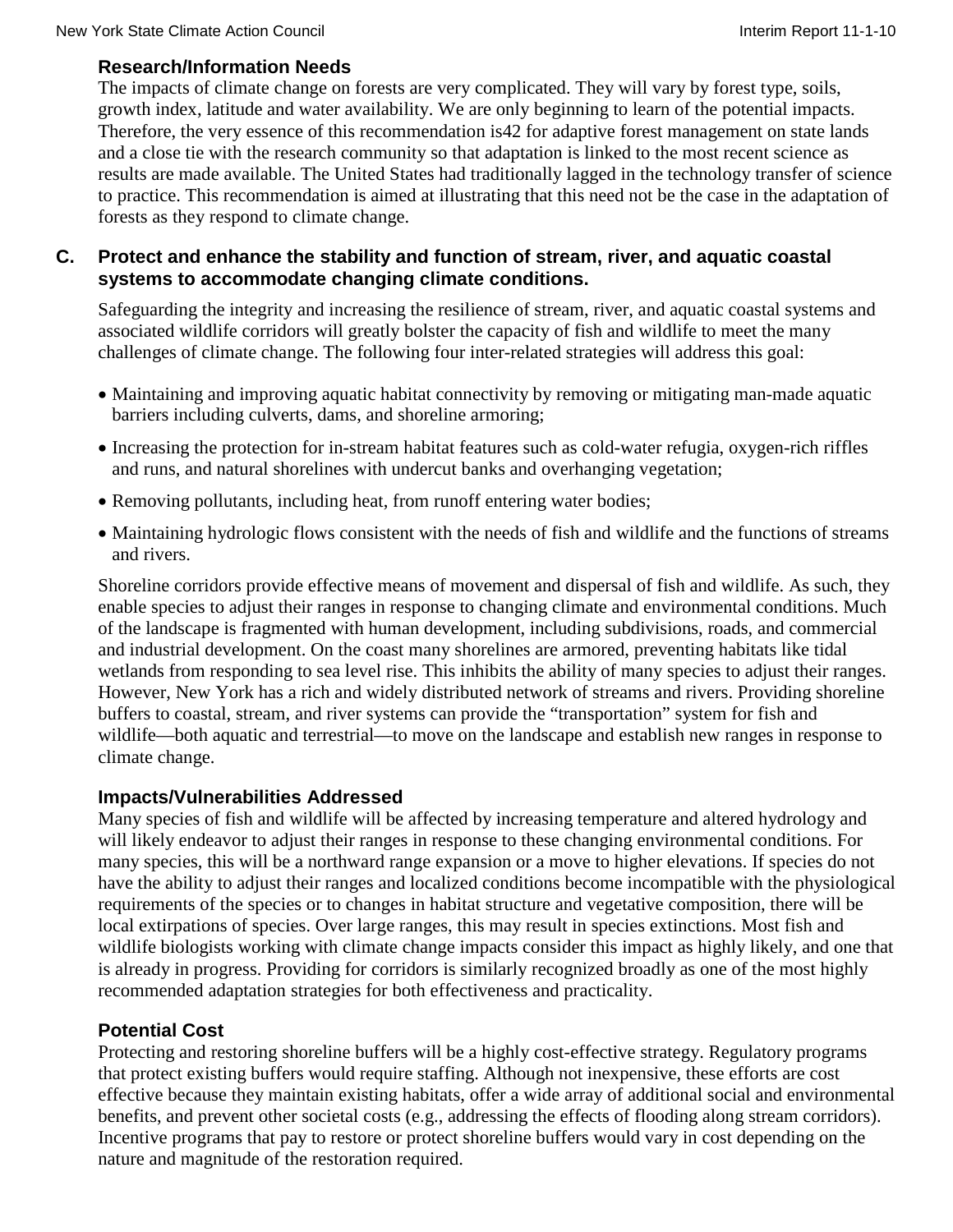## **Timing of Implementation**

Adopting policies to protect and restore buffers should be undertaken immediately; it is a no-regrets action that has both short-term and long-term benefits. Buffers are already being restored in the state, so elevating this as a priority could result in very rapid implementation. This is a durable effort that could continue to restore additional buffers as future opportunities arise. Implementation of large-scale restoration programs would be a longer-term endeavor, with 86,000 miles of streams and rivers in the state, and 3000 miles of ocean and estuarine coastline, most of which have some degree of impact. It would be helpful to divide the state into priority watersheds and shoreline areas to concentrate initial attention and funding on the most critical areas.

#### **Potential Implementation Mechanisms**

Several and diverse simultaneous approaches will help ensure the success of these strategies. These include: working with state and local transportation agencies to ensure that bridges or culverts allow for the passage of fish and wildlife; through incentives and education working with landowners to provide adequate riparian buffers, replace culverts and other structures acting as hydraulic barriers, decrease impervious surfaces, and restore natural shorelines; developing comprehensive legislation and in-stream flow standards to regulate water withdrawals in the state, including the establishment of a permitting program for water withdrawals; and extending the jurisdiction of the Environmental Conservation Law to provide legal protection not just for lake and streambeds but for adjacent buffers and corridors for all our streams, lakes, wetlands, and rivers.

Buffers are already advocated as important mechanisms for protecting water quality and there are existing public policies and programs in place to provide for incentives, technical assistance, and in some cases, regulatory requirements for the protection and/or restoration of riparian buffers. This policy would identify and further justify the use of buffers for climate change adaptation as well. Furthermore, by providing for riparian buffers, this policy helps to keep people and their structural development away from areas subject to flooding, which is projected to get worse (especially regarding intensity) with a changing climate. Because it has multiple benefits and is relatively inexpensive, this has the potential to be highly effective as an adaptation strategy. Because it re-establishes natural vegetation on existing stream corridors, it will be greatly facilitate resilience in this system, and as an adaptation strategy.

#### **Environmental Justice Considerations**

This strategy would have positive impacts on all communities in the state, including EJ communities. Creating green space along shorelines and stream corridors improves the local environment and contributes positively to the quality of life in highly urbanized areas. Since the environmental justice community may have the least means to address the impacts of climate change, actions in environmental justice areas should be given high priority. Providing adequately sized road stream crossings such as bridges and culverts will significantly decrease the frequency and severity of flooding at these key junctures, improving safety for the traveling public and residents alike. Conserving the natural processes of tidal wetlands, dunes, and barrier islands can also contribute to coastal flood protection from strong storms.

## **Co-benefits and Unintended Consequences**

The co-benefits of protecting and restoring riparian buffers are numerous: improved flood protection, improved protection of transportation infrastructure and surface drinking waters, improved water quality, increased availability of important habitats, increased property values, reduced threats of erosion (including to agriculture lands), improved public health, decreased costs of drinking-water treatment, decreased costs of farming, improved recreation opportunities, and reduced liability insurance premiums. Conversely, by protecting additional land adjacent to streams, there will be a somewhat reduced availability of developable or farmable land with perhaps a corresponding decreased tax base for local communities, although this probably would be offset by the reduced cost of infrastructure maintenance and improved quality of life benefits.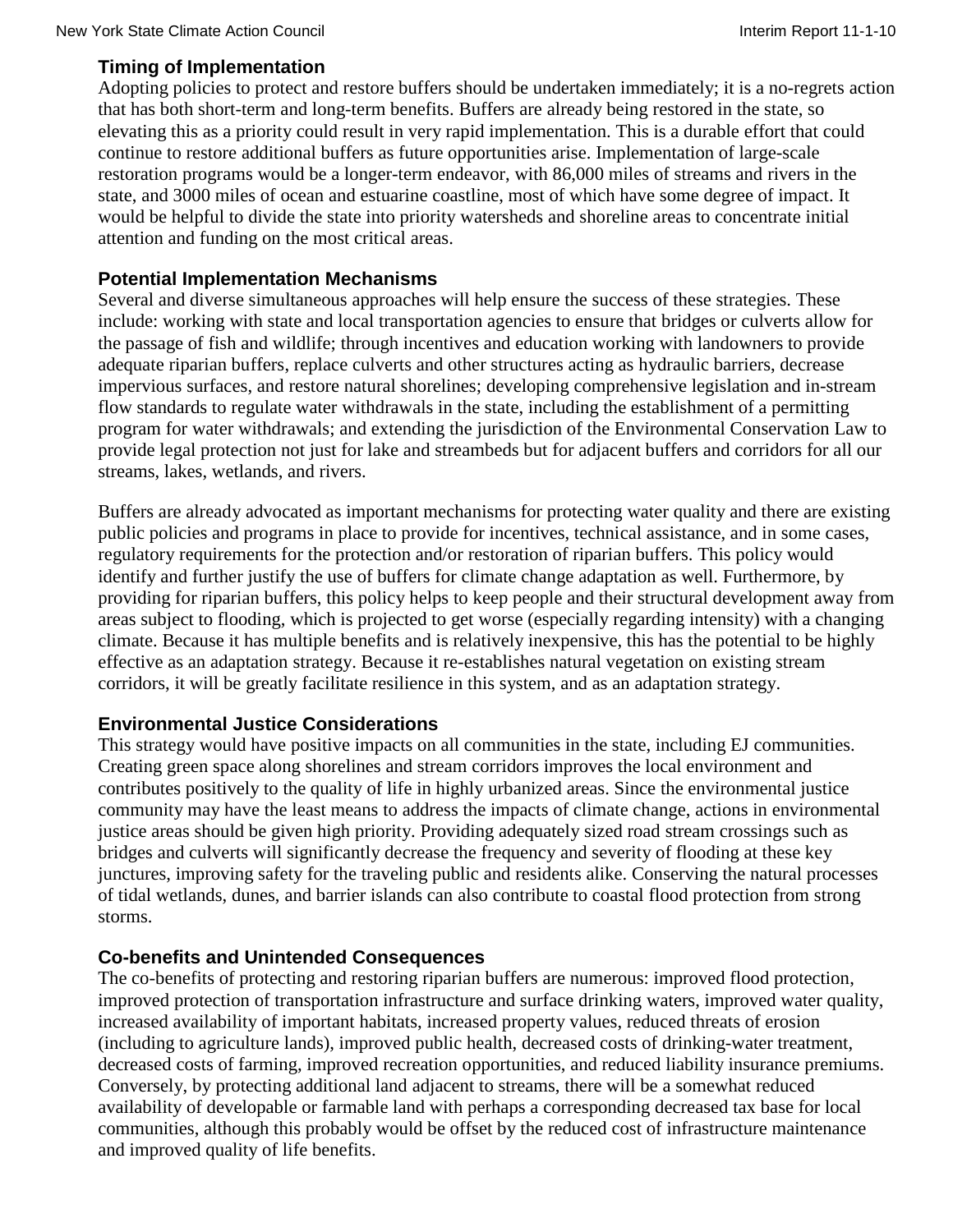## **Related Efforts**

There are multiple riparian restoration programs in place already. However, there is no one program that effectively addresses the breadth of the entire riparian corridor, including in-stream habitat, shoreline, and terrestrial buffer. Key programs include the incentive-based and voluntary USDA Farm Bill programs, specifically the Conservation Reserve Program

[\(http://www.fsa.usda.gov/FSA/webapp?area=home&subject=copr&topic=crp\)](http://www.fsa.usda.gov/FSA/webapp?area=home&subject=copr&topic=crp) and its spin-offs, Conservation Reserve Enhanced Program

(http://www.fsa.usda.gov/FSA/webapp?area=home&subject=copr&topic=cep), Continuous Conservation Reserve Program (http://www.fsa.usda.gov/FSA/webapp?area=home&subject=copr&topic=crp), Wildlife Habitat Incentives Program (http://www.nrcs.usda.gov/programs/whip/), Floodplain Easement Program (http://www.nrcs.usda.gov/programs/ewp/Floodplain/), and the Environmental Quality Incentives Program (http://www.nrcs.usda.gov/programs/eqip/). The Hudson River Estuary Program's "Trees for Tribs" Initiative (http://www.dec.ny.gov/lands/43668.html) offers free native trees and shrubs for qualifying projects in the Hudson River Estuary watershed. The Estuary Program's Riparian Buffer Coordinator can assist with plant selection, designing a planting plan, and other technical information to ensure the success of buffers. EPA supports non-point source protection programs that address buffers; many are implemented through County Soil and Water Conservation Districts. The U. S Fish and Wildlife Service has a voluntary stream buffer restoration effort underway, Partners in Fish and Wildlife (http://www.fws.gov/partners/), wherein they provide the direct restoration on private lands under an agreement with the landowner. Although DEC implements a Stream Protection regulatory program that covers about 40% of New York's streams under Article 15 of the Environmental Conservation Law, it does not have an adjacent buffer component that would protect the riparian community. Similarly, the U.S. Army Corps of Engineers protects streams and adjacent wetlands under Section 404 of the federal Clean Water Act, and encourages but does not require buffers as mitigative measures for impacts to streams. A policy to protect and restore riparian buffers would complement the existing programs by elevating the urgency for these measures, providing additional funding and technical assistance to landowners (public and private alike), and identifying the multiple benefits of buffers, therein making them more salient to broader audiences. Adding regulatory restrictions on the conversion of existing buffers would strengthen existing stream protection programs and make them much more effective.

#### **Research/information needs**

Additional research is needed on minimum buffer widths for various species and for other riparian protection benefits. For example, a minimum of 30 - 50 feet is recommended for typical water quality buffers, but this would be insufficient for most species of wildlife to use as a dispersal corridor. Recommendations on planting and promotion of riparian buffers should be condensed into specific conservation practices detailing species to be planted, arrangement, and managing requirements. These conservation practices will vary depending on site condition and target species. Information is also needed on how to better market the value of buffers to local communities and landowners for voluntary measures.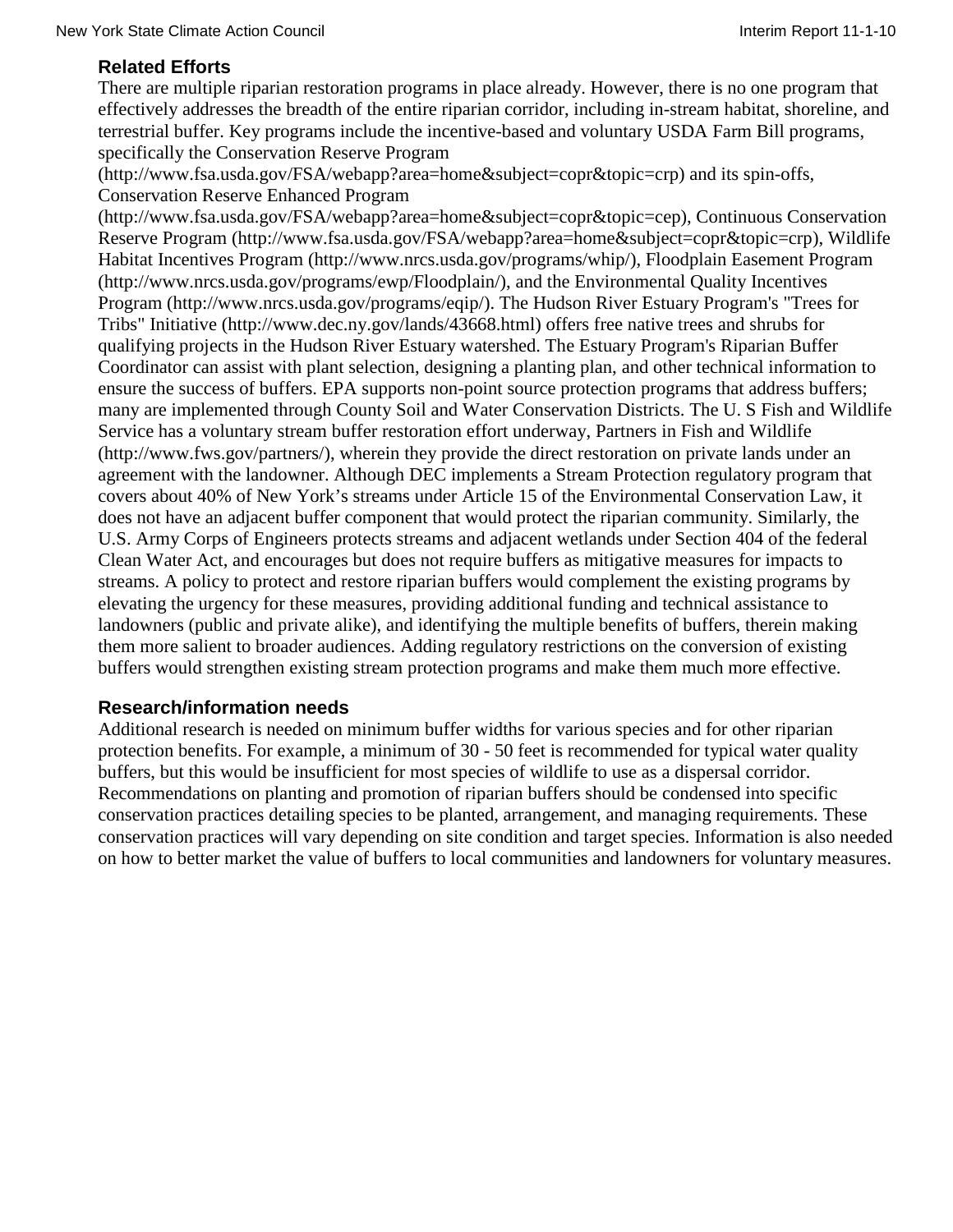#### **Recommendation 3. Develop a research and monitoring plan to detect, record, and analyze changes in species, habitat composition, natural cycles, and fish and wildlife health, and effectively address current and future threats in changing climate conditions.**

To effectively manage the natural resources of New York State, practitioners must understand the baseline condition of species, habitats, and population trends. Rapidly changing climate and associated changes in habitats and ecological community structure will likely increase fish and wildlife exposure to stressors (both existing and those caused by climate change), compromise their ability to adapt to stress, and affect the ability to detect harmful trends in fish and wildlife ecology and health. An increase in the capacity to identify key stressors is needed to inform management decisions and abate threats. Assessments of species' and habitats' climate vulnerabilities, including exposure sensitivity and adaptive capacity, should be used to prioritize conservation actions.

The information from baseline condition surveys, stressor identification, and vulnerability analyses will directly inform the development of a research and monitoring plan for New York. Such a plan should be based on explicit, predictive, and measurable objectives and indicators, and include monitoring protocols that can reliably detect signs of climate change impacts.

#### **Impacts/Vulnerabilities Addressed**

New York ecosystems are already experiencing climate change related impacts to species and habitats, and such impacts are highly likely well into the future. Some systems will be negatively impacted, while others may actually benefit. Aquatic ecosystems seem to be affected by climate change more immediately than terrestrial: coldwater fish species, such as salmon and trout, are showing impacts and may well disappear from parts of the state as waters warm. The migration and spawning patterns of coldwater species will also likely be altered. Conversely, warm water species may benefit from warming waters. The species composition of forest vegetation will continue to change, further affecting dependent fish and wildlife as habitats are redistributed. When the timing of vegetation growth patterns is altered, species' life cycles will be altered. The survival of pests and diseases that threaten plants, animals and humans will increase as winters warm.

#### **Potential Cost**

Developing a research and monitoring plan will not be of extremely high cost and can most likely be done with current staff *if prioritized*. On the other hand, implementing the plan will have high start-up costs and will be fairly labor-intensive. This is a primary reason why most New York entities have not conducted whole-scale resource monitoring to date, though there are exceptions.

Inaction on this recommendation is far more costly to society and ecosystems in the long term than is implementation. Sound science forms the basis of effective adaptation strategies in response to expected impacts from climate. In addition to the loss of ecosystem services gained directly and indirectly from nature, New York also stands to lose tens of millions of dollars annually from various grants and federal funding if it cannot demonstrate effectiveness of its conservation actions..

#### **Timing of Implementation**

The advent of climate change has increased the need for, and urgency of, developing and implementing a monitoring plan.

#### **Potential Implementation Mechanisms**

In order to effectively manage the natural resources of New York State, practitioners need to understand the baseline condition of species, habitats, and population trends. Resource agencies, led by the NYS Department of Environmental Conservation, need to begin gathering existing information in databases, GIS layers, and modeling programs. For data gaps, a network of reference communities should be established for measuring baseline condition and assessing change. Other state and federal agencies and non-governmental natural resource organizations (NGOs) are critical partners in this effort.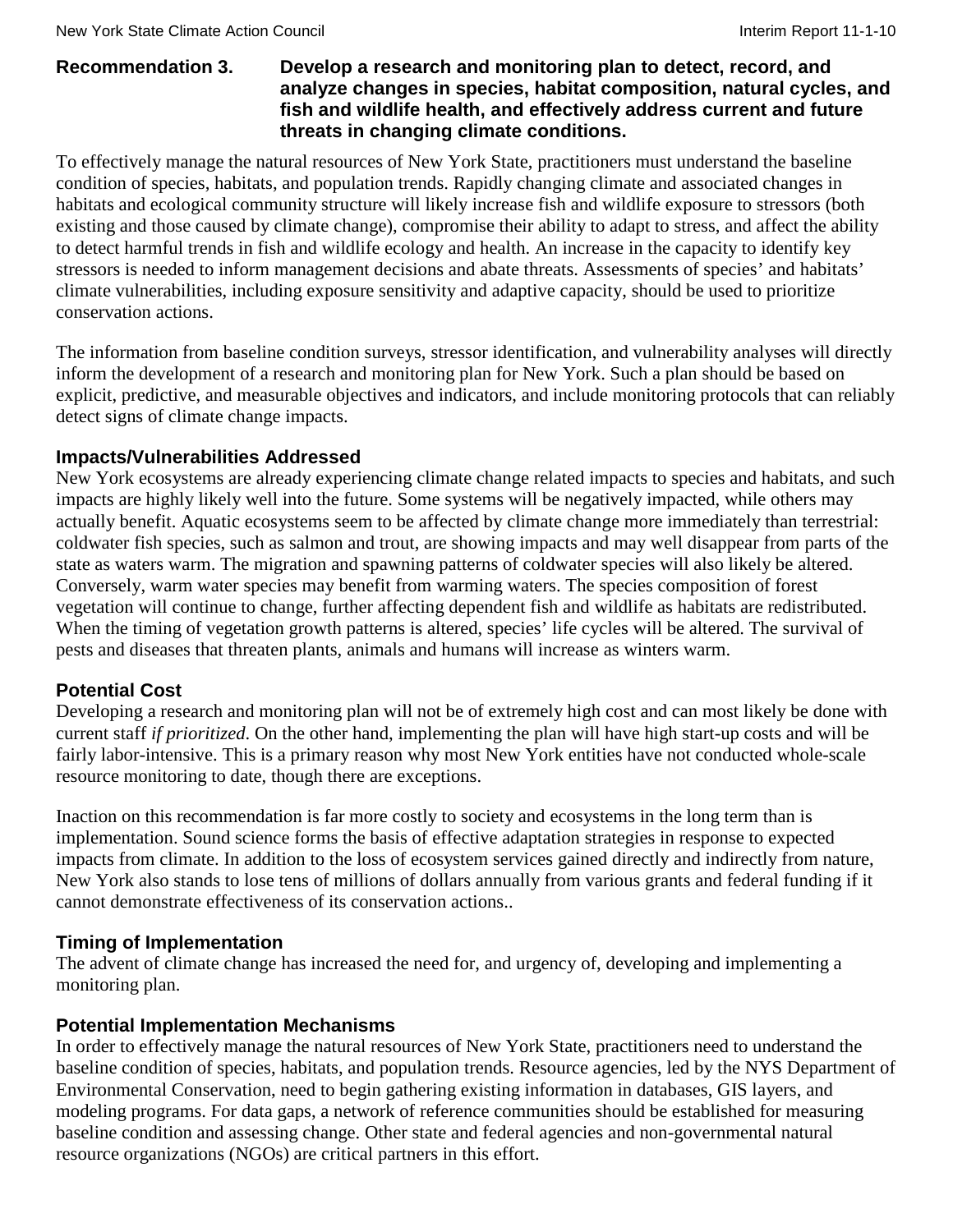#### New York State Climate Action Council **Interimental Interim Report 11-1-10** New York State Climate Action Council

Rapidly changing climate and associated changes in habitats and ecological community structure may likely increase fish and wildlife exposure to stressors (both existing and those caused by climate change), and impact our ability to detect harmful trends in fish and wildlife ecology and health. We need to increase our capacity to identify key stressors to inform management decisions and abate threats. Wildlife veterinarians, academic research institutions, federal agency researchers, and NGOs can provide technical expertise in these areas.

In order to effectively prioritize conservation actions, vulnerability analyses due to expected climate impacts must be conducted of species and habitats, based on exposure, sensitivity, and adaptive capacity. State resource agencies in the northeast are currently partnering with NGOs to conduct a regional habitat vulnerability analysis. New York will soon begin a similar effort at the state level, and will be partnering with NGOs, and state and federal agency personnel. At the same time, the New York Natural Heritage Program will conduct a species vulnerability assessment using NatureServe's protocols.

The information gleaned from baseline condition surveys, stressor identification, and vulnerability analyses will directly inform the development of a research and monitoring plan for New York. It must be based on explicit, predictive, and measurable objectives and indicators, and monitoring protocols that can reliably detect signs of climate change impacts. Most importantly, adequate resources must be provided to implement the monitoring plan. With dollars scarce for such efforts, the DEC must be sure to work with local, state, and federal agencies, and NGO partners to most effectively monitor and report on the condition of natural resources in the state.

The efforts noted above are highly feasible and necessary to inform ecosystem adaptation Recommendations 2, 3, 4, 6, and 7. Too often, however, appropriately focused research and monitoring efforts are underfunded, and are some of the first programs cut in tough economic times. If we as a state truly want to effectively manage our natural resources in a changing climate, we absolutely must prioritize adequate funding to do so.

The DEC has posted a draft of its Commissioner's Climate Change Policy

[\(http://www.dec.ny.gov/docs/administration\\_pdf/cpcc.pdf\)](http://www.dec.ny.gov/docs/administration_pdf/cpcc.pdf), which when finalized and implemented will help to prioritize climate change science and adaptation. It states, in part:

"Based on overwhelming scientific evidence, the New York State Department of Environmental Conservation ("Department" or "DEC") recognizes that New York State's ("State") air and water quality, forests and wildlife habitats as well as people and communities, are at risk from climate change. In order to perform its core mission of conserving, improving, and protecting the State's natural resources and environment, DEC must incorporate climate change considerations in all aspects of its activities, including but not limited to decision-making, planning, permitting, remediation, rulemaking, grants administration, natural resource management, enforcement, land stewardship and facilities management, internal operations, contracting, procurement, and public outreach and education."

## **Environmental Justice Considerations**

This recommendation would provide benefits across the state and all communities. Science-based projections of future conditions and vulnerabilities will assist in identifying communities most at risk, result in more efficient state spending and reduce long-term risk.

# **Co-benefits and Unintended Consequences**

The research and monitoring detailed above will assist in incorporating adaptive-management principles into New York's natural resource management programs, protecting the stability and function of stream and river systems, developing and implementing an education and outreach strategy, and protecting and managing important migratory and dispersal corridors. To be effective, all of these activities must be based on sound science. This recommendation will also increase partnering efforts, maintain and leverage funding, help prioritize conservation actions, and maintain critical ecosystem services.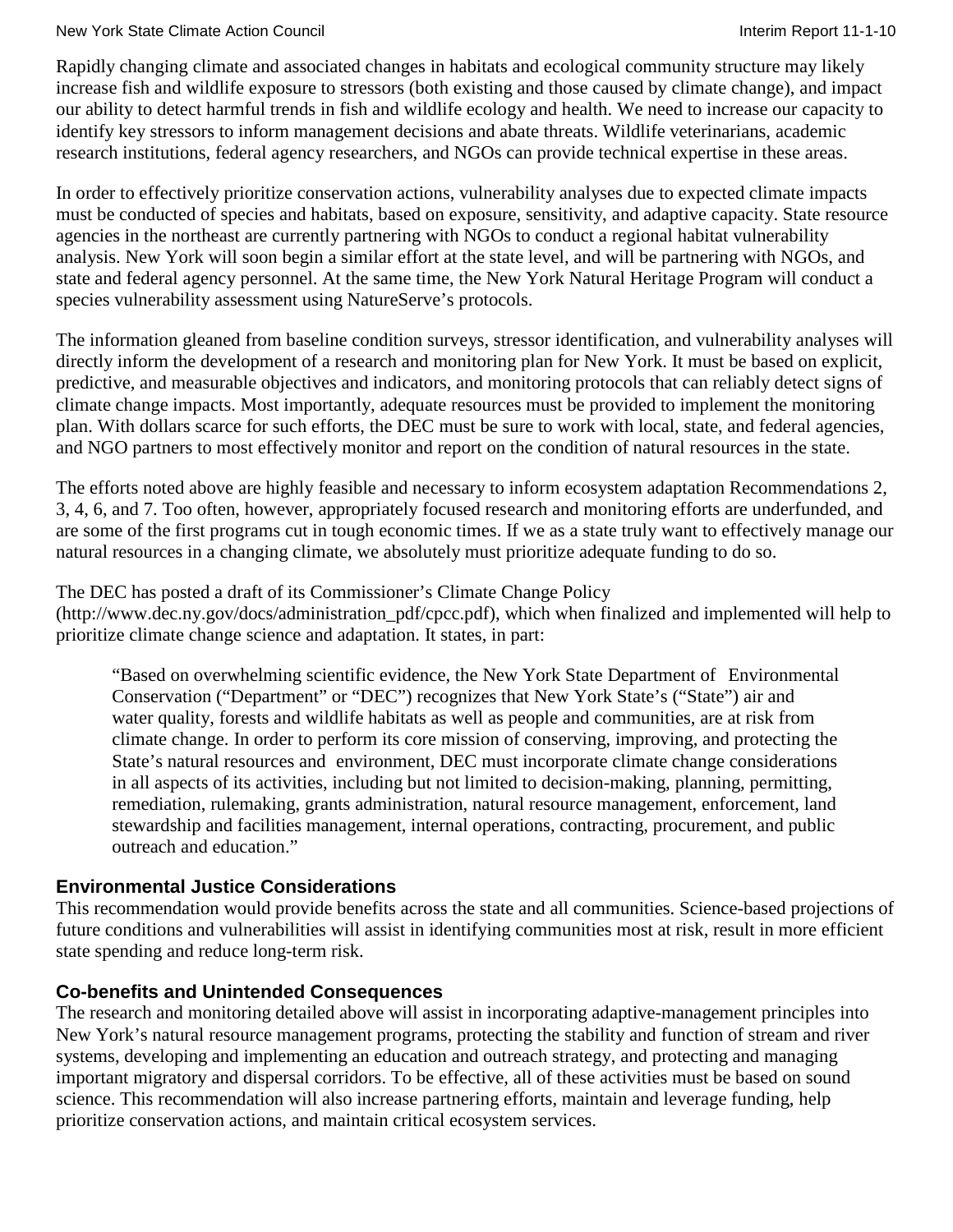Conversely, by allocating staff time and dollars to research and monitoring, other management programs may be negatively affected in the short term. This will most likely be offset by greatly informing future management efforts to achieve the most cost-effective conservation actions.

#### **Related Efforts**

There are a number of projects recently completed that will directly inform research and monitoring efforts of natural resources in New York. While they don't focus specifically on climate change, they provide baseline information on species and habitats. They are:

Great Lakes Regional Aquatic Gap Analysis Project, USGS [http://www.glsc.usgs.gov/main.php?content=research\\_GAP&title=Aquatic%20GAP0&menu=research\\_](http://www.glsc.usgs.gov/main.php?content=research_GAP&title=Aquatic%20GAP0&menu=research_NCE_GAP) [NCE\\_GAP](http://www.glsc.usgs.gov/main.php?content=research_GAP&title=Aquatic%20GAP0&menu=research_NCE_GAP) 

Northeast Monitoring and Performance Reporting Framework, NEAFWA <http://www.rcngrants.org/node/37>

Northeast Habitat Classification and Mapping Project, NEAFWA/NatureServe <http://www.rcngrants.org/node/38>

Secured Lands Dataset; National Effectiveness Measures, TNC <http://rcngrants.org/sites/default/files/securedareas.zip>

There are also a number of efforts related to research and monitoring impacts to natural resources from climate change. They are:

Forest Service Global Change Research Strategy Overview 2009-2019; October 2008 (USDA Forest Service Research and Development) <http://www.fs.fed.us/research/climate/strategy.shtml>

USFWS Landscape Conservation Cooperatives: <http://www.fws.gov/science/shc/lcc.html>

US Department of the Interior Climate Science Centers: <http://www.doi.gov/whatwedo/climate/strategy/CSC-Map.cfm>

USGS National Climate Change and Wildlife Science Center: <http://nccw.usgs.gov/>

USA Phenology Network: <http://www.usanpn.org/>

#### **Research/information needs**

The research and monitoring efforts described above will do the following:

- Identify data gaps and research needs to reduce key uncertainties associated with climate change challenges, including long-term trends and ecosystem responses.
- Identify conservation strategies, including measures of effectiveness in order to inform adaptive management.
- Develop a concerted disease response plan that can be implemented at the first signs of a fish or wildlife disease.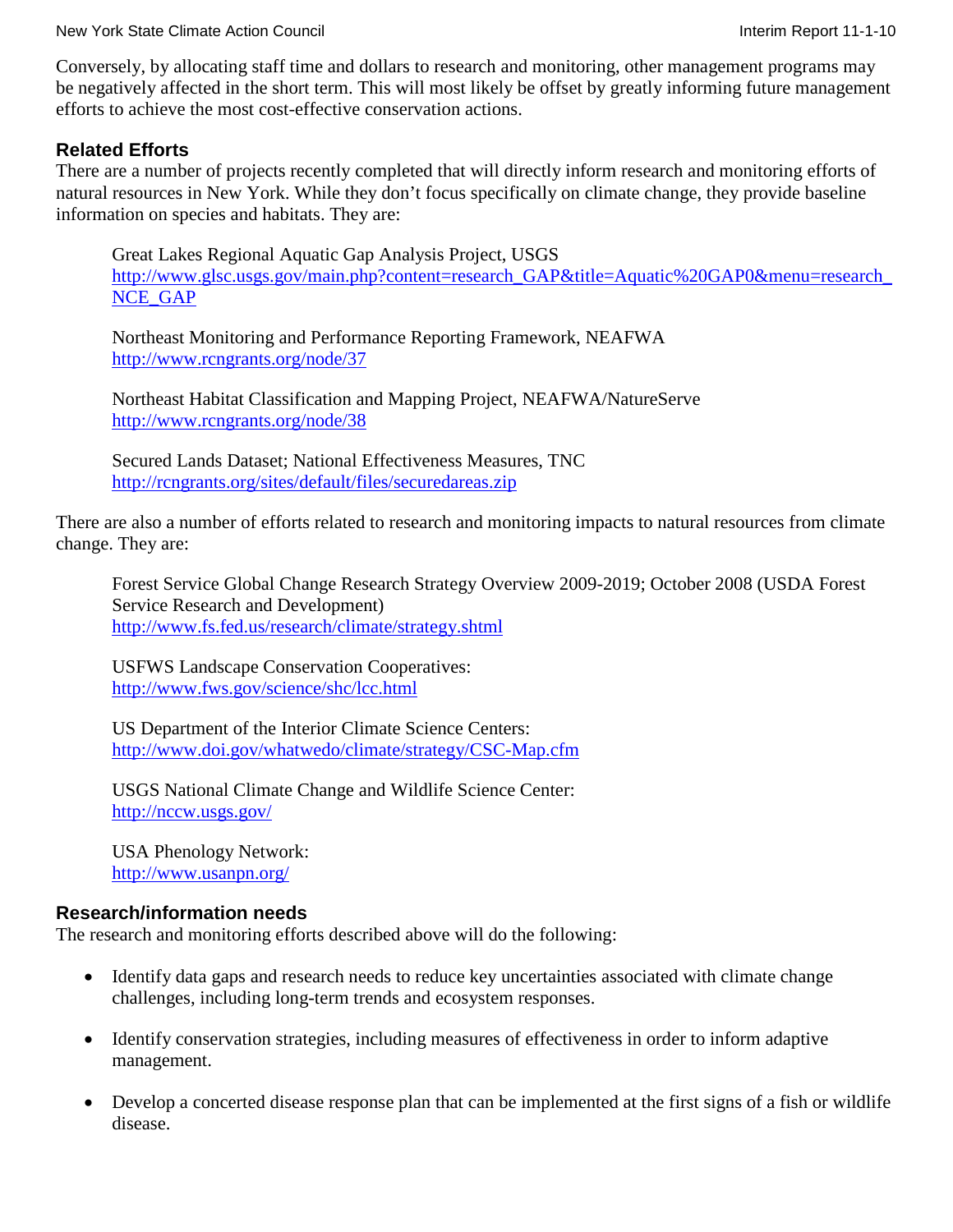#### **Recommendation 4. Expand climate change education and outreach initiatives for students, landowners, and local governments. Include sound scientific information on the potential impacts of climate change on natural areas and ecosystem services.**

Developing outreach and education mechanisms based upon up-to-date and reliable climate change data is a necessary component of the Climate Action Plan and the State's Climate Smart Community Program. Climate change education should be a component of general science curricula, and teachers across New York State and at all levels should be provided with reliable scientific information and have access to a suite of curriculum materials, including study lessons and student activity plans related to climate change.

On-the-ground and accessible demonstration sites reinforce climate education initiatives. The State should seek to secure funding and incentives for environmental educators to develop interpretive materials and assist schools in climate change education. Further, the State should encourage all agencies with programs related to education, resource management, and community planning to develop materials and displays that demonstrate the impacts associated with climate change and the role of each agency in the mitigation of these impacts.

Education and outreach to private landowners and land managers are critical to advancing on-the-ground climate-smart land management practices. State agencies involved in resource management should provide landowners and local governments with information on climate-smart best management practices (BMP) related to planting climate resilient species, stochastic event planning, and optimizing wildlife habitat, managing riparian buffers, and controlling invasive species. Expanding and focusing current community technical assistance efforts to include standardized climate-smart BMPs is one way to expand education and outreach mechanisms to landowners and land managers across New York State.

#### **Impacts/Vulnerabilities Addressed**

Spring is arriving earlier, winter snow cover is decreasing, rising sea levels are increasing the risk of flooding, short-term droughts are expected to become more frequent, and diseases associated with warmer climates are beginning to appear. These trends suggest that climate change will continue and have a greater effect on future generations, and that most sectors of our state's natural resources and economy will be impacted. An important strategy for adapting to and mitigating these potential impacts begins with educating New York's students about the effects of climate change on natural areas and the services those ecosystems provide to human communities. Ensuring that New York State private landowners are using climate-smart best practices to manage their land resources is paramount to adapting to and mitigating climate change impacts.

## **Potential Cost**

The costs of integrating climate education modules into general science curriculum standards are varied and long-term, and depend largely on the needed course materials relative to the level of training. The cost to New York State agencies to construct and implement climate demonstration sites and projects is immediate and short-term, but as learning sites for students and citizens would yield long-term benefits. The costs associated with expanding outreach to landowners and local communities may be offset substantially by effective coordination of non-governmental and state technical assistance initiatives.

#### **Timing of Implementation**

For New York State to successfully meet current and future challenges associated with climate change, education and outreach policy and mechanisms must be implemented immediately. Currently, there are successful efforts being undertaken across New York State; however, these initiatives must be expanded to adequately prepare New Yorkers for the myriad of impacts associated with climate change. Education and outreach to students, landowners, and local communities will require ongoing strategies, immediate implementation, and long-term resolve.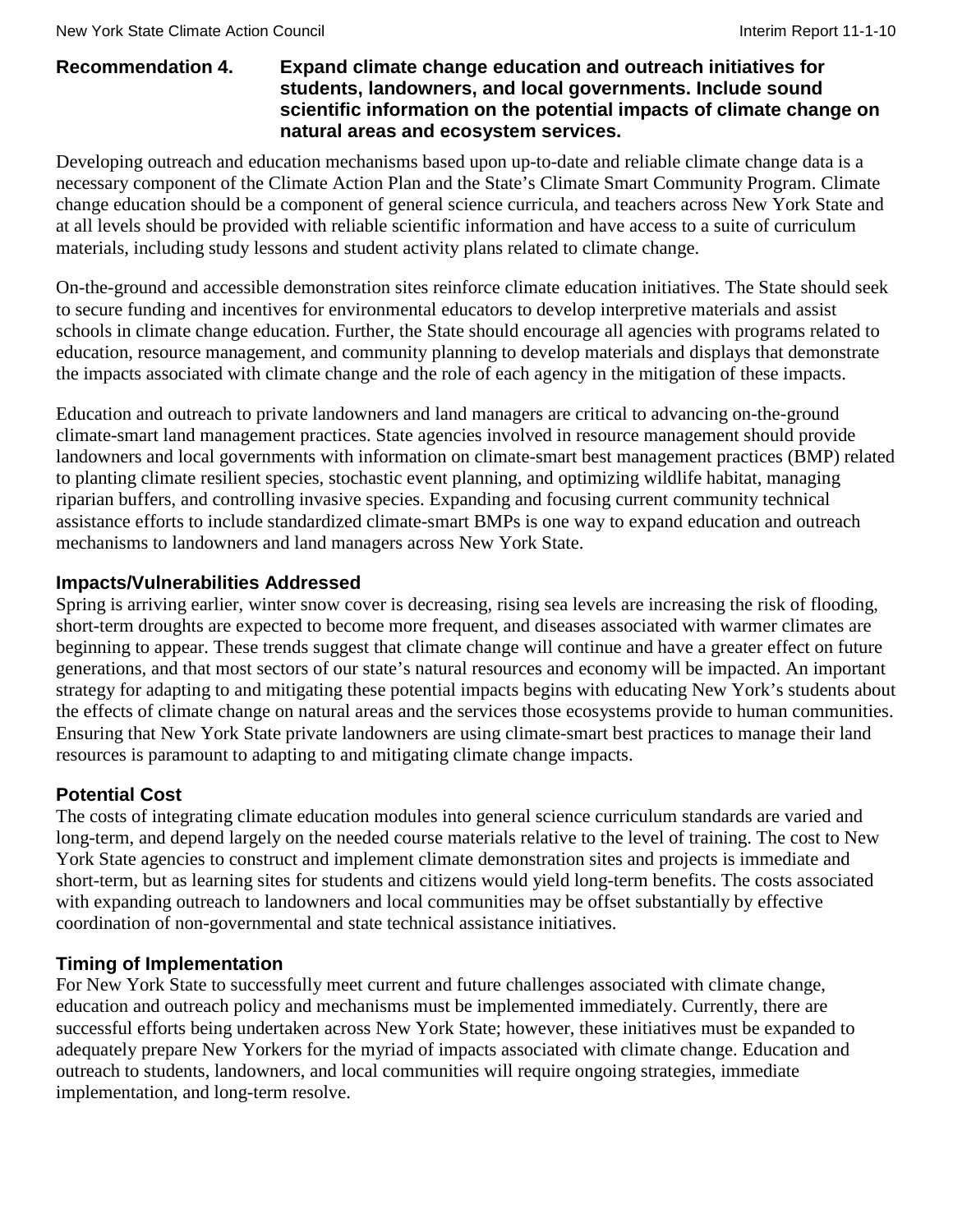#### **Environmental Justice Considerations**

Education and outreach activities should be multi-lingual and multi-cultural, and include input from environmental justice communities as to the most effective means of communication.

#### **Co-benefits and Unintended Consequences**

The co-benefits associated with efficient education and outreach of students, landowners, and local communities are vast and varied. They include improved land management practices on private lands; expanded community energy efficiency, development, and planning initiatives; increased locally conserved lands; expanded green-technology workforce; clean-energy innovation; constituent support for environmental policies; increased wildlife habitat suitability as a result of changing land management practices; and increased wildlife habitat connectivity. Unintended consequences associated with pursuing dynamic goals include effort fragmentation resulting in inefficiency, complex delivery mechanisms that reduce effectiveness, and crosseffort redundancy. Progress metrics must be clearly established upon policy and mechanism implementation due to the ongoing nature and qualitative components inherent to many education and outreach initiatives.

## **Related Efforts**

There are numerous efforts to expand climate education currently underway across New York State including the Alliance for Climate Education which travels to high schools across New York educating students about GHG emissions and effects on the living environment [\(http://www.acespace.org/about\)](http://www.acespace.org/about), and the New York City Research Initiative which partners high school and undergraduate students with graduate students conducting NASA funded research as a means of facilitating early development of citizen science [\(http://education.gsfc.nasa.gov/nycri/\)](http://education.gsfc.nasa.gov/nycri/). Another important program is lead by investigators and educators from Clarkson University and NYSERDA. With funding from NASA, the three-tiered project strives to improve climate literacy among New York middle school and high school students, college students, and STEM teachers by creating and disseminating climate change curricular modules that are based on NASA data [\(http://www.clarkson.edu/highschool/Climate\\_Change\\_Education/index.html\)](http://www.clarkson.edu/highschool/Climate_Change_Education/index.html). Formal incorporation and standardization of these and other climate curricula modules by NYSED would expand and focus current education and outreach mechanisms and ultimately facilitate the success of the Climate Action Plan.

Informative climate-smart demonstration sites exist across New York State. The Northeast States for Coordinated Air Use Management (NESCAUM) sponsors a Clean Air Communities electric shuttle bus program in the Bronx, New York City [\(http://www.nescaum.org/focus-areas/climate-and-energy\)](http://www.nescaum.org/focus-areas/climate-and-energy). The New York Institute of Technology received funding from USDE to construct a Building Efficiency Project integrating solar panels on carports for off-use electric car power generation. Utilizing accessible, on-theground demonstration projects for climate education and outreach serves to expand awareness and climate literacy. New York state agencies responsible for resource management, education, and community planning must be required to establish climate demonstration projects focused on effective adaptation or mitigation solutions being undertaken by that agency.

#### **Research/information needs**

To ensure that broad-based education and outreach strategies are implemented effectively, progress benchmarks must be delineated and success metrics need to be outlined. Research must be conducted on what efforts are currently underway across sectors, what efforts are redundant and ineffective and what efforts could be streamlined. Statewide assessments regarding the extent of climate education initiatives, and landowner and community technical assistance programs across New York must be conducted prior to policy implementation in order to maximize potential success.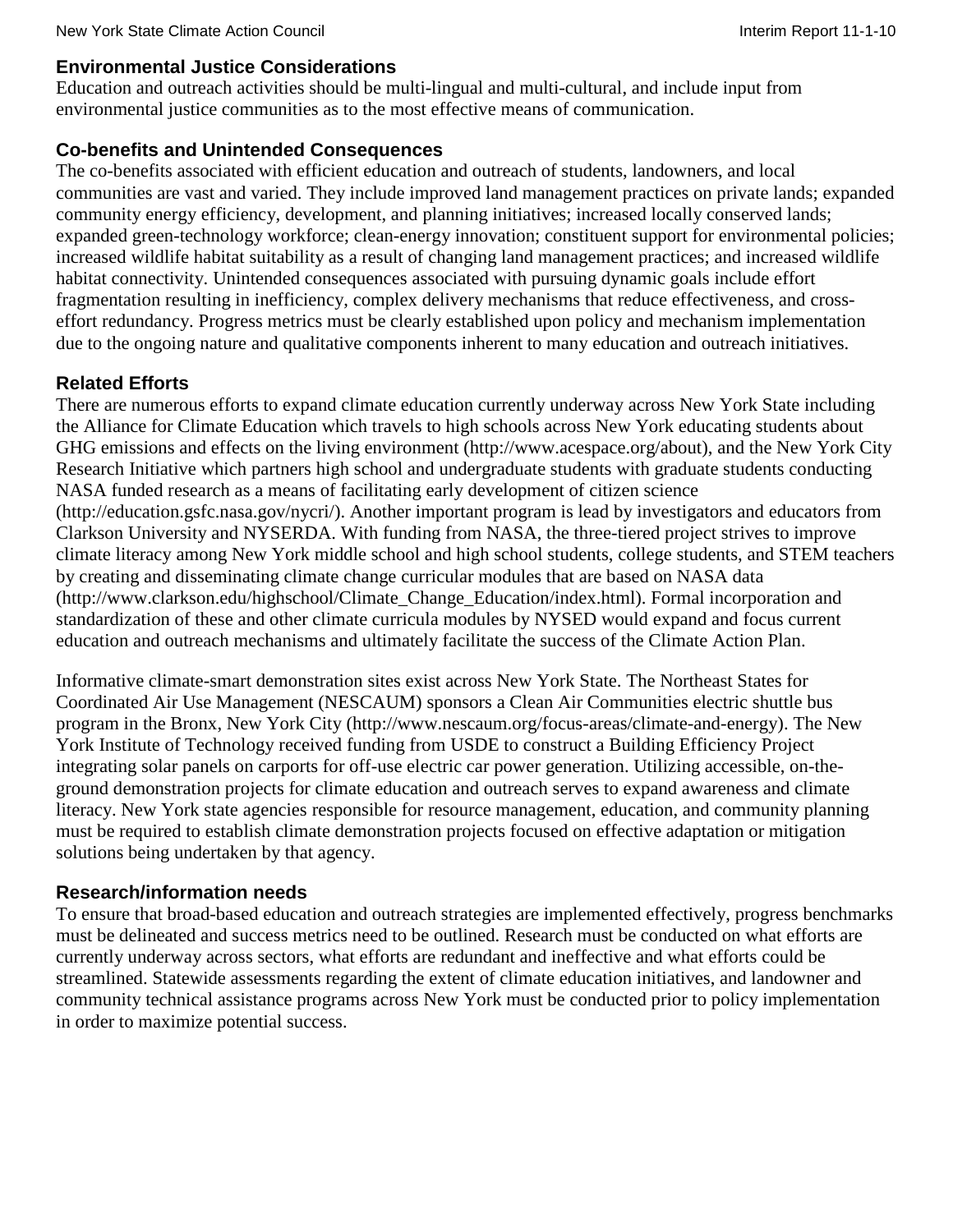## **Energy**

#### **Vision Statement**

*Ensure that the energy generation and delivery infrastructure throughout the state will prepare for, and adapt to, a changing climate by building system resilience, while providing the public with clean, safe, and reliable services.*

#### **Background**

Energy is derived from a wide variety of fuel sources and technologies in New York State. Roughly 49 percent of the state's electricity is generated in-state using fossil fuels; nuclear power (30 percent) and renewables (21 percent) account for the balance. The generation mix varies widely in different parts of the state. The state's annual electricity load has increased by about 4.3 percent per year. New York City is by far the largest load zone in the state, responsible for approximately one-third of total annual electricity demand statewide

Thermal energy needs are satisfied in a variety of ways. New York State is home to more than a dozen district energy systems, which centrally generate steam, hot water, or cold water and distribute it to customers via a series of underground pipes. Natural gas and heating oil are the most commonly used sources of heating fuel in buildings around the state.

Reliable energy systems are critical to commerce and quality of life. New York State's electricity and gas supply and distribution systems are highly reliable, but weather-related stressors can damage equipment, disrupt fuel supply chains, reduce power plant output levels, or increase demand beyond the energy system's operational capacity.

#### **Climate Impacts**

Global climate change is expected to alter both average climate and the frequency and intensity of extreme weather events in New York State, affecting energy demand, system efficiency, and power supply potential. In certain cases, climate change may help New York's energy system function more smoothly, by eliminating weather-related supply chain problems through milder winter weather in some areas for example. However, climate change is more commonly predicted to adversely affect system operations, increase the difficulty of ensuring supply adequacy during peak demand periods, and exacerbate already-problematic conditions, such as the urban heat-island effect.

Impacts of climate change on energy demand are likely to be more significant than impacts on supply. Decreases in heating demand will primarily affect natural gas markets, while increases in cooling demand will affect electricity markets; such changes will vary regionally.

On the supply side, more frequent heat waves will cause an increase in the use of air conditioning, stressing power supplies and increasing peak demand loads. Increased air and water temperatures will affect the efficiency of power plants. Transformers and distribution lines for both electric and gas supply are vulnerable to extreme weather events, temperature, and flooding. Coastal infrastructure in downstate areas is vulnerable to flooding as a result of sea level rise and severe storms.

Renewable generation may also be affected. Hydropower, located primarily in upstate areas, is vulnerable to drought and changes in precipitation patterns. The availability and reliability of solar power systems are vulnerable to changes in cloud cover, although this may be offset by advances in technology; wind power systems are similarly vulnerable to changes in wind speed and direction. The effect of climate change on biomass as an energy feedstock is unclear, though biomass availability depends to some degree on weather conditions during the growing season.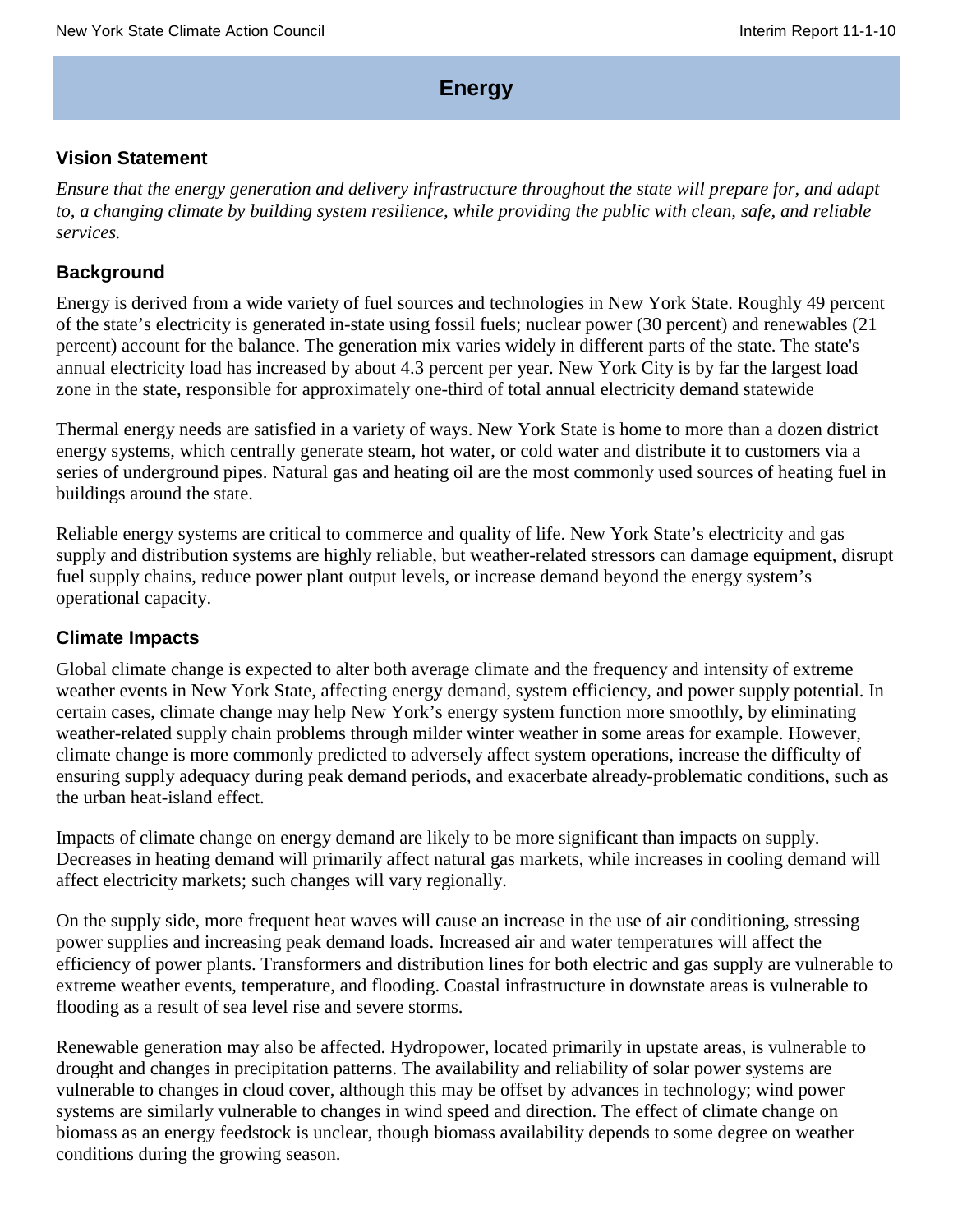New York State Climate Action Council **Interim Report 11-1-10** Interim Report 11-1-10

The indirect financial impacts of climate change may be greater than the direct impacts of climate change. These indirect impacts include those on investors or insurance companies linked to vulnerable energy system assets or on customers forced to grapple with changing energy prices resulting from changing climate conditions.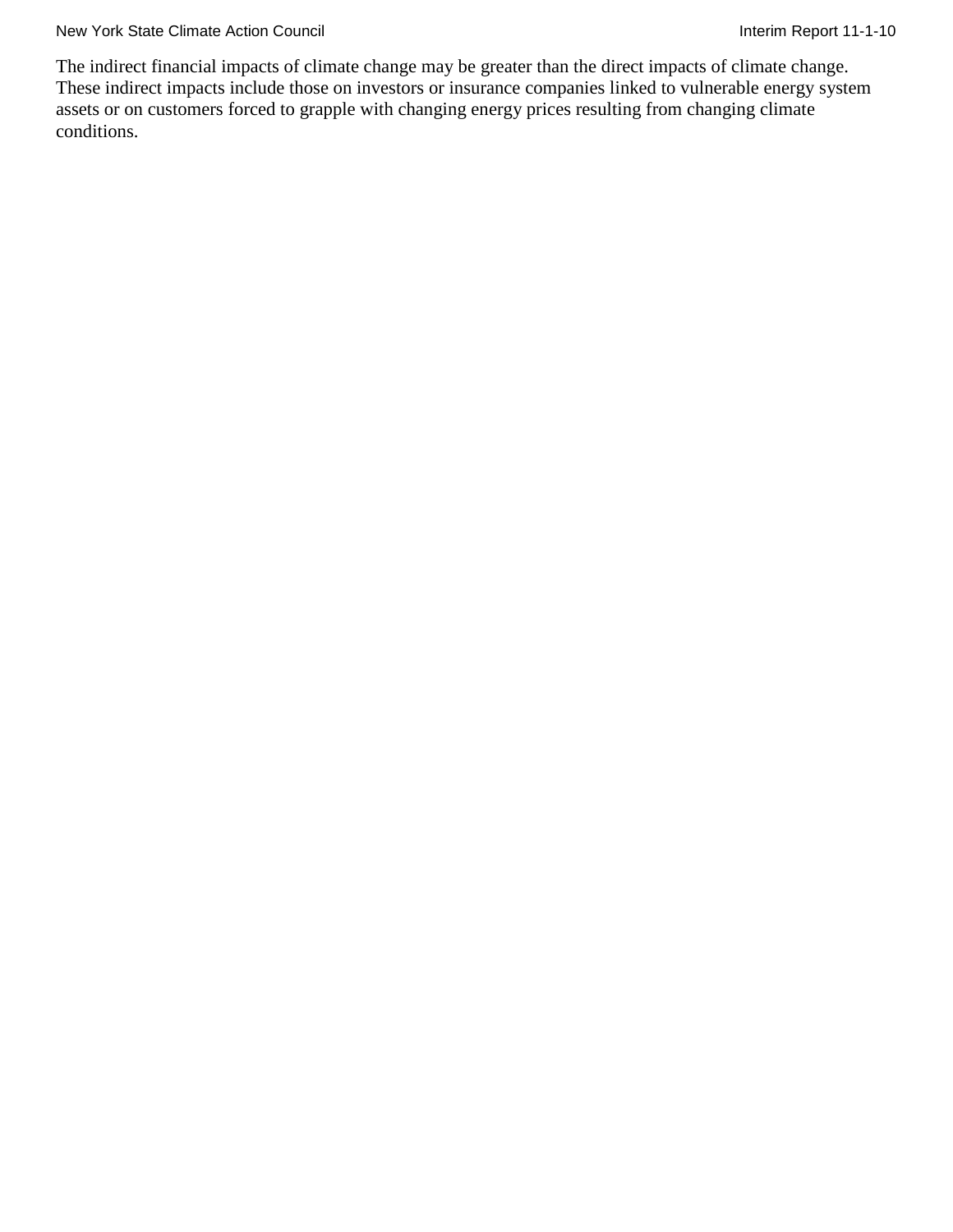## **Recommendation 1. Ensure the accuracy of electric demand and peak demand forecasting for planning purposes and build resilience for meeting peak demand.**

Currently, forecasts of long-term energy use and peak demand are based on historical use of electric and gas utilities. Forecasts do not currently reflect the energy requirements that would result from changes in temperature or greater occurrences of heat events anticipated in the future resulting from climate change.

# **Specific Actions**

**A. Incorporate best available projections of changes in seasonal average temperatures and increased frequency of extreme heat events in near- and long-term demand forecasting for electricity and natural gas.**

Peak demand forecasts in particular should be revised to incorporate predicted higher seasonal average temperatures and increased frequency of extreme heat events. These climate impacts will likely result in increased energy use and/or increased reliance on demand response, energy storage, and other energy resources to meet peak demands.

**B. Plan to meet regional demand growth and improved system resiliency through local implementation of demand response and energy efficiency measures, greater use of localized distributed generation, energy storage, other energy-supply technologies, and smart-grid technologies, beyond those efforts already underway and planned.**

The current regulatory and planning frameworks should be made more flexible and adaptable to a rapidly changing climate and related adaptation and mitigation efforts and accommodate new and emerging technologies more quickly to meet emerging needs.

#### **Impacts/Vulnerabilities Addressed**

Higher seasonal average temperatures and greater frequency of heat events will contribute to transmission line sags and to increased energy demands, possibly resulting in additional stress on distribution transformers. Energy-demand forecasts are already implemented to ensure that regional distribution capacity exceeds projected peak-load demand, thereby ensuring reliability of energy services. The regional load-planning process is an appropriate location for integrating temperature increases into demand forecasts, because problems with reliability will have disparate impacts based on where people live (e.g., urban heat islands). Furthermore, identification of energy efficiency and renewable distributed generation opportunities through this process can decrease the need to build additional distribution infrastructure. Planning for long-term increases in temperature will result in a more holistic approach to balancing the costs between distribution infrastructure and demandreduction opportunities.

Energy demand will be impacted heterogeneously throughout the state. Some distribution systems will be impacted more than others, depending on regional characteristics. Rural areas could likely be impacted to a lesser extent than urban areas where there is a measurable heat-island effect.

## **Potential Cost**

This recommendation calls for more effective planning and for incorporating projected temperature changes into demand forecast modeling. Doing so may add to the complexity of forecasting, but the increase in costs should be minimal. Identifying load conditions under high-temperature scenarios will facilitate more accurate cost/benefit comparisons between options for delivery infrastructure and for demand-reduction.

## **Timing of Implementation**

Near-term: Incorporation of temperature increases into regional long-term load planning should begin at next opportunity (2-5 years).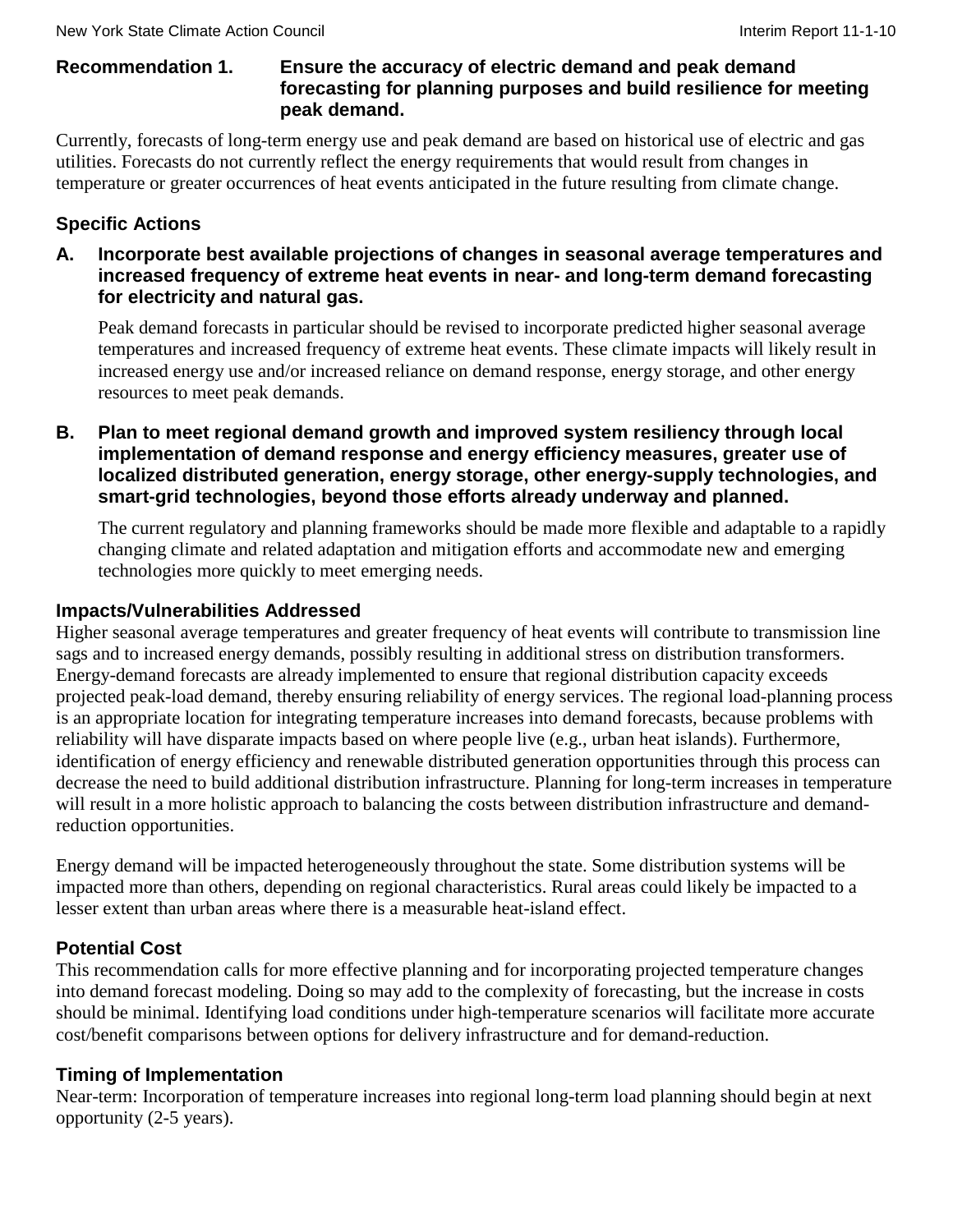#### **Potential Implementation Mechanisms**

Partners who likely need to be involved include: New York Independent System Operator (NYISO), New York Department of Public Service (DPS), electric and gas utilities, energy services companies, independent power producers, the New York State Reliability Council and other State agencies.

## **Environmental Justice Considerations**

There is concern over localized impacts of energy use and a desire to ensure that reductions in energy use result in localized emission reductions that improve regional air quality, including opportunities associated with peakdemand generation units. Better regional demand forecasting and planning can protect overburdened communities by accurately projecting future infrastructure requirements and identifying new sources of power or energy savings that reduce emissions for EJ neighborhoods by siting these facilities elsewhere, distributing the negative effects of power production, or reducing the need for operating those units presently located in or near affected communities, while maintaining electric system reliability.

#### **Co-Benefits and Unintended Consequences**

Accurate forecasting and regional planning will result in greater certainty in meeting energy needs and support the attainment of a broad range of environmental goals.

#### **Related Efforts**

Energy Efficiency Portfolio Standard and Renewable Portfolio Standard for customer-sited projects can be used to effectively reduce or meet regional loads, and postpone the need for new centralized power sources, or reduce the need for output from existing fossil generation. See also PSD-2 Incentives for Grid-based Renewable Generation, PSD-3 Energy Storage, PSD-4 Distribution Network Upgrading including EV and Smart Grid Infrastructure, RCI-2 Energy Efficiency Incentives, RCI-4 Tax Structure and Private Financing, RCI-5 Education, Outreach and Behavioral Change, RCI-7 Enhanced Building Codes, Appliance Standards and Enforcement, RCI-8 Building Commissioning, Benchmarking and Upgrades, RCI-9 Research, Development and Demonstration Needs, and RCI-10 Rate Restructuring and Flexible Metering.

#### **Research/information needs**

The State ClimAID program has developed a common data set of projected impacts of climate change on various regions within New York. This data set, and specifically the regional temperature changes, should be disseminated amongst stakeholders to facilitate accurate load forecasts and updated on a regular basis.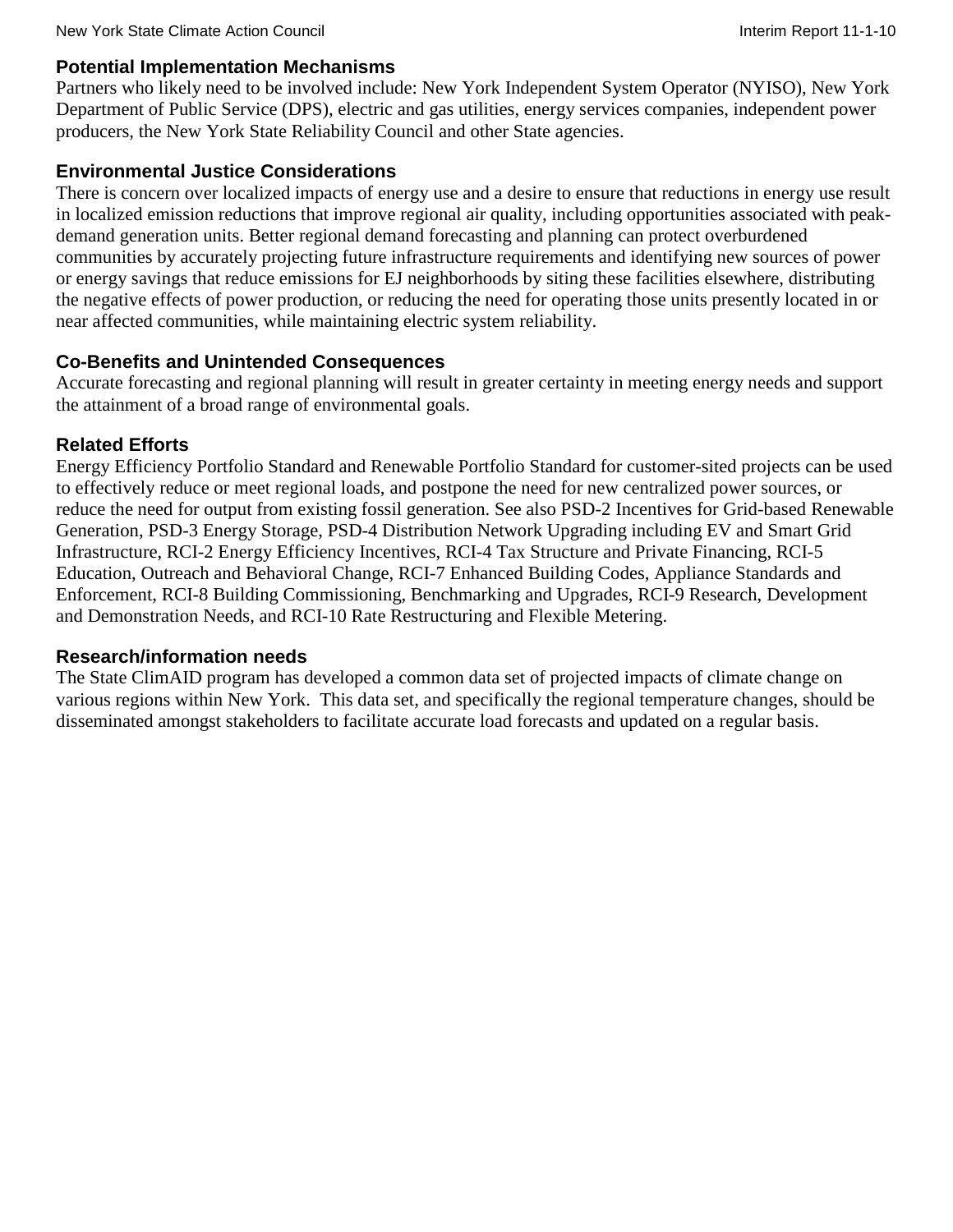#### **Recommendation 2. Increase utilities' and energy providers' resiliency to climate-related impacts.**

Climate models predict that higher ocean and atmospheric temperatures will contribute to the addition of energy to the global hydrologic cycle. As a result, it is predicted that New York State and the northeastern United States will experience more frequent and intense storm events. Higher wintertime temperatures may also contribute to more frequent ice storms. Electric outages that resulted from the March 2010 nor'easter storm in downstate New York demonstrated that heavy of precipitation coupled with high winds can be damaging to the electric transmission and distribution system. Many utilities in the southeastern United States operate in areas where high-energy storms occur. The exchange of risk-management criteria between southeastern and northeastern utilities helps to establish the best management practices that maintain reliability at the lowest achievable cost and should continue.

## **Specific Actions**

**A. Ensure that best available projections concerning the frequency and severity of extreme storm events are incorporated into State and regional emergency response plans.**

State and regional emergency response plans should continue to work with a spectrum of stakeholders including utilities, first responders, community organizations, and individual households to gather necessary information, share it effectively, and use it to continuously improve emergency preparedness.

#### **B. As part of a statewide vulnerability assessment and planning effort, ensure that detailed statewide maps are available to assist in identifying areas and infrastructure at high risk from storm and flood damage.**

Energy infrastructure includes electricity generation, transmission, substation, and distribution facilities; interstate natural gas pipelines, storage facilities, compressor stations, and local distribution systems; propane facilities; and transportation and storage systems for a wide range of petroleum products (including pipelines, large and small-scale storage tanks, barge and rail operations, and various transfer facilities). Development of inventories of this infrastructure and potential vulnerabilities to climate change is critical to prioritizing protection of existing facilities.

#### **C. Work with organizations such as the Electric Power Research Institute (EPRI) and NYSEARCH (a voluntary sub-organization within the Northeast Gas Association) to survey and assess utility industry best practices for increasing resilience to climate change.**

Development of effective protocols and procedures for considering climate change-related risks in decisions to locate, design, and build energy infrastructure, both to maintain the reliability of existing systems and to meet the future energy needs is important. To incorporate innovations and best practices in climate adaptation, the State energy- planning process should evaluate strategies and techniques employed by utilities, regulators, and independent power producers regionally, nationally, and internationally. This evaluation process would examine the appropriateness of strategies and techniques for particular regions in the state.

## **Impacts/Vulnerabilities Addressed**

Outages on the electric distribution system during storm events can limit delivery of health care and emergency services, banking, commerce, and air conditioning, heating, communication, and transportation pathways. Currently, no central resource to identify areas of the state most likely to experience one or all of the possible impacts exists. Recommendation 2.B. calls for a centralized state mapping system to document the areas of high risks of weather-related damage to infrastructure. This information will inform utilities and the Public Service Commission (as well as other infrastructure-owning stakeholders) about which areas are most susceptible to wind-tunnel effect, flooding, ice formation, erosion and other impacts from major storm events and which factors should be addressed in their infrastructure's risk assessments.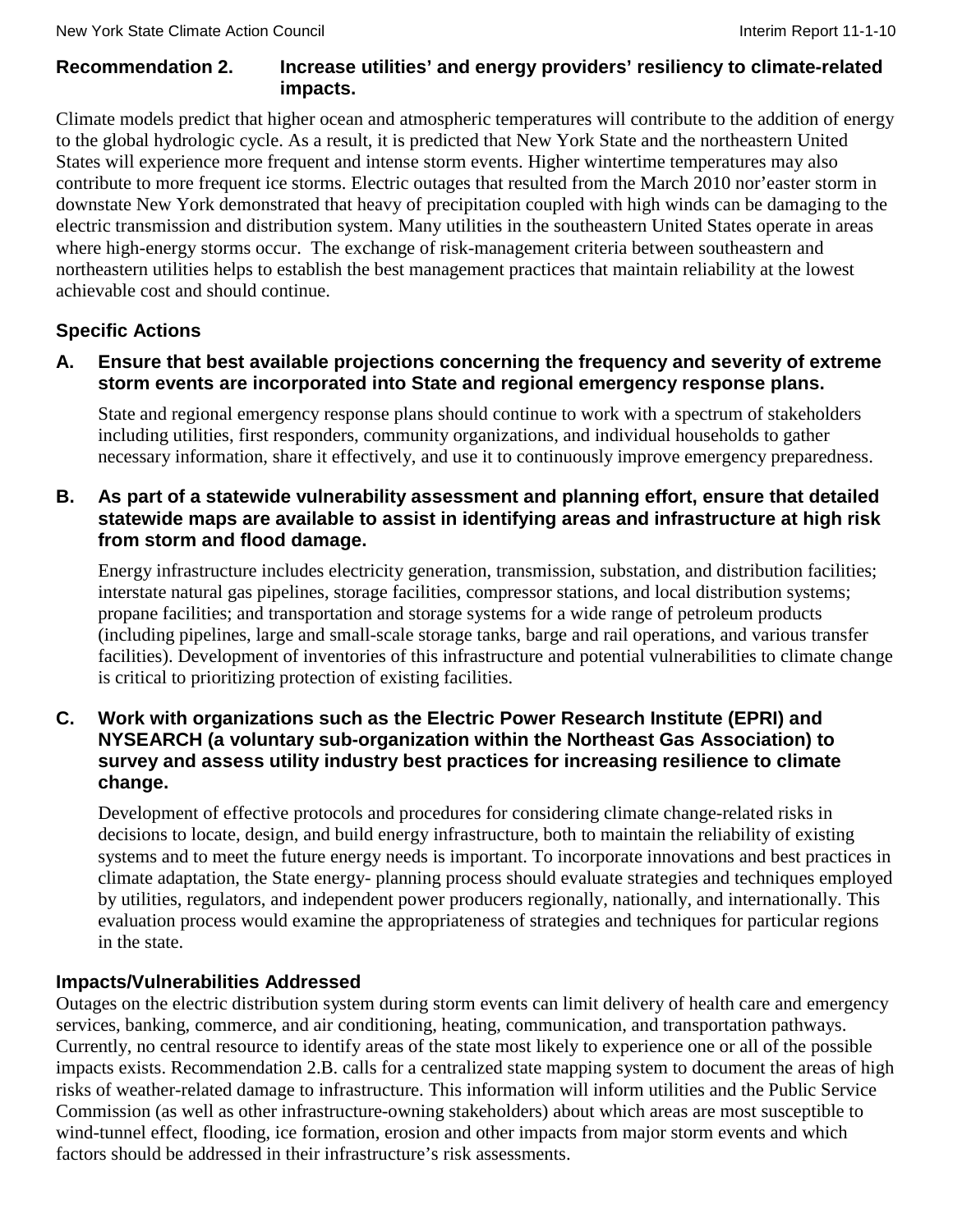Differences in the manner in which infrastructure will be impacted by major storms across the state is a primary reason for identifying infrastructure risk through a central mapping program. Some distribution systems are more likely to be impacted by coastal storms from mid to late summer, whereas others are more likely to be impacted by severe snow and/or ice storms in the winter. Some utilities will also be susceptible to both types of storm events. Differences in regional characteristics will be a determining point for benchmarking.

## **Potential Cost**

It is assumed that utilities and generators will upgrade their infrastructure to more resilient equipment as storms events become more frequent as a result of climate change. This set of recommendations seeks to minimize the cost of this process through analysis, climate forecasting, and benchmarking. Specifically, the cost of building resilience to climate change can be minimized or avoided if infrastructure is prioritized and triaged based on compelling long-term benefits and/or risk reduction (e.g., avoiding significant outages).

#### **Timing of Implementation**

Near- to mid-term (10 years): Planning for and coordinating greater communication among emergency responders, utilities, and their customers, and independent power producers should proceed on an ongoing basis. Tracking infrastructure damage caused by storm-related incidents, initiating benchmarking between utilities, and developing best-management practices should be completed within the next 5-10 years.

#### **Potential Implementation Mechanisms**

Partners who would likely need to be involved include: New York State Division of Homeland Security and Emergency Services (DHSES), gas and electric utilities, energy generators, natural gas pipeline companies, New York Department of Public Service, the New York State Independent System Operator, and petroleum providers and suppliers.

#### **Environmental Justice Considerations**

During periods of storm activity, fuel and electric distribution can be compromised, as can communication pathways. Currently, utilities maintain records and prioritize restoration of services for individuals with home health care needs, emergency service providers, and hospitals. A significant or serious public health problem could arise if both electric power and communication networks are compromised at the same time. Leading up to and preceding large storm events, communicating with this at-risk population will be a critical and necessary public health concern. Communication efforts should be multi-lingual.

#### **Co-Benefits and Unintended Consequences**

Recognizing and accepting that storms in New York State will continue to increase in frequency and intensity as a result of climate change will help to facilitate better planning for infrastructure reliability. This advanced preparation will benefit many other industries that depend on a reliable electricity supply, such as the telecommunications and public health sectors.

#### **Related Efforts**

Communication pathways between emergency responders, utility providers, and customers must be continually reassessed and modified for improvement to ensure that the public is adequately informed and protected during and after a storm event.

The New York State Division of Homeland Security and Emergency Services has identified and could continue to refine information on areas that contain critical infrastructure and that are also particularly vulnerable to the effects of extreme storm events, including damage from wind, flooding, and ice, to help decision-makers direct scarce public resources for their protection in a more effective and efficient manner. Information from maps would be made available to key decision-makers for planning at the municipal, county, and state levels, while providing for the confidential treatment of such information for consistent with the requirements of existing law.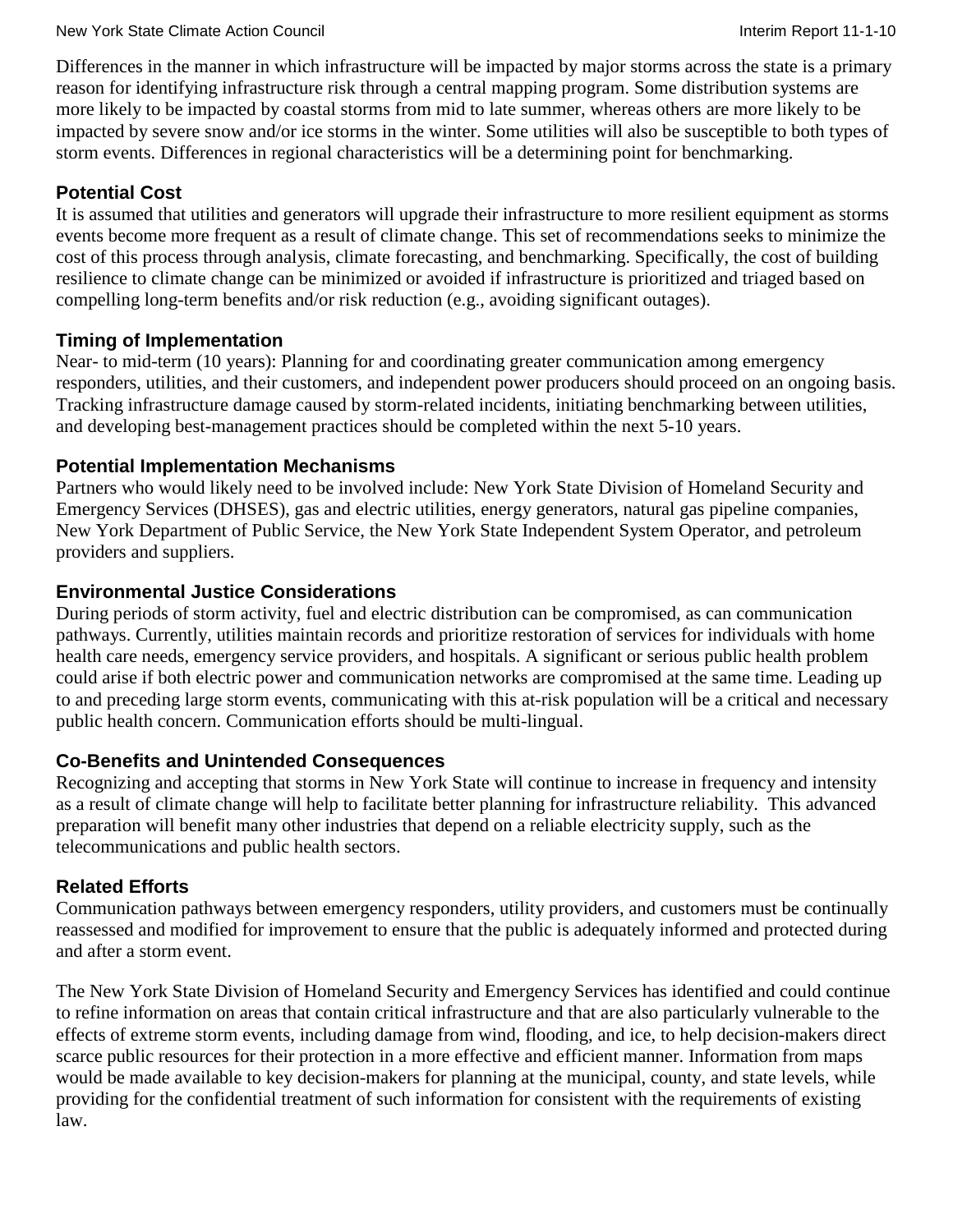#### **Research/information needs**

The State ClimAID program has developed a common data set of projected impacts of climate change on various regions within New York. This data set, and specifically the storm projections, must be regularly updated and disseminated amongst stakeholders to facilitate open and transparent communication of risks. Additionally, there may be a need to collect and analyze data in preparation for identifying major storm risk boundaries for mapping purposes.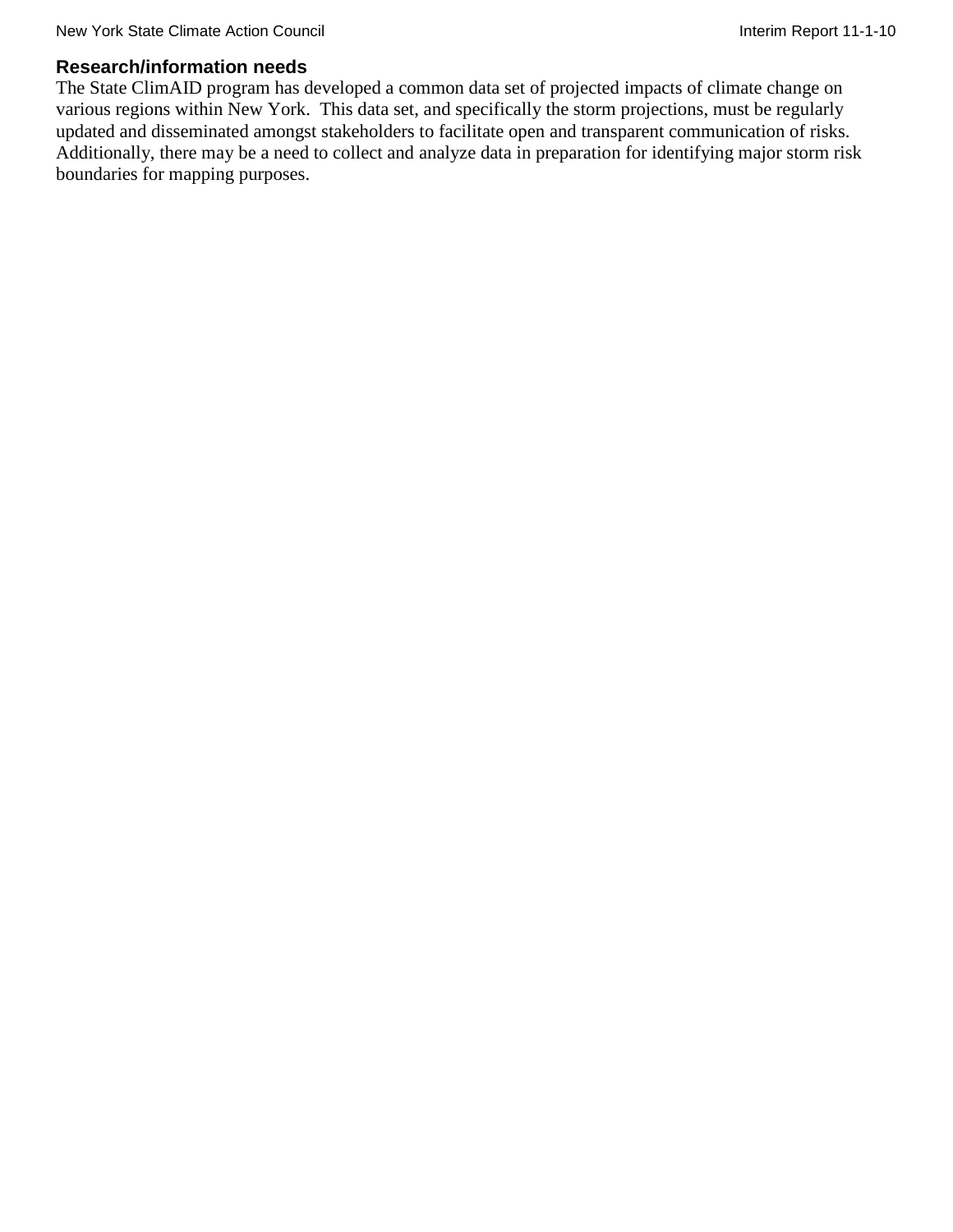## **Public Health**

# **Vision Statement**

*Begin planning now to protect and promote public health by reducing individual and community vulnerability to the potentially significant public health consequences of climate change.*

## **Introduction**

Climate change threatens the health of the people of New York State. These threats are associated with anticipated increases in extreme heat events, increases in the frequency and severity of storms, increases in flooding events, changes in environmental conditions favorable to the spread of vector-, water-, and food-borne disease, declines in outdoor air quality, possible increases in drought events, sea level rise, and others.

Some of the climate threats, such as increases in the frequency of extreme heat events and severe storms, pose immediate and acute health concerns. Others, such as sea level rise, require the immediate initiation of longerterm planning with a goal of avoiding health consequences in the future. To minimize or avoid the potentially significant public health consequences of climate change, adaptation planning must begin now for all of the climate threats discussed in this section. Therefore, the overall goal of these public health adaptation strategies is to identify actions that will protect and promote public health by reducing individual and community vulnerability to the possible consequences of climate change.

The possible health consequences associated with these threats are many. Extreme heat events can cause fatalities. Severe storms can cause flooding that can lead to injuries, drownings, biological and/or chemical contamination, and damage to personal property and health care facilities. Warming temperatures may increase the populations and ranges of disease vectors such as ticks and mosquitoes, leading to increases in diseases such as Lyme disease, West Nile virus, and Eastern equine encephalitis. Declining air quality may exacerbate respiratory illness and cardiovascular disease. Droughts may lead to declines in drinking water supplies and may affect agricultural productivity, causing a decline in food security. Sea level rise may displace individuals and communities and may result in more severe flooding during coastal storms. These and numerous other possible health consequences of climate change are well documented (see, for example, CCSP, 2008; Confalonieri et al., 2007; NRC, 2010). The health consequences of climate change also are discussed briefly on the following pages.

While all New Yorkers are at risk of the health impacts of climate change, all are not equally at risk. There are geographic differences in vulnerabilities. For example, the heat island effect may make people who live in urban areas more vulnerable to the health effects of extreme heat. Sea level rise/coastal storms will have a greater effect on people living in coastal areas that on those who live inland. Also, some populations, regardless of geographic area, are more susceptible to certain climate change-related health effects. These include infants/young children, older adults, people with certain health conditions, people in some occupations, and others. Of particular importance are the health disparities associated with environmental public health risks to ethnic and racial minorities and people who have low incomes. Citing events such as Hurricane Katrina, Frumkin et al. (2008) indicate that climate change is expected to perpetuate health disparities and that public health actions related to climate change need to focus on eliminating health disparities. A Climate Change Science Program (CCSP, 2008) report also indicates that the greatest health burdens of climate change are likely to fall on those with the lowest socioeconomic status. New York must begin immediately to implement actions to assess and address the most immediate climate-related health risks for the most vulnerable people.

With the exception of some of the consequences of sea level rise, the anticipated consequences of climate change are not new, although climate change may alter the severity and frequency of the events that lead to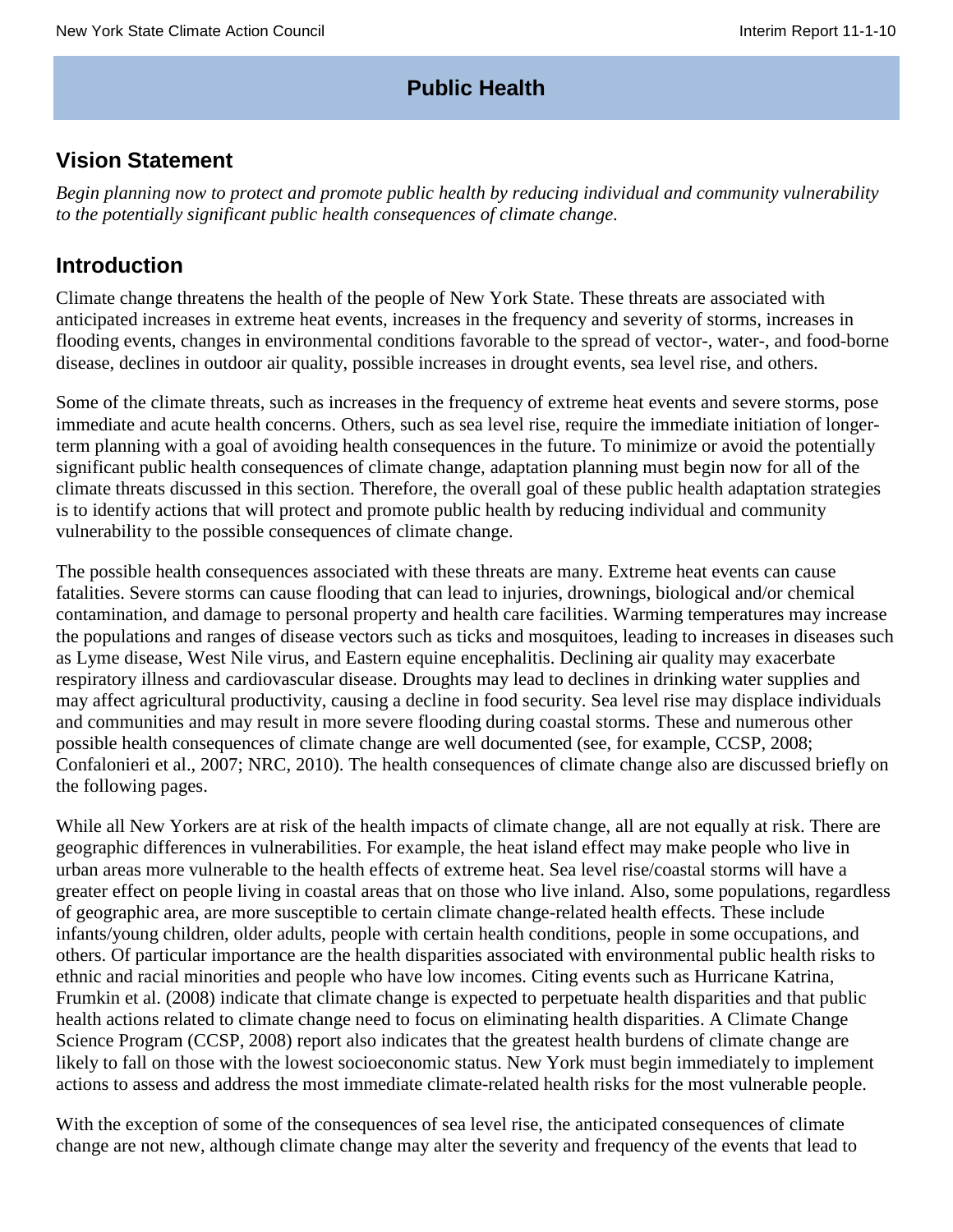these consequences. Public health agencies, as well as other agencies, have established programs that address these consequences to some extent. However, the existing programs need to be examined to determine if current policies and practices adequately account for the anticipated increase in the severity and frequency of climaterelated events. Existing programs may need to be enhanced and new programs may need to be implemented to help New York State adapt to a changing climate.

Frumkin et al. (2008) state:

"As climate change has become a certainty, so has the need for public health action to anticipate, manage, and ameliorate the health burdens it will impose."

These authors describe the public health response to climate change in the context of the 10 Essential Services of Public Health that were developed in 1994 by the American Public Health Association in collaboration with federal, state, and local agencies and other partners (Public Health Functions Steering Committee, 1994). The authors provided a table, shown below, that summarizes the 10 Essential Services of Public Health and provides climate change examples for each:

| <b>Service</b>                                                                                                          | <b>Climate Change Example</b>                                                                                                                       |
|-------------------------------------------------------------------------------------------------------------------------|-----------------------------------------------------------------------------------------------------------------------------------------------------|
| Monitor health status to identify and solve community<br>health problems                                                | Tracking of diseases and trends related to climate<br>change                                                                                        |
| Diagnose and investigate health problems and health<br>hazards in the community                                         | Investigation of infectious water-, food-, and vector-<br>borne disease outbreaks                                                                   |
| Inform, educate, and empower people about health<br>issues                                                              | Informing the public and policymakers about health<br>impacts of climate change                                                                     |
| Mobilize community partnerships and action to<br>identify and solve health problems                                     | Public health partnerships with industry, other<br>professional groups, faith community, and others, to<br>craft and implement solutions            |
| Develop policies and plans that support individual and<br>community health efforts                                      | Municipal heat-wave preparedness plans                                                                                                              |
| Enforce laws and regulations that protect health and<br>ensure safety                                                   | (Little role for public health)                                                                                                                     |
| Link people to needed personal health services and<br>ensure the provision of health care when otherwise<br>unavailable | Health care service provision following disasters                                                                                                   |
| Ensure competent public and personal health care<br>workforce                                                           | Training of health care providers on health aspects of<br>climate change                                                                            |
| Evaluate effectiveness, accessibility, and quality of<br>personal and population-based health services                  | Program assessment of preparedness efforts such as<br>heat-wave plans                                                                               |
| Research for new insights and innovative solutions to<br>health problems                                                | Research on health effects of climate change,<br>including innovative techniques such as modeling, and<br>research on optimal adaptation strategies |

Table 1: The Ten Essential Services of Public Health, with Climate Change Examples

Source: Public Health Functions Steering Committee, 1994.

New York State must immediately begin to adopt and implement strategies to help protect the health of its citizens from the anticipated consequences of climate change. Waiting may decrease the effectiveness and increase the cost of the strategies. Waiting also may jeopardize the health and safety of New Yorkers.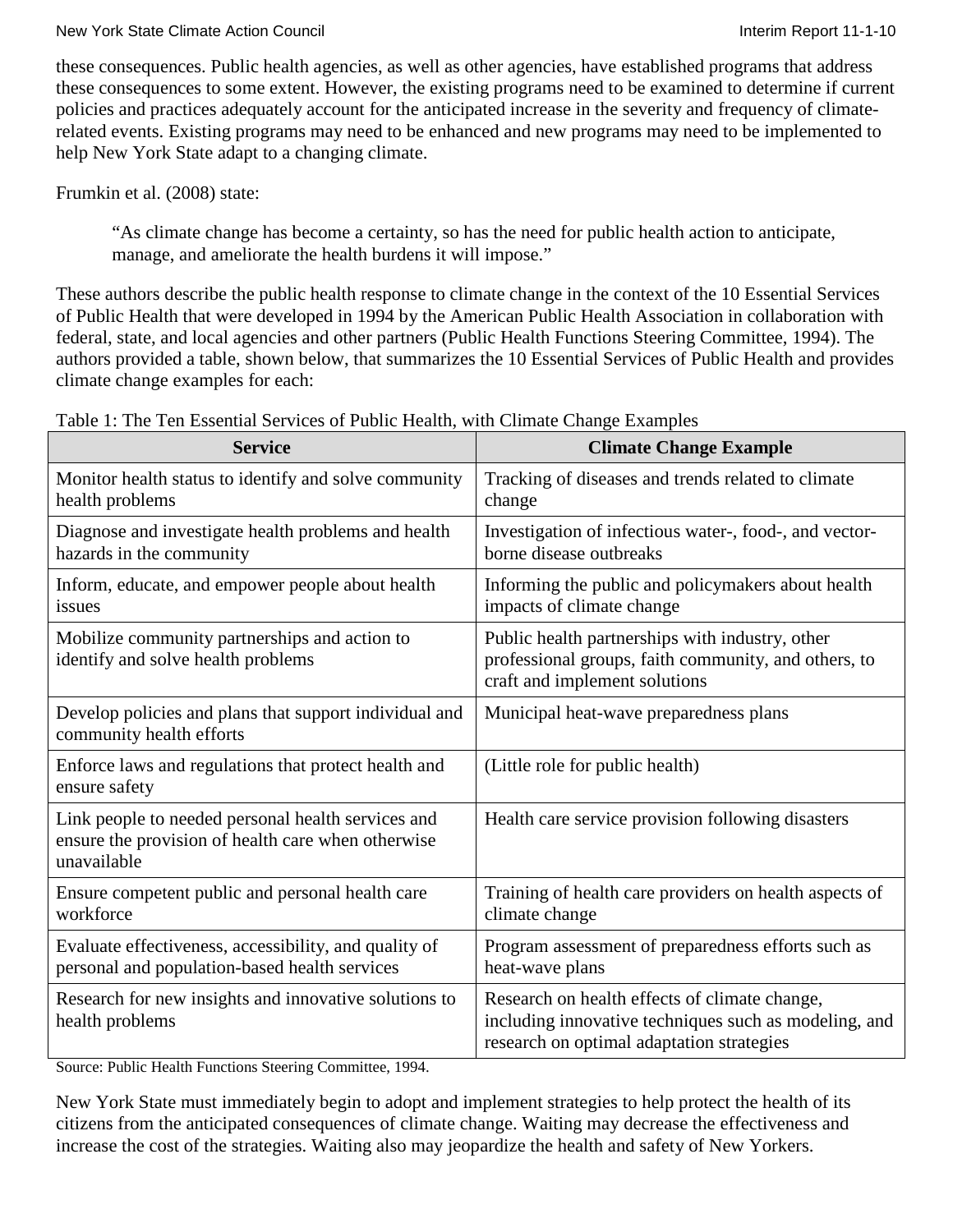Recommended adaptation strategies for reducing or eliminating the public health consequences of climate change are described below.

# **Recommended Public Health Adaptation Strategies**

Information related to each of seven recommended adaptation strategies is presented below. The reader should note that the information presented on the following pages is not intended as a comprehensive discussion of the issues on the public health consequences of climate change. Rather, it is intended to provide the reader with sufficient information to understand the issues and understand why the recommended adaptation strategies are necessary.

All of these recommended strategies essentially build upon existing or already planned programs in New York State. Therefore, with the leadership that can be provided by the Governor and State agency officials, and with the availability of adequate resources, implementing all of these recommendations is feasible. Although the ultimate effectiveness of some of the recommended actions for the seven strategies may be uncertain (e.g., the effectiveness of "green cool down" actions in reducing urban heat island effects; the effectiveness of education/outreach campaigns in altering people's behavior), the established effectiveness of existing public health programs strongly suggests that building upon these programs also should be effective. Enhancing existing public health programs and, where necessary, implementing new programs (e.g., a "green cool down" plan, statewide promotion of healthy built environments) will help to make people and communities in New York State more resilient to the anticipated consequences of climate change.

# **Priority Action Recommendations**

Recognizing that implementing all of the strategies/actions immediately may not be feasible, strategies/actions that warrant priority attention are identified here.

## **Addressing the Needs of People Who are Most Vulnerable**

All New Yorkers are not equally at risk to the health consequences of climate change. However, identifying a "most at risk" or "most vulnerable" population or geographic area is not possible because of the disparate nature of the effects of climate change. People who live without access to air conditioning in urban centers may be at the greatest risk from extreme heat events. However, as described above, older adults, young children, people with certain chronic medical conditions, and others also are at elevated risk. People who live in coastal areas are at the greatest risk of the effects from coastal storm flooding, but more affluent people may be better able to avoid the effects than low-income people. The potential consequences associated with power outages from severe storms can affect anyone in the state but may be most severe for people who depend on electricity because of certain medical conditions. The published literature and government reports consistently indicate that climate change will exacerbate existing health disparities, and the greatest health burdens are likely to be on socially and economically disadvantaged people. Therefore, adaptation measures that address the possible health consequences to people who are the most vulnerable and at the greatest risk must be given the highest priority. Protecting public health and safety, particularly for the people who are the most vulnerable to the adverse consequences of climate change, is of utmost priority in New York State. Since the kinds of climate impacts that may affect public health and safety are diverse, they all have the potential to significantly affect vulnerable populations, and it is difficult to identify which actions are of greater priority. However, among the actions listed in this section, those that should be considered of highest immediate priority for protecting vulnerable populations include:

- Recommendation 1
- Recommendation 2
- Recommendation 4-A
- Recommendation 6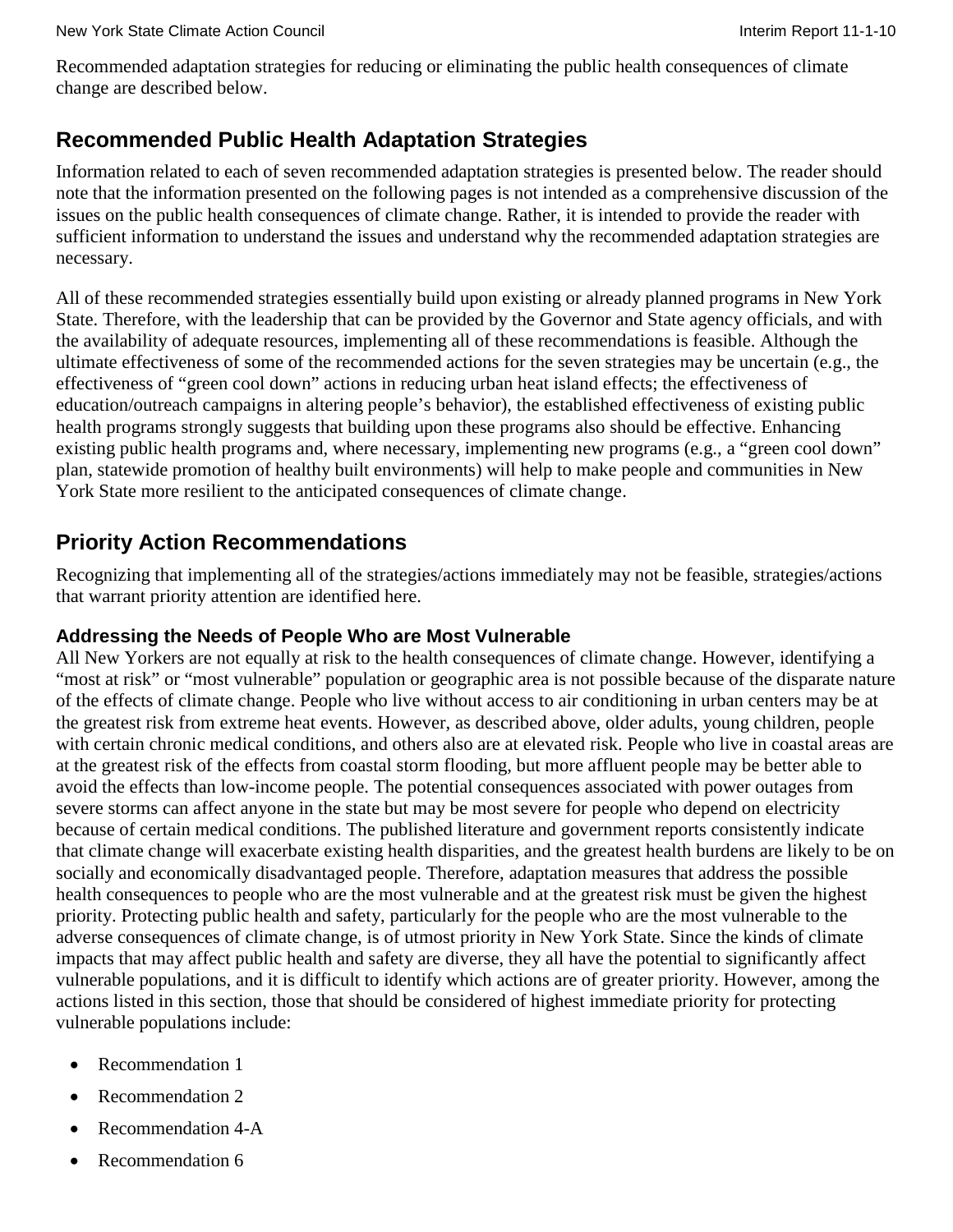#### **Heat-Related Morbidity and Mortality**

The National Weather Service states that heat is the number one weather-related killer in the U.S. [\(http://www.nws.noaa.gov/om/heat/index.shtml\)](http://www.nws.noaa.gov/om/heat/index.shtml). A report by the National Research Council indicates that over the 21st century, it is very likely that heat waves will become more intense, more frequent, and longer lasting (NRC, 2010). For these reasons, the actions related to reducing heat-related morbidity and mortality (Recommendation 1) must be given high priority.

## **Education and Outreach**

Successfully adapting to climate change will require individuals, community leaders, businesses, institutions, health care providers, policy makers, and government officials to recognize that climate change is occurring, that it has the potential to cause serious and widespread health consequences, and that actions can be taken to reduce or eliminate those consequences. Therefore, high priority must be given to the recommended actions to "Educate, Empower and Engage All New Yorkers to Foster a Better Understanding of the Public Health Consequences of Climate Change and Take Actions to Reduce or Eliminate Those Consequences" (Recommendation 2).

## **State and Local Agency Planning**

Leadership on public health adaptation to climate change can be provided by the state agencies in collaboration with local agencies. Therefore, a priority action is to require state and local agencies to consider the possible public health-related impacts of climate change in planning, programs, policies, and regulations. This is the first recommended action (4-A) under Recommendation 4: "Build community resilience and integrated public health capacity to reduce human health impacts of climate change."

## References

CCSP (Climate Change Science Program). 2008. Analyses of the effects of global change on human health and welfare and human systems. Final Report, Synthesis and Assessment Product 4.6. Report by the U.S. Climate Change Science Program and the Subcommittee on Global Change Research. Gamble, JL (ed.), Ebi, KL, Sussman, FG, Wilbanks, TJ (Authors). Washington, DC: US Environmental Protection Agency.

Confalonieri, U, Menne, B, Akhtar, R, Ebi, KL, Hauengue, M, Kovats, RS, Revich, B and Woodward, A. 2007. Human health. Climate Change 2007: Working Group II: Impacts, Adaptation and Vulnerability. Contribution of Working Group II to the Fourth Assessment Report of the Intergovernmental Panel on Climate Change, Parry, ML, Canziani, OF, Palutikof, JP, van der Linden, PJ, Hanson, CE, Eds., Cambridge University Press, Cambridge, UK.

Frumkin, H, Hess, J, Luber, G, Malilay, J, McGeehin, M. 2008. Climate change: The public health response. American Journal of Public Health 98(3): 435-445.

NRC (National Research Council). 2010. Advancing the Science of Climate Change. Prepublication Copy. National Academies Press: Washington, DC.

Public Health Functions Steering Committee. 1994. Public Health in America. Fall 1994. Available at: [http://www.health.gov/phfunctions/public.htm.](http://www.health.gov/phfunctions/public.htm)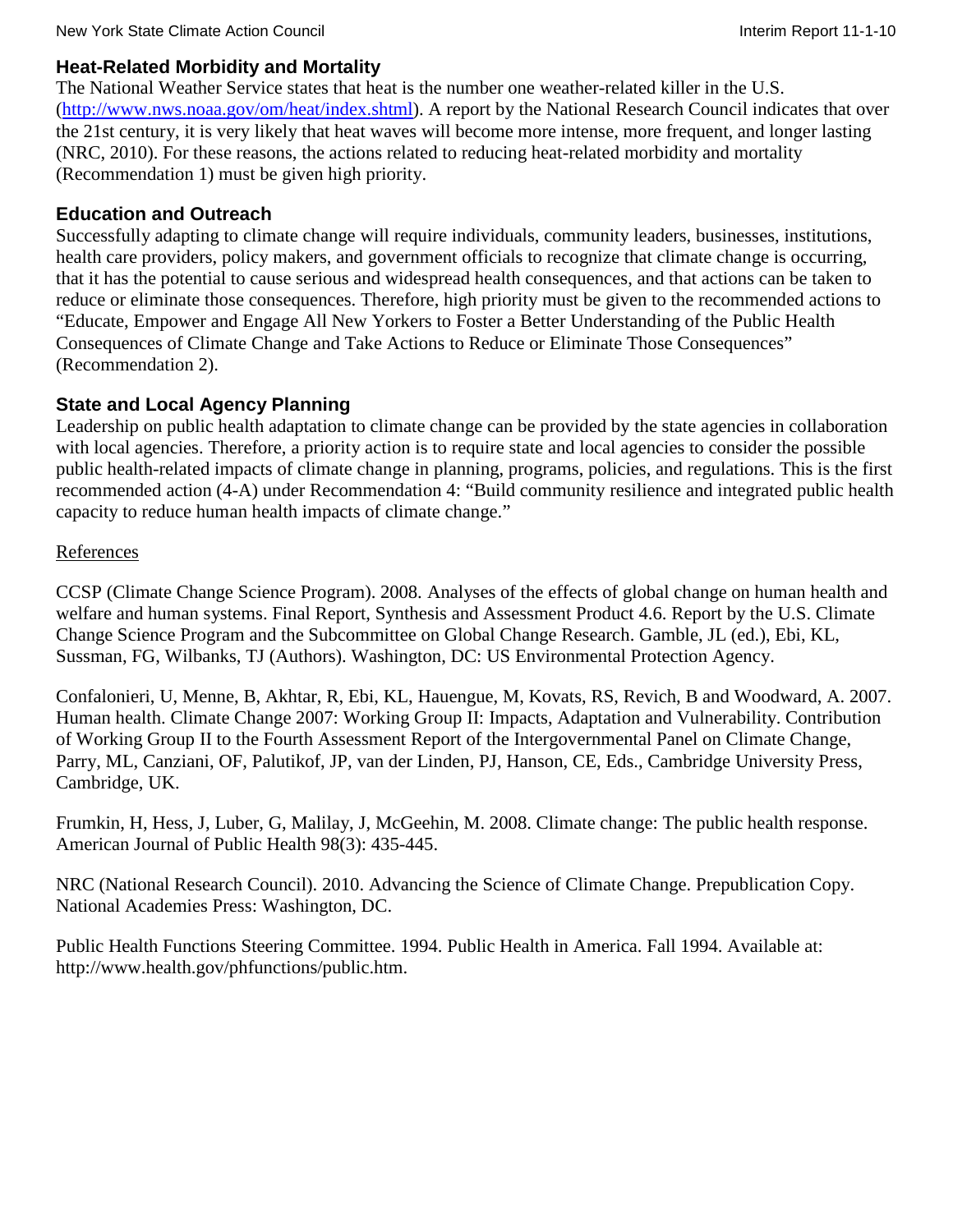#### **Recommendation 1. Improve or establish robust public health mechanisms to reduce the potential for heat-related morbidity and mortality in New York State.**

Projections indicating that extreme heat events in New York State are likely to increase in frequency, intensity, and duration point to the need for mechanisms to reduce the potential for heat-related morbidity and mortality. These mechanisms include expanded outreach and education activities, assessment of the adequacy of existing heat warning systems and cooling center programs, working with utilities to address health needs associated with heat-related power outages, working with community-based organizations to provide assistance to vulnerable populations, and implementing a statewide plan to reduce the urban heat-island effect.

## **Specific Actions**

#### **A. Assess the adequacy of existing heat-warning systems and, as necessary, expand the capacity of existing cooling-center programs. For the latter, factors that should be considered include siting, potential transportation obstacles, effects of power outages or flooding, and other needs of vulnerable population/communities.**

As heat-related climate events increase in frequency and severity, significant additional resources may be needed to prevent heat-related morbidity and mortality. A thorough assessment of existing systems and programs must be undertaken as soon as possible.

## **Potential Cost**

State and local agencies will need additional staff resources to effectively implement this action. Other partners, such as academic researchers and community representatives, also may seek compensation for their efforts. Significant capital costs are likely to be associated with the siting of any additional cooling centers, relocating existing cooling centers, and with any necessary maintenance of cooling centers. Costs of staffing and operating some cooling centers and providing for public transportation to cooling centers also may be significant.

## **Timeframe for Implementation**

New York State already uses systems to warn people about excessive heat. Therefore, while the recommended assessment of existing systems should begin in the near term, it has somewhat less urgency than some of the other recommended public health strategies and actions described in this section. Given the anticipated increase in the frequency and intensity of extreme heat events, work to begin expanding and enhancing cooling center programs should begin as soon as possible.

## **Potential Implementation Mechanisms**

The NYS Department of Health is developing expertise in understanding the relationship between excessive heat and morbidity and mortality and could lead an effort to examine the adequacy of existing heat warning systems. This effort is likely to require other collaborators including, for example, local health departments, the National Weather Service, the NYS Department of Environmental Conservation, the NYS Emergency Management Office and academic researchers. Implementing the cooling center aspect of this action could be accomplished by designating a state agency to collaborate with partners that could include other state agency representatives, local (e.g., county/town/county) officials, and community representatives to develop a statewide plan for expanding/enhancing cooling center capacity.

#### **B. Enhance existing education and outreach activities, employing multilingual and culturally sensitive approaches and making use of appropriate media to increase awareness of the public health consequences of heat exposure and measures to avoid heat-related morbidity and mortality. Efforts should target particularly vulnerable populations.**

Education and outreach may be the single most important way to reduce heat-related morbidity and mortality. To achieve effective awareness of heat-warning systems and use of cooling-center programs,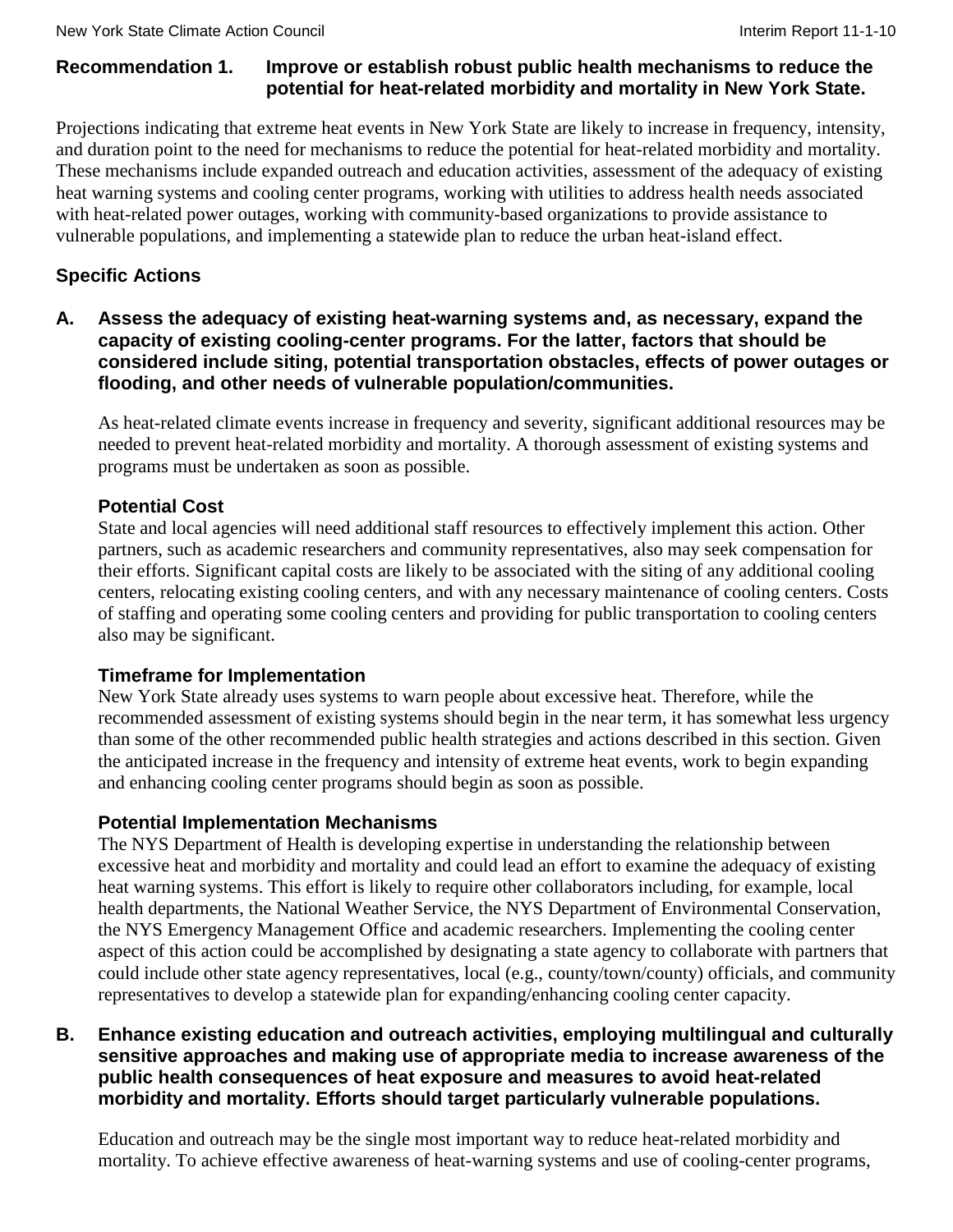efforts should be tailored to reach target audiences. Additionally, many vulnerable people lack personal mobility and may not be easily reachable via public-service announcements. Often they will be under physician care for chronic medical conditions; it may be effective to work with physicians and managedcare organizations to help get information to vulnerable patients, and to provide a communications link that those patients can use to call for help. Physicians and managed-care organizations might also be in the best position to identify those most vulnerable according to medical condition, language, and residential information (e.g., living on the top floor).

## **Potential Cost**

One or more agencies should be provided with the necessary staffing resources to implement this action or be directed to reallocate existing resources. Additional costs will include those associated with publishing and distributing printed materials, purchasing space and time for commercial media message distribution (e.g., newspaper, radio, television) and social-networking media via the Internet, and necessary training (e.g., training of people to effectively deliver key messages).

## **Timeframe for Implementation**

Implementation of this action should begin immediately upon adoption of a final Climate Action Plan, as heat-related illness and death are already a problem under current climate conditions. Since outreach programs already exist, refinement or expansion of the efforts may be achieved relatively quickly.

## **Potential Implementation Mechanisms**

Relevant state agencies will need to identify and collaborate with strategic partners, including local health departments and community-based representatives/organizations to develop and implement a cohesive education and outreach program.

## **C. Coordinate with utilities to develop an approach to address the public health needs resulting from power disruptions associated with extreme heat events.**

A spectrum of stakeholders including state and local agencies, utilities, and community organizations must work together to identify the best ways to protect public health if heat events result in power disruptions. Local electricity generation resulting from demand response programs also can exacerbate poor air quality.

## **Potential Cost**

It may be possible to accomplish initial planning efforts by redirecting existing resources. Possible costs associated with any necessary actions identified by the initial planning efforts are unknown at this time.

## **Timeframe for Implementation**

Implementation of this action should begin as soon as possible.

## **Potential Implementation Mechanisms**

This action could be implemented by designating a state agency to lead/coordinate an effort to work with strategic partners to develop a plan for assessing and addressing this potentially urgent public health issue.

#### **D. Expand upon existing community-based volunteer networks and, as needed, establish additional networks to identify and assist vulnerable populations including senior citizens, people with impaired mobility, and people with limited English-language proficiency.**

Volunteer efforts may be needed to augment outreach and education activities in order to better protect the most vulnerable populations in climate-related emergency situations. Volunteers would need climate change education and awareness training. Such networks could become part of existing community-based emergency preparedness activities.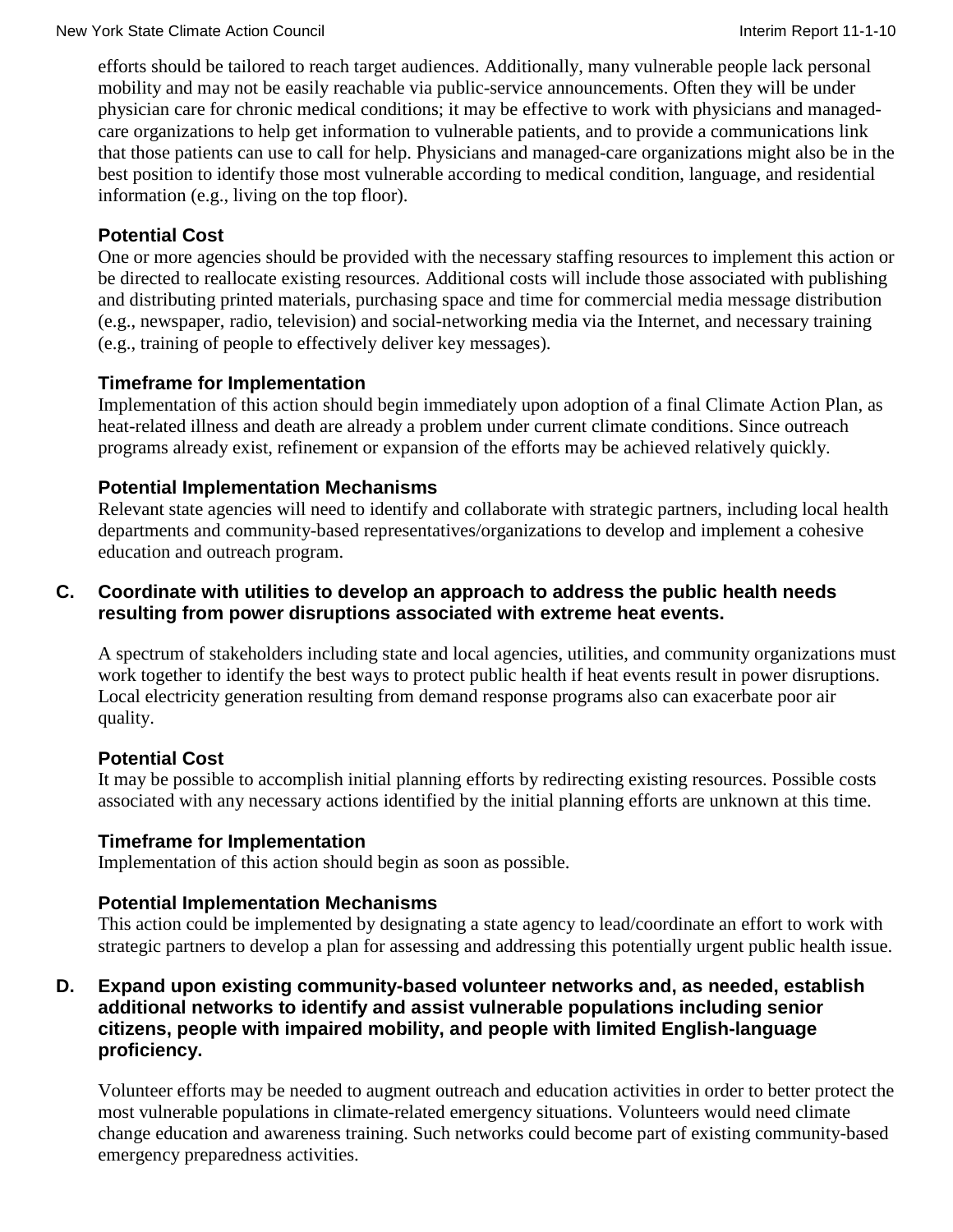**Potential Cost** 

See 1-B above.

#### **Timeframe for Implementation**

See 1-B above.

#### **Potential Implementation Mechanisms**

This action can be implemented as a component of 1-A.

#### **E. Develop and implement a statewide "Green Cool-down Plan" to reduce the heat-island effect, with a particular focus on the most vulnerable communities.**

Reflective building materials and green space can significantly reduce heat islands. Because communities with the least amount of green space often suffer most acutely from the heat-island effect, a plan to address and mitigate this phenomenon's negative impacts would be of significant benefit. The proposed statewide "Green Cool-down Plan" could build on existing programs and plans focused on creating open space and recreational facilities, promoting urban forestry and agriculture, and employing green infrastructure practices. Augmenting building codes to maximize reflectivity of roofs, windows, and exterior walls in vulnerable urban neighborhoods should also be considered. These actions would contribute to both mitigation and adaptation efforts in the state.

#### **Potential Cost**

Initial costs of developing this plan should not be substantial as they probably would be limited to providing agencies and authorities with adequate staff resources and expertise (or redirecting existing resources) to develop an effective plan. Costs of implementing the plan could be substantial, but these costs probably would, to a greater or lesser extent, be balanced by the cost benefits achieved after implementation.

#### **Timeframe for Implementation**

Ideally, implementation would begin as soon as sufficient staff resources are available.

#### **Potential Implementation Mechanisms**

Relevant state agencies and authorities (such as the NYS Department of Environmental Conservation, NYS Department of State, NYS Department of Health, NYS Energy Research and Development Authority) could be directed to identify and collaborate with strategic partners to develop this plan.

#### **Impacts/Vulnerabilities Addressed**

According to the National Weather Service, heat is the number one weather-related killer in the US [\(http://www.nws.noaa.gov/om/heat/index.shtml\)](http://www.nws.noaa.gov/om/heat/index.shtml). Climate change estimates project an increase in mean warming of between 3°C and 5°C for the northeastern U.S. (Knowlton *et al.*, 2007). Climate change is likely to increase the frequency, intensity, and duration of extreme heat events in New York State (NRC, 2010). Such events usually are defined by summertime weather that is substantially hotter and/or more humid than average for a location at that time of year. However, because how hot it feels depends on the interaction of multiple meteorological variables (*e.g.*, temperature, humidity, cloud cover), reliable fixed absolute criteria for defining extreme heat events are unlikely to be specified [\(http://www.epa.gov/heatisland/about/pdf/EHEguide\\_final.pdf\)](http://www.epa.gov/heatisland/about/pdf/EHEguide_final.pdf).

Extreme heat can directly cause an increase in heat-related morbidity and mortality. A total of 3,442 heatrelated deaths (an annual average of 688) were reported in the US from 1999 to 2003 (CDC, 2006). Studies have found that during heat waves there are statistically significant increased risks of hospital admission rates for co-morbid conditions such as chronic cardiovascular disease, renal disease, emphysema, epilepsy, cerebrovascular events, and diabetes (Semenza *et al.*, 1999). A NYS DOH study found that extreme high temperature was associated with increased hospital admissions for cardiovascular (1.4-3.6% increase) and respiratory diseases (2.7-3.1% increase) in New York City (Lin *et al.*, 2009).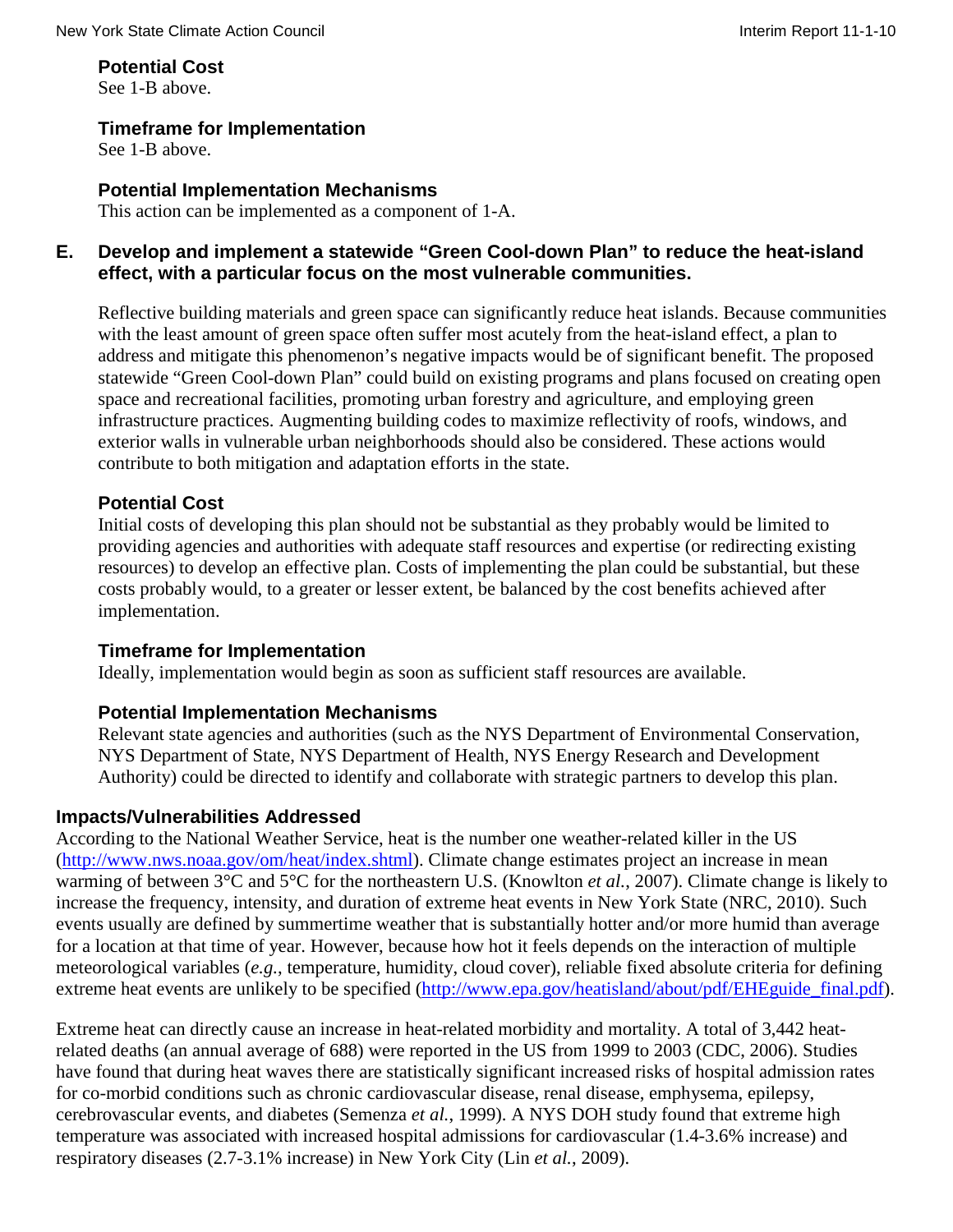Some information indicates that there may be a relationship between aggressive behavior and high temperatures. For example, Anderson (1989; 2001) indicates that hot temperatures may increase aggression by increasing feelings of hostility and aggressive thoughts, and that warming trends may increase violent crime rates. This issue was also the topic of an e-Brief ("Does Hot Weather = Hot Tempers") issued by the Office of Violence Prevention of the Chicago Department of Public Health.

Should electric power be disrupted for any reason during an extreme heat event, it could have consequences for public health:

- loss of cooling capacity (e.g., air conditioning and fans) in homes, schools and workplaces, which may exacerbate the kinds of health problems associated with extreme heat;
- loss of refrigeration which can affect residential and commercial food storage causing a potential increase in food-borne illness; discarded perishables may be attractive to rodents and lead to an increase in rodent populations;
- loss of refrigeration could cause vaccine spoilage;
- loss of residential water supply for some populations;
- effects on people who depend on electricity for mobility (e.g., use of elevators by people with mobility impairments); and
- effects on people who depend on electricity for medical conditions (e.g., oxygen concentrators for oxygen therapy).

Weather conditions associated with extreme heat events (*e.g.*, stagnant air masses, temperature inversions) often lead to an overall decline in air quality (*i.e.*, increase in air pollution) (Jacobson, 2008), which may be exacerbated by increased demand on electric generating facilities. Extreme heat events may increase chemical interactions between nitrogen oxide, volatile organic gases, and sunlight, leading to higher ambient ozone concentrations especially in urban areas (Jacobson, 2008). Poor air quality, such as high levels of ambient ozone, have been found to be positively associated with childhood respiratory diseases, chronic obstructive pulmonary disease, and cardiovascular disease in NYS (Lin *et al.*, 2008).

All New Yorkers are vulnerable to the range of possible public health consequences associated with extreme heat events. However, certain sensitive populations are especially at risk for heat-related morbidity and mortality (Basu and Ostro, 2008) (also see [http://www.bt.cdc.gov/disasters/extremeheat/heat\\_guide.asp\)](http://www.bt.cdc.gov/disasters/extremeheat/heat_guide.asp):

- older adults (Basu and Ostro, 2008; Medina-Ramón et al., 2006);
- young children (Basu and Ostro, 2008);
- people who are overweight/obese;
- people who do not perspire normally;
- people with some chronic medical conditions such as history of dehydration, heart problems (Semenza et al., 1999), diabetes (Medina-Ramon et al., 2006), and respiratory or lung problems;
- people who take certain medications that cause sensitivity to the sun or interfere with the body's ability to sweat and stay cool (some medicines that affect the body's cooling system include antihistamines, antidepressants, over-the-counter sleeping pills, anti-diarrhea pills, beta blockers, anti-Parkinson's drugs, and psychiatric drugs); and
- people who work outdoors or in hot settings (such as workers in the construction and agriculture industries) (e.g., see [http://www.bt.cdc.gov/disasters/extremeheat/heat\\_guide.asp\)](http://www.bt.cdc.gov/disasters/extremeheat/heat_guide.asp).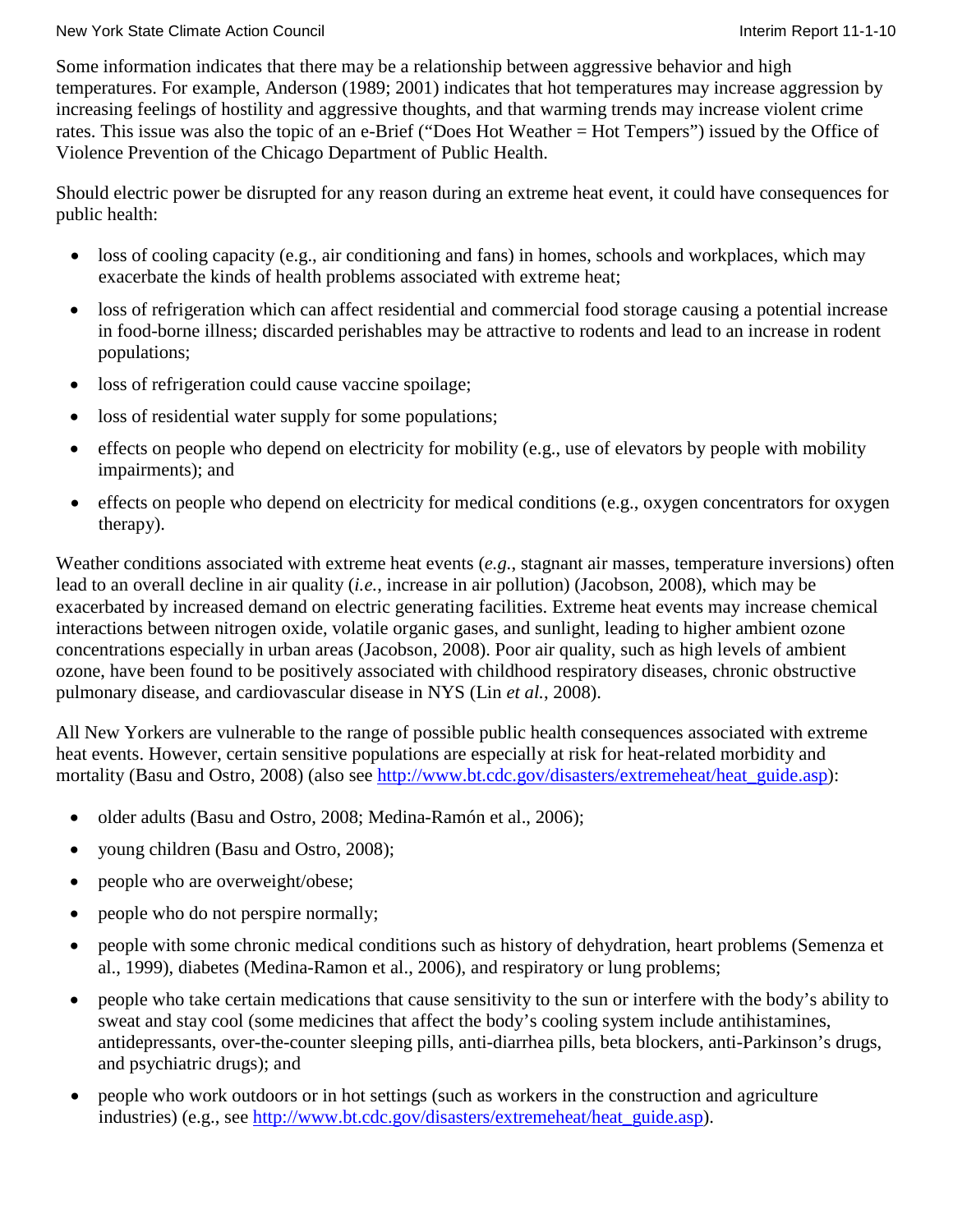The effects of extreme heat may be exacerbated in urban areas because of urban heat island effects (North America Climate Change 2007) (also see [http://ams.confex.com/ams/90annual/techprogram/paper\\_163985.htm;](http://ams.confex.com/ams/90annual/techprogram/paper_163985.htm) [http://geography.hunter.cuny.edu/courses/geog702/articles/heat\\_island\\_effect.pdf\)](http://geography.hunter.cuny.edu/courses/geog702/articles/heat_island_effect.pdf). Additionally, some people (e.g., in more rural, northern) may less readily acclimatize to heat and may be more sensitive to extreme heat events. NYS DOH studies have found that health impacts of a heat wave were higher in the Northeastern US than in California (Lin et al., 2009). The stronger heat effect at lower temperatures in NYS suggest a role for acclimatization, such that residents of more temperate climates are less acclimated to heat and are therefore more susceptible to extreme heat than are residents of hotter climates.

#### **Environmental Justice Considerations**

Research indicates that while the health consequences of climate change may affect all sectors of society, lowincome people, and people of color are likely to experience the greatest harm. These same populations often have limited transportation choices as well, restricting their capacity to move to cooler areas or cooling centers. The California Climate Adaptation Strategy identifies factors that could contribute to health inequities related to people's exposure to extreme heat:

- **Chronic illness co-morbidity:** Some low-income and minority communities may have a higher prevalence of chronic illnesses that place individuals at greater risk of heat-related illness. Especially vulnerable are people who are receiving treatments at home that require electricity to operate and those who may have no means of transport to a medical clinic or facility.
- **Exposure to urban heat-island effect:** Low-income individuals and people of color are often concentrated in urban areas subject to the heat-island effect.
- **Access to air-conditioning:** Low-income individuals are less likely to have air conditioning. Differences in air conditioning prevalence have been shown to exacerbate racial differences in mortality due to heat effects
- **Occupation:** Some workers (e.g., agricultural and construction workers, road crews) are especially at risk of heat illness due to the combination of outdoor work in hot weather and jobs demanding physical exertion.
- **Fear of crime:** People in some communities (e.g., low income communities) may be reluctant to open doors and windows for ventilation during heat waves for fear of crime.

#### **Co-benefits and Unintended Consequences**

Public access to cooling centers and other air-conditioned spaces during extreme heat events can help to reduce people's exposure to outdoor air pollutants such as ozone, reducing the risk of air pollution-related health effects. Implementing a statewide "green cool down" plan to reduce urban heat-island effect can potentially reduce energy use, resulting in reductions in greenhouse gas emissions. This also can reduce energy costs. Increases in the amount of urban green space (e.g., through urban forestry or the creation of additional urban park space) also can contribute to healthier lifestyles if people take advantage of such spaces for exercise and recreation.

#### **Related Efforts**

The National Weather Service issues several heat-related products as conditions warrant (see [http://www.nws.noaa.gov/om/heat/index.shtml\)](http://www.nws.noaa.gov/om/heat/index.shtml). An "Excessive Heat Outlook" may be issued when the potential exists for an excessive heat event in the next three to seven days. An outlook is used to indicate that a heat event may develop. It is intended to provide information to those who need considerable lead time to prepare for the event, such as public utilities, emergency management and public health officials. An "Excessive Heat Watch" may be issued when conditions are favorable for an excessive heat event in the next 12 to 48 hours. A watch is used when the risk of a heat wave has increased, but its occurrence and timing is still uncertain. It is intended to provide enough lead time so those who need to set their plans in motion can do so, such as established individual city excessive heat event mitigation plans. An "Excessive Heat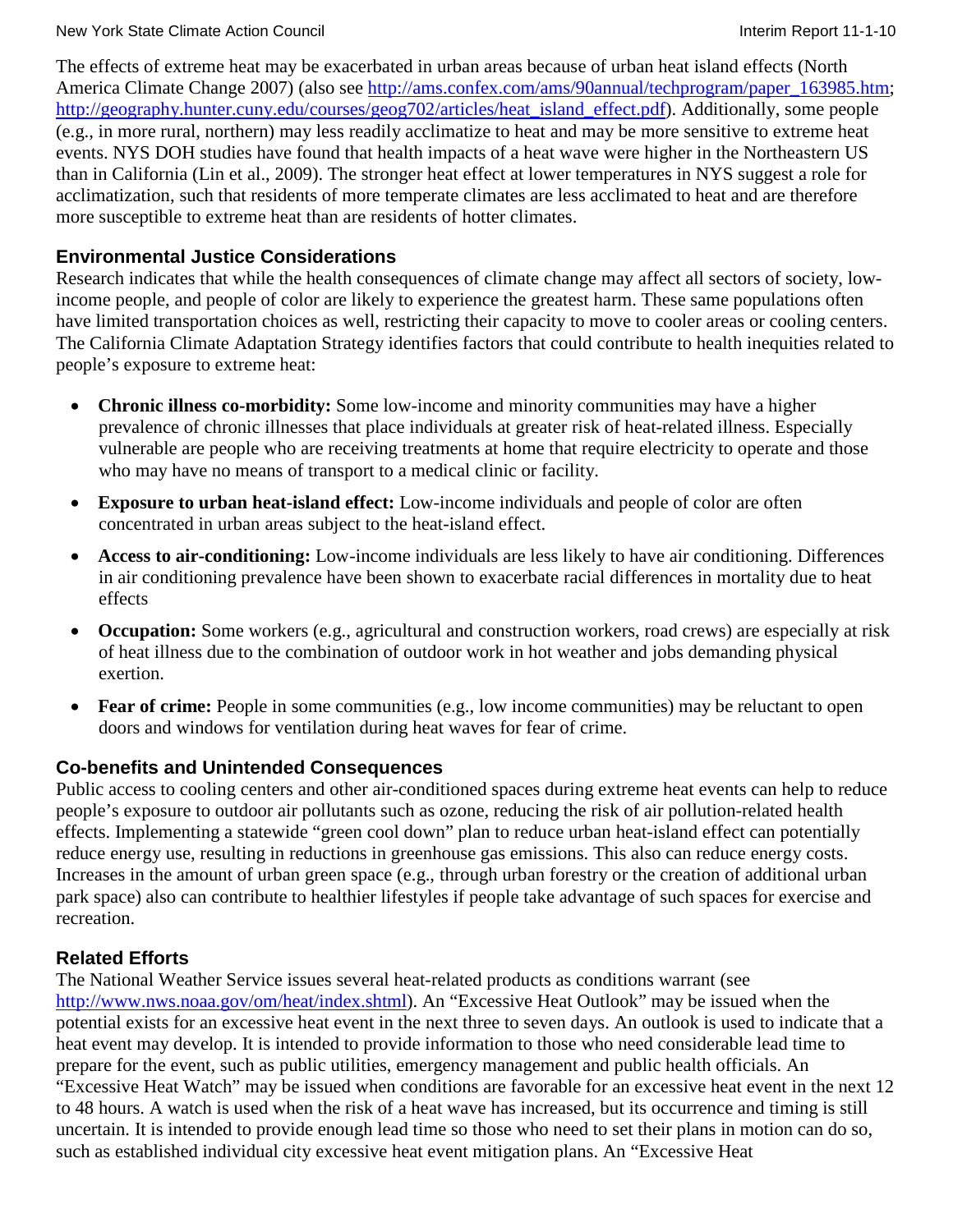Warning/Advisory" may be issued when an excessive heat event is expected in the next 36 hours. These products are issued when an excessive heat event is occurring, is imminent, or has a very high probability of occurrence. The warning is used for conditions posing a threat to life or property. An advisory is for less serious conditions that cause significant discomfort or inconvenience and, if caution is not taken, could lead to a threat to life and/or property.

The NY State Emergency Management Office (SEMO) maintains a Federal Emergency Management Agencyapproved New York State Standard Multi-hazard Mitigation Plan (also known as the State Mitigation Plan), which is updated every three years. This plan can be used by local governments to develop their own local mitigation plan, which allows access to federal mitigation project funding. Extreme heat is one of the hazards included in the State Mitigation Plan (see [http://www.semo.state.ny.us/programs/planning/hazmitplan.cfm\)](http://www.semo.state.ny.us/programs/planning/hazmitplan.cfm). SEMO also maintains the "NY-Alert" system. Through NY-Alert, people are provided with information about warnings and emergencies, including severe weather warnings such as the heat watches, advisories and warnings issued by the National Weather Service. People can sign up for NY-Alert for free and receive information via the web, cell phone, email and other technologies. More information on NY-Alert is available at [http://www.nyalert.gov/home.aspx\)](http://www.nyalert.gov/home.aspx). SEMO's public website also provides "Heat Safety Tips" (see [http://www.semo.state.ny.us/info/publicsafety/heataware.cfm\)](http://www.semo.state.ny.us/info/publicsafety/heataware.cfm).

The NYC Office of Emergency Management (OEM) opens cooling centers in air-conditioned public community centers, senior centers, and public libraries to offer people relief from the heat. Individuals may call 311 (TTY: 212-504-4115) during a heat emergency to find the location of a cooling center or pool, or use an online finder at [http://nyc.gov/html/oem/html/hazards/heat\\_cooling.shtml.](http://nyc.gov/html/oem/html/hazards/heat_cooling.shtml) The NYC Department for the Aging supplies facilities and staff to carry out this emergency response to extreme heat events. OEM also conducts public outreach with brochures ("Ready NY: Beat the Heat) written in several languages.

MillionTreesNYC, launched by the Parks Department and New York Restoration Project, is one of 127 PlaNYC initiatives. It is a citywide, public-private program with the goal of planting and caring for one million new trees across the City's five boroughs over the next decade. Trees help clean our air, and reduce the pollutants that trigger asthma attacks and exacerbate other respiratory diseases. They also cool our streets, sidewalks, and homes on hot summer days. For more information see [http://www.milliontreesnyc.org/html/about/about.shtml.](http://www.milliontreesnyc.org/html/about/about.shtml)

New York's Urban and Community Forestry (UCF) Program has worked with communities in a variety of ways to increase awareness of the importance of UCF and to help communities develop their own UCF programs. In 2000, New York identified nearly 650 communities that were capable of undertaking a UCF program. The US Forest Service, which provides funding for this program, directed the community support to focus on technical assistance, development of tree ordinances, tree boards and management plans for these communities. The Forest Service tracks the state's activities through the Community Accomplishment Reporting System (CARS). As of 2009, nearly half of the CARS communities were engaged in urban forestry programs or activities. For more information see [http://www.dec.ny.gov/lands/4957.html.](http://www.dec.ny.gov/lands/4957.html)

The US Environmental Protection Agency has produced the "Excessive Heat Events Guidebook" with assistance from federal, state and local and academic partners. The guidebook is designed to help community officials, emergency managers, meteorologists, and others plan for and respond to excessive heat events, the guidebook highlights best practices that have been employed to save lives during excessive heat events in different urban areas and provides a menu of options that officials can use to respond to these events in their communities (see [http://www.epa.gov/heatisland/about/heatguidebook.html\)](http://www.epa.gov/heatisland/about/heatguidebook.html).

A Centers for Disease Control and Prevention website provides information to help people recognize and respond promptly to warning signs of heat-related illness (see [http://www.bt.cdc.gov/disasters/extremeheat/\)](http://www.bt.cdc.gov/disasters/extremeheat/).

The NYS DOH continues statewide distribution of a fact sheet ("Keep Your Cool During Summer Heat") that provides information on what to do before and during a heat wave, how to recognize and act on the symptoms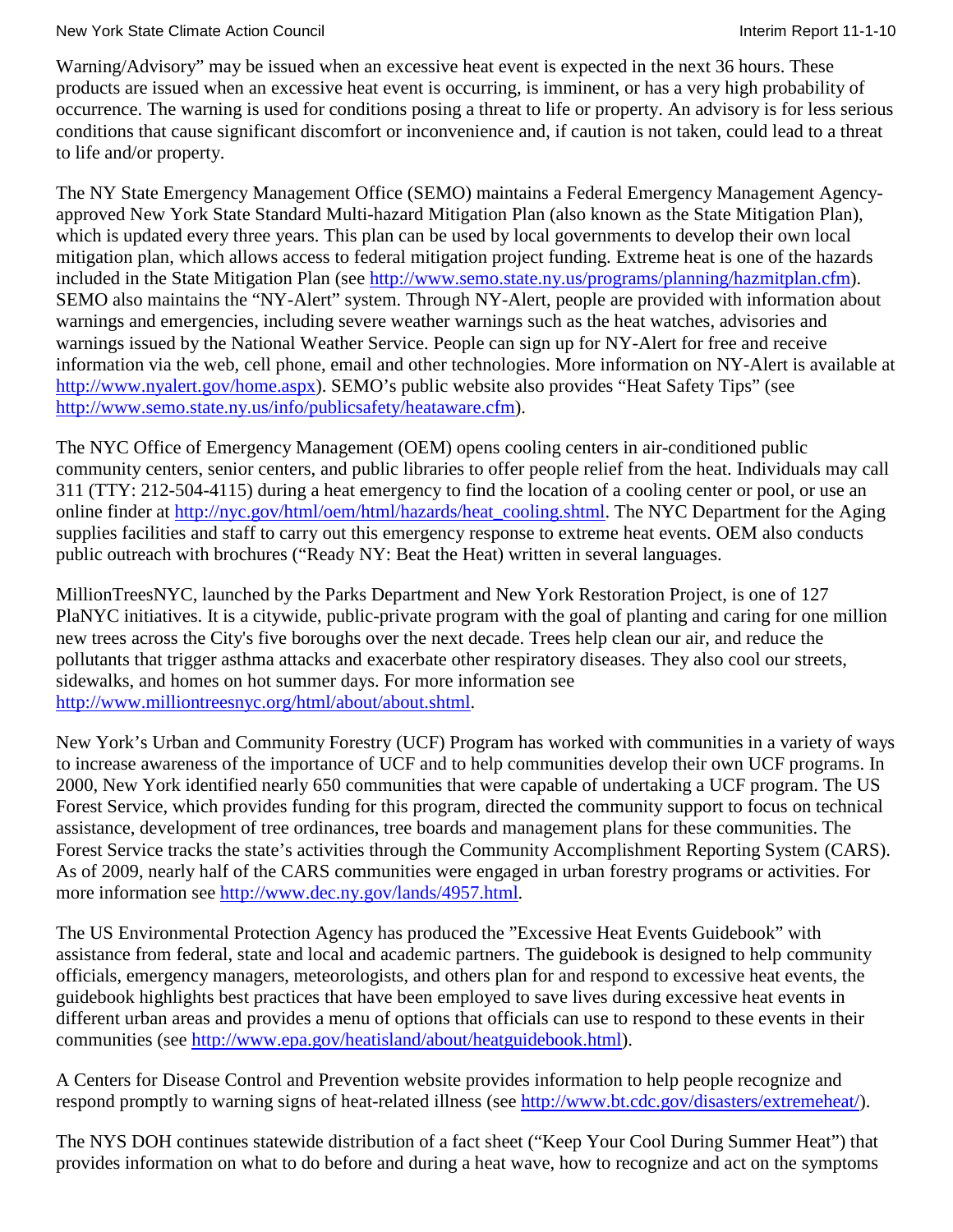of heat-related illness, and who is most at risk for heat-related illness (see

[http://www.health.state.ny.us/publications/1243.pdf\)](http://www.health.state.ny.us/publications/1243.pdf). This factsheet (available in English and Spanish) was posted on the Department website and local health departments were made aware of its availability. It also has been distributed to state and local health officials, the National Weather Service, the State Emergency Management Office, the Department of Environmental Conservation, the NYS Office for the Aging, the State Education Department, the Red Cross and others.

The NYS DOH also has worked with the State Environmental Health Collaborative (SEHIC) Climate Workgroup to develop several climate indicators. These include the vulnerable population indicator (elderly and people living in poor neighborhoods), cardiovascular disease indicator, hospital readmission for respiratory diseases due to heat indicator, maximum/ minimum temperature indicator, and air pollution change due to heat indicator. A template to describe these climate indicators and a "How to Guide" document have been developed. This information can be used to develop indicator maps and vulnerability maps to guide public health preparedness and intervention.

## **Research/Information Needs**

In the context of the heat-related adaptation recommendations described above, there are three key areas for which additional research/information gathering is required:

- **An assessment of the adequacy of "cooling center" programs in NYS to determine needs for the siting of additional cooling centers:** Cooling centers can be an essential means of helping people, especially in urban areas, to avoid the possible consequences of extreme heat. Information on the need for additional cooling centers in NYS, how to optimally site the centers, how to provide means for people to access the centers, and how to encourage people to use the centers can help to make cooling center programs effective in protecting people's health.
- **Research to evaluate data on temperature/other meteorological factors and heat-related morbidity/mortality to determine if current heat warning system(s) adequately protect public health:** Heat warning systems are designed to be activated once temperature and/or other weather factors are forecast to approach or exceed predefined values which are expected to be associated with adverse health effects. These values are commonly referred to as triggers. The optimal setting of triggers facilitates efficient and coordinated emergency responses and effective communication among civil protection, meteorological, and public health authorities and morbidity (Hajat *et al.*, 2010).
- **Continued research on strategies to reduce the urban heat island effect (***e.g.***, urban forestry, green roofs, cool roofs, and cool pavements in urban areas)**: For example, such research could build upon the information presented in the October 2006 NYSERDA report on the New York City Regional Heat Island Initiative ("Mitigating New York City's Heat Island With Urban Forestry, Living Roofs, and Light Surfaces," NYSERDA, 2006) by following up on the report's recommendation to "Conduct ongoing analyses and monitoring of tree-planting programs, living roofs, and light surfaces to observe actual mitigation levels over time and use results to improve calibration and validation of regional climate models for further documentation of heat island mitigation."

On the national level, a report by the Interagency Working Group on Climate Change and Health (2010) outlines research needs on the human health effects of climate change.

## **References**

Anderson, CA. 1989. Temperature and aggression: Ubiquitous effects of heat on occurrence of human violence. Psychological Bulletin 106:74-96.

Anderson, CA. 2001. Heat and violence. Current Directions in Psychological Science 10: 33-38.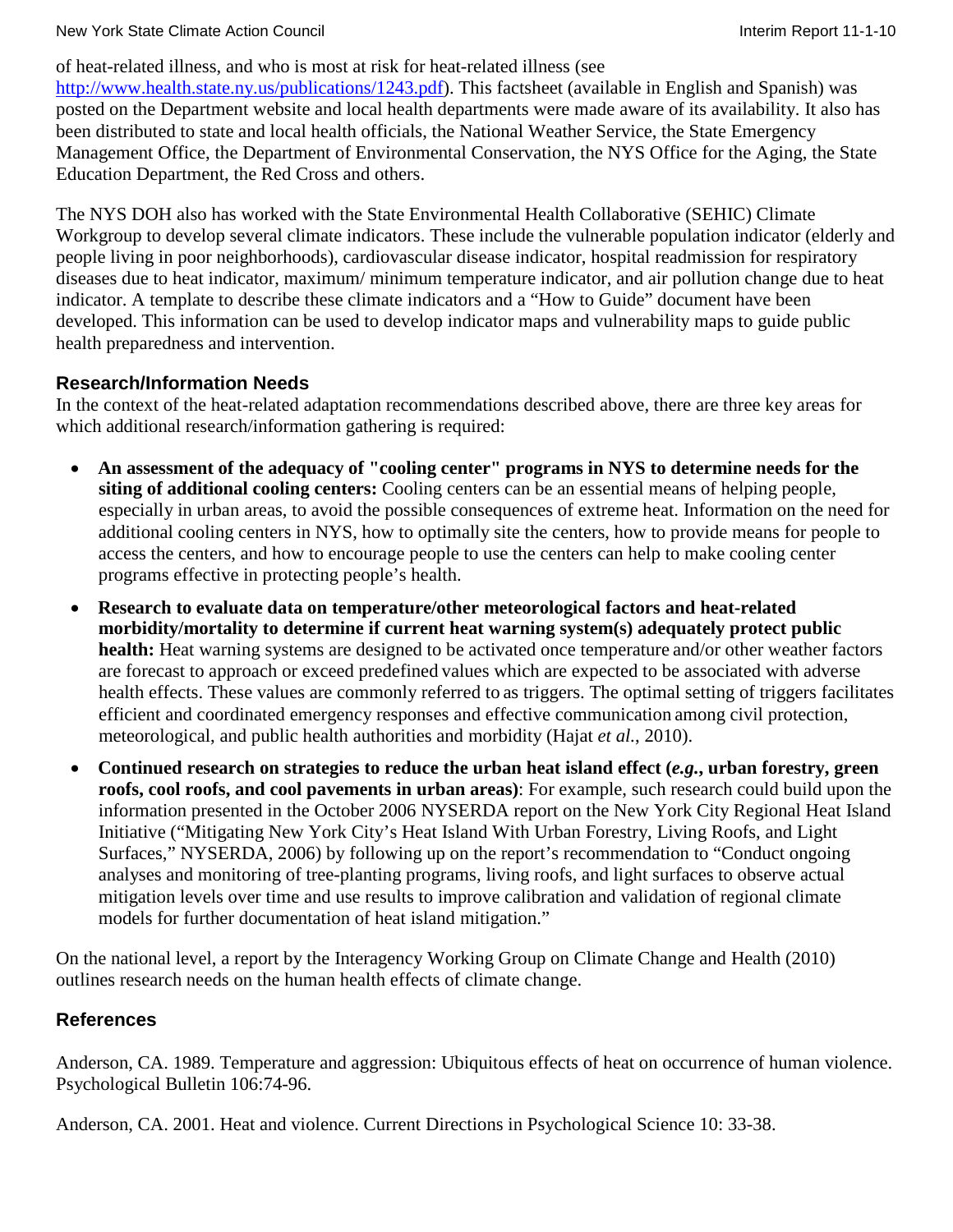Basu, R, Ostro, B. 2008 . A multicounty analysis identifying the populations vulnerable to mortality associated with high ambient temperature in California. Am J Epidemiol, 168(6), 632-637.

California Natural Resources Agency. 2009. 2009 California Climate Adaptation Strategy. A Report to the Governor of the State of California in Response to Executive Order S-13-2008.

CDC (Centers for Disease Control and Prevention). 2006. Heat-related deaths – United States, 1999-2003. Morbidity and Mortality Weekly Report 55: 796-8.

Hajat, S, Sheridan, S, Allen, M, Pascal, M, Laaidi, K, Yagouti, A, et al. 2010. Heat-health warning systems: a comparison of the predictive capacity of different approaches to identifying dangerously hot days. Am J Public Health, 100(6), 1137-1144.

Interagency Working Group on Climate Change and Health. 2010. A Human Health Perspective on Climate Change. A Report Outlining the Research Needs on the Human Health Effects of Climate Change. April 22, 2010. Published by Environmental Health Perspectives and the National Institute of Environmental Health Sciences. Available at<http://www.niehs.nih.gov/health/docs/climatereport2010.pdf>

Jacobson, M. (2008). On the causal link between carbon dioxide and air pollution mortality. Geophys Res. Let, 35.

Knowlton, K, Lynn, B, Goldberg, R, Rosenzweig, C, Hogrefe, C, Rosenthal, J, et al. 2007. Projecting heatrelated mortality impacts under a changing climate in the New York City region. Am J Public Health, 97(11), 2028-2034.

Lin, S, Liu, X, Le, L, Hwang, S. 2008. Chronic exposure to ambient ozone and asthma hospital admissions among children. Environ Health Perspect, 116(12), 1725-1730.

Lin, S, Luo, M, Walker, R, Liu, X, Hwang, S, Chinery, R. 2009. Extreme high temperatures and hospital admissions for respiratory and cardiovascular diseases. Epidemiology, 20(5), 738-746.

Medina-Ramón, M, Zanobetti, A, Cavanagh, D, Schwartz, J. 2006. Extreme temperatures and mortality: assessing effect modification by personal characteristics and specific cause of death in a multi-city case-only analysis. Environ Health Perspect, 114(9), 1331-1336.

Morello-Frosch, R, Pastor, M, Sadd, J, Shonkoff, SB. 2009. The Climate Gap. Inequalities in How Climate Change Hurts Americans & How to Close the Gap. Available at [http://college.usc.edu/pere/documents/The\\_Climate\\_Gap\\_Full\\_Report\\_FINAL.pdf.](http://college.usc.edu/pere/documents/The_Climate_Gap_Full_Report_FINAL.pdf)

North America Climate Change 2007—Impacts, Adaptation and Vulnerability, Working Group II Contribution to the Fourth Assessment. (2007). Cambridge, UK: IPCC.

NRC (National Research Council). 2010. Advancing the Science of Climate Change. Prepublication Copy. National Academies Press: Washington, DC.

NYSERDA (New York State Energy Research and Development Authority). 2006. Mitigating New York City's Heat Island With Urban Forestry, Living Roofs, and Light Surfaces. New York City Regional Heat Island Initiative. Final Report 06-06. October 2006. Available at [http://www.nyserda.org/programs/Environment/EMEP/project/6681\\_25/6681\\_25\\_pwp.asp](http://www.nyserda.org/programs/Environment/EMEP/project/6681_25/6681_25_pwp.asp)

O'Neill, M, Zanobetti, A, Schwartz, J. (2003). Modifiers of the temperature and mortality association in seven US cities. Am J Epidemiol, 157(12), 1074-1082.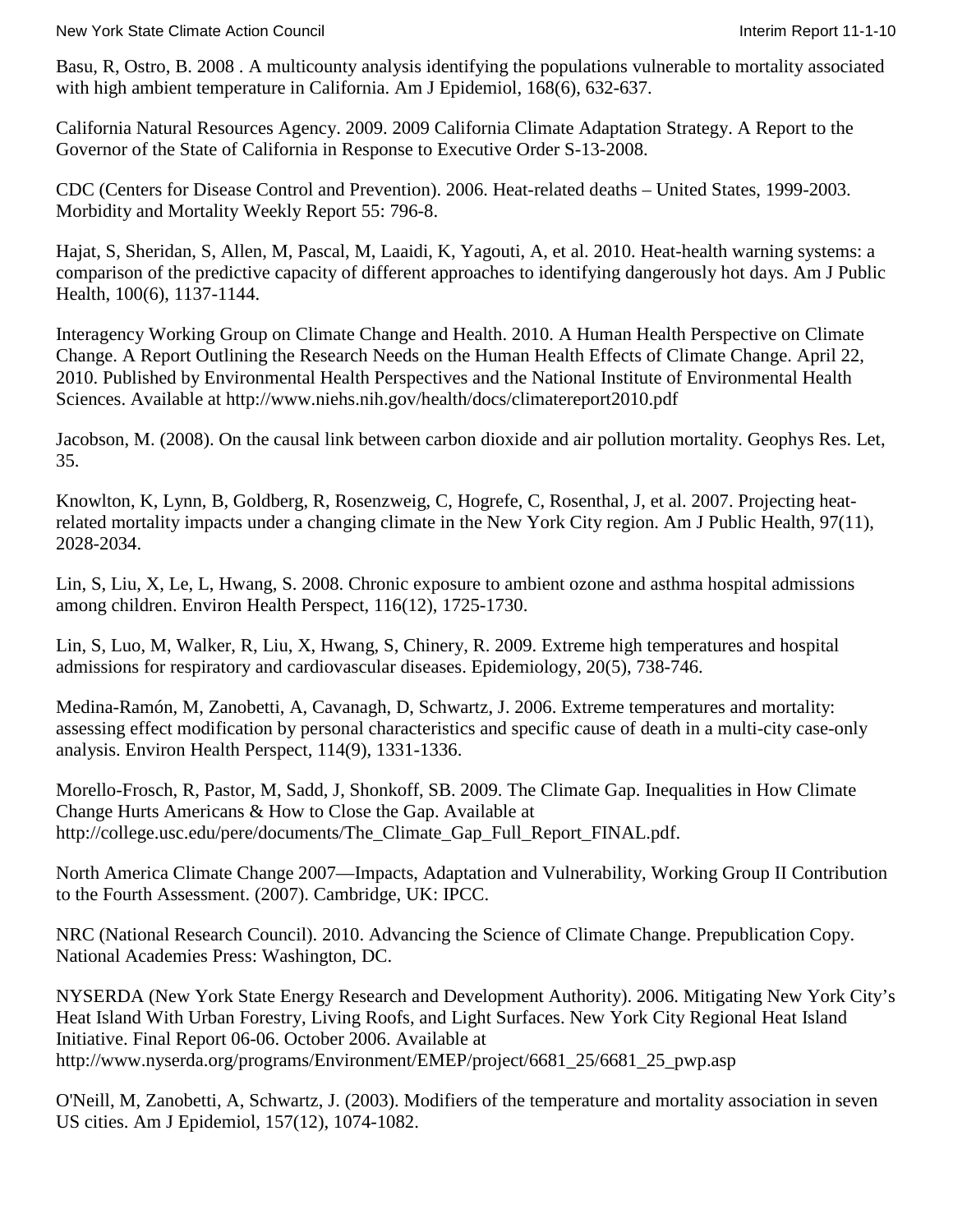O'Neill, M, Zanobetti, A, Schwartz, J. (2005). Disparities by race in heat-related mortality in four US cities: the role of air conditioning prevalence. J Urban Health, 82(2), 191-197.

Semenza, J, McCullough, J, Flanders, W, McGeehin, M, Lumpkin, J. 1999. Excess hospital admissions during the July 1995 heat wave in Chicago. Am J Prev Med, 16(4), 269-277.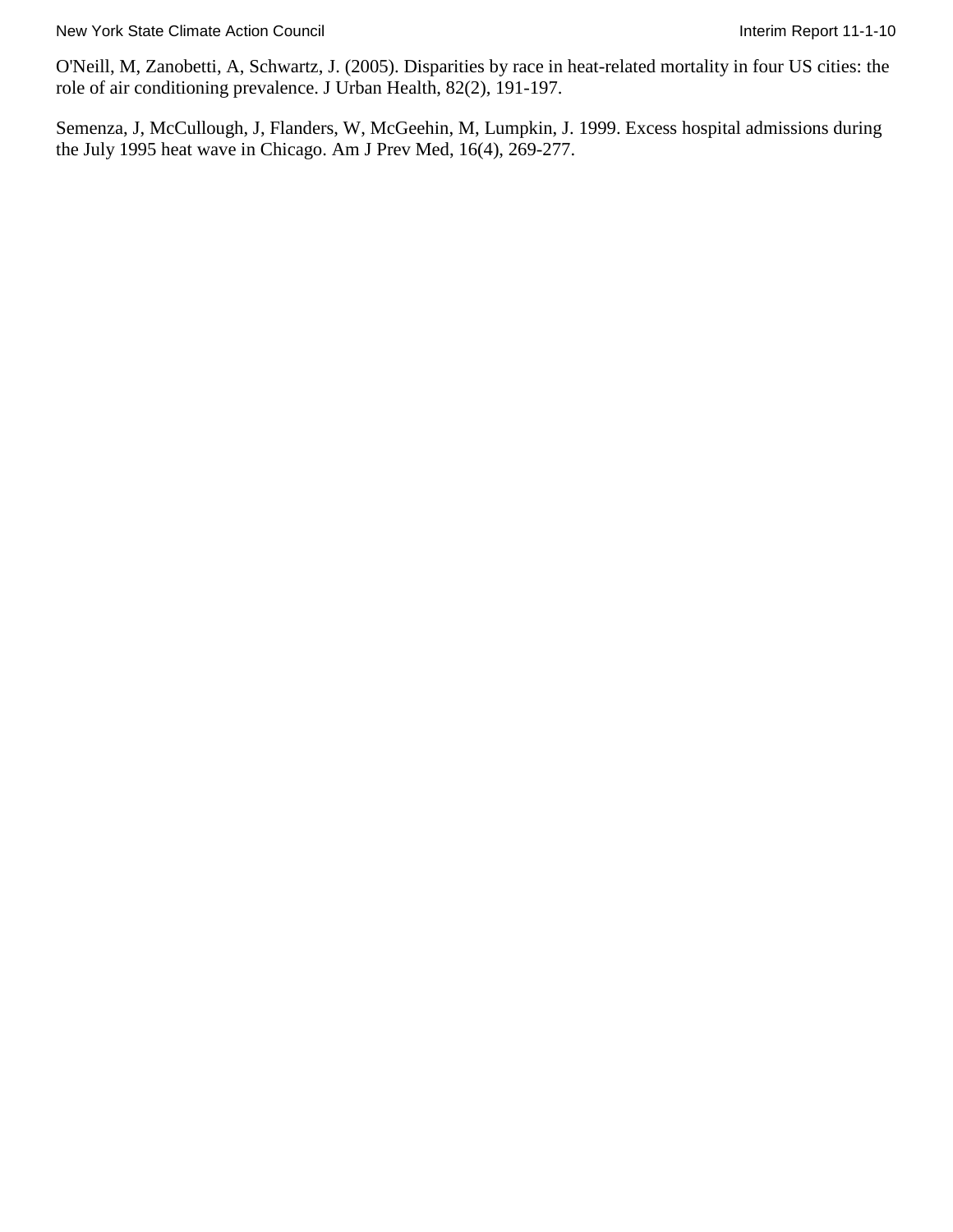#### **Recommendation 2. Educate, empower, and engage all New Yorkers to foster a better understanding of the public health consequences of climate change and take actions to reduce or eliminate those consequences.**

The success of public health adaptation strategies will require that all New Yorkers, from policy makers and government officials to the general public, have access to information about the health consequences of climate change and the importance of allocating resources to reduce or eliminate those consequences.

## **Specific Actions**

**A. Raise the awareness of policy makers, State and local government officials, community leaders, businesses, institutions, health-care providers, and the general public about the public health significance and related costs of climate change.**

Statewide awareness of the public health consequences of climate change is essential to the success of climate change adaptation.

## **Potential Cost**

Initially, the costs associated with implementation will be those for adequate staff resources to develop the education and outreach program. Since this will be an ongoing campaign, those costs will be ongoing. Additional costs will include those associated with publishing and distributing printed materials, purchasing space and time for commercial media message distribution, social networking via the Internet, and training. Implementation costs should be compared to the costs of no action.

## **Timeframe for Implementation**

Implementation should begin as soon as possible, when necessary staff resources are available.

## **Potential Implementation Mechanisms**

This action can be implemented by establishing an ongoing, statewide, education and outreach campaign. It is similar to action 1-A but more broad in scope as it includes all of the public health consequences of climate change (1-A is focused on reducing heat-related morbidity and mortality). Being similar to 1-A, a similar implementation mechanism can be used (*i.e.*, relevant state agencies will need to identify and collaborate with strategic partners, including local health departments and community-based representatives/organizations to develop and implement a cohesive education and outreach program). Although the specific details of how the action will be implemented will be best determined by the agencies/partners involved, possible approaches include incorporating public health climate change messages into existing education and outreach efforts, developing curricula/educational materials for specific populations (*e.g*., school-age children, business leaders, public health practitioners, physicians, vulnerable populations), developing season-specific messages/materials for media distribution and others.

#### **B. Create effective outreach materials and mechanisms focused on vulnerable and/or hardto-reach populations, identify key health and mental health-care providers for training and capacity building, and establish sustained community dialogues that communicate critical information.**

The creation and dissemination of multilingual and multicultural outreach materials and the identification of outreach mechanisms will be more effective with input from key community stakeholders, including health care professionals, religious and civic leaders, and community-based organizations. Such community leaders are often best positioned to communicate the possible public health consequences of climate change and its impact on their particular town, city, or neighborhood.

## **Potential Cost**

The costs of this action are a subset of the costs of 2-A, above.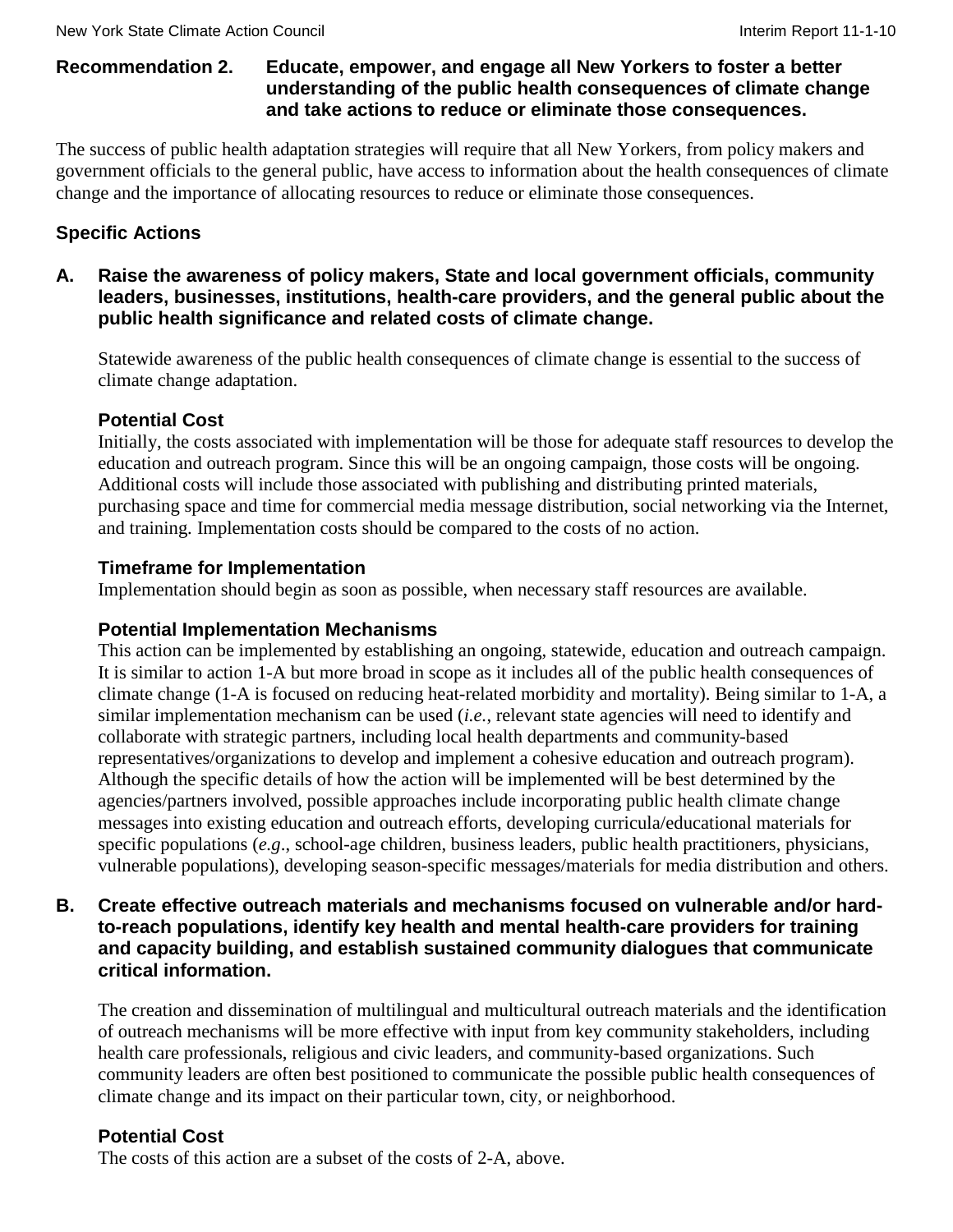#### **Timeframe for Implementation**

Implementation should begin as soon as possible, when necessary staff resources are available.

## **Potential Implementation Mechanisms**

This action should be implemented as a component of 2-A.

#### **Impacts/Vulnerabilities Addressed**

There is an immediate need to provide effective communication to improve understanding of climate change and advance a public sense of urgency (Sterman, 2008). Individuals see the local impact climate change can have on their lives, from day-to-day to extreme weather events. Preparing and alerting the public of these events provides an opportunity for climate change communication. Public health professionals can play a vital role in building public understanding and support to recognize health effects, to adapt with preventative measures, and to mitigate the risks of climate change by aggressively reducing greenhouse gases. Incorporation of the public health co-benefits of adaptation and greenhouse gas reductions, such as reduction of other air pollution and healthier communities, can further assist this important effort.

Certain people may require enhanced communication strategies. For example, people who are low-income, homeless, physically disadvantaged (e.g., sight- or hearing- impaired), or technologically disadvantaged (e.g., do not own computers, television, or telephones) will require special attention to help reduce or prevent adverse health outcomes. Health educators need to engage communities most likely to be adversely affected by climate change in an interactive process so that communication barriers are overcome and effective risk communication strategies are developed.

If communication mechanisms fail during public health emergencies such as those that may occur as a result of climate change, people's lives are at risk (Cole and Fellows, 2008). Crisis messages need to be prepared in advance of an event and must consider various scenarios and demographic audiences. Messages must be understandable and delivered by credible sources to be effective (Cole and Fellows, 2008).

## **Environmental Justice Considerations**

Different cultures, languages, and literacy levels pose challenges to any public health education and outreach effort. While these challenges may be present in any population or community, they all are likely to be present in environmental justice communities, which are likely to be among the communities at the greatest risk of climate-related public health consequences. Implementing this recommended strategy will require an awareness of these challenges and the incorporation of approaches (e.g., employing a multilingual approach that incorporates cultural differences) to overcome them. Collaboration with community leaders also can help to identify approaches to overcome communication challenges.

## **Co-benefits and Unintended Consequences**

Public health and safety messages must be received, understood, and acted upon to be effective. Cultural, linguistic, and technological advances in health and safety communication mechanisms, strategies, and techniques may help to inform difficult-to-reach populations. Lessons learned in trying to inform people about ways to reduce the health impacts of climate change may help to improve all public health communication programs.

## **Related Efforts**

Local, state, and federal agencies as well as other entities conduct public outreach on public health issues, many of which are relevant to the possible public health consequences associated with climate change (e.g., excessive heat, floods, disease, power outages). With the scientific community reaching broad consensus on our warming planet, communication efforts are informing the public and policy makers about the known and potential impacts of climate change. Although scientists cannot fully predict how climate change will affect society and public health, individuals, communities and public health systems need to be prepared and willing to address the public health hazards and consequences associated with climate change. Public health agencies and other organizations need to improve and develop communication-based adaptation strategies to lessen our warming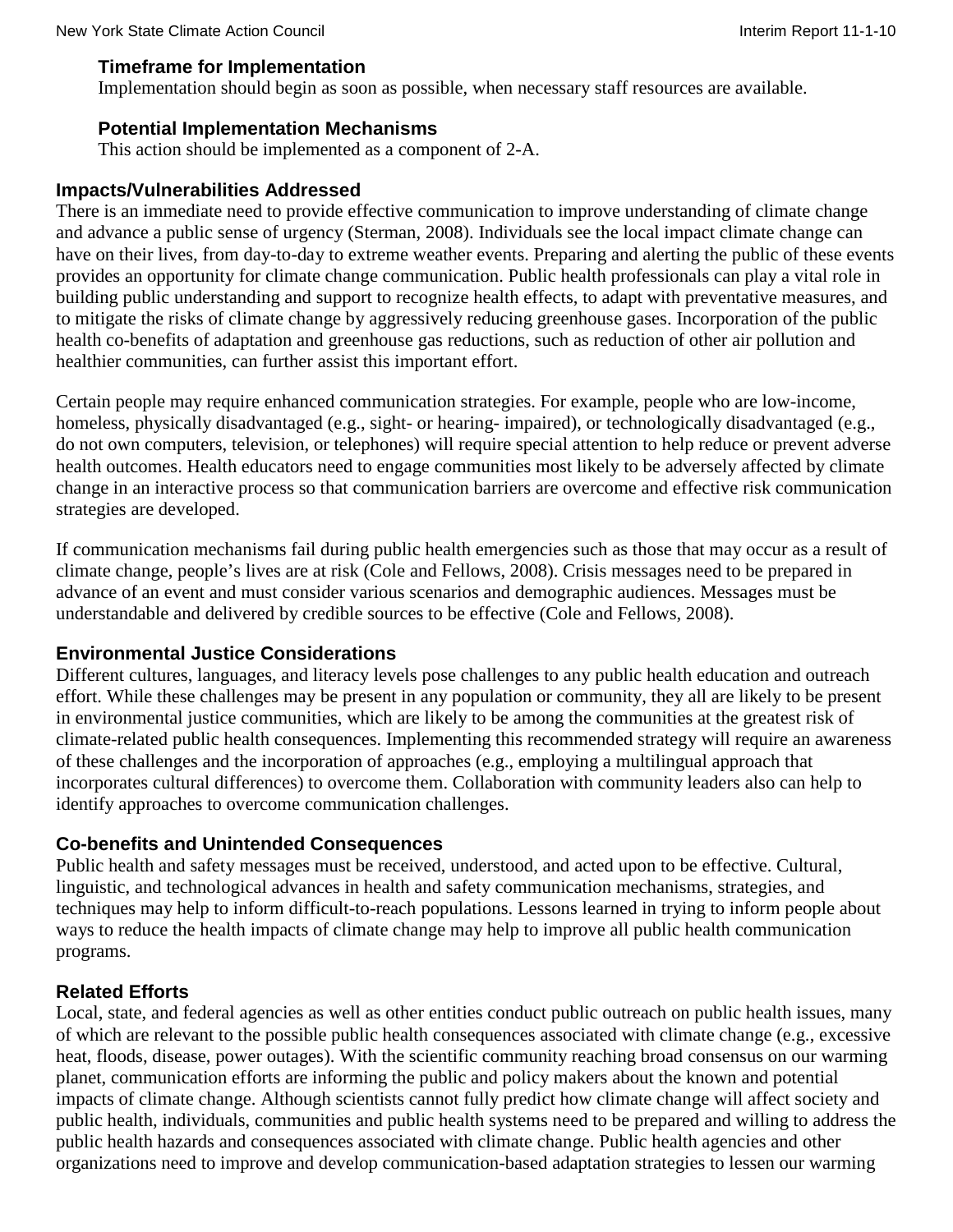climate's impact on the health of New Yorkers. Thus, existing outreach and risk communications efforts may need to be expanded and enhanced, and in most cases "re-framed," to address our changing climate and protect vulnerable people and communities. Public health educators need to engage people in the process, understand communication barriers and work with audiences to develop messages and strategies. New York State will need to continue to collaborate with federal and local agencies and other organizations to coordinate an effective interactive communication process in order to successfully adapt to climate change. The following paragraphs describe some examples of existing activities that are relevant to this recommended adaptation strategy.

Federal, state and local government agencies, through the conduct of programs related to public health, use various communication strategies (public service announcements, press releases, web postings, mailings) to inform people about important public health issues and to help them prepare for public health emergencies, including those related to climate change. These entities include the US Department of Health and Human Services (DHHS) (which, among other offices includes the Agency for Toxic Substances and Disease Registry (ATSDR) , the Centers for Disease Control and Prevention (CDC)), the Occupational Safety and Health Administration, the US Environmental Protection Agency, the NYS DOH, and the NYC Department of Health and Mental Hygiene (NYCDOHMH).

Emergency response and management officials from federal, state and local governments develop and implement "all hazard" plans (e.g., for severe weather events) to help guide coordinated preparation, response and recovery efforts. Entities such as the Federal Emergency Management Agency, National Weather Service, NYS State Emergency Management Office (SEMO), New York City Office of Emergency Management (NYCOEM), and others routinely communicate advice to the public on how to protect lives and properties in the event of severe weather and other emergency situations.

For example, SEMO manages an emergency alert system called NY-Alert to disseminate critical health and safety information for all hazards and emergencies to the public via the internet (web and email), cell phones and media outlets. Emergency management websites offer safety tips for various weather-related emergencies (e.g., floods, heat, severe storms). SEMO works with local officials to develop emergency response plans that include communication strategies. For example, the municipalities identified by SEMO as prone to coastal flooding associated with storm surges and hurricanes [\(http://www.semo.state.ny.us/info/safety.cfm\)](http://www.semo.state.ny.us/info/safety.cfm) have communication plans in place, including evacuation route signage, to help people move to safer areas. Similarly, the New York City Office of Emergency Management disseminates emergency information and offers numerous resources to help New York City residents and businesses prepare for and respond to emergencies (see: [http://www.nyc.gov/html/oem/html/home/home.shtml\)](http://www.nyc.gov/html/oem/html/home/home.shtml).

The issuance of heat wave alerts, safety tips and information on cooling center locations is an example of outreach activities to inform people about the health effects associated with extreme heat. When the National Weather Service issues a heat message, multiple entities (e.g., SEMO, NYCOEM, the Red Cross) provide information to inform people about the hazards of extreme heat and how to reduce the risk of heat-related health effects. Prior to the summer months, health and emergency management agencies announce the availability of heat-related information resources as a reminder to prepare for extreme heat events, and uses mechanisms in various forms (e.g., other languages and in audio format). Examples of internet-based information are:

<http://www.hhs.gov/disasters/emergency/naturaldisasters/heat/>

<http://www.fema.gov/areyouready/heat.shtm>

<http://www.nyhealth.gov/publications/1243/>

[http://www.nyc.gov/html/oem/html/ready/heat\\_guide.shtml](http://www.nyc.gov/html/oem/html/ready/heat_guide.shtml)

<http://www.osha.gov/SLTC/heatstress/recognition.html>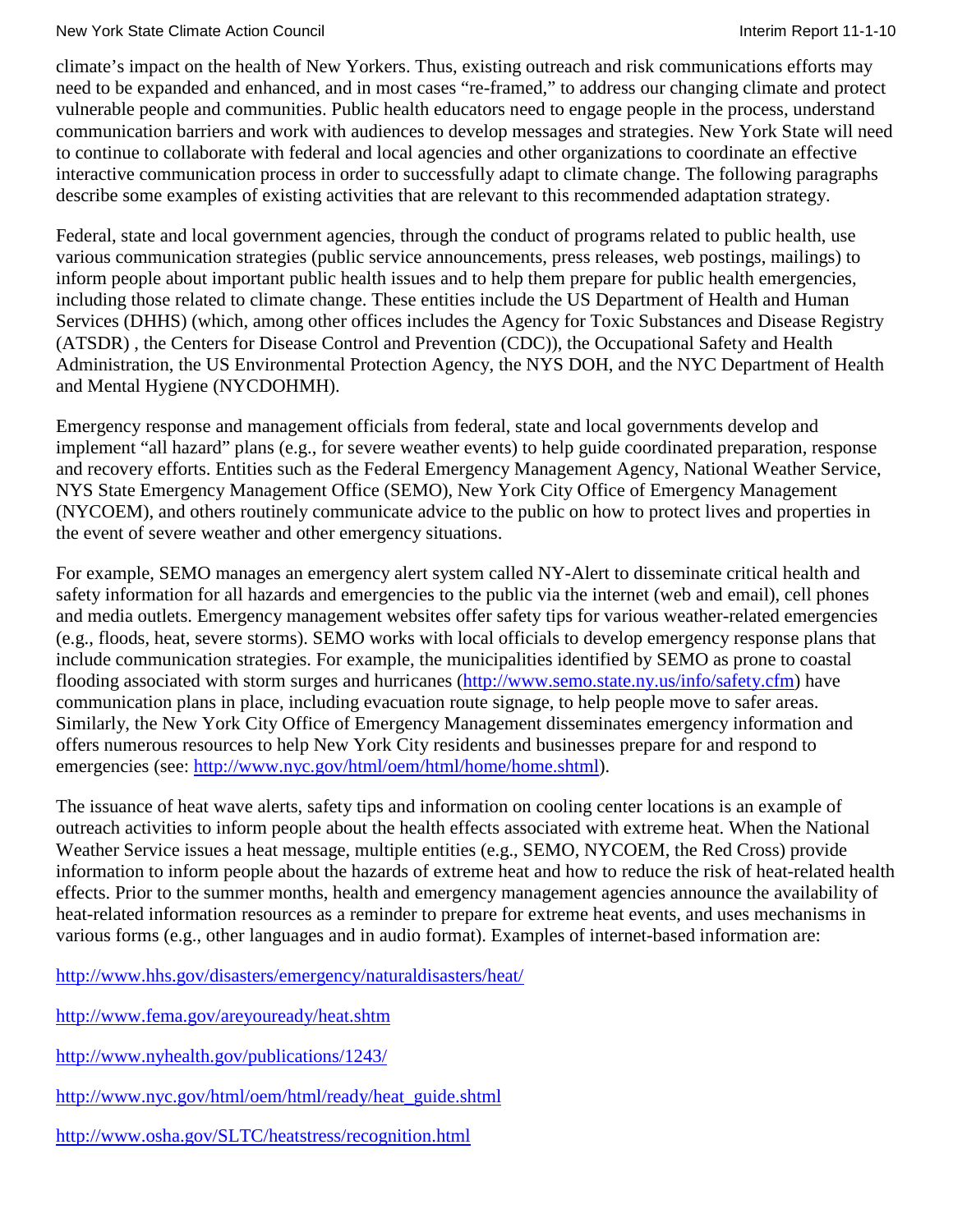#### New York State Climate Action Council **Interimental Interim Report 11-1-10** New York State Climate Action Council

Various agencies (e.g., NYS DOH, CDC, NYCOEM) inform the public about vector-born diseases (e.g., Lyme disease and West Nile Virus), food-borne disease risks (e.g., E.coli, Salmonella) and water-borne health concerns (e.g., harmful algal blooms). Public health and environmental agencies also provide people with information about poor air quality (e.g., days on which elevated ozone levels are forecast) so that they can take health-protective measures (e.g., the NYS DEC/NYS DOH air quality alerts).

The NYS DOH through its on-going research on the health outcomes of climate change/variability in New York State, and the potential future establishment of a climate-health tracking system for surveillance, preparedness, and public health response will help NYS DEC and other state agencies develop communication strategies to:

- identify the health outcomes associated with climate variability/change, target the most vulnerable communities for education and outreach efforts, and use census and climate health surveillance data to help select the most effective communications media and develop consistent messaging over time; and
- coordinate with state agencies and local departments involved in effecting climate change outreach to achieve consistent and appropriate messaging for raising climate change awareness and taking preparedness measures to minimize health impacts.

### **Research/Information Needs**

Leiserowitz et al. (2005) suggest that people are not aware of the potential public health consequences associated with climate change. Communication professionals need to research effective strategies for overcoming barriers to the public receiving, understanding, and following with public health advice. Research also may be needed on how to develop strong, effective connections with communities.

### **References**

Cole, TW, Fellows, KL. 2008. Risk Communication Failure: A Case Study of New Orleans and Hurricane Katrina. Southern Communication Journal. 73(3): 211 — 228

Leiserowicz, AA. 2005. American Risk Perceptions: Is Climate Change Dangerous? Risk Analysis. 25(6): 1433-1442.

Sterman, JD. 2008. Risk communication on climate: mental models and mass balance. Science 322 (5901): 532- 533.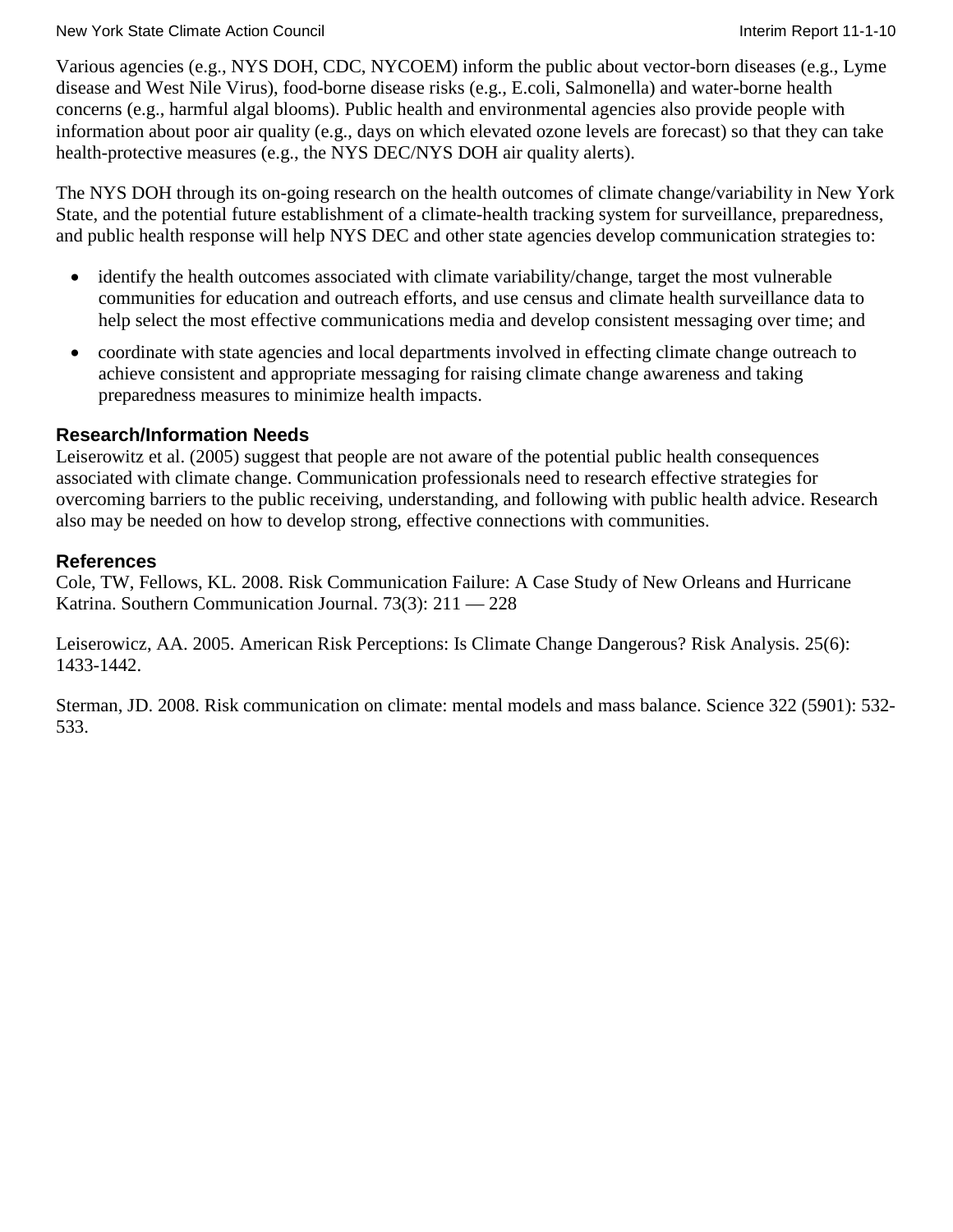### **Recommendation 3. Assess and improve the capacity of existing public health preparedness, response, and recovery programs to respond to climate-related impacts and direct resources where needed.**

A number of the potential health consequences of climate change are associated with events that may result in public health emergencies (e.g., floods, severe summer and winter storms, extended power outages). While New York currently has robust public health preparedness, response, and recovery programs, the capacity of those programs to handle the anticipated increase of extreme weather-related events must be evaluated and any necessary measures to enhance the capacity of the programs should be implemented.

# **Specific Actions**

### **A. Assess and, as necessary, enhance the capacity of existing preparedness, response, and recovery programs.**

Measures such as expanding capacity for coordination and communication, evaluating existing early warning systems and the logistical feasibility of evacuation plans, and enhancing overall preparedness of the public health response to the potential increase in severe climate-related events may require additional planning and resources.

# **Potential Cost**

Initial costs of performing the necessary assessment(s) may be limited to staff resources needed (e.g., through redirection of existing staff resources). Costs for enhancing/expanding program capacity are unknown at this time.

### **Timeframe for Implementation**

Implementation of this action should begin as soon as adequate staffing resources are available.

### **Potential Implementation Mechanisms**

State agencies with roles related to public health preparedness, response and recovery (*e.g.*, NYS Department of Health, NYS Emergency Management Office, NYS Department of Environmental Conservation) could be directed to collaborate with appropriate partners (*e.g.*, through the formation of a working group) to assess the current capacity of existing programs to address anticipated future climaterelated public health impacts and to develop and implement a plan for expanding capacity as necessary.

### **B. Determine how existing telecommunications technology and social networking systems can be better integrated into early warning and evacuation systems.**

In the era of texting, Twitter, and Facebook, information of interest to an individual can be, and often is, communicated in real-time. These technologies have already proved to be extraordinarily valuable in crisis situations and should be fully incorporated into the emergency management system.

# **Potential Cost**

The costs of this action are a subset of the costs of 3-A, above.

### **Timeframe for Implementation**

Implementation of this action should begin as soon as adequate staffing resources are available.

### **Potential Implementation Mechanisms**

This action can be implemented as a component of 3-A.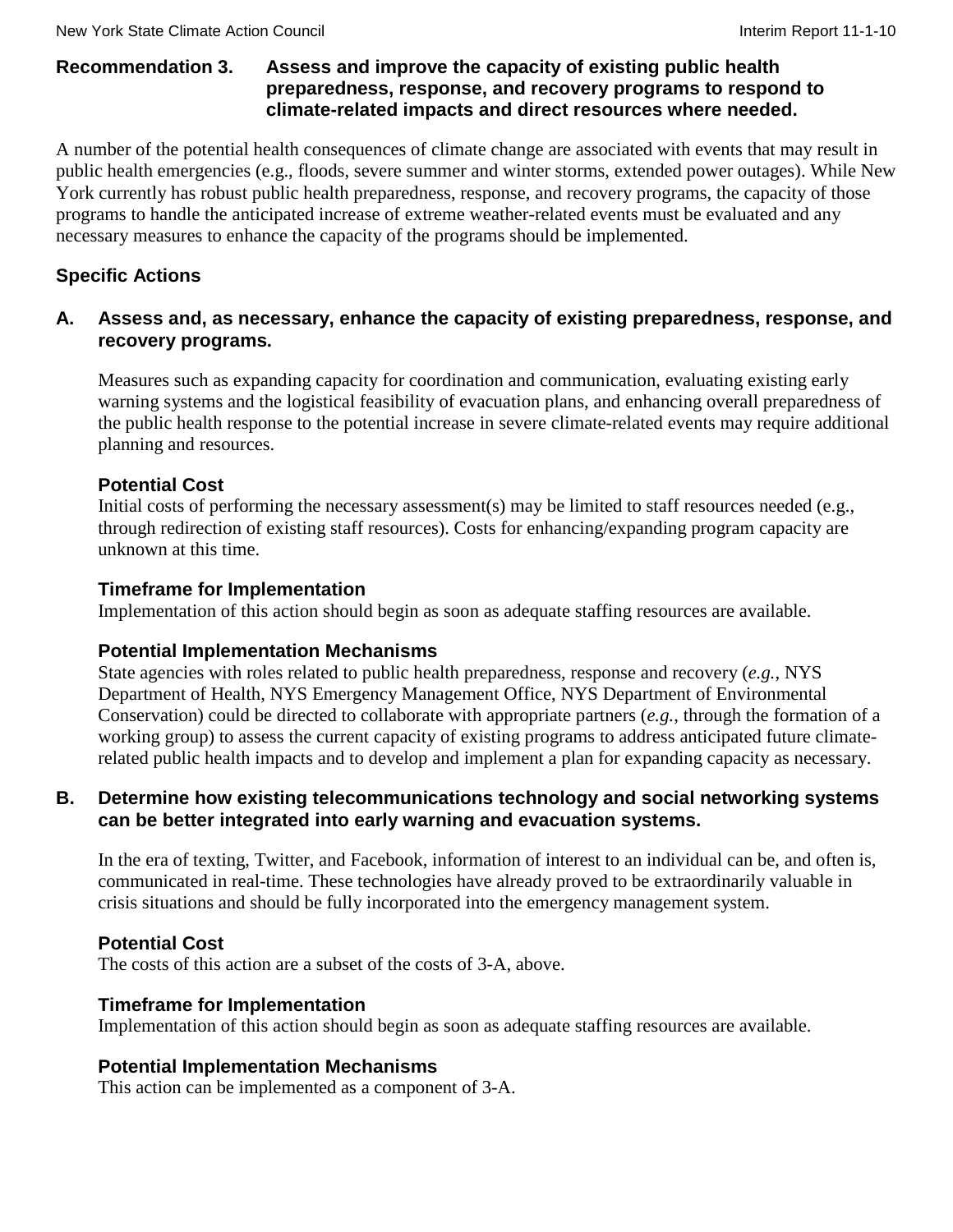### **Impacts/Vulnerabilities Addressed**

In terms of emergency management, the most vulnerable populations are those that are not able to prepare for, respond to, or recover from emergency events without significant support because of their social, physical, or mental status (e.g., people at hospitals, nursing homes, or that require oxygen therapy; disabled or homeless people).

### **Environmental Justice Considerations**

The potential for climate change to affect people's health in communities that already experience inequitable environmental burdens is discussed elsewhere in this section.

### **Co-benefits and Unintended Consequences**

Any climate-change-related enhancements to public health preparedness and emergency management programs in New York State will better prepare those programs for all public health emergencies.

# **Related Efforts**

Emergency response and management officials from federal, state and local governments work together with other organizations (e.g., the American Red Cross) to develop and implement disaster response/management plans. Together they help prepare for, protect against, coordinate responses to, and recover from "all hazards." These programs involve hazard identification, loss prevention, planning, training, operational response to emergencies, technical support, and disaster recovery assistance. Government agencies such as the Federal Emergency Management Agency (FEMA), National Weather Service, NYS Division of Homeland Security and Emergency Services (NYS DHSES), New York City Office of Emergency Management, NYS DOH, NYS DEC, the US Armed Forces, and local emergency officials routinely work together to protect lives and properties in the event of emergencies, such as those that may be caused by climate change. Because all emergency response begins at a local scale then expands in scope as necessary, NYS and federal agencies can help coordinate responses and deploy resources and support to local emergency responders. Protection of public health and safety (including the health and safety of emergency responders) is integral to all preparedness programs.

The NYS DHSES was recently created through the consolidation of the NYS Offices of Homeland Security (NYS OHS), Emergency Management (NY SEMO), Fire Prevention and Control (NYS OFPC), the Statewide Interoperability Program (NYS SIPO) and Cyber Security and Critical Infrastructure Coordination (NYS CSCIC). This consolidation brings together these specialized offices to operate a single, multi-purpose agency focused on first responders and public safety. Collectively, the new Division is be responsible for analysis, information sharing, physical- and cyber- security, disaster preparedness and relief, interoperable and emergency communications, fire safety, and emergency response. NYS DHSES coordinates the US Department of Homeland Security National Incident Management System (NIMS). NIMS provides a systematic, proactive approach guiding departments and agencies at all levels of government, the private sector, and nongovernmental organizations to prepare for, prevent, respond to, recover from and mitigate the effects of incidents, regardless of cause, size, location, or complexity, in order to reduce the loss of life, property and harm to the environment. This consistency across all emergency response providers establishes foundation for implementation of the NIMS for all incidents, ranging from daily occurrences to large-scale incidents requiring a coordinated federal response.

Within NYS DHSES, SEMO is responsible for coordinating the activities of all NYS agencies to protect New York's communities (including people's health), the State's economic well-being, and the environment from natural and man-made disasters and emergencies. SEMO is responsible for developing and updating the NYS Comprehensive Emergency Management Plan that identifies the state's overarching policies, authorities and response organizational structure that will be implemented in an emergency or disaster situation that warrants a state response. SEMO works with all levels of government, the private sector, and volunteer organizations to identify local hazards, develop plans and strategies to reduce risks and provide the necessary training and exercises to improve the capabilities of communities. In order to be eligible for federal recovery and mitigation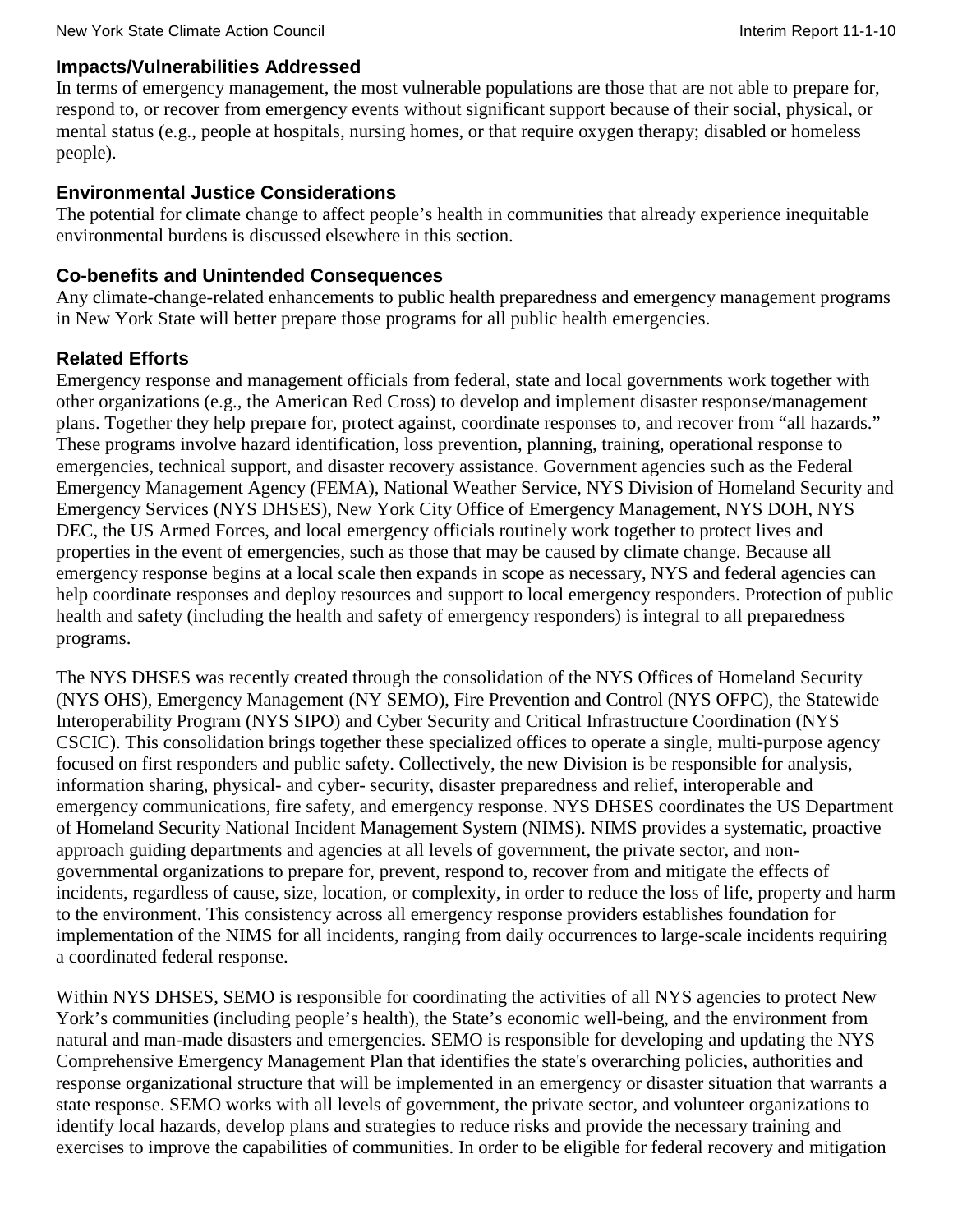assistance, SEMO oversees the development of a (FEMA-approved) Multi-Hazard State Mitigation Plan. SEMO's Training and Exercise Program serves all emergency management professionals, including:

- public health,
- fire service
- law enforcement
- emergency medical services,
- emergency management,
- public works,
- business and industry,
- state and federal agencies,
- utility representatives (e.g., NYS Department of Public Service, NYS Independent System Operator), and
- cooperating agencies (e.g., regional and local chapters of the American Red Cross).

Representatives from these agencies and organizations provide NYS capacity to prepare, assess and respond to disasters (including catastrophic) to protect public health, the environment and property. For example, by coordinating with other critical state agencies, SEMO's State Emergency Response Commission (SERC) and Local Emergency Planning Committees (LEPCs) implement the Emergency Planning and Community Right-To-Know Act (EPCRA), also known as Title III of the Superfund Amendments and Reauthorization Act, work together to inform the public of chemical hazards in the community and to oversee disaster response in response to a chemical release. SEMO also works with partners such as the Citizen Corps program, the NYS Voluntary Organizations Active in Disaster, the Radio Amateur Civil Emergency Service and the Northeast States Emergency Consortium to communicate and streamline emergency response, even if traditional communication mechanisms are unavailable. SEMO also reaches out to communities affected by disasters to distribute recovery funds dispersed by the federal and state governments. SEMO has developed and maintains a web-based, multimodal alert and notification system: NY-ALERT, which provides for the rapid notification of citizens of critical information via their cellular or landline telephones, webpage, RSS feed, text messaging, email, faxing, Emergency Alert System and/or alpha-numeric pagers.

Because coordination and effective use of resources is critical to emergency preparedness, response and recovery, many state and local agencies have created their own emergency preparedness programs. This is in addition to dedicate emergency first responders such as NYS Police, County Sheriffs, state and local fire departments and emergency medical personnel. For example, the NYS DOH and NYC DOHMH have staff that routinely work with emergency management officials and technical staff to help prepare for, respond to and recover from an event. Similarly, NYS DEC has an emergency response program that assesses major chemical release events, responds to spills and oversees dam safety. The NYS Department of Transportation Highway Emergency Local Patrol (HELP) program responds to calls of disabled vehicles and other major transportation emergencies.

The NYS DOH Public Health Emergency Preparedness Program serves as the liaison to NYSEMO, other local, state and federal agencies and public service organizations. This statewide public health system routinely works with county and local health officials and organizations to coordinate public health-related logistical support (e.g., Strategic National Stockpile, Vendor Managed Inventory) and assist in preparedness, readiness, response and recovery activities to protect public health. NYC government (e.g., NYC Department of Health and Mental Hygiene and NYC Office of Emergency Management) carries out similar functions. To assess existing public health preparedness programs, the NYS Public Health Emergency Preparedness Program is working cooperatively with the Centers for Disease Control and Prevention in developing a comprehensive health preparedness metric for the evaluation of program activities that include planning, emergency response and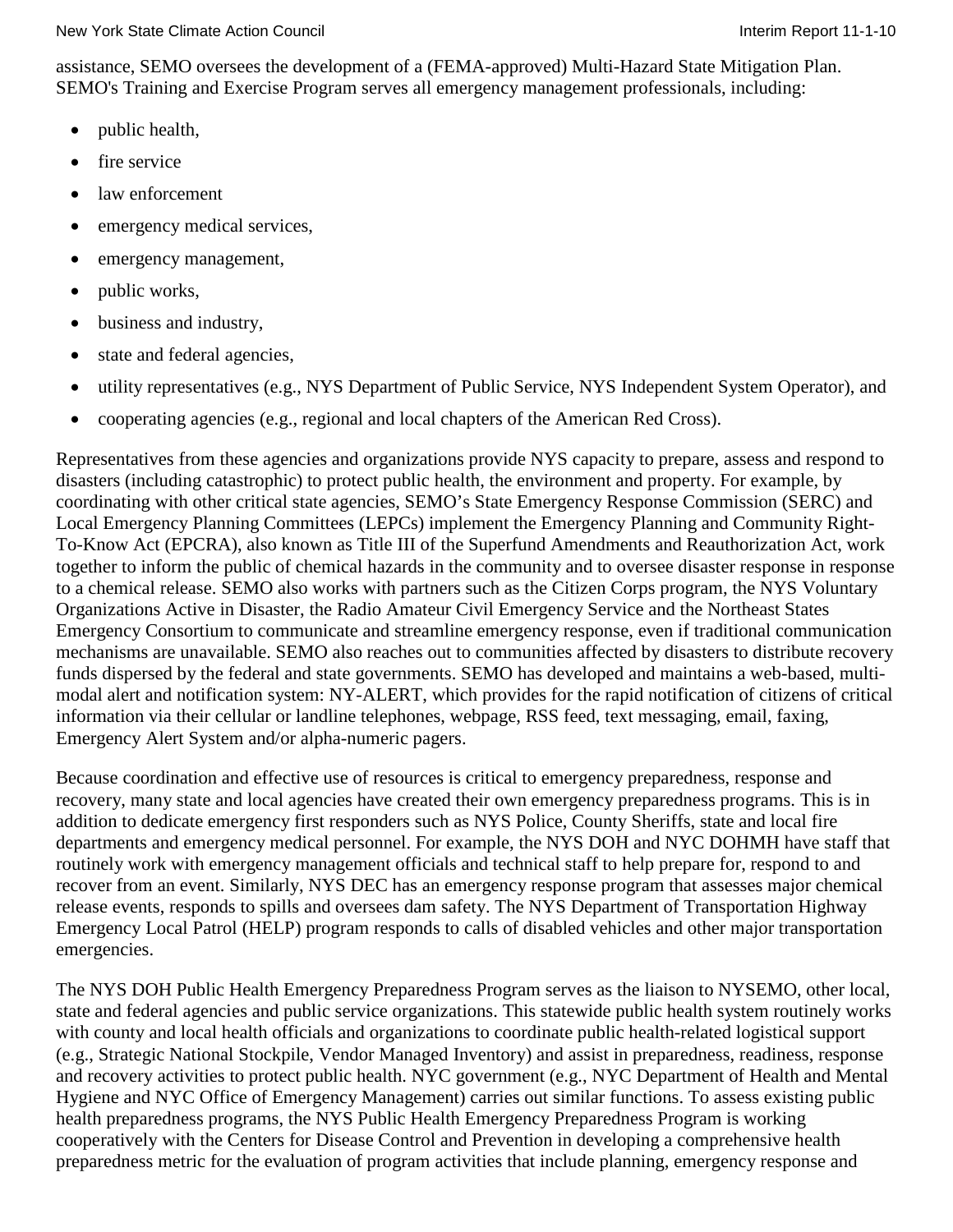#### New York State Climate Action Council **Interimental Interim Report 11-1-10** New York State Climate Action Council

recovery activities. Specifically, the performance evaluation process aims to assist program enhancements across a broad range of public health preparedness activities including disease surveillance, hospital preparedness and emergency response activities.

The above discussion, while not comprehensive, describes systems already in place that are capable of responding to climate change-related emergencies (e.g., heat, floods, tornadoes, hurricanes, wildfires, earthquakes, severe winter storms, and radiological and chemical emergencies associated with storm damage) in order protect public health to the fullest extent possible.

### **Research/Information Needs**

Potential research/information needs related to public health preparedness, response and recovery programs include:

- approaches for optimizing coordination/communication among all parties with responsibilities during an emergency event,
- the adequacy of existing early warning systems and evacuation plans,
- the effectiveness of employing alternative communications technologies and social networking systems in early warning systems, and
- approaches for addressing urgent public health needs of all New Yorker's resulting from power outages associated with severe weather events.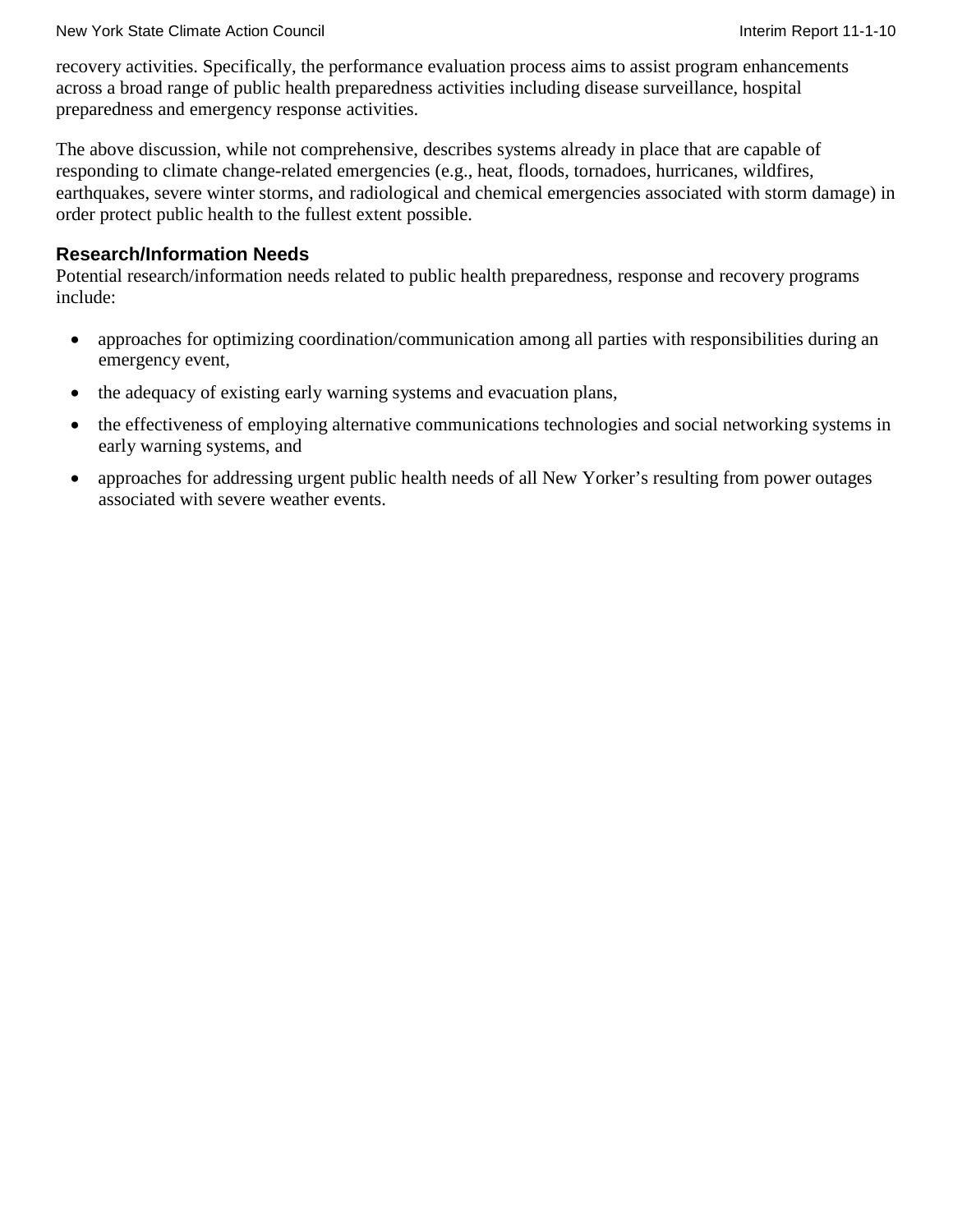# **Recommendation 4. Build community resilience and integrated public health capacity to reduce human health impacts of climate change.**

The effects of climate change on natural systems and the built environment can result in a spectrum of adverse public health consequences. The health consequences can be reduced by implementing measures to enhance the ability of individuals and communities to recover from climate change impacts and measures to help facilitate an efficient, coordinated public health response to climate-related events. These measures include planning for climate change at the state and local levels, directing the resources necessary to increase the climate resilience of individuals and communities, and coordinating emergency preparedness planning with a range of local entities.

# **Specific Actions**

# **A. Consider the possible public health-related impacts of climate change in planning, programs, policies, and regulations.**

Currently state and local agencies often make planning, policy, and regulatory decisions without considering climate change and the corresponding public health implications. This can decrease community resilience and increase climate-related risks and impacts. Future planning should include community resiliency planning efforts already underway.

# **Potential Cost**

Given the numerous entities to which this action would be applicable and the diversity of programs, policies, and regulations, the cost of this action is likely to be significant.

# **Timeframe for Implementation**

Implementation of this action should begin as soon as adequate staffing resources are available.

# **Potential Implementation Mechanisms**

State agencies, as well as local governments (*e.g.*, counties, towns, cities, villages) could be required to consider climate change and its corresponding public health implications in all relevant planning and in developing programs, policies and regulations. These entities could initially be required to review existing programs, policies and regulations for "compatibility" with protecting public health from climate-change related impacts and to develop plans to address any identified "incompatibilities." The entities also could be required to adopt measures for incorporating consideration of climate-related health impacts into future planning (including infrastructure planning) and when new policies, programs and regulations are developed. A potentially efficient approach could be to statewide guidance on this matter for state agencies and local governments.

# **B. Increase the resilience of communities by providing additional support for healthy-built environment concepts, such as smart growth and green infrastructure, and for local and urban agriculture initiatives that strengthen food security.**

Healthy-built environment concepts will help attenuate flooding, reduce the urban heat-island effect, and reduce air pollution, all of which are likely to be exacerbated by climate change and affect public health. Additional resources (both state and federal) should be directed to adaptation strategies that also protect and improve human health as critical components of building community climate change resilience. Implementation of these concepts will also lead to improved human health overall, which will make individuals more able to cope with the effects of climate change, such as extreme heat events. These efforts can yield mitigation co-benefits as well by reducing greenhouse gas emissions.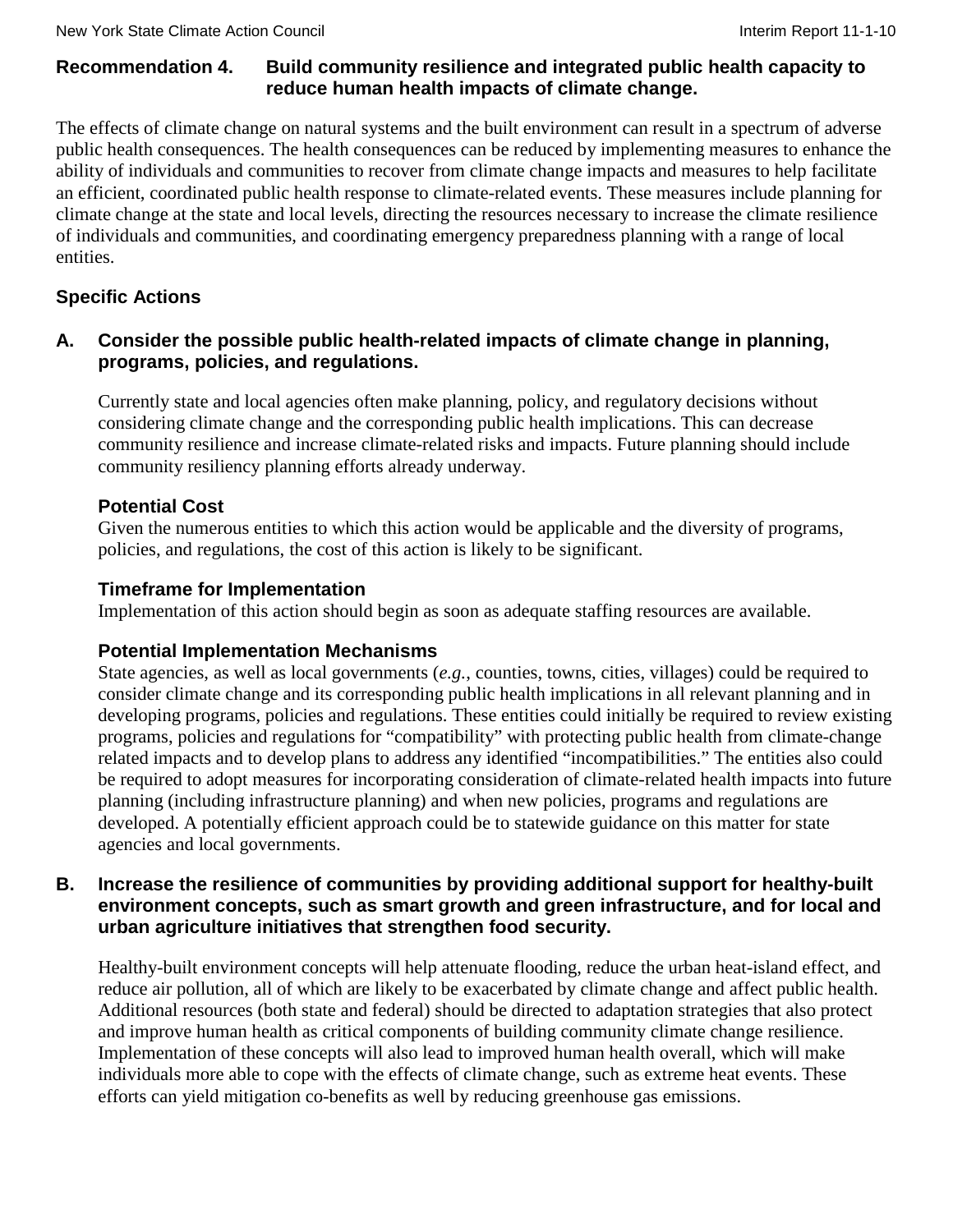# **Potential Cost**

Additional staff resources or redirection of existing staff resources will be necessary for the planning and program design activities. Costs of implementing the plan(s) that would be developed could be substantial, but these costs likely would, to a greater or lesser extent, be balanced by the cost benefits achieved after implementation.

### **Timeframe for Implementation**

Ultimate implementation of this action could occur over the longer term (e.g., 5-10 years), but planning activities could begin as soon as adequate staffing resources are available.

### **Potential Implementation Mechanisms**

Implementation of this action may be best accomplished by establishing an interagency working group that should also include other relevant stakeholders, charged with developing a plan to accomplish the intent of the action.

### **C. Require that emergency preparedness plans include coordination and communication among critical stakeholders such as community-based organizations, local businesses, local health departments, utilities, and local government leaders.**

Coordination and communication with key stakeholders, including people who live and work in a community, are integral aspects of well-formulated emergency preparedness plans.

# **Potential Cost**

The costs of this action are a subset of the costs of 3-A, above.

### **Timeframe for Implementation**

Implementation of this action should begin as soon as adequate staffing resources are available.

### **Potential Implementation Mechanisms**

While this action is related to enhancing community resilience to climate change, it could be implemented as a component of action 3-A.

# **Impacts/Vulnerabilities Addressed**

Adequate integrated public health capacity and the resilience of communities will serve to minimize the impacts and associated consequences of climate change discussed throughout this document. These impacts are many and diverse. For example, climate change, and associated changes in weather, may have direct impacts on the public health of New Yorkers through the effects of heat, catastrophic flooding and severe storms, increases in vector-borne disease, and increased psychological stress. In addition, climate change will impact multiple resources and service sectors upon which New Yorkers depend. For example, our coastal resources including beaches, fisheries, estuaries, and marinas, will likely be impacted by flooding and increased storm frequency and intensity. Similarly, our residential, commercial, and industrial building stock may be impacted by increased wildfire frequencies, changes in moisture and indoor humidity and flooding. While some of our water supplies could be impacted by flooding, others will be faced with increased evaporation and decreased recharge. Our air quality may deteriorate due to increased ground level ozone formation and other impacts. Our agricultural food production system will be affected by changes in temperature and precipitation regimes. Heatloving crops may benefit from a longer, warmer summer while certain cool-weather crops may be harmed by prolonged periods of elevated temperatures. All crops may face increasing summer heat stress, drought, and competition from weeds and pests (Wolfe et al., 2008). Habitat for fish and game and other wildlife may also be impacted. Forest fires may become more frequent and intense due to dry seasons that start earlier and end later. The electrical sector will be impacted by summertime demand spikes and resulting outages, while the transportation sector - certain roadways and other travel routes - may be affected by rising water levels.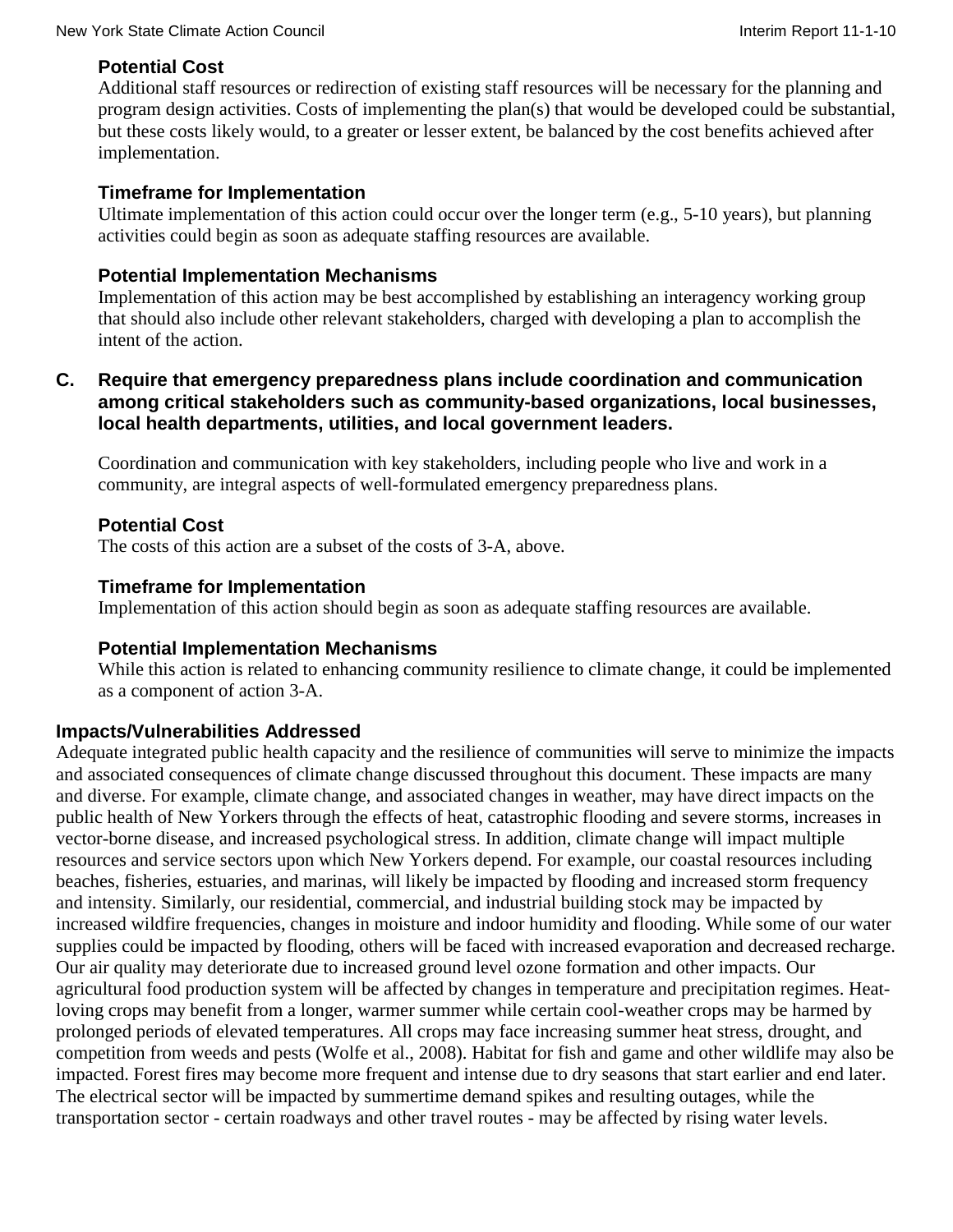#### New York State Climate Action Council **Interiment Council** Interim Report 11-1-10

Impacts on each of these resources and sectors can in turn have indirect effects on public health. For example, effects on the agricultural sector and coastal fisheries may translate into changes in the availability of nutritional foods with potential impacts on the nutritional health status of consumers. Impacts on fish and game could also affect the availability of protein-rich foods for some New Yorkers. Decreased levels of high-quality drinking water in some areas can result in use of lower-quality drinking water with resulting water-borne disease, while surface water flooding in other areas can cause increases in other vector-borne diseases. These effects and other indirect effects can compound the more direct public health impacts of change in climate and weather patterns.

New York State is composed of its communities, which have grown and evolved—with the help of public agencies, programs, response systems and other infrastructure—while contending with events and conditions of much the same general nature as those that can result from climate change. There are doctors, hospitals, and urgent care facilities to treat disease and other medical conditions. There are fire departments, paramedics, and other emergency responders to respond to fires and other emergencies. However, all these systems and programs are based on current climate and weather patterns and baseline levels of human health outcomes and events that affect resources and sectors with public health implications. As climate changes, the specific nature, frequency, and severity of these outcomes and events will likely change. These changes will impose stresses on communities and the infrastructure they depend upon to support their health and essential resources.

It follows, then, that the communities themselves and supportive infrastructure will be impacted by climate change. Physical and mental health status of communities may change. The health care system, fire departments and emergency responders, and coastal barrier and storm response systems may be stressed by increased health outcomes and adverse events. Disease surveillance agencies and systems may need to address unexpected outbreaks or changing patterns in health outcomes. Stresses may be imposed upon farmers and fishermen as conditions with which they are familiar begin to change. Transportation planners, engineers, and construction firms may need to address infrastructure damage, or the inadequacy of current infrastructure in some low-lying areas of the state. The electricity sector will be challenged by a combination of increasing summertime electricity demand and requirements to meet increasingly stringent emissions regulations. Food distribution systems, soil erosion-prevention programs, municipal water suppliers, the construction industry, and the agencies responsible for building code development and enforcement (Kelly, 2010; CCSP, 2008)—all may face unfamiliar conditions that tax their ability to respond. In general, impacts on communities and supportive infrastructure will have economic consequences as well, increasing the costs associated with some resources.

As a result of stresses imposed on supportive infrastructure, communities may encounter deterioration in local governance; lack of integration and synchronization of local, state, and federal government programs; gaps in public understanding and awareness; lack of access to up-to-date scientific information or appropriate technologies; and reduced access to natural and economic resources essential for public health. As sources of stress grow and combine, the social and political structures are expected to be challenged, especially in locales with relatively limited social and political capital (CCSP, 2008).

The ability of New York, its communities, non-governmental organizations (NGOs), local and state agencies, and other institutions to adapt effectively and in a timely fashion to these many changes and stresses, and to recover from health and resource impacts that do occur will reflect their resilience. Community resilience is a key aspect of a robust response to climate change in public health (Hess et al., 2008).

The impacts and stresses of climate change on public health, essential resources, and necessary infrastructure will vary throughout New York State on multiple scales. As is the case with many kinds of impacts, some individuals, communities, and institutions will be more vulnerable to climate change impacts than others. Vulnerability can result from either 1) limited capacity to cope with or recover from risk factors or 2) the degree of exposure to the risk factor (Kleim, 2008).

Elderly individuals have limited capacity to cope with the effects of heat and therefore are vulnerable, while children with existing respiratory conditions may be most vulnerable to decreased air quality. Handicapped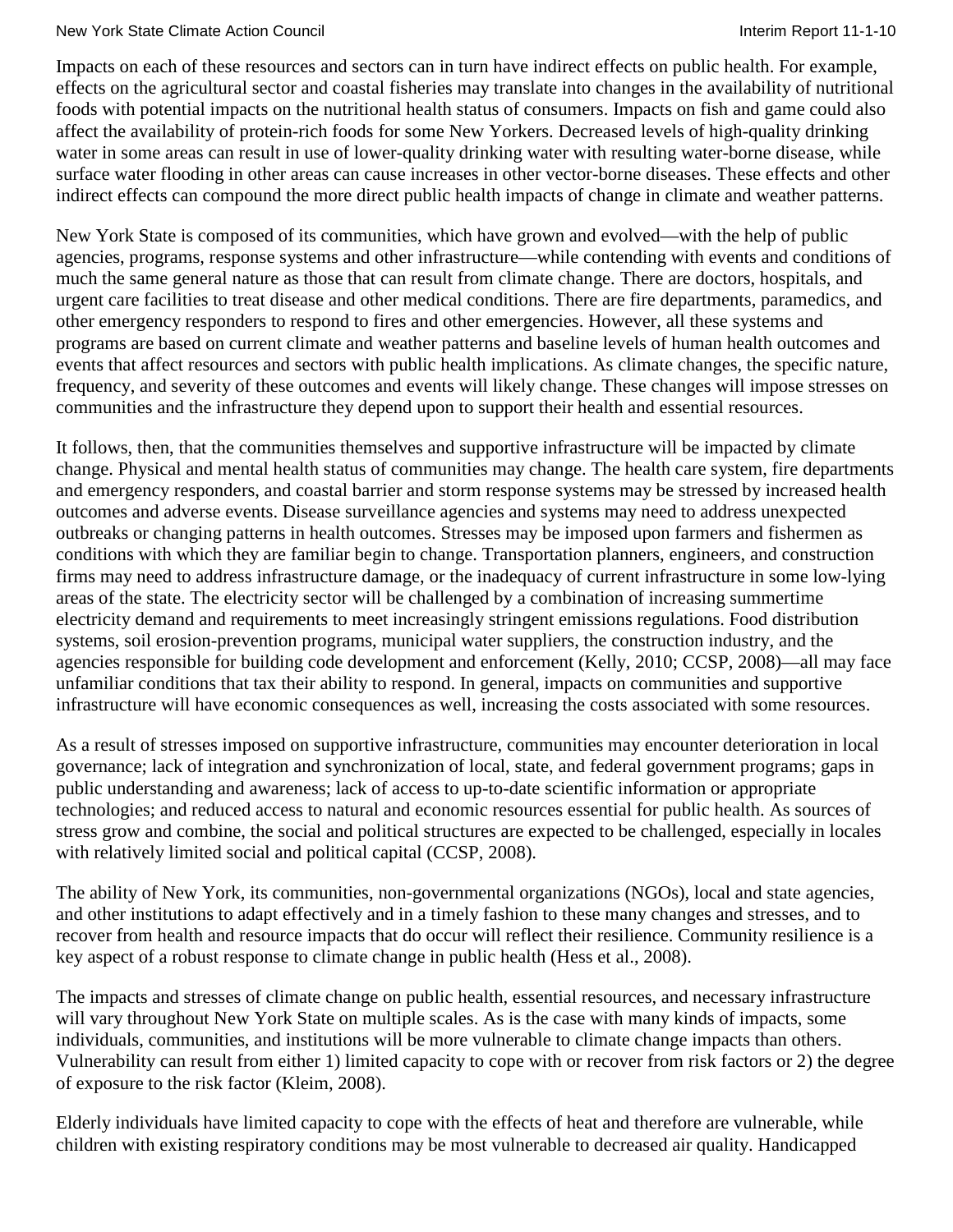individuals may be vulnerable to weather-related emergencies and fires, while immuno-compromised individuals would be most vulnerable to infectious disease.

Individuals who make up a community may have low income, limited education, and/or be subject to language barriers. These conditions limit capacity to cope with stresses and can further limit access to resources, services, and information that may be scarce as infrastructure is impacted by the effects of climate change. Local infrastructure for public health and other resources may already be stressed due to lower tax bases in communities of low income, and may be vulnerable to increased stresses due to the effects of climate change, resulting in further limitations in their ability to provide services. Rural communities may have limited access to public health facilities and services, public transportation, and other services, resulting in a vulnerability to some climate change impacts. Location is an important determinant of hazards that may be encountered, and certain places will bear more risk than others (Hess et al., 2008). Communities in physical proximity to direct or indirect climate change impacts have higher exposure to risk factors and as such may be particularly vulnerable. For example, communities with building stock, transportation corridors, or other resources in coastal or riparian flood zones may be uniquely vulnerable to the effects of rising water levels and increased flooding. Some lowincome inner-city communities with high prevalence of respiratory conditions may be vulnerable to the cumulative effects of elevated daytime temperatures, decreased air quality, and power outages.

# **Environmental Justice Considerations**

Some New York communities of color and low-income status already suffer from disparities in health outcomes and disproportionate burdens of environmental insults. These communities, especially in urban areas, typically have limited access to resources such as adequate health care, nutritious food, adequate housing, and safe neighborhoods (see the NYS 2009 Energy Plan Environmental Justice Brief). Furthermore, lower incomes can restrict opportunities to engage in health promoting behaviors. For these reasons, low income communities and communities of color are particularly vulnerable to the impacts of climate change on public health, essential resources, and infrastructure. These communities may lack the resilience necessary to effectively adapt to changing climate and recover from impacts to public health and resources.

Restrictions on greenhouse-gas emissions are necessary to reduce the pace of global climate change, but these measures may raise the price of energy and energy-related products and services and low income communities may be unduly burdened by the higher costs of electricity (Stone and Fielder, 2008). Climate change could also impose economic burdens such as increasing consumer food costs due to impacts on national and world agriculture. Many of these communities are already overburdened by pollution, higher asthma rates and other environmentally related health problems. Residents of these communities are often financially unable to move or adapt to climate change impacts. Some limited evidence from a study in New York City suggests that the health consequences of ozone and other air pollution could be greater in environmental justice communities where a greater number of individuals may be asthmatic compared to other communities compared to other communities with similar air quality (NYSERDA, 2006). To the extent that low income and minority communities are located in areas of the state where sea level rise and or storm surge events are expected to take place, such climate change impacts could result in the displacement of many residents in these communities.

The combination of limited access to essential resources (such as health care, clean air, and others), and elevated incidence or prevalence of some health outcomes, results in the vulnerability of many communities of color or low income. Solutions include ensuring equity in access to resources and reducing health disparities.

# **Co-benefits and Unintended Consequences**

Community resilience and integrated public health capacity that are developed in an effort to promote adaptation to climate change can have many co-benefits. Communities that are prepared to absorb the stresses of climate change impacts with minimal public health consequences will also be best prepared to absorb shocks from natural disasters unrelated to climate change, as well as from terrorism, crime, and other threats. Since programs that bolster resilience to climate change also impart resistance to other threats, efforts can be carried out collaboratively with other preparedness and capacity-building programs and the program costs shared.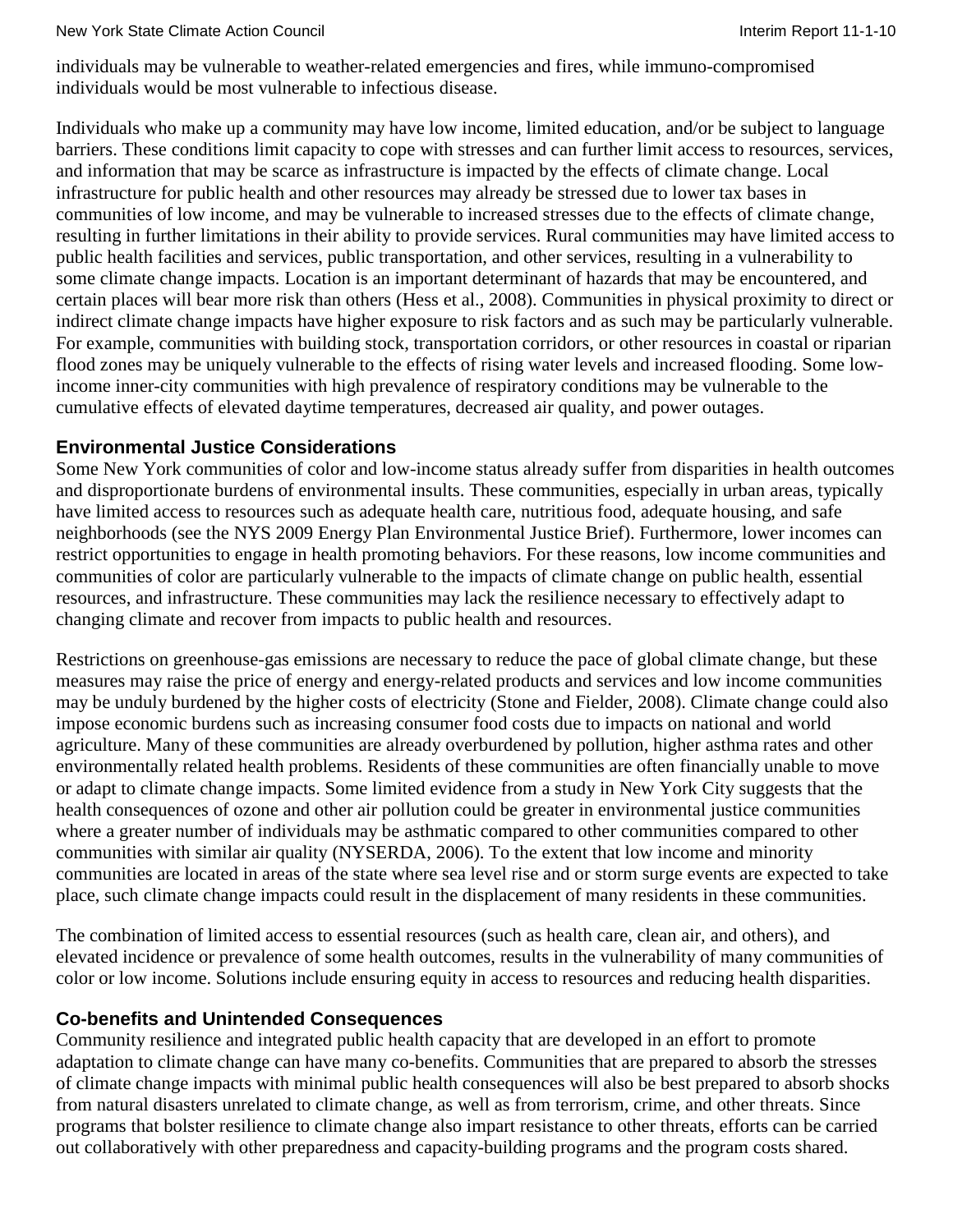# **Related Efforts**

There are many current federal, state and local programs that contribute toward community resilience and/or integrated public health capacity that will help to reduce human health impacts of climate change. Below are some examples of federal and state programs that promote "climate smart" communities, contribute to the protection of food, water, and air resources, and help to strengthen public health infrastructure.

Climate Smart Communities is a state-local partnership to help municipalities combat climate change and build grass-roots support for climate action. It emphasizes emission reduction and adaptation steps that support community goals, save taxpayer dollars and help make New York's communities vibrant, desirable places to live and work. A total of 81 New York communities already have pledged to become Climate Smart, and are undertaking a variety of climate-related plans and projects. A community joins the Climate Smart network by adopting a ten point pledge to reduce greenhouse gas emissions, prepare for climate change, and invest in green economies. Climate Smart Communities receive regular updates from DEC concerning climate action and funding sources. For more information see [http://www.dec.ny.gov/energy/50845.html.](http://www.dec.ny.gov/energy/50845.html)

In 2009, EPA launched a competitive grant program to assist local and tribal governments in establishing and implementing climate change initiatives. The overall goal of the Climate Showcase Communities grant program is to create replicable models of sustainable community action that generate cost-effective and persistent greenhouse gas reductions while improving the environmental, economic, public health, or social conditions in a community. (See: [http://www.epa.gov/statelocalclimate/local/showcase/\)](http://www.epa.gov/statelocalclimate/local/showcase/)

The Department of Health is currently working with Cornell University, Cornell Waste Management Institute, Cornell Cooperative Extension and the New York City Parks Department to encourage urban community gardening and agriculture. This effort is intended to promote the public health benefits of community gardening while considering potential health risk associated with soil contamination. It also has relevance to concerns related to future food security. The four-year "Healthy Soils, Healthy Communities" project, funded by the National Institutes of Health, intends to investigate the extent of soil contamination, evaluate exposure reduction strategies, and carry out community outreach to help communities facilitate healthy localized food production.

EPA's Clean Water State Revolving Fund (CWSRF) programs provided more than \$5 billion annually in recent years to fund water quality protection projects for wastewater treatment, nonpoint source pollution control, and watershed and estuary management. This funding can improve the resilience of community water resources to drought and increased water demands. Dozens of NYS communities received funds from this program in 2009. (See: [http://www.epa.gov/owm/cwfinance/cwsrf/\)](http://www.epa.gov/owm/cwfinance/cwsrf/)

DEC is engaged in a 'first-of-a-kind' multi-pollutant air quality planning pilot project with EPA called the Air Quality Management Plan (AQMP). DEC's goal for the AQMP project is to develop an all-encompassing air quality plan that will look holistically at air quality planning by including consideration of climate change, air pollutants, transportation, energy and environmental justice. EPA is intending to use this project to create a national model for integrated air quality planning and New York State has been chosen as one of the three areas nationally with North Carolina and St. Louis metropolitan area. The project is in the conceptual model design phase and will be involving stakeholders, including the environmental justice community, in the AQMP development process. (See DEC's EJ Interagency Task Force Action Agenda at [http://www.dec.ny.gov/docs/permits\\_ej\\_operations\\_pdf/decdraftactplan.pdf\)](http://www.dec.ny.gov/docs/permits_ej_operations_pdf/decdraftactplan.pdf)

New York State has a program, Clean Air NY, sponsored by the New York State Department of Transportation (NYSDOT), to improve the air quality in the New York City metropolitan area. The program works in collaboration with three transportation management associations in support of region-wide air quality efforts. Individuals, employers and other organizations (both private and nonprofit) can join the program by completing a form on-line. As a member, employers and organizations are asked to distribute to their employees information on how to reduce air pollution on Air Quality Action Days (days where NYSDEC has issued an Air Quality Advisory). Individuals are encouraged to make everyday choices to prevent air pollution. Individuals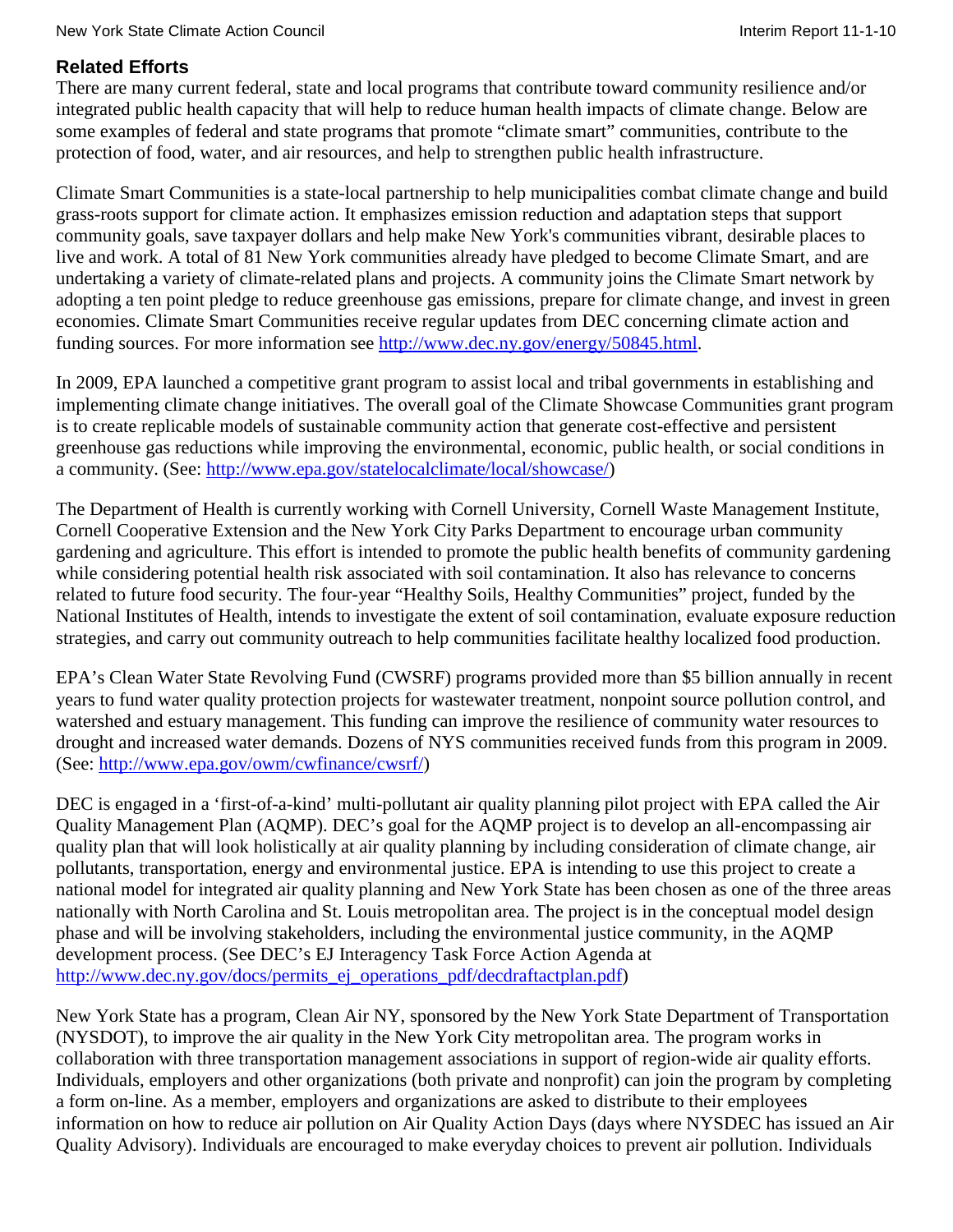#### New York State Climate Action Council **Interimental Interim Report 11-1-10** New York State Climate Action Council

can sign-up to receive real-time updates on Air Quality Action Days. (See [http://www.cleanairny.org/exthome.htm\)](http://www.cleanairny.org/exthome.htm)

In cooperation with NYSDEC, NYSDOT alerts the public of potential risks to health caused by exposure to ground-level ozone, fine particulate matter or both. When air quality is expected to be unhealthy for sensitive populations, NYSDOT issues an Air Quality Action Day notification and encourages New Yorkers to make special efforts to drive less and reduce activities that contribute to air pollution. On Air Quality Action Days, NYSDOT also posts messages on electronic variable message signs along state highways to encourage travelers to car pool, take public transit, drive less and reduce the number of trips they take. NYSDOT maintenance crews also reduce, to the extent possible, use of mowers and small engines on those days in order to lessen emissions.

DEC established the New York State Environmental Justice Advisory Group, which is directed and chaired by DEC staff and includes representatives from environmental justice advocacy groups, state, local and federal government, environmental organizations, and business. The Advisory Group meets several times a year and provides independent advice and recommendations to DEC on matters relating to environmental justice, including the integration of environmental justice principles into the DEC's programs, policies, regulations, legislative proposals and activities. More information on the DEC Environmental Justice Advisory Group can be found on DEC's website at [http://www.dec.ny.gov/public/907.html.](http://www.dec.ny.gov/public/907.html)

NYSDEC has partnered with New York City to carry out a major enforcement action to address urban outdoor air quality in East Harlem. The initiative called, Stop Smoking Initiative for Trucks and Boilers will implement a targeted sweep identifying idling trucks and polluting boilers. NYSDEC also has placed air monitoring units on the grounds of Metropolitan Hospital and will monitor the air in the area for two months. Data from these enforcement actions will be used to develop a long-term strategy for addressing local outdoor air pollution sources in NYC and could be used to address concerns in other EJ communities.

EPA's State Grant Program allocates funds to participating states to implement grant and loan programs for clean diesel projects. To support states in the development of clean diesel programs, EPA has developed a toolkit for state and local governments. Grant programs like these can help communities adapt to higher temperatures by reducing potential for localized air quality impacts exacerbated by higher temperatures. (See [http://www.epa.gov/diesel/prgstate.htm\)](http://www.epa.gov/diesel/prgstate.htm)

In New York City, PlaNYC is a sweeping plan for city's sustainable future. This plan, which has the potential to substantially enhance the resilience of the city and its communities, addresses five key dimensions of the city's environment – land, water, transportation, energy, air and climate change. The plan includes initiatives on expanding greenspace, city-wide tree planting, creating public plazas in all communities, promoting the use of cleaner burning heating fuels, reducing motor vehicle emissions and numerous others. As NYC indicates, this plan can become a model for other cities. More information is available at [http://www.nyc.gov/html/planyc2030/html/home/home.shtml.](http://www.nyc.gov/html/planyc2030/html/home/home.shtml)

State energy infrastructure planning considers climate change-related health impacts. The 2009 NYS Energy Plan specifically discusses these health impacts in the Climate Change and the Health, Energy Production and Energy Use Issue Briefs. For example, an issue identified in the Health, Energy Production and Energy Use Brief was that health outcome data can be an important resource for communities, scientists and government agencies for describing disease burdens, and can be considered along with other information when siting energy facilities, such as those that might be necessary to meet demand associated with higher summer temperatures. Health outreach and education materials can help communicate public health messages to empower communities and community members to make informed decisions to protect their health. (See [http://nysenergyplan.com/index.html\)](http://nysenergyplan.com/index.html)

To better understand and plan for how climate change will affect our state, inclusive of health impacts on its population, the New York State Energy Research and Development Authority (NYSERDA) funded a two-year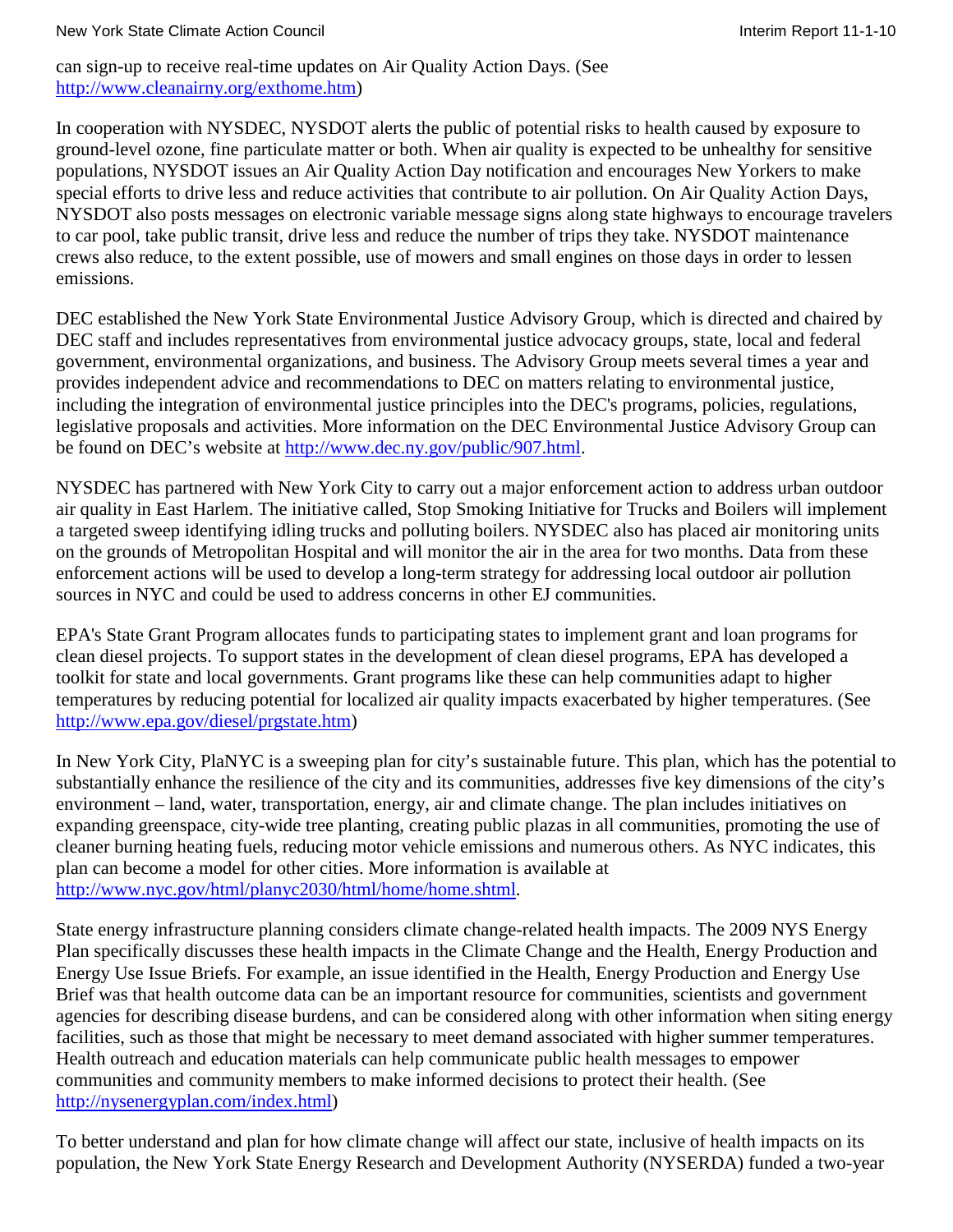New York State Climate Action Council **Interimental Interim Report 11-1-10** New York State Climate Action Council

study called Integrated Assessment for Effective Climate Change Adaptation Strategies in New York State. The goal of this effort is to identify and assess both near-term and longer-term potential impacts in New York under different climate change scenarios. This research will also identify and begin to evaluate adaptation strategies. (See [http://www.nyserda.org/programs/environment/emep/10851\\_project\\_update.pdf\)](http://www.nyserda.org/programs/environment/emep/10851_project_update.pdf)

CDC is leading efforts to anticipate the health effects of climate change, to assure that systems are in place to detect and track them, and to take steps to prepare for, respond to, and manage associated risks. CDC is using its prevention expertise to address climate change and is preparing for the possibility of health effects related to climate change in the same way it prepares for the possibilities of bioterrorism and pandemic influenza. CDC is uniquely poised to lead efforts to anticipate, prevent and respond to the broad range of effects on the health of Americans and the nation's public health infrastructure. Building on existing programs and the Essential Public Health Services, CDC has identified 11 priority health actions for climate change. CDC partners with state and local health agencies on these efforts through the National Association of County and City Health Officials. (See [http://www.cdc.gov/climatechange/\)](http://www.cdc.gov/climatechange/)

CDC's Healthy People programs provide science-based, 10-year national objectives for promoting health and preventing disease for communities. Proposed objectives for Healthy People 2020 include many specific objectives for strengthening public health infrastructure, for example, by working with state, local and tribal agencies. (See

[http://www.healthypeople.gov/hp2020/Objectives/TopicArea.aspx?id=40&TopicArea=Public+Health+Infrastru](http://www.healthypeople.gov/hp2020/Objectives/TopicArea.aspx?id=40&TopicArea=Public+Health+Infrastructure) [cture\)](http://www.healthypeople.gov/hp2020/Objectives/TopicArea.aspx?id=40&TopicArea=Public+Health+Infrastructure)

Many of the potential health effects of climate change are related to threats we already face, including heat waves, extreme weather events and emerging infectious diseases. Taking preparedness steps can keep the public safer and healthier when they do occur. Federal agencies such as CDC, and state agencies such as SEMO provide access to information that will help the public to prepare for the unexpected. These resources are intended to assist the public in getting an emergency supply kit, making a family emergency plan, and staying informed about the different types of emergencies that could occur and their appropriate responses. (See [http://www.ready.gov/\)](http://www.ready.gov/)

### **Research/Information Needs**

The resilience of communities in the face of adversity is a relatively recent research topic, and the factors that contribute to resilience are not fully understood. While the difficulties encountered by communities and public health agencies to respond to some disasters has been well documented (e.g., Hurricane Katrina (e.g., Rodriquez and Aguirre, 2006)), these examples of community resilience or the lack thereof may be specific to the kind of disaster and more importantly the highly specific nature of the community. Conclusions from such studies may not be directly applicable to the communities and specific climate change impacts that may occur in New York. This necessitates further study of the capacity of New York communities to respond to stresses that are relevant to the unique physical, biological, economic and cultural makeup of this state. Such research will inform ongoing efforts to build community resilience and help target public health capacity expansion efforts.

In addition, there is a need to improve information exchange between NGOs, agencies and research organizations. There is also a need to bridge the gap between scientific and local knowledge in order to create programs capable of withstanding stresses (Blanco, 2006).

### **References**

Blanco AV. 2006. Local initiatives and adaptation to climate change. Disasters. Mar;30(1):140-7.

CCSP. 2008: Analyses of the effects of global change on human health and welfare and human systems. A Report by the U.S. Climate Change Science Program and the Subcommittee on Global Change Research. [Gamble, J.L. (ed.), K.L. Ebi, F.G. Sussman, T.J. Wilbanks, (Authors)]. US Environmental Protection Agency, Washington, DC, USA.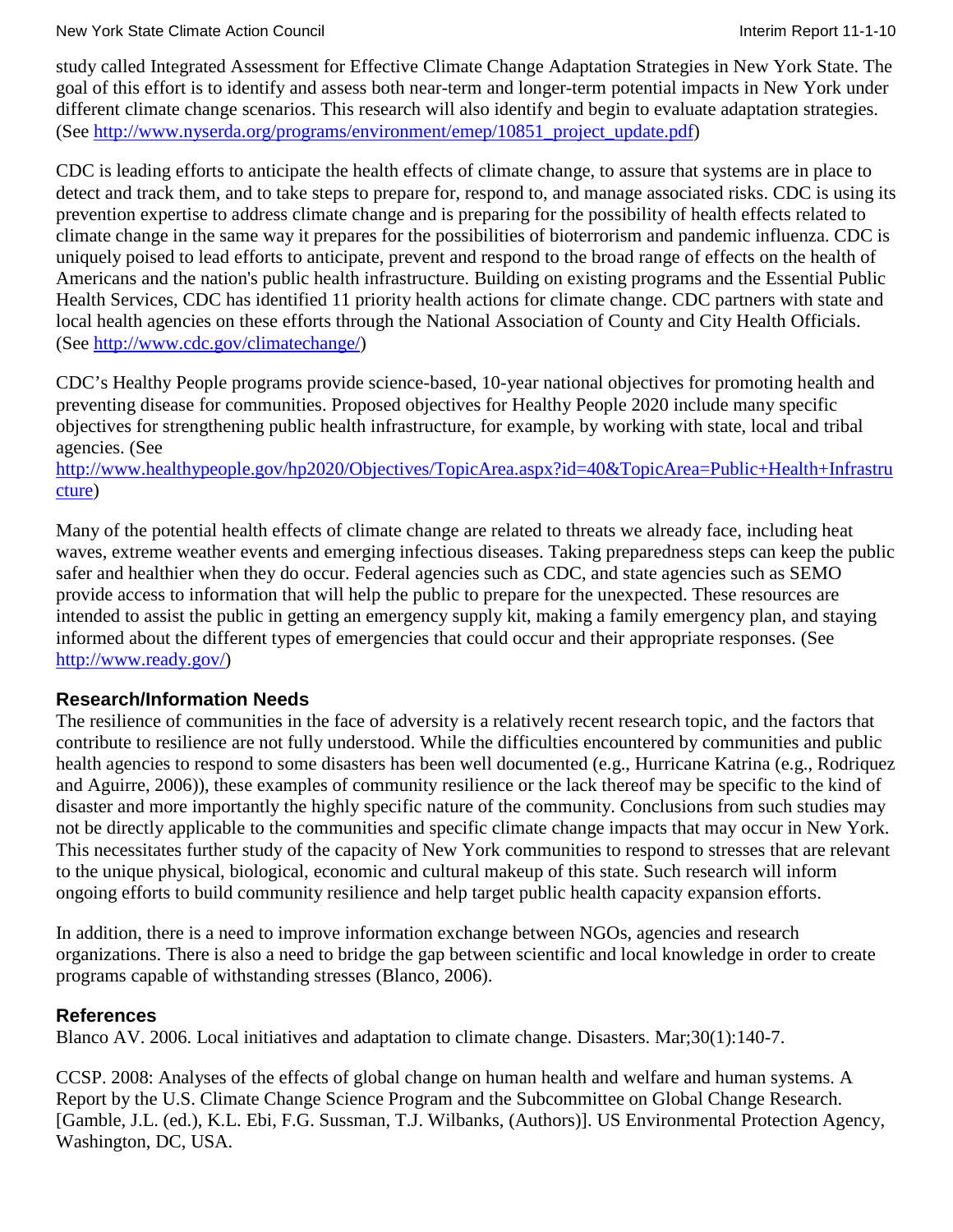New York State Climate Action Council **Interiment Council** Interim Report 11-1-10

Dean JG, Stain HJ. 2010. Mental health impact for adolescents living with prolonged drought. Aust J Rural Health. Feb;18(1):32-7.

Ebi KL, Semenza JC. 2008. Community-based adaptation to the health impacts of climate change. Am J Prev Med. Nov;35(5):501-7.

Hess JJ, Malilay JN, Parkinson AJ. 2008. Climate change: the importance of place. Am J Prev Med. Nov;35(5):468-78.

Keim, M.E. 2008. Building Human Resilience: The Role of Public Health Preparedness and Response as an Adaptation to Climate Change. Am J Prev Med. 35().

Kelly, MJ. 2010. Energy efficiency, resilience to future climates and long-term sustainability: the role of the built environment. Philos Transact A Math Phys Eng Sci. Mar 13;368(1914):1083-9.

Mukheibir, P. 2010. Water Access, Water Scarcity, and Climate Change. Environmental Management Springer New York 0364-152X (Print) 1432-1009 (Online) Volume 45, Number 5 / May.

NYSERDA. 2006. A Study of Ambient Air Contaminants and Asthma in New York City Final Report 06-02. [http://www.nyserda.org/publications/Report%2006\\_02\\_web.pdf](http://www.nyserda.org/publications/Report%2006_02_web.pdf)

Rodríguez H, Aguirre BE. 2006. Hurricane Katrina and the healthcare infrastructure: A focus on disaster preparedness, response and, resiliency Front Health Serv Manage. Fall;23(1):13-23; discussion 25-30.

Stone, C, Fielder, M. 2008. The Effects of Climate-Change Policies on the Federal Budget and the Budgets of Low-Income Households: An Economic Analysis. Center on Budget & Policy Priorities.. <http://www.cbpp.org/files/10-24-07climate.pdf>

Wolfe DW, Ziska L, Petzoldt C, Seaman A, Chase L, Hayhoe K. 2008. Projected change in climate thresholds in the Northeastern U.S.: Implications for crops, pests, livestock, and farmers. Mitigation and Adaptation Strategies for Global Change. 13: 555-575.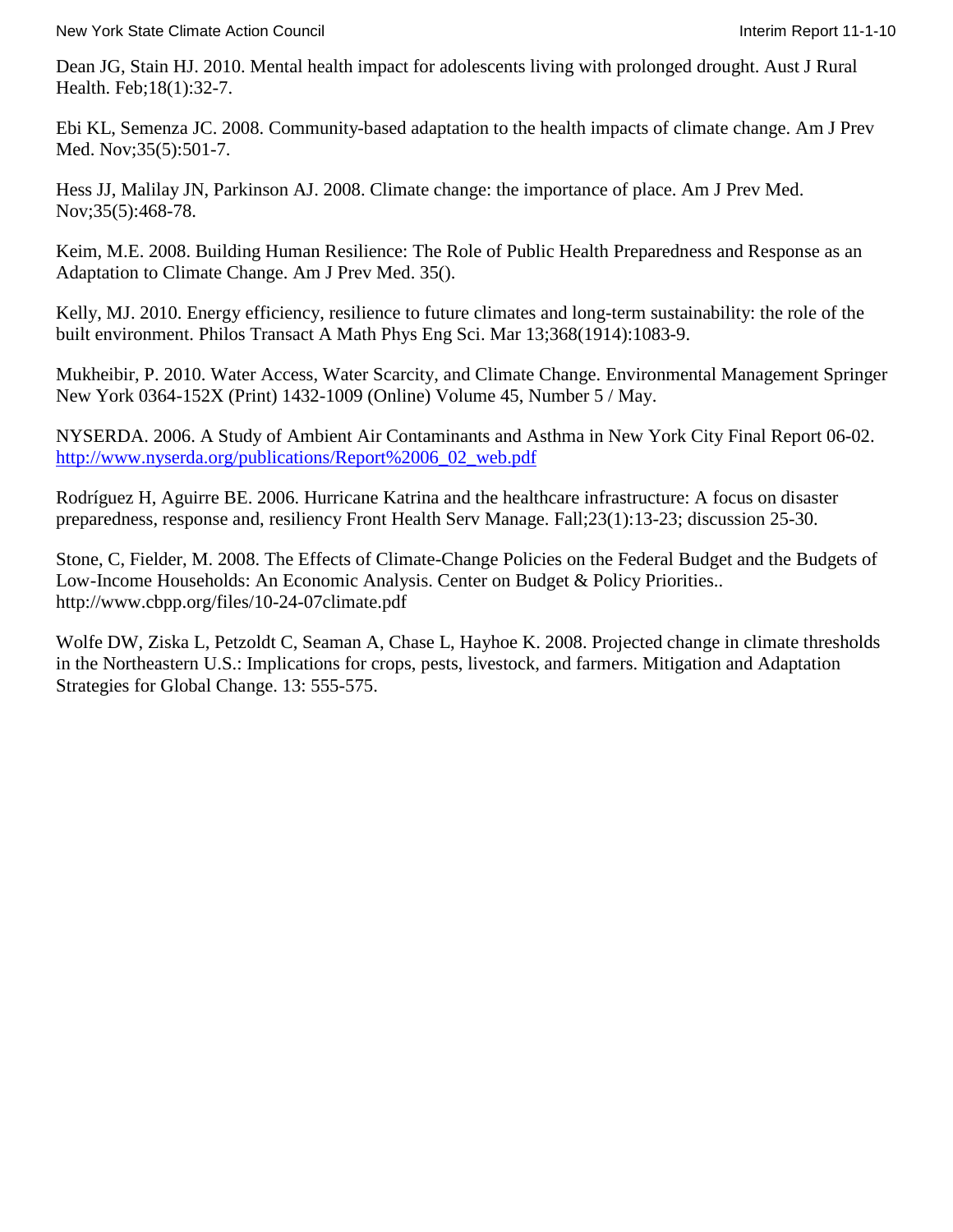### **Recommendation 5. Evaluate and enhance, as necessary, the capacity of existing surveillance programs for vector-, food-, and water-borne diseases and disease-causing agents to monitor and respond to the anticipated climate change-related increase in such public health threats.**

New York State currently has extensive and robust programs for detecting, preventing, and controlling vector-, water-, and food-borne diseases, and disease-causing agents. However, changes in temperature and precipitation are likely to cause changes in the distribution and numbers of disease-causing vectors and changes in the quality of water used for drinking, recreation, and food production. These changes may result in increases in the incidence of some diseases (e.g., Lyme disease, West Nile virus, eastern equine encephalitis, *Salmonella* food poisoning). New York should implement measures so that existing programs, at both the State and local levels, are adequately prepared for the possible increase in these kinds of diseases and disease-causing agents.

# **Specific Actions**

### **A. Evaluate the capacity of existing programs, enhance surveillance of disease and diseasecausing agents, and enhance the capacity of public health programs that control diseasecausing agents.**

New York State programs for the detection, prevention and control of vector-, water-, and food-borne diseases, and disease-causing agents are likely to require additional resources.

### **Potential Cost**

Although uncertain, it may be possible to accomplish the evaluation of existing program capacity with limited additional staffing resources. The costs associated with any necessary program enhancements are unknown at this time but could be estimated as part of the evaluation of existing program capacity and would be offset to a degree by the avoided health impacts.

### **Timeframe for Implementation**

Since New York State already has extensive and robust programs in this area, immediate implementation may not be necessary. If feasible, initial implementation of this action (i.e., the recommended program evaluation) should begin as soon as adequate staffing resources are available.

### **Potential Implementation Mechanisms**

Provide the NYS Department of Health with the resources necessary to perform the recommended evaluation and, as necessary, the program enhancements.

### **B. Provide necessary assistance to local governments.**

Much of the burden of responding to extreme climate variability and climate change will fall upon local governments. Mechanisms for providing assistance to these entities will be essential.

# **Potential Cost**

Costs of determining the kinds of assistance that may be needed for local governments are a subset of the costs of 5-A. Costs of actually providing any necessary assistance to local governments could be substantial but are unknown at this time.

### **Timeframe for Implementation**

Same as for 5-A, above.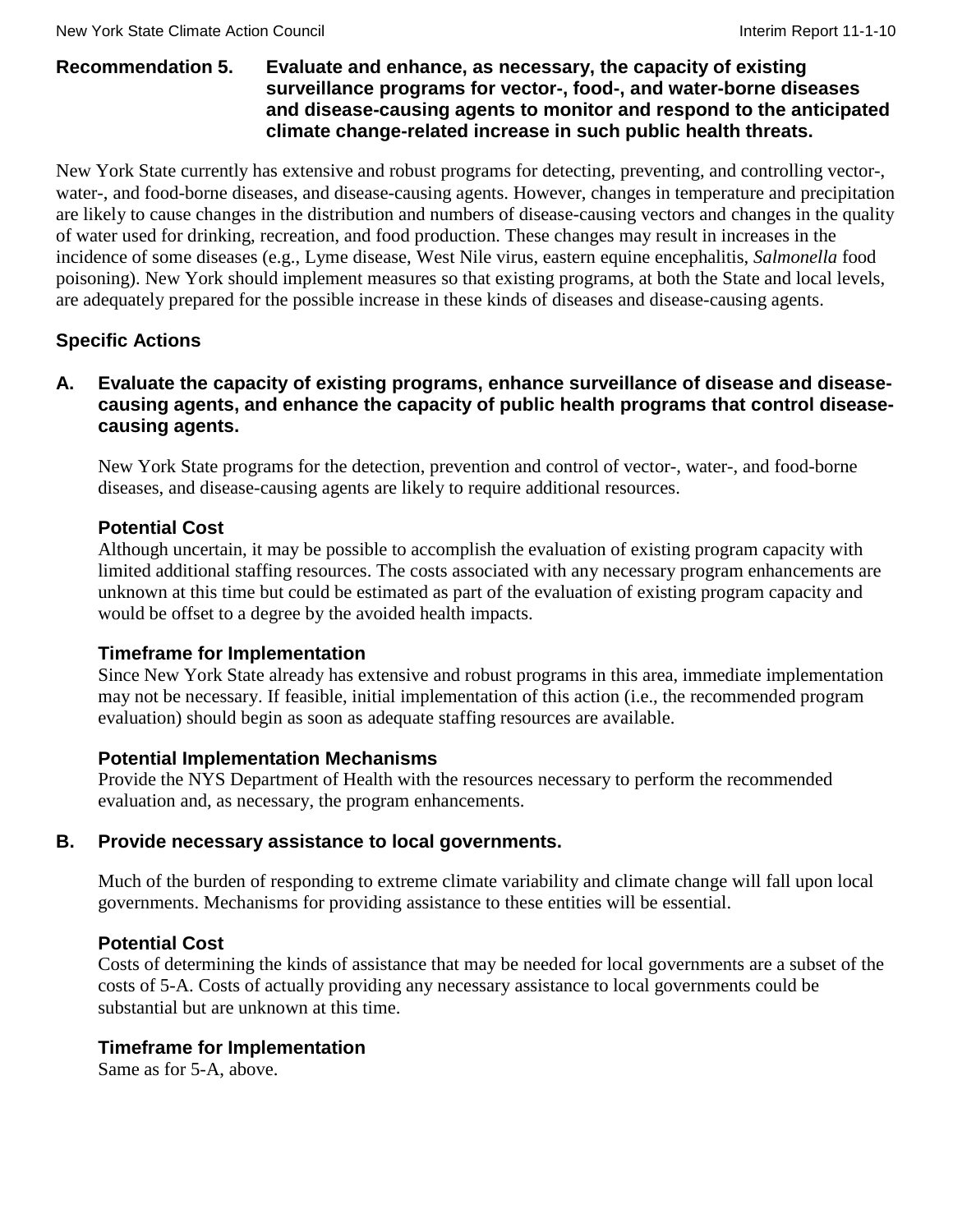### **Potential Implementation Mechanisms**

As part of performing the evaluation recommended in 5-A, the NYS Department of Health could provide a characterization of local government needs. Once those needs are identified, mechanisms for providing any necessary assistance to local governments can begin to be identified.

### **C. Expand analytical laboratory capacity to support essential environmental monitoring, disease surveillance, and outbreak investigation/control activities.**

Adequate analytical laboratory capacity is a critical component in detecting and preventing vector-, water- , and food-borne diseases.

# **Potential Cost**

Additional staffing may be needed to evaluate existing laboratory capacity. The cost of any possible expanded analytical laboratory capacity is unknown at this time.

# **Timeframe for Implementation**

Same as for 5-A, above.

### **Potential Implementation Mechanisms**

This action can be implemented by including the NYS Department of Health's Wadsworth Center in implementing 5-A.

# **Additional Information on Overall Timing of Implementation**

Although some impacts of climate change on water-, food- and vector-borne disease incidence can be predicted, we cannot anticipate the nature, magnitude or timing of all possible impacts. Therefore, enhanced surveillance to track increases in environmental indicators, disease agent populations, and disease incidence should begin as soon as feasible (Semenza & Menne, 2009). Disease prevention should be emphasized as the first line of defense against infectious agents but, because relevant disease prevention efforts are already substantial, comprehensive surveillance is needed to assist policy makers in identifying climate-related risks that warrant additional resources.

Likewise, evaluation of the capacity of existing programs related to vector-, water-, and food-borne diseases, especially diseases known to be associated with climate change, must be a high priority. These evaluations will inform efforts to re-deploy of scarce resources in anticipation of climate change impacts.

Immediate efforts to enhance surveillance and evaluate existing programs should not delay efforts to implement high-value strategies that are considered very likely to ameliorate the effects of climate change. For example, the NYS DOH should continue to emphasize the revision of existing watershed rules and regulations in anticipation of increased nutrient, toxin, and microbiological loads to source waters. Efforts to provide necessary assistance to local governments should also begin immediately, with a focus on building NYS DOH and NYS DEC capacity to provide free consultation to local officials.

Within two years, and after existing surveillance has been improved and existing programs have been evaluated, actions should be taken to enhance the capacity of public health programs that control, and/or respond to, vector-, water-, and food-borne disease causing agents, and mechanisms should be identified to provide necessary assistance to local governments.

As needs arise, analytical laboratory capacity should be expanded to support essential environmental monitoring, disease surveillance and outbreak investigation/control activities.

# **Impacts/Vulnerabilities Addressed**

Validated models to predict future vector-, water-, and food-borne disease incidents in New York under extreme climate variability and climate change scenarios are not available. Even qualitative assessments remain highly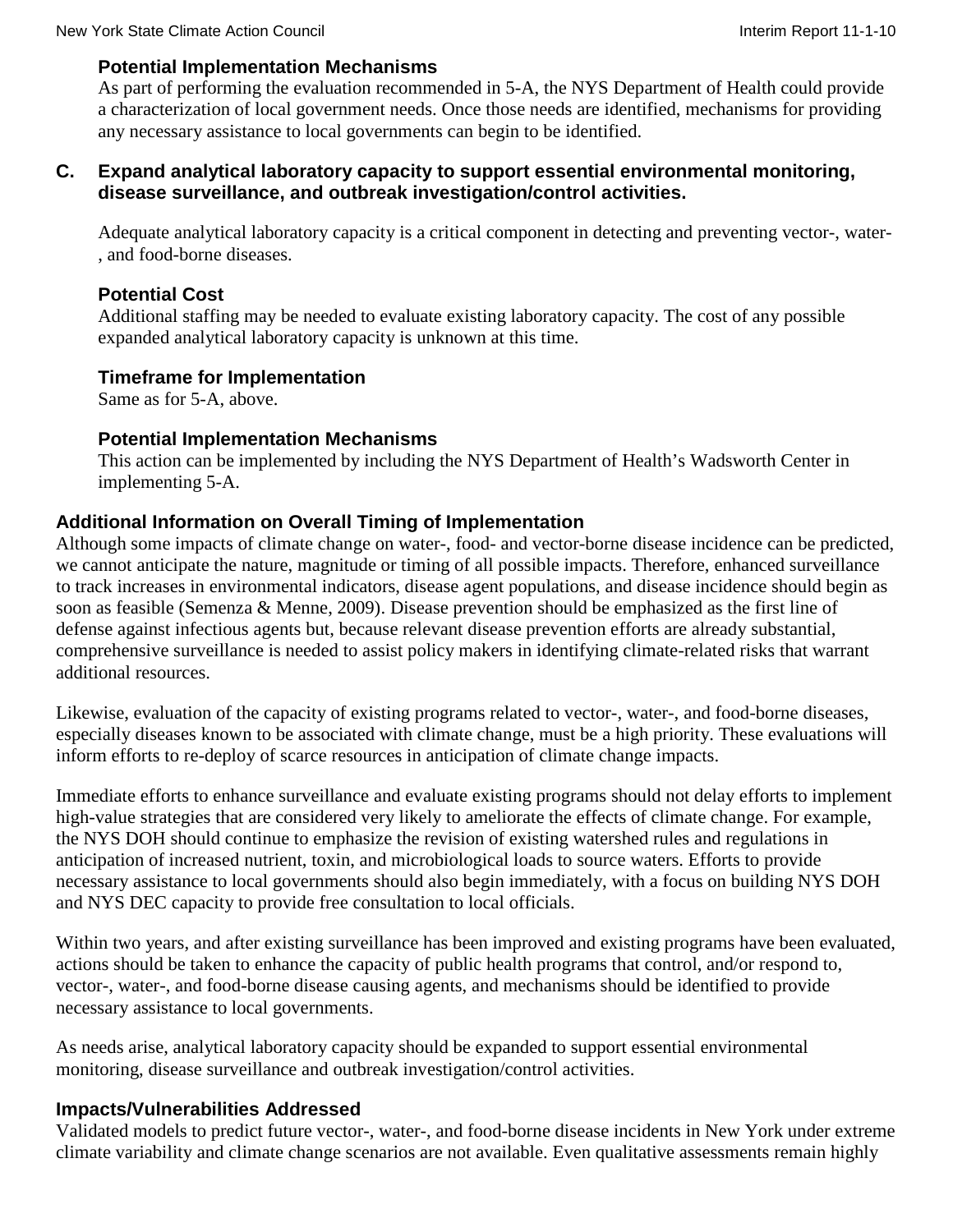uncertain. Both the potential for widespread impacts from emerging diseases—and the challenges encountered when attempting to determine the role of climate change in the emergence and spread of novel disease agents are exemplified by *Borrelia burgdorferi*, the species of bacteria that causes Lyme disease. Evidence suggests that the rapid spread of Lyme disease since its discovery in Connecticut during the 1970s was due primarily to the spread of infected deer ticks (Magnarelli et al., 1984). However, climate-induced increases in wild rodent food sources, resulting in burgeoning rodent populations, may have contributed to tick dissemination (Ostfeld et al., 2006). After over 30 years of scientific study, the manner in which deer, rodents, ticks, humans, habitats, and climate interact to determine Lyme disease incidence rates in a given geographical region is still under investigation.

Similarly, the interaction of climate, vector populations, and other factors in determining incidence of mosquitoborne illnesses remains complex and not adequately understood. Gubler et al. (2001) point out that epidemic potential depends not just on temperature and rainfall, but upon the interaction of numerous virus, host, and environmental parameters. They suggest that sociological factors, such as a tendency to stay indoors, and technological advances, such as air conditioning and window screens, are important determinants of mosquitoborne disease incidence. As an example, the authors note that the summer mean temperature in the southeastern U.S. is actually 2 to 3 degrees centigrade higher than in Caribbean islands, yet Caribbean islands experience major epidemics of dengue fever, whereas the U.S. does not. Dengue is not established in the U.S., despite the fact that the mosquito vectors are present in the U.S. and that there has been increased imported dengue in the past 20 years.

On the other hand, climate change appears to have contributed to the extension of the tropical fungal pathogen *Cryptococcus gattii* into northwestern Canada and the U.S. (Frumkin et al., 2008). Hypervirulent strains of *Cryptococcus gattii* have generated surprisingly high mortality rates among infected patients in Oregon, a state where until recently outbreaks of the disease were unknown, and it is feared that these hypervirulent strains may next spread south, into northern California (Byrnes et al., 2010).

Despite the high degree of uncertainty associated with attempts to relate climate change and infectious disease risks, some general observations may be made. These were discussed in the U.S. National Assessment of the Potential Consequences of Climate Variability and Change (US Global Change Research Program, 2000) and are only briefly summarized here.

Most vector-borne diseases exhibit a distinct seasonal pattern, which clearly suggests that they are weather sensitive. Mosquitoes, which are vectors for West Nile Virus and other diseases, reproduce in larger numbers and feed more in warmer weather, and ticks may survive longer and have more opportunities for human contact with a favorable and milder climate during winters (Epstein, 2005). In addition, mosquito-borne illness may be associated with discharges of raw (untreated) wastewater to streams. Vazquez-Prokopec et al. (2010) recently reported that West Nile Virus infection in mosquitoes, corvids, and humans was spatially clustered and statistically associated with streams that received combined sewer overflow in urban Atlanta, Georgia.

Exposure to water-borne disease can result from drinking contaminated water, eating seafood from contaminated water, eating fresh produce irrigated or processed with contaminated water, or from activities such as fishing or swimming in contaminated water. Harmful algal blooms, which can produce toxins such as microcystins, may increase in frequency and duration under the influence of increasing temperatures and nutrient runoff. Changes in precipitation, temperature, humidity, salinity, and wind have a measurable effect on water quality. Climate changes projected to occur in the next several decades, in particular the likely increase in extreme precipitation events, will probably raise the risk of contamination events. Wastewater systems that combine storm drains, sewage, and industrial waste are still used in some New York communities. During rainstorms or spring snowmelt, when the volume of water discharged can exceed the capacity of the sewage treatment system, these systems are designed to overflow and discharge untreated sewage into surface waters. In 1994, EPA developed a framework to control such combined-sewer overflows under the federal Clean Water Act's water discharge permit program. If combined sewer systems remain in place and continue to discharge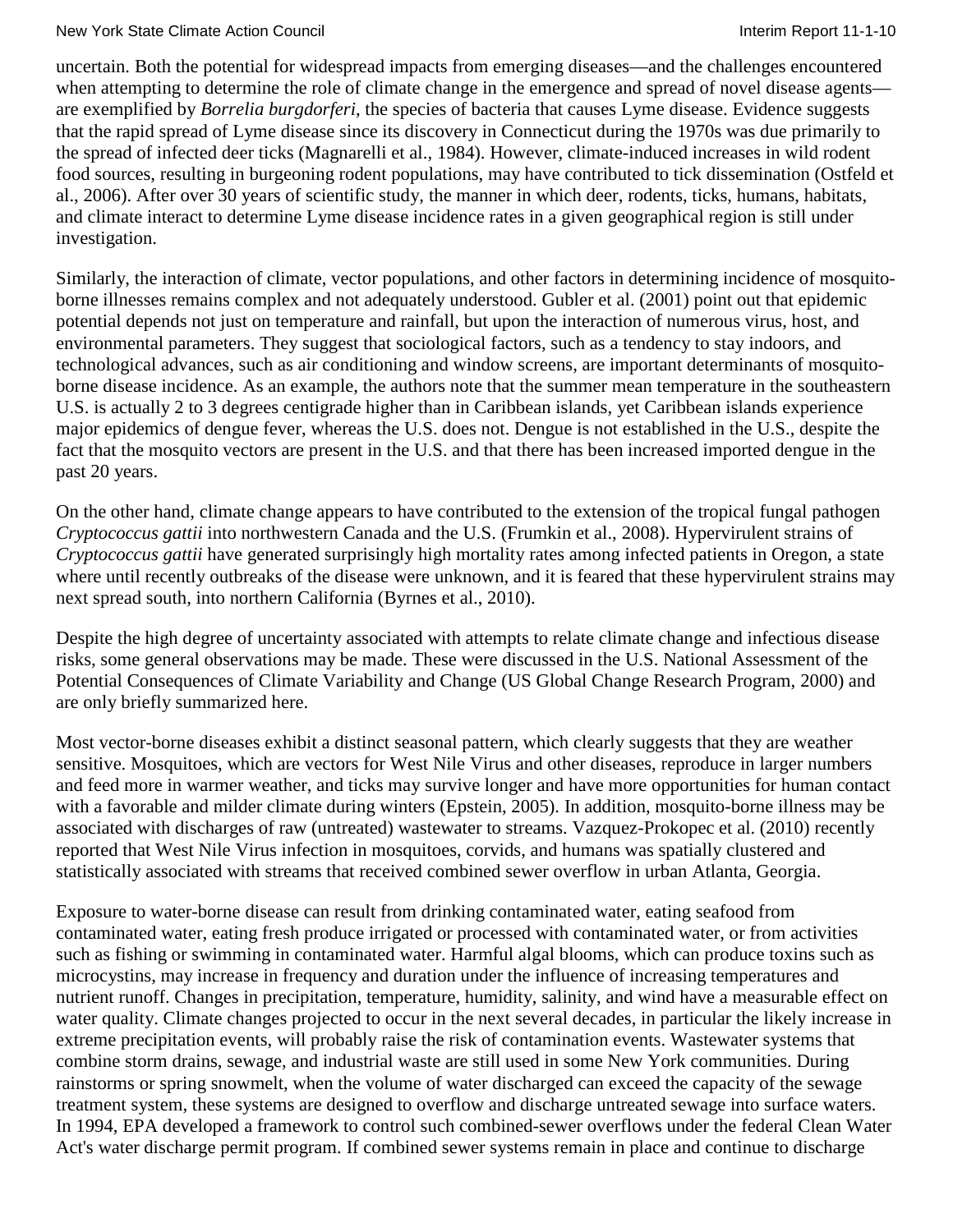untreated wastewater during storms, they will very likely pose an increased health risk under projected increases in intense precipitation events.

Increased temperature poses a direct risk for food contamination by providing favorable growth conditions for infectious agents such as *Salmonella* (D'Souza et al., 2004) and *Vibrio* species.[2](#page-88-0)

People most vulnerable to infections include, by definition, those with developing or weakened immune function, such as infants, the elderly, and people with certain health conditions (e.g., pregnant women; transplant recipients; people being treated for automimmune disorders; people taking antacids, antibiotics, or steroids; and people with inherited or acquired immunodeficiency syndromes, liver or kidney disease, inflammatory bowel disease, and sickle cell disease).

People expected to be at risk for increased exposures to microbial pathogens due to climate change include people who work or recreate in areas where disease vectors are endemic; swim or bathe in high-risk surface waters; or consume seafood from high-risk marine waters. Urban dwellers may be at greatest risk for developing vector-borne illnesses secondary to increased rodent populations (Hirschhorn and Hodge, 1999). Some of the groups at risk for increased exposures to microbial pathogens due to climate change are historically disadvantaged.

# **Environmental Justice Considerations**

People with compromised immune systems will be particularly vulnerable to the increase in infectious diseases resulting from climate change. In addition, people of color, people living in remote areas, and persons of low socioeconomic status are often medically underserved, and so are potentially more likely to delay treatment for infections.

Small communities with limited resources to direct toward water and wastewater infrastructure may have a relatively high risk for water-borne illness. Similarly, small communities that rely on surface water supplies may find those supplies threatened by increased chemical and microbial contamination resulting from the impacts of climate change.

### **Co-benefits and Unintended Consequences**

Implementation of this recommendation may improve New York's capacity to prevent and control many vector- , water-, and food-borne diseases that are not related to climate change. For example, microbiologists and epidemiologists that investigate food-borne *Salmonella* outbreaks resulting from climate change are also available to investigate outbreaks due to many other agents.

Implementation may also improve New York's capacity to respond to agents that may be deployed by bioterrorists. The U.S. CDC lists plague (*Yersinia pestis*), botulism (*Clostridium botulinum* toxin), and viral hemorrhagic fevers among its Category A (high-priority) bioterrorism agents. Category B (second-highest priority) bioterrorism agents include food safety threats (e.g., *Salmonella* species, *Escherichia coli* O157:H7, *Shigella*); viral encephalitis (alphaviruses [e.g., Venezuelan equine encephalitis, eastern equine encephalitis, western equine encephalitis]); and water safety threats (e.g., *Vibrio cholerae*, *Cryptosporidium parvum*). These potential bioterrorism agents are also vector-, water-, and/or food-borne disease agents.

# **Related Efforts**

Programs implemented in New York State for the detection, prevention and control of vector-, water-, and foodborne diseases and disease-causing agents are extensive, and serve as high-quality models for the rest of the nation. A comprehensive review of these programs would be beyond the scope of this document. The following brief summaries are intended solely to illustrate the breadth of existing programs.

<span id="page-88-0"></span><sup>2</sup> The NYS DOH anticipates that risks of *Salmonella*- & *Vibrio*-related disease will increase if air and ocean temperatures increase, as pathogenic members of each genera prefer relatively warm temperatures, and case rates in New York typically peak during the hottest months.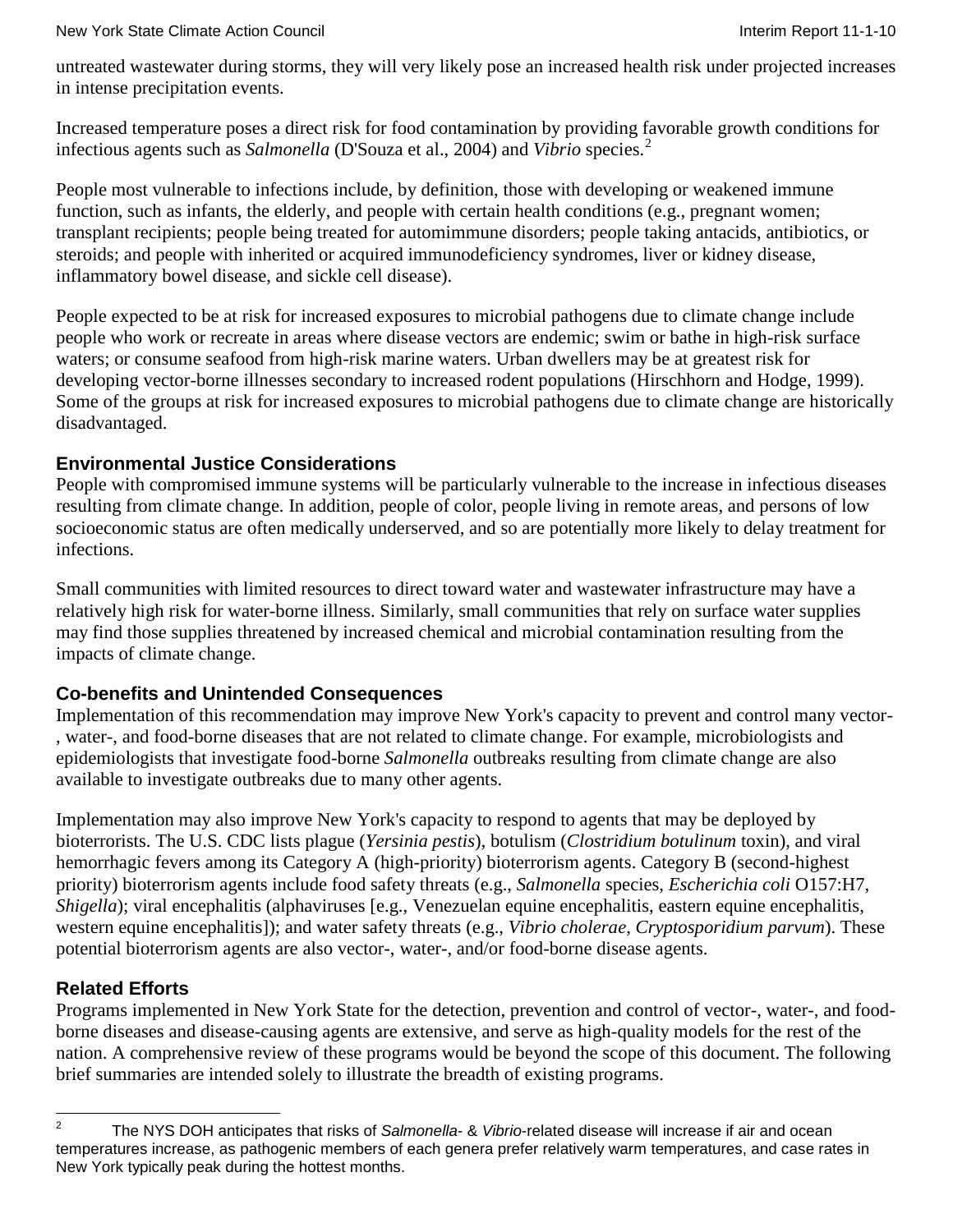#### New York State Climate Action Council **Interiment Council** Interim Report 11-1-10

In the area of vector control and vector-borne disease surveillance, local agencies play a key role, implementing programmatic strategies based on state plans, local conditions and community input. Examples include programs implemented in New York City, Suffolk County and Erie County.

In New York City, the Department of Health and Mental Hygiene's Office of Vector Surveillance and Control implements public education, surveillance, control and research activities focused primarily on reducing incidences of mosquito-borne and tick-borne illnesses (NYC DHMH, 2010). Observations of standing water reported by the public, government officials and other agencies prompt rapid remediation or treatment to reduce mosquito-breeding. Mosquito larvicide is applied to catch basins throughout the city to eliminate mosquitobreeding sites, and known mosquito-breeding locations are routinely treated.

Suffolk County implements a Vector Control and Wetlands Management Long-Term Plan that includes targeted applications of mosquito adulticide and larvicide, as well as environmental stewardship to restore tidal wetlands that were grid ditched during the 1930s, and which now require routine larvicide applications by air (Suffolk County. 2006).

Erie County's Vector Control Program focuses on rodent and mosquito control, and conducts active surveillance of rabies, leptospirosis and tick-related diseases (EC DOH, 2010). Erie County provides a tick identification service that is used by health providers, veterinarians and the public.

The New York State Department of Health (NYSDOH) also plays a key role in protecting the public from vector-borne diseases. The NYS DOH web site provides relevant information to the general public, and provides advice to physicians regarding procedures for testing and reporting suspected cases of mosquito-borne and tick-borne illnesses. The Department performs a wide variety of diagnostic laboratory tests, and conducts surveillance activities to facilitate the prompt recognition of human outbreaks.

The NYS DOH investigates unexplained infectious disease deaths, such as encephalitis cases due to unknown etiology.

NYS DOH scientists develop and validate molecular tools to detect and identify viruses and bacteria in clinical and environmental samples, methods that have helped address disease outbreaks caused by a wide variety of agents. Naturally occurring outbreaks involving bacteria are tracked with DNA typing (or bacterial fingerprinting) to confirm links between organisms causing human disease and their implicated presence in food or other products. This information is incorporated into a national database to proactively identify outbreaks that may affect neighboring states.

The New York State Department of Environmental Conservation (NYS DEC) also undertakes efforts to control vector-borne diseases. For example, the NYS DEC provides mosquito control recommendations on its web site, and establishes requirements for the safe application of pesticides including products that reduce mosquito and tick populations. The NYS DEC also regulates the management and recycling of waste tires that may harbor substantial mosquito populations. Illegal dumping has also been reported as a factor in the spread of vermin and disease.

In the area of water-borne disease prevention, direct efforts are again often undertaken by local authorities, although New York State and the federal government retain regulatory authority and provide considerable funding, oversight and consulting expertise. In areas where local and county water quality protection resources are few, NYS DOH regional offices provide the necessary expertise to ensure that local water sources are protected.

The NYS DOH and NYS DEC implement elements of the federal Safe Drinking Water Act and the Clean Water Act that protect water quality and minimize morbidity and mortality from waterborne diseases. The NYS DOH protects the public from waterborne pathogens in drinking water and recreational water, as well as cooling towers and other wet cooling devices.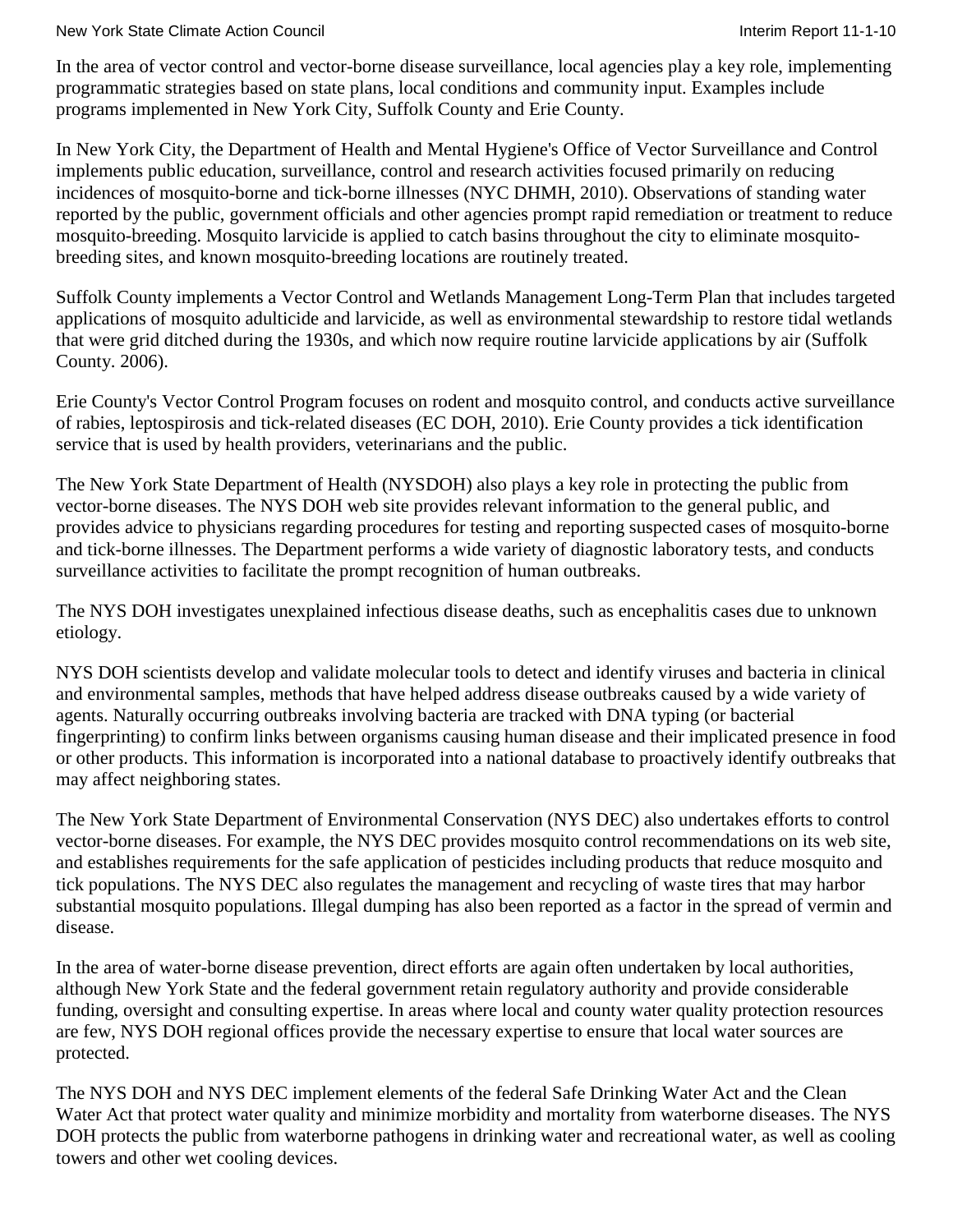#### New York State Climate Action Council **Interimental Interim Report 11-1-10** New York State Climate Action Council

The NYS DOH works closely with a wide array of private, public and pseudo-public entities such as the American Water Works Association, the New York State Rural Water Association, the Greater New York Hospital Association and the World Environment Fund to accomplish its goals. Watershed rules and regulations, put into place to preserve various source waters from degradation, are key components of this overall effort. For example, rules put into place to protect the New York City watershed are detailed, comprehensive, and a model for other municipalities. The rules include pathogen monitoring and other forms of surveillance to detect changes in water quality, such as changes that may result from climate change.

The federal Safe Drinking Water Act, as amended in 1996, established the Drinking Water State Revolving Fund (DWSRF) to make funds available to drinking water systems to finance infrastructure improvements. Also in 1996, New Yorkers approved the \$1.75 billion Clean Water/Clean Air Bond Act, which provides funding for a variety of environmental improvements related to five categories: Clean Water, Safe Drinking Water, Solid Waste, Municipal Environmental Restoration (Brownfields), and Air Quality. The Clean Water category includes funding for water quality improvements, habitat restoration, open space protection and development of waterfront parks, recreation and historic preservation projects.

Comprised of federal and Clean Water/Clean Air Bond Act moneys, the DWSRF program emphasizes provision of funds to small and disadvantaged communities, and to programs that encourage pollution prevention as a tool for ensuring safe drinking water. The NYS DOH works in conjunction with Environmental Facilities Corporation to implement the DWSRF program in New York. The Environmental Facilities Corporation serves as the financial arm and issues the actual loans, grants and bonds. The NYS DOH serves as the technical lead and scores proposed projects for prioritization purposes. The Department also conducts design reviews, approves designs, and inspects completed work.

The NYS DOH is also responsible for recreational beach and swimming pool water quality monitoring, and is developing a standard training curriculum for swimming pool inspectors.

The New York State Emergency Management Office (SEMO) makes available equipment on a temporary loan basis to local governments and state agencies primarily for drought relief, flooding, and emergency power and light generation. Available for loan are power generators; pumps, piping, and water filters; potable water tankers; portable light towers; chainsaws; chlorinators; and sandbag-filling machines.

In the area of food-borne disease prevention and surveillance, again city and county health agencies play a key role, deploying hundreds of sanitarians that inspect food preparation establishments and enforce laws ensuring such essential cleanliness, safe cooling and reheating of potentially hazardous foods, and hygiene requirements.

The NYS DOH provides standardized training to food sanitarians statewide, and has so far trained 500 inspectors. In addition, the NYS DOH works with the New York State Department of Agriculture and Markets, the US Department of Agriculture (USDA), the U. S. Food and Drug Administration (US FDA), and other agencies to identify and eliminate sources of food-borne illness outbreaks, and then modify inspector training, policies and, when necessary, NYS law to prevent recurrences.

The NYS DOH Emerging Infections Program is a population-based network that includes the Centers for Disease Control and Prevention and 10 state health departments, working with collaborators to assess the public health impact of emerging infections and to evaluate methods for their prevention and control. Core activities include active, laboratory-based surveillance for nine bacterial/parasitic food-borne pathogens, conducted principally by the food-borne Diseases Active Surveillance Network (FoodNet). FoodNet is a collaborative project of the Centers for Disease Control and Prevention, 10 states, the USDA, and the US FDA.

The project consists of active surveillance for food-borne diseases and related epidemiologic studies designed to help public health officials better understand the epidemiology of food-borne diseases in the US. The FoodNet program tracks food-borne illness using surveys of physicians and laboratories, case-control studies,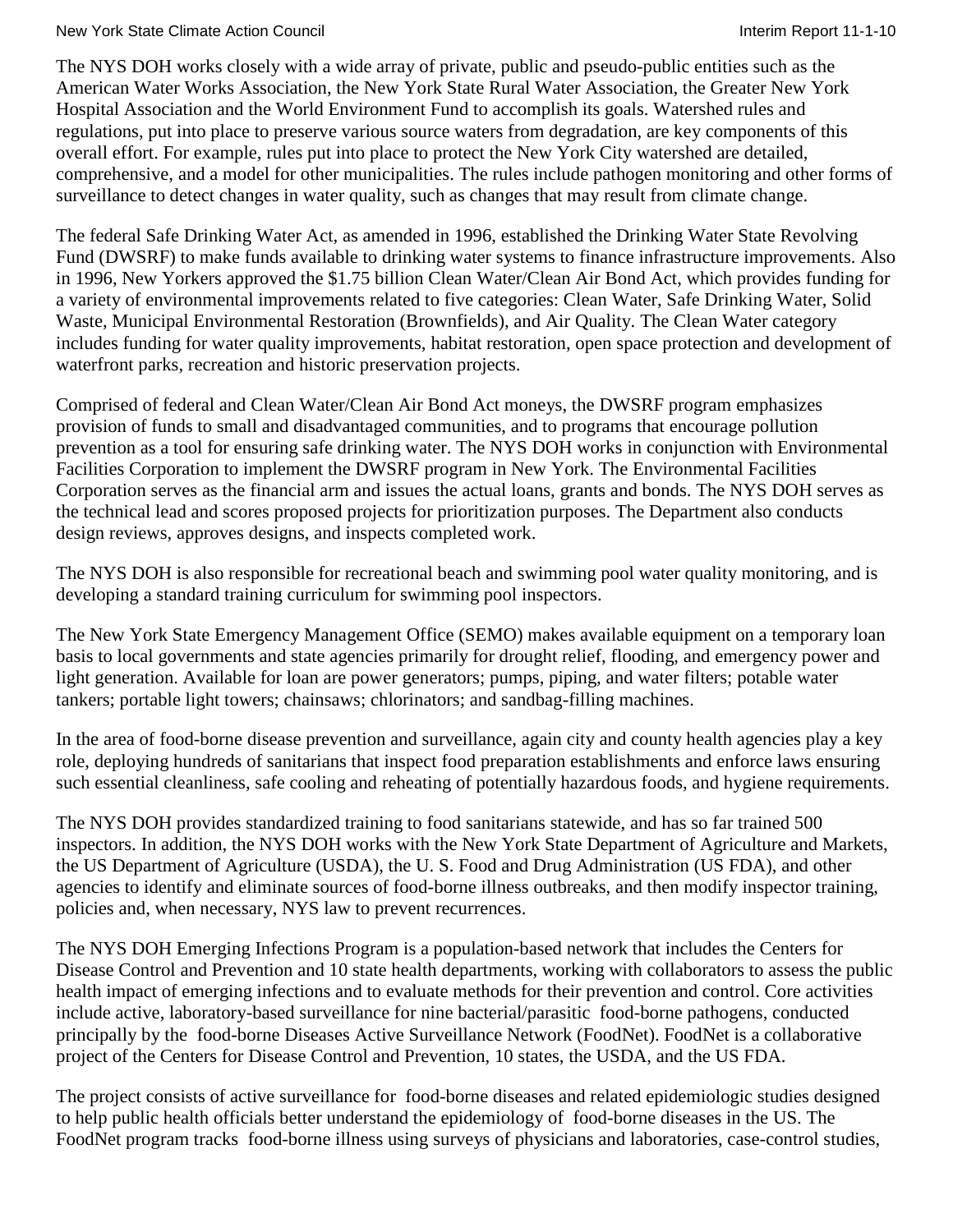New York State Climate Action Council **Interiment Council** Interim Report 11-1-10

and active case finding of the following pathogens: Campylobacter, Cryptosporidium, Cyclospora, Shiga Toxin-Producing Escherichia coli (STEC), Listeria, Salmonella, Shigella, Vibrio and Yersinia.

The enforcement of New York State Agriculture and Markets Laws and Regulations provides a vital service that is critical in maintaining the safety of the food supply from producer to the retailer. The Division of Food Safety and Inspection is the Department of Agriculture and Markets largest division, with a staff of approximately 200 full-time employees including about 115 food inspectors. The Division has jurisdiction over approximately 28,000 food handling establishments and conducts a variety of activities including unannounced sanitary inspections of food manufacturers (wholesale bakeries, beverage processors, food warehouses, refrigerated warehouses, retail food stores, slaughterhouses not regulated by USDA, fish processors, and rendering/disposal plant and transportation services). The Division also collects food products samples for analysis by New York State Agriculture and Markets, conducts information seminars for the food Industry on food safety and labeling, investigates consumer complaints, licenses food service operators, consults with owners of food establishments and industry groups, seizes unfit or adulterated foods and evaluates and inspects food labeling and advertising. Enforcement activities include industry conferences, civil penalties, injunctions, license revocations or denials, hearings, temporary restraining orders and seizure and inspection warrants.

To a great extent, the impact of climate change on incidences of vector-borne and water-borne diseases in New York will depend upon the actions of New York and its neighbors.

The same cannot be said concerning the incidence of food-borne disease in New York, because much of the food consumed in New York is imported from other states and nations. The USDA and the US FDA are responsible for promulgating regulations, conducting inspections, and ultimately preventing unacceptable levels of pathogens in domestic foods that are transported into New York.

The Food Safety and Inspection Service (FSIS) is the public health agency in the USDA responsible for ensuring that the nation's commercial supply of meat, poultry, and egg products is safe, wholesome, and correctly labeled and packaged. FSIS operates under the Federal Meat Inspection Act, the Poultry Products Inspection Act, and the Egg Products Inspection Act, in addition to Executive Orders, small business protection laws and other guidance applicable to all federal agencies.

The US FDA is the public health agency in the US Department of Health and Human Services responsible for ensuring that foods imported into the Unites States are safe to eat. Under provisions of the US law contained in the US Federal Food, Drug and Cosmetic Act, importers of food products intended for introduction into US interstate commerce are responsible for ensuring that the products are safe, sanitary, and labeled according to US requirements. All imported food is considered to be interstate commerce. The US FDA is not authorized under the law to approve, certify, license or otherwise sanction individual food importers, products, labels or shipments. Importers can import foods into the US without prior sanction by the US FDA, as long as the facilities that produce, store or otherwise handle the products are registered with the US FDA, and prior notice of incoming shipments is provided to the US FDA. Imported food products are subject to US FDA inspection when offered for import at US ports of entry. The US FDA may detain shipments of products offered for import if the shipments are found not to be in compliance with US requirements. Both imported and domesticallyproduced foods must meet the same legal requirements in the US.

NYS government assesses and as necessary modifies laws, regulations and agency policies concerning the surveillance and control of vector-, water- and food-borne diseases and disease agents in response to changing conditions. For example, in response to increased awareness of terrorist threats since the attacks of September 11, 2001, the State Public Health Law (sec. 1125) now requires that all community water systems that serve more than 3,300 people prepare and submit a water supply emergency plan. These plans are submitted to the local health department or NYS DOH District Office. Some counties have additional emergency plan requirements that water systems must meet.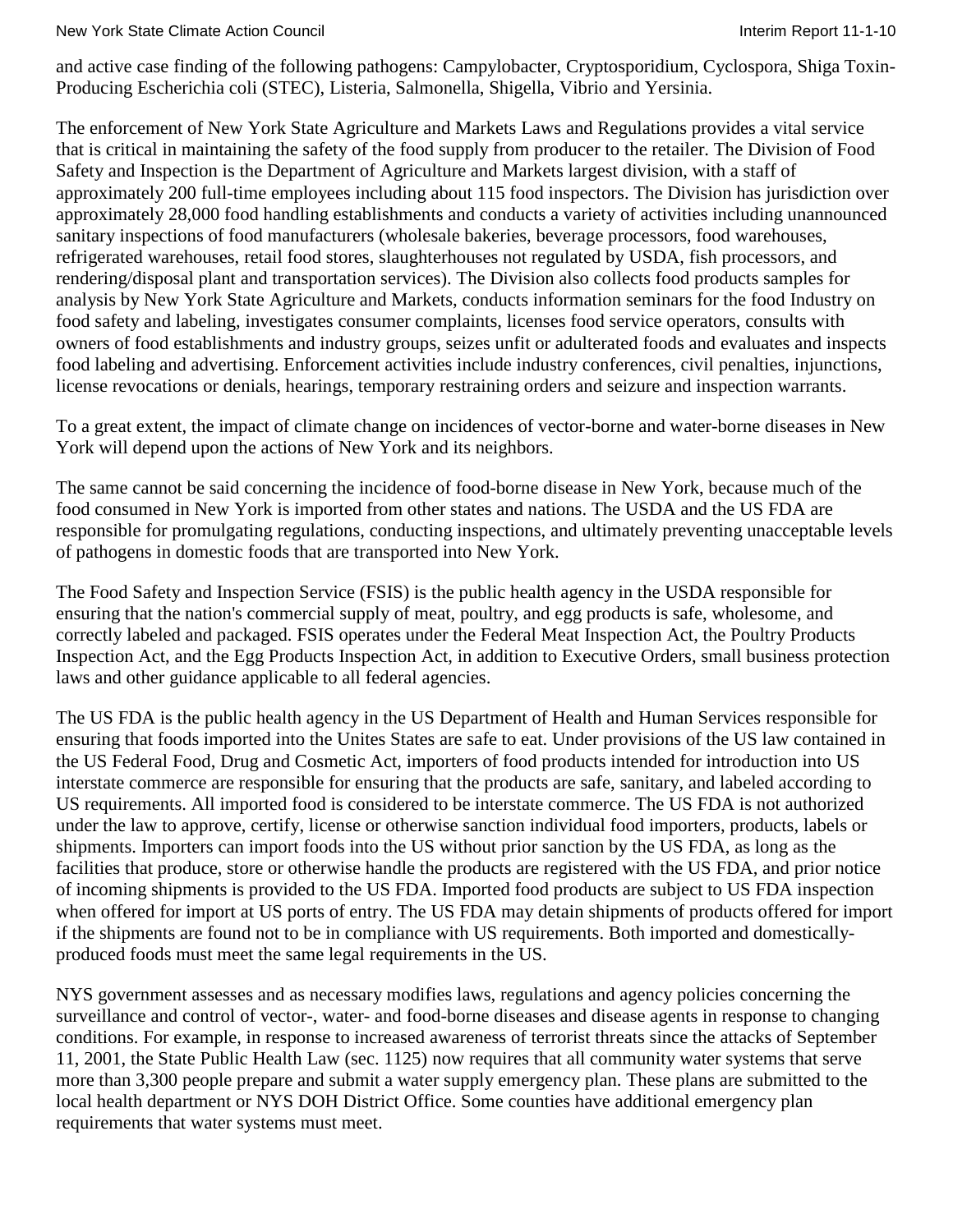# **Research/Information Needs**

As stated earlier, extensive programs are in place to prevent and respond to vector-, water- and food-borne disease threats within New York State. These programs provide a framework upon which to fashion specific climate change adaptation strategies, preferably based on science-based predictions of potential climate change impacts. However, there remains considerable uncertainty associated with such predictions (Gubler et al., 2001). Consequently, there is an acute need for scientific research in support of efforts to improve models that relate climate change to changes in vector populations and diseases incidence.

For example, additional research is needed regarding the degree to which increased ocean and bay temperatures, increased erosional run-off and increased combined sewer overflows may be expected to increase bacterial contamination of shellfish species. There is also a need for research to better understand why the public health system is sometimes able to quickly suppress outbreaks of diseases such as malaria—even though the diseases were once rampant throughout much of the nation, and have been repeatedly reintroduced—but cannot halt the spread of certain other diseases that have never been endemic to the US (e.g., *Cryptococcus gattii*-associated disease; West Nile Virus).

In some research areas, there is also a need for data more directly relevant to making predictions for the US Northeast, as opposed to other regions. For example, additional research is needed regarding the degree to which weather may be expected to increase rat populations, and incidences of rodent-borne rabies, leptospirosis, and food-borne illnesses, in the U.S. Northeast. Existing studies conducted in the US Southwest and elsewhere considered rodent populations, prevailing weather conditions and agents that may be poor surrogates for New York.

# **References**

Aziz NM, Rowland JH. 2002. Cancer survivorship research among ethnic minority and medically underserved groups. *Oncol Nurs Forum*. 2002 Jun;29(5):789-801.

Byrnes EJ 3rd, Li W, Lewit Y, Ma H, Voelz K, Ren P, Carter DA, Chaturvedi V, Bildfell RJ, May RC, Heitman J. 2010. Emergence and pathogenicity of highly virulent *Cryptococcus gattii* genotypes in the northwest United States. PLoS Pathog. 2010 Apr 22;6(4).

Corso PS, Kramer MH, Blair KA, Addiss DG, Davis JP, Haddix AC. 2003. Cost of illness in the 1993 waterborne *Cryptosporidium* outbreak, Milwaukee, Wisconsin. *Emerg Infect Dis*. Apr;9(4):426-31.

Diaz T, Chu SY, Buehler JW, Boyd D, Checko PJ, Conti L, Davidson AJ, Hermann P, Herr M, Levy A, *et al.* 1994. Socioeconomic differences among people with AIDS: Results from a Multistate Surveillance Project. *Am J Prev Med*. 10(4):217-22.

D'Souza RM, Becker NG, Hall G, Moodie KB. 2004. Does ambient temperature affect food-borne disease? *Epidemiology*. 15(1):86-92.

EC DOH. 2010. *Vector Control Program*. Erie County Department of Health. Accessed July 16, 2010 and available on the Internet at [http://www.erie.gov/health/offices/eh\\_pest\\_control.asp.](http://www.erie.gov/health/offices/eh_pest_control.asp)

Epstein PR. 2005. Climate change and human health. *N Engl J Med*. Oct 6;353(14):1433-6.

Frenzen PD, Riggs TL, Buzby JC, Breuer T, Roberts T, Voetsch D, Reddy S. 1999. Salmonella cost estimate updated using FoodNet data - food-borne Diseases Active Surveillance Network - Statistical Data Included. *Food Review*, May-August. Accessed July 21, 2010 and available on the Internet at [http://findarticles.com/p/articles/mi\\_m3765/is\\_2\\_22/ai\\_57886437/.](http://findarticles.com/p/articles/mi_m3765/is_2_22/ai_57886437/)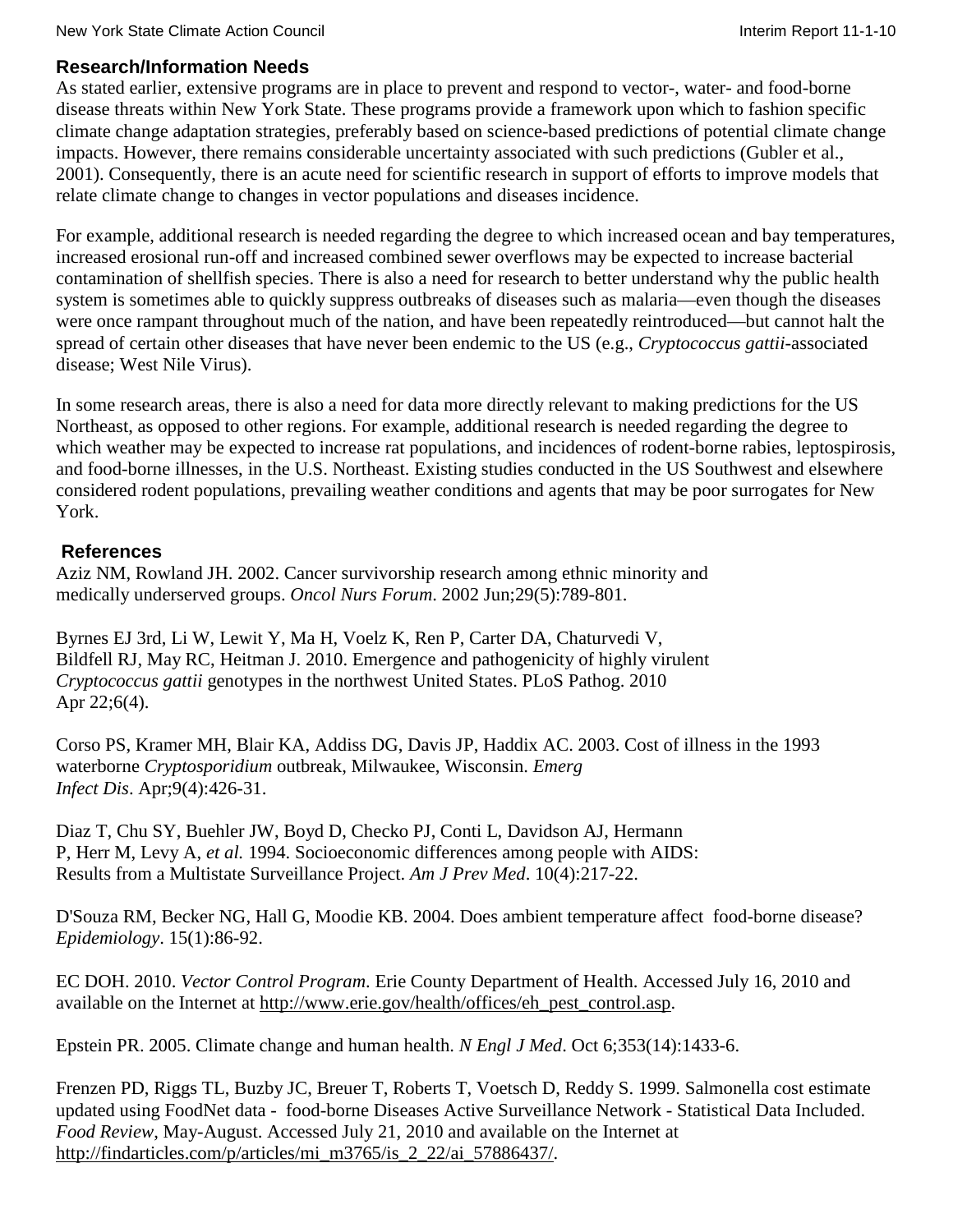Frumkin H, Hess J, Luber G, Malilay J, McGeehin M. 2008. Climate change: the public health response. *Am J Public Health*. Mar;98(3):435-45. Epub 2008 Jan 30.

Gubler DJ, Reiter P, Ebi KL, Yap W, Nasci R, Patz JA. 2001. Climate variability and change in the United States: potential impacts on vector- and rodent-borne diseases. *Environ Health Perspect*. 109 Suppl 2:223-33.

Gratz NG. 2006. Vector and Rodent Borne Diseases in Europe and North America: Distribution, Public Health Burden, and Control. Cambridge Univ. Press, Cambridge, UK.

Hirschhorn RB, Hodge RR. 1999. Identification of risk factors in rat bite incidents involving humans. *Pediatrics*. 104(3):e35.

Magnarelli LA, Anderson JF, Chappell WA. 1984. Antibodies to spirochetes in white-tailed deer and prevalence of infected ticks from foci of Lyme disease in Connecticut. *J Wildl Dis*. 1984 Jan;20(1):21-6.

Ostfeld RS, Canham CD, Oggenfuss K, Winchcombe RJ, Keesing F. 2006. Climate, deer, rodents, and acorns as determinants of variation in Lyme-disease risk. *PLoS Biol* 4(6): e145.

NYS DHMH. 2010. Vector Surveillance and Control. New York City Department of Health and Mental Hygiene. Accessed July 16, 2010 and available on the Internet at [http://www.nyc.gov/html/doh/html/vector/vector.shtml.](http://www.nyc.gov/html/doh/html/vector/vector.shtml)

NYS DEC. 2008. *Wastewater Infrastructure Needs of New York State*. New York State Department of Environmental Conservation Infrastructure Workgroup. March, 2008. Available on the Internet at [http://www.dec.ny.gov/docs/water\\_pdf/infrastructurerpt.pdf.](http://www.dec.ny.gov/docs/water_pdf/infrastructurerpt.pdf)

RID. 2010. *Infectious Disease, Legionella Experts Urge Hospitals to Reduce Infection and Protect Patients*. Committee to Reduce Infection Deaths. Press release accessed July 16, 2010 and available on the Internet at [http://www.hospitalinfection.org/press/030907pressrelease.pdf.](http://www.hospitalinfection.org/press/030907pressrelease.pdf)

Semenza JC, Menne B. 2009. Climate Change and Infectious Diseases in Europe. Lancet ID. 9:365-75.

Suffolk County. 2006. *Suffolk County Vector Control and Wetlands Management Long-Term Plan*. Suffolk County Department of Public Works Vector Control Division, Suffolk County Department of Health Services. October, 2006. Accessed July 16, 2010 and available on the Internet at [http://www.suffolkcountyny.gov/health/suffolkvectorplan/pdf/final/LongTermPlan-ExecSummary.pdf.](http://www.suffolkcountyny.gov/health/suffolkvectorplan/pdf/final/LongTermPlan-ExecSummary.pdf)

Sustainable South Bronx. 2009. Policy, Advocacy, and Research. Accessed July 19, 2010 and available on the Internet at [http://www.ssbx.org/index.php?link=38.](http://www.ssbx.org/index.php?link=38)

US CDC. 2010. Bioterrorism Agents/Diseases. Accessed July 19, 2010 and available on the Internet at [http://www.bt.cdc.gov/agent/agentlist-category.asp.](http://www.bt.cdc.gov/agent/agentlist-category.asp)

US EPA. 1994. Drinking Water Treatment for Small Communities. United States Environmental Protection Agency Office of Research and Development. Publication EPA/640/K-94/003, dated May 1994. Accessed July 19, 2010 and available on the Internet at [http://www.p2pays.org/ref/02/01998.pdf.](http://www.p2pays.org/ref/02/01998.pdf)

US Global Change Research Program. 2000. US National Assessment of the Potential Consequences of Climate Variability and Change. Accessed July 20, 2010 and available on the Internet at [http://www.usgcrp.gov/usgcrp/nacc/.](http://www.usgcrp.gov/usgcrp/nacc/)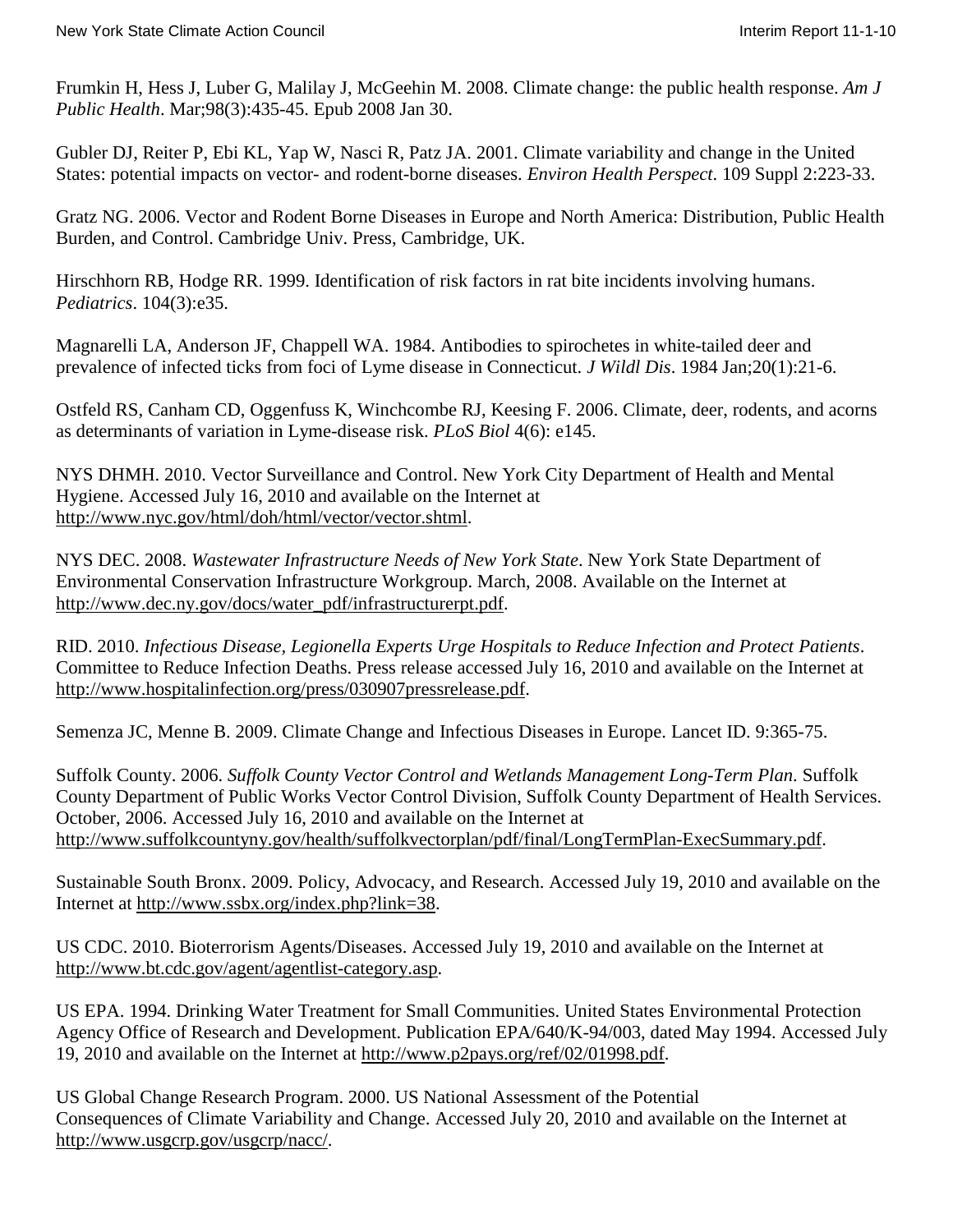Vazquez-Prokopec GM, Vanden Eng JL, Kelly R, Mead DG, Kolhe P, Howgate J, Kitron U, Burkot TR. 2010. West Nile Virus Infection Risk is Associated with Combined Sewer Overflow Streams in Urban Atlanta, Georgia. *Environ Health Perspect* [Epub ahead of print].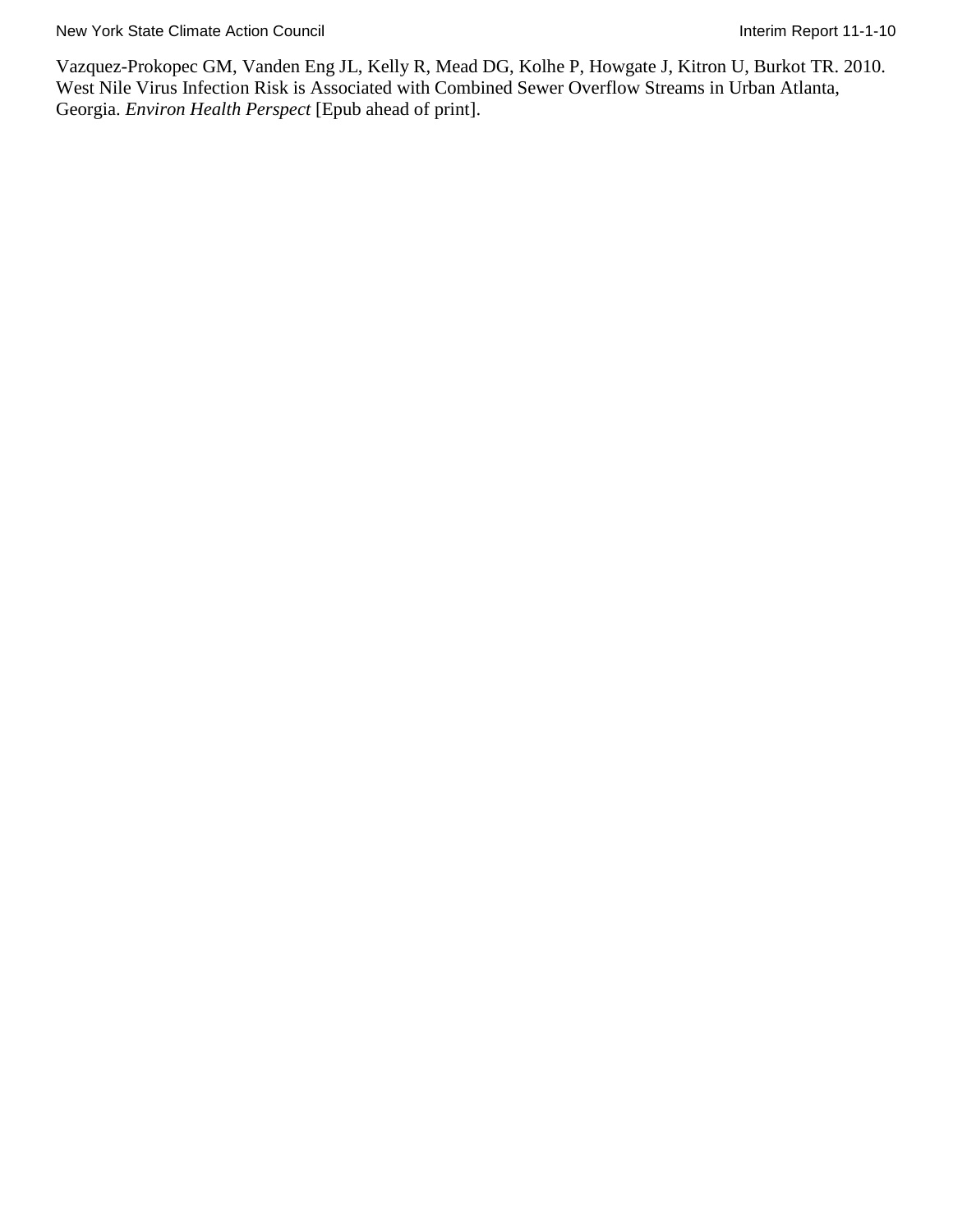### **Recommendation 6. Assess and prepare for the significant public health risks associated with hazards related to sea level rise.**

Rising coastal waters and the associated potential increase in storm surges can cause widespread coastal flooding, which may result in a range of adverse public health and safety outcomes. The risks to be addressed include storm surges, flooding, poor indoor air quality, saltwater contamination of public water supplies, posttraumatic stress, increases in disease vectors, inundation-related contamination problems, impaired access to health care, and loss of food security.

The New York State Sea Level Rise Task Force has been assessing the anticipated effects of sea level rise and developing recommendations for state action to address them. This Climate Action Plan recommendation supports the implementation of the public health recommendation<sup>[3](#page-95-0)</sup> developed by the Sea Level Rise Task Force. Additional information can be found in the Coastal Zones section of this chapter.

# **Potential Cost**

Additional agency staff resources are likely to be needed to implement this action.

# **Timeframe for Implementation**

Implementation should be initiated as soon as possible after New York State adopts the recommendations of the Sea Level Rise Task Force. According to the draft Sea Level Rise Task Force recommendation, full implementation may occur within two to five years.

# **Potential Implementation Mechanisms**

This could be done through Executive Order. This will need to involve multiple State agencies and authorities.

# **Impacts/Vulnerabilities Addressed**

Sea level rise itself and the associated potential increase in storm surges are likely to cause an increase in coastal flooding. Forecasted storm surges from coastal storms may result in population evacuations that will displace people from home and work, which can have a range of possible health consequences including lack of access to medications and routine or emergency medical care. Health care facilities may be at risk of flooding and may require evacuation, relocation, or protection (e.g., by floodwall construction). The flooding that may occur has the potential to cause a range of adverse public health consequences, including the following:

- create physical hazards that may result in drownings, electrocution from downed power lines, and motor vehicle accidents;
- damage or destroy people's homes and belongings, resulting in the need for temporary or permanent relocation;
- result in temporary or permanent loss of community centers, senior centers, schools, recreational areas, and similar facilities, which can lead to a decline in the quality of life and undermine community cohesion and identity;
- cause widespread power outages which can lead to hyperthermia or hypothermia (depending on the season of the year); effects on people who depend on electricity for mobility or for medical conditions (e.g., oxygen concentrators for people on oxygen therapy); loss of potable drinking water; loss of refrigeration, which may affect residential and commercial food safety; increased use of generators, which may increase carbon monoxide (CO) poisonings; and use of unsafe heating sources, which may increase CO poisonings and fires;
- cause biological and/or chemical contamination of drinking water;

<span id="page-95-0"></span> <sup>3</sup> <http://www.dec.ny.gov/energy/45202.html>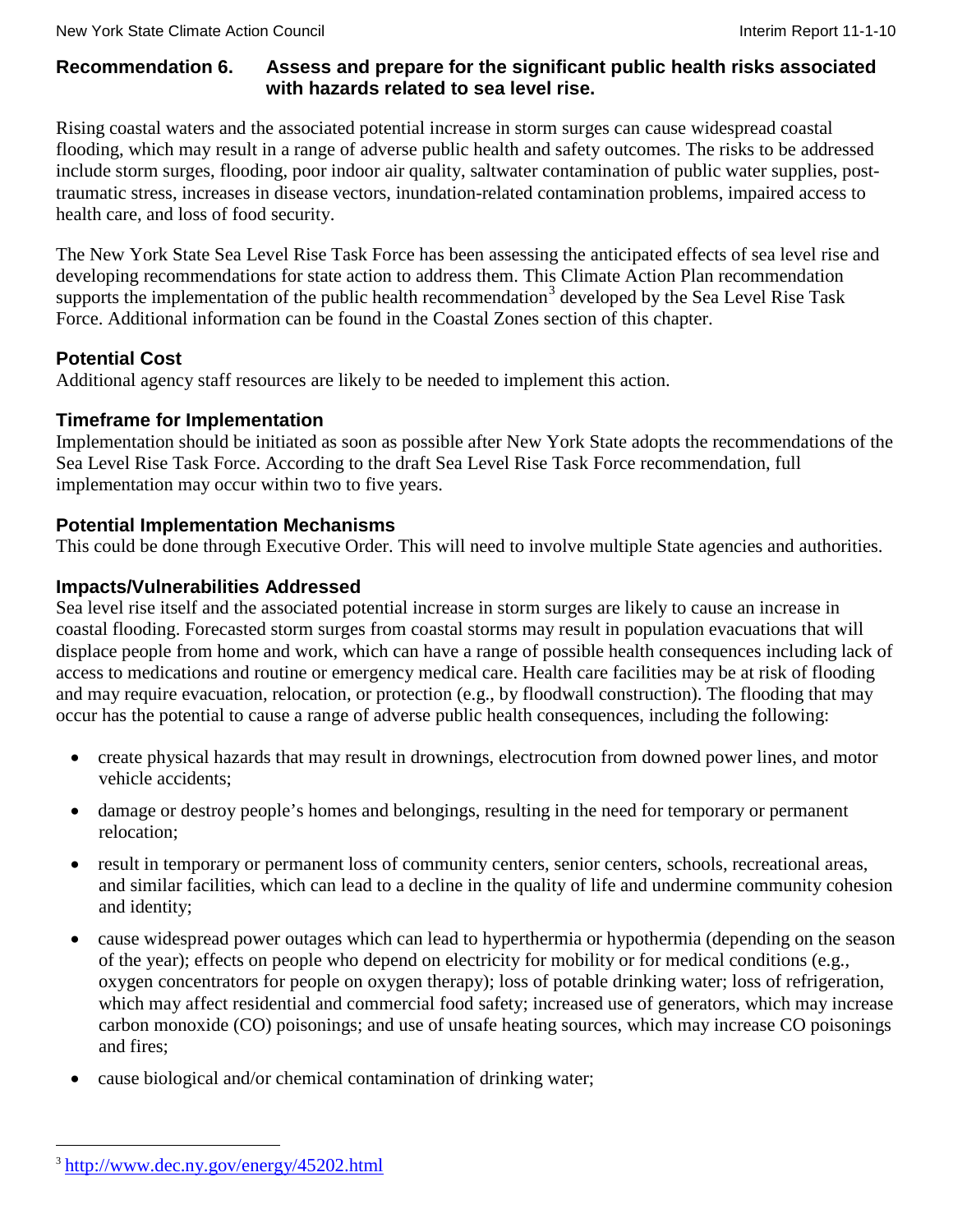- affect drinking water treatment facilities directly, or indirectly if increased treatment is needed because of elevated contaminant loads in source waters;
- result in spills/releases from commercial/industrial facilities, which can contaminate soils and recreational water bodies;
- mobilize and transport hazardous substances/materials present in locations such as landfills, homes, and businesses;
- cause residential heating oil spills if oil storage tanks are damaged;
- increase combined sewer overflows and/or exceed the capacity of sewer systems, causing flooding of streets/basements with sewage-contaminated water that could expose people to pathogens;
- disrupt solid waste collection and disposal systems;
- result in mold growth in flooded buildings, increasing the incidence of health conditions associated with the presence of mold and health effects from the chemicals that people may use to treat mold growth;
- increase rodent food supplies and rodent populations and increase breeding opportunities for arthropodborne disease vectors, leading to an increase in the risk of diseases such as plague, tularemia, rickettsial infections, hantavirus pulmonary syndrome, and West Nile virus.

In the absence of adaptive measures, sea level rise and its associated flooding also can erode soils, endangering buildings and other infrastructure upon which people depend and it may cause salt water contamination of public and private drinking water supplies.

Even in the absence of storm surge flooding, sea level rise and actions to adapt to it (e.g., protecting/relocating infrastructure and dwellings) is likely to disrupt communities and some people's lives and livelihoods. These disruptions, as well as the consequences of coastal storms and flooding may affect people's mental/emotional health (for example, see<http://www.cdc.gov/climatechange/effects/mentalhealth.htm> and Fritze et al., 2008).

In the absence of adaptive measures, sea level rise and its associated flooding also can erode soils, endangering buildings and other infrastructure upon which people depend, and it may cause salt water contamination of public and private drinking water supplies.

More comprehensive information on the resources affected by sea level rise and its possible public health consequences can be found in Frumhoff et al., 2007; CCSP (2008); NRC (2010); the U.S. Environmental Protection Agency's Climate Change – Coastal Zones and Sea Level Rise webpage [\(http://www.epa.gov/climatechange/effects/coastal/sap4-1.html\)](http://www.epa.gov/climatechange/effects/coastal/sap4-1.html); the US Global Change Research Program webpage [\(http://www.globalchange.gov/\)](http://www.globalchange.gov/); and numerous other readily available documents.

# **Environmental Justice Considerations**

As with all of the potential health consequences of climate change, sea level rise and its attendant consequences will likely have the greatest effect on some people who are members of ethnic and racial minorities and people who are poor. People in these groups may live in areas that are subject to severe flooding from coastal storms, yet these areas may be poorly prepared to avoid the consequences of flooding. Poor people may lack the resources and means to evacuate high-risk areas and many, if not most, will have limited options in securing temporary or permanent alternative housing. Any loss of community centers, senior centers, and public recreational facilities may have a greater effect on poor than on more affluent communities. Overall, most of the possible effects (e.g., contamination resulting from combined sewer overflows and releases of toxic materials, power outages, mold growth) probably will have greater consequences for the poor. Actions to adapt to sea level rise must, as a priority, address the public health issues that will be confronted by these most at-risk populations.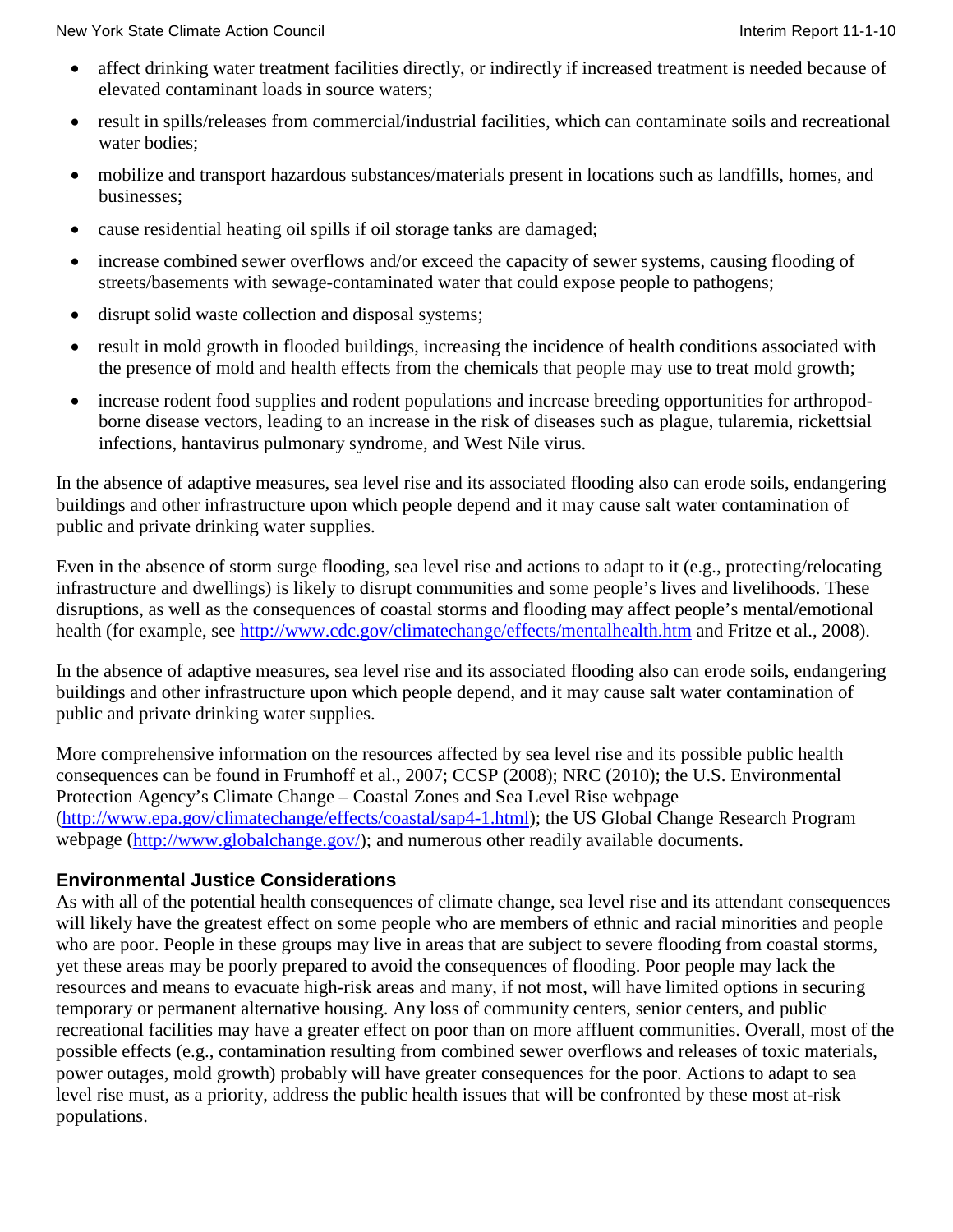# **Co-benefits and Unintended Consequences**

Measures to avoid the public health consequences of sea level rise may include the construction of new dwelling units, commercial space, and other structures away from flood-prone areas. New construction initiatives will present opportunities to create healthier built environments. Climate-smart building practices can increase the energy efficiency of buildings and lead to energy cost savings for building owners and occupants.

# **Related Efforts**

Examples of activities related to sea level rise in New York State include the following:

Chapter 613 of the Laws of New York, 2007 established the New York State Sea Level Rise Task Force ("SLRTF"). The legislation charged the task force with producing a report to the governor and the State Legislature to assess the anticipated effects of sea level rise and make recommendations for state action to address them. Completion of the report is expected by January 1, 2011. More information about the work of the SLRTF is available at [http://www.dec.ny.gov/energy/45202.html.](http://www.dec.ny.gov/energy/45202.html)

The New York City Panel on Climate Change issued the report "Climate Change Adaptation in New York City: Building a Risk Management Report" (NPCC, 2010) which includes New York City-specific climate change projections, tools to help entities identify climate vulnerabilities and develop adaptation strategies, and recommendations on how to foster an effective climate resilience program. The report addresses sea level rise and other climate change risks faced by New York City.

The New York City Department of Environmental Protection (DEP) Climate Change Program issued an "Assessment and Action Plan, A Report Based on the Ongoing Work of the DEP Climate Change Task Force" (NYC DEP, 2008). As indicated in the report, DEP has begun to implement programs that complement PlaNYC (Mayor Bloomberg's plan for a sustainable city) by addressing climate change and its projected impacts on New York City's drinking water delivery, stormwater management and wastewater treatment systems. The report summarizes analyses and actions, and presents a comprehensive adaptation strategy for DEP.

Rising Waters, a multi-stakeholder effort of the Eastern New York Chapter of the Nature Conservancy and its partners (NYS Department of Environmental Conservation Hudson River Estuary Program, Hudson River National Estuarine Research Reserve, Cary Institute for Ecosystem Studies, NYS Water Resource Institute at Cornell University and Sustainable Hudson Valley), aims to strengthen the preparedness and adaptive capacity of the Hudson River Estuary Watershed to meet the impacts of climate change. A report on the project is available at [http://www.nature.org/wherewework/northamerica/states/newyork/science/art23583.html.](http://www.nature.org/wherewework/northamerica/states/newyork/science/art23583.html)

Additional information not specific to New York State is available on the US Environmental Protection Agency webpage at [http://epa.gov/climatechange/effects/coastal/index.html.](http://epa.gov/climatechange/effects/coastal/index.html)

# **Research/Information Needs**

Assessments of sea level rise frequently discuss the fundamental choice of protecting coastal resources such as people's homes, businesses and infrastructure or retreating from areas that may be affected by rising waters (e.g., CCSP, 2009). Informing decisions such as these may require continuing research on the effectiveness of methods/technologies for protecting coastal resources, the societal consequences of protect vs. retreat strategies and the overall sustainability of strategies. The effectiveness of alternative strategies in enhancing individual and community resilience also may be an information need that should be addressed. Sea level rise and flooding also may have long-term effects on mental health/emotional health. Additional research/information gathering may be needed to help understand and mitigate the causes.

# **References**

CCSP (Climate Change Science Program). 2008. Analyses of the effects of global change on human health and welfare and human systems. Final Report, Synthesis and Assessment Product 4.6. Report by the U.S. Climate Change Science Program and the Subcommittee on Global Change Research. Gamble JL (ed.), Ebi KL, Sussman FG, Wilbanks TJ (Authors). Washington, DC: US Environmental Protection Agency.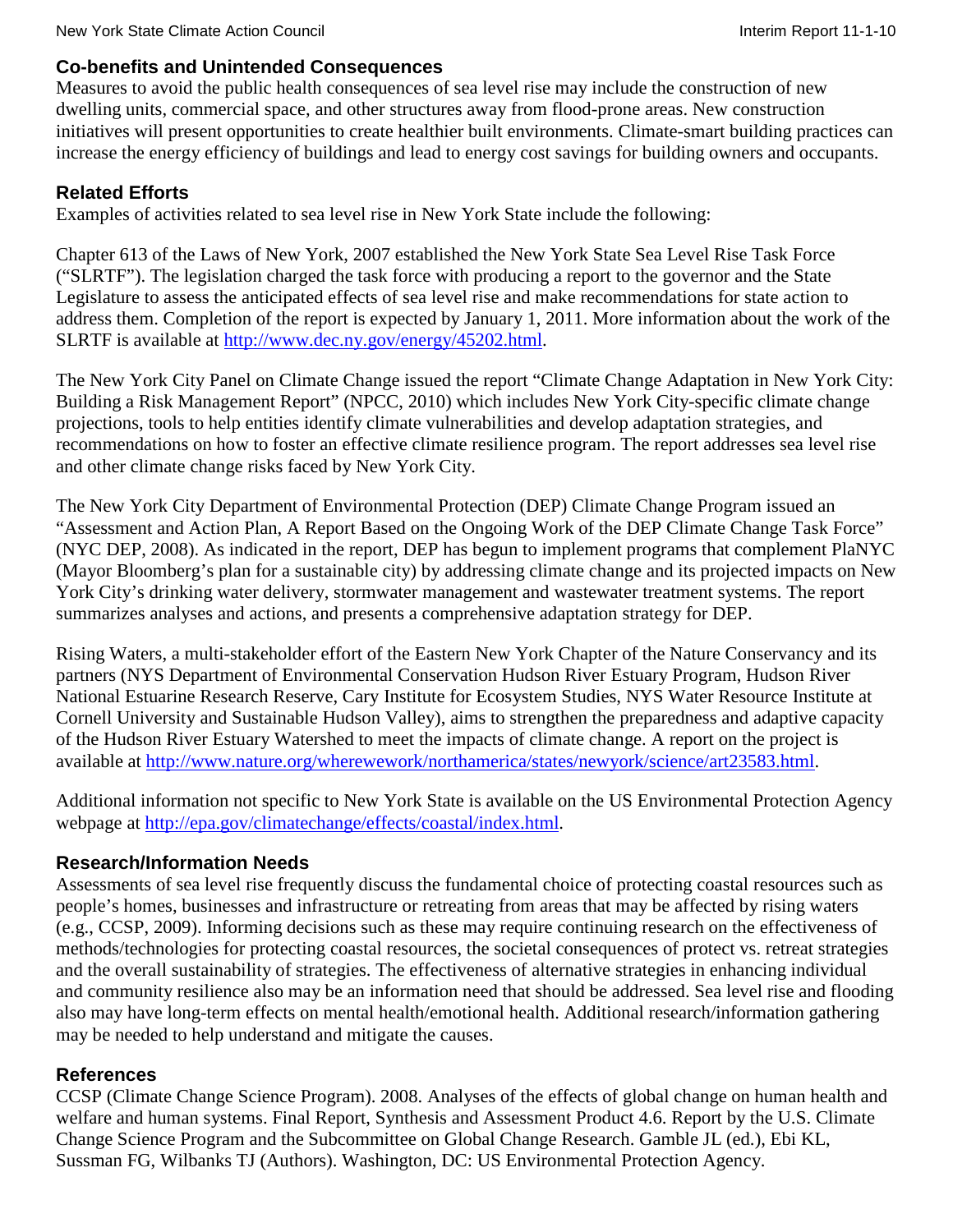CCSP (Climate Change Science Program). 2009. Coastal Sensitivity to Sea-Level Rise: A Focus on the Mid-Atlantic Region. A report by the U.S. Climate Change Science Program and the Subcommittee on Global Change Research. Titus JG (Coordinating Lead Author), Anderson KE, Cahoon DR, Gesch DB, Gill SK, Gutierrez BT, Thieler ER, and Williams SJ (Lead Authors). Washington DC: US Environmental Protection Agency.

Fritze JG, Blashki GA, Burke S, Wiseman J. 2008. Hope, despair and transformation: Climate change and the promotion of mental health and wellbeing. International Journal of Mental Health Systems 2 (13):1-10.

NPCC (New York City Panel on Climate Change). 2010. Climate Change Adaptation in New York City: Building a Risk Management Report. Annals of the New York Academy of Science 1196: 1-354.

NRC (National Research Council). 2010. Advancing the Science of Climate Change. Prepublication Copy. National Academies Press: Washington, DC.

NYC DEP (New York City Department of Environmental Protection). 2008. Assessment and Action Plan, A Report Based on the Ongoing Work of the DEP Climate Change Task Force. Available at [http://www.nyc.gov/html/dep/html/news/climate\\_change\\_report\\_05-08.shtml.](http://www.nyc.gov/html/dep/html/news/climate_change_report_05-08.shtml)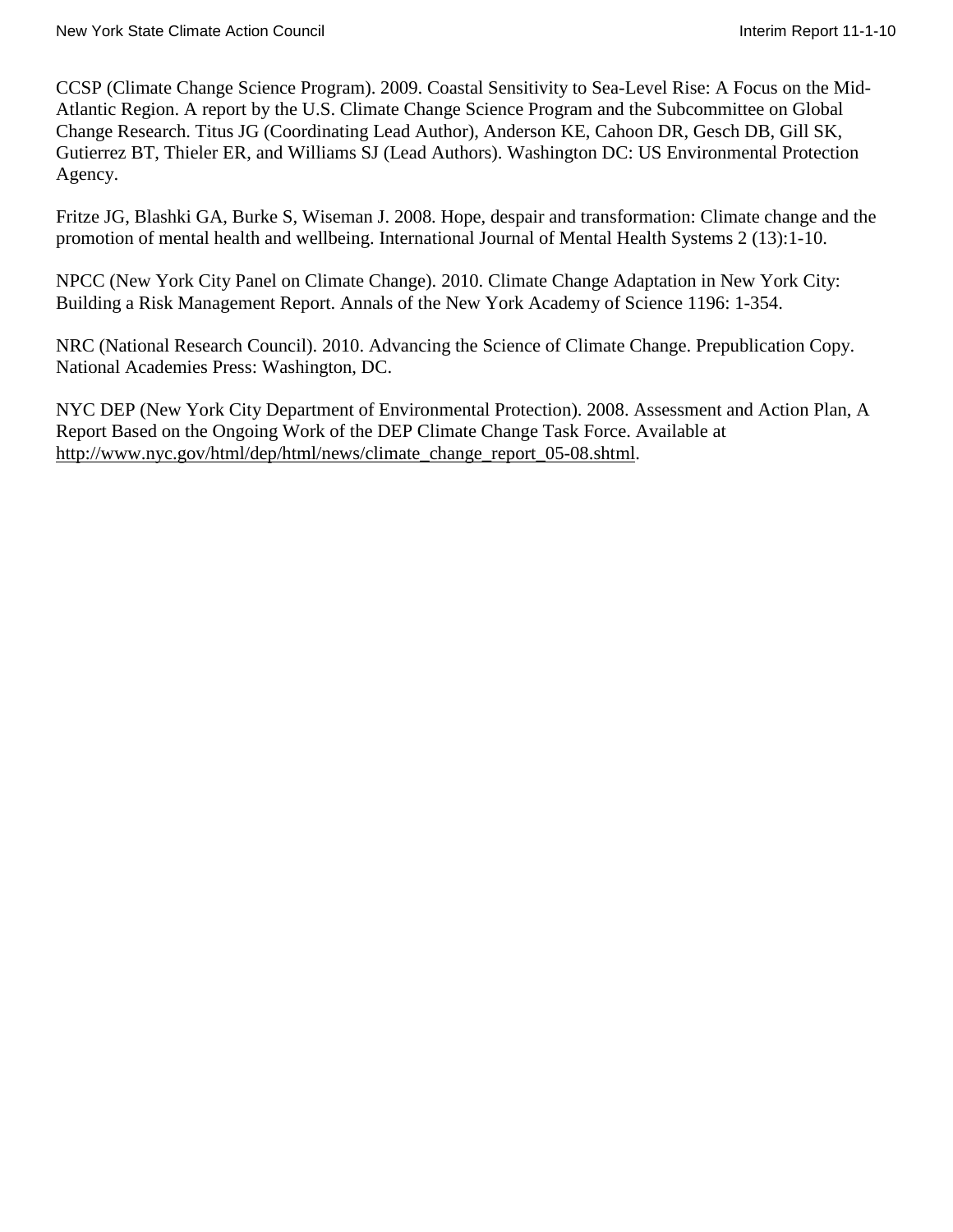### **Recommendation 7. Conduct and support research on the public health consequences of climate change and their effective incorporation into adaptation strategies.**

A New York State research plan on the public health aspects of climate change would enable a more thorough understanding of the possible consequences of climate change. The plan also would provide a foundation for assessing the effectiveness of adaptation strategies so that those strategies can be optimally designed and modified to reduce or eliminate the health consequences of climate change.

# **Specific Actions**

# **A. Develop a research agenda that includes making use of health impact assessments, developing appropriate health indicators, and assessing the effectiveness of adaptation technologies.**

Developing a coherent research agenda focused on climate-related public health impacts and issues will help shape public policy and facilitate more efficient and effective use of scarce public resources. This research, together with monitoring and surveillance efforts, could help to identify and refine strategies to reduce the impacts of climate change on human health, reduce uncertainties about the possible impacts, and design effective adaptation strategies.

# **Potential Cost**

It may be feasible to develop a research agenda by redirecting existing staff resources. New York State agency costs of performing any research may be partially offset by seeking grant funding.

# **Timeframe for Implementation**

Immediate or even near-term implementation of this action is probably not essential, but if feasible, implementation should be initiated as soon as necessary resources are available.

# **Potential Implementation Mechanisms**

The NYS Department of Health could collaborate with other agencies/authorities such as the NYS Department of Environmental Conservation and the NYS Energy Research and Development Authority and with other organizations and individuals with expertise in this area to develop a public health climate change research agenda for New York State. A schedule for regular updates should be a component of the research agenda.

# **B. Develop participatory methods to assess the effectiveness, accessibility, and quality of public health-related climate change adaptation programs.**

To further strengthen and develop measures, policies, and programs focused on the public health dimension of climate change adaptation, New York State should develop and implement assessment methodologies and practices designed to fully engage a wide spectrum of stakeholders, especially those members of the public most at risk from particular climate change-related health impacts such as heatrelated morbidity and mortality, post-emergency mental distress, and respiratory, cardiovascular, and other diseases.

# **Potential Cost**

While it may be feasible to perform this activity by redirecting existing staff resources, some limited additional staffing may be required.

# **Timeframe for Implementation**

Same as for 7-A, above.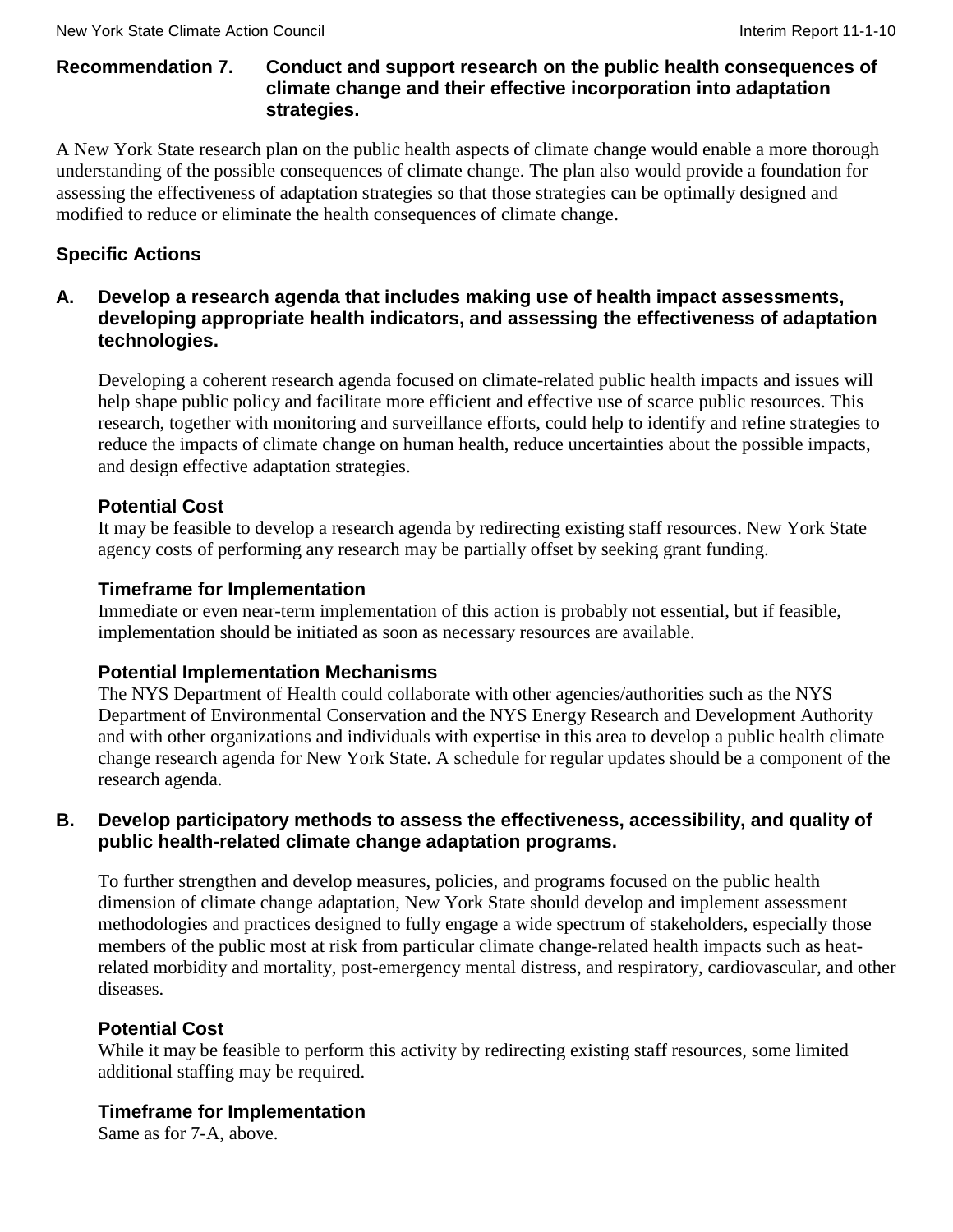### **Potential Implementation Mechanisms**

This action could be implemented as a component of 7-A.

# **Impacts/Vulnerabilities Addressed**

Climate-related risk factors include heat events, extreme storms and storm surge events, disruptions of water supply and quality, decreased air quality, and alterations in patterns of infectious disease vectors and organisms. Demand for health services and the need for public health surveillance and monitoring will increase as climate continues to change. Climate change places an additional burden on public health agencies that are already burdened by low levels of staffing and funding.

# **Environmental Justice Considerations**

Expanded research can improve the understanding of potential health impacts to traditionally underserved groups that are likely to be affected by climate change.

# **Co-benefits and Unintended Consequences**

Research to advance public health adaptation to climate change would enable proactive measures and overall community public health and resilience. Developing methods to link and quantify relationships among climate change, changes in energy production and use, air pollution, and health outcomes would provide opportunities for improved public health protection and its associated societal benefits.

The costs of investing in public health research will be offset by reduced health care costs resulting from improved preparedness and adaptation (Ebi et al., 2009). Ebi et al., 2009 concluded: "(g)iven the real risks that climate change poses for U.S. populations, the National Institutes of Health, Centers for Disease Control and Prevention, U.S. Environmental Protection Agency, and other agencies need to have robust intramural and extramural programs with funding of >\$200 million annually. Despite the risks, extramural federal funding of climate change and health research is estimated to be <\$3 million per year."

# **Related Efforts**

Scientific research into the public health consequences of climate change is progressing in several areas, although the research base needs to be expanded (Ebi et al., 2009). Relatively few investigations have been undertaken to characterize the effectiveness of public health adaptation strategies, but relevant studies should increase in number once more adaptation strategies are implemented. This section does not provide a comprehensive review of ongoing research efforts, but rather briefly summarizes those activities most relevant to adaptation in New York State, as well as some organized efforts to identify specific research priorities.

The New York State Department of Health (NYS DOH) is exploring the association between weather/climate change and human health with the ultimate goal of identifying appropriate public health adaptation strategies. For example, the NYS DOH has assessed the potential impact of hot weather on hospital admissions due to cardiovascular and respiratory diseases in New York City. NYS DOH scientists identified a threshold effect for the association between hospital admissions and increased temperature/apparent temperature. This research highlighted the need to develop strategies to help specific susceptible populations, such as Hispanics and the elderly, adapt to more frequent and prolonged high temperature events (Lin et al., 2009).

Additional NYS DOH research projects underway seek to better elucidate the relationship between weather/climate and increased incidence of in vector-borne diseases, water/food-borne diseases, adverse birth outcomes, and respiratory, cardiovascular and other diseases. The joint effects of multiple climate factors will be evaluated.

Beginning in 2002, the CDC funded implementation of an Environmental Public Health Tracking (EPHT) program in New York State. The purpose of EPHT is to improve community health by providing information to federal, state and local agencies so that they may evaluate geographic patterns, temporal trends, public health actions, and potential impacts of environmental hazards and exposures on human health. EPHT data are expected to be valuable to climate change researchers. The findings from other NYS DOH investigations will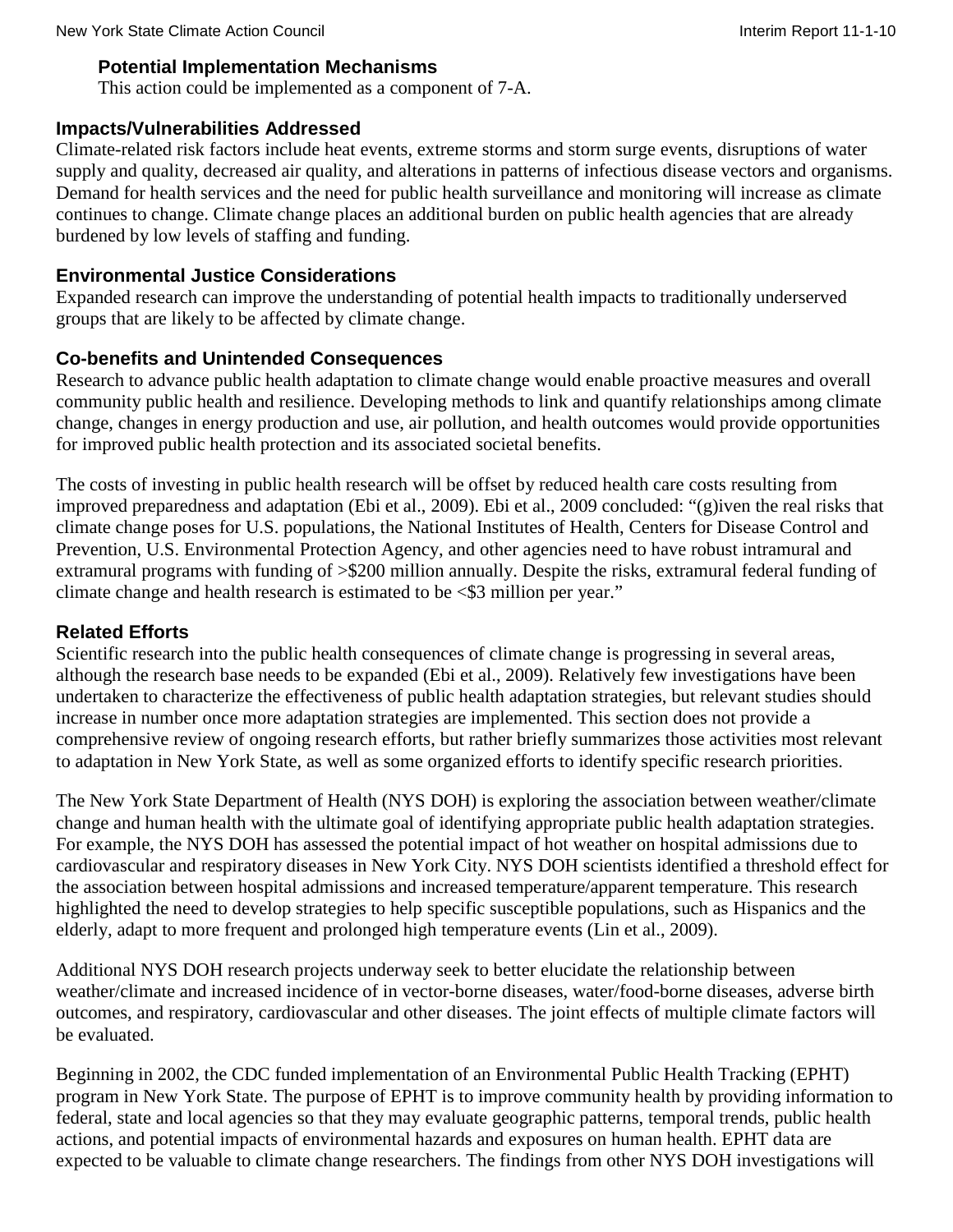New York State Climate Action Council **Interimental Interim Report 11-1-10** New York State Climate Action Council

be integrated into the current EPHT program in New York State to develop a climate-health surveillance system and guide New York State environmental and health agencies in planning adaptation strategies and preparedness programs. More information about EPHT in NYS is available at [http://www.health.state.ny.us/statistics/environmental/public\\_health\\_tracking/](http://www.health.state.ny.us/statistics/environmental/public_health_tracking/)

A study by the Northeast States for Coordinated Air Use Management (NESCAUM), in collaboration with NYS DEC and NYSERDA, is evaluating economic and air quality outcomes of various future energy scenarios for New York State. A comprehensive and detailed Multi-pollutant Policy Analysis Framework is using a northeast US-specific version of the Market Allocation economic model (MARKAL), a large-scale air quality model (CMAQ), the REMI model (Regional Economic Models, Inc.), and EPA's Environmental Benefits Mapping and Analysis Program (BenMAP), a tool for estimating the health impacts and economic values associated with changes in ambient air pollution. Results from this project will help assess environmental, economic, and public health consequences of greenhouse gases (GHGs), ozone and PM2.5 control strategies in New York State and the region.

The State Environmental Health Collaborative (SEHIC) Climate Workgroup developed a comprehensive set of environmental health indicators of climate change, which incorporates health outcome, environmental, and population vulnerability indicators, along with indicators of mitigation and adaptation. These indicators are vital for program evaluation, health service planning, and communication. Data on these indicators will ultimately be of value to researchers investigating climate change adaptation strategies.

Organized efforts to identify specific public health research priorities have been or are being conducted by numerous entities. For example, research recommendations are provided in the NYSERDA and New York Academy of Sciences report on developing a climate change research strategy (NYSA/NYSERDA, 2007) and in Ebi et al. (2008). Still more focus areas are identified in the 2010 Interagency Working Group on Climate Change and Health (IWGCCH) Report, A Human Health Perspective on Climate Change. NYSERDA's Integrated Assessment for Effective Climate Change Adaptation Strategies in New York State (ClimAID) project also will identify key focus areas. Research goals related to climate change adaptation that were identified by these efforts were mostly related to the prediction and tracking of climate change effects, risk communication and cost/benefit analysis. Examples of these goals include:

- Evaluate communication and educational outreach programs designed to increase climate change awareness, overcome communication barriers, and encourage behavior that reduces climate change as positive and desirable for environmental and public health protection;
- Develop and validate models that relate climate change to changes in vector-, water- and food-borne disease incidence in New York under plausible extreme climate variability and climate change scenarios;
- Develop a central database for climate change information to facilitate information access by researchers;
- Characterize exposure–response relationships, particularly at regional and local levels, identifying thresholds and particularly vulnerable groups;
- Conduct long-term surveys of vector-, food- and water-borne and zoonotic disease incidence, air quality indicators, pollen and mold counts, morbidity due to temperature extremes, and mental health endpoints related to extreme weather events;
- Develop methods to estimate the costs and benefits of adaptations;
- Develop climate projections at the local and regional scale to help in the conduct of the types of impact, vulnerability, and adaptation assessments that will enable adequate projections of and adaptations to climate change, and to determine the potential for interactions between climate and other risk factors, including societal, environmental, and economic factors.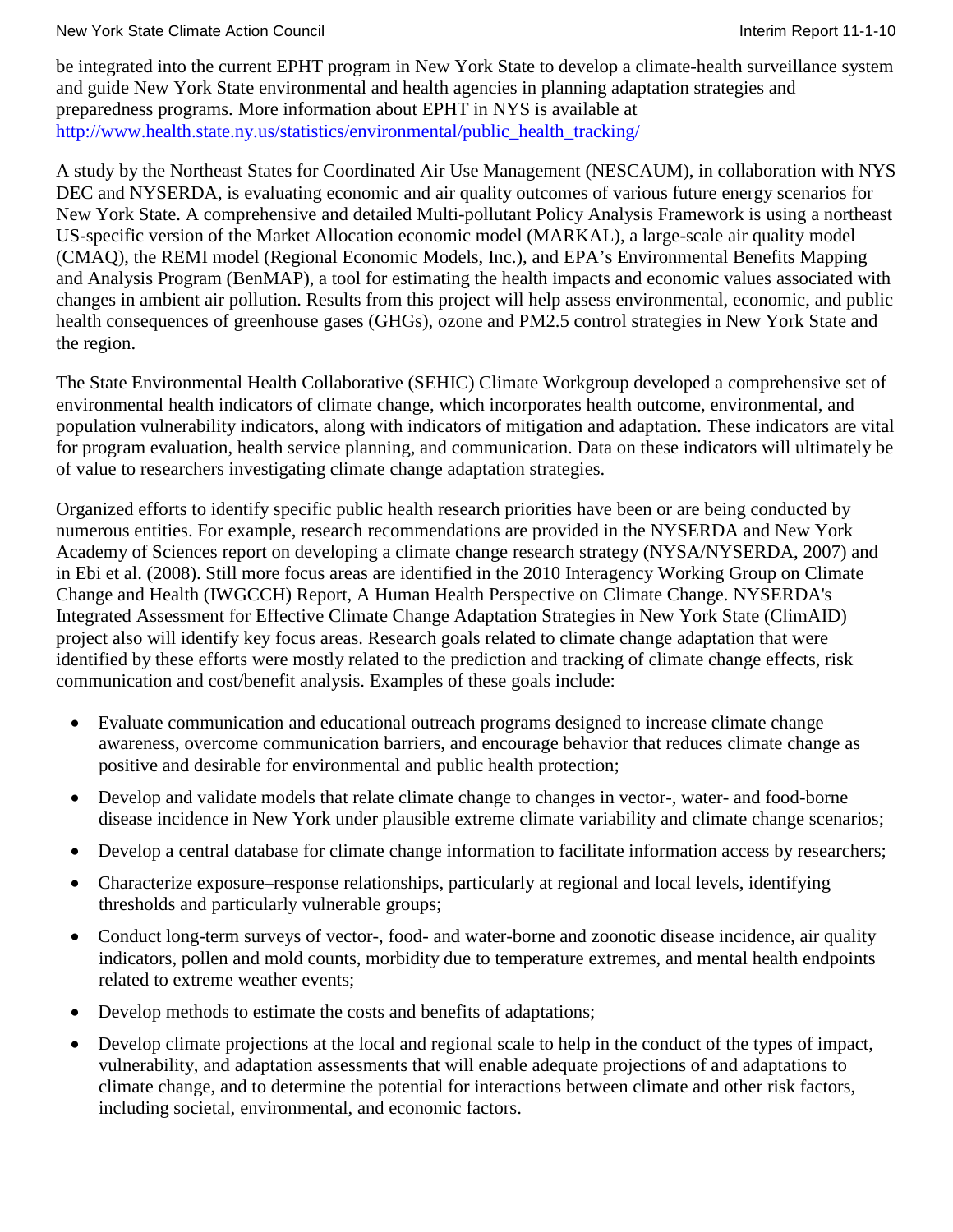### **Research/Information Needs**

New York State must pursue a cohesive scientific research strategy designed to improve predictions of public health impacts related to climate change and identify effective public health adaptation strategies. Specific research needs have been discussed in this document, and additional recommendations have been generated by numerous entities.

### **References**

Ebi KL, Balbus J, Kinney PL, Lipp E, Mills D, O'Neill MS, *et al.* 2008. Effects of global change on human health. In: Gamble JL, editor. Analyses of the Effects of Global Change on Human Health and Welfare and Human Systems. A Report by the US Climate Change Science Program and the Subcommittee on Global Change Research. Washington, DC: US Environmental Protection Agency.

Ebi KL, Balbus, J, Kinney, PL, Lipp, E, Mills, D, O'Neill, MS, Wilson, ML. 2009. U.S. Funding is Insufficient to Address the Human Health Impacts of and Public Health Responses to Climate Variability and Change. 2009. Environmental Health Perspectives 117(6): 857-862.

Intergovernmental Panel on Climate Change. Climate Change 2007: Synthesis Report, Summary for Policymakers. Available at: [http://www.ipcc.ch/pdf/assessment-report/ar4/syr/ar4\\_syr\\_spm.pdf.](http://www.ipcc.ch/pdf/assessment-report/ar4/syr/ar4_syr_spm.pdf) Accessed: August 03, 2010.

Lin S, Luo M, Walker R, Liu X., Hwang S, Chinery R. 2009. Extreme High Temperatures and Hospital Admissions for Respiratory and Cardiovascular Diseases. Epidemiology, Vol. 20, No. 5: 738-746.

NYAS/NYSERDA (New York Academy of Sciences and New York State Energy Research and Development Authority). 2007. Climate Change in New York State: Developing a Research Strategy. Background paper for discussion at the New York Academy of Sciences & New York State Energy Research and Development Authority (NYSERDA) Research Planning Workshop on April 10, 2007. Available at: <http://www.nyserda.org/programs/environment/emep/backgroundpaper.pdf>

New York City Panel on Climate Change (NPCC). Climate Risk Information. February 17, 2009

2008. Climate change and allergic disease. J Allergy Clin Immunol 122: 443–45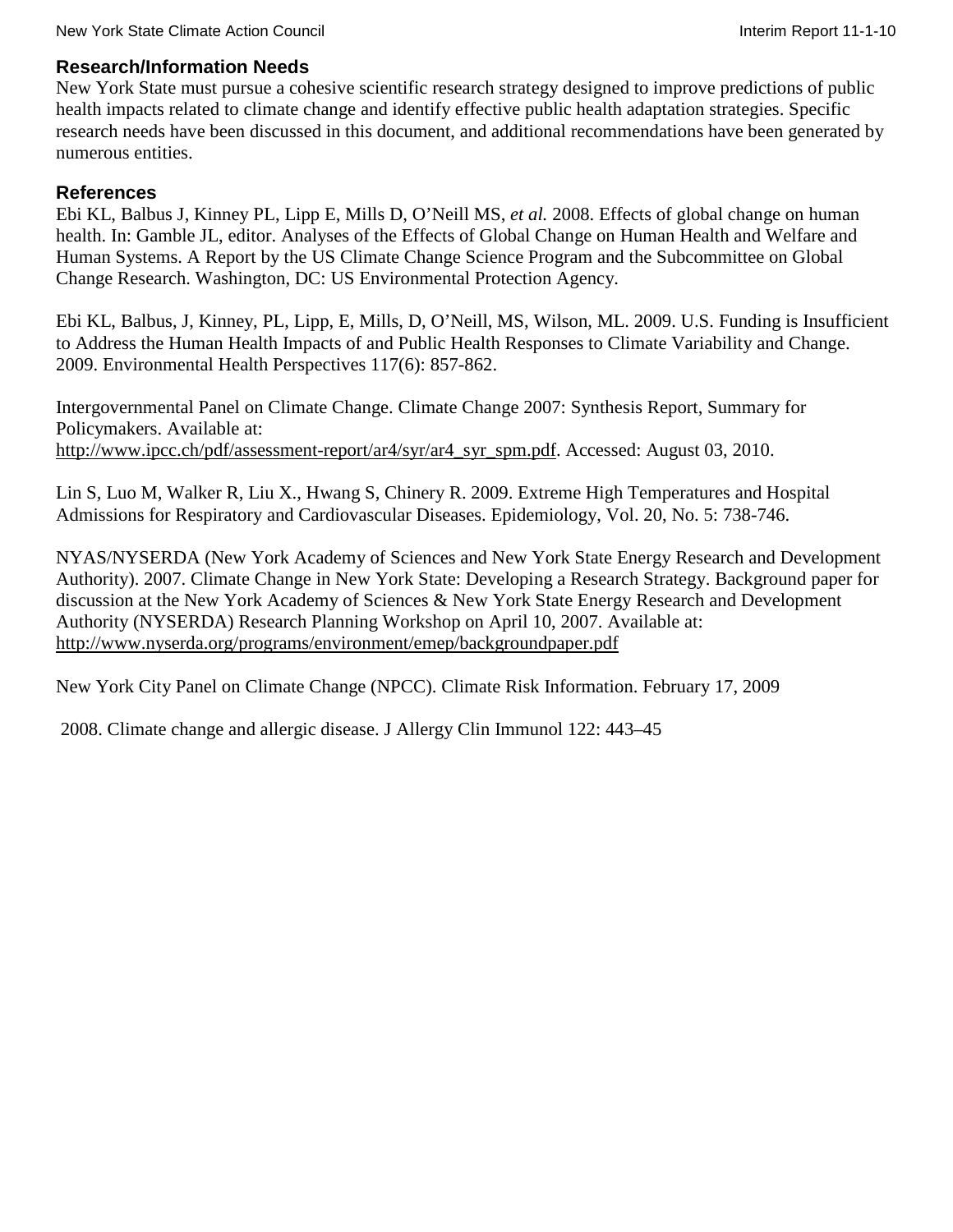# **Telecommunication and Information Infrastructure**

### **Vision Statement**

*Prepare for, and adapt to, a changing climate by building increased resilience into the communications infrastructure via opportunities for system-level redundancy, diversity, risk management, and review.*

### **Background**

Telecommunications infrastructure is vital to New York State's economy and welfare; its capacity and reliability are essential to the effective functioning of global commerce and the state's economy and are especially vital during emergencies. The sector has important public functions, but it is largely privately operated. The rapid technological changes inherent in the sector mean that the planning horizons and life spans for much of its infrastructure are at best on the order of a decade. The sector is tightly coupled to the energy sector, with power outages affecting the reliability of communication services; many of its communication lines also are located on the same poles as power lines. Modern digital technologies, including communication services based on fiber optics, broadband, and the Internet, can be more vulnerable to power outages than traditional landline technology.

A focus of the communication infrastructure sector is how to ensure that the perpetual introduction of new technologies enhances the reliability and uninterrupted access to services, rather than degrading these services. Such a focus is essential both now and in the future, when the perils from climate change may increase.

### **Climate Impacts/Vulnerabilities Addressed for All Recommendations**

Imminent changes in climate are likely to adversely affect communications infrastructure and services throughout New York State. Sea level rise, extreme weather events, and rising temperatures are the prominent climate related risks that New York State faces (Zimmerman and Faris, 2010). Communication service delivery is vulnerable to hurricanes, lightning, ice, snow, wind storms, and other extreme weather events, some of which are projected to change in frequency and/or intensity. The potential increases in ice and snowfall in some portions of the state could demand more salting of many city roads; the salt may then wash into manholes/vaults, leech into ducts where fiber optic cables are located, and cause corrosion and the potential failure of the cables. Cell towers, the focal point for wireless communications, can fall when faced with extreme wind and ice events and can become corroded from unexpected exposure to seawater if sea level rise-driven flood storm surges occur (Zimmerman and Faris, 2010).

Communication lines and other infrastructure are vulnerable to the observed and projected increase in heavy precipitation events and resulting flooding and/or freezing rain. In coastal and near-coastal areas, sea level rise in combination with coastal storm surge flooding will be a considerable threat later this century. Electrical support devices such as relays, wiring, and switches associated with fiber optic cables are at risk (Zimmerman and Faris, 2010). The infrastructure can become inundated by floodwaters or be corroded by the infiltration of salt from seawater. Flooding, sea level rise, and storm surges are threats that could easily devastate central communication offices.

As with many cases associated with natural disasters, many indirect impacts are possible. For example, being unable to make or receive calls due to bandwidth limits being reached creates serious problems during times of disaster. Cross-sector impacts are also a concern. The delivery of communication services is sensitive to power outages, which may increase with climate change.

Under current climate conditions and severe weather events, there are already serious vulnerabilities that in many instances prevent the telecommunications sector from delivering services to the public that are resilient to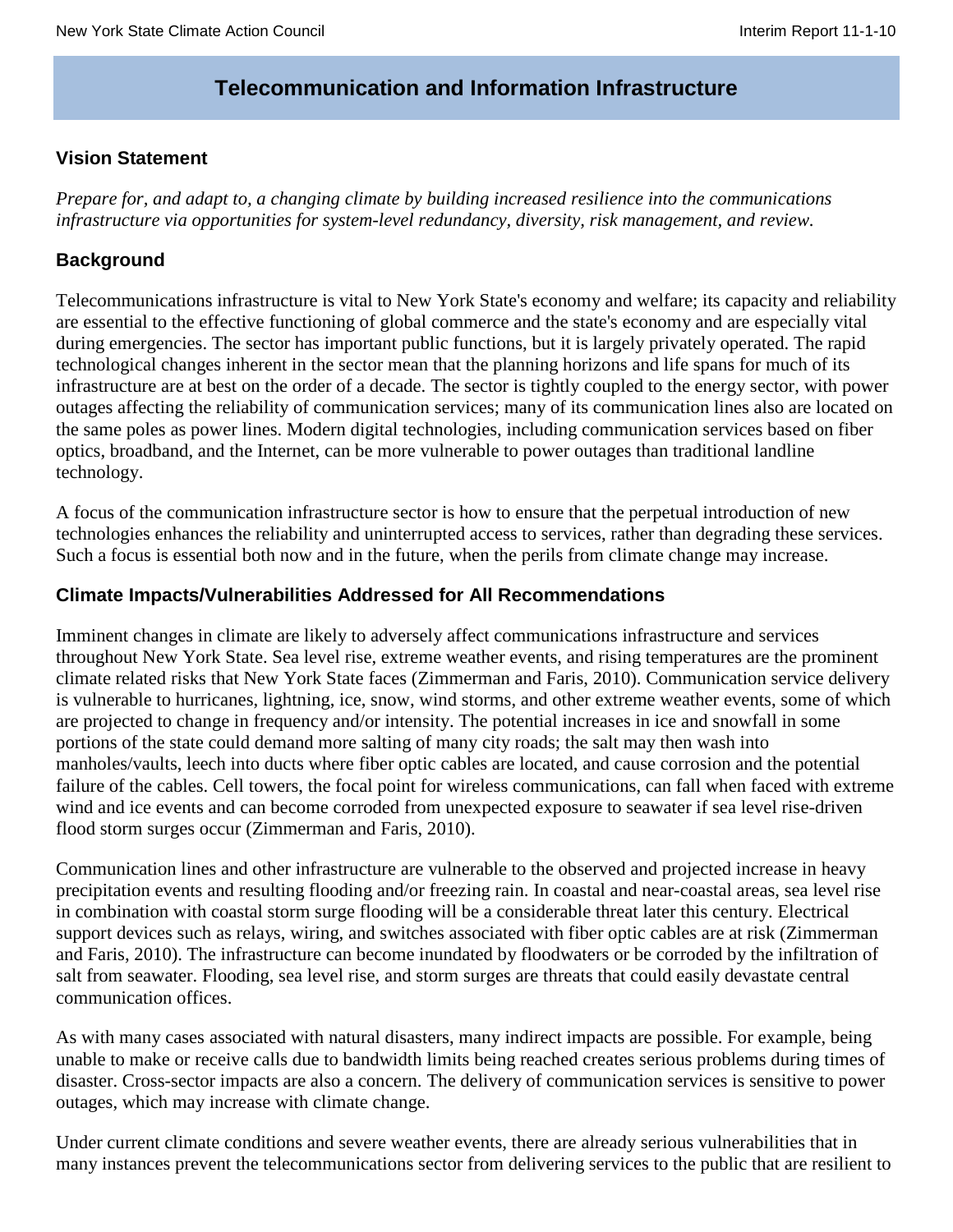extreme events. If the sector could be made more resilient to the current climate, then the incremental threat from climate change is likely to be more manageable.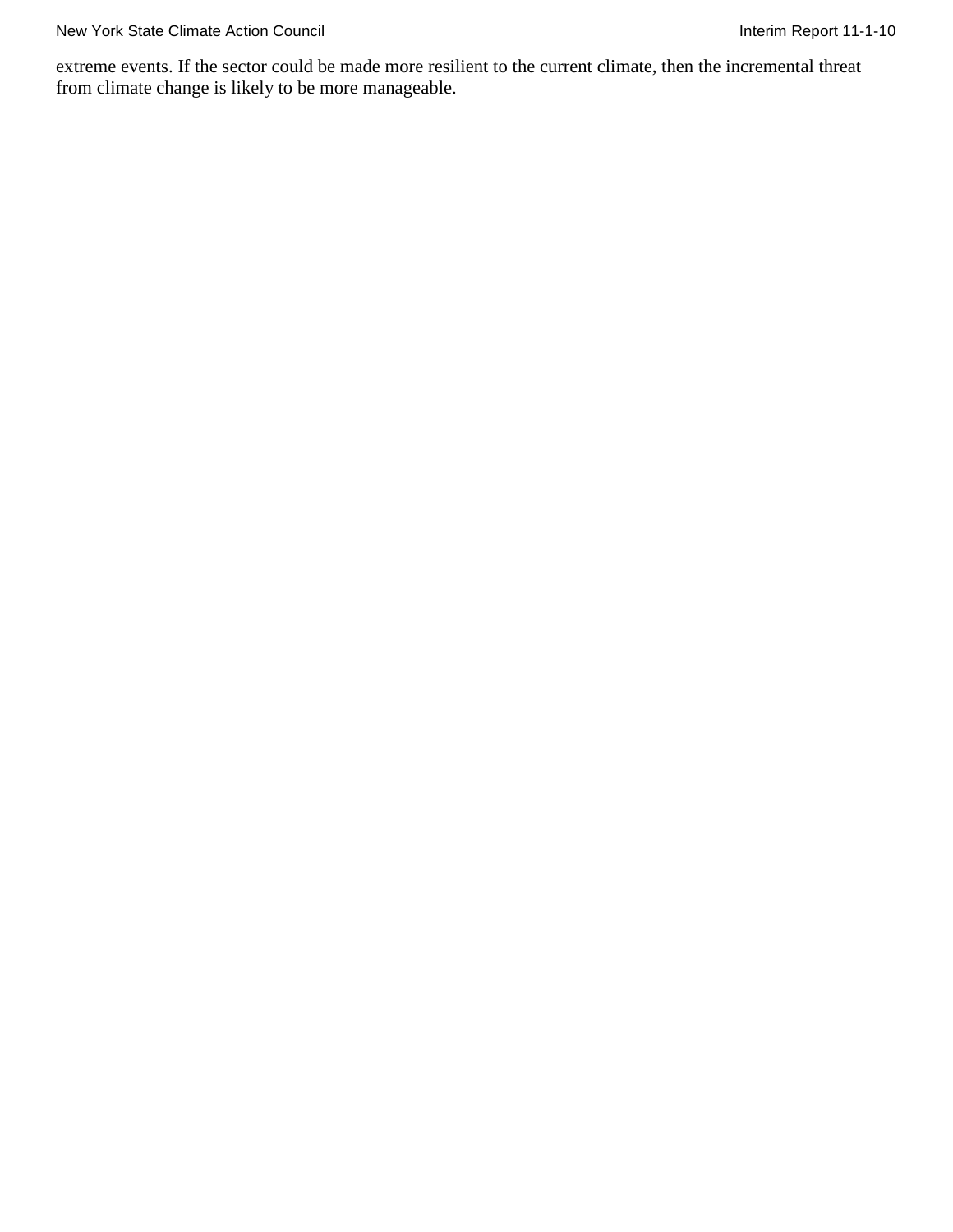### **Recommendation 1. Agencies and authorities, including municipalities, with jurisdiction over communication infrastructure, should prepare detailed inventories of telecommunications facilities, networks, and corridors; prioritize critical infrastructure; and complete climate vulnerability assessments of critical infrastructure and corridors within their jurisdictions.**

All agencies and authorities, including municipalities, with jurisdiction over communication infrastructure, should prepare inventories of existing and proposed critical infrastructure and infrastructure corridors to assess their vulnerability to the impacts of climate change. Inventories should encompass the wide variety of elements and technology included in New York State's telecommunications sector, including cable television, Internet, network services, telecommunications, and medical and emergency services. The inventory should identify the most critical systems and facilities.

The inventories should be used to conduct vulnerability assessments for critical infrastructure. These assessments should rely on State-accepted climate change projections and consider how these projections may impact each communication facility and component over time. Assessments should also include detailed financial and social impact analyses that account for interdependencies within the sector and between the communications and energy sector. This information should be incorporated into long-term planning, design, funding, and operation of communication infrastructure at the State and local levels.

Development of inventories and vulnerability assessments must be coordinated across jurisdictions to eliminate duplication of efforts and allow for prioritization of critical infrastructure at the State level. While the costs of these assessments and actions to reduce the vulnerabilities to communication infrastructure could be significant in the near term, they may be dwarfed by the potential costs related their failure as the result of a changing climate.

# **Specific Actions**

**A. Agencies and authorities with jurisdiction over telecommunications infrastructure in New York State should identify and inventory existing and proposed communication components, facilities, networks, and corridors; and prioritize infrastructure that is essential to support critical state and local functions such as emergency preparedness and response capabilities.**

The purpose of these inventories is to identify all communications infrastructure and prioritize infrastructure that is vital to the health, safety, and welfare of the people in the state. The inventory process must be coordinated among responsible agencies to eliminate duplication of effort and allow for prioritization of infrastructure statewide. Prioritization of infrastructure should be based on critical movement of data volume, type and, number of users, and the ability to interconnect regions within both New York State and adjacent states. Information should be provided to all communication agencies to assist in inventory preparation.

# **Potential Cost**

Estimates to prepare baseline inventories differ according to municipality or agency jurisdictional size, resources, and communication infrastructure.

### **Timeframe for Implementation**

The dependency of the state and its residents on telecommunications infrastructure necessitates that an effort to inventory critical infrastructure should be undertaken in the near term.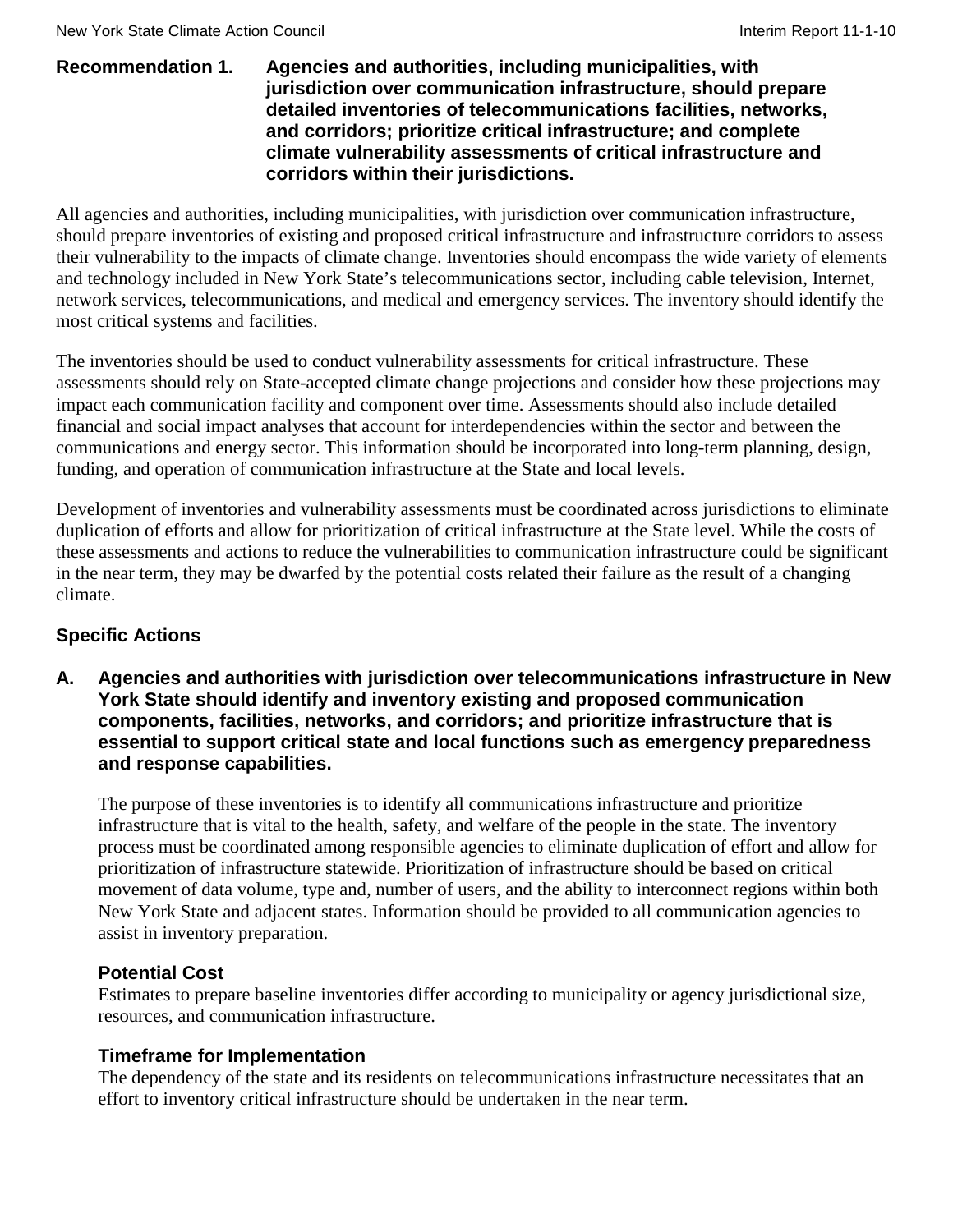### **B. Agencies and authorities should conduct vulnerability assessments using New York State-accepted climate change projections to assess the impact of projected climate change on priority communication infrastructure.**

Vulnerability assessments should be conducted using state-accepted projections for climate change such as those developed through the NYSERDA-sponsored ClimAID project. Vulnerability assessments should include detailed financial and social impact analyses including interdependencies of facilities and communication infrastructure.

# **Potential Cost**

Regionally downscaled climate projections have been developed as part of the ClimAID project. Statewide, this effort is broadly estimated to require a staff time effort in the several millions of dollars. Some cost will be associated with updating climate projections on a regular basis.

# **Timeframe for Implementation**

The vulnerability assessments should be undertaken in the near term and build on the inventory. The vulnerability assessment should be updated on a periodic basis to incorporate revised climate projections.

# **Environmental Justice Considerations**

Key community-level infrastructure may be at risk from the effects of climate change, which could especially affect underserved EJ communities. Accessibility is a critical concern when planning evacuation and emergency procedures. New York State should give special considerations to those communities dependant on landline communication due to lack of access to wireless technology. Future prioritization of adaptation strategies and funding should coordinate with local community resiliency plans and incorporate impacts to all communities, especially EJ communities.

# **Co-benefits and Unintended Consequences**

Vulnerability inventories would help identify both existing and future infrastructure problems and needs, especially in areas where aging infrastructure may already be at risk even without future climate change.

### **Research/Information Needs**

The industry generally lacks computerized (proprietary) data bases that readily show the location and elevations of installed communication facilities and lifelines and their operational capacity and other details. Such data can be crucial in emergencies and extreme weather events to make rapid damage, loss and consequence assessments in potential hazard and damage zones. These data bases need to be fully protected to allow only restricted, authorized accessibility for security reasons.

Additionally, an assessment should be conducted of co-dependency between the communications' and power sectors' relative vulnerabilities.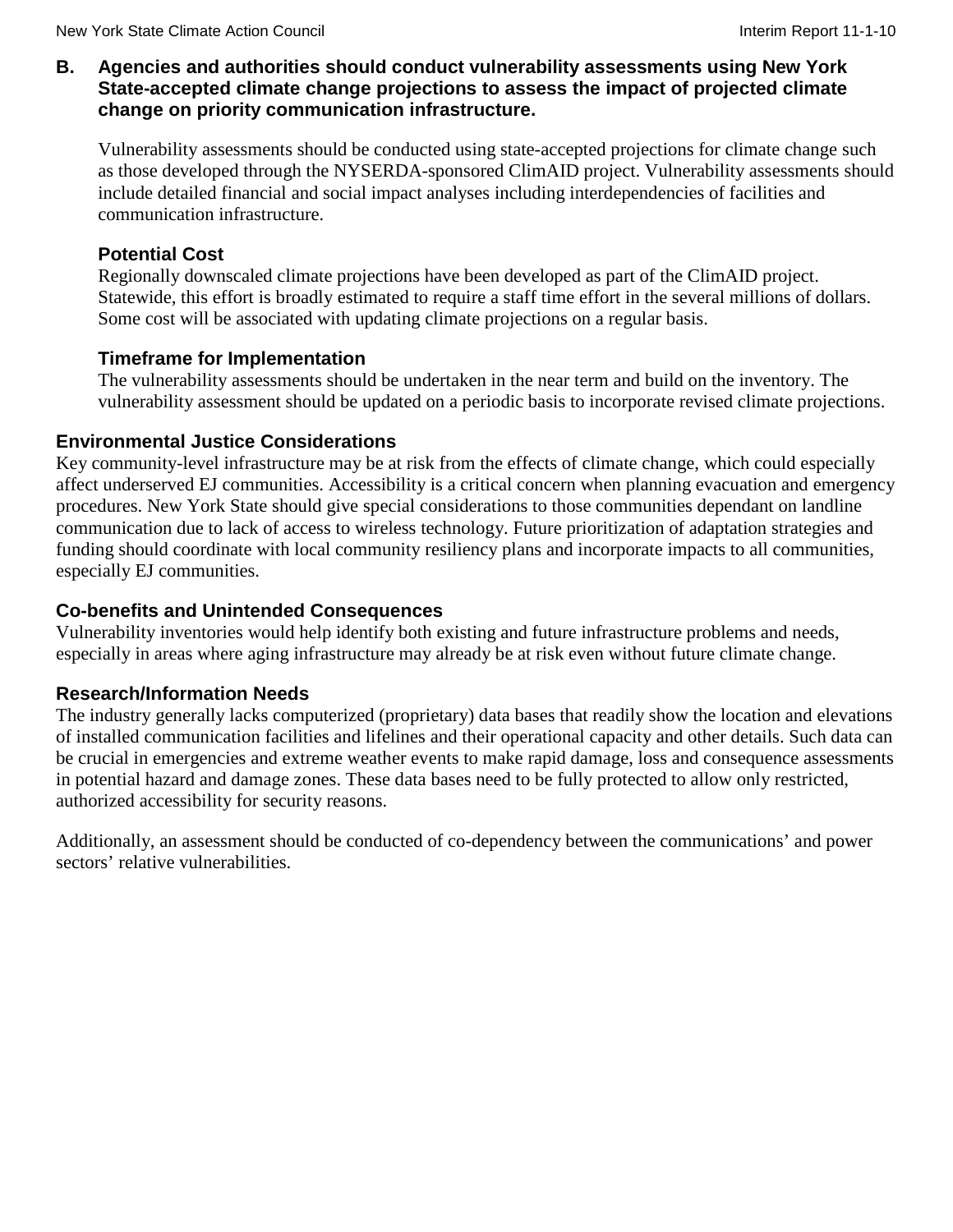### **Recommendation 2. Incorporate state endorsed climate change projections into all relevant planning, design, funding, and operational decision-making within New York State's telecommunication and information infrastructure sector.**

When facilities such as communication networks are designed, planners project data-transfer volume so that the design will be adequate for future needs. Similarly, projections are available for future climate conditions. Climate change poses structural as well as operational hazards to the state's communication infrastructure. The growth of the telecommunication networks and data-transfer volume and the variability of climate change result in highly dynamic conditions for the communication sector. The level of dynamism in the sector can be expected to increase in the future.

A coordinated interagency effort should begin now to develop and implement specific design policies to incorporate projected effects of climate change into the design of facilities as appropriate for their expected design life. In this way the risks to communication infrastructure and users, and the costs of premature replacement, may be reduced or avoided.

# **Specific Actions**

# **A. State agencies responsible for the management of communication infrastructure should develop specific design and operational guidance based on climate change projections and incorporate it into communication projects and investments.**

The projects being designed and built today will face significant climate-related changes in conditions during their design lives. A well-designed facility, built with provision for those anticipated future conditions, offers major savings over one that will quickly become obsolete and require replacement. Examples of specific actions include avoiding installation of fiber optic cables in areas that are at high risk of flooding or sea level rise, and ensuring that communication centers that are in zones at high risk of flooding and sea level rise are identified and their relocation opportunities evaluated.

# **Potential Cost**

Tens of thousands of dollars in staff time to develop needed guidance and criteria based on state-accepted climate projections.

# **Timeframe for Implementation**

A significant opportunity exists to incorporate the most recent regional projections for climate change based on the best available science into state agency decision-making processes.

# **B. Direct funding as available for adaptive changes to existing critical communication networks used for emergency preparedness and response that are at greatest risk from climate impacts.**

There are critical communication networks that are a major component of emergency preparedness plans (evacuation networks) and emergency response plans (relief supply networks and access to recovery responders and equipment). If these networks are not changed to make them more resilient to future extreme weather events projected by climate change forecasts, emergency preparedness and response plans could be adversely impacted.

# **Potential Cost**

No estimated cost for addressing this recommendation has been developed at this time. A realistic cost cannot be prepared until the potential impacts and adaptive changes have been identified.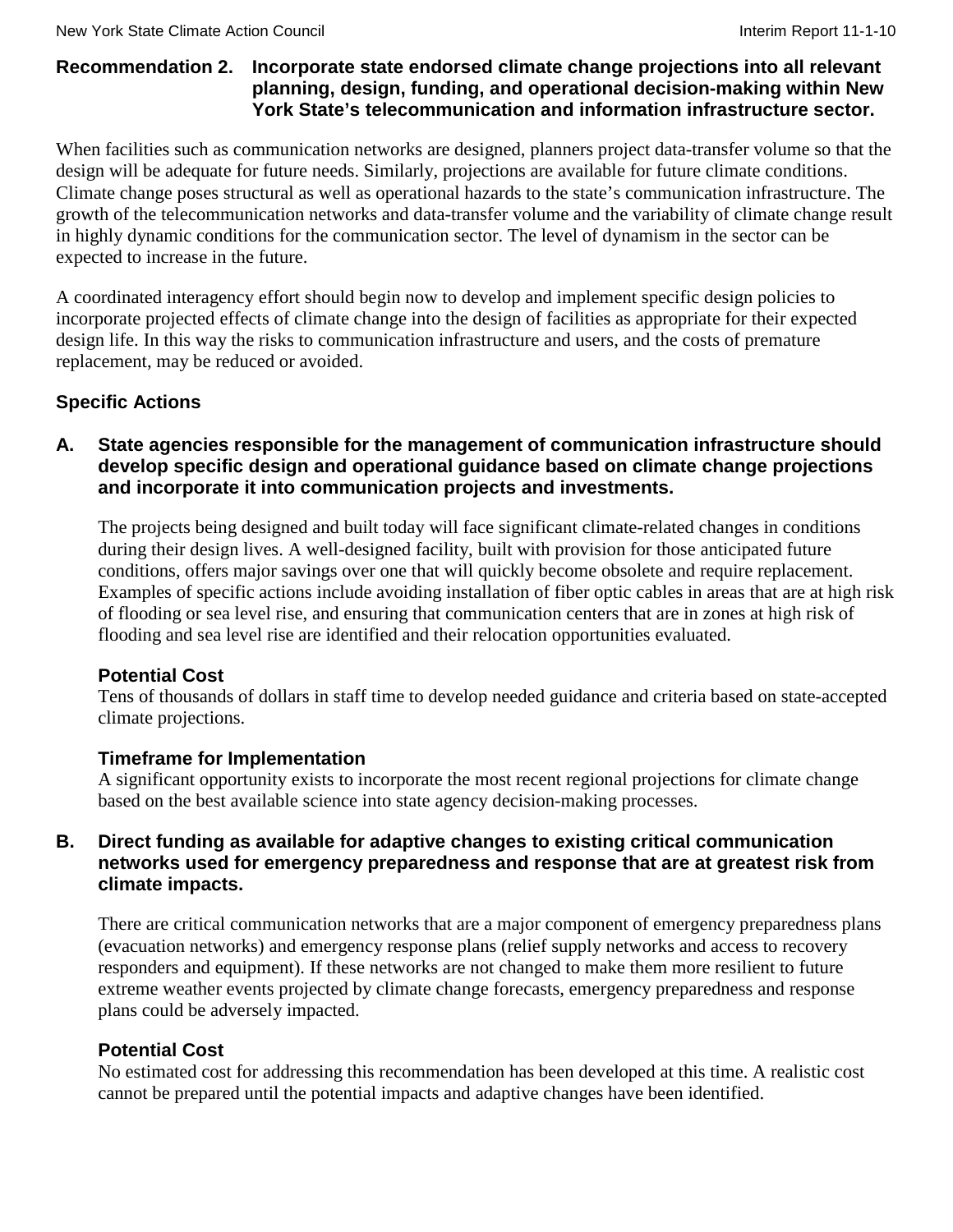### **Timeframe for Implementation**

Near term (1-3 years): New York State is increasingly vulnerable to large storm events in coastal areas that can cause service disruptions and threaten public safety.

### **C. Develop models, guidance, standards, and financial support where possible to help local governments implement adaptive measures for priority communication infrastructure.**

New York State design standards and guidance currently provide the framework for design for county and municipal communication agencies across the state and for much private development as well. Local agencies do not have the resources to develop specific criteria of their own, and local standards and guidance are most often modeled on those of county or State entities.

### **Potential Cost**

Tens of thousands of dollars in staff time to produce guidance for local officials.

### **Timeframe for Implementation**

As soon as possible.

### **Environmental Justice Considerations**

The specific impacts on Environmental Justice communities are not known at this time. As the critical communication networks serve both EJ communities and non-EJ communities alike, it is anticipated that this recommendation will allow more resilient emergency evacuation networks and resilient response to weatherrelated emergencies to EJ communities.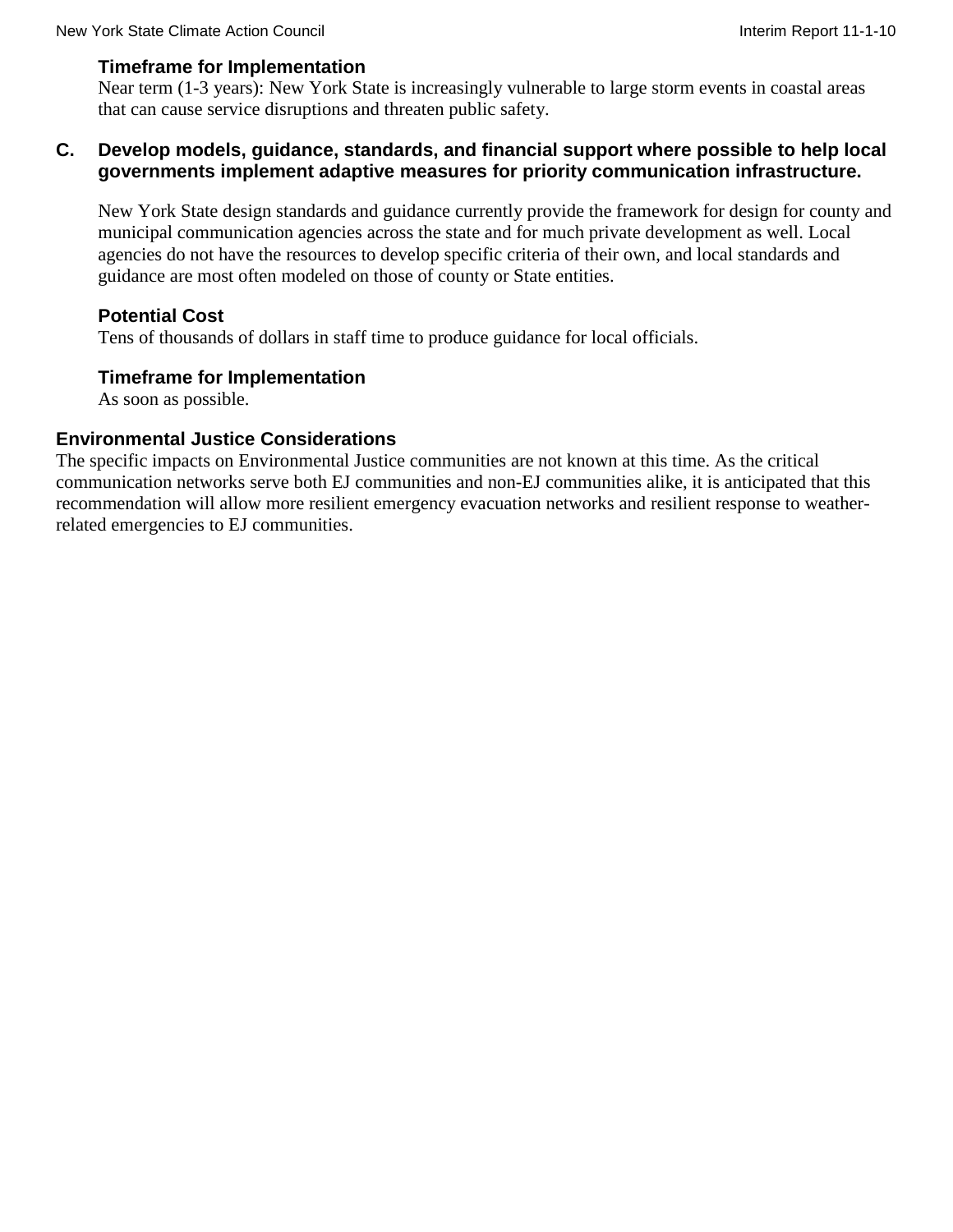#### **Recommendation 3. Where feasible and cost effective, reduce vulnerability of telecommunication infrastructure to extreme weather events through efforts to increase redundancy, shift toward a more distributed network, and reduce the interdependency of communication infrastructure and between communication and energy infrastructure.**

### **Specific Actions**

### **A. Foster a shift toward a more distributed network of communication infrastructure, including expansion of wireless services.**

This will ensure that critical operational elements will not be lost if a specific location is impacted by an extreme event (e.g., flooding). Grouping different types of critical infrastructure, such as ducts and wiring, in one location or facility can increase vulnerability. By increasing the geographic diversity of communication centers, there is less chance that multiple networks will fail at the same time. For example, redundant switching nodes could be developed in several locations to ensure system operation should one node go out of service. Diversity may also be increased by having communication services use fiber optic rings in the local loop or set up alternative switching when a central communications center fails.

### **Potential Cost**

Significant investment in some areas. Incremental costs associated with planned capital investments for system upgrades.

### **Timeframe for Implementation**

As soon as possible.

**B. Planning for investments in communications infrastructure and for changes in operations should support, and be coordinated with, adaptation and operations of other sectors, particularly the energy sector (e.g., smart grid).**

### **Potential Cost**

Large-scale investment— in the many millions of dollars; may be integrated into capital investment cycle.

### **Timeframe for Implementation**

Coordination activities should begin as soon as possible.

**C. Ensure system redundancies for communications infrastructure, including communication towers, at high risk of flooding and high winds.**

### **Potential Cost**

Large-scale investment—can be integrated into capital investment cycle.

### **Timeframe for Implementation**

As soon as feasible in coordination with capital investment cycles.

### **Environmental Justice Considerations**

Siting of additional communication infrastructure should take into account EJ considerations.

### **Co-benefits and Unintended Consequences**

Increasing redundancy and reliability in the telecommunications sector will reduce outages not only from a changing climate, but also from other non-climate related risks. Improving telecommunications technology reliability will also help to reduce greenhouse-gas emissions from travel.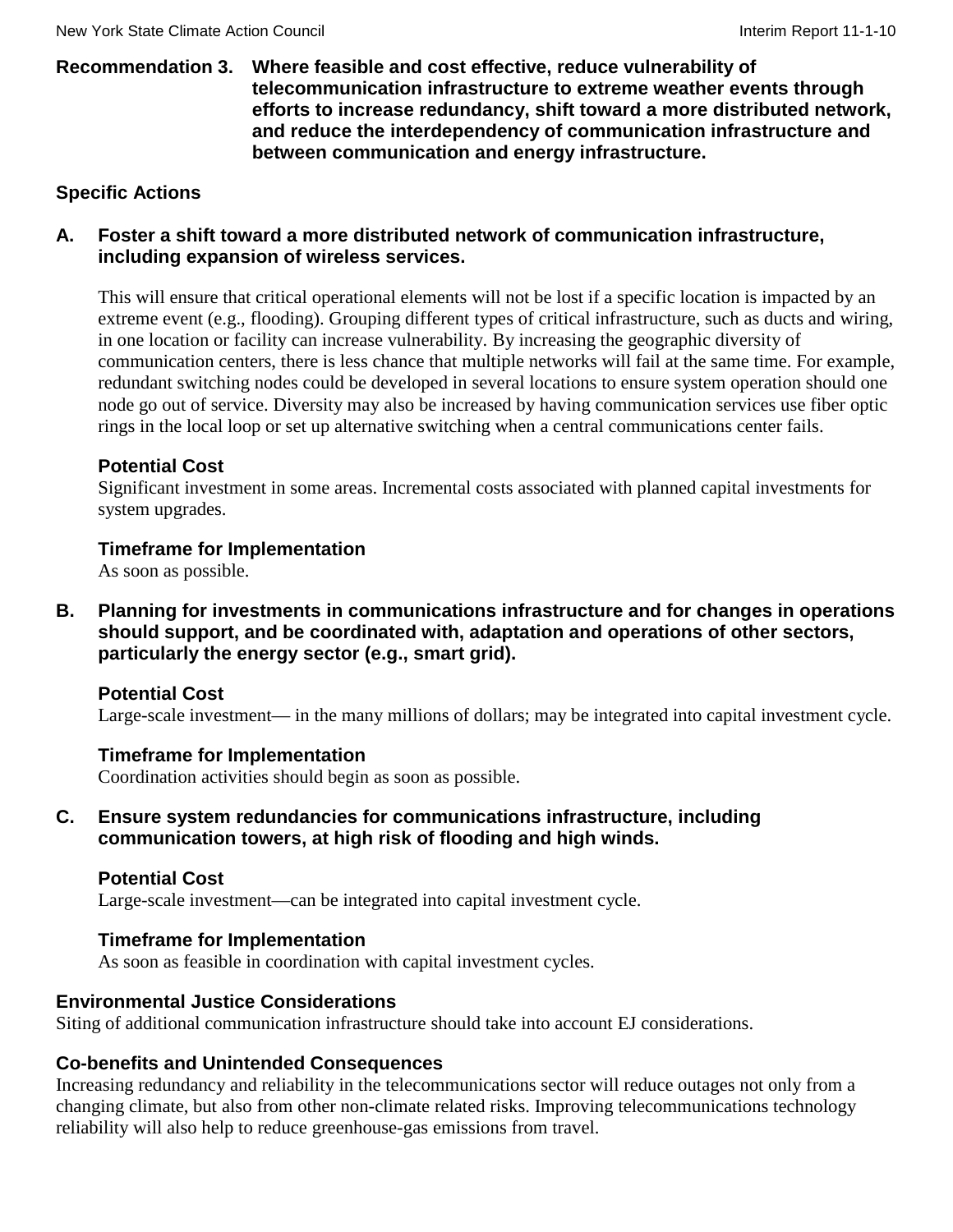At the same time, cooling and operating more telecommunications facilities and infrastructure will result in increased energy demands. These processes already account for 1.5 percent of the energy consumption in the United States (The Economist 2009).

### **Research/Information Needs**

Develop and expand alternative communication technologies if they promise to increase redundancy and/or reliability, including free-space optics (which transmits data with light rather than physical connections), power line communications (which transmits data over electric power lines), and satellite phones.

The relative energy-efficiency of new technologies should also be better understood.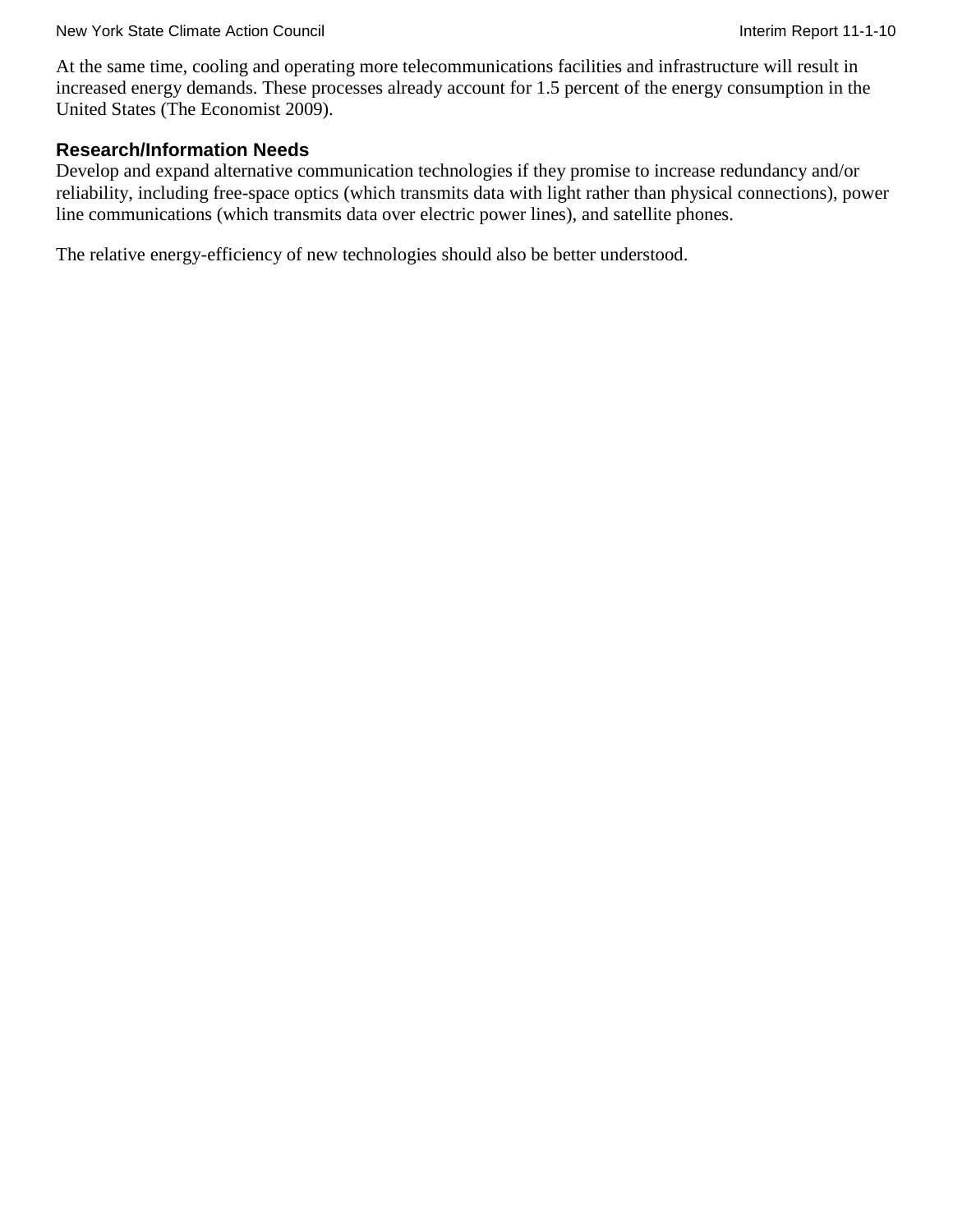### **Recommendation 4. Improve the dialogue on climate resiliency between state agencies and private telecommunications service providers and provide increased accountability for service disruptions**

### **Specific Action**

### **A. To provide increased accountability carriers and other communication service providers should be required to report compliance with the Federal Communications Commission's standards**

A significant challenge of the privatized sector is that reports of service outages to federal and State regulators are not accessible to the public and are not uniformly mandatory across the different types of services. In addition, service provider networks are not required to report on their vulnerability to extreme events or the quality of their service. It is recommended that reliability, survivability, and diversity be promoted according to FCC's Network Reliability and Interoperability Councils. Better reporting could be achieved by requiring service providers to file regular reports with the Public Service Commission. It may be necessary to improve reporting mechanisms and other areas of dialogue in this industry to ensure resiliency of this sector.

### **Potential Cost**

Many tens of thousands of dollars of personnel hours

### **Timeframe for Implementation**

As soon as reasonable.

#### **Potential Implementation Mechanisms**

Better reporting perhaps could be done by having service providers file quarterly or yearly reports to the New York Public Service Commission (NYS DPS, 2002). Also, the Telecommunications Service Priority Program, which is meant to help carriers with restoring service to important facilities, could be more widely used in New York State.

### **Environmental Justice Considerations**

No immediate, identified issues.

#### **References**

NYS DPS. 2002. "Network Reliability After 9/11." A Staff White Paper on Local Telephone Exchange Network Reliability. November 2, 2002. New York State Department of Public Service. Office of Communications.

The Economist 2009. Computing's environmental cost. May 22, 2008 http://www.economist.com/opinion/displaystory.cfm?story\_id=11412495

Zimmerman, R. and C. Faris, 2010. Infrastructure impacts and adaptation challenges. *Ann. N.Y. Acad. Sci*. Vol. 1196, pp. 63-85.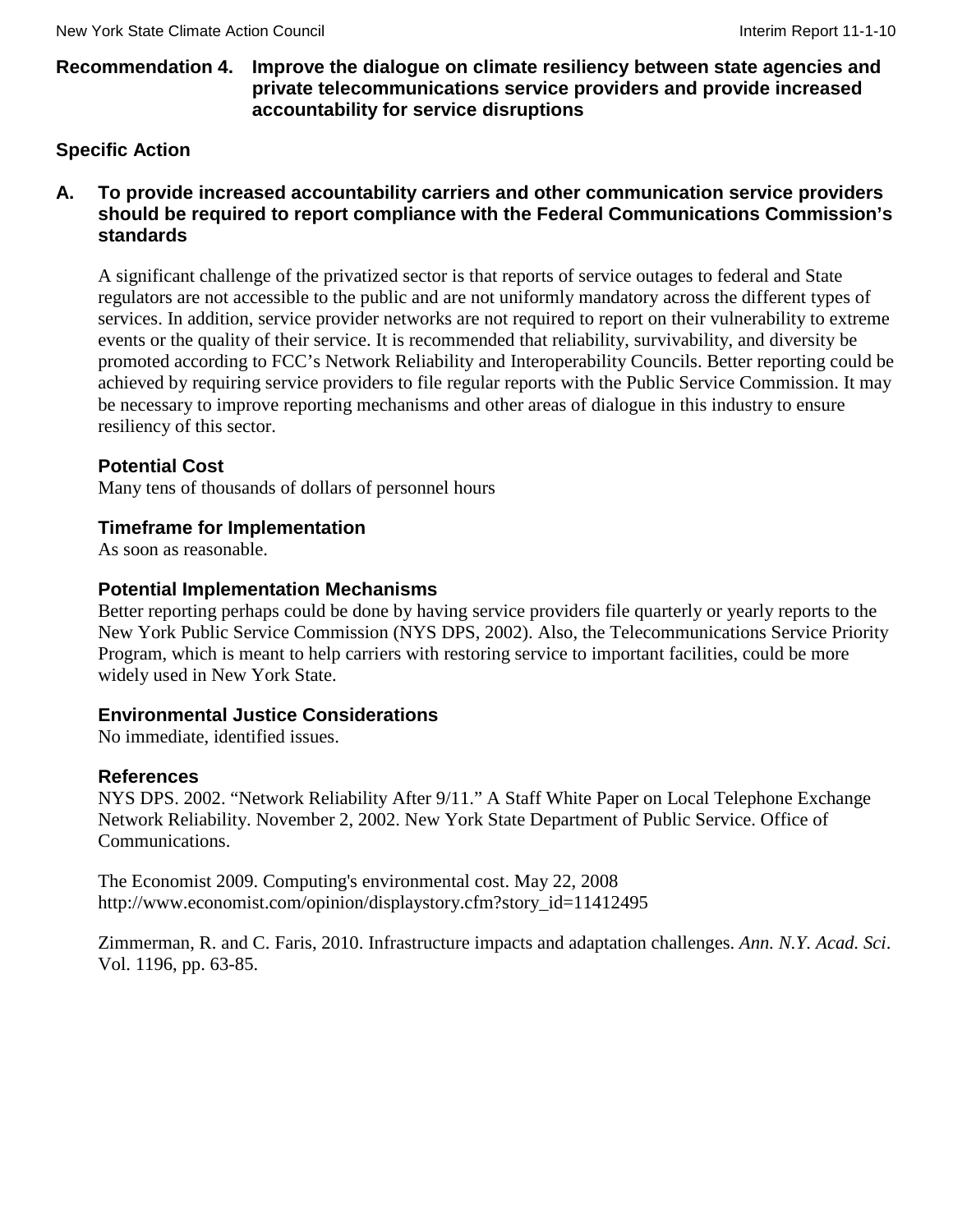# **Transportation**

### **Vision Statement**

*Advance transportation and land-use choices that increase the resilience of the state's transportation system to climate change; address specific regional vulnerabilities and those in common, including known infrastructure deficiencies; and be consistent with the state's commitment to smart growth land use, recognizing that all* decisions must seek to safeguard and improve the safety and mobility of people, and goods and services with *regard to social equity.*

### **Background**

A sound transportation system is critical to a vibrant economy and a high quality of life. New York State has one of the largest and most diversified multimodal transportation systems in the nation, a network of highways, rail lines, transit systems, seaports and airports providing essential mobility for people and goods to move throughout the State. New York State's transportation system moves:

- About 137 billion vehicles miles of travel on more than 245,000 miles of highways and 17,400 bridges statewide;
- Approximately 2.6 billion passenger trips provided by more than 130 public transportation operators (including the Metropolitan Transportation Authority - MTA) throughout the State, accounting for one out of every three public transportation riders in the nation;
- Approximately 88 million passengers who travel through more than 500 public and private aviation facilities within the State;
- Approximately 1.5 million riders each year who use Amtrak's Empire and Adirondack services, and more than 8 million rail passengers who pass through Penn Station using Amtrak's Northeast Corridor;
- More than 150 million tons of freight that pass through four port authorities (the Port Authority of New York and New Jersey, Albany Port District Commission, Port of Oswego Authority and Ogdensburg Bridge & Port Authority), the Port of Buffalo and numerous private ports handling; and
- More than 75 million tons of freight that move across 3,500 miles of rail.
- 11 million licensed drivers utilizing 10.5 million motor vehicles.

Transportation agencies have weighed climate change, both projected and already experienced, and its impacts on the transportation system. Climate change related weather events of greatest concern to NY's transportation infrastructure were identified as intense precipitation, sea level rise, and storms with accompanying tidal surges in NY's coastal areas. In the Northeast, a storm that was expected to occur on average once every 100 years based on data from 1950 to 1978, now occurs more frequently, once every 65 years, based on more recent data, 1978-2007 (A.T. Gaetano, 2009); and the number of days with heavy rainfall has increased by 58% from 1958 to 2007 (US Global Climate Research Program). In recent history, flooding has occurred repeatedly throughout the state. Since 2003, NYS received over \$107 million in emergency repair cost for eighteen weather related incidents alone. Fourteen of these events related to precipitation events that caused extensive flooding.

Much of NYS's transportation drainage and bridge infrastructure is designed using hydraulic models based on 50 years of rain and stream gauge data. Although design is based on sound engineering practices, increased vulnerabilities to older infrastructure elements may occur due to increased rainfall intensities and extreme rainfall events since their original construction. Community and local systems incur a degree of risk with much of their infrastructure designed for lower magnitude storm events.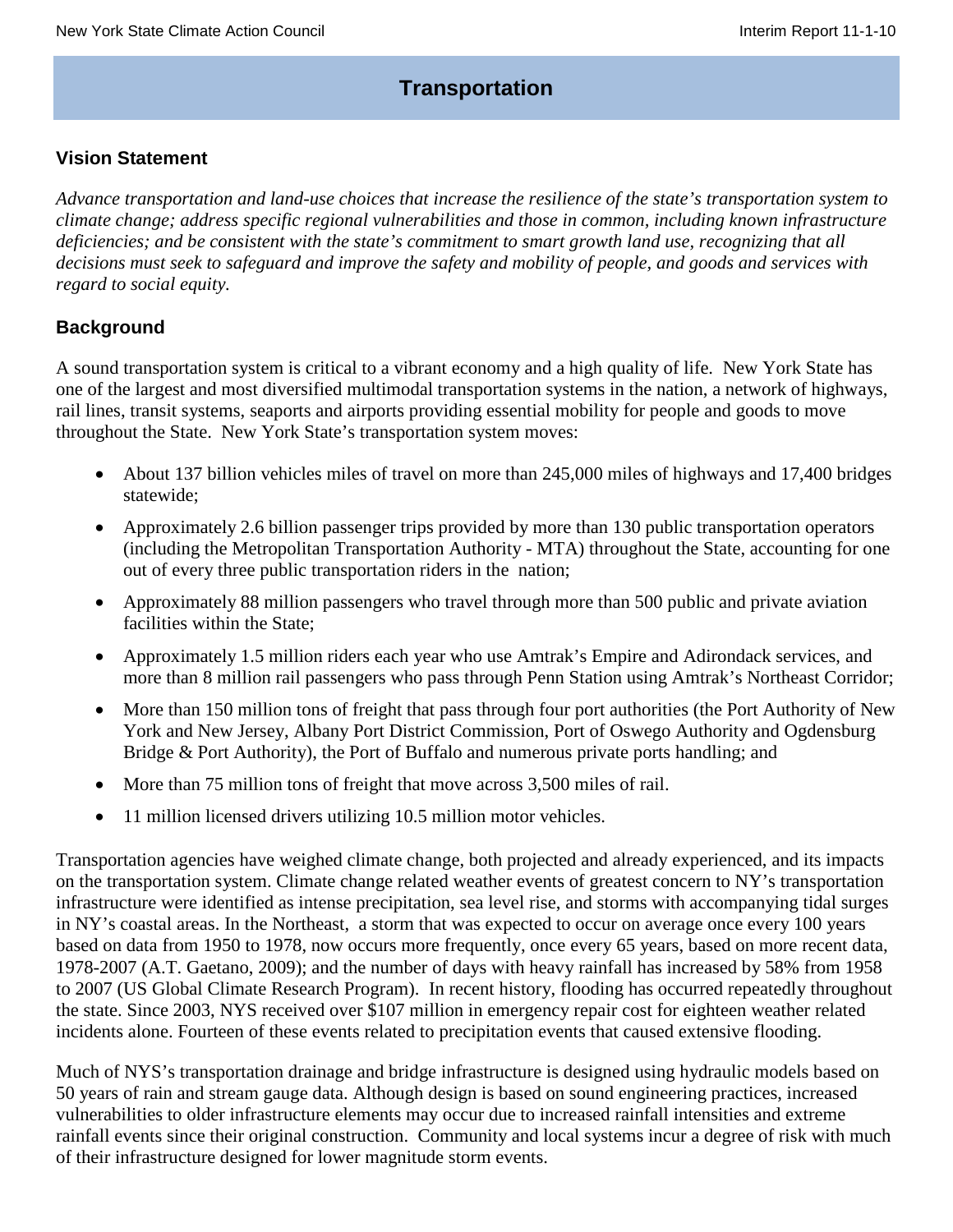#### New York State Climate Action Council **Interimental Interim Report 11-1-10** New York State Climate Action Council

Sea level rise coupled with potential storm surges, such as those caused by Nor'Easters or hurricane strength storms could bring about major transportation system outages in NY's coastal areas. New York City has undertaken steps to assess its vulnerability due to sea level rise and coastal storm surges. Similar assessments must be undertaken for other coastal areas as well, Long Island and Hudson River areas in particular. Infrastructure in need of protection includes roads, bridges, rail, airports and subways. The coastal areas are home of much of the state's population and ensuring availability of transportation resources during emergencies is paramount in order to provide goods and services during and following such event. While emergency evacuations and other related tasks are headed in part by the Department of Homeland Security, all relevant NYS agencies must be involved in assessing vulnerabilities and prioritizing critical infrastructure needs. Sea level rise projections should be officially endorsed by New York State and any projected permanent inundation of low lying coastal areas host to airports, roads and rail due to sea level rise over the coming century must be addressed.

In addition to the priority policy recommendations made in this report, other actions must be considered in transportation decision making including impacts from more frequent heat waves and other climate change related impacts. Climate change concerns are adding to the challenges facing the State' aging transportation system. New York State is faced with a large number of older bridges that are at the end of their design life - 3,000 additional bridges are expected to become deficient in this decade, adding to a growing backlog of bridge maintenance and repair needs. In addition, it is projected that New York State pavements will fail to meet minimum condition standards under GASB 34 (Government Accounting Standards Board, Statement 34) by the end of the decade, even if existing funds are applied in the most efficient manner possible.

Funding sources to mitigate climate change related impacts to transportation have yet to be identified. With current transportation funding being inadequate to address the backlog and projected deficiencies, it is difficult to fathom immediate large scale funding being made available for purposes of climate change impacts. However, one can safely propose that assessing vulnerabilities, regional and statewide, is within the scope of existing transportation resources. FHWA in concert with other federal agencies is supporting efforts to help states accomplish these assessments. Prioritizing and addressing critical infrastructure needs in light of climate change impacts should take current and future transportation maintenance and operational needs into account. Vice versa, transportation facilities that are now being designed or rehabilitated need to address vulnerabilities based on current and projected climate change data.

Finally, transportation managers, engineers and scientists agree that vulnerability assessments and near-term implementation of recommended actions are needed to protect NYS's transportation system in light of immediate climate threats. Long-term planning efforts must seek to improve transportation resiliency to climate change and ultimately construct a transportation system that is low-carbon, efficient, serves all people of New York State while enhancing the state's economy and environment.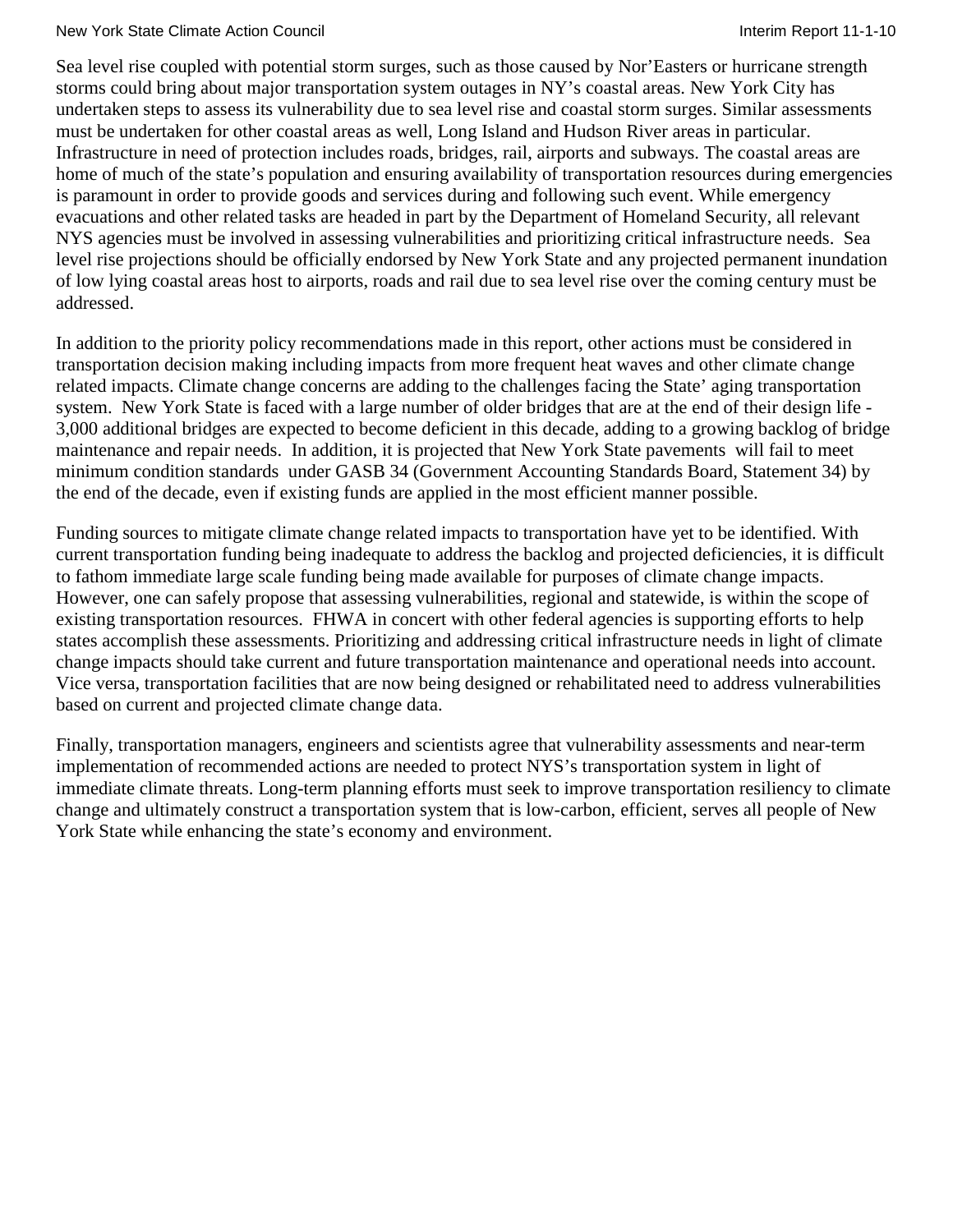#### **Recommendation 1. Encourage all State, regional, and local transportation agencies and authorities, including municipalities with jurisdiction over transportation infrastructure, to prepare detailed inventories and climate vulnerability assessments of critical transportation infrastructure and corridors within their jurisdictions.**

All State, regional, and local transportation agencies and authorities, including municipalities, with jurisdiction over transportation infrastructure should prepare inventories assessing the vulnerability of critical transportation infrastructure and corridors from the effects of climate change using best available, State-endorsed climate change projections. These vulnerability assessments should include a baseline inventory of all transportation infrastructure and consider how projected climate change would affect each facility. Inventories should include detailed financial and social impact analyses. While the costs of new assessments and reducing the vulnerabilities of the state's transportation systems could be significant in the near term, such costs are expected to be dwarfed by a failure to address the changing climate.

# **Specific Actions**

### **A. Key transportation corridors, designated according to the critical movement of people and/or freight and their importance to intra- and interstate travel, should be provided to transportation agencies.**

As a necessary step prior to preparing inventories, New York State should identify key transportation corridors (see also recommendations 5 and 6), including both highway and non-highway routes (examples of such routes are existing coastal evacuation routes). Designation of key corridors should be based on critical movement of both people and freight and the ability to interconnect regions within New York State and adjacent states. Information should be provided to all transportation agencies to assist in inventory preparation.

### **Potential Cost**

Statewide, this effort may potentially cost \$5-15 million. Included in this estimate are paid hours of staff currently in state or agency service and consultant staff.

### **Timeframe for Implementation**

This effort is estimated to take 12-18 months and would occur concurrently with work under Recommendation 1.B.

**B. New York State should endorse a coordinated set of climate change projections and provide these to State transportation agencies, regional and local planning agencies and authorities, local municipalities, and other transportation stakeholders such as privately owned railroads, airports and marine shipping operators.**

To ensure consistency of these transportation inventories, New York State should endorse projections for climate change variables and impacts such as sea level rise, heat indices, precipitation rates, in particular rainfall intensities, and extreme-storm events.

Refinement of the model projections and regular updates should be conducted.

# **Potential Cost**

The majority of the climate projection work is complete. Refinement of models and updates will be relatively low cost.

### **Timeframe for Implementation**

This effort would be an ongoing exercise.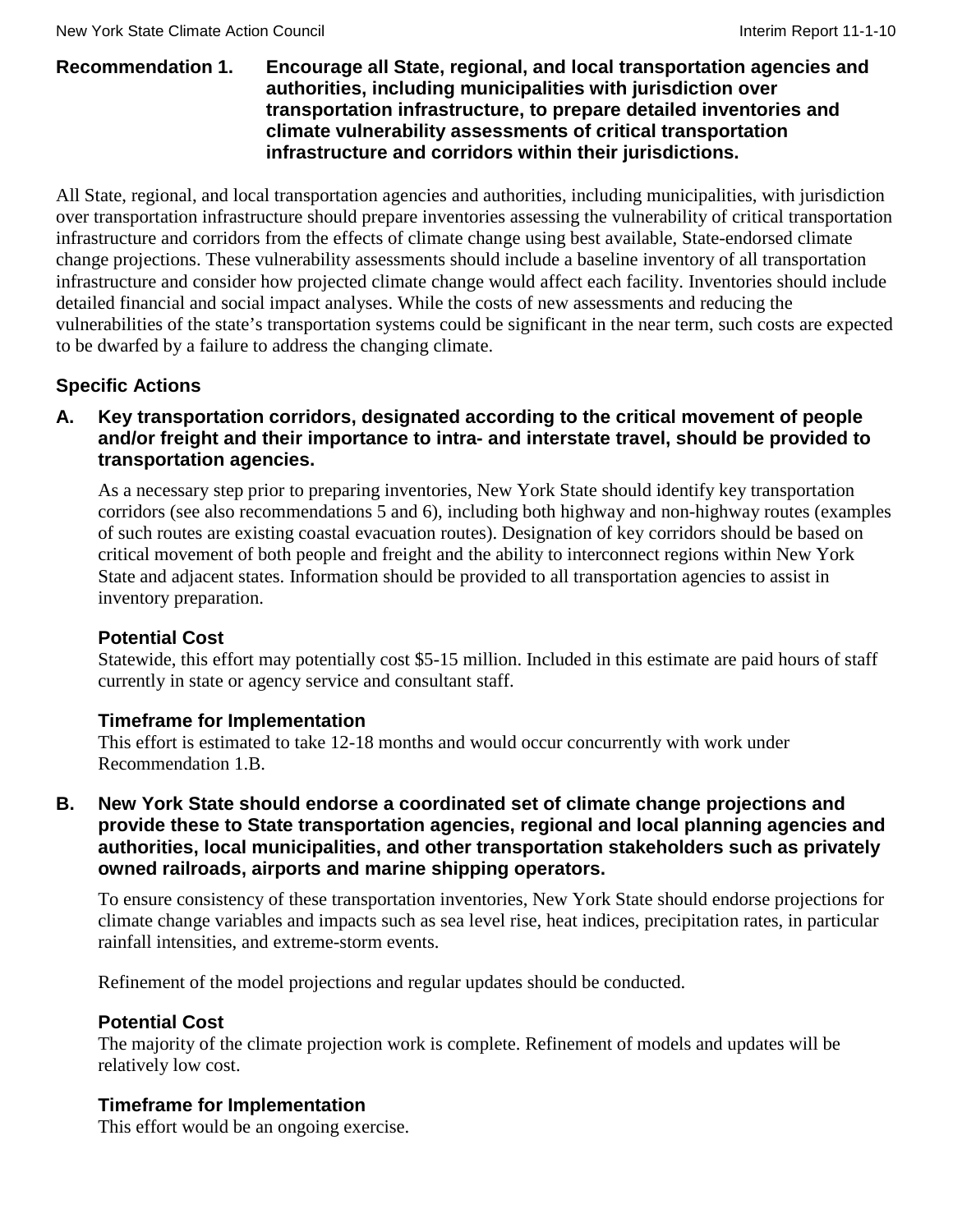### **C. Integrate climate change into vulnerability assessments, which should include a baseline inventory of existing and proposed transportation infrastructure and analyses of potential financial and social impacts based on climate projections endorsed by New York State.**

Using climate change projections and key corridor definitions, all State transportation agencies, regional and local planning agencies and authorities, and local municipalities should assess the vulnerability of all transportation infrastructure and corridors within their jurisdiction from the effects of climate change, including consideration of how climate change projections would affect each facility in given timeframes. Inventories should include financial and social impact analyses. Each individual agency, authority, and municipality should consider all New York State identified key transportation corridors, including interdependencies of adjacent agencies facilities. This underscores the need for statewide agency collaboration and communication during the development of each inventory

# **Potential Cost**

Estimates to prepare baseline vulnerability inventories differ depending on municipality/agency jurisdictional size, resources, and transportation infrastructure. Statewide, this effort is broadly estimated to cost up to \$15 million dollars

### **Timeframe for Implementation**

Baseline Vulnerability Inventories: This effort is estimated to take12-18 months and would occur following efforts under 1-A and 1-B.

### **D. To facilitate investment decisions, evaluate which freight and passenger transport systems are most resilient to climate change.**

New York State should determine which transportation modes, structures, and facilities are the most resilient to climate change using the inventory created under this recommendation and the long-term vision for transportation from Recommendation 4. Various metrics, such as dollar-value-risk per person served and tons of  $CO_2$  per passenger miles traveled would be applied to projects so that they can be evaluated consistently across the state. Results of this effort would be used in recommending priorities for infrastructure investment. New York State should prioritize infrastructure investments that support the Climate Action Plan adaptation-planning processes and greenhouse gas reduction efforts.

# **Potential Cost**

Estimates to accomplish the administrative planning associated with this task range from \$1-\$5 million. This estimate is garnered from similar state agency costs and is largely based on staff time and does not include actual engineering implementation costs that cannot yet be estimated.

# **Timeframe for Implementation**

This effort is estimated to take 12-18 months and would closely follow work completed under recommendations 1-A and B but would occur prior to work under Recommendation 6-B. Work under Recommendation 5 would be used in Recommendation 1-C.

# **Impacts/Vulnerabilities Addressed**

Vulnerability assessment should take into account all potential climate change impacts on this sector. In particular, rising sea levels, more frequent and severe riverine flooding, higher temperatures, and generally increasing variability of weather should be considered.

# **Potential Implementation Mechanisms**

Using sea level rise and associated storm surge as an example, an agency could start by assessing which critical facilities are located within the current 1-in-100 year flood plain. Using the climate change projections, the agency would make a vulnerability assessment on the potential risk of future flooding impacts on an individual or group of interdependent facilities. This assessment would include the probability of the flooding occurring and a general estimate of the financial costs due to flooding damage as well as adaptation strategies for future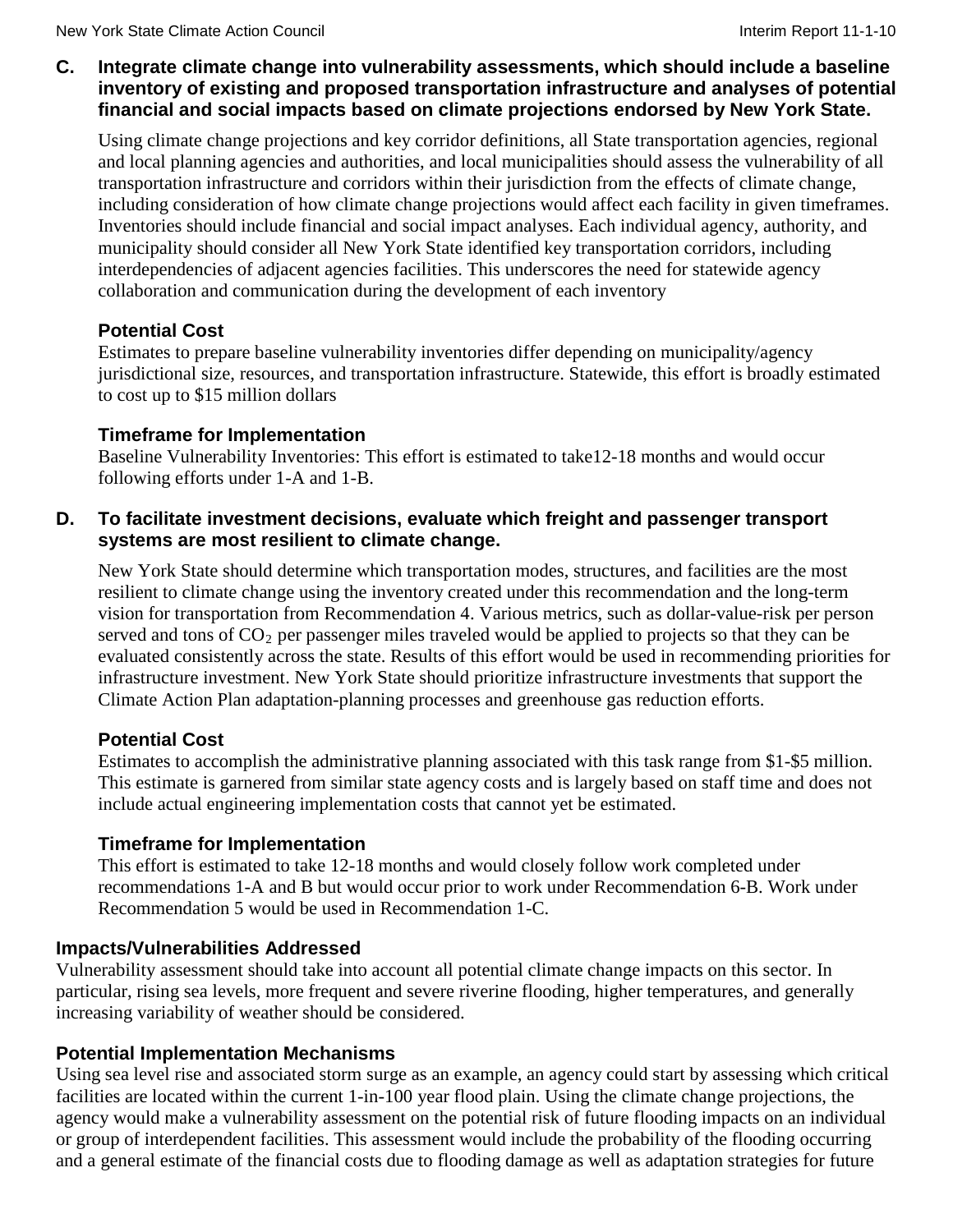planning. Additionally, the agency can make an assessment on how the failure of this facility affects the users, with particular attention made to population who may solely depend on the facility for emergency purposes.

Partners who will likely need to be involved include: NYCDOT, NYSDOT, NYS Thruway, NYS Bridge Authority, NYS Thruway, MTA, MTA Metro North, PANYNJ, PANYNJ PATH, NJTransit, NYSDOS, NYSTA and Canal System, municipalities, local community groups, USACOE, FAA, FHWA, FTA, FRA, NYS Sea Level Rise Task Force, New York City Panel on Climate Change, NYSERDA, and the ClimAID team.

To prioritize infrastructure investment, NYS could establish a taskforce consisting of members from the following state and municipal agencies: NYCDOT, NYSDOT, NYS Thruway, NYS Bridge Authority, MTA, PANYNJ, NJTransit, and NYSDOS. This committee could also confer with federal agencies including FHWA, FTA, and FRA. The taskforce could use criteria based on critical movement of both people and freight and ability to interconnect regions within both NYS and adjacent states established under Recommendation 1. The committee could also use projections on how climate change will reshape demographic, economic and travel trends by the end of the century. The committee could then superimpose the above criteria on New York's transportation infrastructure to establish which modes and systems should be prioritized.

# **Environmental Justice Considerations**

Key community-level infrastructure may be at risk from the effects of climate change, which could especially affect underserved communities. New York State should give special considerations to those communities dependant on mass transit due to lack of access to cars. Accessibility is a critical problem when planning evacuation and emergency routes. Future prioritization of adaptation strategies and funding should coordinate with local community resiliency plans, and incorporate impacts to all communities, especially environmental justice communities.

### **Co-benefits and Unintended Consequences**

Vulnerability inventories would help identify both existing and future infrastructure problems and needs, especially in areas where aging infrastructure may already be at risk even without future climate change. New York State can use these assessments in prioritization of capital dollars. Building resiliency and efficiency into the state's transportation system in order to better adapt to climate change will also dramatically reduce GHG emissions, having a significant effect on climate change mitigation. Costs could include intensified land uses in certain areas, capital outlays, and political ramifications.

# **Related Efforts**

Within the general Transportation and Land Use recommendations, several items will rely directly on these inventories as a first step in the adaptation planning process. These inventories will be integrated into the long term planning vision for the state transportation plan, provide the necessary baseline for the prioritization of capital funds for adaptation strategies and help to identify where design standards need to be updated. New York City Panel on Climate Change and ClimAID have both provided general inventories for NYS transportation infrastructure, however, this recommendation will provide the first comprehensive baseline necessary for future planning

# **Research/ Information Needs**

- Develop regional climate change projections, statewide, including sea level rise and storm surge contour maps.
- Develop comprehensive policies and procedures for inventorying critical infrastructures and assessing vulnerabilities and risks due to climate change impacts.
- Develop process for identifying assets and locations that are vulnerable to climate change.
- Develop tools and methods for analyzing vulnerability and evaluating adaptation options.
- Develop tools and methods for analyzing chances in the probability of climate extremes.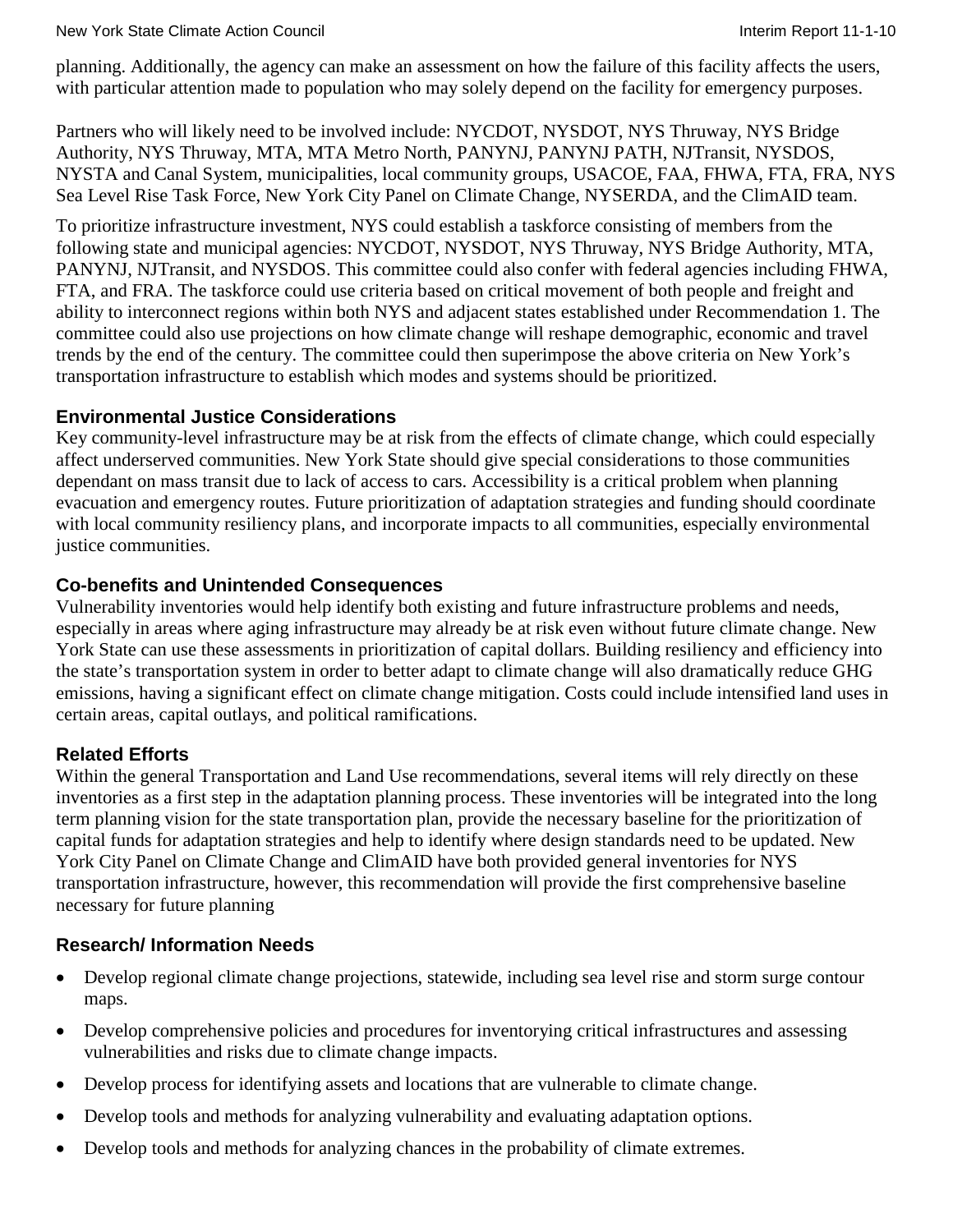New York State Climate Action Council **Interiment Council** Interim Report 11-1-10

- Develop policies and procedures for inventorying critical infrastructures and assessing vulnerabilities and risks due to climate change impacts.
- Develop process for identifying assets and locations that are vulnerable to climate change.
- Develop tools and methods for analyzing vulnerability and evaluating adaptation options.
- Develop detailed evaluations of policy mechanisms required to affect mode split as well as more detailed evaluations of economic and environmental justice considerations of such policies.
- Assess how changes in freight movement will affect regional growth patterns.
- Assess how climate change will reshape demographic and travel trends by the end of the century.
- Quantify the costs and benefits of climate change on public and freight transportation and identify appropriate adaptation measures for each mode.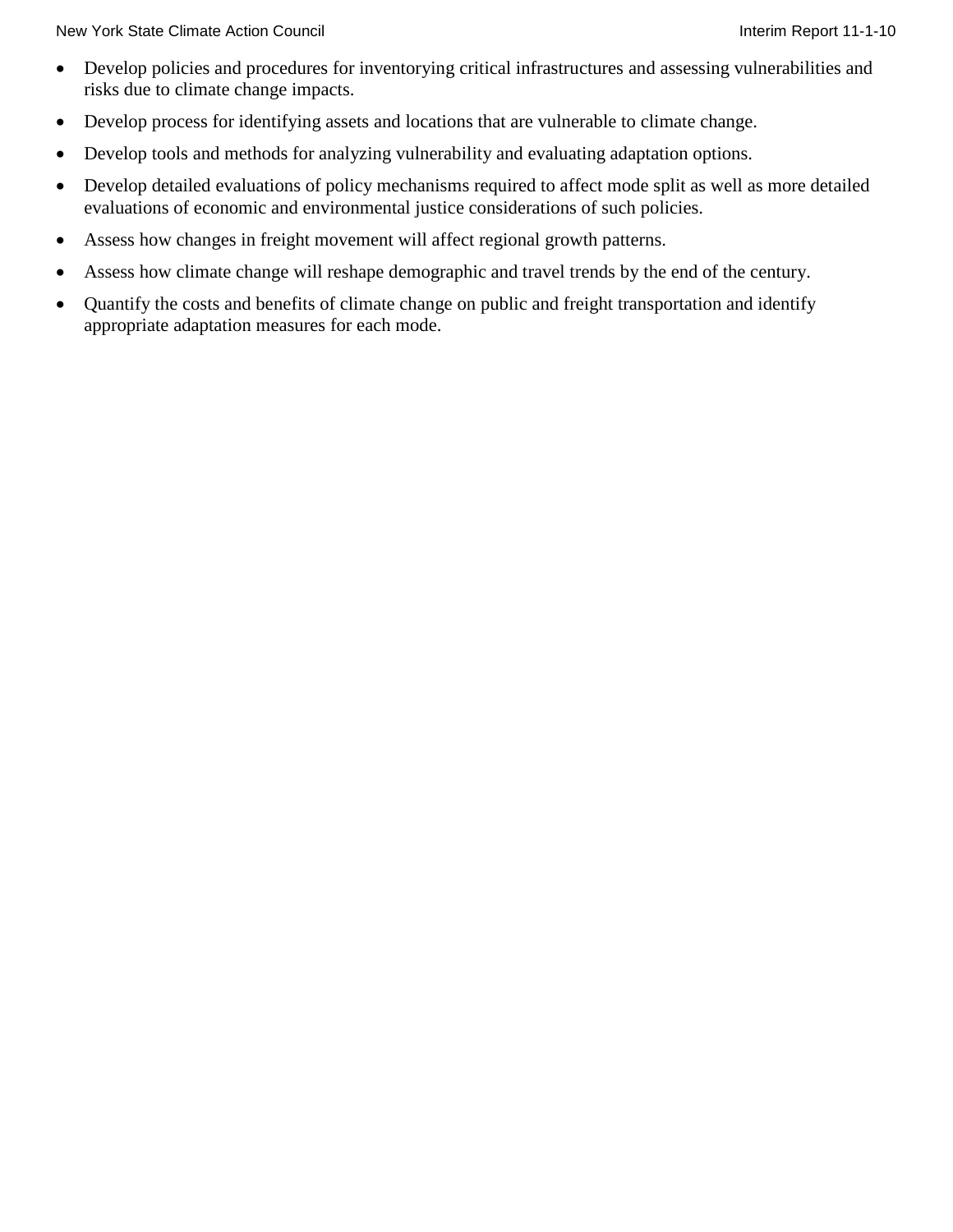# **Recommendation 2. Prioritize transportation infrastructure that is essential for emergency preparedness and response capabilities.**

Protecting critical transportation routes, such as those that are a major component of emergency preparedness plans (evacuation routes) and emergency response plans (relief supply routes and access to recovery responders and equipment), from climate-related impacts should be a priority for New York State. If these routes are not altered or protected so that they are more climate resilient, emergency preparedness and response plans could be adversely impacted.

# **Specific Action**

**A. Direct funding, as available, for adaptive changes to critical transportation routes used for emergency preparedness and response that are at greatest risk from climate impacts.** New York State should direct funding for adaptive changes to critical transportation routes used for emergency preparedness and response that are at greatest risk from climate change impacts. There are critical transportation routes that are a major component of emergency-preparedness plans (evacuation routes) and emergency-response plans (relief supply routes and access to recovery responders and equipment). If these routes are not changed to make them more resilient to future extreme weather events projected by climate change forecasts, emergency preparedness and response plans could be adversely impacted by future weather events.

# **Potential Cost**

No estimated cost for addressing this recommendation has been developed at this time. A realistic cost cannot be prepared until the potential impacts and adaptive changes have been identified.

# **Timeframe for Implementation**

Near-term (1-3 years). New York State is increasingly vulnerable to climate change, especially large storm events in coastal areas.

# **Impacts/Vulnerabilities Addressed**

Disruption of emergency preparedness plans and response due to climate change impacts on transportation facilities.

# **Potential Implementation Mechanisms**

Potential partners who would likely be involved include: Transportation Agencies and Authorities; Emergency Management Agencies; Emergency Responders (Fire, Police, Medical) Utilities

The critical transportation routes need to be identified by a separate process overseen by SEMO in conjunction with other Federal, State and local agencies. Climate change impacts for future years (2030, 2050, & 2080) would be identified by the entities responsible for maintaining the critical transportation routes based on climate change forecasts developed for each area of the state.

The funding directed for this effort could come from existing or new Federal and State programs. The funding would be directed to NYSDOT, other State Transportation Authorities, Counties, or Local Governments who have maintenance responsibility for the impacted transportation routes.

# **Environmental Justice Considerations**

The specific impact on environmental justice communities is not known at this time. As the critical transportation routes serve both EJ communities and non-EJ communities alike, it is anticipated that this recommendation would allow more resilient emergency-evacuation routes and resilient response to weatherrelated emergencies in EJ communities.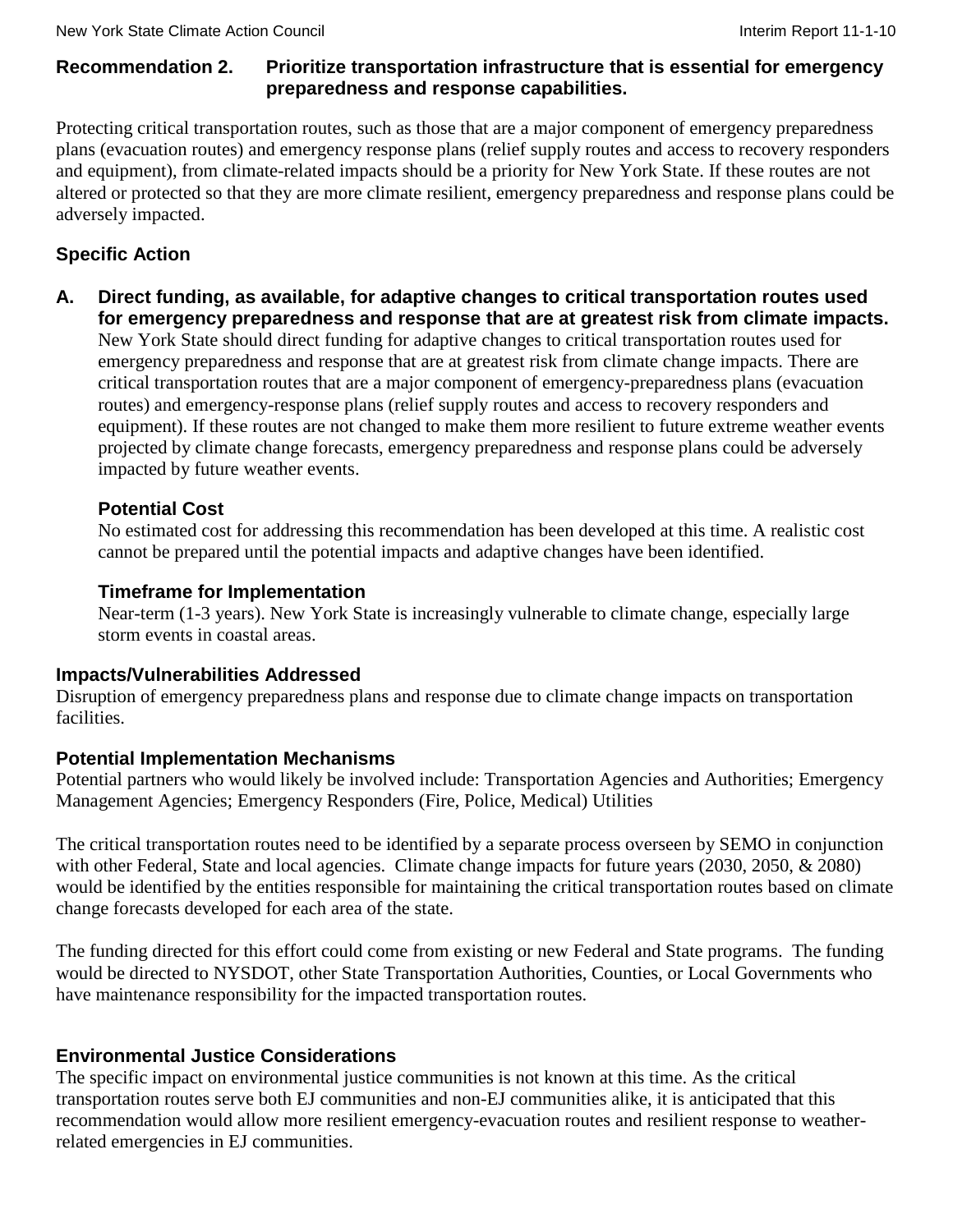### **Co-benefits and Unintended Consequences**

This proposal would assist in reducing the backlog of maintenance work on key transportation routes.

### **Related Efforts**

SEMO administers the statewide Hazard Mitigation Plan, which largely supports local efforts in identifying/resolving issues with hazard prone areas. The program includes transportation assets such as roads/bridges vulnerable to flooding.

### **Research/ Information Needs**

- Develop a comprehensive methodology for identifying critical transportation routes.
- Develop a methodology for identifying specific climate change impacts on transportation routes.
- Combine potential climate change events with other "what-if" scenarios into emergency response scenario planning and develop strategies to effectively integrate emergency response plans.
- Evaluate and update current emergency preparedness.
- Develop data collection standards for informed risk analysis, asset management and decision making.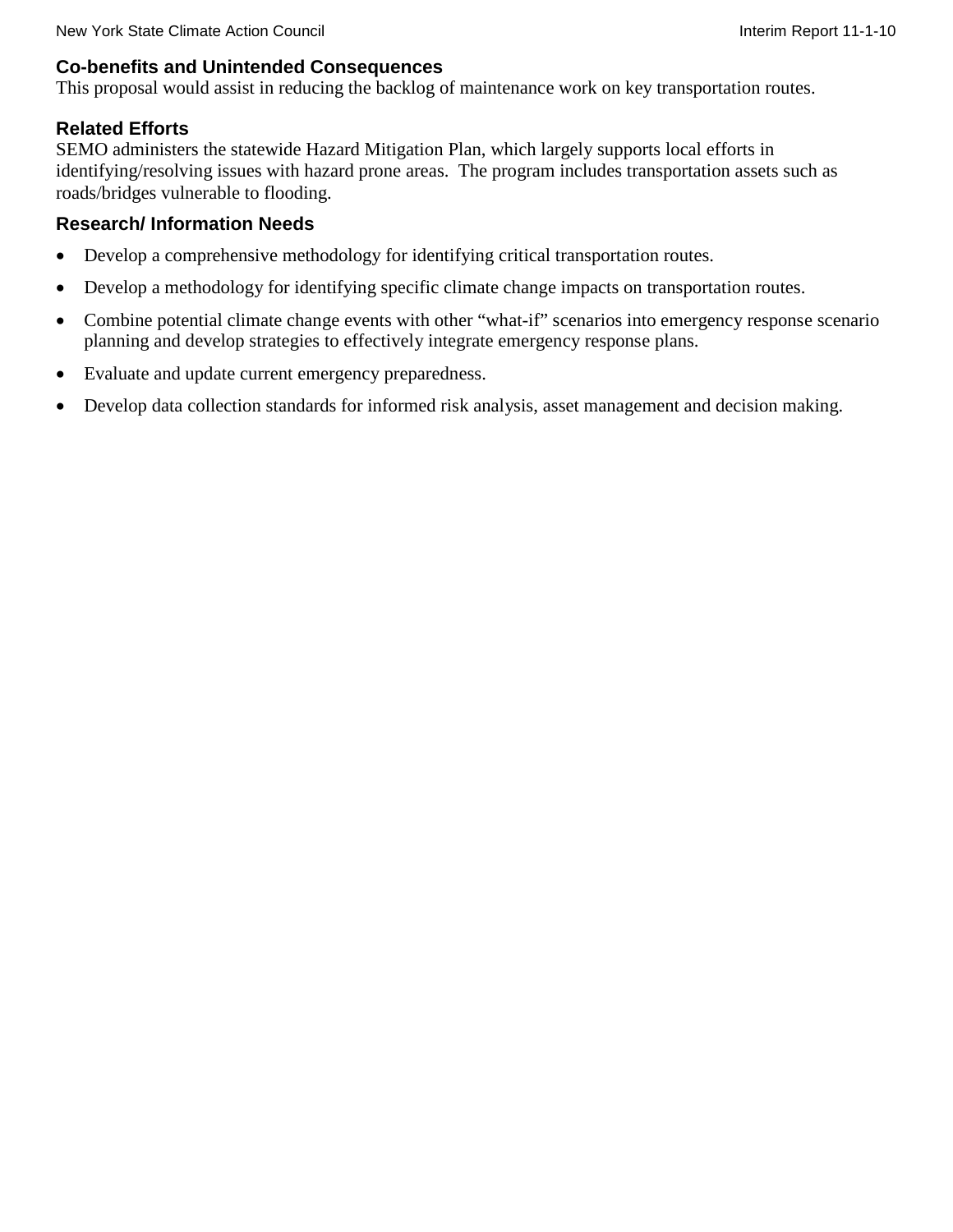### **Recommendation 3. Incorporate State-endorsed climate change projections into all relevant planning, design, and operational decision making within New York State's transportation sector.**

When facilities such as highways are designed, planners project future traffic levels so that the design will be adequate for future needs. Similarly, projections are available for future climate conditions. Most significant of these for the transportation sector are rising sea levels and increased flooding due to increased runoff from increasingly intense storms and rainfall. Unlike traffic congestion, these changes pose structural as well as operational hazards to the state's infrastructure. Yet transportation agencies currently design their projects, not for anticipated future conditions, but for the conditions of the past, even though those conditions have undergone documented change and are predicted to continue to change in the future.

A coordinated interagency effort should begin now to develop and implement specific design policies to incorporate projected effects of climate change into the design of facilities as appropriate for their expected design life. Efforts should be made to reduce runoff from existing sources to offset projected increases. In this way the risks to infrastructure and users and the costs of premature replacement can be reduced or avoided.

# **Specific Actions**

**A. To the extent feasible, State transportation agencies should develop specific design criteria and operational guidance based on climate change projections, to be incorporated into current and future transportation projects and investments.**

Transportation infrastructure projects such as highway and rail embankments, bridges and culverts, and yard facilities, typically have design lives of 50 years or more. In many cases, the expectation is that the life of the project will then be further extended by rehabilitation. The projects being designed and built today will face significant climate-related changes in conditions during their design lives. A well designed facility, built with provision for those anticipated future conditions, offers major savings over one that will quickly become obsolete and require replacement.

# **Potential Cost**

Tens of thousands of dollars in staff time. This figure does not include actual engineering implementation costs that cannot yet be estimated.

# **Timeframe for Implementation**

As soon as possible, since some transportation infrastructure projects are currently being designed and, once constructed, will last for decades. Unless these projects account for future climate conditions, they may be at risk from future climate impacts.

# **Potential Implementation Mechanisms**

NYSDOT should develop updated design criteria in coordination with climatologists, USGS and others engaged in climate projections for NYS. Once accomplished, NYSDOT publishes updated Design criteria and makes these available to others involved in transportation infrastructure design and construction.

### **B. Stormwater management techniques and approaches should be incorporated wherever possible into existing contributors and across all sectors— private, commercial, municipal, etc.**

Greater stormwater runoff control is necessary to reduce pressures, especially on urban drainage systems. Stormwater is currently regulated for new projects, but contributions from existing, unmanaged sources will continue to increase unless those sources can be retrofitted to reduce runoff. This effort should include an assessment of opportunities to create or maintain open spaces with permeable surfaces, to lessen the degree that storm surges will sweep toxic substances inland.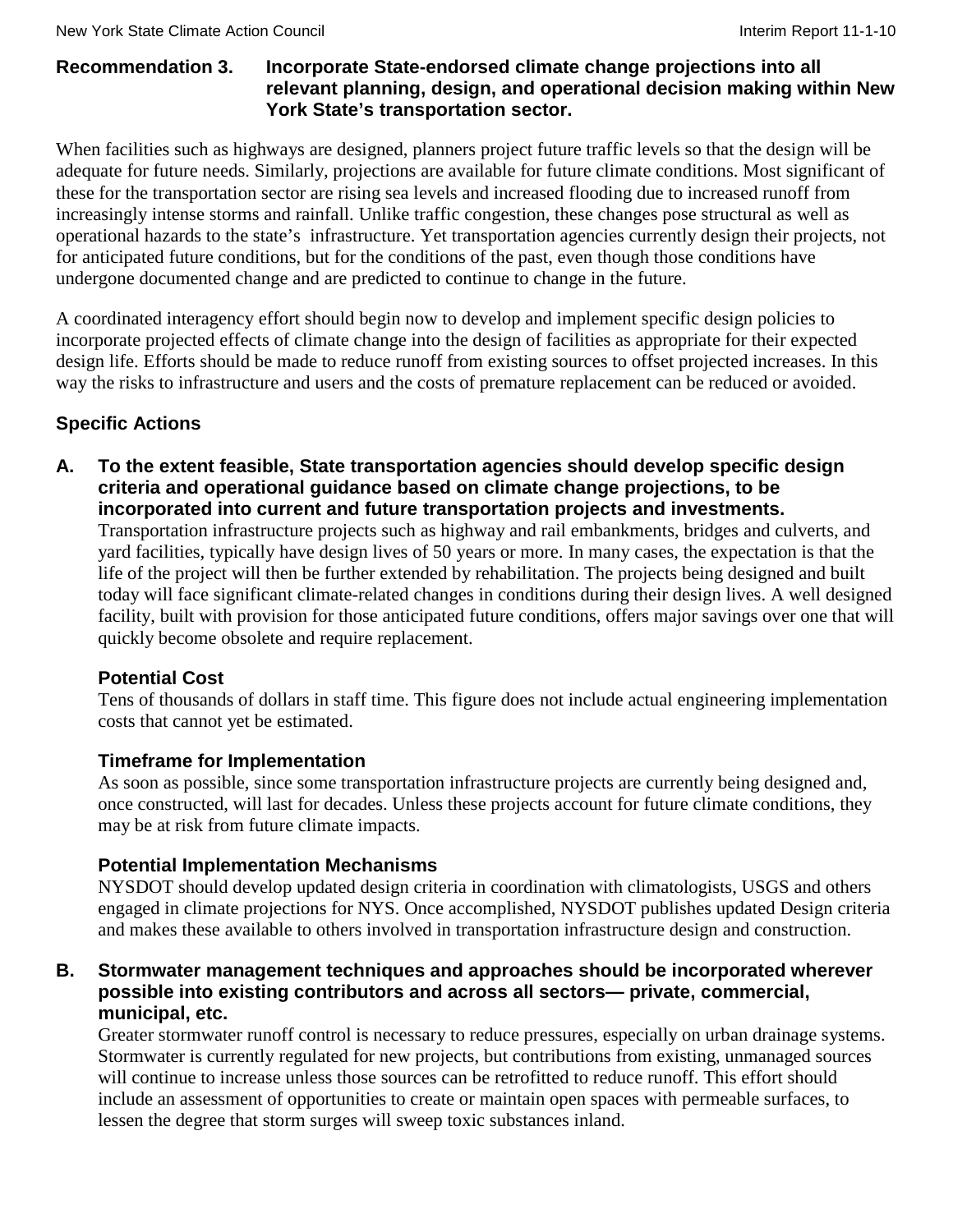# **Potential Cost**

Incremental increase to large expenditure for retrofitting existing runoff sources, depending on how aggressive action is targeted.

# **Timeframe for Implementation**

Implementation should begin as soon as possible, when necessary staff resources are available.

# **Potential Implementation Mechanisms**

Update the NYSDEC SPDES permit.

**C. Develop models, guidance, standards, and financial support where possible to help local governments implement adaptive measures for priority transportation infrastructure.** New York State design standards and guidance currently provide the framework for design for county and municipal transportation agencies across the state and for much private development as well. Local

agencies do not have the resources to develop specific criteria of their own.

# **Potential Cost**

Tens of thousands of dollars in staff time. This figure does not include actual engineering implementation costs that cannot yet be estimated.

# **Timeframe for Implementation**

Implementation should begin as soon as possible, when necessary staff resources are available.

# **Potential Implementation Mechanisms**

See Recommendation 3A.

# **Impacts/Vulnerabilities Addressed**

Planning should take into account all impacts of climate change on this sector, in particular sea level rise, increasing rainfall and storm intensities, more frequent and severe flooding on rivers and streams.

# **Environmental Justice Considerations**

Infrastructure improvements should take into consideration environmental justice issues and seek collaboration at the local level.

# **Co-benefits and Unintended Consequences**

Undesirable consequences of designing for future increases in sea level, storm surge, and flood discharges may be environmental effects. Higher embankments have wider footprints and, in low-lying areas, may encroach more into wetlands. Regulatory agencies may be reluctant to issue permits for structures to accommodate future conditions. Culverts that are oversized for today's conditions may spread lower flows too thin for fish passage. Care to mitigate these problems as much as possible would be necessary.

# **Related Efforts**

Sea level rise, precipitation, temperature and other projections have been made by Columbia University/NASA Goddard Institute for Space Studies and under ClimAID. Current models of 24-hour precipitation events have also been developed at Cornell University. One model was conducted in conjunction with the USDA National Resources Conservation Service, the Northeast Climate Center, and the National Climate Center, which is part of NOAA.

# **Research/ Information Needs**

• Develop sea level rise projections and regionalized flood severity trends to identify projects that will be at risk within their design life, and determine design criteria that will manage the risk with the minimum of cost and undesirable impact.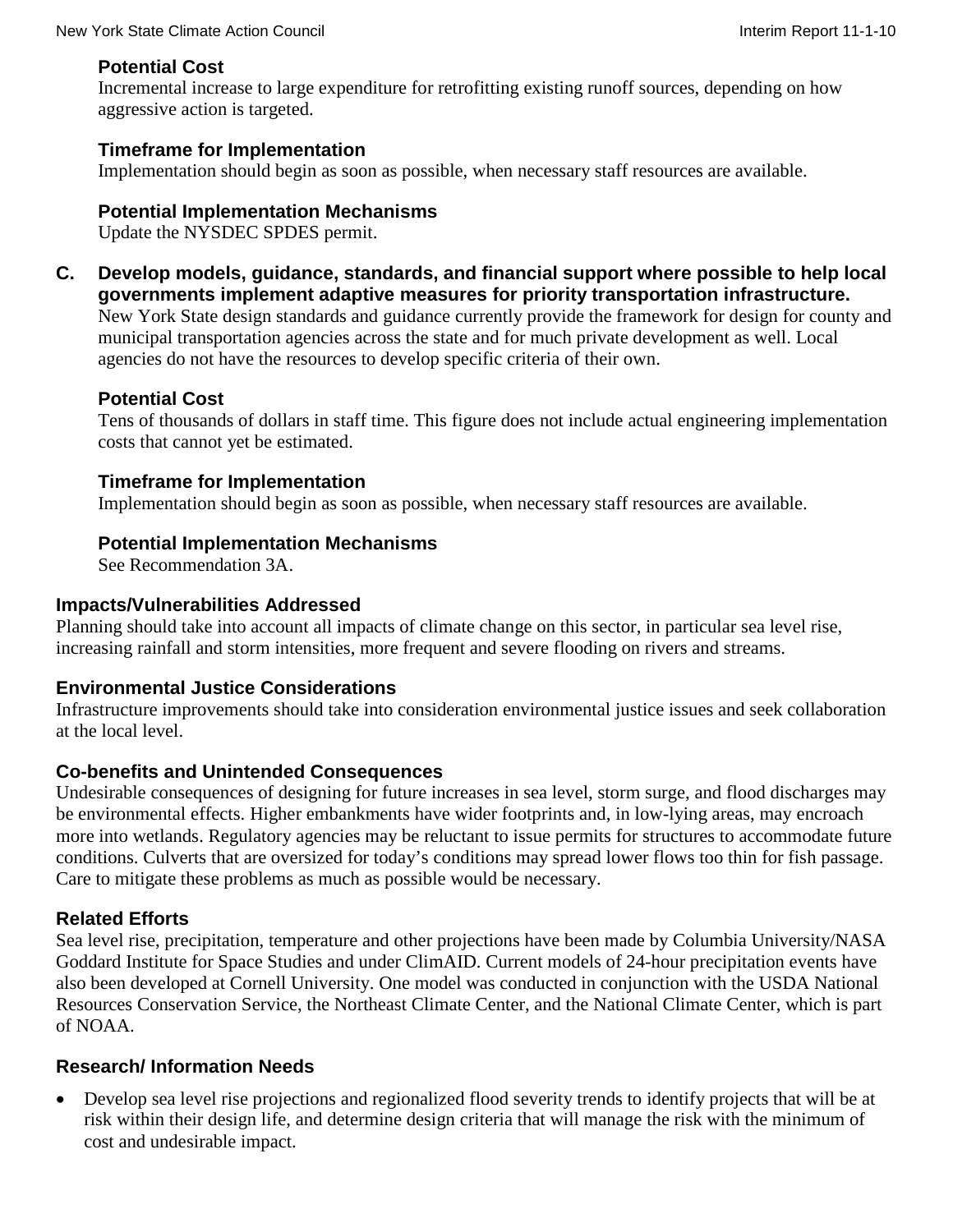New York State Climate Action Council **Interimental Interiment Council** Interim Report 11-1-10

- Develop river flooding projections for regionalized changes in rainfall and storm intensities and stream flows.
- Develop database of adaptation options for specific facilities.
- Quantify the impacts of climate change on facility life.
- Integrate climate change into infrastructure planning and environmental decision making.
- Develop strategies and tools to change methods, codes and standards to respond to climate change.
- Understand institutional issues related to shortened construction schedules to avoid heat and longer construction seasons due to shorter winters.
- Develop pavement, bridge and other infrastructure design and materials specifications that account for expected climate change impacts, including climate change considerations in hydraulic modeling and design.
- Consider climate change adaptation in the transportation planning process.
- Develop cost/benefit guidance for incorporating adaptation strategies into specific transportation projects.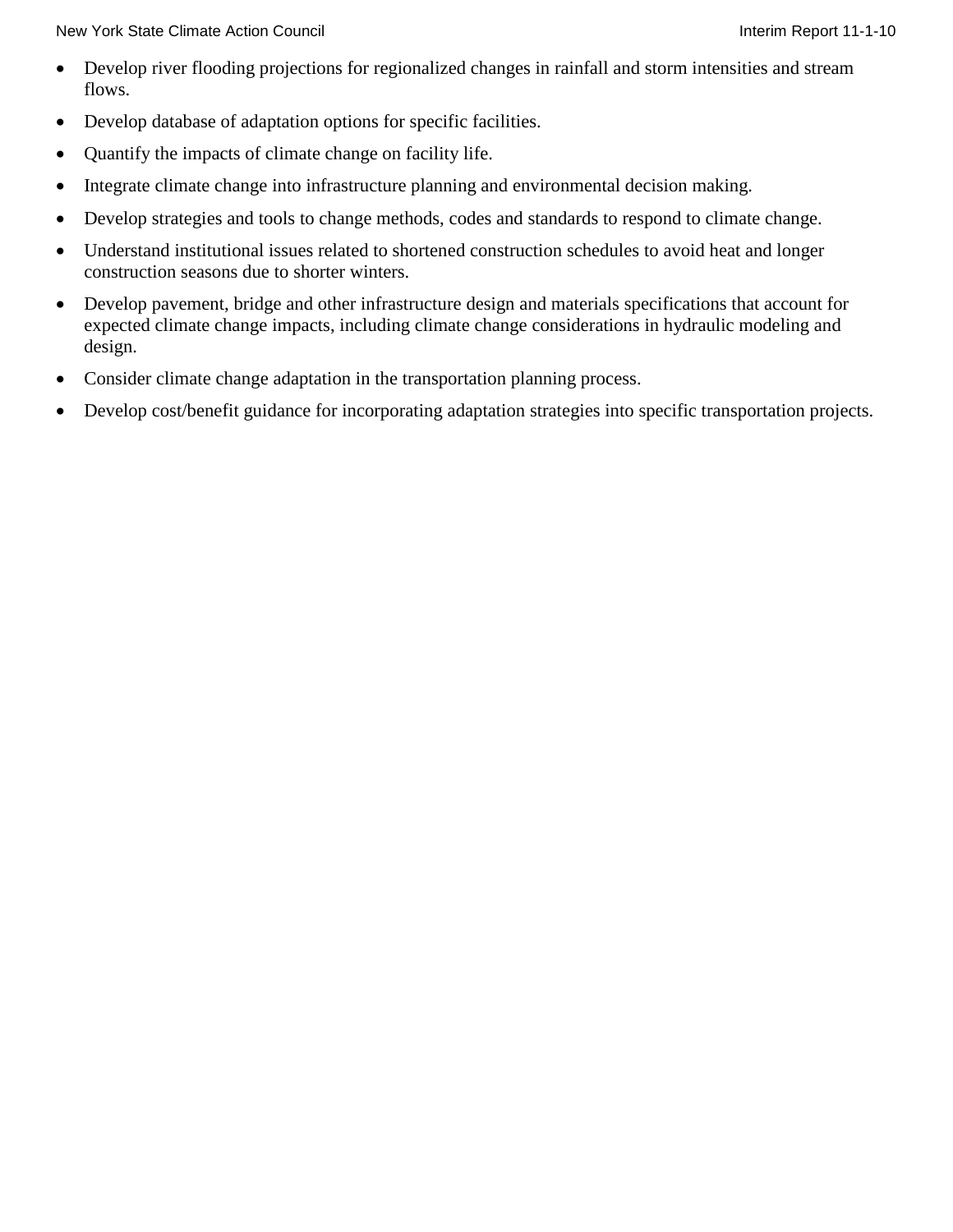# **Recommendation 4. The New York State Transportation Master Plan should consider and incorporate State-endorsed climate projections.**

The Transportation Master Plan projects trends in usage of personal vehicles, non-vehicular travel, public transportation, and freight movement to 2030, and seeks to guide transportation planning and investment to meet those needs. It does address the need to reduce greenhouse gas emissions, thus helping to mitigate their effect on climate change, but it does not address the changes that will occur, even if all the mitigation goals are achieved. These changes will reshape demographic, economic, and travel trends by the end of the century and beyond. Planning for long-lived infrastructure must include those factors that will shape the needs and use of that infrastructure beyond the near term.

# **Specific Action**

**A. Policy direction for the siting, design, operation, and maintenance of key transportation infrastructure elements should include climate change projections for the entire proposed useful life of those elements.**

The current Transportation Master Plan attempts to steer the course of transportation planning to meet the expected needs of the state to 2030. However, the effects of climate change are expected to increase over periods well in excess of this planning horizon. At the same time, the typical life cycles of many transportation infrastructure elements are also well in excess of a 20-year planning window. Efficient and effective transportation planning and resource allocation must consider the full life cycle of these elements.

# **Potential Cost**

The decision to develop a long-range Transportation Master Plan will in itself have minimal cost. The implementation of such a plan is likely to involve major and continuing capital outlays. Relocation of major transportation facilities, or raising them above expected flood levels, will require a tremendous increase in funding, even while existing systems must be maintained as new ones are developed to replace them. Each project that is undertaken on vulnerable facilities without such planning is one that will suffer premature obsolescence and require more costly replacement or retrofitting as the effects of climate change are felt.

# **Timeframe for Implementation**

The State should take immediate action to develop and implement long-range planning that incorporates the effects of climate change. The long life cycles of transportation infrastructure elements guarantee that they will be affected.

# **Potential Implementation Mechanisms**

The Transportation Master Plan is developed by NYSDOT. This specific action can be implemented through policy direction.

# **Impacts/Vulnerabilities Addressed**

All climate-change impacts to this sector should be considered, in particular rising sea levels, more frequent and severe riverine flooding, higher temperatures, and generally increasing variability of weather.

# **Environmental Justice Considerations**

EJ considerations and input from EJ communities should be included in siting and design efforts.

# **Co-benefits and Unintended Consequences**

Adoption of a truly long-range Transportation Master Plan could spur economic development, as businesses see that preparations are being made for a long-term stable system to meet their transportation needs. A responsible transportation plan could influence development and land-use decisions that would reduce the overall vulnerability of the state to climate change. In the nearer term, the large capital outlays needed to develop this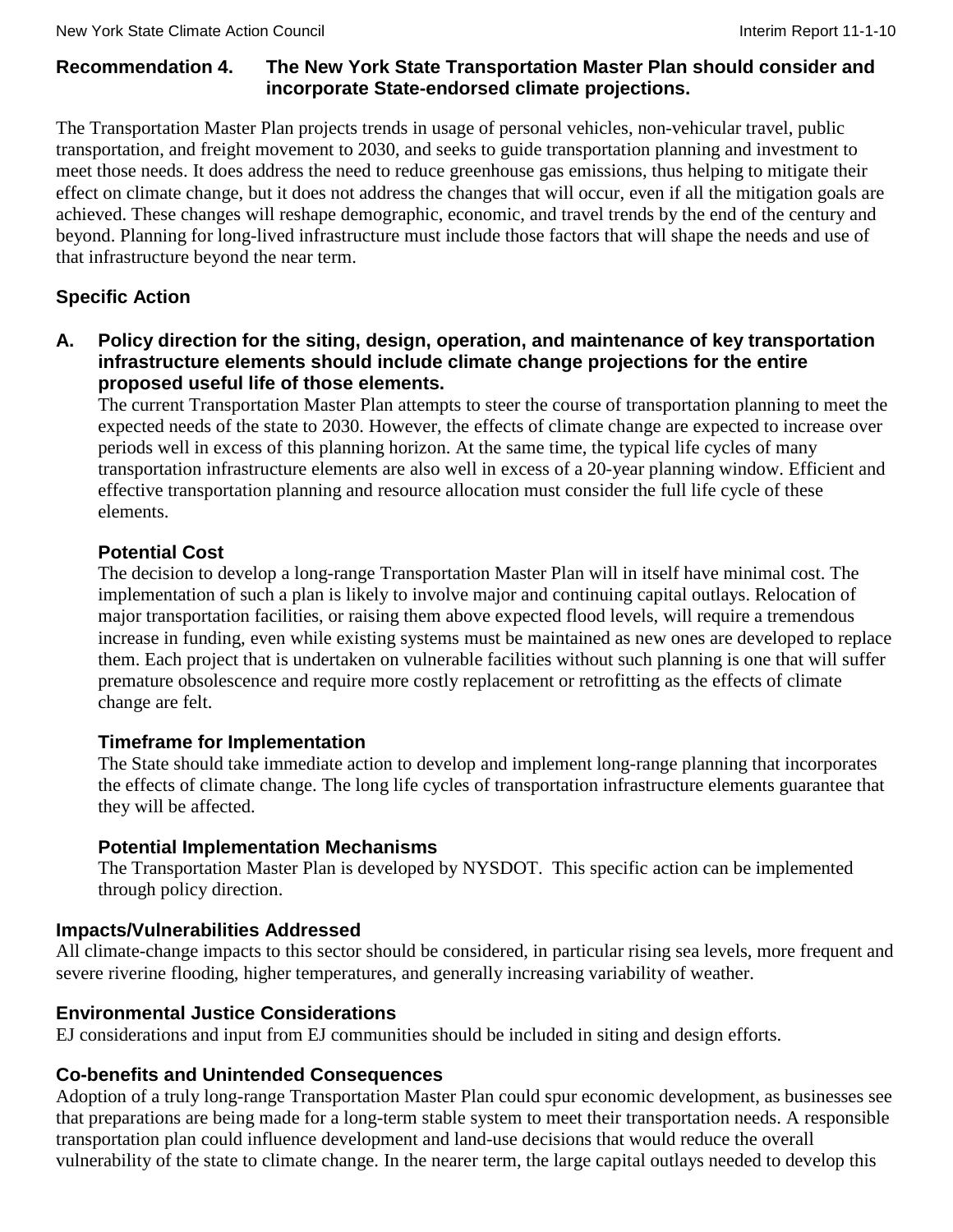new transportation system may have a dampening effect on the state's economy and will certainly face significant political challenges.

### **Related Efforts**

The comprehensive vulnerabilities inventories obtained through efforts under Recommendation 1 should be integrated into the Transportation Master Plan.

### **Research/ Information Needs**

- Work with stakeholders to understand the implications of climate change on land use and transportation and identify appropriate adaptation actions.
- Develop strategies to fund climate change adaptation and assess the costs and benefits of adaptation.
- Develop financial analysis tools to allow longer planning periods and climate change adaptation.
- Assess how climate change impacts will affect asset management investment cycles and life cycles of major investments.
- Develop data collection standards for informed risk analysis, asset management and decision making.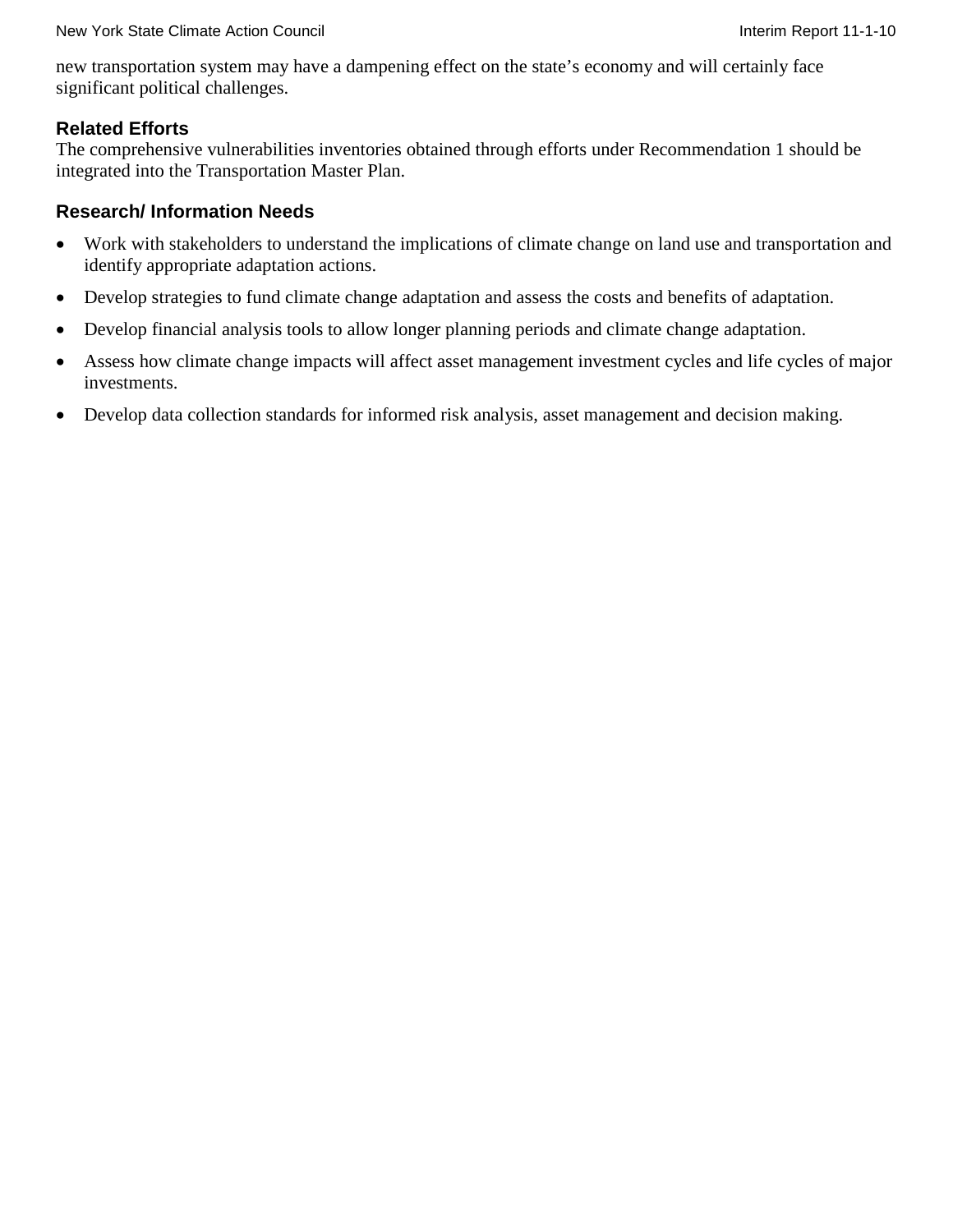# **Recommendation 5. Transportation investments in New York State must be consistent with smart growth/transit-oriented development principles.**

"Sprawl" refers to dispersed, homogeneous, and automobile-dependent land use patterns. Current policies and planning practices did not intend to encourage sprawl but have contributed to dispersed developmental patterns in many areas of the state. These developments favor automobile use over walking and transit, resulting in limited travel options. Smart growth encourages more efficient land-use patterns and transit-oriented development, and intelligent land-use choices, such as not building critical infrastructure in a potentially vulnerable location.

Smart-growth principles discourage development of remote properties or large swaths of previously undeveloped land. Natural systems, such as wetlands, forests, and barrier islands, provide services such as flood protection, storm buffering, and water infiltration that would be prohibitively expensive to replicate with human-built systems. In addition, smart growth would encourage infill and transit-oriented developments. This type of growth and development would provide two adaptation benefits: preservation of natural systems that provide adaptation services and less infrastructure exposed to climate impacts. Increased travel options will provide transportation system redundancy that can be utilized if certain components of the transportation network were to fail due to weather extremes.

Transportation and land use must be planned together. The effective integration of transportation and smart growth helps ensure success in other climate adaptation and mitigation measures related to ecological corridors, agriculture and food security, watershed management, water access and distribution, etc.

# **Specific Actions**

**A. Infrastructure investments should be assessed for their ability to implement the Transportation and Land Use Technical Work Group long-term vision for transportation, reducing vulnerability to climate impacts while improving travel choices and transportation network efficiency.**

New York State should develop strategic approaches to lower the severity of climate impacts and reduce system vulnerability to climate change impacts. State efforts to incorporate compact land-use patterns and transit-oriented development (TOD) into growth strategies and master plans should continue.

Where Recommendation 1D considers different types of infrastructure, this recommendation considers the location of that infrastructure.

Effective implementation of smart-growth policies would help focus climate change adaptation efforts on population centers and critical transportation routes, while helping to reduce future climate risk through intelligent and directed land use and transportation investments.

Increased travel options that result from compact development and better planning will provide choices and alternatives that can be used if certain components of the state's transportation network were to suffer damage or failure as a result of climate change impacts.

# **Potential Cost**

The Governor's Smart Growth Cabinet should remain operational. Capital expenditures will be necessary to provide attractive incentives to local communities promoting smart growth.

Incorporating smart-growth/TOD principles into agency decision making and local planning efforts would have minimal direct costs. However, resulting decisions likely will necessitate higher implementation costs. It is critical to note that the costs resulting from no-action (i.e., business as usual) transportation and land-use planning would likely be much higher. Land-use patterns would continue to be unsustainable, the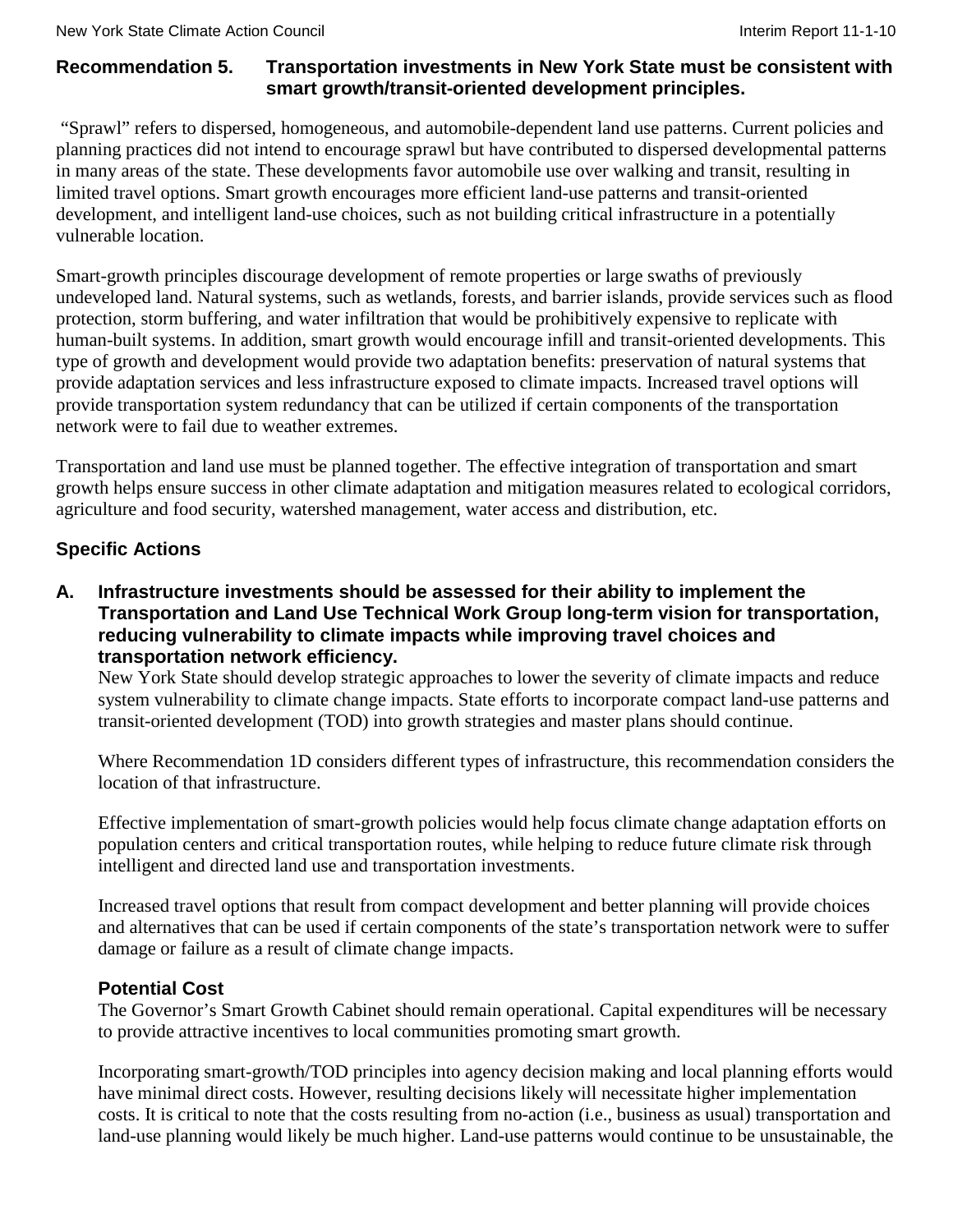State would not be able to minimize critical points of failure and the transportation system would remain vulnerable to climate change.

Infrastructure investments are always costly, for both new infrastructure and existing infrastructure upgrades. Using the inventory developed under Recommendation 1, this recommendation aims to make spending more efficient in the long term in two primary ways:

- Directing funds away from new infrastructure with high climate risk and toward infrastructure with low climate risk and high adaptive capacity;
- Directing funds toward existing infrastructure that is deemed critical to adaptation capacity.

#### **Timeframe for Implementation**

This action should be implemented as soon as possible. Transportation, land-use, and planning decisions being made today will influence growth and development for the next several decades. New York State should start now to effect significant change in development patterns and transportation infrastructure in order to adequately adapt to climate change impacts.

#### **Potential Implementation Mechanisms**

Infrastructure investments should be evaluated using environmental criteria, as well as dollar value risk per person, and should be consistent with the inventory and planning developed under Recommendations 1 and 4. Evaluation could be lead in part by NYSDOT and the Governor's Smart Growth Cabinet, which was created by Executive Order in December 2007, and could also include the taskforce developed under 5. This evaluation would result in a funding matrix that directs support for local transportation infrastructure. This Action follows the tasks outlined in the preceding Transportation Recommendations: an inventory should be established, official climate change projections should be incorporated into state and local planning efforts, and investments should be directed at the modes, infrastructure, and locations that are most resilient to climate change impacts.

Smart Growth is not a one-size-fits-all proposition that is mandated from above, and special consideration should be given to the fact that New York is currently a "Home Rule State." Every effort should be made to encourage coordinated and consistent Smart Growth throughout NYS. The Governor's Smart Growth Cabinet should work with other state agencies and local governments to incorporate the evaluation criteria in this recommendation into improved incentives, program enhancements and priority assistance to local communities.

This action could involve the State Legislature, along with the Governor's Smart Growth Cabinet and appropriate state agencies, regional Metropolitan Planning Organizations (MPO) throughout the state, and county and municipal governments and planners. To a certain extent, these principles are already being emphasized throughout NYS, but this recommendation calls for increased coordination among levels of government and professionals in the field as well as improved policies and incentives to further incentivize Smart Growth and TOD among local policy makers and developers.

### **B. Infrastructure investments should be designed and constructed to protect and preserve natural resources and ecosystems that provide essential climate-adaptation services or benefits in addition to meeting transportation needs.**

Ecosystems provide critical and varied services, which are typically unrecognized and under-valued but must be preserved. Natural systems, such as wetlands, forests, and barrier beaches, provide services such as flood protection, storm buffering, and water infiltration that would be prohibitively expensive to replicate with human-built systems. Smart growth would discourage development of remote properties or large swaths of previously undeveloped land, allowing natural systems to provide climate-adaptation services and reducing exposure of infrastructure to climate impacts.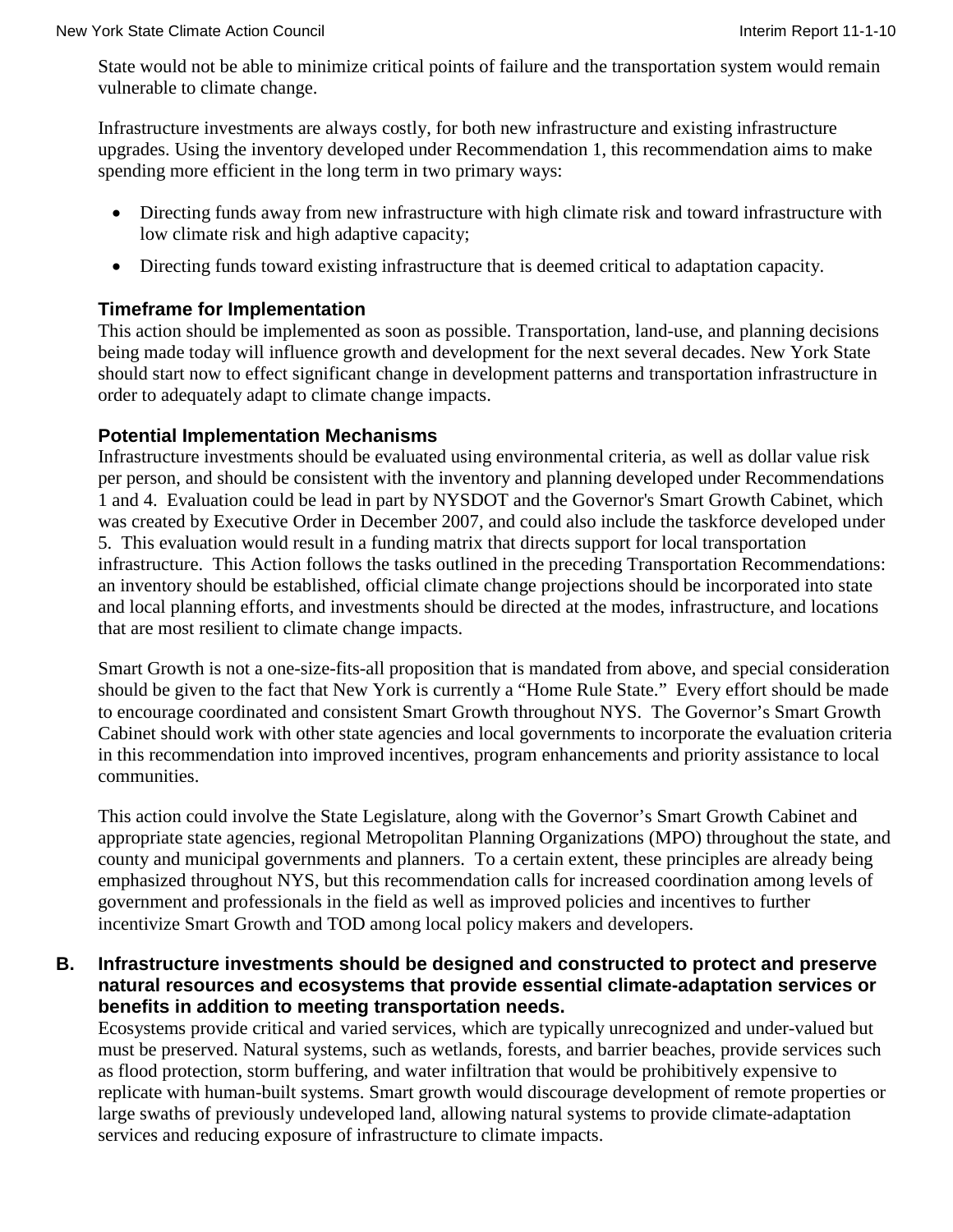# **Potential Cost**

Municipalities may require additional staff or incur costs by hiring consultants to accomplish ecosystem evaluations. State agencies will require staff hours to provide guidance. Administrative planning costs, based on staff hours, are estimated to be under \$1million statewide, annually.

# **Timeframe for Implementation**

Transportation, land–use, and planning decisions being made today will influence growth and development for the next several decades. New York State should start as soon as possible to effect any significant change in development patterns and transportation infrastructure to adequately adapt to climate change impacts.

# **Potential Implementation Mechanisms**

Many municipalities may not have expertise to make required evaluations of natural resource impacts. NYSDEC and other state agencies should provide guidance. Potential partners who will likely be involved include: NYSDOT, NYCDOT, NYS Thruway, NYS Bridge Authority, MTA, , PANYNJ, NJ Transit, NYSDOS, NYSTA and Canal System, municipalities, local community groups, railroads, USACOE, FAA, FHWA, FTA, FRA, NYS Sea Level Rise Task Force, New York City Panel on Climate Change, NYSERDA and ClimAID.

### **C. Incorporate redundancy and travel choices into the transportation system to adapt to climate change impacts that may affect certain components of the transportation network.**

Serious and sustained financial choices and investments that increase investment in transit (or shared lowcarbon and zero-carbon modes) and existing infrastructure are needed to build redundancy and provide travel choices in the transportation network. Planning and building for a greater emphasis on shared modes of transportation will build efficiency and resiliency into transportation systems, reducing vulnerability to climate change impacts.

# **Potential Cost**

The cost of this action is not yet quantified and will depend on the specific policies employed. Costs may be in the form of tax incentives for developers or grants for local governments.

# **Timeframe for Implementation**

New York State should start as soon as possible to effect any significant change in development patterns and transportation infrastructure to adequately adapt to climate change impacts.

# **Potential Implementation Mechanisms**

Transportation choices are highly dependent on the prevailing land use patterns. This action could involve the State Legislature, along with the Governor's Smart Growth Cabinet and appropriate state agencies, regional MPOs throughout the state, and county and municipal governments and planners. This recommendation calls for improved policies for land use and transportation planning that provides travel options by incentivizing shared modes, walking and biking.

# **Impacts/Vulnerabilities Addressed**

Significant shifts in population and business may occur in response to the increase in flooding and coastal inundation, resulting in new or altered transportation needs. Any component of the transportation system that exists in close proximity to water or in low-lying areas will be vulnerable to damage or diminished function as a result of climate change.

# **Environmental Justice Considerations**

Economically disadvantaged citizens need transportation choices and typically rely on public transportation. Implementing this recommendation and expanding transit options throughout the state would benefit these groups. It has been shown that coordinated and well-planned transit-oriented development typically improves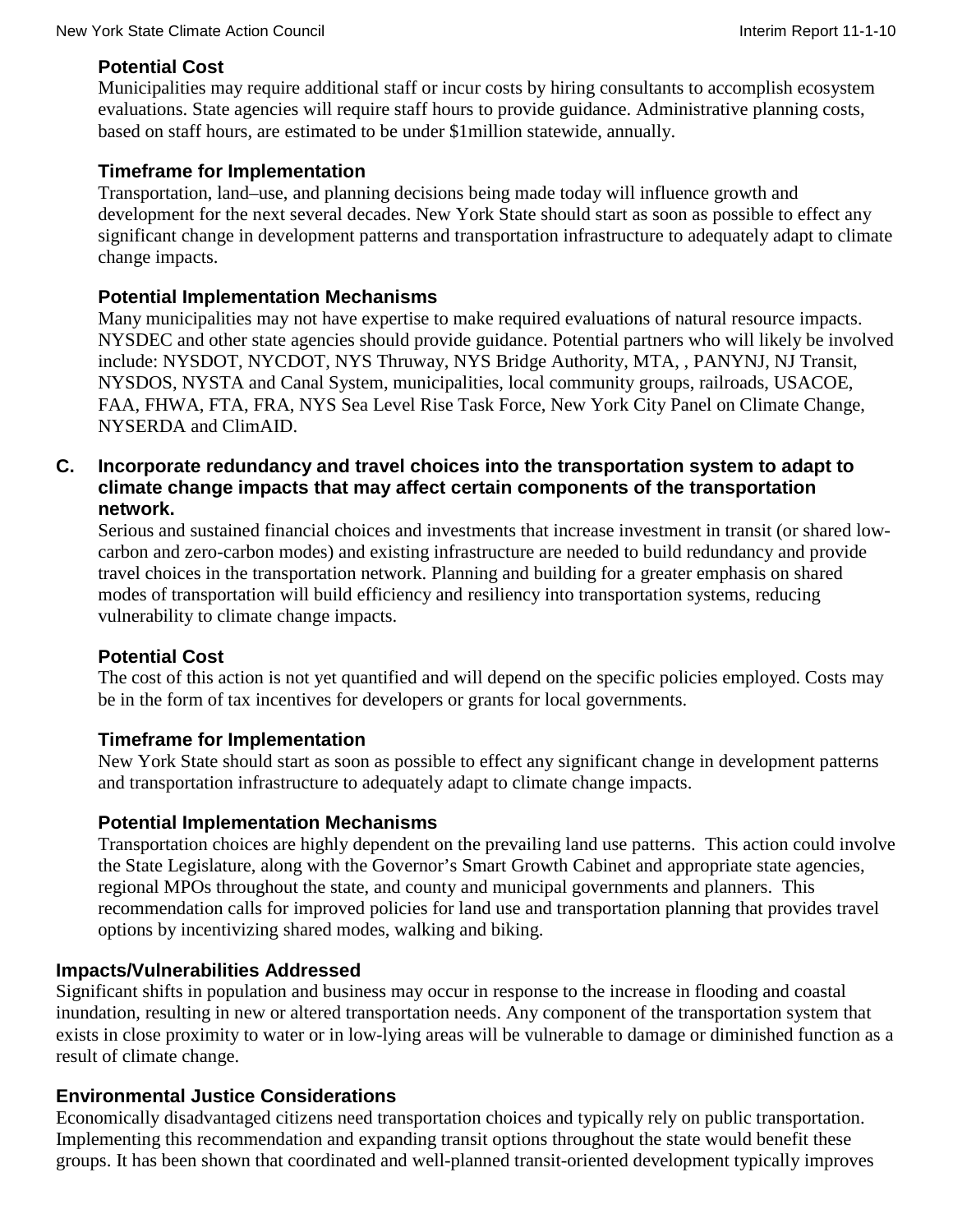economic conditions and raises property values. However desirable this may be, sensitivity to the risk of pricing out poorer residents that might no longer be able to afford to live in these communities is necessary.

### **Co-benefits and Unintended Consequences**

Co-benefits and costs are similar to EJ considerations. Seniors will also benefit from having additional transportation choices. The most significant co-benefit of this recommendation is that inverting mode-split and building resiliency and efficiency into the transportation system will also dramatically reduce GHG emissions, having a significant effect on climate change mitigation. Costs could include intensified land uses in certain areas, capital outlays, and political ramifications.

### **Related Efforts**

It is imperative to recognize that efforts to reduce GHG emissions from the transportation sector will not eliminate the need to prepare for an address the impacts of climate change processes already underway. Proactive GHG adaptation planning and reduction strategies must be undertaken concurrently. If implemented correctly, many adaptation strategies put forth will have mitigation co-benefits and likewise, mitigation strategies will have adaptation benefits. For this reason, several efforts are mentioned that are not adaptation efforts on the surface, but may have co-benefits that will aid our adaptation strategies.

There are multiple efforts within NYS that call for inventories, risk assessments and priority investments. The New York City Panel on Climate Change recently released Climate Change Adaptation in New York City: Building and Risk Management Response. In addition, the NYS Sea Level Rise Task Force is expected to report to the legislature by January 2011.

The Transportation and Land Use Technical Working Group (TLU TWG) has recommended prioritizing investments toward public transportation and other energy efficient modes and technologies. This recommendation refines the TLU TWG recommendation by calling for measurable criteria and guidance that further prioritizes investments based not only on their ability to mitigate climate change, but how critical they are from an adaptation viewpoint.

The Transportation and Land Use Technical Working Group (TLU TWG) also recommends transforming mode split to 80% shared modes by 2050 for the purposes of climate change mitigation[4](#page-128-0) . It is recommended here to aid in reducing transportation system vulnerabilities and in improving the resiliency of our transportation system statewide.

New York State DOT's Strategies for a New Age: New York State's Transportation Master Plan for 2030 (Master Plan), has a broad series of environmental initiatives to help achieve air quality and State Energy Plan goals as well as promote improved mobility for the State's transportation customers. These initiatives are not necessarily aimed specifically at climate change adaptation, but they will aid adaptation efforts if implemented. The Master Plan acknowledges that support for public transportation and the development of strategies designed to increase ridership are fundamental to achieving the Energy Plan goals. The Master Plan also states that public transportation planning will be better integrated within a comprehensive transportation planning program that includes all levels of government and all appropriate operators in NYS. The Master Plan should be revisited from a climate change perspective to take advantage of all mitigation and adaptation opportunities (this relates to Transportation subgroup recommendation #7).

Opportunity for synergies may also exist with the NYS DEC Climate Smart Communities program. The Climate Smart Communities program is a network of local governments across New York that have committed to reduce their GHG emissions and to prepare for unavoidable changes in climate. Although this program is focused on local planning and initiatives, it will need to coordinate with the larger statewide plan.

<span id="page-128-0"></span> $4$  TLU 7 – Transit and High Speed Rail recommendation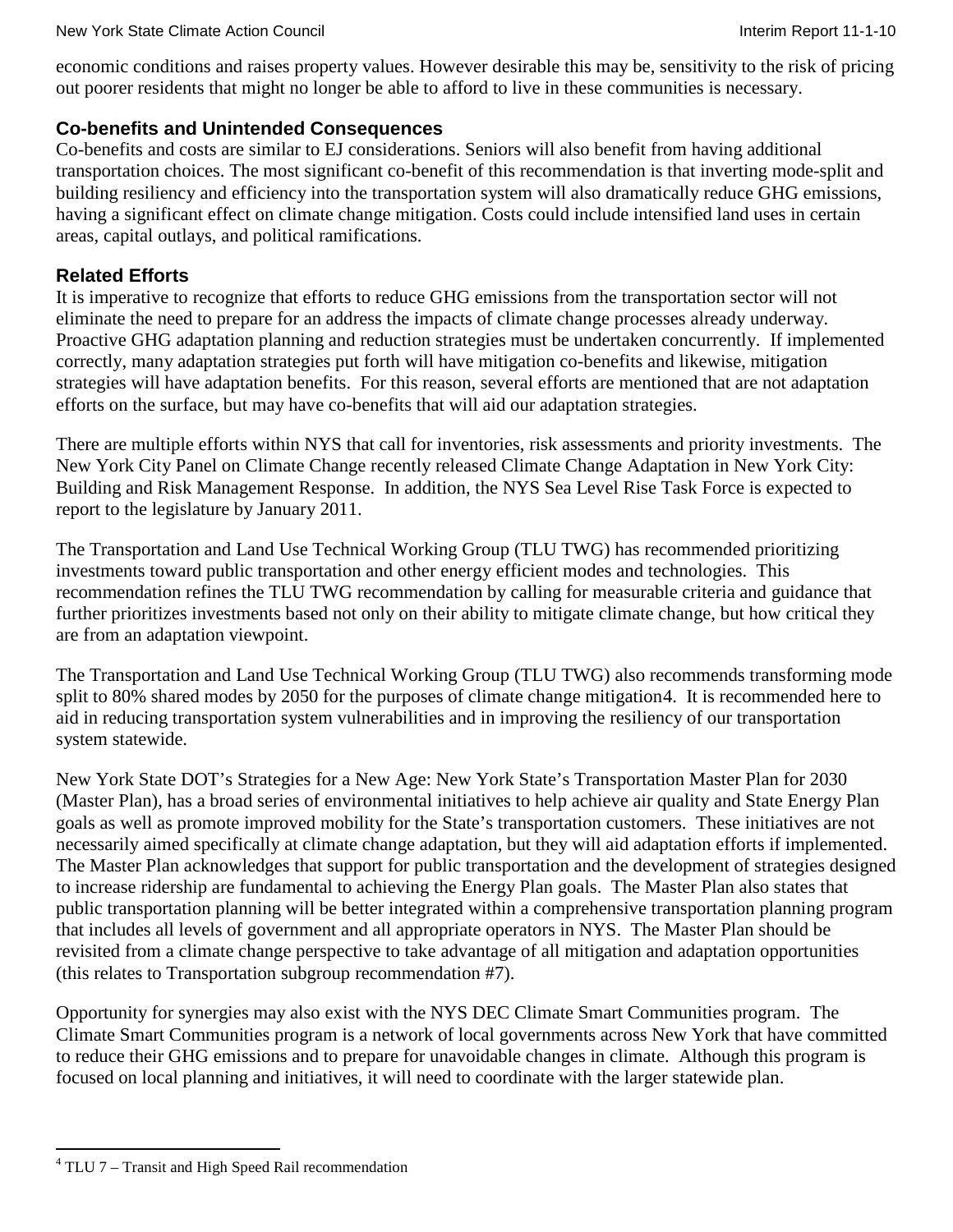#### New York State Climate Action Council **Interiment Council** Interim Report 11-1-10

The US DOT released the Draft Strategic Plan FY2010-2015 in April of this year. This Strategic Plan is formed around a set of key priorities with the goal of transforming our transportation infrastructure into a truly multimodal system, offering safe, convenient, affordable, and environmentally sustainable transportation choices. In particular, the Livability goals in the Strategic Plan bring the DOT in partnership with the Department of Housing and Urban Development (HUD) and the Environmental Protection Agency (EPA) to promote well-coordinated and sustainable development.

Two documents from the Urban Land Institute (ULI) (Growing Cooler and Moving Cooler) stress the importance of bundling transportation and land use policies in order to achieve GHG reductions. ULI found that implementing bundled transportation efficient strategies could achieve higher GHG emissions reductions. In particular, land use changes combined with expanded transit services achieve stronger GHG reductions than when only one option is implemented. The ULI effort is focused on mitigation, but their findings would support adaptation efforts.

Quantifying Greenhouse Gas Emissions from Transit is a Recommended Practice from the Climate Changes Standards Working Group of the American Public Transportation Association (APTA). The Recommended Practice discusses the importance of and co-benefits resulting from efficient land use patterns and public transportation. Efficient land use has the potential to significantly change the way we live and travel. Higher densities allow for closer proximity of housing, employments and services. This pattern of development will allow communities to plan for and support energy-efficient transportation choices like transit. As a result, our transportation network will become more compact, resulting is less exposure and risk to climate impacts statewide. It will be easier to make necessary infrastructure improvements.

# **Research/ Information Needs**

- Develop transportation investments that are smart growth/transit oriented.
- Deepen understanding of how smart growth reduces development pressure on natural systems.
- Work with agencies at all levels of government to influence land use decisions by developing disincentives for sprawl.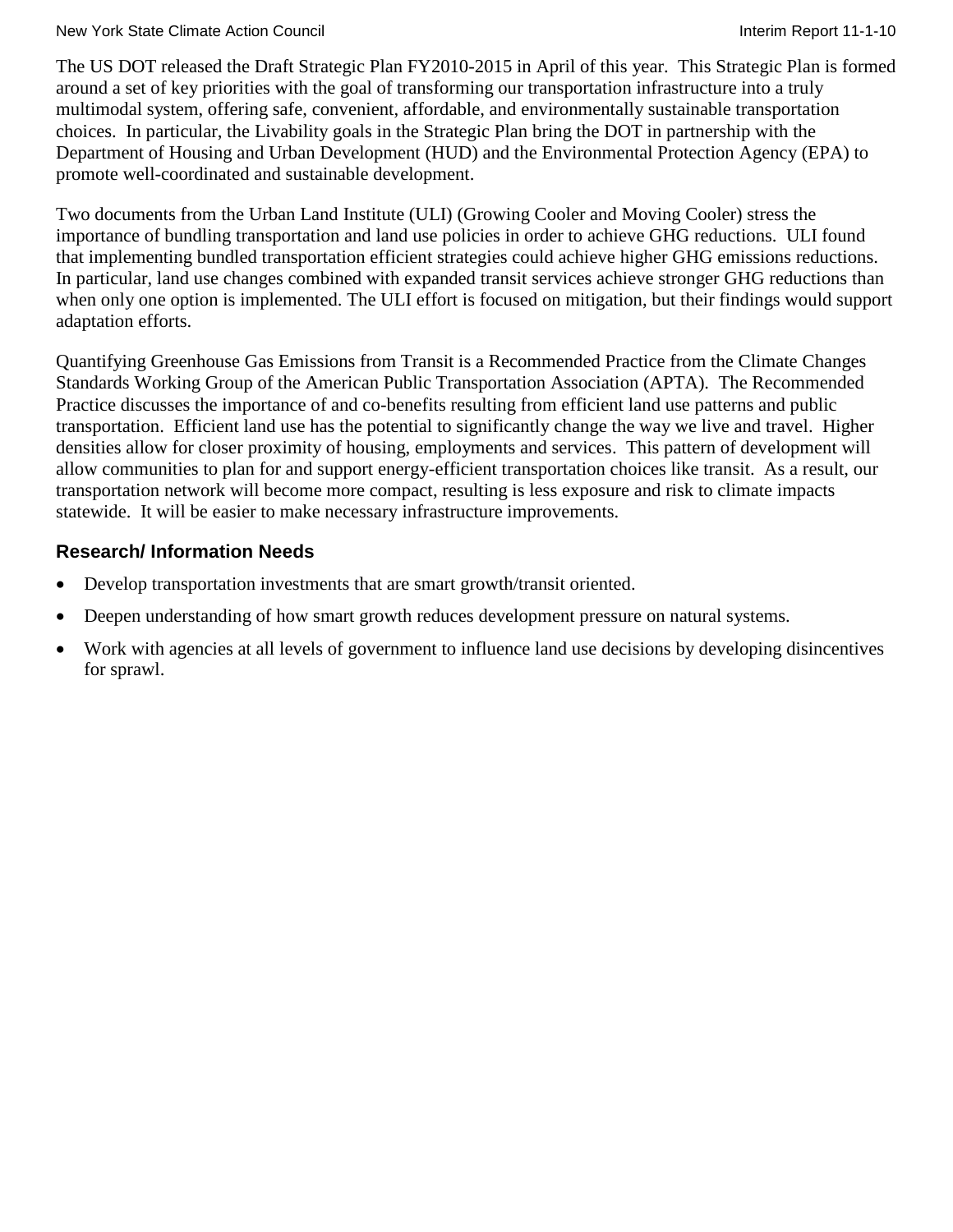# **Water Resources**

### **Vision Statement**

*As water is vital to New York's economic and environmental future, the State must pursue actions that will* maintain this rich resource in the face of climate change and increase resiliency to the effects of climate *change.*

### **Background**

New York State has an abundance of water resources. Despite having only 0.3 percent of the world's population, the state is bordered by lakes containing almost two percent of the world's fresh surface water: Lake Erie; Lake Ontario, and Lake Champlain. Central New York is home to the Finger Lakes, which are the largest of the state's 8,000 lakes as well as some of the largest inland water bodies in the United States. The state has several high yielding groundwater aquifers, particularly those of Long Island. It has an average rainfall of almost 40 inches, which readily supplies numerous small municipal reservoirs as well as the extensive New York City reservoir system located in the Catskill Mountains and lower Hudson River Valley.

Water resources are managed by a diverse array of large and small agencies, governments, and institutions, with little statewide coordination. In 2000, New York State's 19 million residents consumed approximately 2,200 million gallons per day of fresh surface water and 890 million gallons per day of fresh groundwater for public water-supply, irrigation and industrial uses. Of this nearly 3,100 million gallons per day of consumption, only about 10 percent was for industrial and agricultural use. This water comes from a diverse range of sources, each with different levels of vulnerability to climate change.

New York State's water and wastewater treatment infrastructure is in dire need of repair and upgrade. A needs survey conducted by DEC in cooperation with the New York State Environmental Facilities Corporation (EFC) and the U.S. Environmental Protection Agency (EPA) determined that \$36 billion of water treatment improvements and \$40 billion of wastewater treatment improvements are necessary in New York State. The anticipated added challenges associated with a changing climate will only exacerbate the situation.

Although New York is a water-rich state, it must continue to strengthen its capabilities to better understand and manage its water resources. This is especially true given the growing demand for water, including water for human consumption and energy production. As other parts of the country experience large changes in drought frequency and intensity, New York's water resources may become a defining economic asset resulting in the migration of people and businesses into the state. This may bring some economic benefits but will also present new challenges as pressure on water resources increases. This potential has been recognized in the Great Lakes-St. Lawrence River Basin Water Resources Compact. New York State's water budget should be assessed to better understand the availability, limitations, and allocations of water and how that budget intersects with economic development, population growth, and ecological health. This would also allow for better planning of water resources for competing uses, including agricultural, industrial, ecosystem, and human uses.

# **Climate Impacts**

Although there are several water-quality concerns directly linked to average air temperatures, in general, hydrologic processes are dependent on multiple interacting climate factors. In addition to temperature, possible future changes in timing and quantity of snow, rainfall, and evaporation will all have impacts on the state's water resources.

Rising air temperatures intensify the water cycle by driving increased evaporation and precipitation. The resulting altered patterns of precipitation include more rain falling in heavy events, often with longer dry periods in between. Such changes can have a variety of effects on water resources.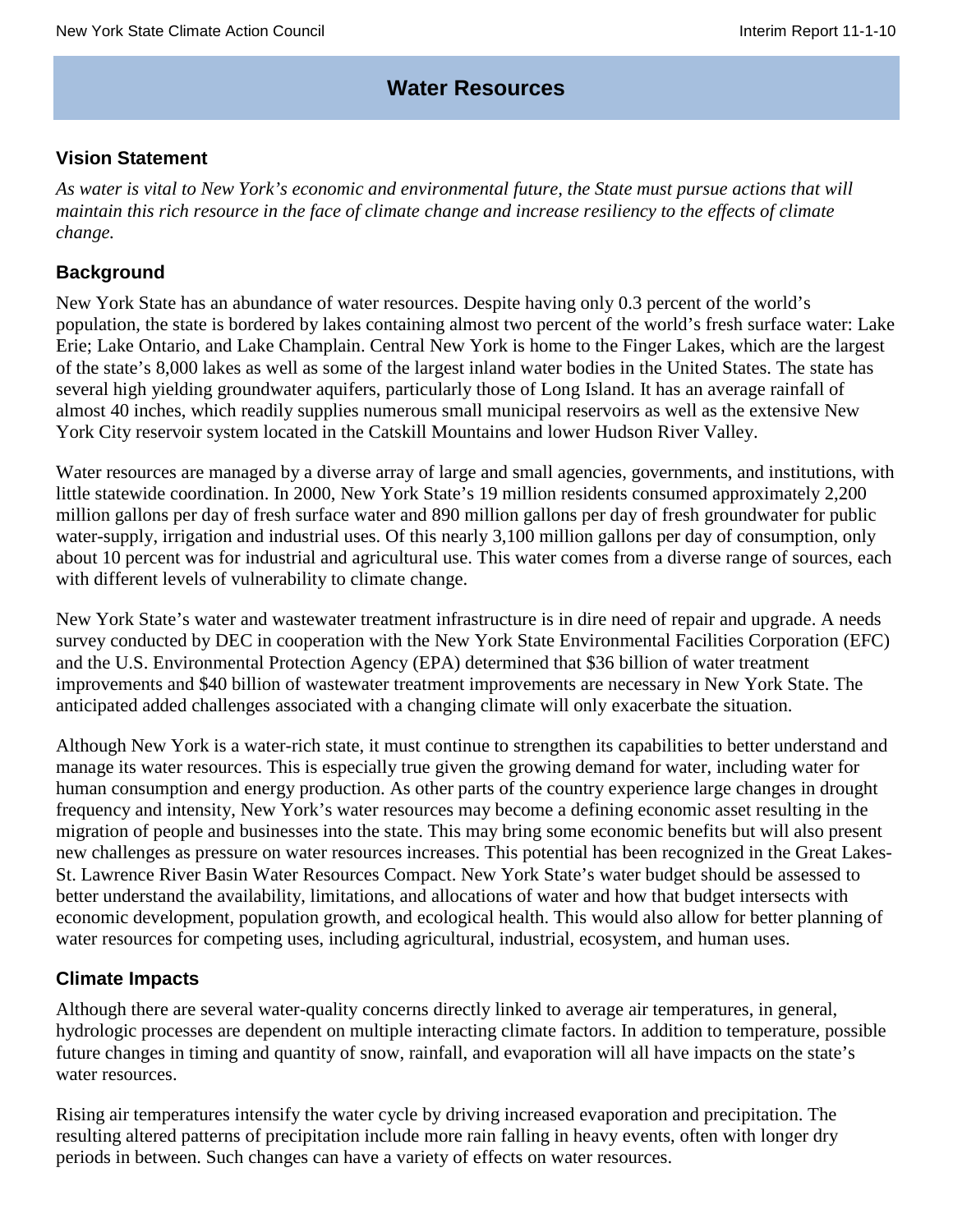New York State Climate Action Council **Interiment Council** Interim Report 11-1-10

- The frequency of heavy downpours has increased over the past 50 years. This trend is projected to continue, causing an increase in localized flash flooding in urban areas and hilly regions.
- Flooding has the potential to increase pollutants in the water supply and inundate wastewater treatment plants and other vulnerable development within floodplains.
- Less frequent summer rainfall is expected to result in additional and possibly longer summer dry periods, affecting water supply systems with limited storage.
- Reduced summer flows on large rivers and lowered groundwater tables could lead to conflicts among competing water users.
- Increasing water temperatures in rivers and streams will affect aquatic heath and reduce the capacity of streams to assimilate effluent from wastewater treatment plants.

Because New York is already experiencing water-resource challenges, the recommendations provided here represent actions that will enhance New York's water resources legacy. The anticipated effects of climate change add urgency to implementing these recommendations; however, these actions would also serve to improve water resources in the state independent of climate change.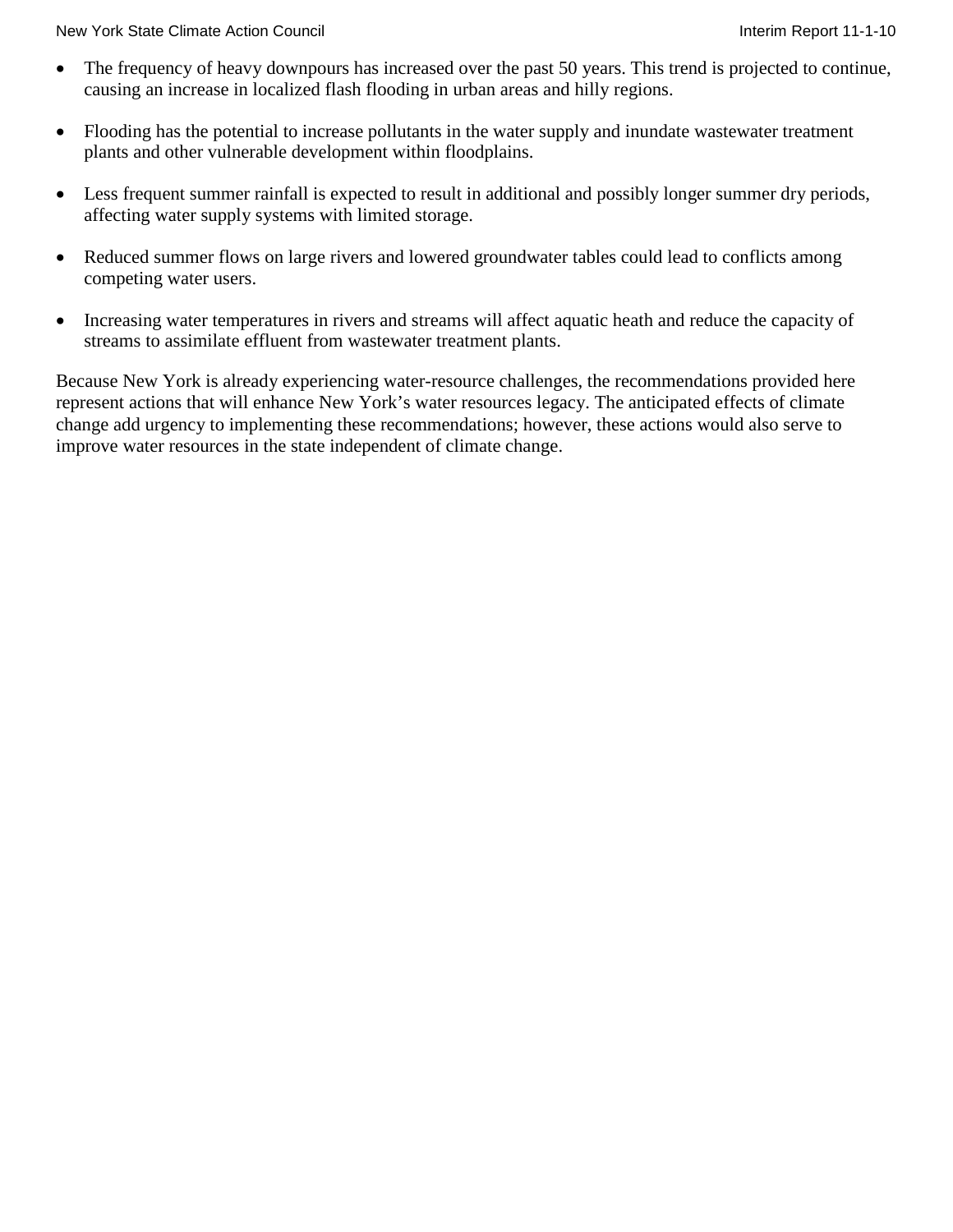### **Recommendation 1. Enact into law Governor's Program Bill #51-Water Withdrawal Regulation (S.8280-A/A.11436-B) to authorize implementation of a comprehensive statewide water management program to better regulate the use and consumption of the state's water resources.**

This legislation directs DEC to implement a statewide permitting program for significant water withdrawals; generally, systems with a capacity of equal to or greater than 100,000 gallons per day would be regulated. Currently, water uses are managed by a piecemeal regulatory scheme; on Long Island, groundwater withdrawals are subject to a DEC permit, and in the Delaware and Susquehanna river basins, water withdrawals are regulated by the applicable interstate river basin commission. Elsewhere, only public-water supplies are regulated. This legislation would provide a rational and more consistent statewide approach. This legislation would provide DEC with more comprehensive information on water uses across the state and allow DEC to better manage New York State's water resources, which will become increasingly important as water availability changes with a changing climate. Additionally, this legislation would allow DEC to meet one of its obligations under the Great Lakes-St. Lawrence River Basin Water Resources Compact. Under the Compact, DEC must implement a regulatory program for all water withdrawals in New York's portion of the Great Lakes Basin by December 2013. Without this new program, New York State would continue to lack the necessary data to fully understand the statewide level of water demand for water supply; commercial, industrial, and agricultural uses; and the state's ability to meet future demand in a changing climate.

# **Potential Cost**

DEC staff would be required to promulgate regulations and manage the new permitting program.

### **Timing of Implementation**

The statewide permitting program would be implemented upon adoption of regulations by DEC, which would require passage of the legislation.

### **Environmental Justice Considerations**

Permitting of water withdrawals could be used to ensure that all communities have equal opportunity for economic growth and development. Depending on implementation, a water withdrawal permit program could have Environmental Justice benefits.

# **Co-Benefits and Unintended Consequences**

Improved understanding of statewide water demand would allow New York to better plan and allocate its use of water supplies. Centralized access to water supply and use data would facilitate regional water resource planning, increasing New York's ability to plan water supply systems that are resilient to the effects of climate change. Having access to data about water demand from other Compact members would allow New York to verify that water resources are being allocated fairly and in accordance with the Compact.

### **Research/information needs**

Once a permit program is in place, there is a need to manage permits, receive, verify and record data, and analyze the data for possible permit violations and for long-term trends.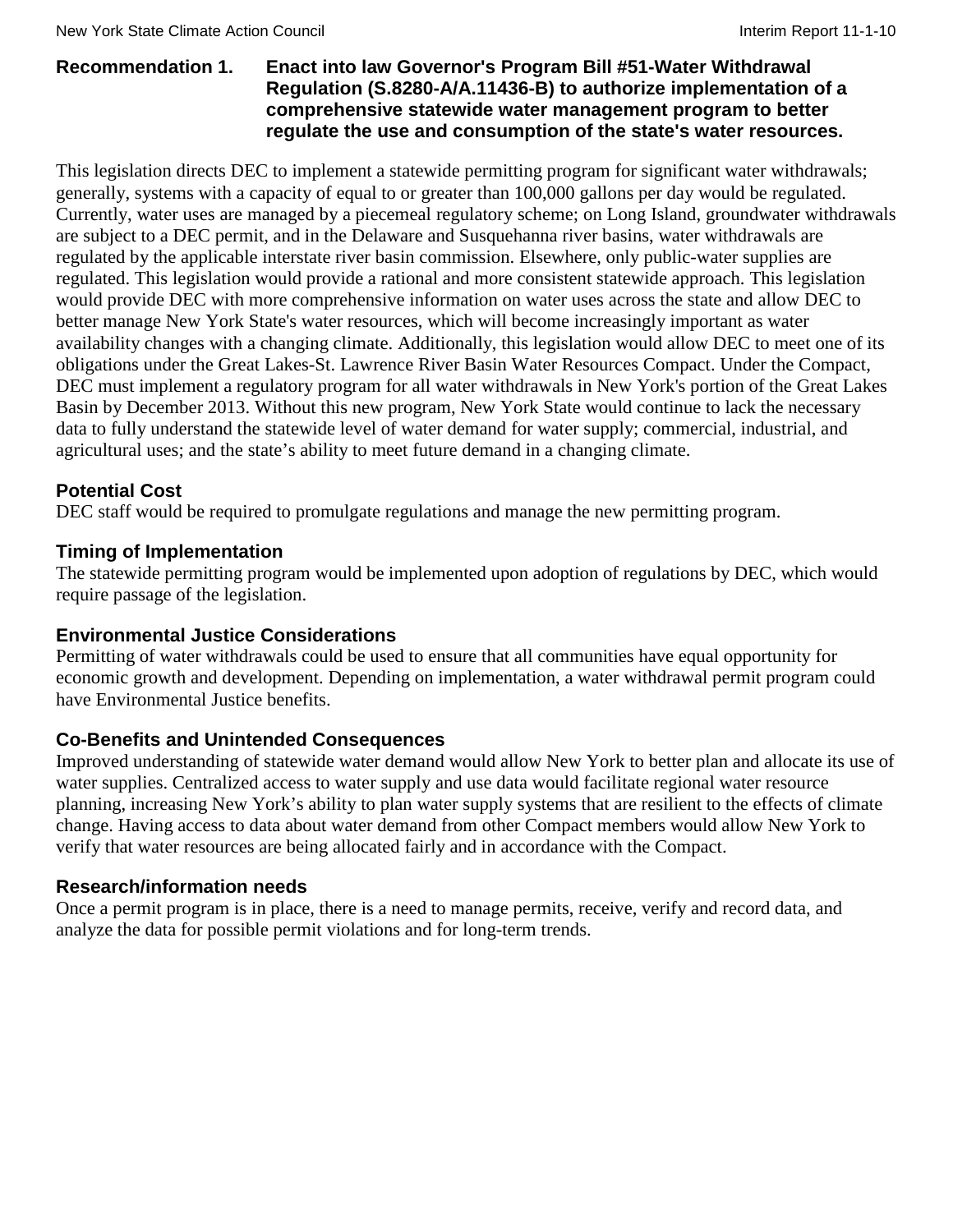# **Recommendation 2. Build greater resilience to projected climate change impacts into drinking-water and wastewater infrastructure systems.**

New York State communities should prepare for increased frequency and intensity of flooding and short-term drought due to climate change. Infrastructure must be adaptable and designed to be resilient to a changing climate to avoid service disruption and costly damage, particularly to drinking-water and wastewater infrastructure, which can have dramatic impacts to public health, ecosystems, and local economies. Real-time monitoring systems should be used to evaluate vulnerability of facilities and determine strategic upgrades and replacement of existing infrastructure. Planning and design standards for new and, where feasible, upgrades to existing water infrastructure should emphasize the use of smaller and more distributed systems that foster groundwater recharge, system redundancies for critical populations, and systems that are adaptable to and operable under a wide range of flood and drought conditions to reduce vulnerability of human and natural systems to the effects of climate change.

# **Specific Actions**

**A. The State and all other governmental bodies with jurisdiction over drinking and wastewater infrastructure should, as part of their asset management strategies, prepare detailed inventories of critical water infrastructure within their jurisdictions and conduct climate vulnerability assessments that consider changing climate conditions and potential climate impacts over the full intended service lives of the identified infrastructure.**

# **Potential Cost**

The costs of modifying planning and permitting processes to accommodate new risk assessment processes to evaluate infrastructure decisions are considerable. However, accurate information is required for planning, especially for new infrastructure projects that will cost many millions or even billions of dollars. The costs of no action could be enormous. Disruptions to critical infrastructure can cause the loss of essential services, public-health impacts, and hardship to local residents; compromise economic activity; and entail costly repair and reconstruction.

# **Timing of Implementation**

Near-term. As potential impacts are determined and adaptation actions are prioritized, water managers can implement certain no-regrets actions; that is, climate change considerations can add momentum and potentially expedite initiatives that have already been identified as priorities. By factoring climate projections into infrastructure investment decision making now, better choices will be made regarding how to deal with aging infrastructure and how to make existing and new infrastructure climate resilient in the future. By wisely incorporating climate-change impacts into infrastructure decision making now, authorities can avoid costly adaptation efforts later.

# **Potential Implementation Mechanisms**

Planning and design of new or rehabilitated infrastructure is driven by engineering practice based on research, as well as government-set standards. New York's implementation of enhanced planning efforts should be driven by a regulatory framework, backed by targeted but significant funding incentives. New York should also seek reforms federal in water resources funding programs, so that better planning is encouraged at all levels of government.

# **Environmental Justice Considerations**

Implementation of this strategy will increase the resiliency of critical infrastructure throughout New York State, providing a benefit to all. However, this strategy may have a particular environmental justice benefit by focusing attention on neglected infrastructure in vulnerable urban communities with more limited adaptive capacity. In addition, because many water-treatment facilities and other water infrastructure are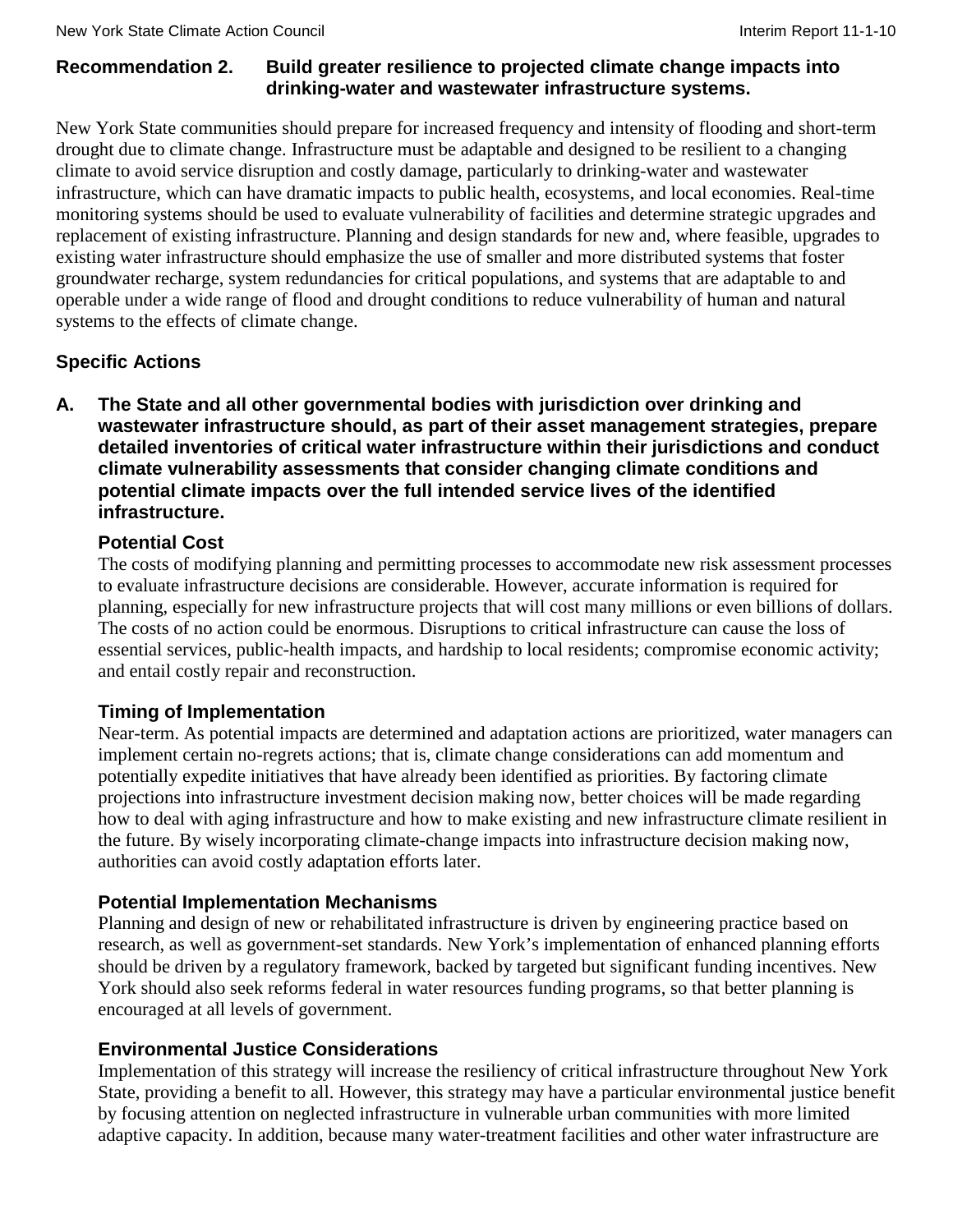located in EJ communities, the proposed vulnerability assessments will identify particular problems and challenges before they become acute, thus helping to mitigate negative impacts on host communities.

### **Co-benefits and Unintended Consequences**

By increasing the resiliency of infrastructure, service disruptions will be reduced, limiting the health consequences that may arise from disruption of critical services, e.g., wastewater treatment or public transportation. Through better design of wastewater treatment plants, release of untreated waste into water bodies due to infrastructure flooding can be reduced, eliminating a potential source of environmental pollution. A flexible system can maximize operational approaches to adaptation such as green infrastructure that can produce a spectrum of co-benefits, including air-quality improvements and energy savings. Such a system can also potentially result in the design and implementation of smaller, infrastructure improvements that have lower cost and impact, consume less energy, and reduce hydrological impacts, but still effectively meet needs. Co-benefits of infrastructure-capital upgrades could include additional features to increase water-supply storage or flood prevention.

# **Related Efforts**

The Federal Emergency Management Agency is updating flood insurance rate maps for the entire country. This ongoing effort can provide improved understanding of flood vulnerability; however, in many areas updated hydrologic information is not being used. Vulnerability assessments should include regional climate change projections such as those that have been developed by The Earth Institute at Columbia University and the Union of Concerned Scientists.

### **Research/information needs**

Regularly updated climate projections and revised siting and design standards are needed. Financial and technical assistance should be available to allow water resource managers to factor climate change projections into their models to run scenarios of future climate change impacts on water systems and prioritize operational and infrastructure modifications that will help address these impacts.

### **B. Relevant State and local agencies should update permit and design standards for drinking-water and wastewater infrastructure to factor in projected climate impacts, particularly precipitation-related events such as more intense rainfall events, reduced winter snow cover, and increased frequency of short-term droughts.**

### **Potential Cost**

An update to the hydrologic data that inform infrastructure design standards (TP 40) is currently funded and underway; however, resources will have to be dedicated to appropriately integrate the updated data into agency design standards.

### **Timing of Implementation**

Updated hydrologic data should be incorporated into design standards by relevant agencies immediately upon completion. The USDA Natural Resources Conservation Service has funded the Northeast Regional Climate Center to provide updates to current rainfall frequency estimates. An assessment of ongoing programs and activities would inform investment in additional data collection and research.

### **Potential Implementation Mechanisms**

Once the USDA and other federal agencies adopt updated design standards, the state should move to adopt the new federal standards. Adoption of the updated standards should be driven by a federal and state regulatory framework, backed by targeted but significant funding incentives. New York should also seek reforms federal in water resources funding programs, so that better planning is encouraged at all levels of government.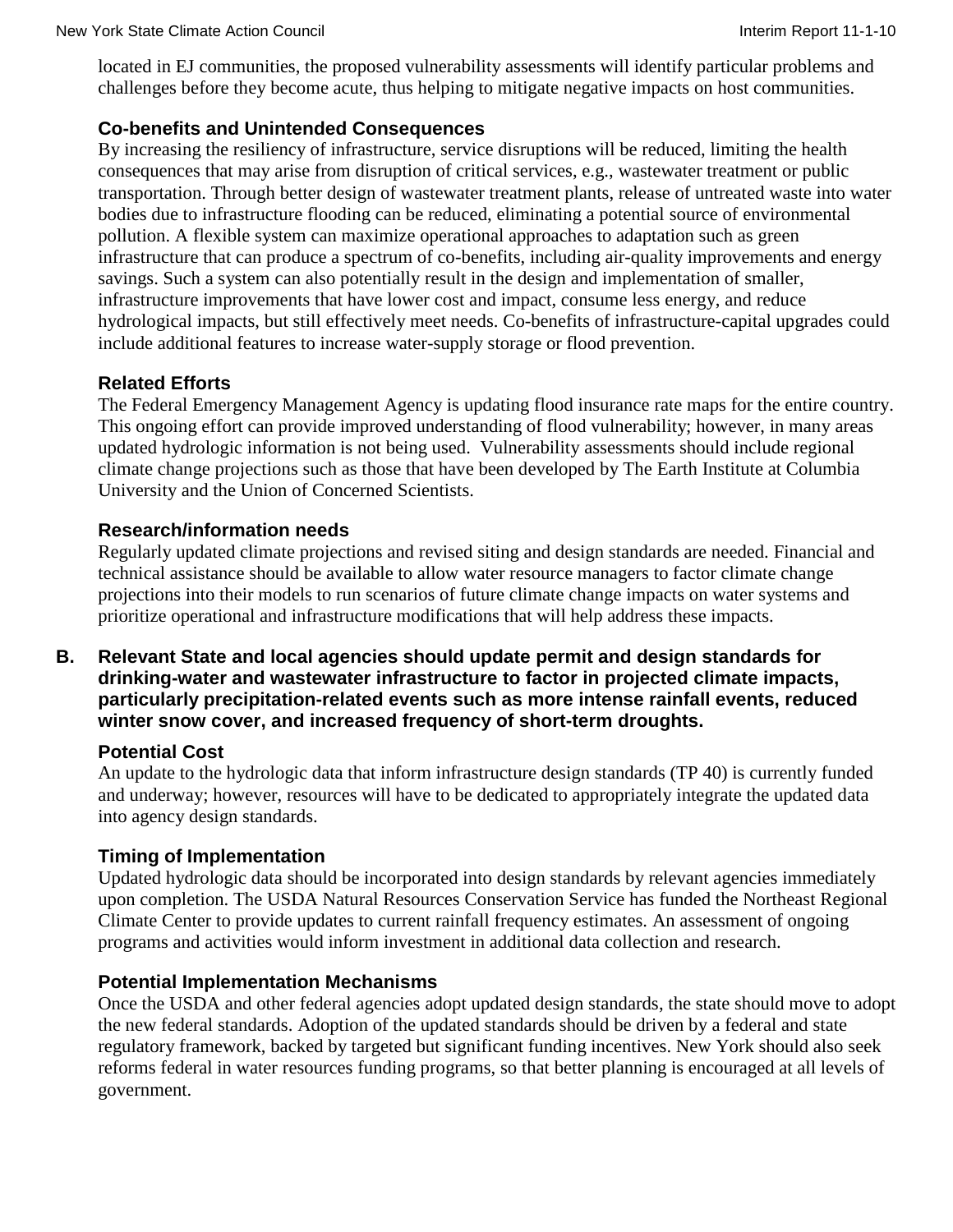#### **Environmental Justice Considerations**

This action would provide greater protection to the most vulnerable communities by reducing flooding of critical infrastructure in low-lying areas and ensuring the sustained quality of drinking water.

### **Co-benefits and Unintended Consequences**

Implementation of updated design standards must occur in a manner that fully considers all the consequences. In some cases, retrofitting to new standards may not be appropriate. For instance, enlarging a dam's spillway to accommodate the larger flows expected during extreme flood events can reduce the dam's flood attenuation behavior, resulting in increased flooding during more frequent flood events.

### **Related Efforts**

Although updated hydrologic data for the State exists, many water management agencies rely on data that is more than 40 years old for engineering design and regulation of water infrastructure. These data must be updated to include contemporary observations and the effects of predicted seasonal and inter-annual variations in precipitation for planning infrastructure projects.

### **Research/information needs**

The updated hydrologic data will soon be available, and the Natural Resources Conservation Service will be updating its computer models to accommodate the updated hydrology. Better engineering tools must be developed to model the cumulative effects of the installation or alternation of flood infrastructure in a given watershed.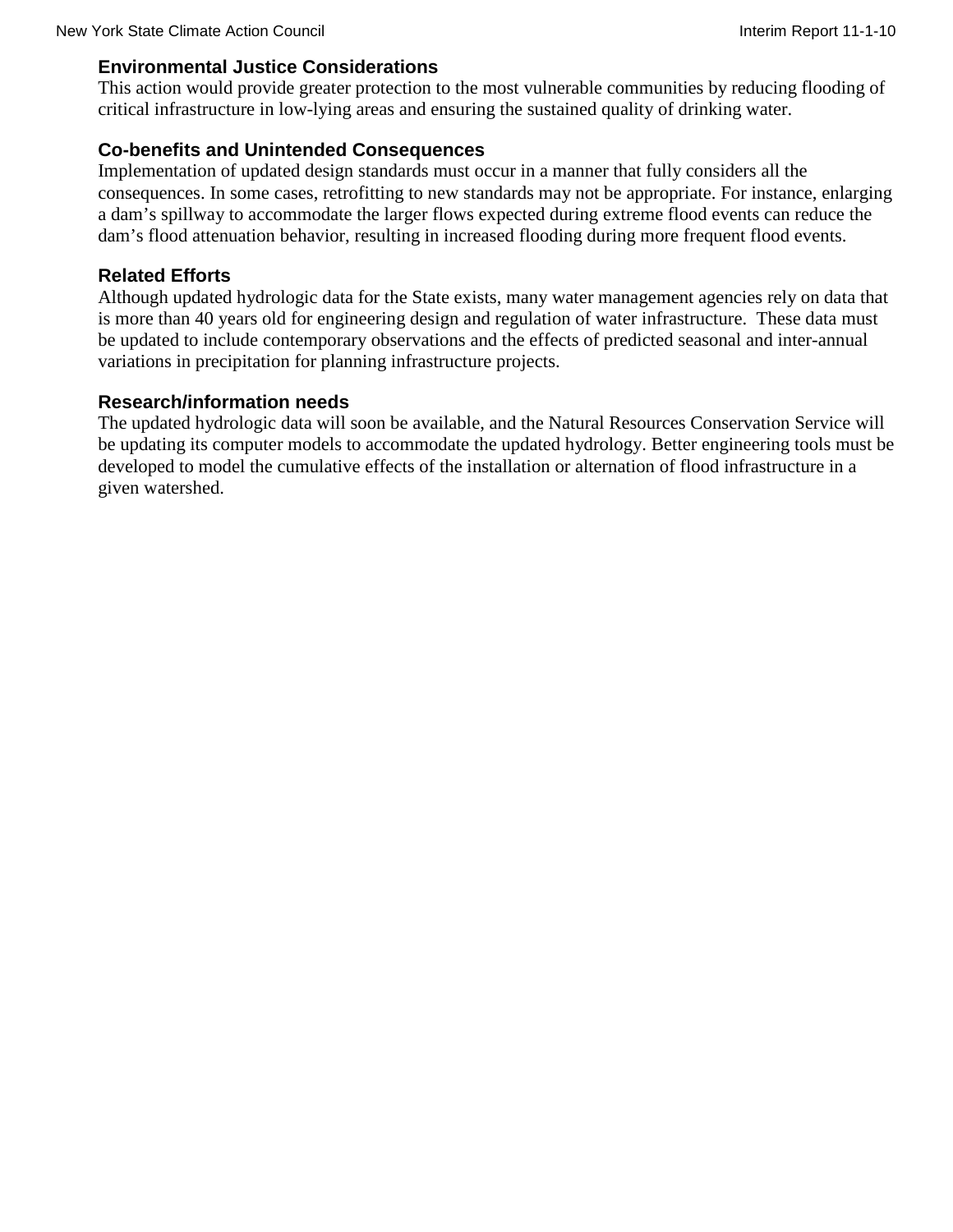### **Recommendation 3. Adopt statewide and region-wide comprehensive sustainable waterresources-management strategies that consider climate change to preserve water quality and water quantity for human and natural communities, and encourage watershed-wide collaboration.**

The natural hydrologic cycle is shaped by and adapted to accommodate a wide range of hydrologic and hydraulic conditions while being resilient to damage. Where State polices can mimic the efficiency of natural processes they will enhance the state's ability to adapt to climate change. Storm-water, wastewater, and watersupply permit guidance should reflect this goal.

Sound watershed management is a key component of sustainable water policy. A comprehensive sustainable water-resources strategy would fully recognize groundwater and surface water as a single, integrated resource that is essential to the ecological integrity and economic vitality of the state. Watersheds do not function based on political boundaries, and impacts to water quality and quantity are cross-jurisdictional. Inter-municipal and inter-agency collaboration to manage water resources is essential. In addition, climate impacts to water resources and management strategies will vary across the state and region due to varying levels of urbanization and infrastructure investment, economic factors and planning priorities, and the water needs of natural systems. For this reason many water issues are best addressed on a watershed or sub-watershed level and regional and intermunicipal watershed plans are needed. Where watersheds cross state boundaries, region-wide approaches should be developed.

Planning at this scale should include the following:

- Regional water budgets to ensure that the quality and quantity of surface water and groundwater are conserved and protected, particularly for critical waters;
- Regional conservation of wetlands and critical fish and wildlife habitats;
- Identification of regionally important projects needed to adapt to impending impacts of climate change and sea level rise, including protection or management of water supply, water quality, living resources or aquatic resources;
- Climate impacts on the Great Lakes, resulting in changing lake conditions and lake levels and related watermanagement issues.

# **Specific Actions**

### **A. All water-related permit programs and policies should minimize alterations and disruptions to the natural hydrologic cycle to the extent possible. Regulatory agencies should implement this recommendation at multiple scales, including site-level planning and construction, as well as more regional watershed scales.**

Technical guidance and design standards should be created and incorporated in storm-water, wastewater, and water-supply permit guidance, and permit reviews and approvals. This guidance and design standards should strive to maximize the ability of infrastructure and to mimic the hydrologic cycle through the following:

- Couple water-supply withdrawals and wastewater infrastructure to limit water transfer between watersheds to ensure that used water is returned to its donor source, reducing infrastructure and energy costs, helping to meet the needs of aquatic life, and providing for renewal of ground and surface-water resources;
- Require the reuse of wastewater and gray water in new development;
- Develop and enforce a zero-runoff storm water policy for new construction and maximize infiltration of storm water onsite at existing developed sites;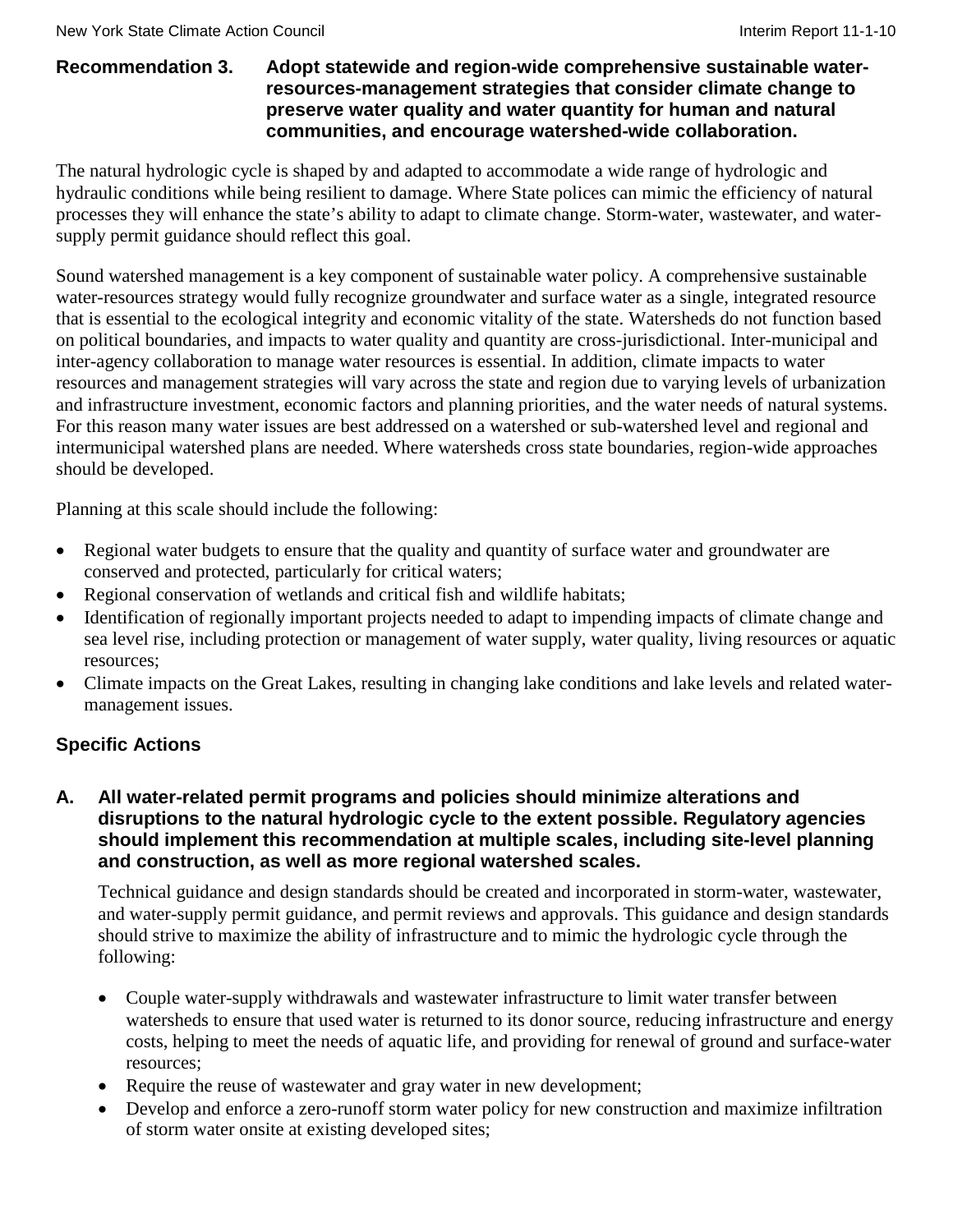- Provide stronger protection for the preservation of natural hydrologic pathways by minimizing land disturbance, avoiding sensitive areas (e.g., steep slopes, recharge areas sustaining groundwater dependent ecosystems, wetlands, and stream corridors), avoiding soil compaction, and reducing impervious surface area;
- Require the use of resilient (e.g., drought-tolerant) native tree cover and plantings, and the removal of invasive species where landscaping is done.

# **Potential Cost**

Although revising policy to address the need to mimic natural hydrology wherever possible may have minimal financial impact on state agencies, it is a paradigm shift in thinking and may require considerable costs to local project sponsors to meet new requirements. Federal and state funding agencies involved with water projects, such as EFC, DEC, DOH and EPA should require these types of recommended actions.

### **Timing of Implementation**

A phased implementation approach could be taken over the next decade to comprehensively weave these philosophies into water policy, funding, and programs.

# **Potential Implementation Mechanisms**

Many of these concepts can be gradually incorporated into future versions of the New York State Stormwater Manual. These concepts are also being incorporated to some degree into the DEC's Stream Disturbance Permit program. However, additional research is needed to better understand how constructed infrastructure can best mimic natural processes. Many localities and developers may understand the benefit of, and be interested in, implementing these concepts, but more training is needed for planners, engineers, developers, and municipal officials. Research should inform the Manual and other technical guidance, and then training and outreach must be used to increase awareness of the state of knowledge in this area.

# **Environmental Justice Considerations**

Without careful planning, there is the potential for some decisions to affect such communities disproportionately, for example, by resulting in decreased property values or reduced opportunities for economic development. Agency decisions should include robust public participation, with enhanced efforts for public involvement in areas of environmental justice concern.

# **Co-benefits and Unintended Consequences**

Co-benefits of minimizing disruption of the natural hydrologic cycle include improved water quality, integration of many environmental program goals, improved flood-water attenuation, improved groundwater recharge, protection of river corridors, improved in-stream health, and reduced stream sedimentation.

# **Related Efforts**

NYS Stormwater Manual is being revised to more strongly incorporate low impact development and better site design principles, the terms coined to address the stormwater hydrology issues. A DEC narrative flow standard is established, which states: "No alteration that will impair the waters for their best usages." A water supply bill for water withdrawal regulation is currently being proposed in the state legislature.

### **Research/information needs**

Agencies and programs that will be affected by these policies should be identified. More detailed evaluations of economic and environmental justice considerations of policy changes should be undertaken prior to changes in regulation and programming. Proliferation of invasive species and their effect on native riparian vegetation should be examined and management strategies developed.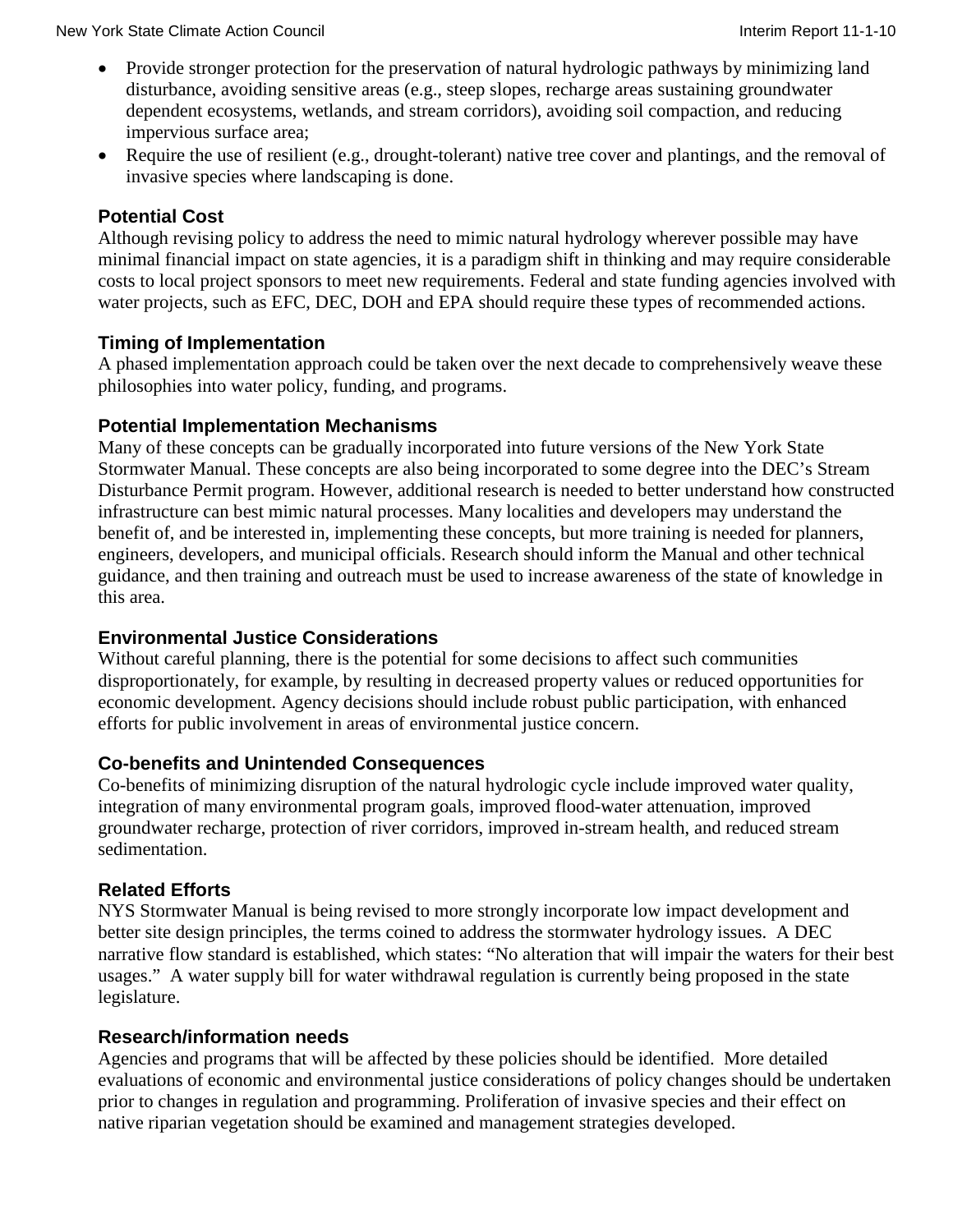**B. Create mechanisms to foster development and State approval of regional intermunicipal watershed-management plans that address expected climate change impacts and to protect and improve the quality, quantity, and ecological function of surface and groundwater resources, while balancing human health, safety, and socio-economic factors.**

Watershed management plans should be developed at the watershed or sub-watershed level by regional, State, and local officials; they should be officially endorsed and adopted by local governments and approved by relevant State agencies. State funding for water infrastructure should be conditioned upon completion of intermunicipal watershed management plans. These plans should include vulnerability assessments to inform planning efforts that consider factors such as water availability, flooding, and water quality. Vulnerability assessments done on a more localized basis should incorporate projected regional impacts, which are critical for effective State-level planning and protection of New York State's water resources.

Local and regional watershed planning will also address knowledge and management gaps related to groundwater systems, such as the extent, quality, and quantity of groundwater systems, and the role of groundwater in supporting ecological systems as the climate changes. Rural residents rely primarily on groundwater for drinking water and other domestic use. Climate change has the potential to negatively affect groundwater recharge; new development should be limited in areas where groundwater resources are already stressed. While the protection of groundwater may be regulated for human uses, current measures do not consider groundwater requirements for the maintenance of ecosystem integrity. This consideration is necessary for the protection of ecosystems. Projections of future water availability, human use, and ecosystem requirements should be updated regularly as new climate and water-use information is developed.

### **Potential Cost**

Research leading to the characterization of groundwater resources has traditionally been conducted by the USGS with resources to meet local match requirements provided by cooperating agencies. TEPA also provides grants to the National Rural Water Association for groundwater assessments for towns on a case by case basis. Additional state resources for mapping and assessment of groundwater sources could improve planning decisions and ensure sufficient drinking-water resources are available for new development. The preparation of watershed-management plans has been funded in part by the New York State Department of State under Title 11 of the Environmental Protection Fund Local Waterfront Revitalization; and DEC, with CWA Section 319 funding, and grants under the Hudson River Estuary Program. Technical assistance in the preparation of watershed management plans could be provided outside of the State grant-assistance context, albeit at a lesser level, with the need for geographic targeting by limited agency staff.

### **Timing of Implementation**

The preparation of intermunicipal watershed-management plans is ongoing in New York State. Incorporation of climate change adaptation can begin immediately. The mechanism for formal state approval of intermunicipal watershed-management plans could be established within a year.

### **Potential Implementation Mechanisms**

Legislation and regulations for state approval of intermunicipal watershed management plans need to be passed. This legislation would give the plans long-term life, so that continuity would remain through changes in local and state administrations.

### **Environmental Justice Considerations**

Water-quality testing occurs for public water supplies; however, the same scrutiny is not afforded to private water supplies, such as private wells. Watershed-management planning could focus on surface waters, groundwater, or both, including water for human uses (e.g., consumption and recreation that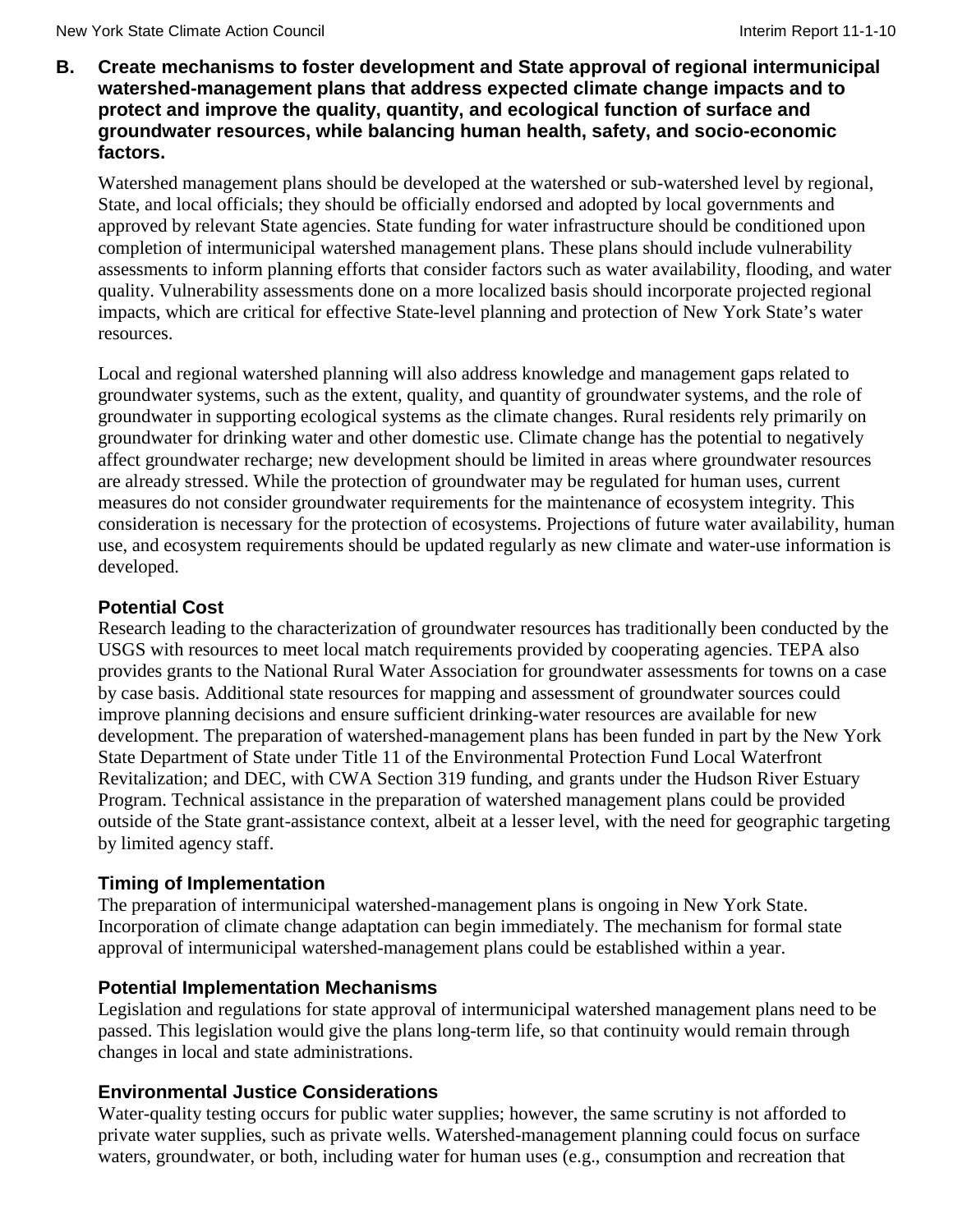supports local economies), as well for sustaining water-dependent ecosystems. For those communities that have difficulty providing matching funds for State grants, a lesser local match may be needed to encourage participation in watershed-management planning.

### **Co-benefits and Unintended Consequences**

Some municipalities will be reluctant to participate in the watershed management planning effort, because they will perceive it as a potential hindrance to future growth. Less than full participation within a watershed would make any plan incomplete.

#### **Related Efforts**

TMDL development and Phase II Stormwater Management Implementation have been seen as nested within the framework of broader watershed management planning. The Ocean and Great Lakes Council Report to the Governor calls for the preparation of watershed management plans. Both DEC (Hudson River Estuary Program) and DOS (Watershed Program) have developed models for intermunicipal watershed management planning.

#### **Research/information needs**

Conduct research to better characterize and project future water availability, human use and ecosystem requirements in a changing climate. There is a need for additional information regarding the quality of water obtained through private wells. In order to better manage the State's water resources, data collection and analysis are needed. This research will result in better understanding of water availability and regional water budgets and their relationship to human use and ecosystem requirements.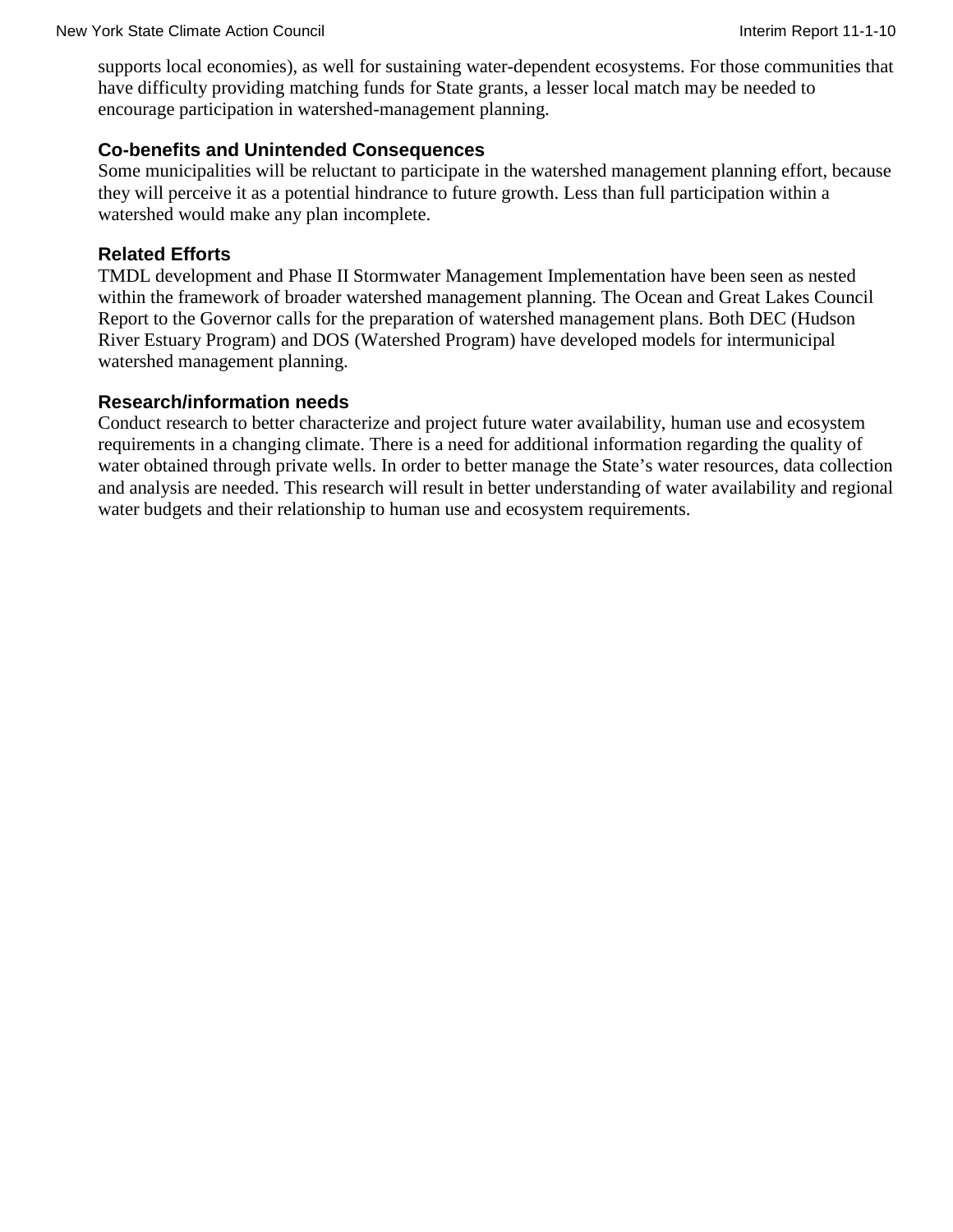### **Recommendation 4. Allow "room for rivers." Acknowledge the dynamic nature of rivers on the landscape and strive to reduce risk to critical infrastructure and human development as the risk of flooding increases with climate change.**

While a patchwork of interrelated river-corridor, wetland, and floodplain programs exists at the federal, State, and local levels, no comprehensive river-corridor program exists. Agencies with jurisdiction over streams, rivers, and their channels, corridors and floodplains should create policies and regulatory approaches to protect the dynamic nature of river corridors and strive to reduce risk to communities through non-structural measures like land-use planning and the elevation and relocation of highly vulnerable structures.

# **Specific Actions**

**A. Coordinate with key federal and local stakeholders such as the Federal Emergency Management Agency (FEMA), U.S. Department of Agriculture, and county soil and water conservation districts to identify and map areas of greatest current risk from riverine flooding and erosion due to movement of rivers across the landscape.**

Flood-mapping efforts must be modernized to be an effective tool in emergency planning. Flood maps should be completed and updated using climate change projections and flood studies and made electronically accessible to local governments. In partnership with federal agencies, multi-layered, geographic-information-system mapping should be used to identify, classify, and map high-risk areas. Critical data include high-resolution elevation and bathymetry; spatial information for natural, built, and human resources; socio-economic data; sites that, if flooded, could contribute to toxic contamination; and development models that include build-out scenarios. DEC's floodplain-management program currently has only indirect enforcement capability. Legislative reform is needed to ensure wise management of floodplains.

**B. Work with federal agencies to reduce new development in areas at high risk of riverine flooding and undertake long-term managed relocation or elevation of existing structures in these areas. Restructure disaster-recovery policies to ensure that redevelopment efforts strive to reduce long-term risk.**

New York should eliminate incentives for development in high-risk floodplain areas. Federal disasterrecovery policies should be reformed so that reconstruction of damaged homes and infrastructure incorporates current standards and knowledge of flood risks due to climate change, rather than simply funding replacement-in-kind of damaged structures and systems.

# **Potential Cost**

FEMA, in partnership with DEC, is mapping areas at greatest risk for riverine flooding in New York. However, the considerable costs (tens of millions of dollars) associated with conducting flood studies and collecting the high-resolution elevation data necessary to generate accurate maps statewide has left many areas of the state still without accurate maps. Additional resources to conduct flood studies and collect high-resolution elevation data using LiDAR (Light Detection and Ranging) technology would allow for complete and accurate mapping of areas at greatest risk. In the absence of resources to complete the mapping, in the near term incentives could be provided to local governments to regulate floodplains and to limit development along stream and river corridors at minimal cost. New York State could also institute a setback regulation for river and stream corridors through State law; however, the mapping effort described above would have to be completed at considerable cost to enable enforcement of this regulation.

As the risk of large flood events increases so does the cost of State response and assistance during and after flood events. It may soon become more cost effective to map and regulate areas at greatest risk of flooding to reduce vulnerability. Significant resources will also be needed to support elevation and/or relocation of structures in high-risk areas.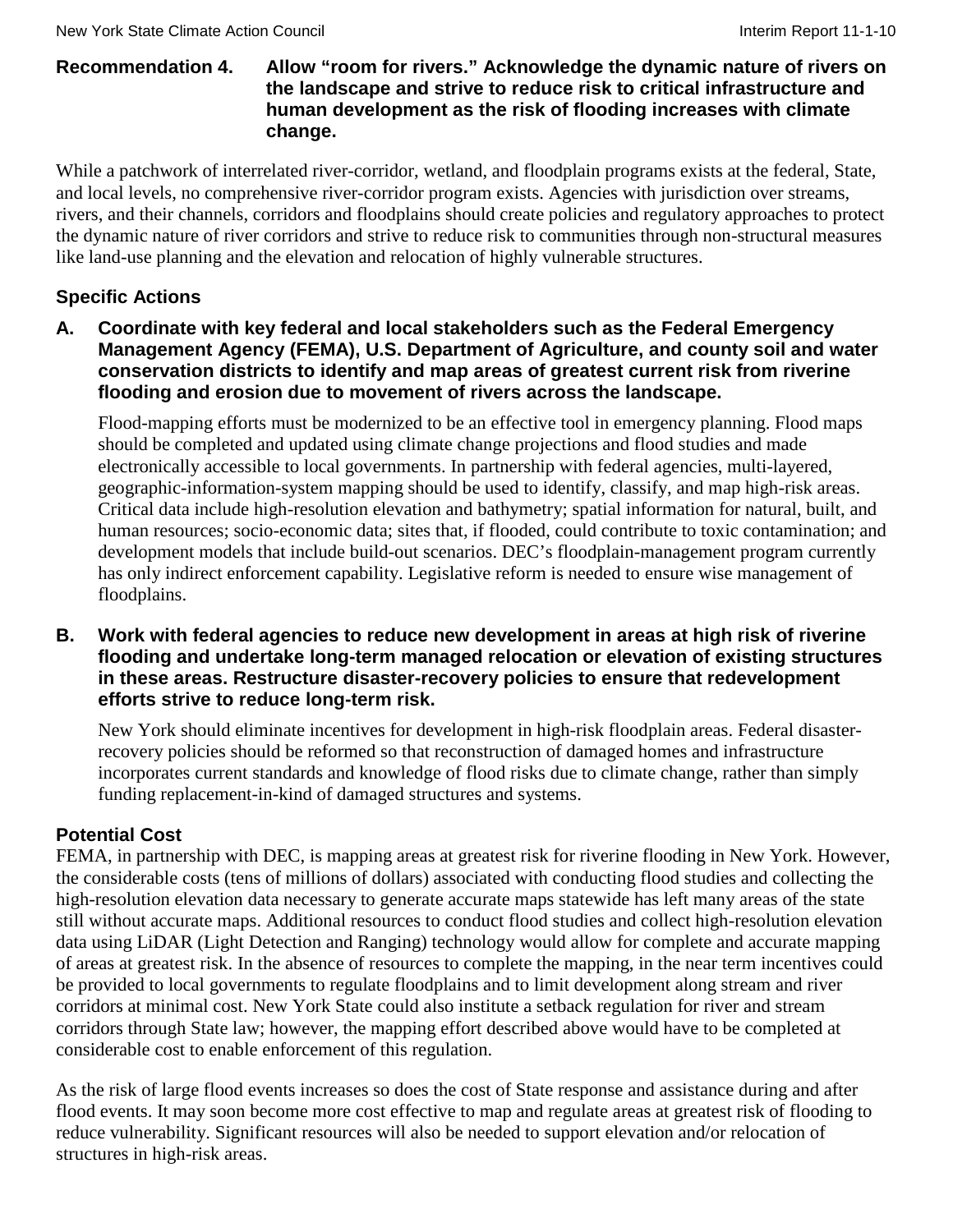### **Timing of Implementation**

Implementing a program to reduce the vulnerability of structures and facilities in areas at high risk of flooding should begin soon, as this effort would take many years of planning due to its complexity, the need for the creation of an advisory committee, and perhaps the eventual creation of a State law to reduce the vulnerability of structures, homes, and facilities to flooding.

### **Potential Implementation Mechanisms**

The mapping effort described above needs to be completed, and a funding mechanism for regular updating of the maps must be established. The funding could come from premiums paid into the Federal Flood Insurance Program, passed through to New York State. Legislation and regulations need to be established to set state standards and to enable the state to enforce those standards, so that local governments feel less pressure to allow risky development in their flood prone areas.

### **Environmental Justice Considerations**

Stricter management of floodplains can depress property values in areas no longer deemed developable. Any program to move people out of these regions or discourage development in floodplains would require adequate mechanism for compensation and reestablishment of households outside of the floodplain.

# **Co-benefits and Unintended Consequences**

Enhanced protection of riparian corridors offers many co-benefits, integrating many DEC and environmental program goals, including enhancement of riparian areas as greenhouse gas sinks, providing upland wildlife habitat, protecting water quality, improving flood-water attenuation, increasing biodiversity, and enhancing public access and scenic beauty.

# **Related Efforts**

Some of the related programs include Army Corp of Engineers protection of wetlands, NYSDEC wetland and adjacent area protection, NYSDEC Protection of Waters program, Federal FEMA Floodplain Insurance Program.

### **Research/information needs**

Four additional research and information needs exist, depending on the desired approach taken to regulate and protect riparian corridors, including the following:

- Mapping: Additional mapping of riparian corridors may be needed, depending on the approach taken to regulate and protect these resources. Mapping may include a corridor zoning approach with distinct uses or regulated activities within delineated riparian corridor zones.
- Riparian corridor guidelines: It would be prudent to also develop guidelines or best practices for the riparian corridors, buffers, and floodplains.
- Municipal incentives: If protecting riparian corridors are protected voluntarily by municipalities, such as that through the model floodplain ordinance which places municipalities into the National Floodplain Insurance Program, creative incentives will need to be developed that encourage local governments to regulate riparian resources. Standards for municipal eligibility will also need to be considered and developed.
- A statewide river corridor advisory committee should be developed, consisting of representatives from a number of applicable federal, state, local, private and non-profit organizations that could explore possibilities regarding the creation and implementation of a statewide river corridor law.

Agencies and programs that will be affected by these policies should be identified. More detailed evaluations of economic and environmental justice considerations of policy changes should be undertaken prior to changes in regulation and programming.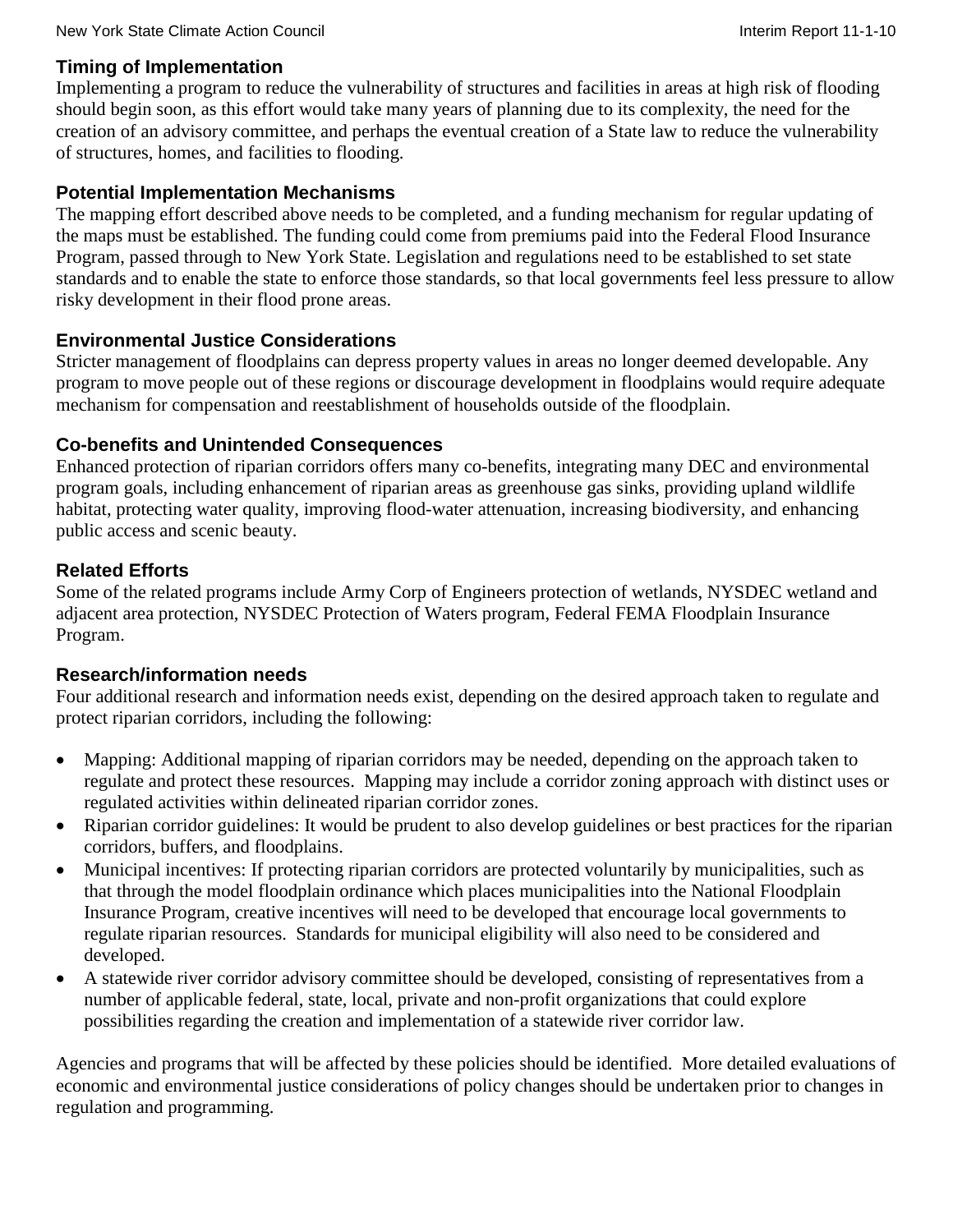### **Recommendation 5. Incorporate water-related climate projections into State and local emergency-management planning.**

# **Specific Actions**

**A. State emergency-management and local hazard-mitigation plans should incorporate the best available projections of climate-related impacts, such as increased frequency of extreme rainfall, coastal storms, temperature extremes, and short-term droughts.**

Expected increases in the frequency of extreme climate events should be factored into emergency planning, response, and recovery capacity. Floods tend to be relatively localized. Droughts may affect the whole state at once, but their significance will vary depending on local resilience (e.g., some groundwaterfed water supplies and those supplied by the Great Lakes may not be as significantly affected). Mitigation will necessarily include improving infrastructure to optimize system redundancy and flexibility.

### **B. Establish appropriate legal mandates, secure stable funding, and develop guidance for participatory vulnerability assessments and adaptation-planning processes at the local and regional levels.**

While climate change is global, its impacts will be felt on a local level. Flooding is expected to increase in many areas of the state; the location, extent, and severity of flooding may be very different from that currently experienced. Drought will also have locally and regionally disparate effects. Hundreds of communities within New York State will be affected by climate change; appropriate resources, including funding and guidance, are necessary for communities to plan for the mitigation of their particular risks.

# **Potential Cost**

The development of State guidance for local governments to help them conduct vulnerability assessments that include the best available climate information should be of relatively low cost. Costs associated with assessments and planning will require staff time at the local level as well as some funding for coordination efforts at the local and regional levels, and guidance and tools should be designed to minimize these costs.

# **Timing of Implementation**

Climate projections should be incorporated into emergency-response plans immediately. Vulnerability assessments and specific adaptation-planning efforts should begin following the development of guidance and tools for local assessments.

# **Potential Implementation Mechanisms**

Several programs within the New York State Office of Emergency Management exist that can incorporate climate change science-based vulnerability assessments, and vulnerability and mitigation planning.

# **Environmental Justice Considerations**

Some low-income communities and communities of color are particularly vulnerable to the impacts of climate change, and may lack the resilience necessary to effectively adapt to changing climate and recover from impacts. Implementing guidance and planning efforts, especially at the local level, will require the incorporation of approaches specific to the needs of these communities (e.g., employing a multilingual approach that incorporates cultural differences).

# **Co-benefits and Unintended Consequences**

Because droughts, floods, and other natural events already occur in New York, increased planning and mitigation efforts would provide a significant benefit, regardless of the future climate picture.

# **Related Efforts**

The New York City Department of Environmental Protection is conducting modeling projects to quantify and provide a comprehensive understanding of the potential impacts of climate change on its water systems. The results of these studies will support recommendations for prioritizing proactive strategies that will maintain